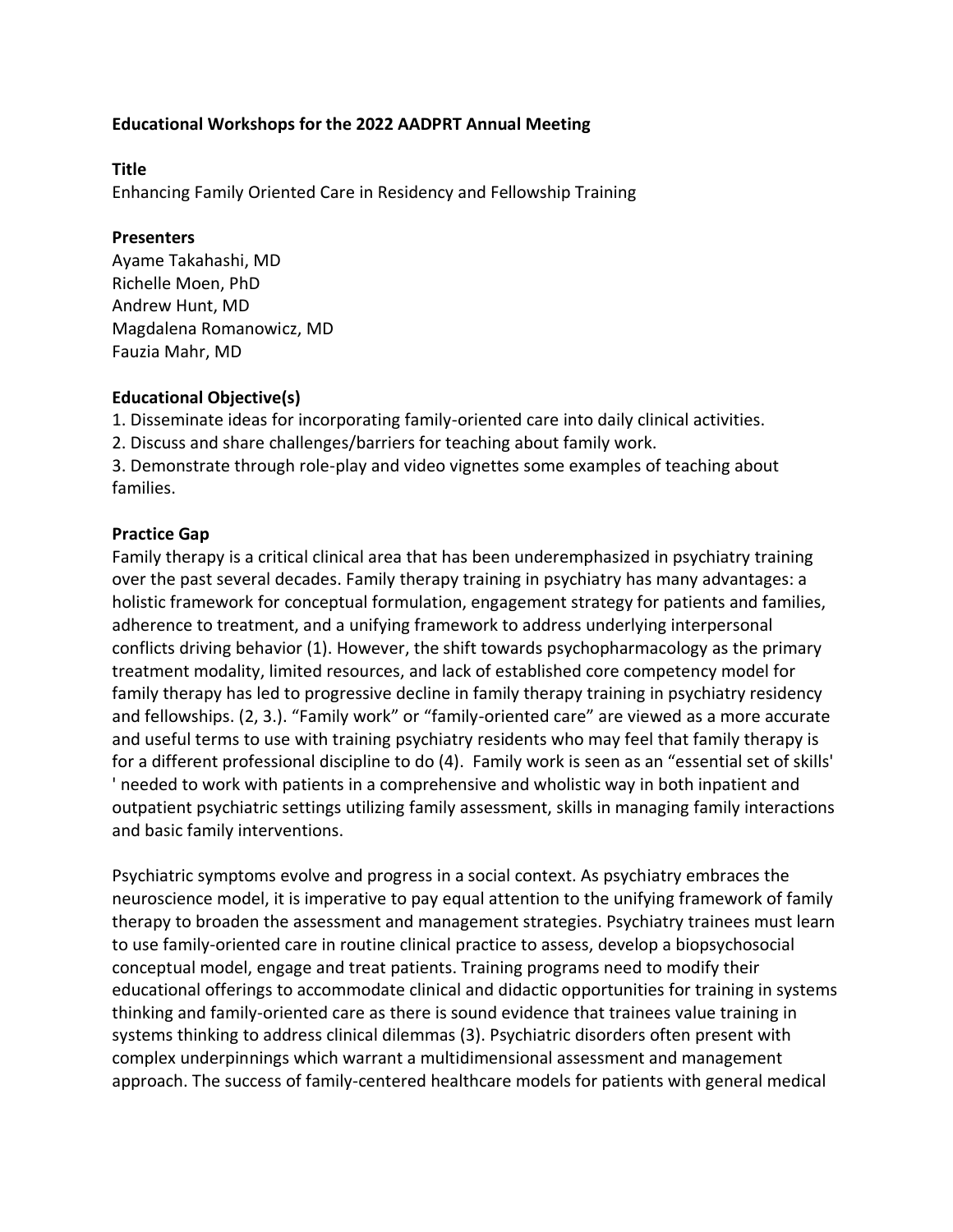illnesses and in certain psychiatric illnesses provides strong support to utilize a family-centered approach in behavioral health.

# **Scientific Citations**

1. Rait D, Glick I: Reintegrating family therapy training in psychiatric residency programs: making the case. Acad Psychiatry 2008A; 32:76–80

2. Berman EM, Heru A, Grunebaum H, et al.: Family-oriented patient care through the residency training cycle. Acad Psychiatry 2008; 32:111–118

3. Rait D, Glick I: Whatever Happened to Couples and Family Therapy in Psychiatry? The American Journal of Psychotherapy 2019; 72:4 :85-87

4. Doherty W: Boundaries between parent and family education and family therapy: Level of family involvement model. Family Relations 1995;44,353-358.

# **Abstract**

The place of family therapy in general and child psychiatry training programs to this day remains controversial and only a handful of residency and fellowship programs formally teach family therapy. There is also a difference between a full course of family therapy, family assessment, psychoeducation, and family systems intervention. Trainees need critical skills to effectively work with families both in outpatient and inpatient settings. These skills include circular questioning, setting boundaries with the family as a unit, de-escalation skills, hierarchy boundaries, subsystems (marital, parenting, siblings) as well as family meetings. It is true that psychiatrists rarely end up doing family therapy. It is also true that there is strong evidence that family factors are responsible for the initiation and maintenance of many of the psychiatric disorders and psychiatrists need to be able to identify them and ideally manage them. One example is family psychoeducation that is known to be crucial to medication adherence. Another example in the age of shorter hospital stays, we have become more reliant on family support in bringing their loved ones to outpatient appointments as well as creating a supportive environment. Families are crucial parts of biopsychosocial units and psychiatrists should know how to collaborate with them. In the era of COVID-19, political divisiveness and structural racism, the functional outcomes hinge upon the family system.

This workshop will offer some guidance for programs on how to set up family systems training. Changing the focus from strictly "family therapy" training to "family-oriented care" is outlined. It will provide information on how to discuss the initial steps with their program leadership and how to navigate challenges around limited faculty, full didactic schedule and many more. We will propose a curriculum that will work in a program with very limited resources. We will discuss ways to engage residents and fellows and how to practice newly learned skills with them on inpatient and outpatient units. We believe that for almost any psychiatric disorder thinking systemically and including families provides an enriching experience for both the trainees and the faculty. We will also address some ways of teaching about cultural considerations in family systems. Best strategies on how to set up systemically oriented didactics will be discussed.

## **Agenda**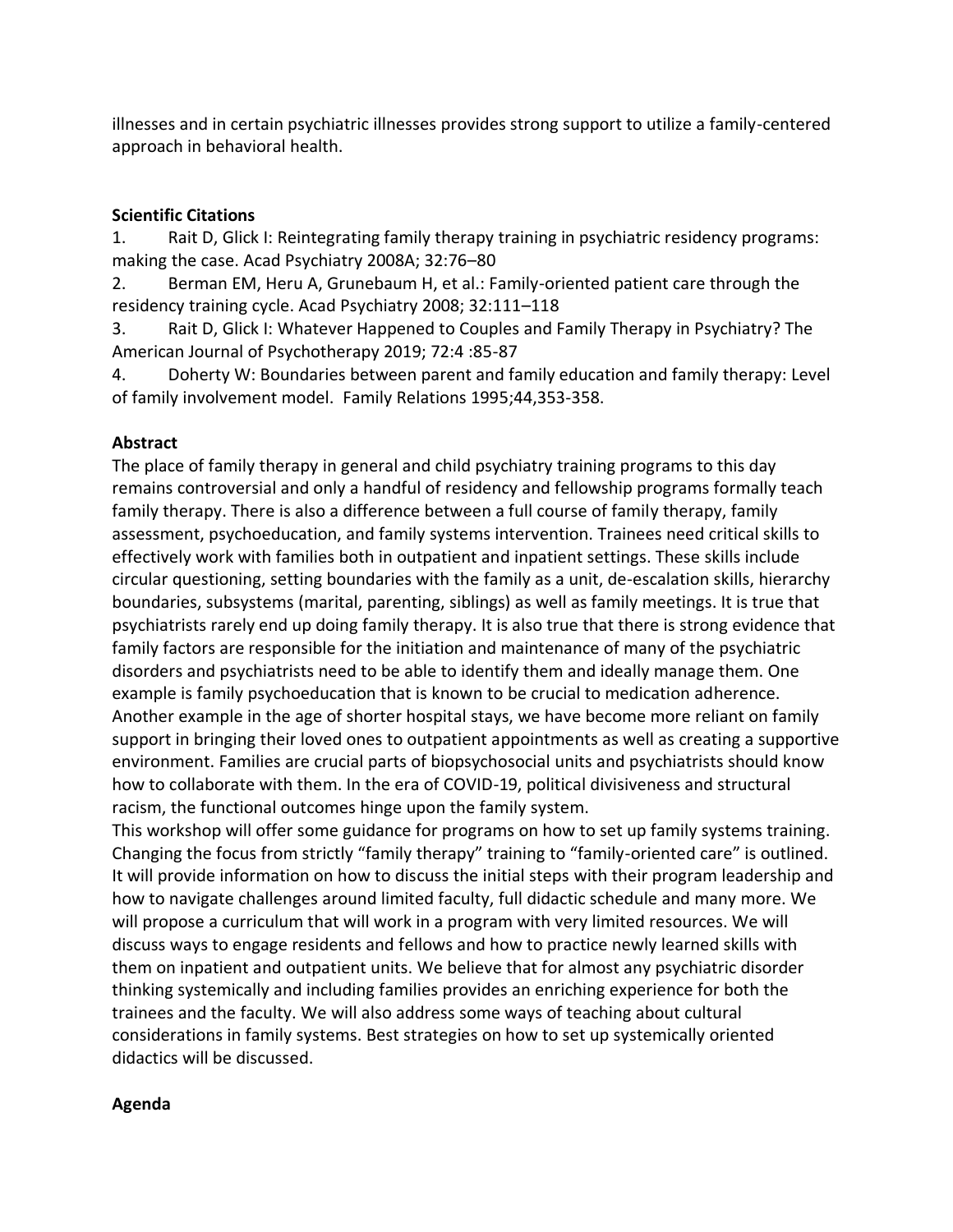This workshop is aimed at psychiatry program directors, psychiatry clerkship directors, and other medical educators interested in building Family Systems Concepts and Skills into their resident curriculum. The workshop will proceed as follows:

1. Introductory Survey of Family Intervention Program Development and Obstacles - 5 min 2. Overview of Curriculum Elements, Family Systems Concepts, and Training Tools - Total 50 min.

- a. Overview of Curriculum, family Systems Concepts (12 min)
- b. Assessment of Family Systems (12 min)
- c. Running Family Meetings in Different Settings (12 min)
- d. Social Determinants and Cultural Considerations (12 min)
- 3. Breakouts to Facilitate Discussion of Program Development 10-15 min
- 4. Summary, Action Step, and Training Tool Dissemination 5-10 min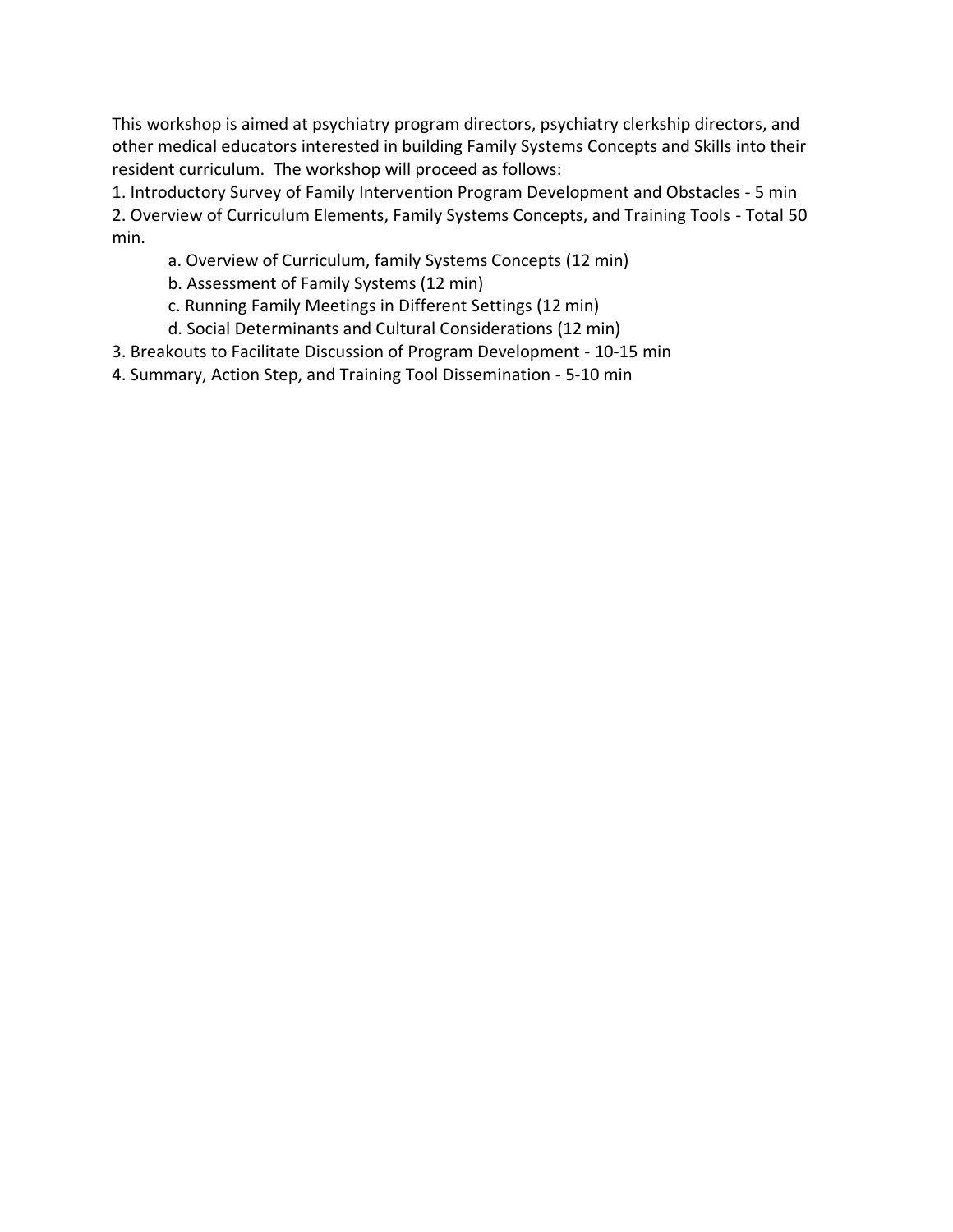Professionalism: New Standards For A New Day?

## **Presenters**

Randon Welton, MD Suzie Nelson, MD Kelly Blankenship, DO Holly Van Den Beldt, MD Erin Crocker, MD

## **Educational Objective(s)**

By the end of this training attendees will be able to:

- 1. Critique competing models of professionalism
- 2. Discuss occupational, social, racial, and cultural factors that impact the concept of professionalism
- 3. Define professionalism when faced with conflicting value systems
- 4. Develop professionalism training experiences for residents using tools that will be provided

## **Practice Gap**

This modified and updated workshop considers changing conceptualizations and standards for professionalism and how they can be taught and addressed in residency training. Professionalism is an increasingly challenging aspect of psychiatric training, and residencies have been obligated to develop methods for promoting and assessing professionalism among their residents. Unfortunately this ACGME-driven approach has led to overly reductionistic and simplistic views of professionalism. Often professionalism in residency is boiled down to avoiding a series of forbidden behaviors. Residents are often led to consider professionalism as an all-or-nothing trait intrinsic to all physicians. A broader view of professionalism must include occupational, racial, social, and cultural attitudes and realities that impact what is and is not considered professional. It would involve discussions of the many separate, and sometimes competing, facets of professionalism and would describe professionalism more as a spectrum than a dichotomy. A more complex understanding of professionalism would consider the possibility that standards of professionalism may change over time and vary by location and job description and may be impacted by the individual's and organization's social/cultural milieu. Residency programs have a limited array of educational strategies and techniques to promote professionalism. The simplest strategies involve hectoring residents to accept lists of unchanging and unchangeable values or to discuss egregious examples of misconduct. Few of the strategies address complex and competing systems of professionalism.

## **Scientific Citations**

- ABIM Foundation. American Board of Internal Medicine; ACP-ASIM Foundation. American College of Physicians-American Society of Internal Medicine; European Federation of Internal Medicine. Medical professionalism in the new millennium: a physician charter. Annals of Internal Medicine, 2002; 136: 243-246.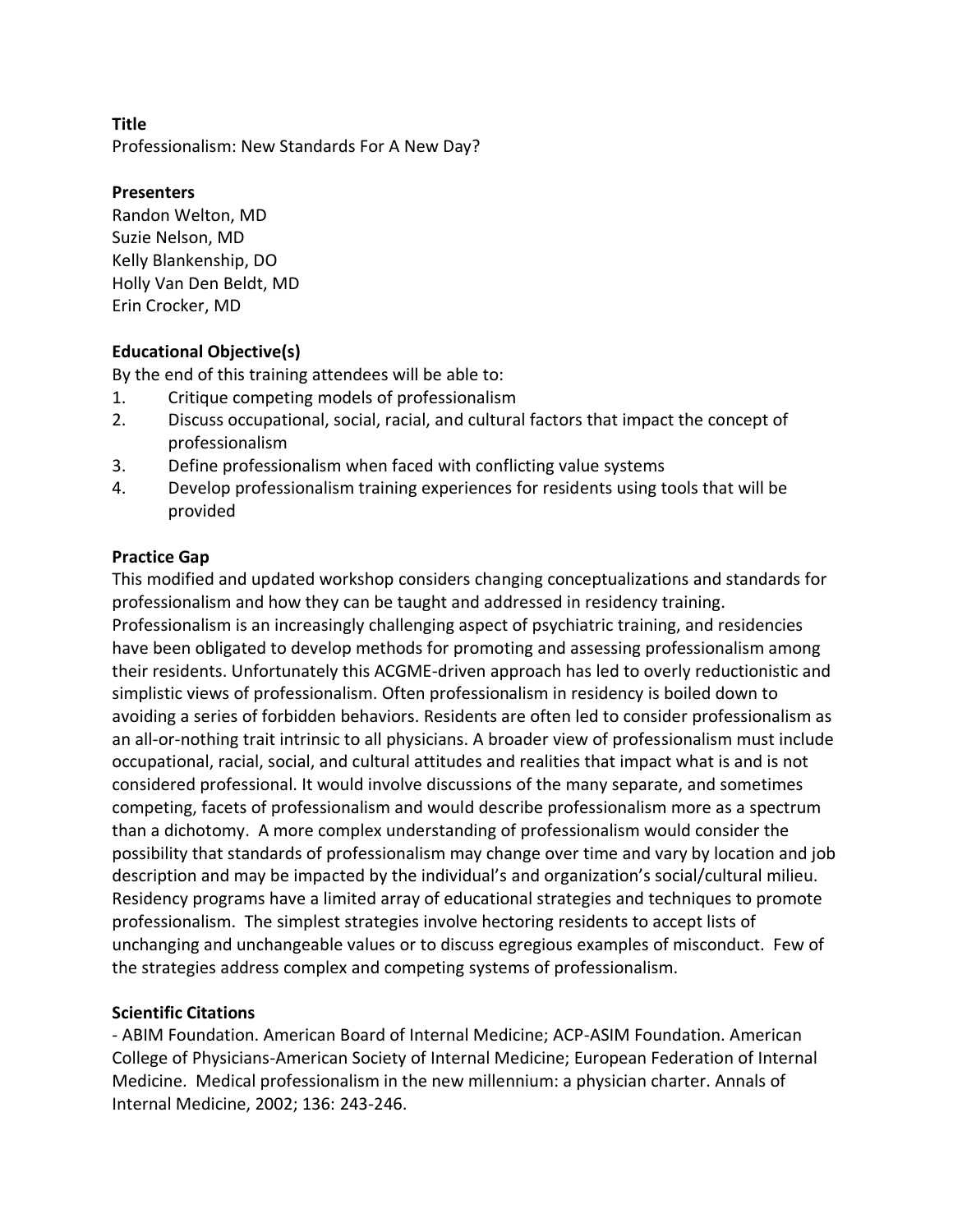- Alexis, D.A., Kearney, M.D., Williams, J.C., Xu, C., Higginbotham E.J., Aysola J. Assessment of Perceptions of Professionalism Among Faculty, Trainees, and Students in a Large University-Based Health System. JAMA Network Open 2020; 3(1)

e2021452.doi:10.1001/jamanetworkopen.2020.21452

- Castellani B., Hafferty F.W. (2006) The Complexities of Medical Professionalism. In: Wear D., Aultman J.M. (eds) Professionalism in Medicine. Springer, Boston, MA

- Irby, D.M., Hamstra, S.J. Parting the Clouds: Three Professionalism Frameworks in Medical Education. Academic Medicine, 2016; 91: 1606-1611

- Paauw, D.S., Papadakis, M., Pfeil, S. (2017) Generational Differences in the Interpretation of Professionalism. In Byyny, R.L., Paauw, D.S., Papadakis, M., Pfeil, S (eds) Medical Professionalism Best Practices: Professionalism in the Modern Era. Alpha Omega Alpha Honor Medical Society .

- Powers, B.W., White, A.A., Oriol N.E., Jain S.H. Race-Conscious Professionals and African-American Representation in Academic Medicine. Academic Medicine 2016; 91(7): 913-915 - Swing, S.R. The ACGME outcome project: retrospective and prospective. Medical Teacher, 2007; 29: 648-654.

## **Abstract**

This updated workshop challenges the notion that "Being a Professional" is a one-size-fits-all concept. Since professionalism is partly defined by the standards of conduct within the local community, professional standards vary over time and may be partly dependent on where the psychiatrist works and their racial, social, and cultural background. We will discuss what residencies can do to understand this broader concept of professionalism and promote professional attitudes and styles of thinking.

We will start by describing a developmental view of professionalism, which asserts that individuals become more professional as they observe, interpret and mimic the standards of care in the community. This leads naturally to conclusions that professionalism is a malleable quantity and defies simple descriptions. As a large group we discuss various theoretical systems of professionalism that vary depending on practice. As a group we will brainstorm how racial, social, and cultural variables might impact applicable standards of professionalism.

Attendees will be asked to review the Professional Commitments found in the Medical Professionalism In The New Millennium: A Physicians' Charter which has been promulgated by the American Board of Internal Medicine and other prominent organizations. In small groups they will discuss the relative value of these commitments and be asked to generate a prioritized list of these commitments. Within their groups they will be asked to report and defend their rankings. The small groups will also be asked to discuss which, if any, of these priorities are socially, culturally, or racially based/biased.

When some consensus has been reached within the small groups they will be given a series of scenarios describing residents' conduct and attitudes. They will be asked to evaluate the residents in light of their list of professional commitments. Lessons learned in the small group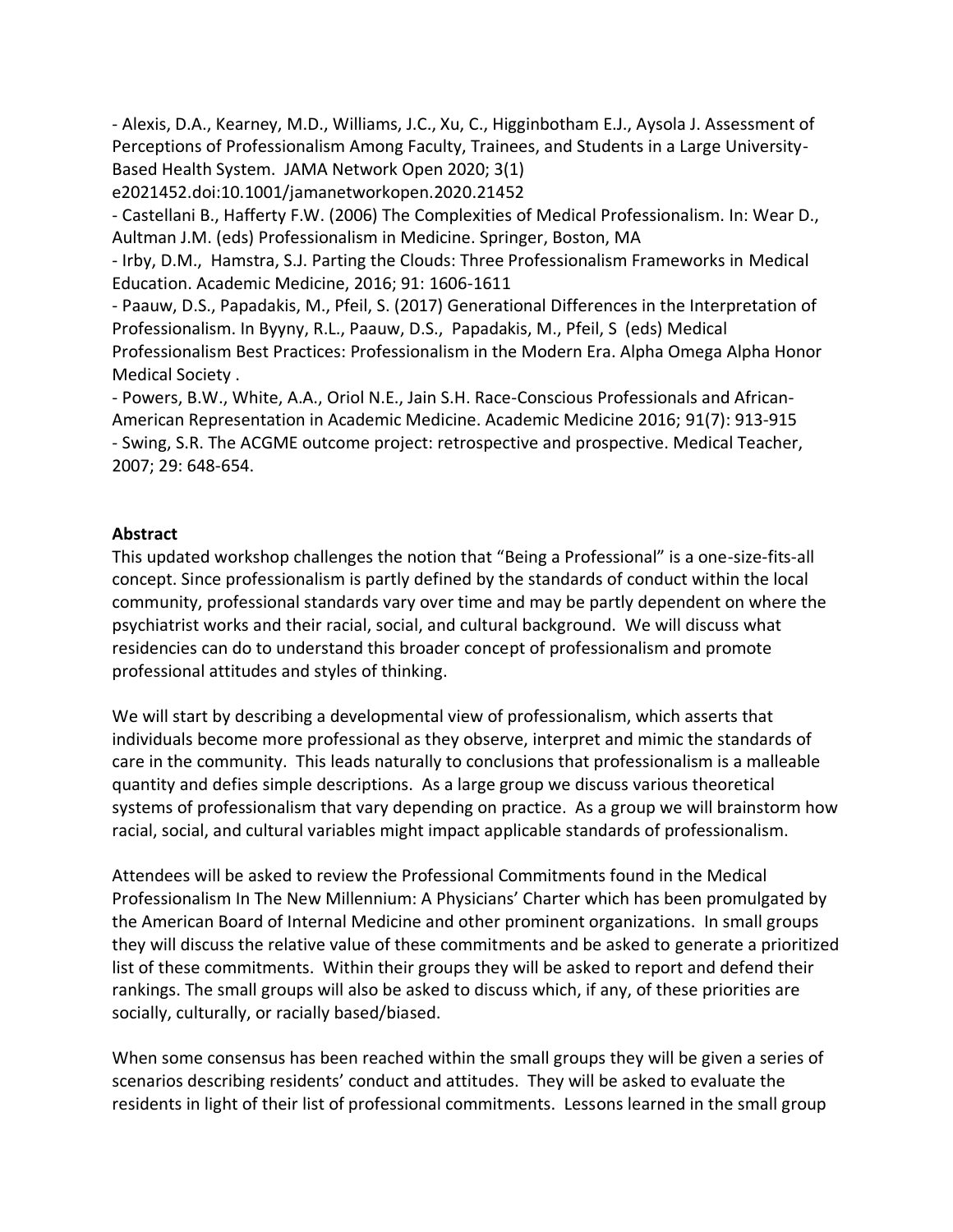will be shared with the large group. Finally we will discuss how these exercises could be adapted for their institutions.

This process mimics a professionalism-training seminar used at some of our institutions. This interactive seminar will provide opportunities for small group discussion, large group discussion, and peer based discussion and learning.

## **Agenda**

- Introduction of Speakers (5 minutes)
- Models of Professionalism (Didactic) (5 minutes)
- Competing Systems of Professionalism (Didactic) (5 minutes)
- Impact of racial, social, and cultural factors on definitions of professionalism (Large Group Discussion) (10 minutes)
- Reviewing Professional Commitments from Medical Professionalism In The New Millennium: A Physicians' Charter (Didactic) (10 minutes)
- Small Group Discussion of Professional Commitments (10 minutes)
- Small Group Discussion of the Potential for Racial/Cultural Bias in Commitments (5 minutes)
- Small Group Discussion of Professionalism scenarios (15 minutes)
- Large Group Discussion Reporting from Small Groups (5 minutes)
- Applying this workshop to your residency (Large Group Discussion) (5 minutes)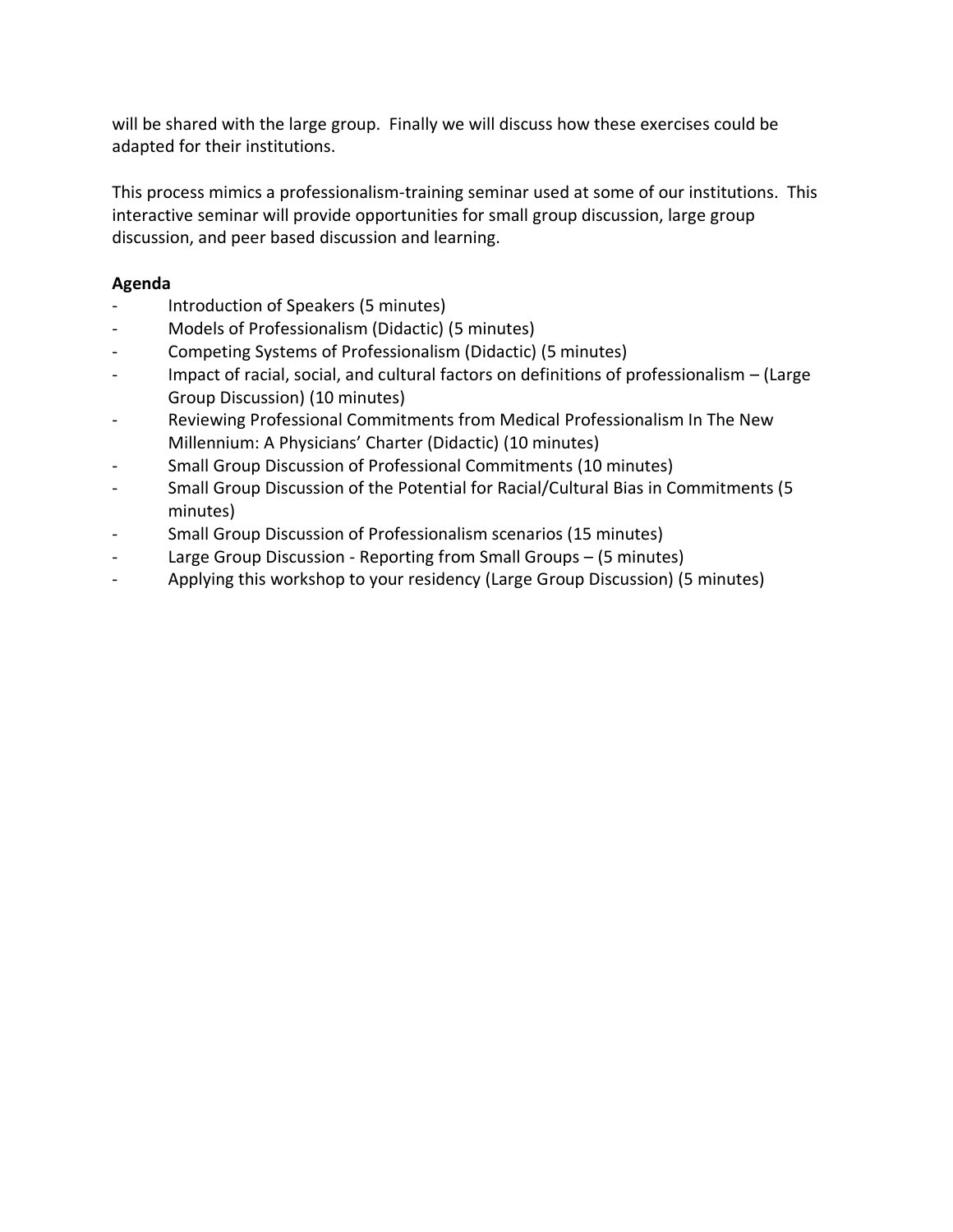Struggling with faculty recruitment and retention? Let us help you!

### **Presenters**

Tanya Keeble, MD Deborah Cowley, MD Jed Magen, DO,MS Kari Wolf, MD Rashi Aggarwal, MD

## **Educational Objective(s)**

By the end of the session participants should be able to:

1. Identify key differences between major academic and community-based faculty compensation structures

2. Name several key elements in a successful faculty compensation structure.

3. Identify 2 ways in which you can demonstrate GME value to hospital and other decision makers.

4. Describe three methods of creating an attractive initial faculty recruitment package.

5. Describe two successful models that help with long term faculty retention: faculty development and mentoring.

6. Name one structural and one financial change that departments can make to enhance BIPOC faculty recruitment and retention.

### **Practice Gap**

Results from the 2019 American Association of Directors of Psychiatric Residency Training (AADPRT) Workforce Task Force survey indicate that faculty recruitment and retention is a major issue for residency and fellowship training programs. Both residency PDs (76.2%) and fellowship PDs (68.9%) cited difficulty with recruitment and retention of faculty. Most comments discussed difficulty in recruiting faculty, with a prominent theme of noncompetitive academic salaries compared to the private sector. Some also commented that this was a barrier in retaining faculty, especially with junior faculty moving into better paid jobs. Additional themes in faculty recruitment and retention included workload, non-compensated teaching time, location, and chronic short staffing.

AADPRT 2017 Faculty Development Task Force results align with the findings from the 2019 Workforce Task Force. Survey respondents reported that lack of funding, time and excessive clinical demands were the main barriers to seeking a career in graduate medical education.

Recruitment and retention of a diverse and inclusive faculty workforce is required by the ACGME. A diverse faculty group supports recruitment and retention of a diverse resident and staff workforce, enhances productivity. and promotes a more inclusive workforce culture. However, few psychiatry programs or departments have well operationalized guidelines for success.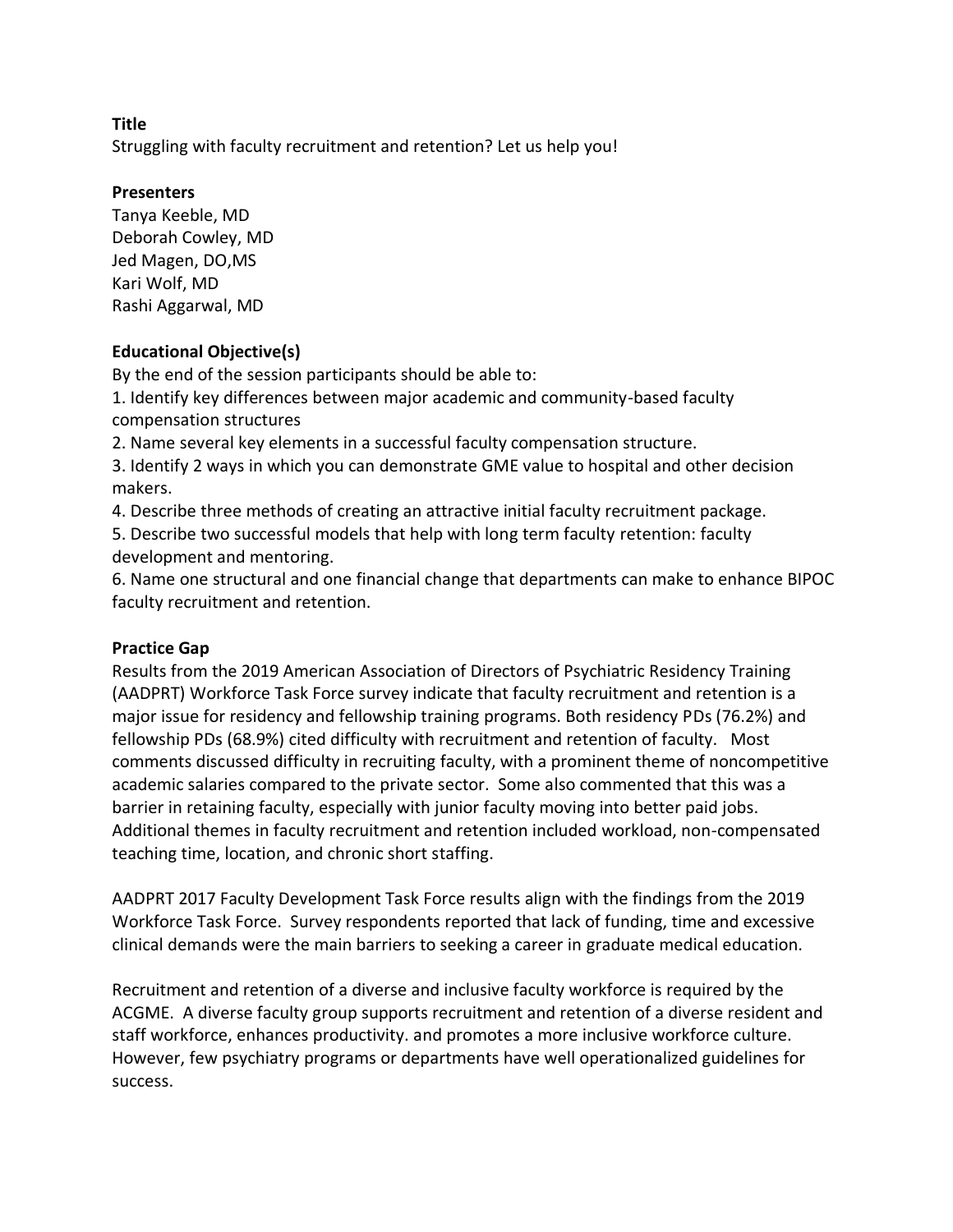Best practices for faculty recruitment and retention that apply across academic and community program settings have not been previously been described. This workshop aims to draw from existing data, harness expertise from members of the current AADPRT workshop Taskforce who include two psychiatry department chairs, and from audience members, to address that gap.

## **Scientific Citations**

1. Mara Pheister, Deborah Cowley, William Sanders , Tanya Keeble , Francis Lu , Lindsey Pershern , Kari Wolf , Art Walaszek , Rashi Aggarwal. Growing the Psychiatry Workforce Through Expansion or Creation of Residencies and Fellowships: The Results of a Survey by the AADPRT Workforce Task Force. Acad Psychiatry. 2021 Jul 22;1-7.

2. DeGolia SG, Cagande CC, Ahn MS, Cullins LM, Walaszek A, Cowley DS. Faculty development for teaching faculty in psychiatry: where we are and what we need. Acad Psychiatry 2019; 43(2):184-190.

3. Psychiatry Diversity Leadership in Academic Medicine: Guidelines for Success. Ayana Jordan, M.D., Ph.D., Ruth S. Shim, M.D., M.P.H., Carolyn I. Rodriguez, M.D., Ph.D., Eraka Bath, M.D., Jean-Marie Alves-Bradford, M.D., Lisa Eyler, Ph.D., Nhi-Ha Trinh, M.D., Helena Hansen, M.D., Ph.D., Christina Mangurian, M.D., M.A.S. American J of Psychiatry. 2021; Mar 1; 224-228. 3. Accreditation Council for Graduate Medical Education (ACGME) https://www.acgme.org/What-We-Do/Diversity-Equity-and-Inclusion 4. ACGME Common Program Requirements (CPR) (Residency) https://acgme.org/Portals/0/PFAssets/ProgramRequirements/CPRResidency2020.pdf

5. ACGME Common Program Requirements (CPR) (Fellowship)

https://acgme.org/Portals/0/PFAssets/ProgramRequirements/CPRFellowship2020.pdf 6. Lord JA, Mourtzanos E, McLaren K, Murray SB, Kimmel RJ, Cowley DS. A peer mentoring group for junior clinician educators: four years' experience. Med 2012

7. Shanafelt et al. Career fit and burnout among academic faculty. Arch Intern Med. 2009: 169 (10): 990-995

## **Abstract**

The 2019 American Association of Directors of Psychiatric Residency Training (AADPRT) Workforce Task Force survey indicated that faculty recruitment and retention is a major issue for residency and fellowship training programs. Never fear, this workshop will come to your rescue!

We will address known barriers to faculty recruitment and retention, and demonstrate and discuss innovative solutions. Audience members will learn about core principles for academic compensation. Several faculty compensation structures in use at academic and community programs will be presented and compared. Strategies to demonstrate GME value to funding partners and decision makers will be discussed.

Psychiatry department chairs will discuss how to bridge the remaining additional barriers reported in the 2019 ADPRT Workforce Taskforce survey, which include workload, noncompensated teaching time, location, and chronic short staffing.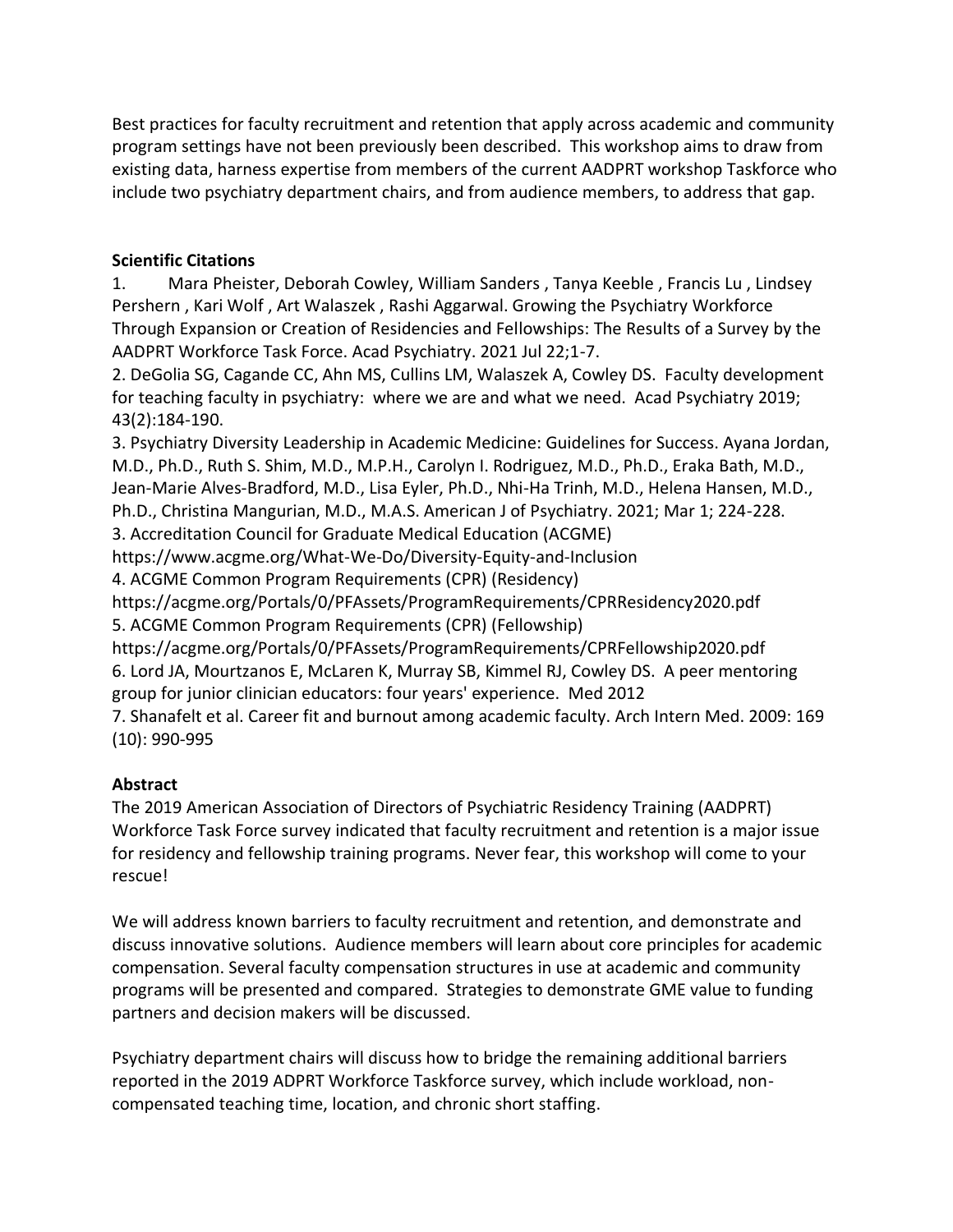Participants will engage in large group discussion and report out of salary structures successful in their own settings.

In the second half of this workshop, we will pivot to addressing the top 3 faculty development needs (more protected time, teaching skills workshops and mentorship opportunities) identified in the 2017 AADPRT Faculty development Taskforce as strategies that can enhance recruitment and retention. Several effective solutions that can be applied to both community and academic settings will be presented.

Finally, one area notably absent in both surveys, but required by the ACGME, is development of strategies and structures that support recruitment and retention of a diverse faculty workforce. Large group discussion to enhance input from audience members will be used to create guidelines for success that will be shared with the group after workshop completion.

## **Agenda**

Before the workshop, audience participants will receive an overview of the data from the 2019 AADPRT workforce and 2017 Faculty Development Taskforce surveys regarding faculty recruitment and retention barriers.

5 mins

Introductions, outline objectives, describe agenda for meeting

2019 AADPRT workforce development task force survey results

25 mins

Compensation principles

Several compensation structures contrasted and compared.

Additional strategies to address remaining recruitment and retention challenges

Large group discussion and report out about other strategies that have been successful 30 mins

2017 Faculty development task force survey results

Different approaches to address faculty workload, development, mentoring, teaching skills workshops

15 mins

Recruitment and retention of a diverse and inclusive faculty – barriers and solutions. Large group brainstorming and report out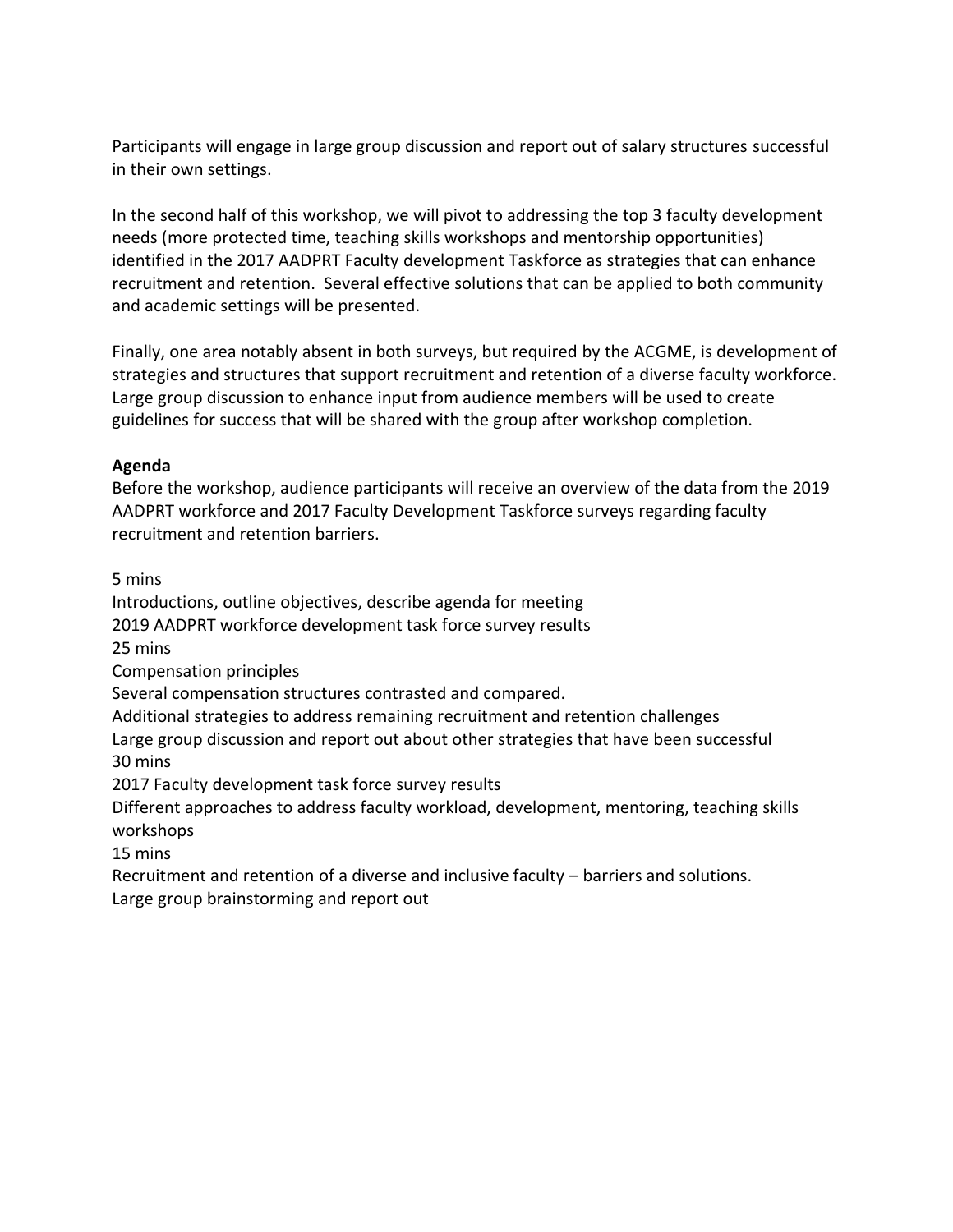**Title** Starting a new program - a practical toolkit

## **Presenters**

Tanya Keeble, MD Elizabeth Ann Cunningham, DO Areef Kassam, MD Rebecca Lundquist, MD Lindsey Pershern, MD

## **Educational Objective(s)**

By the end of the session participants should be able to: 

1. Name 3 funding opportunities available for new program development, track development or program expansion.

2. Give a one sentence rationale for right sizing a program from the beginning – including fellowship

3. Understand several effective approaches to developing scholarly culture in a new program – including faculty development.

4. Outline one faculty and one resident recruitment strategy to enhance diversity that is achievable in your specific residency training setting

## **Practice Gap**

Workforce development is a critical issue in the United States, with many parts of the country without any mental health provider, let alone psychiatrists. By 2030, the supply of psychiatrists is expected to decrease by approximately 27% given the number of psychiatrists entering, leaving, and changing work hours. Demand for psychiatrists is expected to increase by 6% over that timeframe, resulting in an estimated shortage of 21,150 FTE psychiatrists by 2030. In 2019, AADPRT convened a specific taskforce to focus on this issue.

Growth in psychiatry residency development reflects the trend in numbers of medical students applying into psychiatry residency.   Nearly three times the number of programs were newly accredited in psychiatry in the last 5 academic years 16-17 through 20-21, than the prior 5-year period. 

It is clear from three previous workshops on this subject that AADPRT attendees include those who are in the planning stages of psychiatry residency or fellowship development, initial stages of accreditation, have not yet graduated their first class or are programs considering expansion, track or fellowship development. There are currently few practical resources to help guide new program developers though the novel challenges they face. Errors made during initial program or fellowship development have a lasting impact. Those errors include under-sizing the program, failing to consider desired expansion, fellowship development, or other novel funding sources. Spending inadequate time considering alignment with the sponsoring institution can undermine program strategy and negatively impact faculty and resident recruitment. Exploring community partnerships is critical in diversifying funding and rotation opportunities. New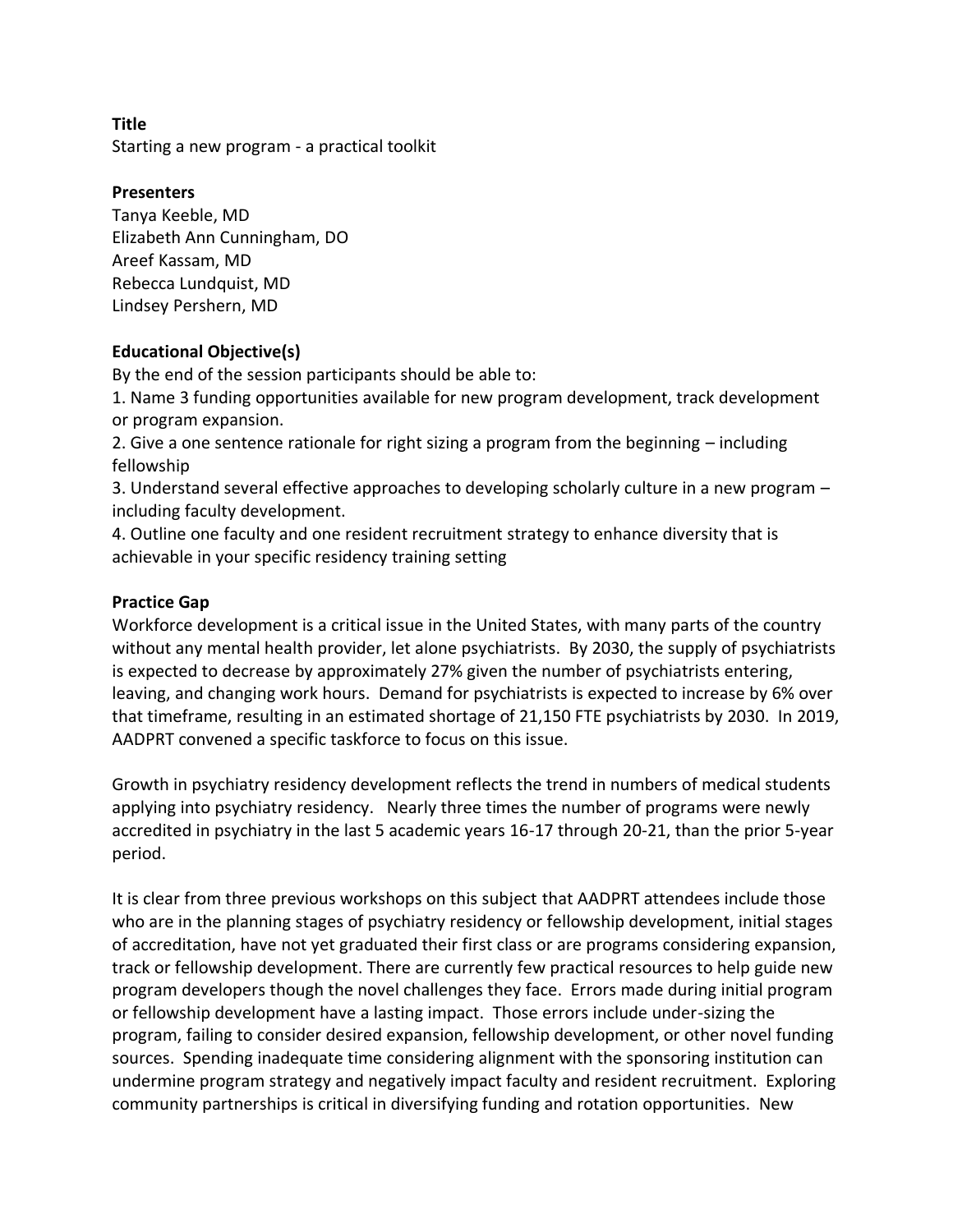community programs face challenges in developing of scholarly culture that includes faculty development and teaching, as well as, formal scholarly activity work.

Facilitators in this workshop have successfully steered their programs through these early developmental stages and aim to provide attendees with a community on which they can lean, as they navigate the choppy waters, and exciting times that those early years bring.

# **Scientific Citations**

1. Federal analysis of behavioral health workforce 2018. Accessed 10/25/21. https://www.thenationalcouncil.org/capitol-connector/2018/12/new-federal-analysis-ofbehavioral-health-care-workforce-released/

2. Behavioral Health Workforce Projections 2016-2030: Psychiatrists. HRSA National Center for Health Workforce Analysis.

3. Deborah S. Cowley, Tanya Keeble, Jeralyn Jones, Matthew Layton, Suzanne B. Murray, Kirsten Williams, Cornelis Bakker, Johan Verhulst. (April 2016). Educating Psychiatry Residents to Practice in Smaller Communities: A Regional Residency Track Model. Academic Psychiatry, Vol 40, number 2. DOI 10.1007/s40596-016-0558-3. PMID 27114242

4. https://apps.acgme.org/ads/Public/Reports/ReportRun?

5. https://www.aamc.org/news-insights/addressing-escalating-psychiatrist-shortage

6. Growing the Psychiatry Workforce Through Expansion or Creation of Residencies and Fellowships: the Results of a Survey by the AADPRT Workforce Task Force

Mara Pheister, Deborah Cowley, William Sanders, Tanya Keeble, Francis Lu, Lindsey Pershern, Kari Wolf, Art Walaszek, Rashi Aggarwal

PMID: 34292538 PMCID: PMC8296832 DOI: 10.1007/s40596-021-01509-9

Acad Psychiatry. 2021 Jul 22;1-7. doi: 10.1007/s40596-021-01509-9. Online ahead of print.

# **Abstract**

New program development has been on the rise over the past 5 years. This workshop will provide a set of practical tips and resources aimed at helping those in the early planning stages of psychiatry residency and/or fellowship development as well as those programs with initial accreditation or in the early stages of an existing program, and those who are considering track development. The workshop focuses on the stage of development past the needs assessment. It tackles funding models, to include typical CMS funding, grants, VAMC, state and other more recent funding mechanisms, including FQHC and teaching health clinic opportunities. Lastly, it emphasizes direct revenue generating opportunities.

We will discuss ways in which to right size your program from the beginning, sharing some examples of programs that under sized their programs or did not consider fellowship development, as well as an example of a program that anticipated growth, right from the earliest stages of development.

Inadequate focus on development of a scholarly academic culture in a new program is one of the errors many programs make and can impact initial accreditation or result in new program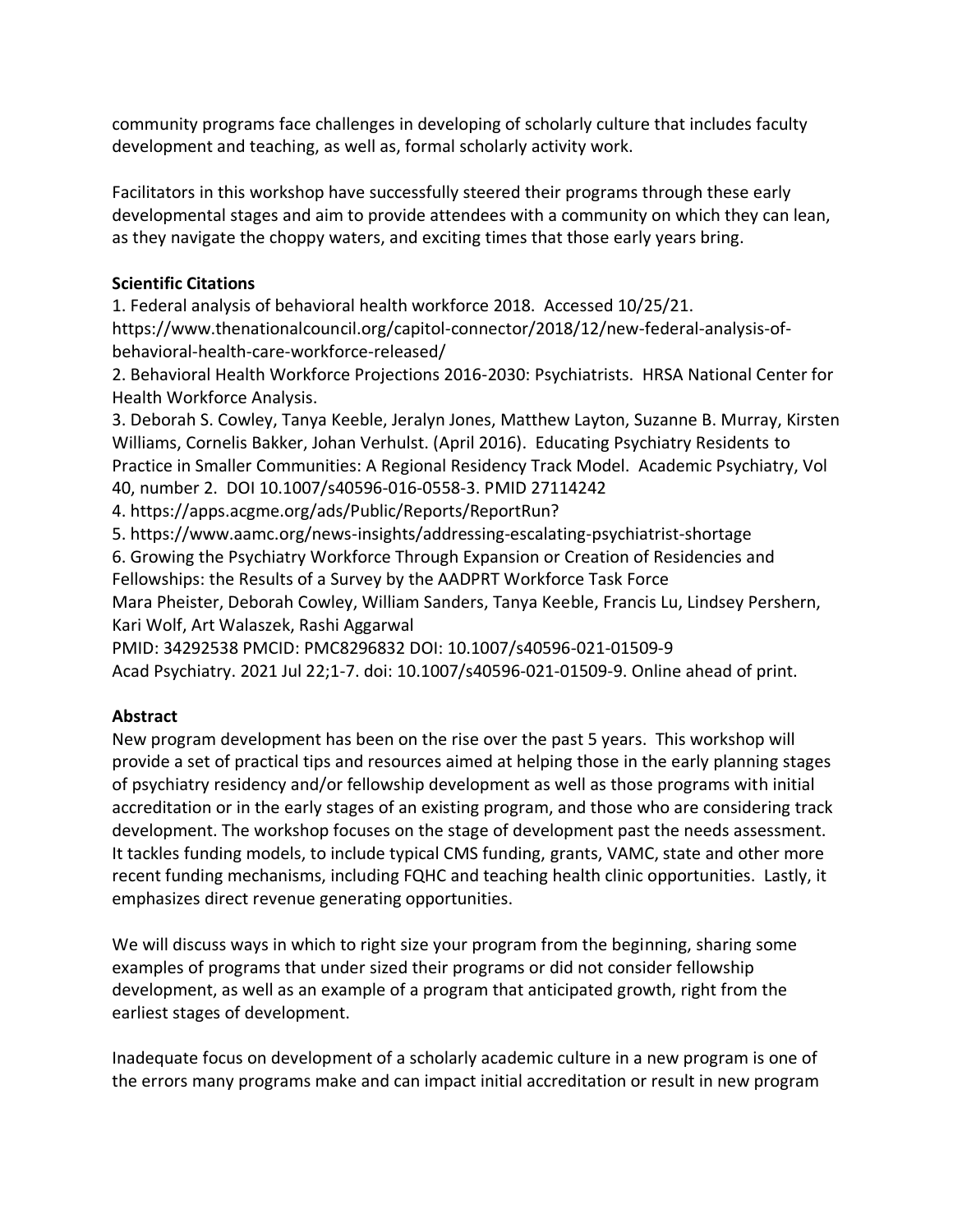citations. Faculty development in a new program is often a significant challenge. We will walk you through several ways to approach this and allow for group brainstorming.

Successful initial marketing and a recruitment strategy is a must. Attending to the increased reach of your program given virtual recruitment fairs and social media is essential. Collaborating with the institutional recruitment department is an underutilized way to enhance your success. Being mindful of recruitment strategies to enhance diversity of your program is imperative as it is known that a diverse physician workforce promotes health equity. We will provide a handout to all participants, and facilitate large group discussion.

At the end of the workshop, we will provide details about how to access each of the facilitators for small group discussion on your choice of the following topics: Writing the application and preparing for the site visit (Ann Cunningham). Creating an academic environment in a community program (Tanya Keeble). Tips for navigating the challenges of being a new PD in a new program (Rebecca Lundquist). New Track Development (Lindsey Pershern). Successful resident recruitment and post residency faculty life in a new program (Areef Kassam)

### **Agenda**

5min. Overview of ACGME psychiatry residency program accreditation in the past 5 years: Tanya Keeble. Didactic

10 min. Let's get to know a little about you, your programs, your main challenges what you hope to get out of attending this workshop. Areef Kassam. Poll

15 min. Sponsorship and funding. Tanya/Ann/Lindsey/Rebecca. Didactic and Large group discussion

10min. How to right size your program including fellowship and track development. Ann/Tanya/Lindsey. Didactic and Large group discussion

20min. Creating a scholarly culture. Tanya/Ann/ Rebecca. Didactic and Large group discussion

10 min. Initial marketing and recruitment. Lindsey/Areef. Didactic and Large group brainstorming session

5 mins. Wrap up – Where to meet for small group topic sessions - topics. Areef. Didactic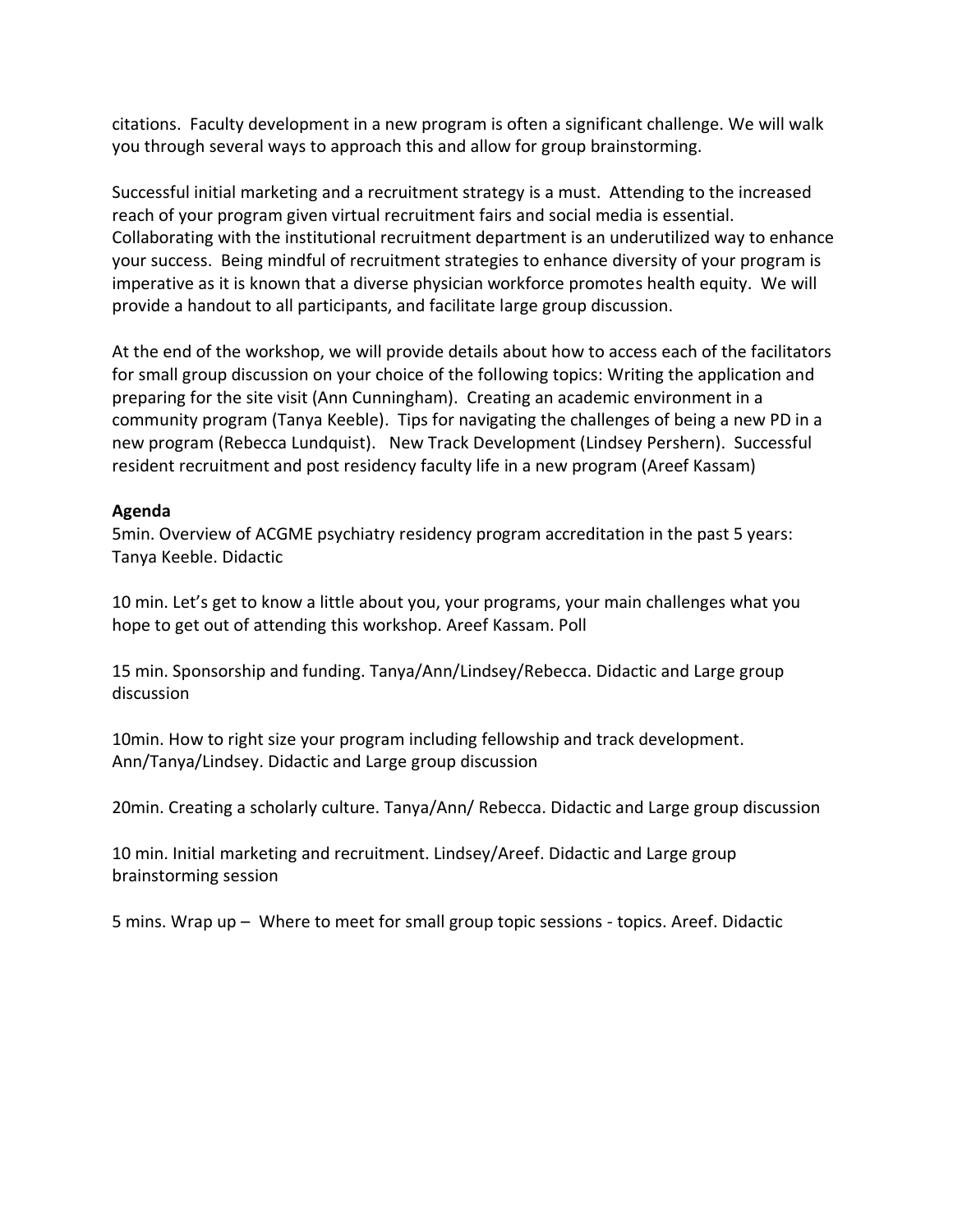The invaluable lessons of a structured mentorship program: Creating a culture of inquiry and mentorship within Psychiatry Residency Programs

#### **Presenters**

Esther Akinyemi, MD Mara Hoffert, PhD Anastasia Mortimore Jennifer Newman Shivali Patel, MD

### **Educational Objective(s)**

1. Attendees will learn how to structure focus groups to elicit honest, open feedback from trainees and faculty to generate a program with shared interests and to align needs of trainees and faculty for a mentorship program

2. Attendees will identify the elements and value of a structured mentor program 3. Attendees will apply the needs of their program to a mentor toolkit for using with their home

institution

4. Attendees will identify practical strategies for faculty to grow their mentorship skills through coaching communication to build a culture of resourcefulness and support

### **Practice Gap**

Many physicians struggle to establish personal connections with colleagues, and the COVID-19 pandemic has created new challenges to interprofessional communication that are exacerbating the difficulties of relationship building in the clinic. Also, creating sustained, effective formal medical training mentorship programs at the institutional level is difficult. These problems became evident to us after we reviewed qualitative feedback from program directors about mentorship within our institution and after having received multiple requests from faculty for creation of improved mentorship programs. Survey data from within our institution indicated that the traditional informal approach to mentoring had led to a wide disparity between faculty and trainee perceptions about mentorship. Importantly, research has shown that interns and underrepresented minorities are significantly less likely than their peers to establish mentoring relationships on their own (Ramanan, Taylor, Davis, and Phillips, 2006), and that resident satisfaction with the mentorship process is often very low (Thomason et all, 2016). In an era characterized by a focus on resiliency, mentorship programs are a proven tool for helping medical trainees build enduring relationships. A sense of connection with one's professional colleagues is integral to a successful medical career, and mentorship programs can help create a culture of connectivity. Our mentorship development program aims to provide a safe space for trainees to discuss individual aspirations, challenges, and successes within their professional community. By mandating a structured mentorship program, our institution aims to foster equity and inclusion of voice and space for trainee participation, where no one individual or group is targeted or eliminated from the process. To develop our targeted mentorship program, we conducted focus groups with faculty and with trainees to provide an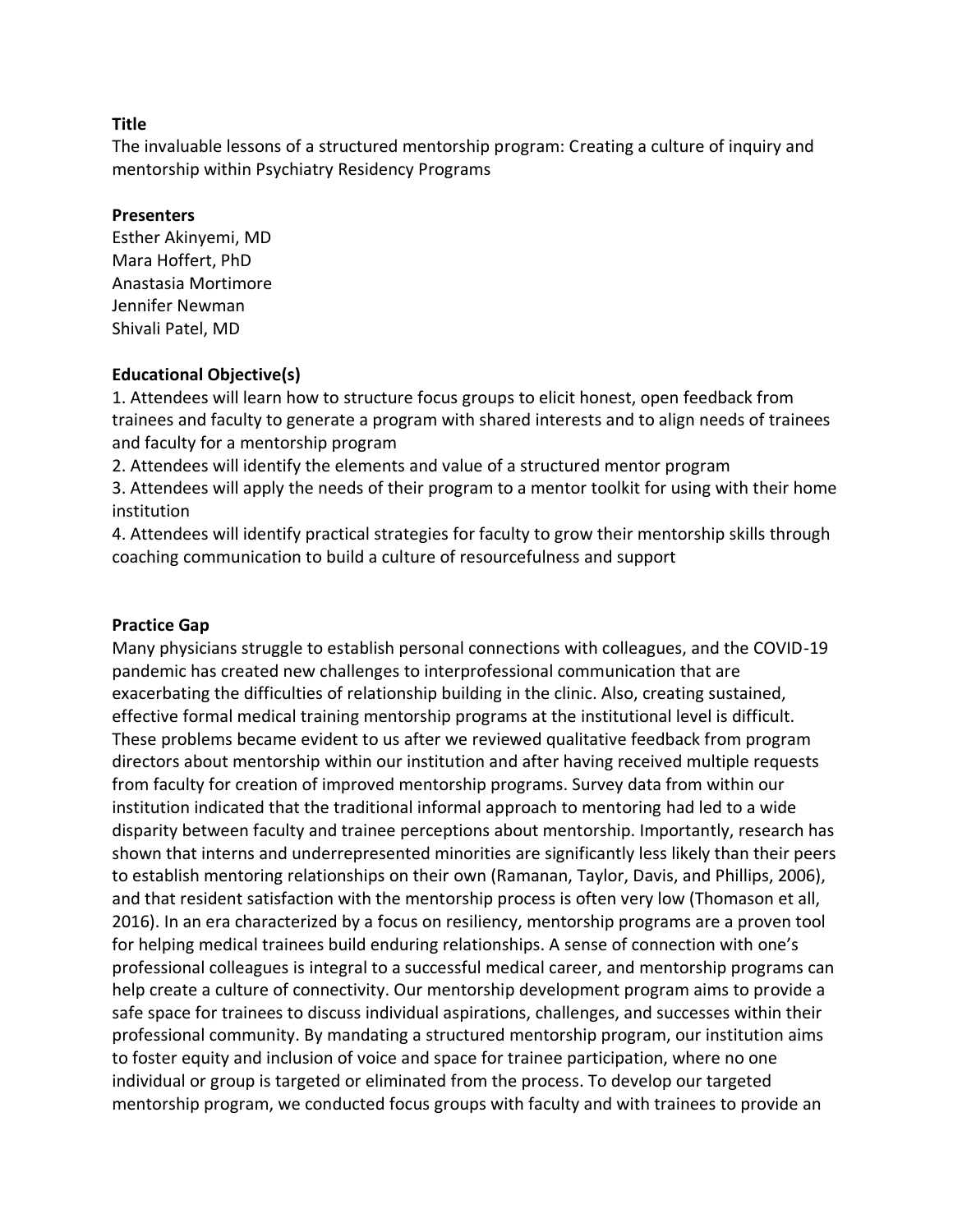opportunity for all voices and issues to be heard. Focus group findings were incorporated into the mentorship program on a specialty-specific basis. Our program includes critical topics to be addressed in a mentorship relationship and an easy-to-follow structure, allowing for an effective and meaningful mentorship experience for both mentor and trainee. A structured mentorship program designed to address the needs and goals of both faculty and trainees may lead to a stronger and more developed program culture.

# **Scientific Citations**

1. Balthazar P, Murphy A, Tan N. 2021. Mentorship, Sponsorship, and Coaching for Trainee Career Advancement. Radiographics 41:E100-E102.

2. Bauchner H. 2021. On Mentoring. JAMA 325:1393.

3. Burgess A, van Diggele C, Mellis C. 2018. Mentorship in the health professions: a review. Clin Teach 15:197-202.

4. Chen JJ, Kusner JJ, Saldana F, Potter J. 2021. Development of a Novel Mentorship Platform to Foster Relational Mentoring, Empowered Vulnerability, and Professional Identity Formation in Undergraduate Medical Education. Acad Med doi:10.1097/ACM.0000000000004152.

5. Farkas AH, Allenbaugh J, Bonifacino E, Turner R, Corbelli JA. 2019. Mentorship of US Medical Students: a Systematic Review. J Gen Intern Med 34:2602-2609.

6. Henry-Noel N, Bishop M, Gwede CK, Petkova E, Szumacher E. 2019. Mentorship in Medicine and Other Health Professions. J Cancer Educ 34:629-637.

7. McDaniel CE, Rooholamini SN, Desai AD, Reddy S, Marshall SG. 2020. A Qualitative Evaluation of a Clinical Faculty Mentorship Program Using a Realist Evaluation Approach. Acad Pediatr 20:104-112.

8. Nearing KA, Nuechterlein BM, Tan S, Zerzan JT, Libby AM, Austin GL. 2020. Training Mentor-Mentee Pairs to Build a Robust Culture for Mentorship and a Pipeline of Clinical and Translational Researchers: The Colorado Mentoring Training Program. Acad Med 95:730-736.

9. Ramanan, R. A., Taylor, W. C., Davis, R. B., & Phillips, R. S. (2006). Mentoring matters. Mentoring and career preparation in internal medicine residency training. Journal of general internal medicine, 21(4), 340–345. https://doi.org/10.1111/j.1525-1497.2006.00346.x10. 9.

Sampat A, Larson D, Culler G, Bega D. 2020. Formalizing a Residency Mentorship Program with a "Business of Medicine" Curriculum. J Med Educ Curric Dev 7:2382120520959685.

11. Stadeli KM, Hoops H, Bynum DL, Wright JM, Goode E, Willoughby J, Jardine DA. 2019. The Critical Role of Mentorship in the ACGME Back to Bedside Initiative: Lessons Learned From the First Cycle of Awards. J Grad Med Educ 11:114-116.

12. Thomason, J., Carlson, S., Stewart, J. Warner, E., Deshpande, N., Mirza, S., Best, J., and Wipf, J. 2016. RAMP it up: Improving the quality of mentorship in medical residency. MedEdPublish, 5(3), 45. https://doi.org/10.15694/mep.2016.00013113. Ullrich LA, Jordan RM, Bannon J, Stella J, Oxenberg J. 2020. The mentor match: A new approach to implementing formal mentorship in general surgery residency. Am J Surg 220:589-592.

14. Womack VY, Wood CV, House SC, Quinn SC, Thomas SB, McGee R, Byars-Winston A. 2020. Culturally aware mentorship: Lasting impacts of a novel intervention on academic administrators and faculty. PLoS One 15:e0236983.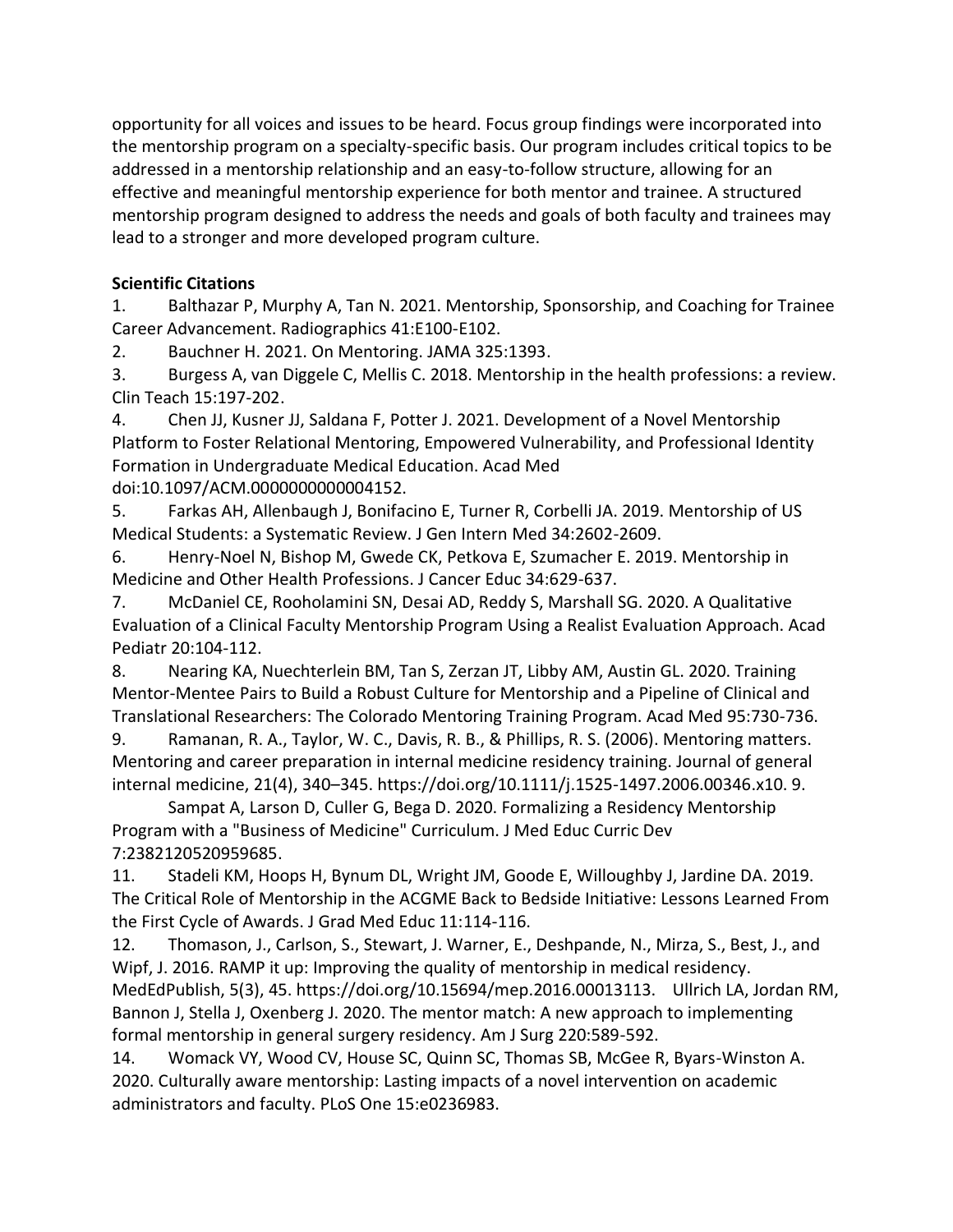#### **Abstract**

Mentorship programs are an educational staple within healthcare organizations, but are they effective? Research indicates that productive mentoring of physician trainees can lead to many positive benefits, including higher career satisfaction, increased research productivity, and improved personal development. Specifically, a mentor is an individual with expertise who can help develop the career of a mentee. The mentor has two primary functions for the mentee. First, the career-related function establishes the mentor as a coach who provides advice to enhance the mentee's professional performance and development. Second, the psychosocial function establishes the mentor as a role model and support system for the mentee. Both functions provide explicit and implicit lessons related to professional development as well as general work-life balance. (APA, 2017) Our highly interactive session will address how to build a robust clinical training mentorship framework to support the development of physician resiliency through meaningful relationships. Our Mentorship Toolkit was designed by first investigating faculty (mentor) and physician trainee (mentee) views and perspectives on mentorship. We discovered that the two groups had several differing views on the definition and goals of mentorship, and a strength of our approach is that it is based on reconciling these unique perspectives. We will cover the characteristics of successful mentors, outline the key features of our Mentorship Toolkit, discuss a realistic timeline for establishing a mentorship program, and work with participants in developing customized sample mentorship curricula. Participants will leave with a detailed template for implementing a mentorship program relevant to their institution's needs. Presenters will include Henry Ford Psychiatry Program Director, PGY3 Resident and GME Instructional Designers.

### **Agenda**

This workshop is aimed at psychiatry program directors, psychiatry clerkship directors, and other medical educators interested in creating sustainable and effective mentorship programs in their professional communities.

Goals for this workshop:

By the end of the workshop, participants will be able to…

- Describe methods for uncovering the mentorship needs of individuals.
- Engage in activities that promote the facilitation of effective mentoring relationships.

• Explain the implementation of a structure to support the development of meaningful relationships between physicians.

Outline of the workshop:

- 1. Opening Discussion: What are the characteristics of an effective mentor?
- 2. Overview of Program using Mentorship Toolkit
- 3. Focus Group Activity
- 4. Curriculum Development Activity
- 5. Participant Review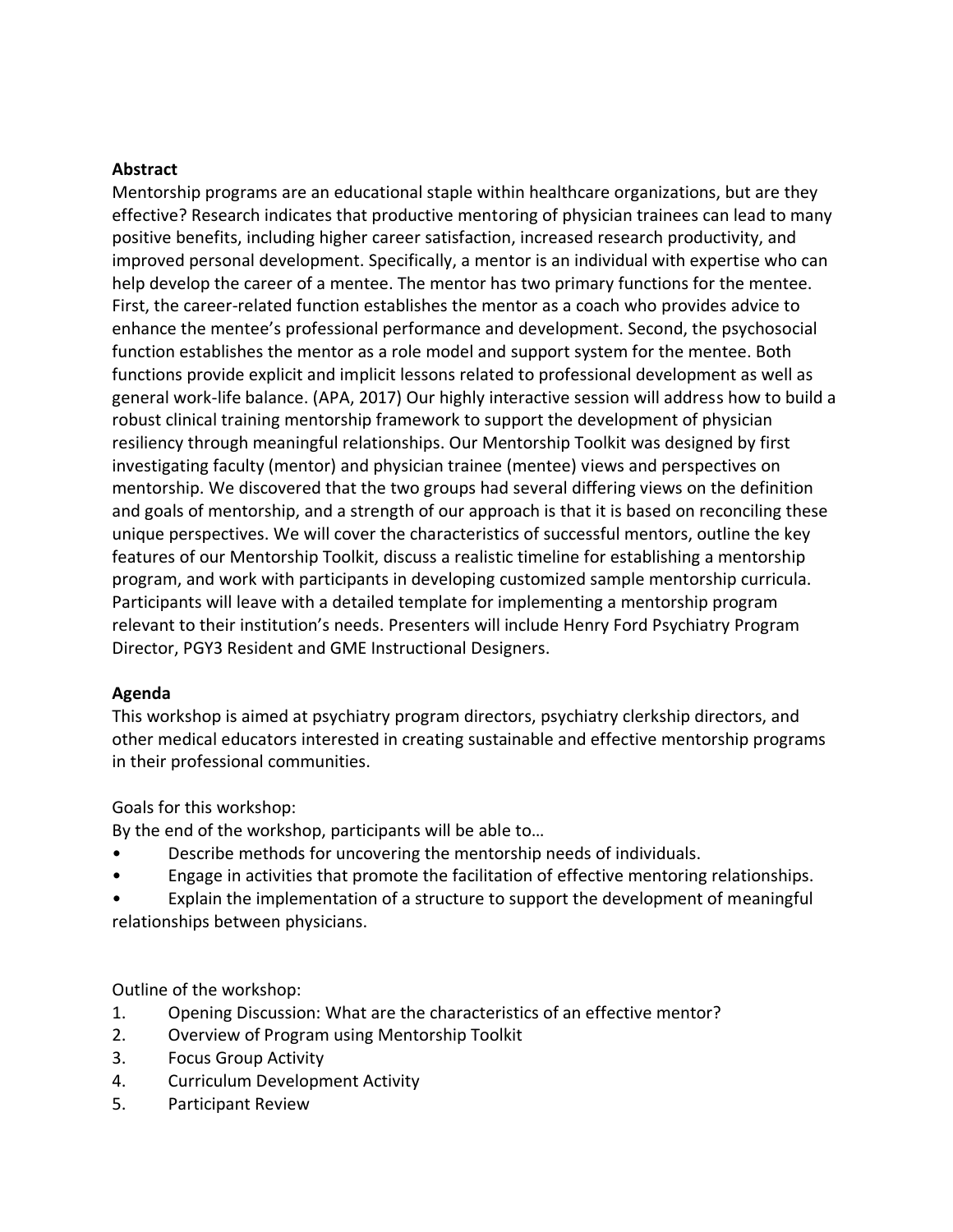10 minutes

Opening Discussion. Use polling feature to generate discussion around the question, "What are characteristics of an effective mentor?" For example, participants respond via polling to the question and then discuss: "True or false, research shows that formal mentorship is more effective than informal mentorship?"

15 minutes

Overview of Program. Provide a sequential timeline for establishing a mentorship program. Use the examples from the Mentorship Toolkit to highlight key aspects of the program. 10 minutes

Focus Group Activity. Participants access a ranking activity via a SurveyMonkey QR code to prioritize mentorship topics.

25 minutes

Curriculum Development Activity. In break-out rooms, participants use survey results to create a sample curriculum for a mentorship program. Each break-out room develops discussion questions that may be used for mentorship programs at their institutions.

5 minutes

Summary and closing remarks

10 minutes

Participant Review, Questions and Answers

75 Minutes Total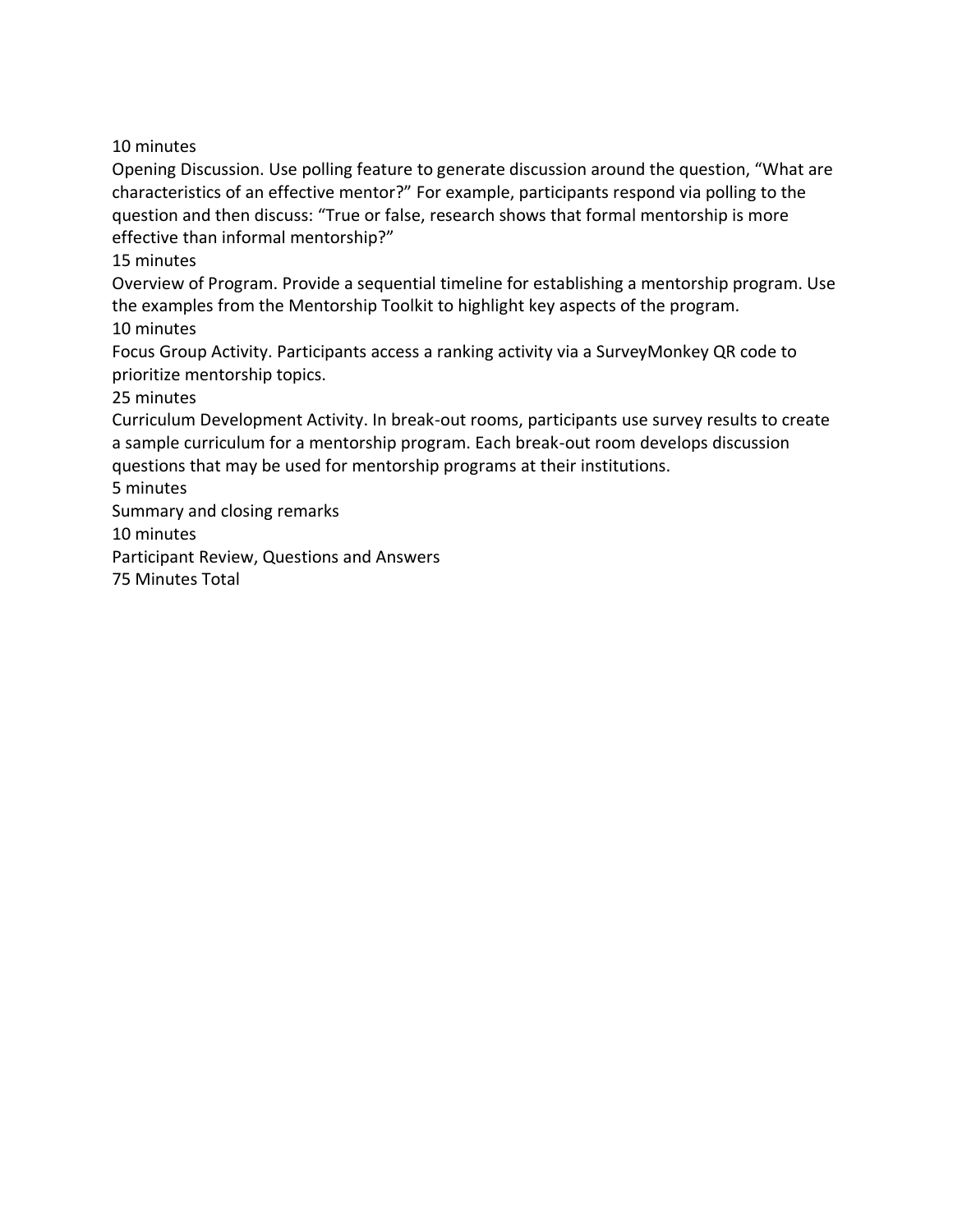Recruitment, Teaching, Clinical Care - a Trivalent approach to addressing Diversity, Equity, and Inclusion

## **Presenters**

Shambhavi Chandraiah, FRCP (C), MD, DFAPA Lillian Houston, FAPA, MD Irena Bukelis, MD Taylor Preston, MD

## **Educational Objective(s)**

Learning Objective 1:

Develop or optimize (at their own institution) diversity recruitment and retention strategies for faculty and trainees

Learning Objective 2:

Describe activities that build cultural competency and sensitivity within their department and institution

Learning Objective 3:

Devise proposal(s) to involve institutional, governmental, and community leadership to provide resources (money, time, staff, space) to support and retain diverse clinicians, teachers, and trainees as well as to develop cultural competency curricula and clinics addressing the unique needs of diverse and minority clinical populations such as Appalachian, Hispanic, LGBTQ, transgender, rural, veteran, and others.

## **Practice Gap**

It is recognized and has been reported that simply asking URiM (Under-Represented in Medicine) candidates to apply does not result in success whether at faculty or resident levels. However, institutions with consistently strong, successful recruitment accomplish this at multiple levels that first start at the highest administrative level and utilize aggressive personal recruitment, mentoring, 'grow your own' strategies, and maintenance of a pipeline. URiM residency fairs have also been reported to successfully help advertise URiM presence in residency programs.

Beyond recruitment, training residents to provide culturally competent care requires a structurally and culturally competent curriculum and the knowledgeable faculty to teach it. Clinical exposure to URiM faculty and diverse underserved populations illustrating the impact of allostatic load and social determinants of mental health on development of psychiatric illness and resulting difficulties experienced is important, as is receiving equitable care. The black and brown tax on URiM faculty supervising and mentoring trainees negatively impacts academic progress and often results in a flight from academia.

Lastly, development and maintenance of specialty clinics that address various diverse patient groups requires support at all levels from administrators, faculty, trainees, and staff as well as resources for the unique care needs of a population. The success of such clinics can be compromised by social determinants of mental health of the patients or turnover of the treating clinicians.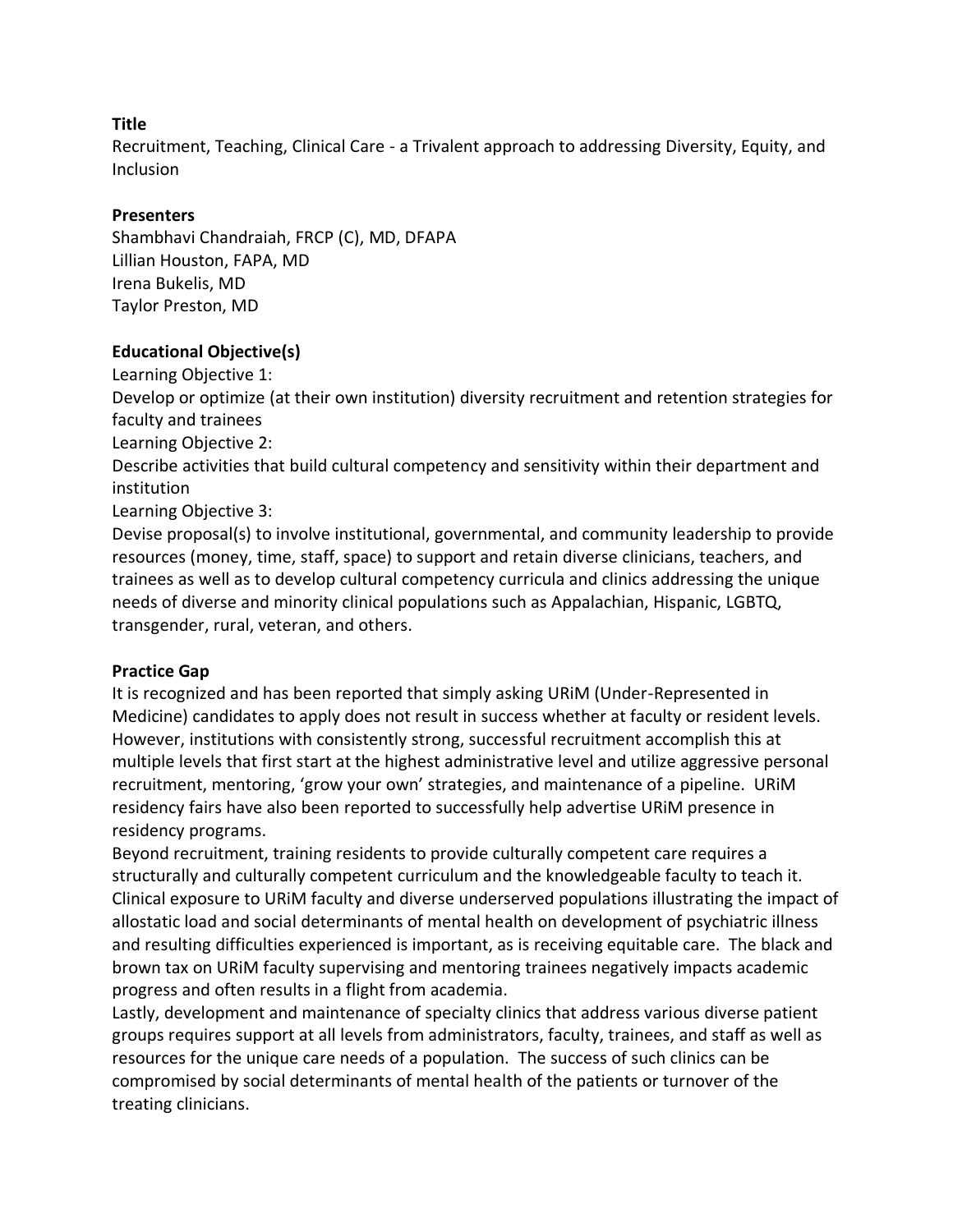This workshop will address the challenges, and strategies that can be used, at the different levels of recruitment and retention of faculty and trainees, along with the curriculum needed to establish and maintain diverse, equitable clinics.

# **Scientific Citations**

1. Boatright DH, Samuels EA, Cramer L, et al. Association Between the Liaison Committee on Medical Education's Diversity Standards and Changes in Percentage of Medical Student Sex, Race, and Ethnicity. JAMA. 2018;320(21):2267–2269. doi:10.1001/jama.2018.13705 2. Nieblas-Bedolla E, Williams JR, Christophers B, Kweon CY, Williams EJ, Jimenez N. Trends in

Race/Ethnicity Among Applicants and Matriculants to US Surgical Specialties, 2010-2018. JAMA Netw Open. 2020;3(11):e2023509. doi:10.1001/jamanetworkopen.2020.23509.

3. Peek, Monica E. MD, MPH; Kim, Karen E. MD, MS; Johnson, Julie K. MSPH, PhD; Vela, Monica B. MD "URM Candidates Are Encouraged to Apply", Academic Medicine: March 2013 - Volume 88 - Issue 3 - p 405-412 doi: 10.1097/ACM.0b013e318280d9f9.

4. Common Program Requirements (Residency) Sections I-V Table of Implementation Dates. https://www.acgme.org/Portals/0/PFAssets/ProgramRequirements/CPRResidencyImplementat ionTable.pdf. Accessed July 18, 2021.

5. Gonzaga, Alda Maria R. MD, MS; Appiah-Pippim, James MD, MPH; Onumah, Chavon M. MD, MPH; Yialamas, Maria A. MD A Framework for Inclusive Graduate Medical Education Recruitment Strategies: Meeting the ACGME Standard for a Diverse and Inclusive Workforce, Academic Medicine: May 2020 - Volume 95 - Issue 5 - p 710-716 doi: 10.1097/ACM.0000000000003073.

6. Ojo, E., Hairston, D. Recruiting Underrepresented Minority Students into Psychiatry Residency: a Virtual Diversity Initiative. Acad Psychiatry 45, 440–444 (2021). https://doi.org/10.1007/s40596-021-01447-6.

7. Metzl, J. M., & Hansen, H. (2014). Structural competency: theorizing a new medical engagement with stigma and inequality. Social science & medicine, 103, 126-133.

8. Horvat L, Horey D, Romios P, Kis?Rigo J. Cultural competence education for health professionals. Cochrane Database of Systematic Reviews 2014, Issue 5. Art. No.: CD009405. DOI: 10.1002/14651858.CD009405.pub2. Accessed 09 September 2021.

9. Burgwal A, Gvianishvili N, Hård V, Kata J, Nieto IG, Orre C, Smiley A, Vidi? J, Motmans J. The Impact of Training in Transgender Care on Healthcare Providers Competence and Confidence: A Cross-Sectional Survey. Healthcare. 2021; 9(8):967.

https://doi.org/10.3390/healthcare9080967.

10. Hoogland, A. I., Hoogland, C. E., Bardach, S. H., Tarasenko, Y. N., & Schoenberg, N. E. (2019). Health behaviors in rural appalachia. Southern medical journal, 112(8), 444.

# **Abstract**

Addressing DEI (Diversity, Equity, Inclusion) at the individual and systems level requires both the recognition of the multilevel presence, as well as the concordant opportunities, this provides for interventions for change. Within the academic environment, it is important to emphasize recruitment, retention, education, and direct care which can help ensure a pipeline of future educators, clinicians, and trainees who can provide ongoing minority, diverse, and equitable patient care. Despite the 2009 LCME (Liaison Committee on Medical Education)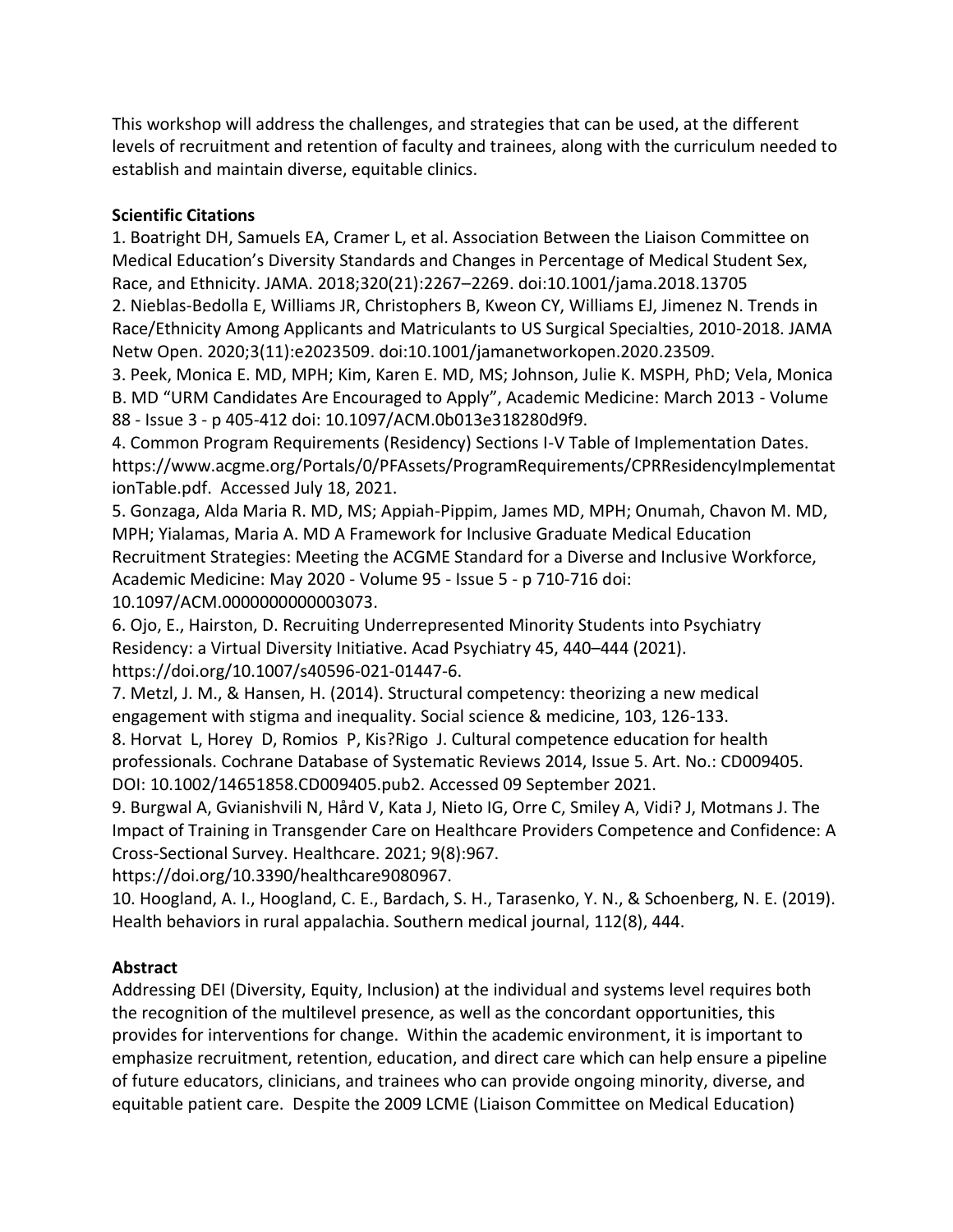standards to increase institutional diversity, AAMC (American Association of Medical Colleges) data show that recruitment of URiM (Under-Represented in Medicine) medical students, while increasing over the past 2 decades (notably for women) still lags significantly, especially for African American males and American Indians/Alaska Natives. A majority of the 2044 US population will belong to a minority group necessitating a greater need for culturally competent, consonant care. A recent study of representation of women and URiM groups in academic medicine over the past 30 years showed a similar improvement for women; but URiM representation, while still lagging far behind, improved more for some specialties than in psychiatry. The ACGME (Accreditation Council for Graduate Medical Education) recently implemented Common Program Requirements for institutions and programs to increase minority recruitment at all levels of graduate medical education including leadership, faculty, and graduate medical trainees.

Addressing DEI in Residency training requires firstly a commitment from the institution to recruitment of individuals (senior administrators, faculty, staff, and residents) who can be part of the modelling, teaching, and learning that can pay forward to addressing these issues in patient care as well. In this workshop, academic leaders (Vice Chairs and Psychiatry and Psychology Program Directors) from psychiatry programs that have won diversity awards will share their formulas for building a culturally competent culture including successful faculty/trainee diversity recruitment/retention, development of a culturally competent didactic and clinical curriculum, and the establishment of specialized clinics targeting the mental health of diverse, minority patients that further builds academic interest, attracts future recruits, and decreases mental health disparities. Brief didactic presentations will be followed by small group discussions where participants can share their different experiences and develop individualized plans to implement at their own institutions to address local inequities in psychiatric recruitment, education, and care.

### **Agenda**

Introduction and Objectives, & Poll 5 min.

Didactic presentation 10 min - AAMC and APA data illustrating current status and trends in diversity of recruitment of medical students, residents/fellows, and faculty. Examples of initiatives from presenters' institutions to improve diversity recruitment and retention will be shared.

Small group discussion 15min -Using the presented data develop at least 1 intervention to increase diversity recruitment at your own institution or program. Large group debrief 5 min.

Didactic presentation 10 min a) development of a cultural competency curriculum involving faculty and trainees to establish a foundation for cultural sensitivity and competence to care for patients from diverse cultural backgrounds b) establishment of specialty clinics with trainee involvement to further increase cultural competency learning, apply skills learned in didactics, and provide direct care to address mental health inequities c) examples of successes and challenges in the development of collaborations to decrease inequities through shared resources, educational opportunities, multidisciplinary clinics, and other support.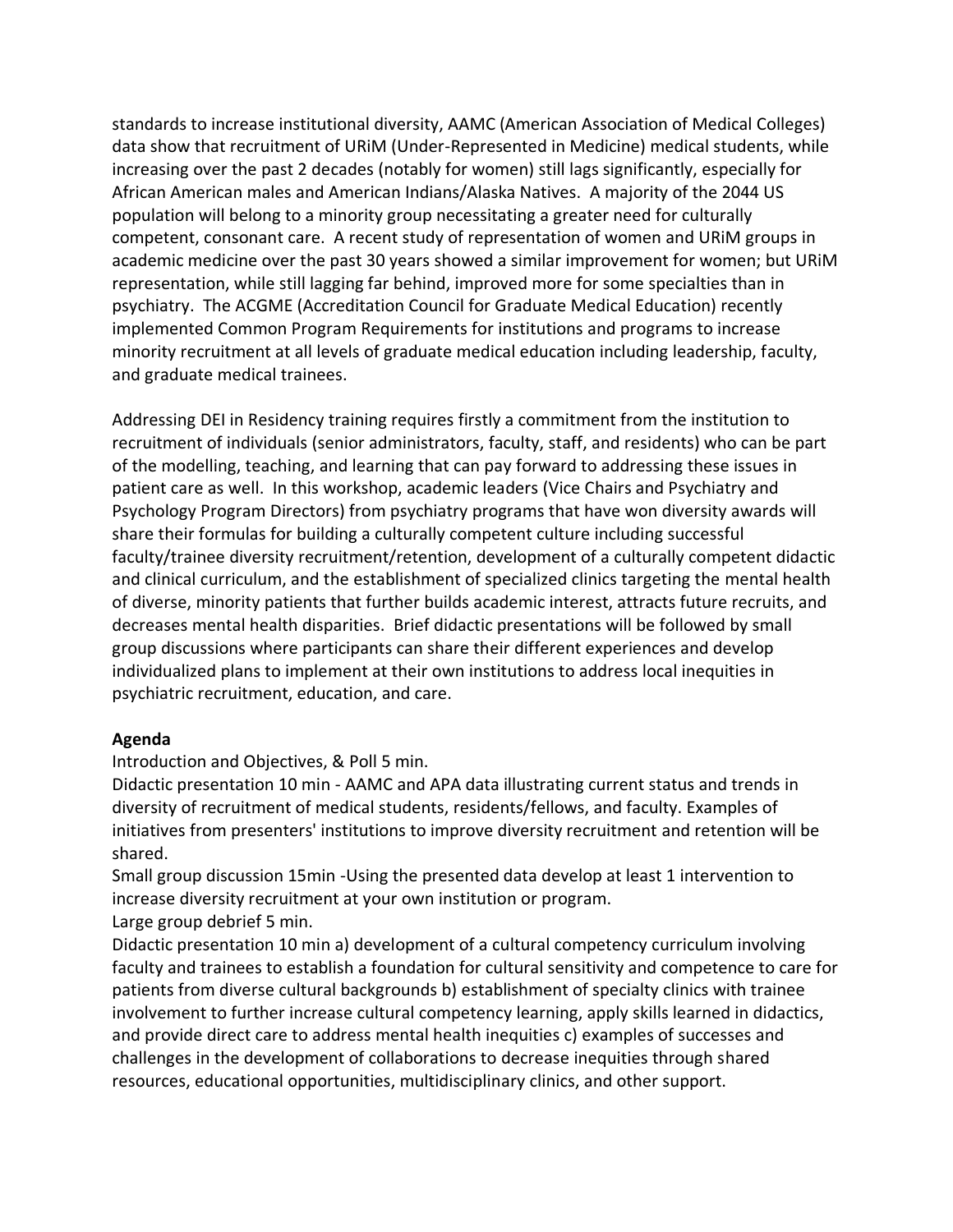Small group work 20 min - Describe a) 2 opportunities to improve your cultural curriculum from a didactic and clinical rotation perspective b) create a proposal for a new collaboration or clinic to improve mental health care disparities at your local institution or community. Participants will also find a partner to contact in 6 months to discuss roadblocks or successful attainment in implementing their proposal.

Large group debrief - 5 min.

Summary and 3 take home points 5 min.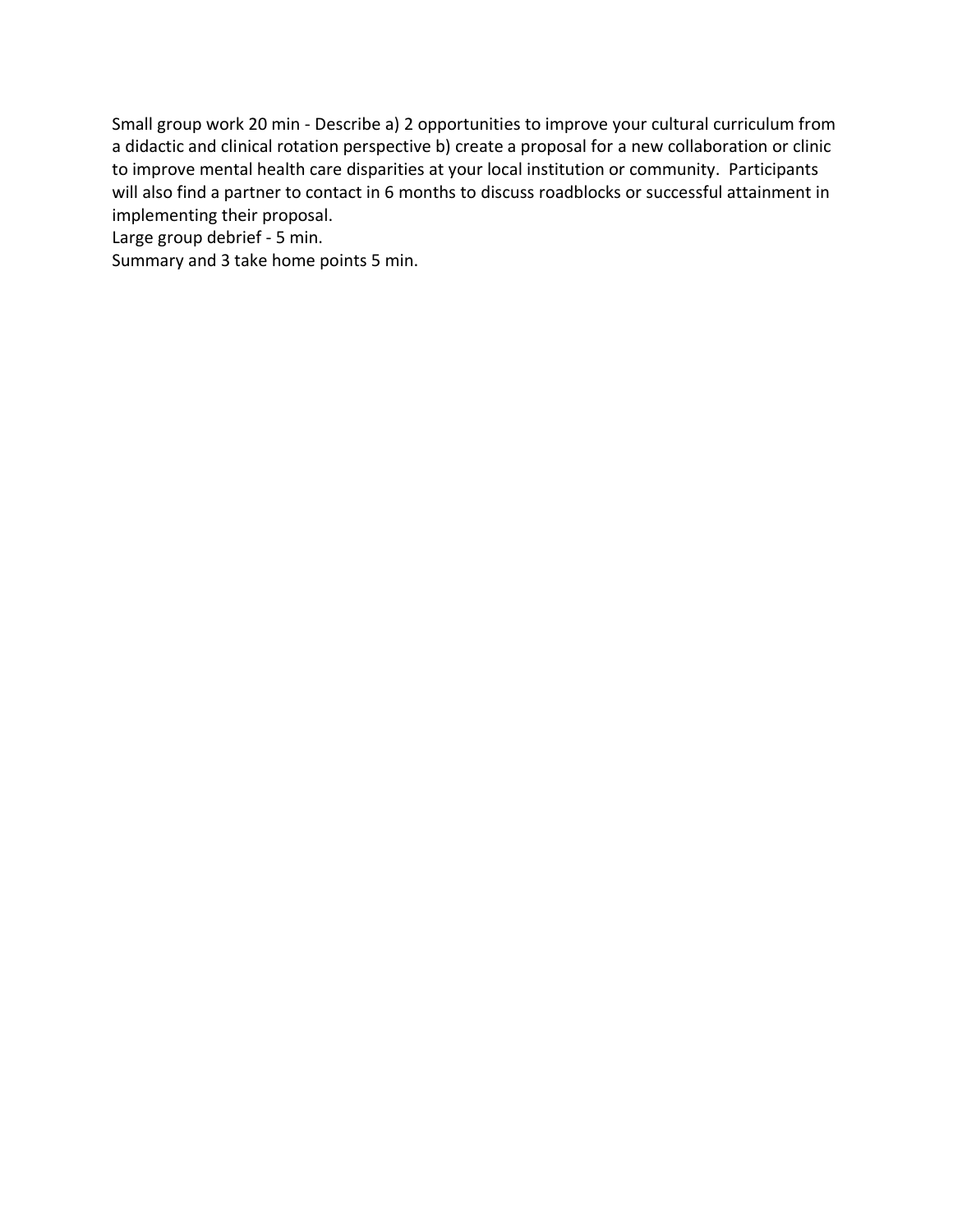Strengthening Development of Residents as Psychotherapists: From Basic Competence to **Tracks** 

## **Presenters**

Laurel Pellegrino, MD Aimee Murray, PsyD Elizabeth Lazaroff, MD Marla Wald, MD David Topor, PhD

## **Educational Objective(s)**

After attending this workshop the participant will be able to:

1. Describe common challenges in psychotherapy education and the role of pathways in supplementing these requirements

2. Use a 3-tier model to identify ways to enhance psychotherapy education in psychiatry residencies from current programming

3. Identify next steps to improve psychotherapy education at their home institution and develop a preliminary action plan

## **Practice Gap**

Psychotherapy skills are a core component of psychiatric training, and the Accreditation Council for Graduate Medical Education (ACGME) requires instruction in three evidence-based psychotherapies (supportive, cognitive-behavioral, and psychodynamic). However, psychiatry training programs meet these requirements with varying degrees of success, with a number of programs reporting that they struggle to offer a full complement of supervision and didactics in the psychotherapies required by the ACGME. More attention is needed to developing psychotherapy training, especially since residents are generally eager for more focused psychotherapy education. Psychotherapy pathways are one way programs can enhance the breadth and depth of their psychotherapy training. A recent survey of programs found that roughly three quarters of programs did not have a psychotherapy-focused training track and identified the main barriers to developing one as time, personnel, resident interest, and funding. . Programs with tracks report satisfaction with their tracks and generally report that additional funding and personnel are not needed. There are diverse types of psychotherapy pathways with degrees of rigor, from informal interest groups to rigorous four-year programming with separate requirements. Adding a pathway that fits the level of need for an individual program provides a flexible way to buffer and supplement core psychotherapy education.

# **Scientific Citations**

1. Rim JI, Cabaniss DL, Topor D. Psychotherapy Tracks in US General Psychiatry Residency Programs: A Proxy for Trends in Psychotherapy Education? Acad Psychiatry. 2020 Aug 1;44(4):423–6.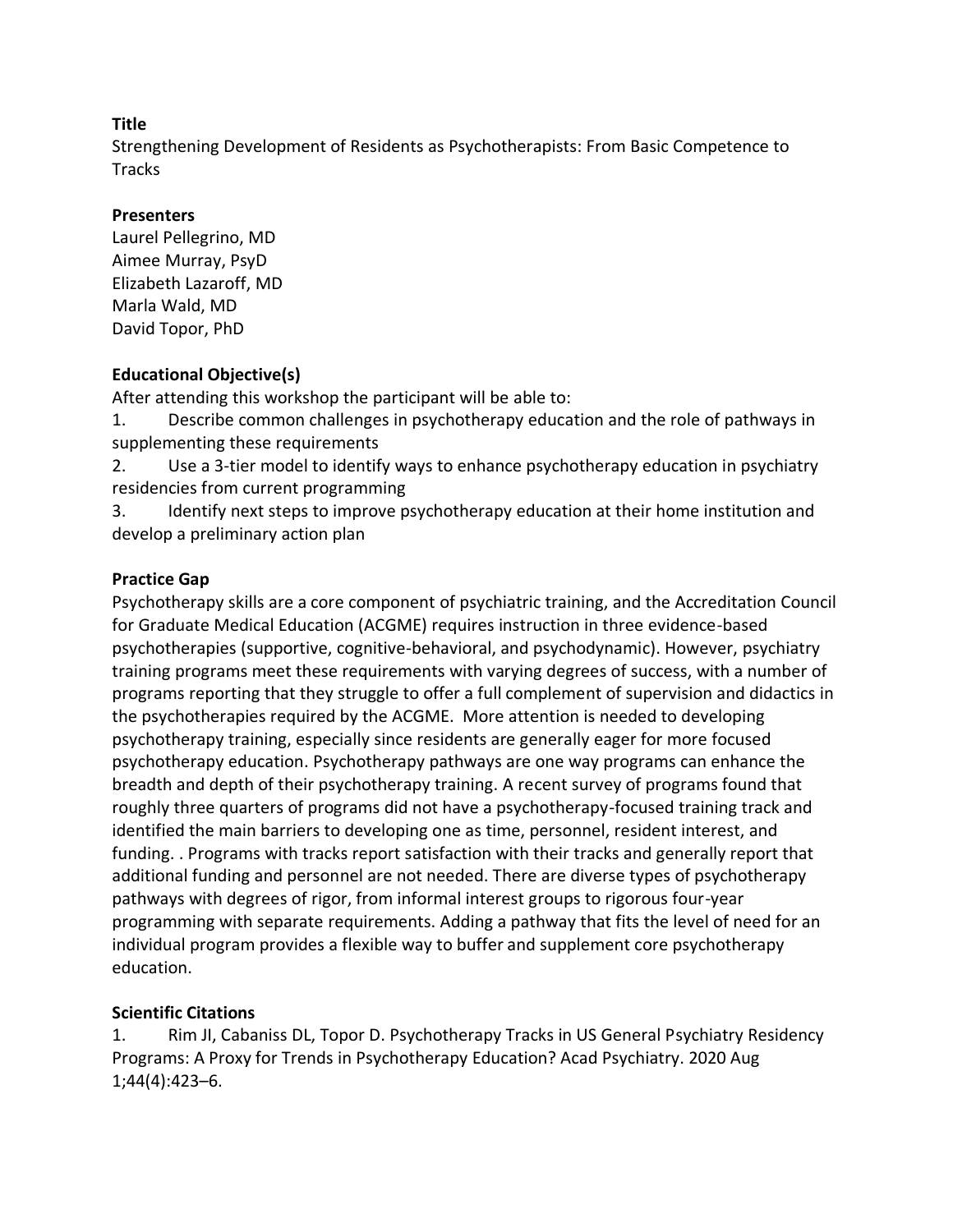2. Sudak DM, Goldberg DA. Trends in psychotherapy training: a national survey of psychiatry residency training. Acad Psychiatry J Am Assoc Dir Psychiatr Resid Train Assoc Acad Psychiatry. 2012 Sep 1;36(5):369–73.

3. Kovach JG, Dubin WR, Combs CJ. Psychotherapy Training: Residents' Perceptions and Experiences. Acad Psychiatry J Am Assoc Dir Psychiatr Resid Train Assoc Acad Psychiatry. 2015 Oct;39(5):567–74.

4. Feinstein RE, Yager J. Advanced psychotherapy training: psychotherapy scholars' track, and the apprenticeship model. Acad Psychiatry J Am Assoc Dir Psychiatr Resid Train Assoc Acad Psychiatry. 2013 Jul 1;37(4):248–53.

5. Pellegrino LD, Chang SK, Alexander C, McCann BS. Supplementing Psychiatry Resident Training with a Tiered Psychotherapy Pathway. Acad Psychiatry J Am Assoc Dir Psychiatr Resid Train Assoc Acad Psychiatry. 2021 Apr;45(2):200–2.

# **Abstract**

Despite the importance of psychotherapy education to the core identity of psychiatrists as psychotherapists, ACGME requirements are met with varying degrees of success in general psychiatry residencies. Psychotherapy interest groups, pathways, and tracks are a flexible way to enhance psychotherapy education to fit the needs of an individual training program. Programs may be able to supplement their training without additional funding or personnel.

This workshop is derived from the work of a subgroup of the AADPRT Psychotherapy Committee, which has developed a three tier model to supplement psychotherapy education based on the current needs of individual programs. The three tiers include programs needing more basic resources for didactics and supervision, programs ready to start an interest group, and programs interested in starting a formal track. This workshop will review examples of successful applications at different institutions within each of the three tiers and provide resources for programs to develop action plans at their home institution. The workshop will be active in nature, with a small group activity that will allow programs to develop an individual action plan with others in their identified tier.

## **Agenda**

- Welcome and Introductions 5 min
- $\bullet$  Overview of challenges in psychotherapy training & role of tracks  $-10$  min
- Presentation of three tier model & current examples within each tier  $-5$  min
- Presentation of examples within each tier at multiple different institutions 25 min
- Small group discussion and goal-setting, grouped by tier 15 min
- Large Group Discussion and questions 10 min
- Evaluations 5 min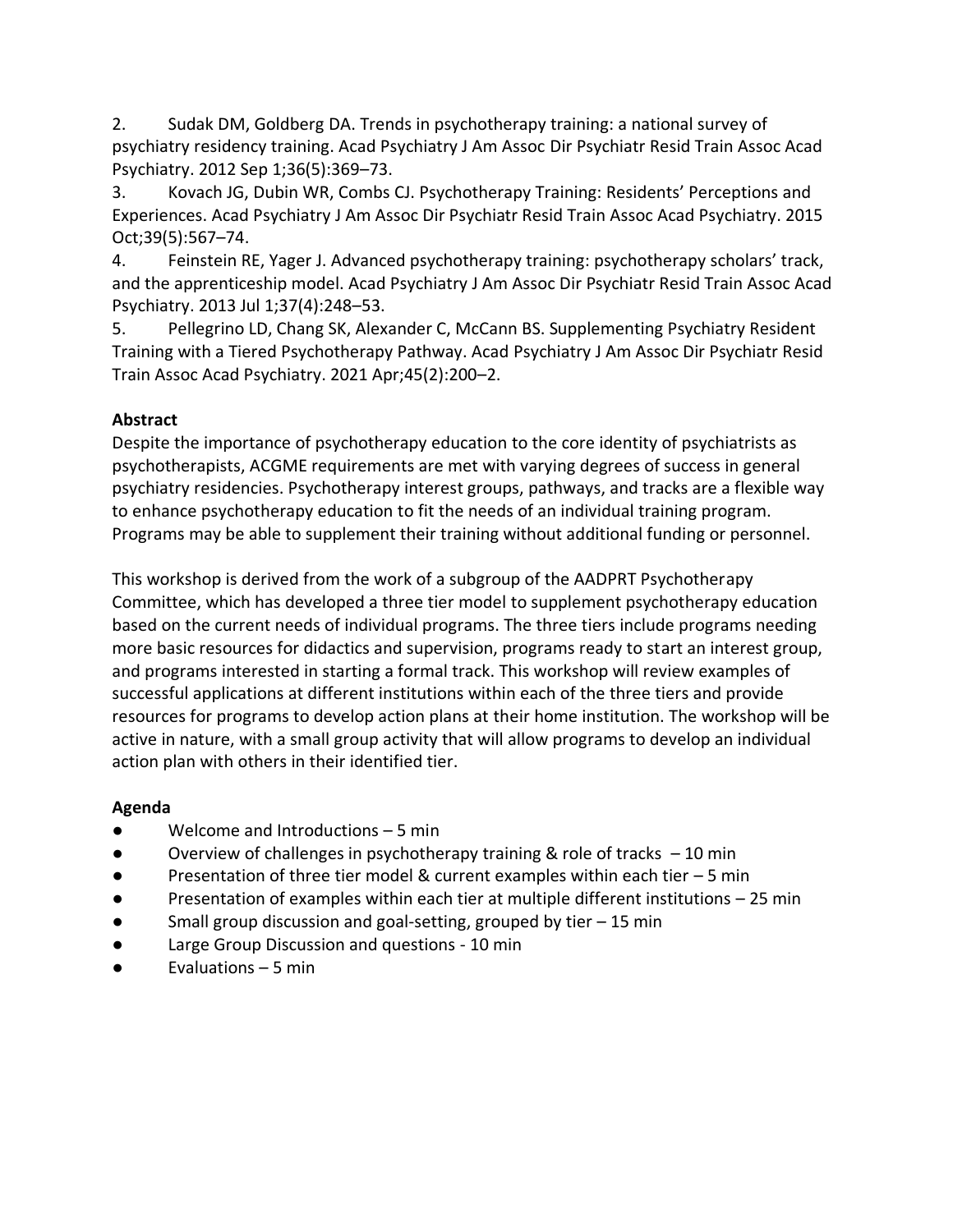Making Our Residents Better Supportive Therapists

## **Presenters**

Randon Welton, MD Erin Crocker, MD Holly Van Den Beldt, MD Allison Cowan, MD Jacob Groen, DO

# **Educational Objective(s)**

After attending this workshop the participant will be able to:

- 1. Promote the use of Supportive Therapy in a wide variety of clinical settings
- 2. Evaluate residents' provision of Supportive Therapy using standardized assessment tools
- 3. Provide formative feedback to residents using standardized Supportive Therapy assessment tools
- 4. Employ these assessment tools in improving Supportive Therapy training

# **Practice Gap**

Supportive Therapy, famously called the "Cinderella of Psychotherapies", can be adapted to a vast array of clinical settings. Clinicians on inpatient psychiatric units, Emergency Departments, Consultations / Liaison Services, and medication management clinics often find it to be the psychotherapy of choice. Despite its ubiquitous nature, little time is spent teaching or formally supervising Supportive Therapy in residency programs. Rather than a powerful, flexible tool for addressing the psychosocial needs of a broad variety of patients, residents frequently consider it be the therapy of last resort. Instead of a set of interventions intended to meet specific treatment goals, it is reduced to simply "being supportive of the patient".

To promote the effective use of Supportive Therapy, residency programs and therapy supervisors need a systematic approach to teaching and supervising Supportive Therapy. The basic underlying principles of Supportive Therapy can be found in a number of recently published texts. Very little guidance exists, however, on supervising Supportive Therapy in clinical practice. Impactful formative feedback relies on repeated, structured assessments comparing the resident's performance to acknowledged standards. The AADPRT Psychotherapy Committee created a series of assessment tools to help supervisors assess resident's performance and provide meaningful feedback. Ultimately these same tools could also be used to supplement training in Supportive Therapy.

## **Scientific Citations**

Brenner, A. M. (2012). Teaching supportive psychotherapy in the twenty-first century. Harvard Review of Psychiatry, 20(5), 259-267.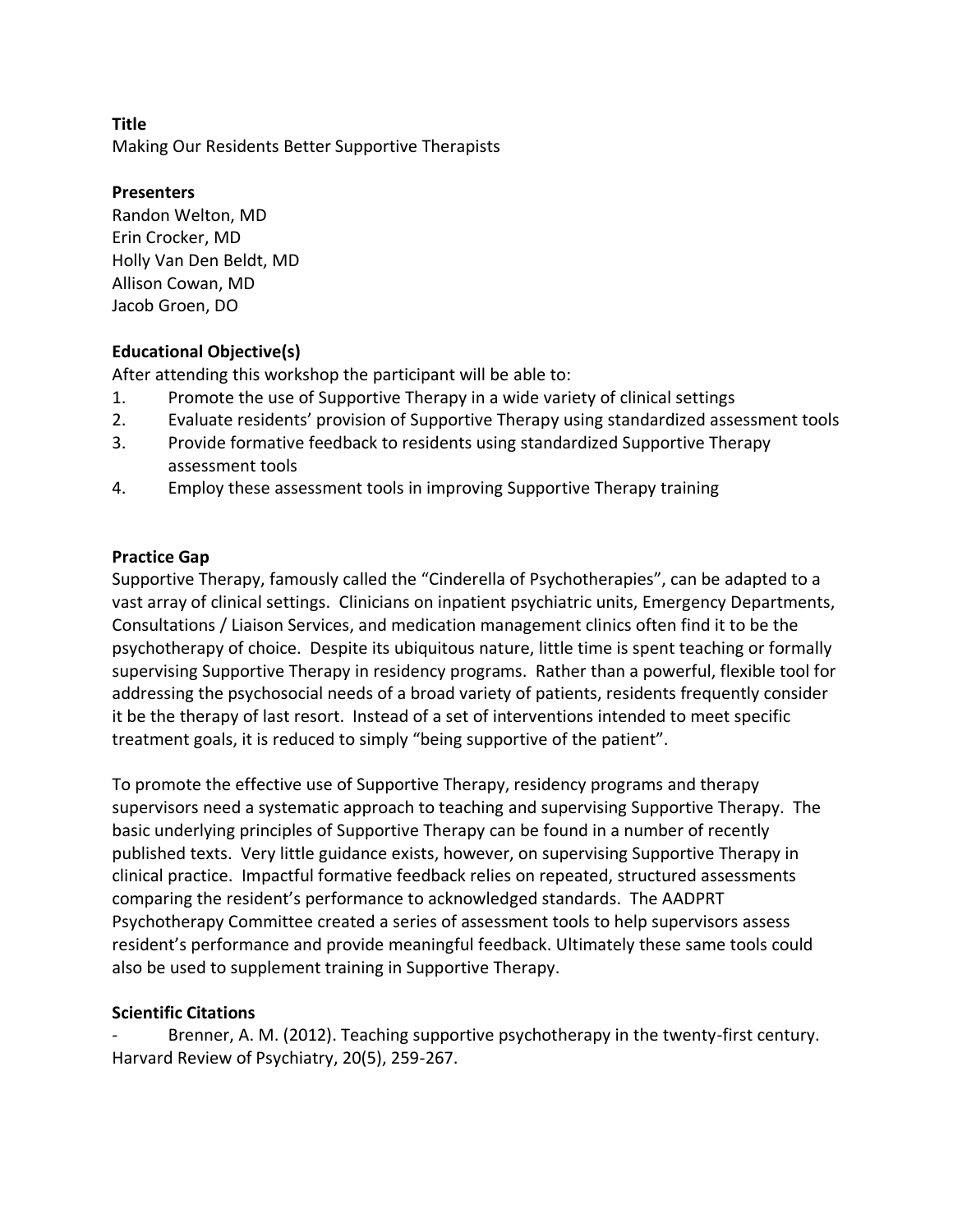- Crocker, E.M. Supportive Psychotherapy. In Black, D.W. (ed) Scientific American psychiatry [online]. Hamilton ON: Decker Intellectual properties; September 2017. Available at http://www.SCiAmPsychiatry.com

- Sudak, D. M., Goldberg, D.A. Trends in Psychotherapy Training: A National Survey of Psychiatry Residency Training. Academic Psychiatry. 2012; 36: 369-373.

Welton RS, Crocker EM. Supportive Psychotherapy in Psychotherapy: A Practical Introduction, edited by Brenner AM, Howe-Martin, LS. Wolters Kluwer, Philadelphia. 2021.

Welton RS, Crocker EM. Supportive therapy in the medically ill: Using psychiatric skills to enhance primary care. Primary Care Companion For CNS Disorders 2021; 23 (1): PMID: 34000137; DOI: 10.4088/PCC.20nr02758

## **Abstract**

This updated workshop will briefly reacquaint attendees with the evidence supporting the effectiveness of Supportive Therapy in the treatment of various medical conditions and mental illnesses. The workshop will focus on tools developed by the AADPRT Psychotherapy Committee to assess resident's provision of Supportive Therapy and using those tools to provide formative feedback to residents. The presenters will explain the forms and attendees will use them to evaluate video examples of resident-supervisor and resident-patient interactions.

The AADPRT Supportive Therapy Rating Scales (ASTRS) assesses the attitudes and interventions used by clinicians who are providing Supportive Therapy. Supervisors can use the ASTRS while watching videos of the residents at work or when observing actual patient encounters. The ASTRS-A provides specific anchor points for evaluating Attitudes and Interactions commonly found in Supportive Therapy including: "Therapeutic Alliance", "Empathy", "Non-judgmental Acceptance", "Active Listening", and "Respect". The ASTRS-S describes 16 different Skills and Interventions that are frequently used in Supportive Therapy. Supervisors can use the ASTRS-S to note if the resident used an appropriate intervention, used it especially skillfully, or missed an opportunity to use an intervention. These assessments then form the basis for specific, actionable feedback for the trainee. Attendees in small groups will discuss their evaluation of observed resident-patient interactions and the formative feedback they would give to the resident.

New for this seminar will be an increased focus on how these forms can be used to assess and enhance Supportive Therapy provided in medical settings. We will also discuss how these assessment tools can be 'reverse engineered' to develop approaches for training residents to provide Supportive Therapy. The ASTRS forms can help focus attention on the attitudes, approaches, and interventions of Supportive Therapy.

## **Agenda**

- Welcome and Introduction Didactic 5 minutes
- Provide evidence supporting the use of Supportive Therapy in various psychiatric condition – Didactic - 5 minutes
- Introduce "AADPRT Supportive Therapy Rating Scales" Didactic 10 minutes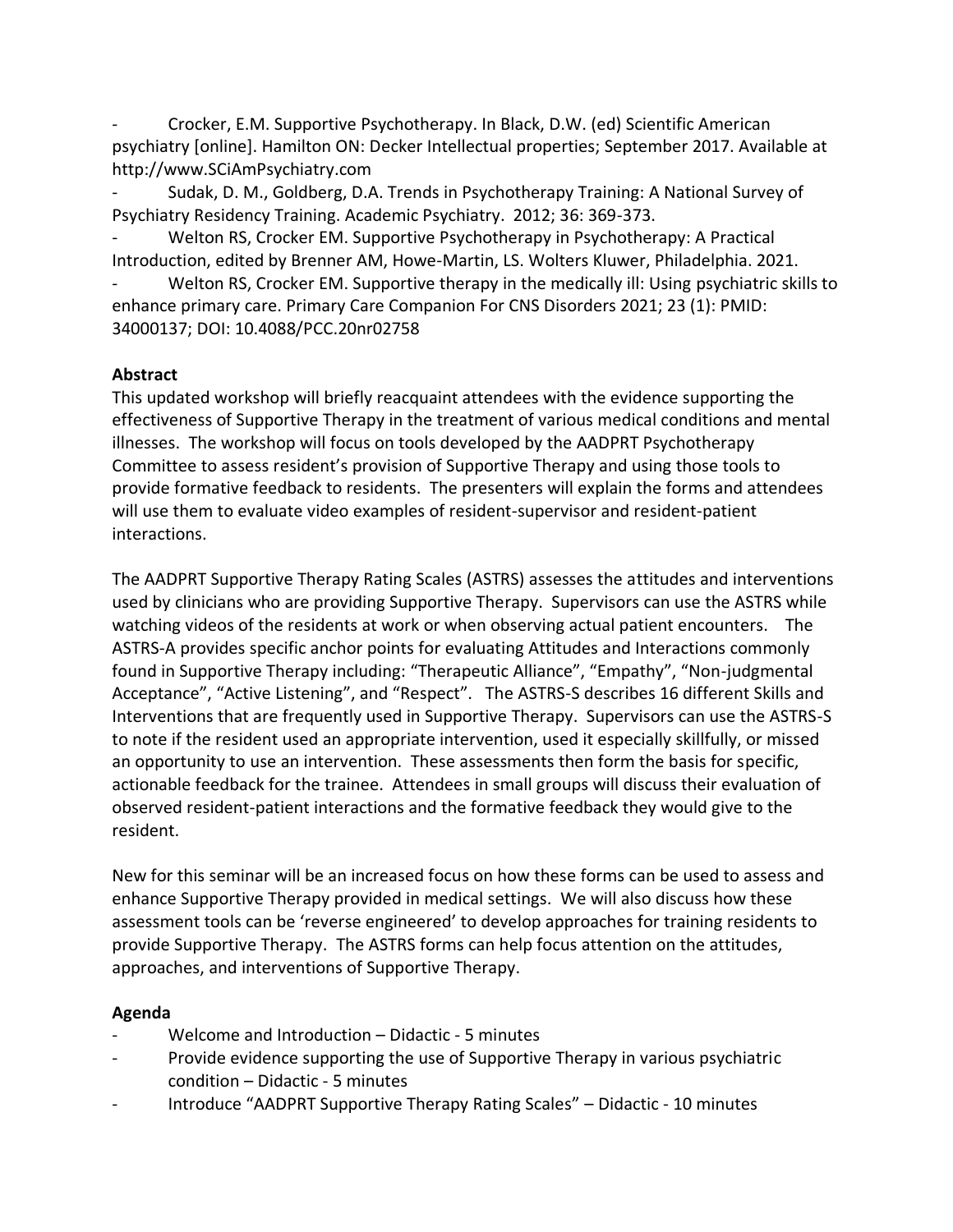- "AADPRT Supportive Therapy Rating Scales" Interactive Exercise 1 Small Group Discussion - 20 minutes
- Using the ASTRS in medical settings Large Group Discussion 5 minutes
- "AADPRT Supportive Therapy Rating Scales" Interactive Exercise 2 15 minutes
- Using these forms to supplement training in Supportive Therapy Large Group Discussion - 5 minutes
- Questions and Comments Large Group Discussion 10 minutes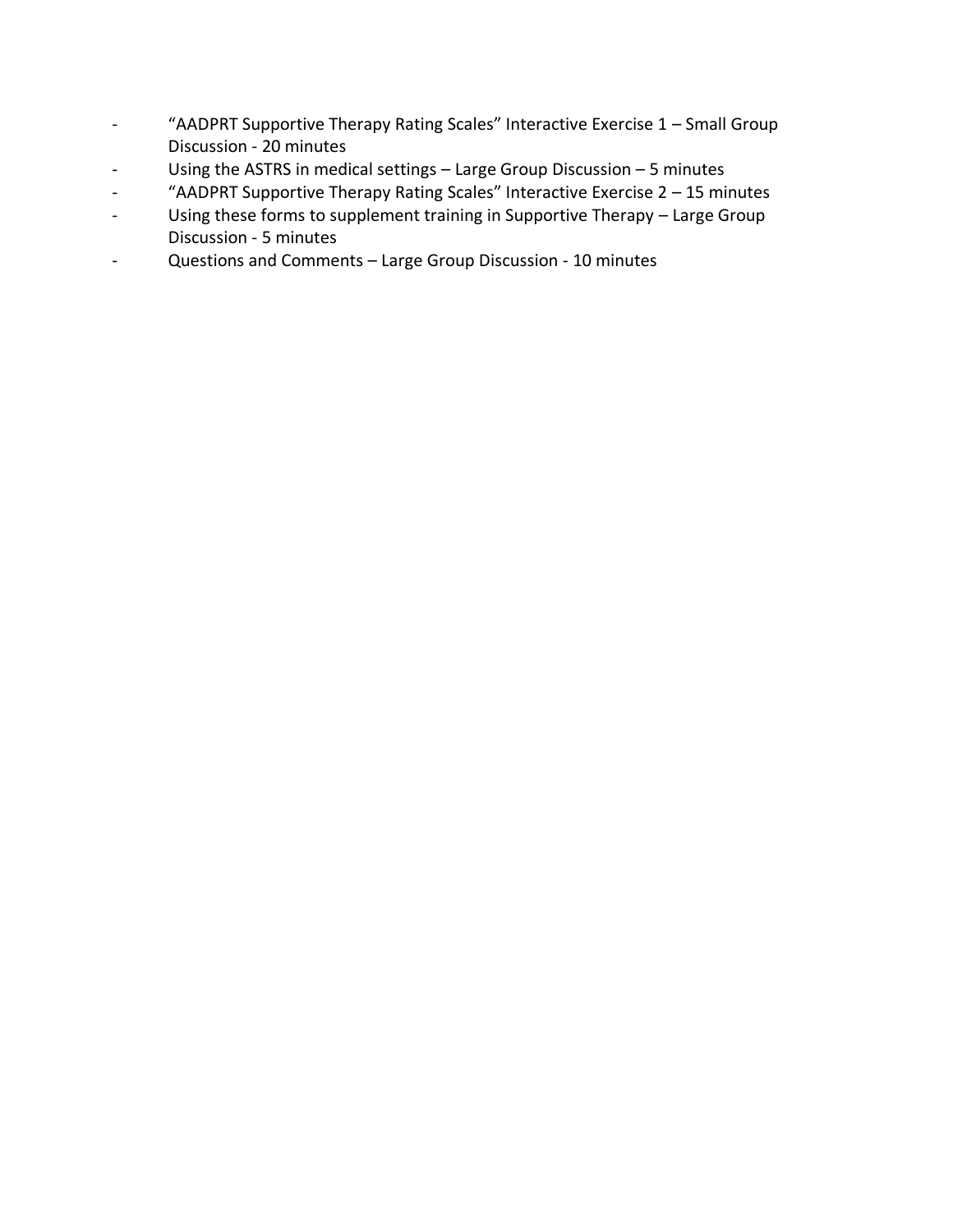Geriatric Psychiatry Education: Best Practices and Resources

## **Presenters**

Mary Camp, MD Erica Garcia-Pittman, FAPA, MD Badr Ratnakaran, MBBS Uma Suryadevara, MD Esther Akinyemi, MD

## **Educational Objective(s)**

By the end of this workshop, participants will be able to:

- 1. Describe competency-based geriatric psychiatry learning objectives for residents in general psychiatry programs
- 2. Describe inequities that result from limited resources for mental health care in older adults
- 3. Create a map of learning resources and gaps for geriatric psychiatry education at their home institution
- 4. List at least 3 additional resources that are widely and freely available to enhance geriatric psychiatry education
- 5. Implement at least one curricular enhancement related to geriatric psychiatry at their home institution.

### **Practice Gap**

Older adults in 2021 represent an increasingly diverse and growing segment of the national and global population, with complex healthcare needs that often go unmet due to shortages of providers. Nearly 10 years ago, The Institute of Medicine released "The Mental Health and Substance Use Workforce for Older Adults: In Whose Hands?", a report revealing a dire shortage of geriatric mental health providers (Eden et al, 2012). Other studies indicate that around 85% of adults with Alzheimer's Disease were diagnosed by a "non-specialist" (usually their primary care physician), and only 36% had seen a specialist five years later (Drabo 2019). If our present systems cannot train enough care providers for current care needs, they will certainly not prepare us for future needs. Some have suggested an "all hands on deck" approach to the geriatric mental health care shortage, whereby general psychiatrists will be increasingly called upon to provide geriatric mental health care.

However, many programs report a lack of resources to implement a high-quality geriatric psychiatry curriculum that can meet the needs of a diverse older adult population and address resulting inequities. In a recent national survey of program directors of psychiatry residency (under revision for publication), Camp et al found that only 12.5% of respondents were "very satisfied" with clinical rotations and 13.8% were "very satisfied" with didactics used to teach neurocognitive disorders. The most commonly cited needs were time, expert faculty, and clinical sites.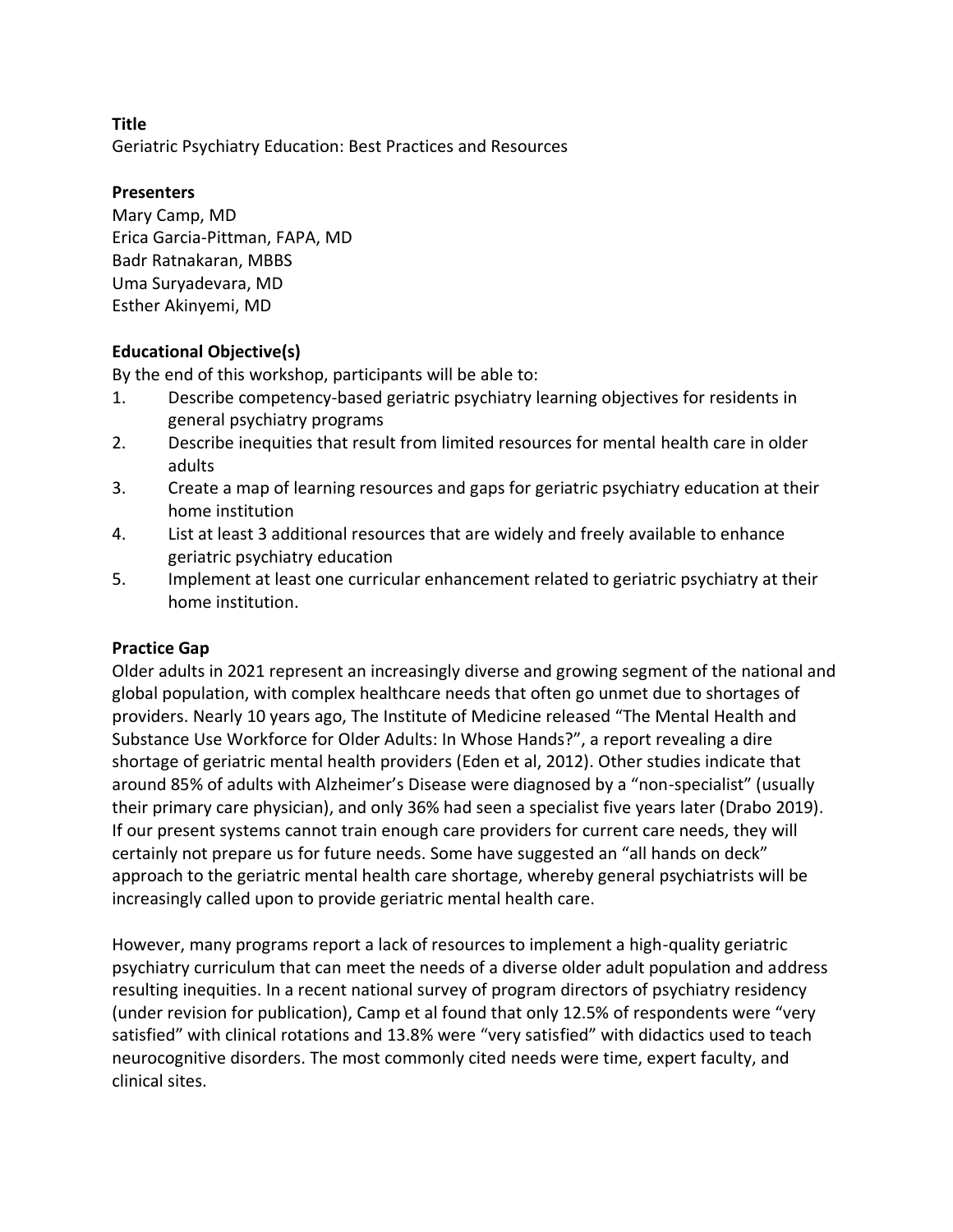A growing trend in geriatric psychiatry education aims to meet unmet educational needs by developing and disseminating readily available resources. However, general psychiatry educators may not be aware of these resources, or they may benefit from additional training in how to integrate them into current curricula.

In this workshop, we aim to equip adult psychiatrists with knowledge and tools to enhance geriatric psychiatry at their institution, so that graduates may be prepared to meet the critical mental health care needs of older adults.

# **Scientific Citations**

1. Institute of Medicine (U.S.), Committee on Mental Health Workforce for Geriatric Populations. In: Eden J, editor. The mental health and substance use workforce for older adults : in whose hands? vol. xxiii. Washington, D.C: National Academies Press; 2012. p. 372. 2. Resources and Services Administration, National Center for Health Workforce Analysis.

National and Regional Projections of Supply and Demand for Geriatricians: 2013-2025.

[Available from: https://bhw.hrsa.gov/sites/default/files/bhw/ health-workforceanalysis/research/projections/ GeriatricsReport51817.pdf. Accessed 4 February, 2020. 3. Hernandez CR, Camp ME. Current educational practices for major neurocognitive disorders in

psychiatry: a scoping review. Acad Psychiatry. 2021: epub ahead of print.

https://doi.org/10.1007/s40596-021-01424-z

4. Warshaw GA, Bragg EJ, Layde JB, Meganathan K, Brewer DE. Geriatrics education in psychiatric residencies: a national survey of program directors. Acad Psychiatry. 2010;34(1):39- 45.

5. Conroy ML, Garcia-Pittman EC, Ali H, Lehmann SW, Yarns BC. The COVID-19 AAGP Online Trainee Curriculum: development and method of initial evaluation. Am J Geriatr Psychiatry. 2020;28(9):1004-1008.

6. Arbuckle MR, Travis MJ, Eisen J, Wang A, Walker, AE, Cooper JJ, Nelly L, Zisook S, Cowley DS, Ross DA. Transforming psychiatry from the classroom to the clinic: lessons from the National Neuroscience Curriculum Initiative. Acad Psychiatry. 2020;44:29-36.

7. Camp ME, Palka J, Duong K, Christine H. " Psychiatry Resident Education in Neurocognitive Disorders: A National Survey of Program Directors in Psychiatry. Under revision.

8. Drabo EF, Barthold D, Joyce G, Ferido P, Chui HC, Zissimopoulos J. Longitudinal analysis of dementia diagnosis and specialty care among racially diverse Medicare beneficiaries. Alzheimers Dement. 2019;15:1402-11.

9. Conroy, M.L., Meyen, R.A., Slade, M.D. et al. Predictors for Matriculation into Geriatric Psychiatry Fellowship: Data from a 2019–2020 National Survey of U.S. Program Directors. Acad Psychiatry 45, 435–439 (2021).

10. Joo JH, Jimenez DE, Xu J, Park M. Perspectives on Training Needs for Geriatric Mental Health Providers: Preparing to Serve a Diverse Older Adult Population. Am J Geriatr Psychiatry. 2019 Jul;27(7):728-736.

11. Bartels SJ, Naslund JA. The underside of the silver tsunami--older adults and mental health care. N Engl J Med. 2013;368:493–496. doi: 10.1056/NEJMp1211456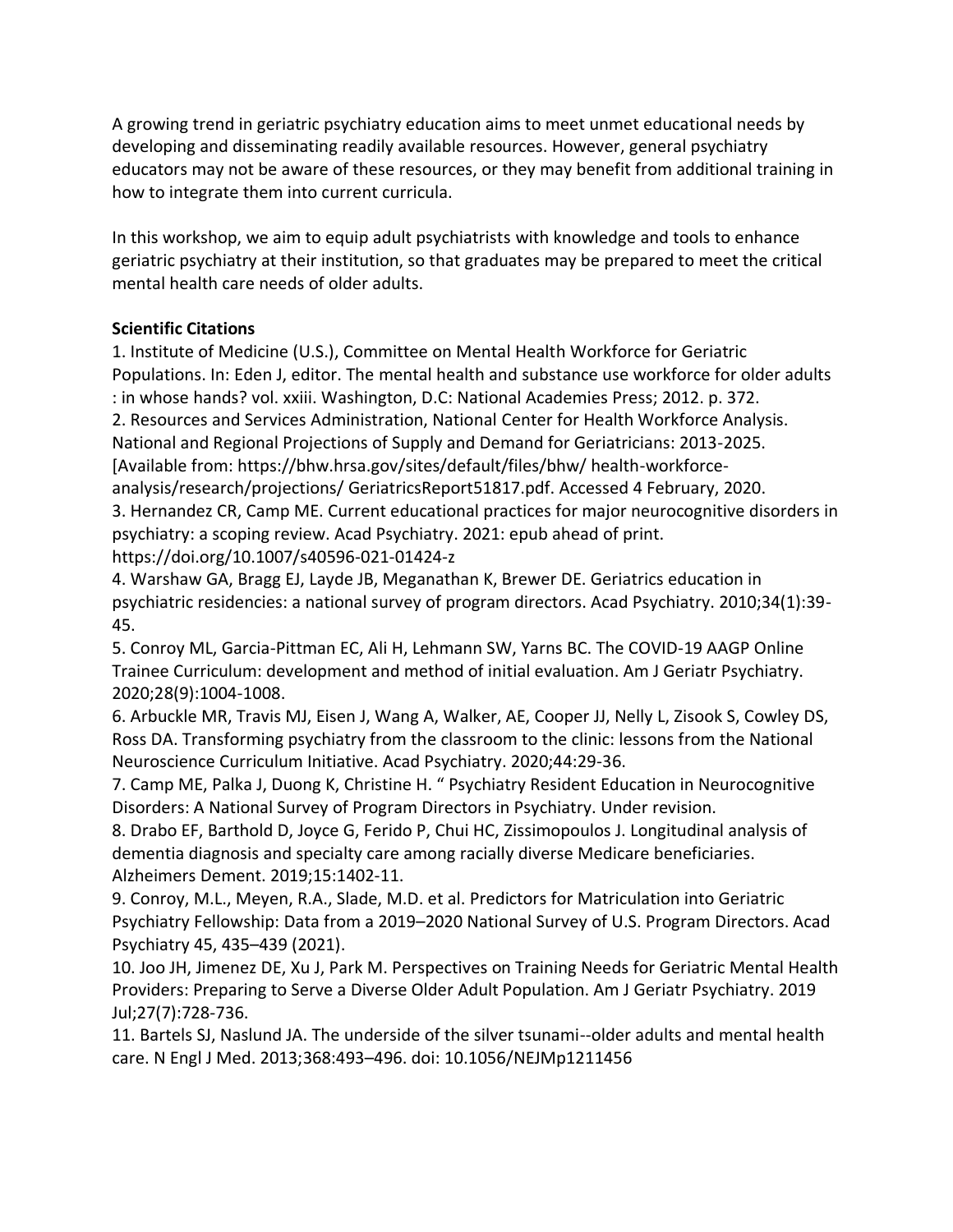#### **Abstract**

In this workshop, members of the American Association of Geriatric Psychiatry (AAGP) Teaching and Training Committee, Resident Education Subcommittee, will lead participants through exercises designed to help them identify learning gaps and expand available resources for geriatric psychiatry education. The presenters represent five different programs with different landscapes in geriatric psychiatry education. We will draw on both the published literature, online and readily available resources, experiences of participants, and our own experiences to help learners identify needs and brainstorm solutions that they can take back to their institutions.

We will start by reviewing the literature about general needs assessments for geriatric psychiatry education in general psychiatry residency programs. We will then lead learners through a small group exercise to help them identify specific needs for their institution. They will be invited to map out currently available resources (including time, clinical sites, faculty expertise, and community collaborations). In the process, they will identify gaps and resource needs, and they will have the opportunity to brainstorm potential solutions in their small group and the large group.

To supplement this discussion, presenters will demonstrate the use of several readily available (and free) online resources that can be used to bolster geriatric psychiatry education. To help learners apply this knowledge, we will then have another small group activity in which participants will work in small groups to respond a clinical education vignette. In this vignettes, a general psychiatrist will supervise a resident seeing an older patient and (1) consider learning objectives for the resident in that encounter and (2) consider how they can draw on resources already discussed to improve this teaching experience and address inequities encountered by the patient.

We will then finish with question and answer large group discussion.

### **Agenda**

-Introduction and background (10 minutes) – We will have a brief presentation of (1) competencies related to geriatric psychiatry and (2) the literature demonstrating where general needs have been demonstrated on national surveys.

-Small Group Activity: Map your geri psych resources and gaps (15 minutes) – Participants will have 5 minutes to map out all of the places where geriatric psychiatry education currently happens in their programs. They will then have 10 minutes to share their maps, collectively identify gaps, and brainstorm ideas about how to potentially meet some of their unmet needs.

-Large Group Activity (5 minutes): Groups will be invited to share their findings with the larger group. In the process, we will create a list of commonly cited gaps that were identified, along with unique solutions.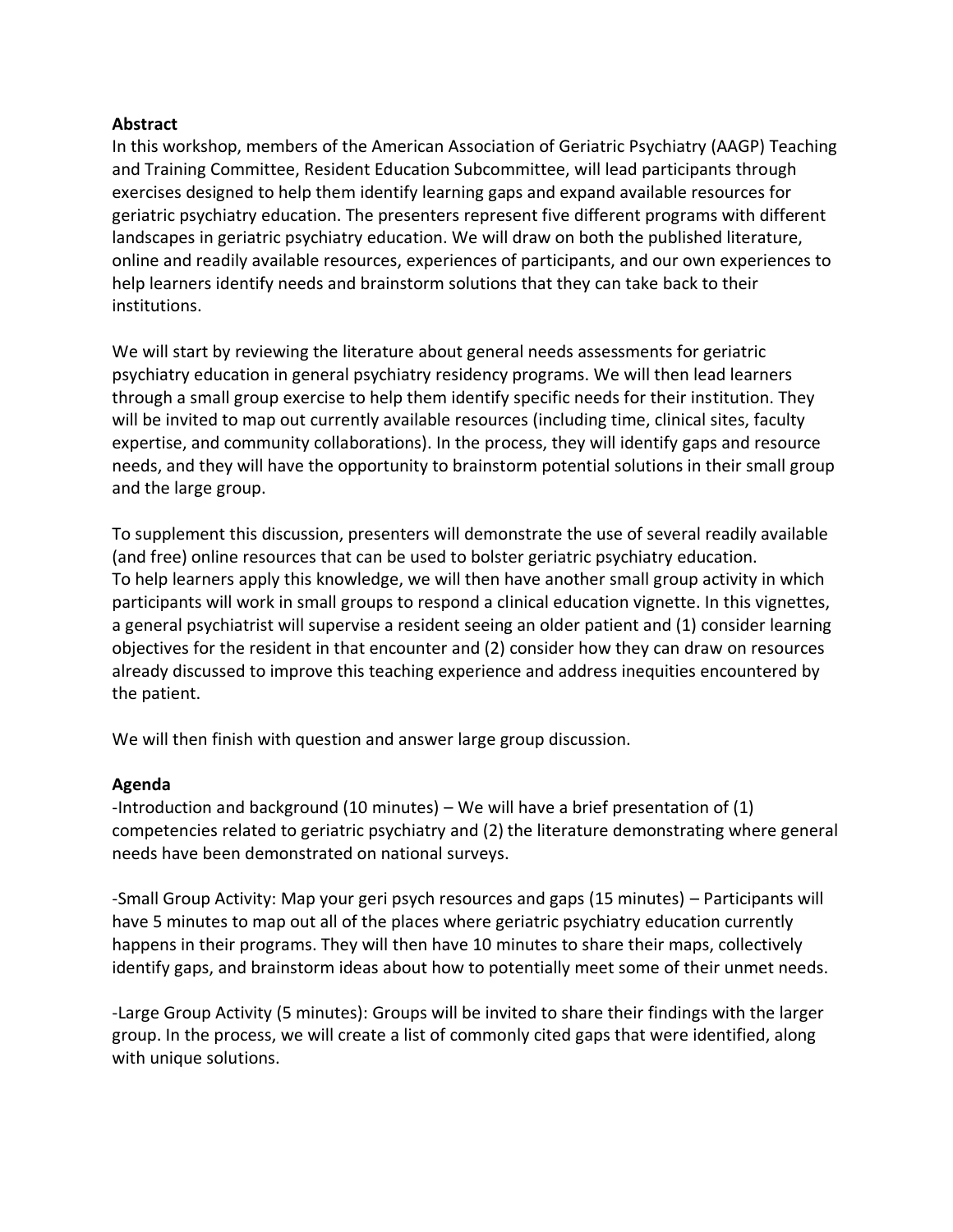-Demonstration of Resources (10 minutes): In the large group, we will demonstrate use of several online resources developed by AAGP, the Alzheimer's Association, and National Neuroscience Curriculum Institute that can be used to supplement existing curricula.

Small Group Activity (15 minutes): Participants will be given an educational case in which a general psychiatrist is supervising a resident who is seeing an older adult in the resident outpatient clinic. The groups will identify potential learning objectives for the resident in that particular patient encounter, and they will draw on resources already discussed to consider ways that the teaching attending could provide enhanced supervision and teaching of the resident.

-Large Group Activity (5 minutes): Groups will debrief about the small group activity with the large group.

Q&A – 15 minutes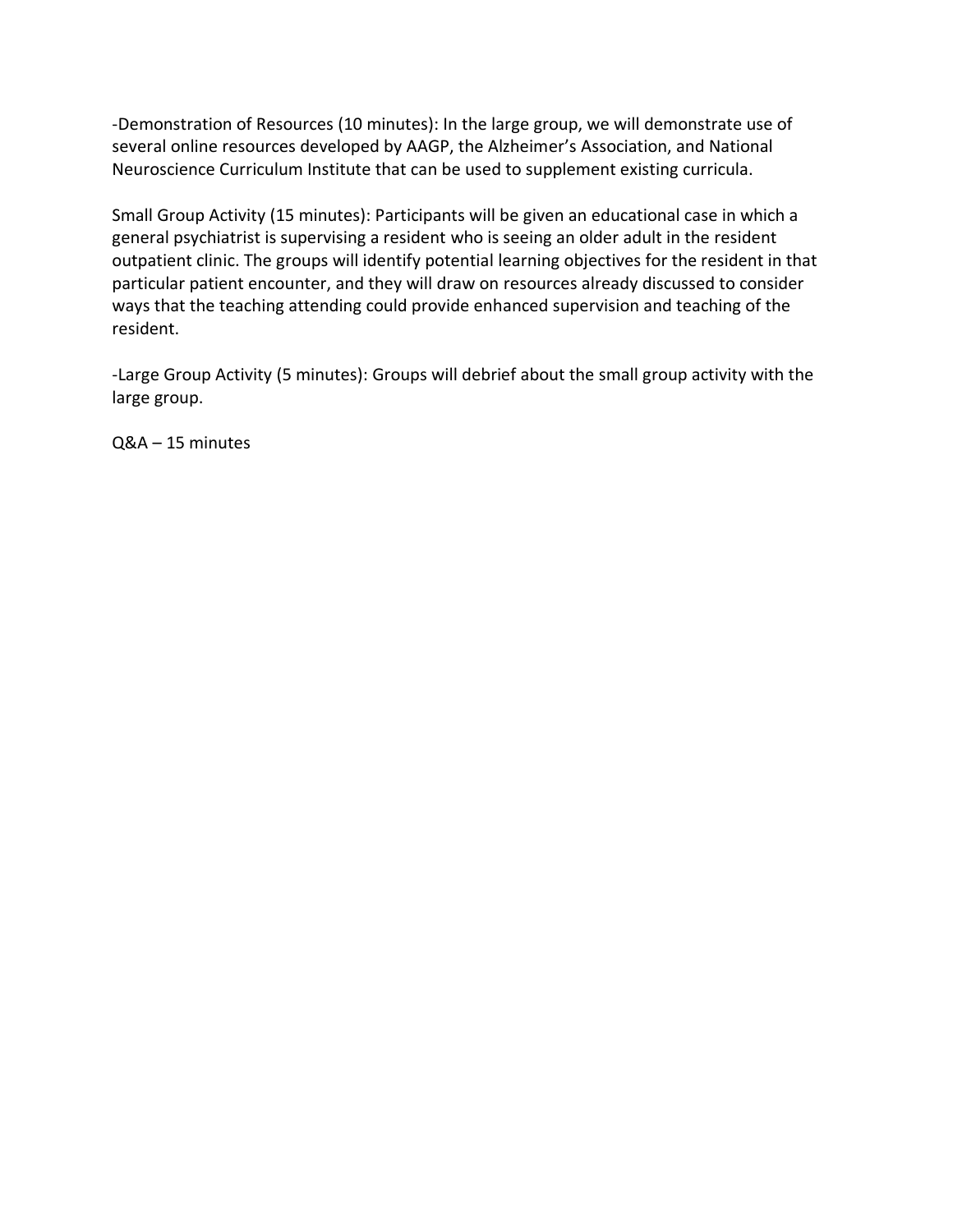Equity for All: Bringing an Interactive Course on Equity Mindsets to a Diverse Group of Learners and Educators

## **Presenters**

Debra Forrest, MD Ashley Walker, MD Christin Drake, MD Michael Mei, BA, BS, MD

## **Educational Objective(s)**

At the end of this session, participants will be able to:

1. Recognize the value of teaching and taking a course on equity mindsets.

2. Utilize freely available tools to facilitate a course on equity mindsets.

3. Adapt a course on equity mindsets to the specific learning needs and potential challenges of their department, division, or program.

## **Practice Gap**

Many leaders in medicine do not have a regimented or recurring way to facilitate learning and discussion amongst their departments on the topics of Equity and Diversity. This course provides a simple framework for leading such a course, and adapting it for audiences at various stages of training and professional backgrounds within healthcare.

### **Scientific Citations**

Equity in Progress: Development of Health Equity Curricula in Three Psychiatry Residency Programs. Isom, J., Jordan, A., Goodsmith, N. et al. Acad Psychiatry 45, 54–60 (2021). https://doi.org/10.1007/s40596-020-01390-y

Reich, Justin and Milner, H. Richard IV. "Becoming a More Equitable Educator: Mindsets and Practices," by MIT Teaching Systems Lab, offered through edX  $\degree$ , and licensed under CC BY 4.0. https://www.edx.org/course/becoming-a-more-equitable-educator-mindsets-and-practices

"Embracing Diversity and Inclusion in Psychiatry Leadership" Kari Simonsen, MD; Ruth Shim, MD, MPH. Psychiatr Clin N Am. 42: 463-471. 2019. ScienceDirect. https://www.sciencedirect.com/science/article/pii/S0193953X19300474?via%3Dihub

## **Abstract**

Each day medical professionals must make numerous decisions: whom to recruit, how to handle clinical situations, and how to engage colleagues and learners with different strengths and needs across a range of settings and platforms. These day-to-day choices take place amidst a variable milieu of identities -- those of faculty, staff, trainees, as well as patients -- and a contextual backdrop of seemingly never-ending societal crises. Building awareness of the presence and potential impact of these moments (and skills to navigate them!) takes courage and practice. Although equity training exists for businesspeople and educators at large, less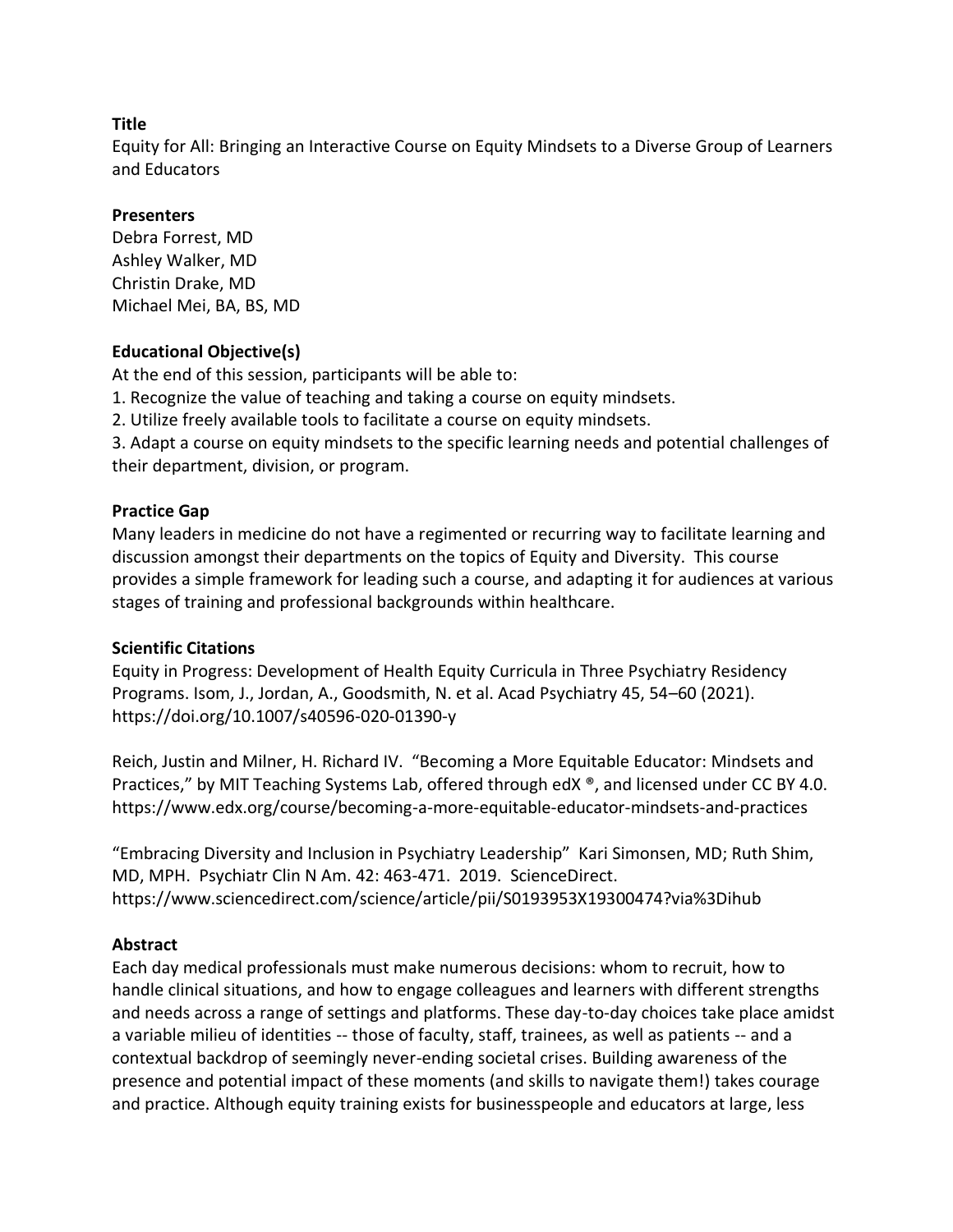programming is designed specifically for the needs of medical practitioners, and there is even less that is geared to the specific situations faced by resident trainees. The online course "Becoming a More Equitable Educator: Mindsets and Practices," was designed by the MIT Teaching Systems Lab to help kindergarten through 12th grade educators develop equity mindsets, and it has previously been adapted to include content relevant to psychiatric training directors. In this workshop we share the experiences of those at different institutions who have further adapted the content for a variety of clinicians and learners, to meaningfully bring this material to an array of audiences with unique needs. Workshop attendees will experience some of this new content and discuss challenges and potential solutions to the process of adapting it to new audiences, including residents and non-physician clinicians. Participants will then begin envisioning how they can make their own adaptations to bring equity mindsets back to their own settings, and facilitate discussions in pursuit of equity for all.

### **Agenda**

This workshop is designed for anyone who wishes to facilitate mindsets, discussions, and practices around equity and inclusion in their own settings. Participants will engage via a variety of active learning techniques, including case vignettes, small and large group discussions, and multimedia.

- Introduction (10 min)
- Equity Mindset Course Experience Using Video, Vignette and Discussion (25 min)
- Large Group Discussion on Adapting the Course (15 min)
- Individual and Paired time to Plan Implementation (15 min)
- Large Group Debrief and Q&A (10 min)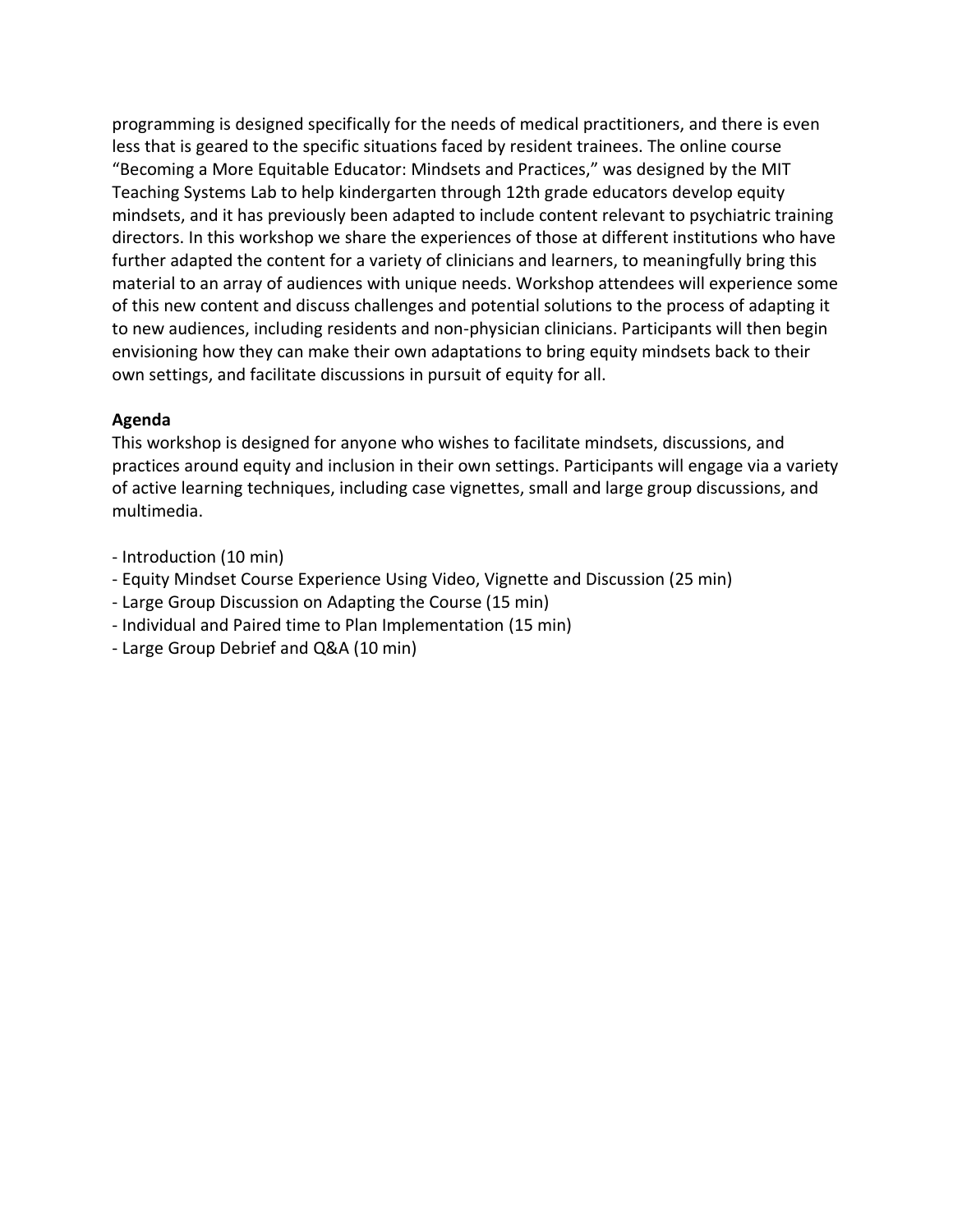Is it really time for Semi-Annual evaluations again? How to develop a robust, efficient, and meaningful process

## **Presenters**

Melissa Buboltz, MD Michael Sean Stanley, MD

## **Educational Objective(s)**

By the end of this workshop, participants will be able to:

1) Identify the steps a training program should take to ensure it is meeting ACGME requirements for semi-annual evaluations, Individualized Learning Plans (ILP), and wellness plans

2) Describe how your current process differs from those of other training programs

3) Describe how incorporating a systematic process for self-reflection can guide trainees in the development of learning and wellness goals

4) Develop a plan for how to ensure a more robust, efficient, and meaningful semi-annual review process

## **Practice Gap**

To meet ACGME common program requirements, programs need to aid residents in the development of plans to address their individualized learning needs and personal and professional well-being. Programs can benefit from a process to ensure these requirements are being met and to assist residents in developing the necessary skill set.

### **Scientific Citations**

Li, Su-Ting T. MD, MPH; Paterniti, Debora A. PhD; Co, John Patrick T. MD, MPH; West, Daniel C. MD Successful Self-Directed Lifelong Learning in Medicine: A Conceptual Model Derived From Qualitative Analysis of a National Survey of Pediatric Residents, Academic Medicine: July 2010 - Volume 85 - Issue 7 - p 1229-1236

Li, Su-Ting T,M.D., M.P.H., & Burke, A. E., M.D. (2010). Individualized learning plans: Basics and beyond. Academic Pediatrics, 10(5), 289-92.

Reed S, Lockspeiser TM, Burke A, et al. Practical Suggestions for the Creation and Use of Meaningful Learning Goals in Graduate Medical Education. Academic Pediatrics. 2016 Jan-Feb;16(1):20-24.

ACGME Common Program Requirements https://www.acgme.org/what-wedo/accreditation/common-program-requirements/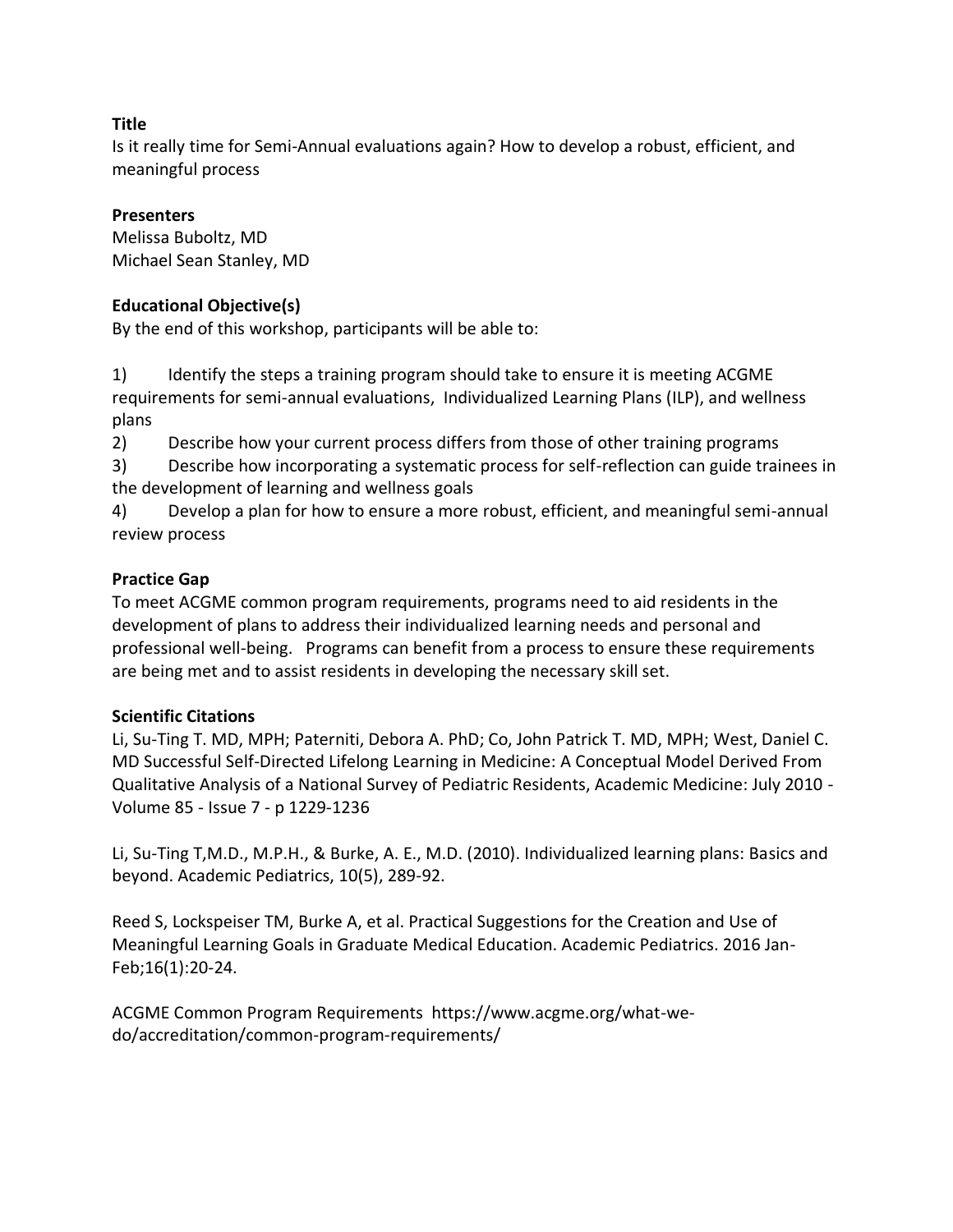### **Abstract**

In this workshop, we will assist program directors in optimizing the process by which they are meeting ACGME requirements for semi-annual evaluations, ILPs, and wellness plans. Through an interactive format, participants will learn about the ways in which the process at their institution differs from others and consider various changes they may wish to implement. OHSU faculty will share how they developed a semi-annual process involving a systematic selfreflection exercise which facilitates the resident in drafting of an individualized learning and wellness plan. During the semi-annual meeting, faculty then guide any refinement to these plans. Best practices from other disciplines and institutions will be shared, such as I-SMART strategies for goal generation and plans to track progress on goal achievement. With the establishment of the appropriate structure and preparatory work, the semi-annual meetings can shift from that of administrative burden to a more valuable exercise for both the resident and faculty. This learner-centered approach is more collaborative and provides significant educational benefit to the resident as they develop skills in life-long learning.

## **Agenda**

10 min Overview of ACGME requirements for semi-annual evaluations and individualized learning plans, including basic elements of an ILP.

20 min Small group facilitated discussion with other participants regarding semi-annual process at their institutions; Review the following: Structure, Data reviewed, ILP creation, Wellness elements, Involvement of CCC, Role of Mentors or Coaches

15 min Sharing of OHSU psychiatry residency training program semi-annual/ILP process as well as best practices from other institutions and specialties.

10 min Develop action plan including at least 2 changes to make to your current process and share with larger group

15 min Q&A

5 min Completion of program evaluation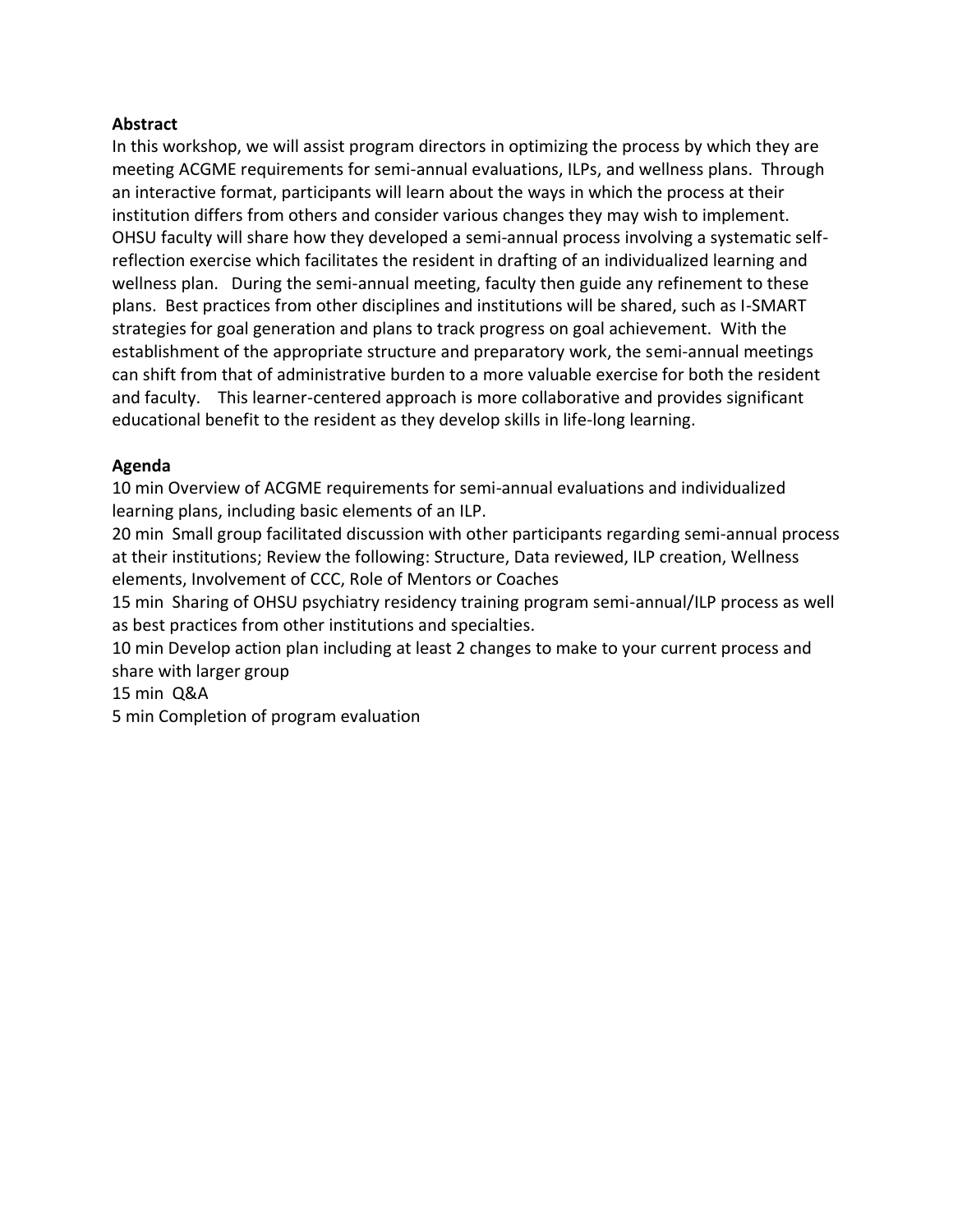The Grief Toolkit: A Program Director's Guide to Fostering Resident Wellness During Challenging Life Events

## **Presenters**

Daniel Knoepflmacher, MD Ariella Dagi, MD June Elgudin, MD Shoshana Weiner, MD

## **Educational Objective(s)**

1. Define grief events and review current data, including from the COVID-19 pandemic, about the need for a standardized approach to supporting residents during a crisis.

2. Review the Grief Events Toolkit ("Toolkit") and explore approaches to implementing the Toolkit that fit with a training program's existing resources and needs.

3. Identify ways in which the Toolkit can empower program directors to support individual residents while also functioning as a broader wellness initiative within training programs.

## **Practice Gap**

Grief events are an unfortunate but ubiquitous element of graduate medical education given the length and intensity of training programs and the realities of life. Grief-inducing events may include many different kinds of circumstances, such as the death of a loved one, an experience of illness, a divorce, or even a significant loss in a clinical setting. In the context of increasing trainee burnout and elevated rates of depression and suicide in medical professionals relative to the general population, grief events go largely unrecognized as potentially key, modifiable risk factors for these negative outcomes.

Program directors are in a unique position to help support residents experiencing grief events. Yet no formal guidance exists for training institutions to respond to such events. A systematic and thoughtful response from program directors has the potential not only to protect individual trainee's mental health but also to prevent burnout and improve wellness across the training program.

## **Scientific Citations**

Low ZX, Yeo KA, Sharma VK, et al. Prevalence of burnout in medical and surgical residents: a meta-analysis. Int J Environ Res Public Health. 2019; 16(9):1479. https://doi.org/10.3390/ijerph16091479

Scielzo SA, Weigle DC, Kazi SD. Resident Fuel Levels: Reframing, Assessing, and Addressing Well-Being. J Grad Med Educ. 2018;10(2):198-202. https://doi.org/10.4300/JGME-D-17-00536.1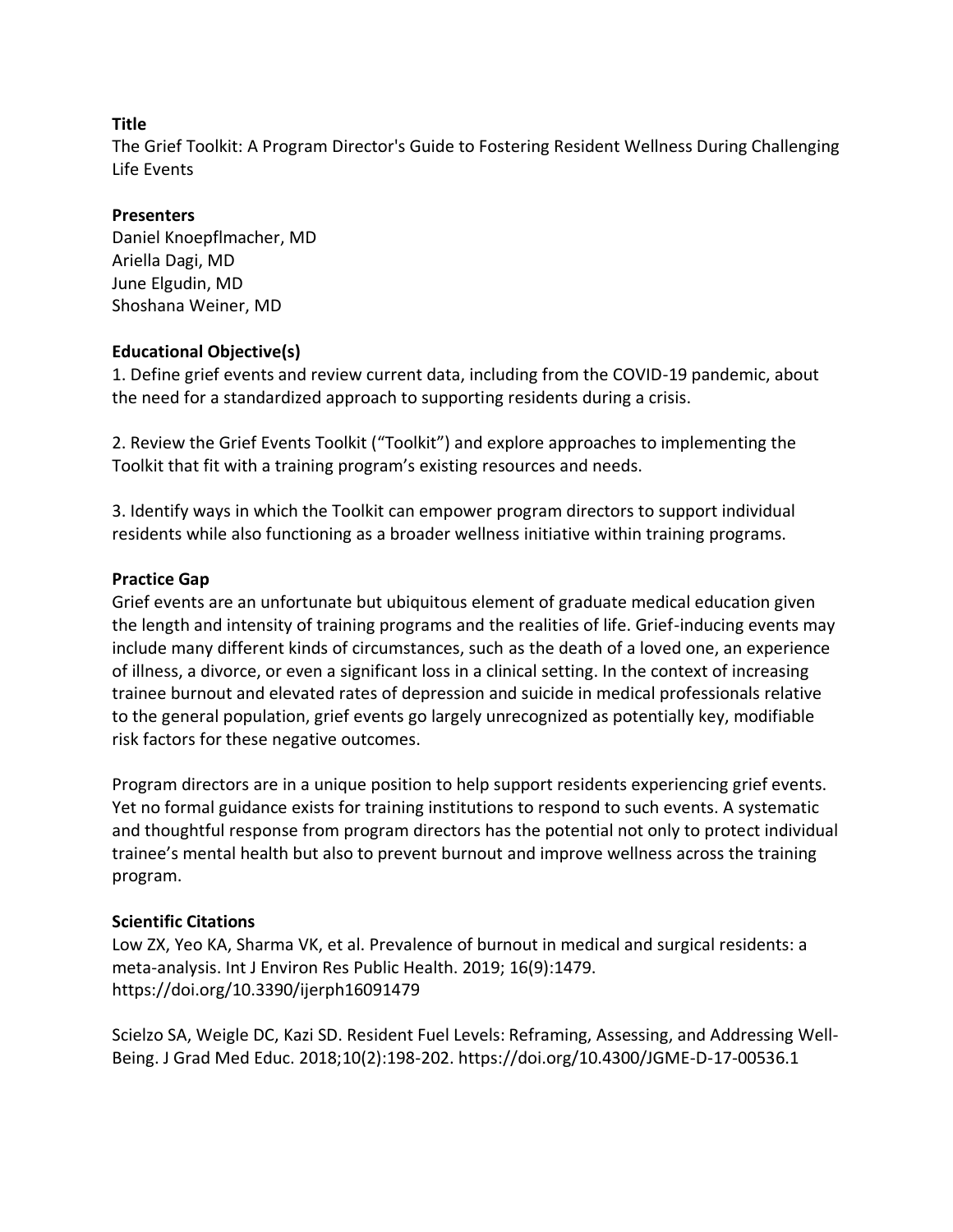Shanafelt T, Stolz S, Springer J, Murphy D, Bohman B, Trockel M. A blueprint for organizational strategies to promote the well-being of health care professionals. NEJM Catal. 2020;1(6). https://catalyst-nejm-org.ezproxy.med.cornell.edu/doi/10.1056/CAT.20.0266

Shapiro MD, McDonald TB. Supporting Clinicians during Covid-19 and Beyond — Learning from Past Failures and Envisioning New Strategies. NEJM. 2020; 383 . https://www.nejm.org/doi/pdf/10.1056/NEJMp2024834?articleTools=true Jo

Shear KM. Grief White Paper Series. I: Healing Milestones: What to Expect From Grief. Center for Complicated Grief, Columbia University. 2020. https://complicatedgrief.columbia.edu/wpcontent/uploads/2020/06/HEALING-Milestones\_-What-Grievers-Can-Expect-with-Covid-19- Addendum.pdf

Watson P. Caring for yourself & others during the COVID-19 pandemic: managing healthcare workers' stress. Schwartz Center for Compassionate Healthcare webinar. March 24, 2020. https://www.theschwartzcenter.org/webinar/caring-for-yourself-others-during-the-covid-19 pandemic-managing-healthcare-workers-stress/

## **Abstract**

Despite the widespread occurrence of grief events during resident training, there is no formal guidance on addressing them. The manner and extent to which residents are supported during a time of acute stress impacts their coping, recovery, and patient care. Data from the COVID-19 pandemic suggests that proactive institutional support initiated before and delivered throughout a crisis increases the odds that an individual will recover and thrive rather than develop burnout, or even depression, anxiety, post-traumatic stress, or other psychiatric morbidities.

The goal of this workshop is to equip participants with a structured but flexible guide to addressing resident grief events within their institutions. To start, we will define grief events and review relevant existing literature. Utilizing the polling functionality of our platform, workshop participants will engage in a survey to describe and consider their current institution's manner of handling resident grief events. We will then present our proposed Toolkit, including a practical framework for interactions with the affected resident with customizable components to fit individual program needs. With tools in hand, we will utilize break out rooms to stimulate small group discussions about participant experiences in dealing with such events, current practices, and ways in which the Toolkit could be implemented and adapted to fit their institution. We will conclude with a large group debrief to focus on takehome points for the successful implementation of grief event response initiative as well as answer any remaining participant questions.

Residency programs can help prevent burnout and improve the mental health and wellbeing of their trainees by establishing a proactive and systematic approach to responding to grief events. This interactive workshop lays a foundation and provides practical, customizable guidance for program directors to do so.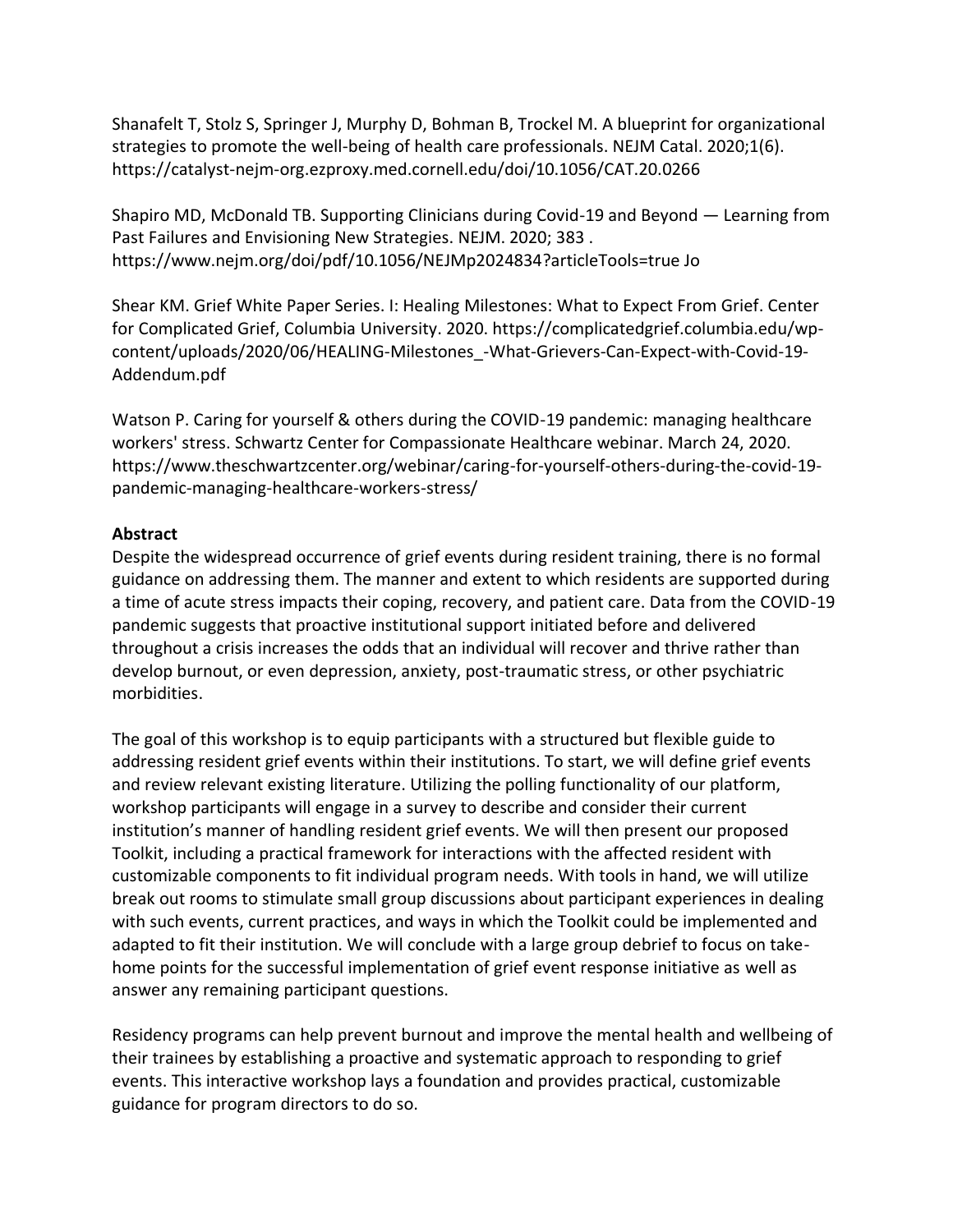#### **Agenda**

0:00-0:05 - Introductions, background, and poll of participants

0:05-0:25 - Presentation of the Toolkit (document will be available through AADPRT website)

0:25-0:55 - Break out room discussions led by presenters on current practices across programs, use of the Toolkit, current gaps, and adaptation of the toolkit to fit individual programs

0:55-0:65 - Large group review and discussion

0:65-0:75 - Question and answer session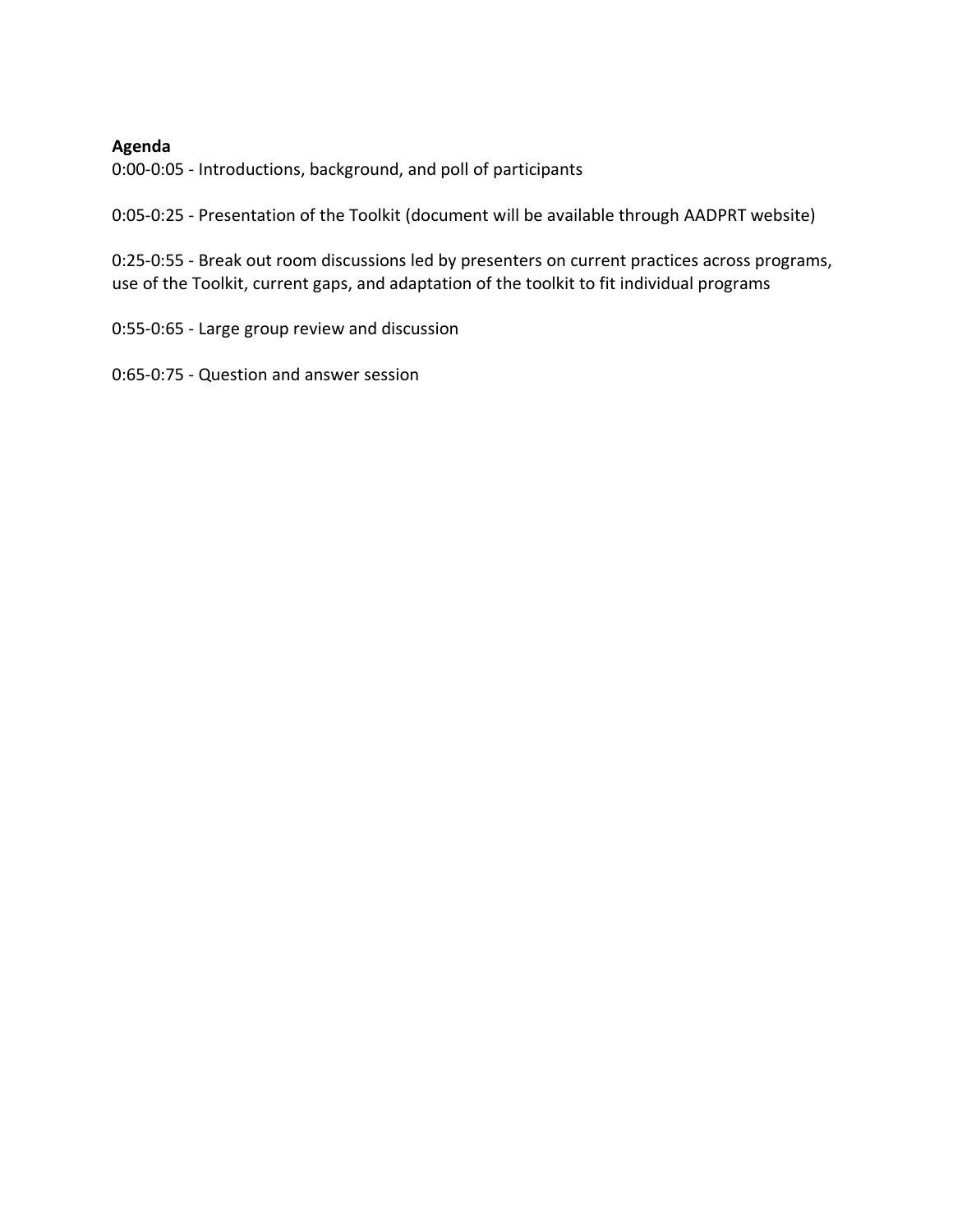Efficiency or accuracy? Can we really have both? -- Evaluating trainees with competencyspecific evaluations that drive meaningful CCC assessment and accurate ACGME milestone assignment.

### **Presenters**

Neha Hudepohl, MD Megan Zappitelli, MD Raphaela Fontana, DO

# **Educational Objective(s)**

At the conclusion of this workshop, participants will be able to:

- Successfully use competency-based data for the assessment of trainee progress and the assignment of milestones at Clinical Competence Committee meetings
- Optimize trainee evaluations that promote accurate and competency-specific milestone assignment
- Discuss the pros and cons of several milestone evaluation methods
- Create an action plan for implementation at home institutions

# **Practice Gap**

Across psychiatry training programs there is significant variation in the methodology that Clinical Competency Committees (CCCs) use to evaluate resident performance and to assign Accreditation Council for Graduate Medical Education (ACGME) Milestones for trainees in general and fellowship programs. Assessments can be vulnerable to unconscious bias, recent supervisor-learner interactions, or other factors. Further, while milestone assignments are meant to be reflective of objective measures of trainee progress, evaluation forms vary widely in their ability to contribute meaningful information to the milestone assignment process. Additionally, the administrative burden and time needed for trainee-specific and detailed assessment for each milestone sub-competency is often prohibitive enough that accuracy suffers. CCCs are left with the question: "Should we be efficient? Or should we be accurate?" When left with this dichotomous choice, milestone assignment and CCC assessment are often less meaningful than they could be, and CCC meetings can be tedious and arduous.

# **Scientific Citations**

- Guerrero APS, Aggarwal R, Balon R, et al. The Competency Movement in Psychiatric Education: 2020 View. Acad Psychiatry. 2020;44(6):651-653. doi:10.1007/s40596-020- 01358-y.
- Kinzie JM, DeJong SM, Edgar L, et al. Psychiatry Milestones 2.0: Using the Supplemental Guide to Create a Shared Model of the Development of Professional Identity and Expertise. Acad Psychiatry. 2021;45(4):500-505. doi:10.1007/s40596-021-01455-6.
- Lloyd RB, Park YS, Tekian A, Marvin R. Understanding Assessment Systems for Clinical Competency Committee Decisions: Evidence from a Multisite Study of Psychiatry Residency Training Programs. Acad Psychiatry. 2020;44(6):734-740. doi:10.1007/s40596-019-01168-x.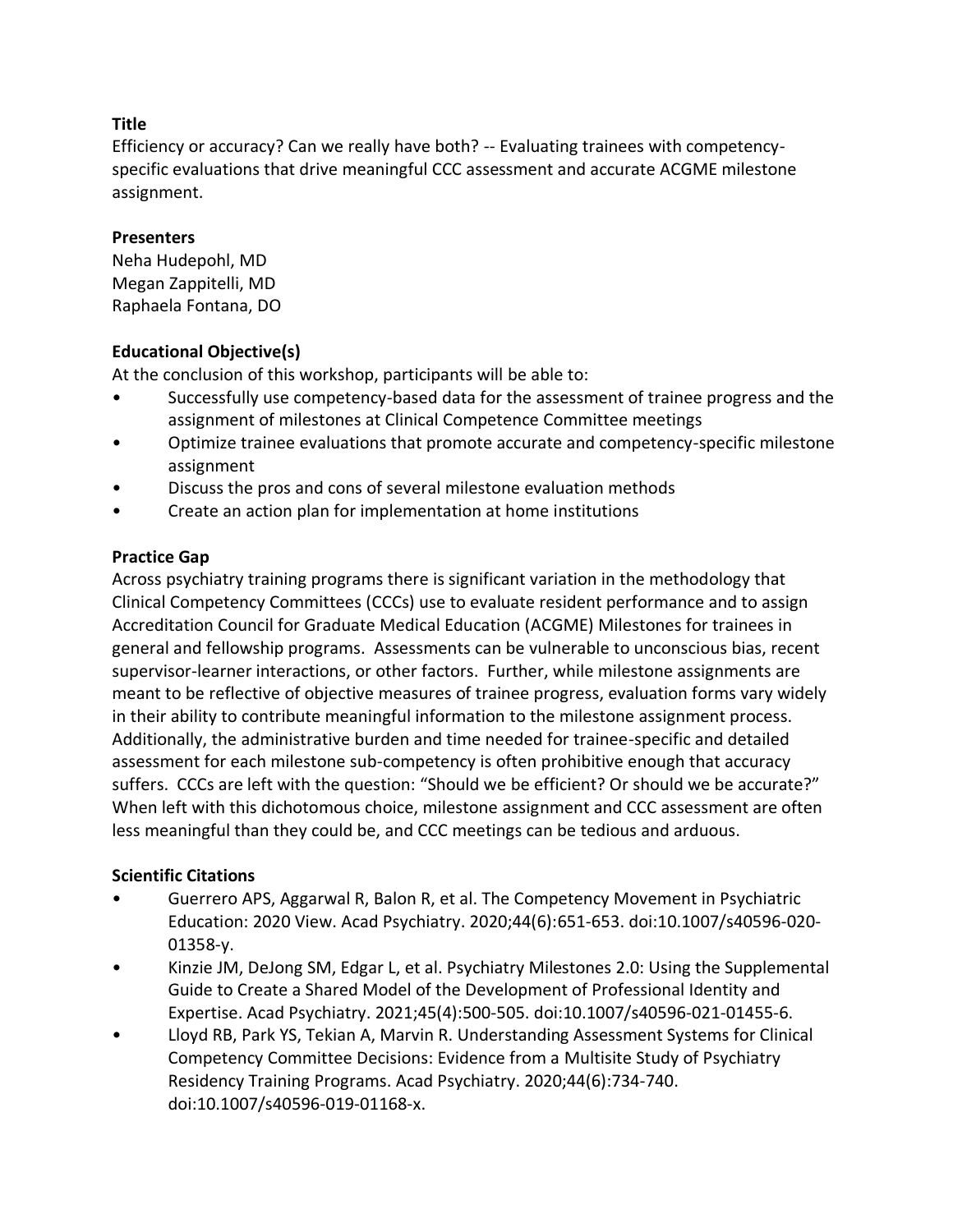- Park YS, Zar FA, Norcini JJ, Tekian A. Competency Evaluations in the Next Accreditation System: Contributing to Guidelines and Implications. Teach Learn Med. 2016;28(2):135- 145. doi:10.1080/10401334.2016.1146607.
- Swing SR, Cowley DS, Bentman A. Assessing resident performance on the psychiatry milestones. Acad Psychiatry. 2014;38(3):294-302. doi:10.1007/s40596-014-0114-y.
- Thomas CR. Introduction and commentary on the psychiatry milestones. Acad Psychiatry. 2014;38(3):253-254. doi:10.1007/s40596-014-0096-9.

# **Abstract**

What if there were evaluation tools that accurately and efficiently assess psychiatry trainee performance on the ACGME milestone sub-competencies? What if these evaluations also provide direct information that can be used for ACGME milestone assignment? What if these assignments could be made in minutes, allowing additional time for the CCC to provide additional formative and trainee-specific feedback? Too good to be true? We don't think so!

Accreditation Council for Graduate Medical Education (ACGME) Milestone assignment and Clinical Competency Committee (CCC) evaluation is required bi-yearly by all psychiatry training programs. This can be a daunting and cumbersome task, as trainee evaluations from clinical rotations do not always provide the information needed to make such assignments in an individualized way, nor do they account for discrepant progress across varying core competencies. Further, evaluations using milestones in their entirety are subject to user error, as faculty are not always familiar with the assessment scale and are prone to inadvertent assessment inflation. Additionally, the CCC is often faced with substituting accuracy for efficiency or vice versa. This workshop will introduce tools that have been useful in both residency and fellowship programs to obtain accurate information to guide efficient and individualized milestone assignment and trainee assessment.

This workshop will demonstrate a unique methodology for the creation of evaluation templates and assessment forms that directly inform the CCC regarding trainee competency on each milestone sub-competency. Participants will review different evaluation tools that can allow CCCs and training programs to be more granular with semi-annual milestone assignment. In particular, the use of "yes/no" type questions for individual sub-competencies that are rotation- and year of training-specific will be reviewed, and participants will be able to identify how this information is used by a CCC to assess residents' program towards milestone targets. Participants will be able to work in groups during the workshops to identify ways to improve assessment and CCC practices at their home institutions using these techniques and to create an action plan and next steps.

# **Agenda**

0-5 minutes – Introduction and Learning Objectives

5-15 minutes – Presentation of data about CCC models, process for milestone assignments and trainee performance evaluation in Psychiatry and Child Psychiatry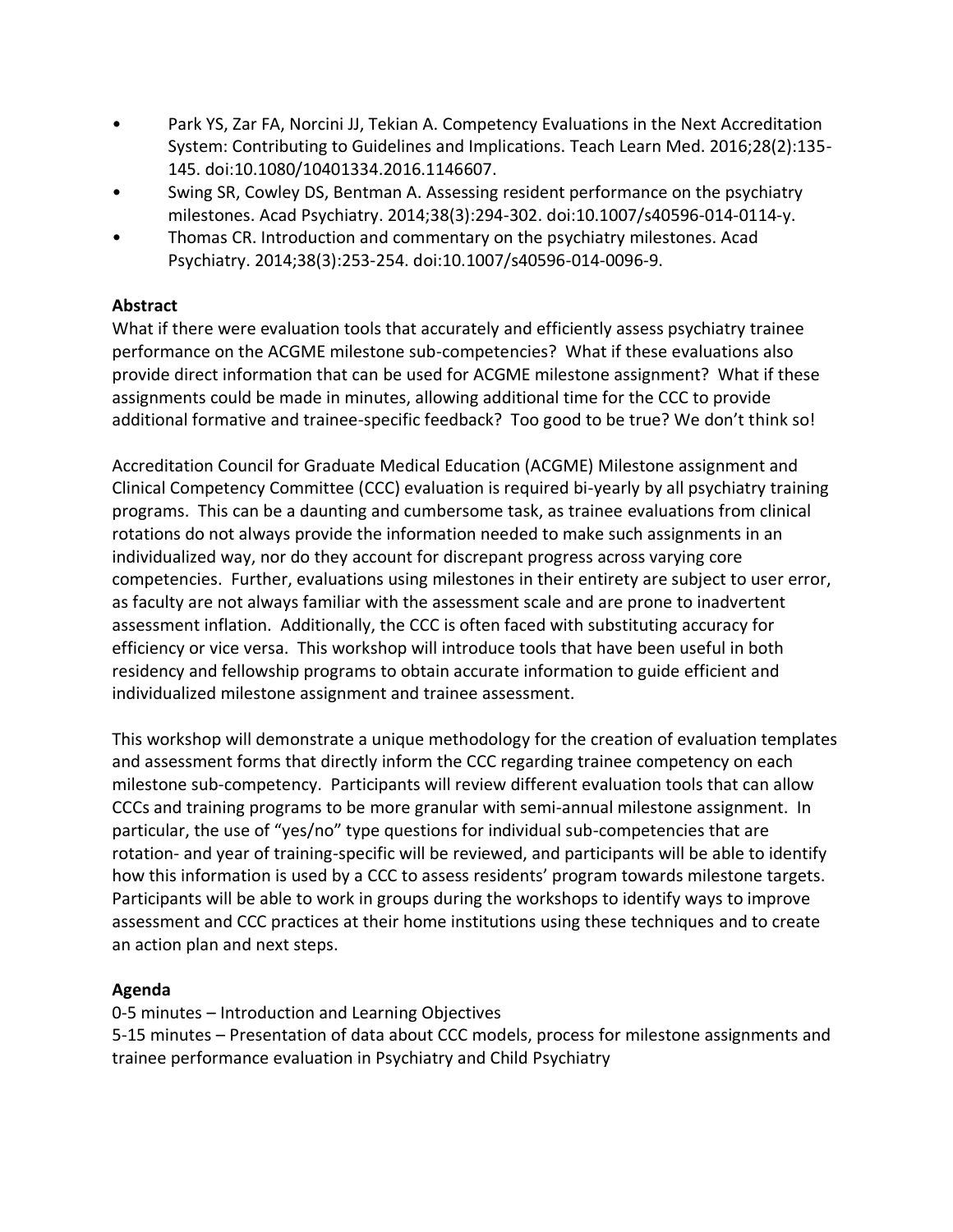15 -25 – Breakout groups related to CCC at home institutions: ask participants to reflect on how they conduct and incorporate evaluation tools into their CCC meetings and to discuss relative pros, cons, and pitfalls of these methods.

25-30 – Breakout group reporting about above discussion.

30-45 – Presentation and discussion of a milestone-specific, individualized assessment plan for trainees and how this allows for more accurate milestone reporting.

45-60 – Think-pair-share, worksheet completion and Action plan

60-75 – Question, answer and wrap-up session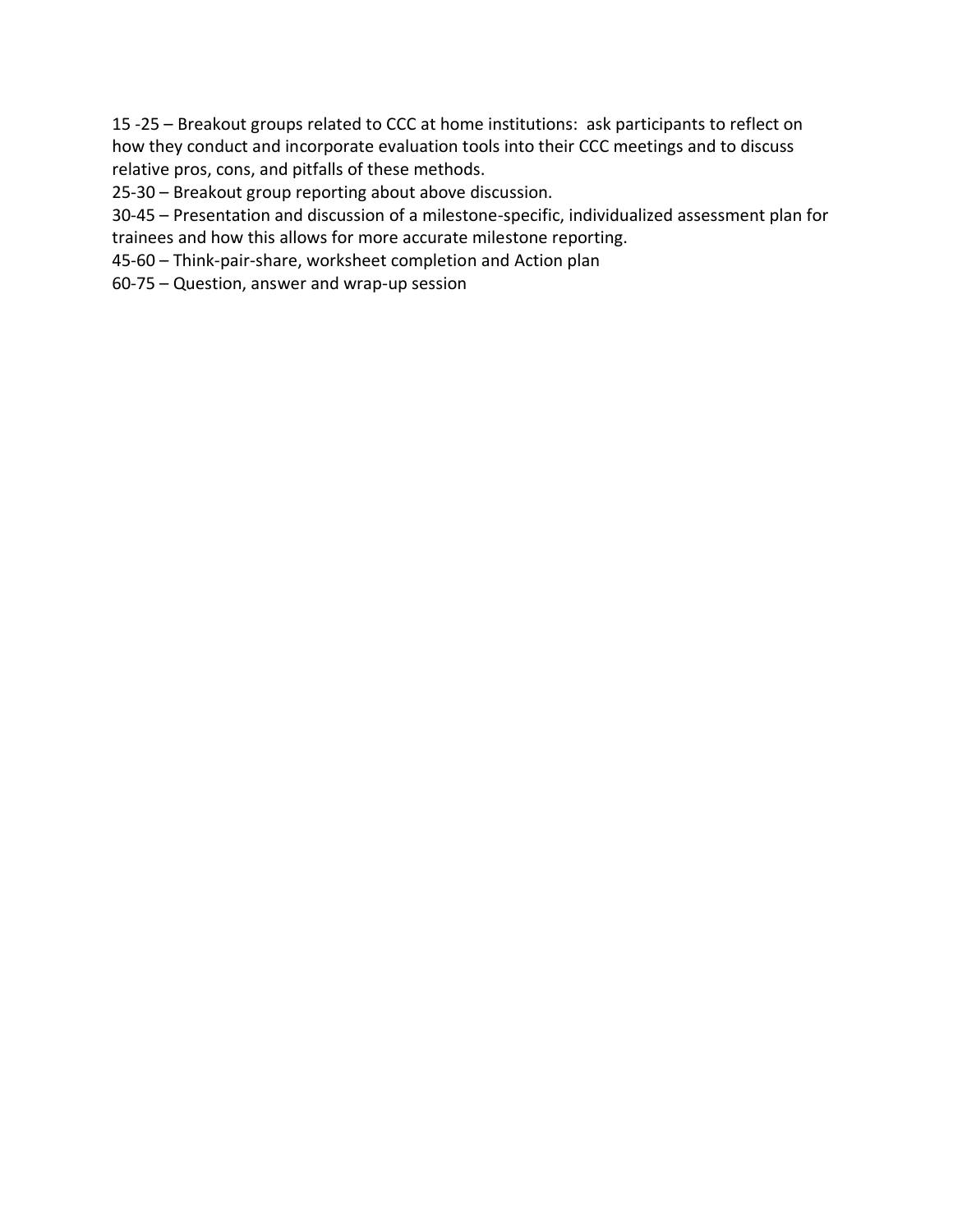Meaning and Medication: Teaching the Psychosocial Dimension of Psychopharmacology

#### **Presenters**

David Mintz, MD,DFAPA Laura Warren, MD Kristofer Joondeph-Breidbart, MD

### **Educational Objective(s)**

At the conclusion of this workshop, participants should be able to:

1) Teach students to consider the impact of psychosocial variables on pharmacologic treatment outcomes.

2) Support the development of effective and patient-centered pharmacotherapeutic alliances.

3) Teach basic psychotherapeutic interventions to enhance patients' capacities to make healthy use of pharmacotherapy.

4) Describe how a focus on the psychosocial dimension of pharmacotherapy can affect resident development and identity.

### **Practice Gap**

While a focus on teaching evidence-based pharmacotherapy has enhanced the training of psychiatrists, in practice this evidence-based focus is often restricted to matching symptoms or diagnoses with proven medications. There is another, oft-neglected evidence base that provides guidance about psychosocial aspects of the prescribing process that contribute meaningfully to treatment outcomes. Learning how to prescribe may contribute as much or more to positive outcomes as learning what to prescribe.

Further, the evidence base for many (or most) medications is established with patients who are often not representative of the patients that make up the caseloads of psychiatrists. Our patients are frequently more complex and carry more co-morbidities than patients who meet criteria for inclusion in clinical trials. A narrow focus on matching diagnoses with medications often does not prepare residents to address complex and comorbid patients whose psychology represents major barriers to the healthy use of psychiatric treatment.

In this workshop, we will address the implications of including a module on the psychosocial dimension of pharmacotherapy within the core psychopharmacology curriculum, including reflecting on the goals of pharmacotherapy and the relation of those goals to patientcenteredness. We will consider the evidence base that provides guidance about how to prescribe to optimize pharmacotherapy outcomes. Lastly, we will consider how to identify and address psychological factors in the patient that interfere with optimal use of pharmacotherapy.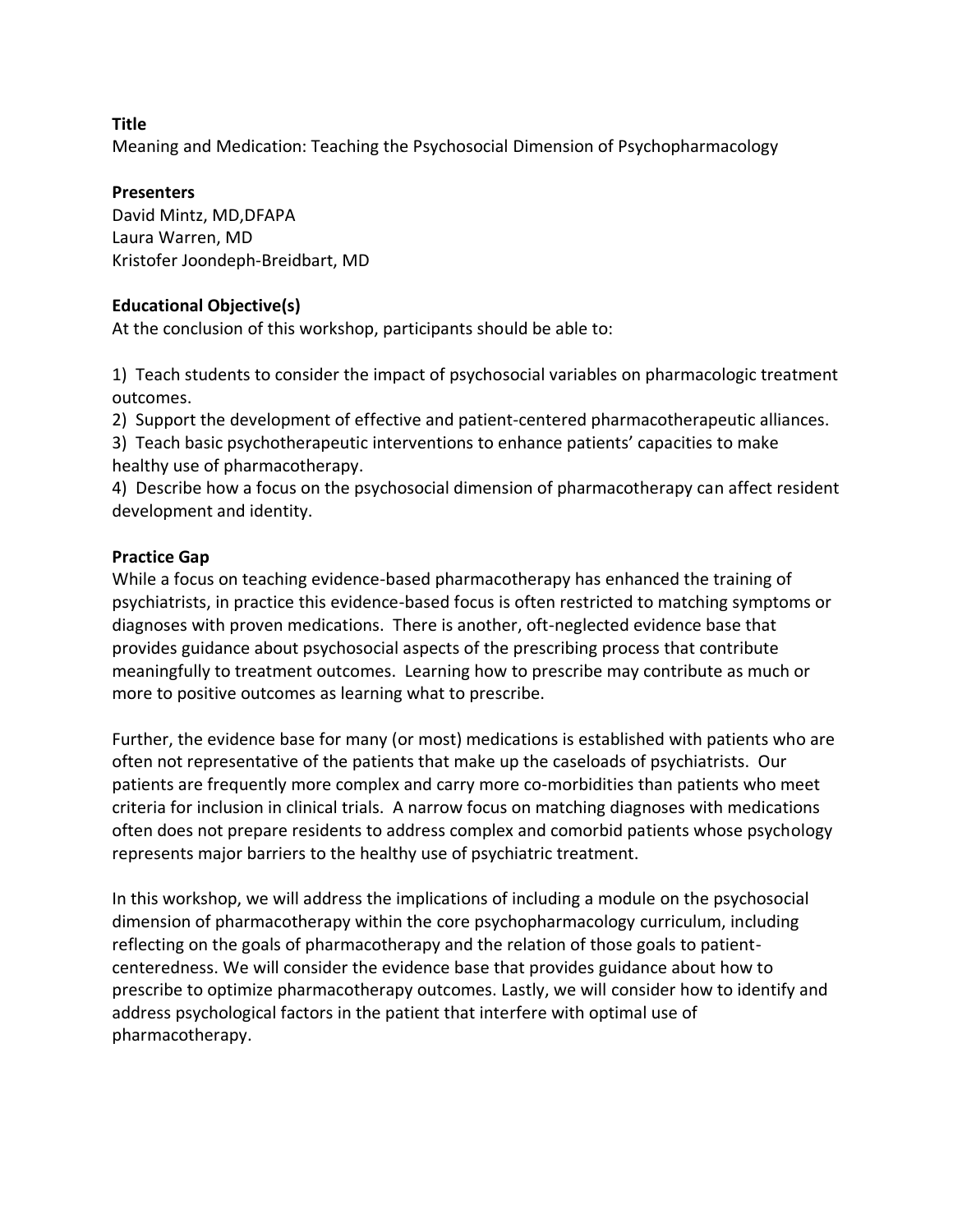#### **Scientific Citations**

Brightman B. K. (1984). Narcissistic issues in the training experience of the psychotherapist. International journal of psychoanalytic psychotherapy, 10, 293–317.

Georgiopoulos, A. M., & Huffman, J. C. (2005). Teaching psychopharmacology: two trainees' perspectives. Academic psychiatry : the journal of the American Association of Directors of Psychiatric Residency Training and the Association for Academic Psychiatry, 29(2), 167–175. https://doi.org/10.1176/appi.ap.29.2.167

Glick, I. D., Salzman, C., Cohen, B. M., Klein, D. F., Moutier, C., Nasrallah, H. A., Ongur, D., Wang, P., & Zisook, S. (2007). Improving the pedagogy associated with the teaching of psychopharmacology. Academic psychiatry : the journal of the American Association of Directors of Psychiatric Residency Training and the Association for Academic Psychiatry, 31(3), 211–217. https://doi.org/10.1176/appi.ap.31.3.211

Gutheil T. G. (1982). The psychology of psychopharmacology. Bulletin of the Menninger Clinic, 46(4), 321–330.

Mallo, C. J., Mintz, D. L., & Lewis, K. C. (2014). Integrating Psychosocial Concepts into Psychopharmacology Training: A Survey Study of Program Directors and Chief Residents. Psychodynamic Psychiatry, 42(2), 243-254.

Mallo, CJ and Mintz, DL. "Teaching All the Evidence Bases: Re-Integrating Psychodynamic Aspects of Prescribing into Psychopharmacology Training" Psychodynamic Psychiatry, 2013, 41(1):13-38.

Mintz, D., "Teaching the Prescriber Role: The Psychodynamics of Psychopharmacology." Academic Psychiatry, 2005, Vol 29(2): 187-194.

Mintz, D., and Flynn, D. "How (Not What) to Prescribe," Psychiatric Clinics of North America, 2012, 35(1): 143-163.

Mintz, D. (2019). Recovery from Childhood Psychiatric Treatment: Addressing the Meaning of Medications. Psychodynamic psychiatry, 47(3), 235-256.

Mintz, D (in press). "Supervising the Integration of Medication and Psychotherapy" in Kennedy K and Weldon R (Eds.), Supervising Individual Psychotherapy: The Basics and Beyond, American Psychiatric Publishing, Washington DC.

Mintz, D (in press). Psychodynamic Psychopharmacology: Taking Care of the Treatment-Resistant Patient, American Psychiatric Publishing, Washington DC.

Zisook, S., Benjamin, S., Balon, R., Glick, I., Louie, A., Moutier, C., Moyer, T., Santos, C., & Servis, M. (2005). Alternate methods of teaching psychopharmacology. Academic psychiatry : the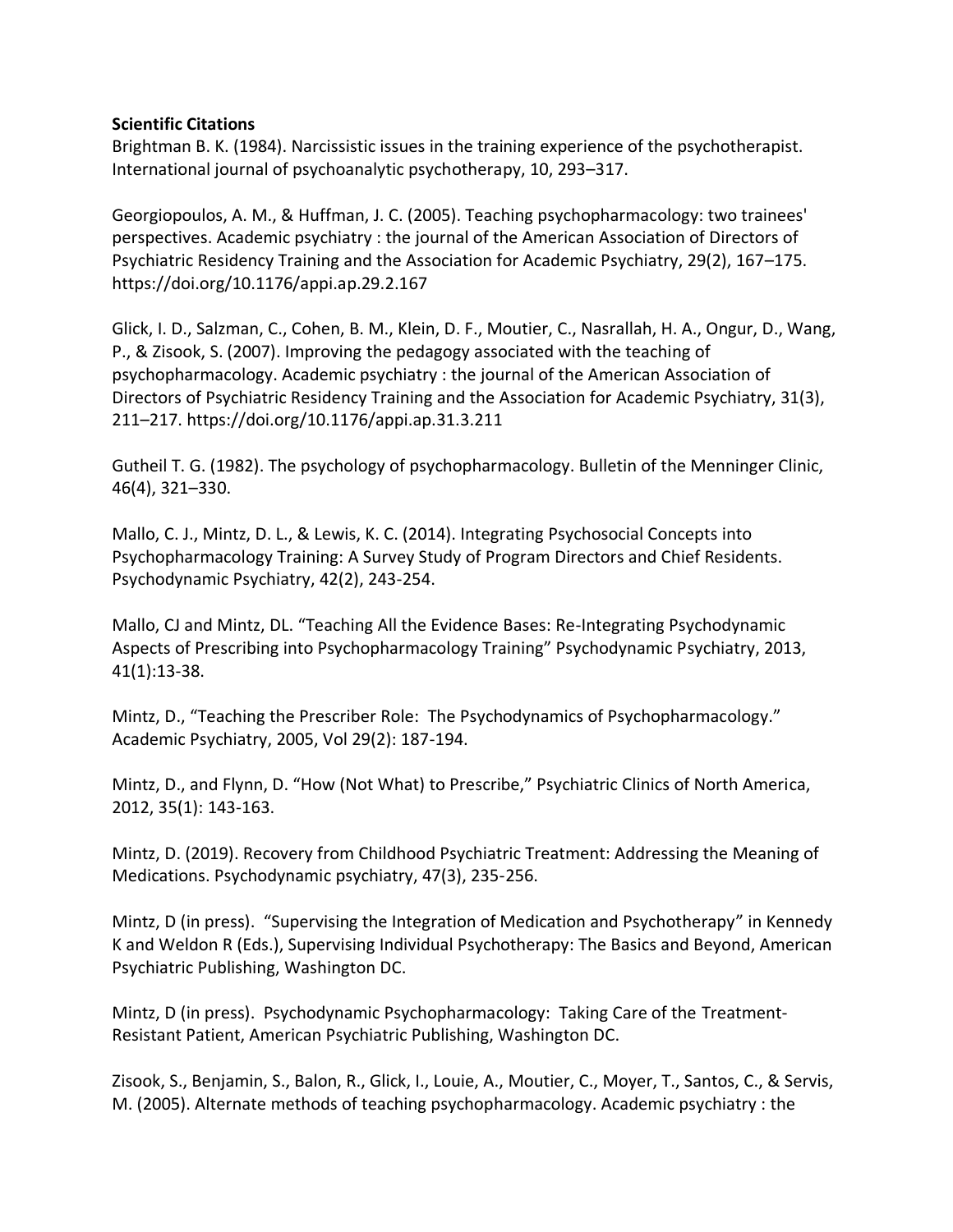journal of the American Association of Directors of Psychiatric Residency Training and the Association for Academic Psychiatry, 29(2), 141–154. https://doi.org/10.1176/appi.ap.29.2.141

### **Abstract**

While advancements in the field of psychopharmacology have offered more options for prescribing and the promise of precision medicine, this can also give rise to the psychiatry resident's "grandiose professional self" (Brightman, 1984). Focusing singularly on what to prescribe can lead to a "delusion of precision"(Gutheil, 1982), where medications are treated as if their actions are simply precise, concrete, straightforward and specific. This can leave residents unprepared for the complex relationships that arise between them and their patients with regard to prescribed medications, including nonadherence to medication, lack of treatment response, and negative transferences to caregiving. Instruction in the psychosocial aspects of pharmacotherapy can thus lead both to improved medication outcomes and decreased resident distress.

Traditionally psychiatry residency program curricula have taught the fundamentals of what to prescribe well, especially where there are specific society guidelines. In contrast to this, there are often deficits when it comes to topics where there is more nuance and guidelines are less clear (Georgiopoulos, & Huffman, 2005). These gaps are perhaps most meaningful when prescribing for complex, comorbid patients who are typically excluded from those studies on which the evidence base is built. Residents have specifically requested increased teaching on the "dynamic issues arising in the course of short psychopharmacology visits." (Georgiopoulos, & Huffman, 2005).

Recent articles have focused on encouraging diverse methods of teaching psychopharmacology including problem based learning , games, patient centered learning, journal clubs, and web based learning (Zisook et al, 2005), but they have still emphasized the learning of symptoms and side effects over the psychodynamics of prescribing. Recommendations for improving the pedagogy of psychopharmacology have noted the "art" of prescribing psychotropics is also insufficiently emphasized in psychopharmacology training and requires teaching residents about the broader context of a patient's symptoms and disorders rather than focusing only on a DSM-driven symptom checklist (Glick et al, 2007).

In this workshop, we will describe the approach developed at Cambridge Health Alliance's adult psychiatry residency to address these needs. After briefly describing some of the evidence base establishing the importance of psychosocial factors for positive pharmacotherapy outcomes, we will describe the process and reasoning for developing a curricular unit on "the psychosocial dimension of psychopharmacology." We will then discuss the curriculum that was developed from the perspective of the teacher and the course director, and explore other possible approaches for teaching an evidence-based prescribing process. Lastly, we will explore a resident's perspective on the experience of learning in this unit, including implications for skill acquisition, professional identity, and burnout prevention.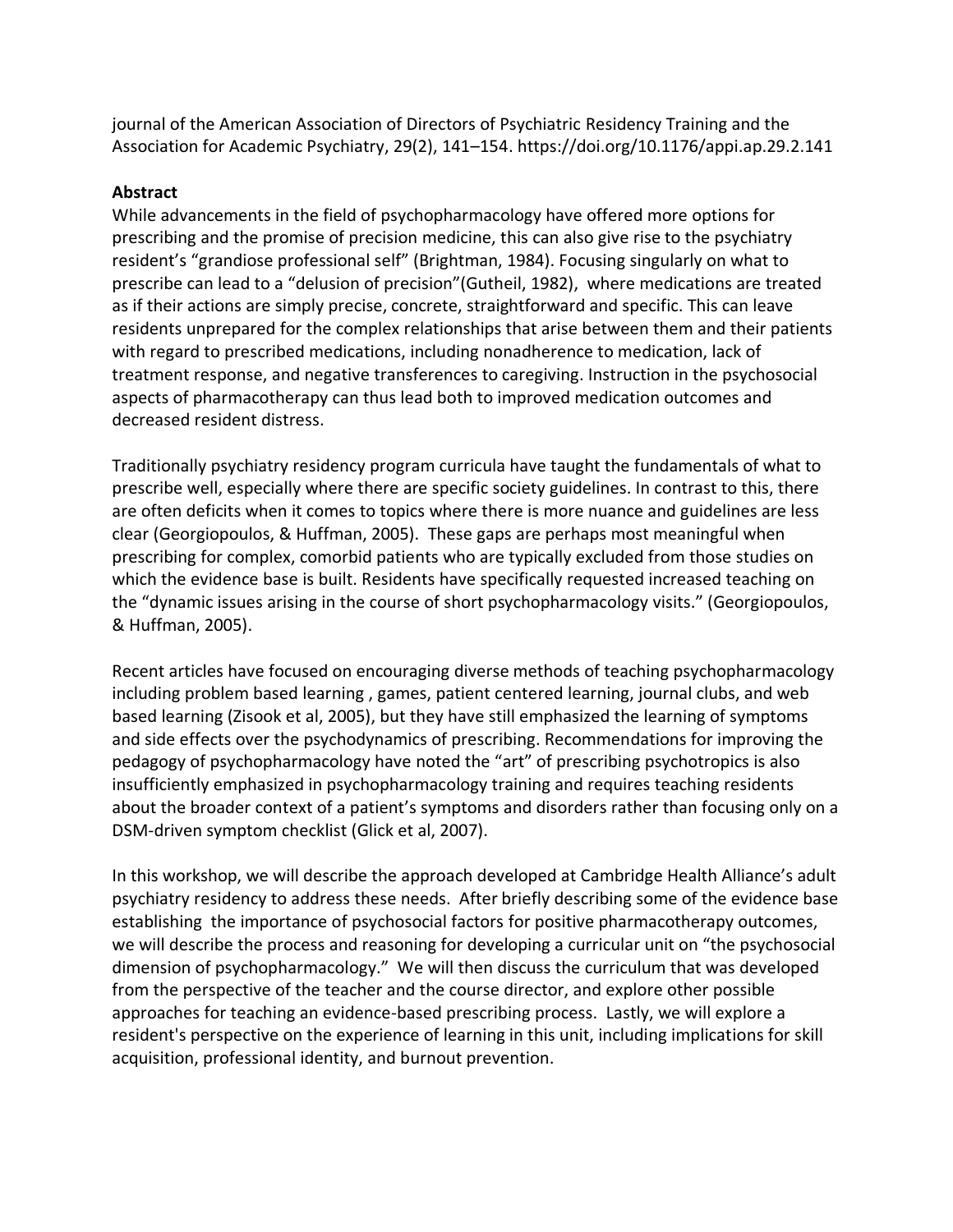The structure of the workshop will leverage the expertise and experience of the group, and allow ample time for discussion.

#### **Agenda**

0-10 minutes

Exercise – Clinical vignette: What skills would you want your residents to have to optimize treatment outcomes?

10-20 minutes Meaning & Medication: A brief introduction to the evidence base

20-25 minutes Discussion: How have you tried to integrate teaching the psychosocial dimension of pharmacotherapy in your residency program?

25-35 minutes

Course Director perspective: Rationale for beginning PGY-3 Psychopharmacology Seminar with this approach

35-45 minutes

Discussion: Barriers to implementation (Large group discussion if in person, small group if virtual)

45-55 minutes Designing a course: Where, When, & What (Large group discussion).

55-65 minutes The Learners' Experience

65-75 minutes Discussion and workshop evaluation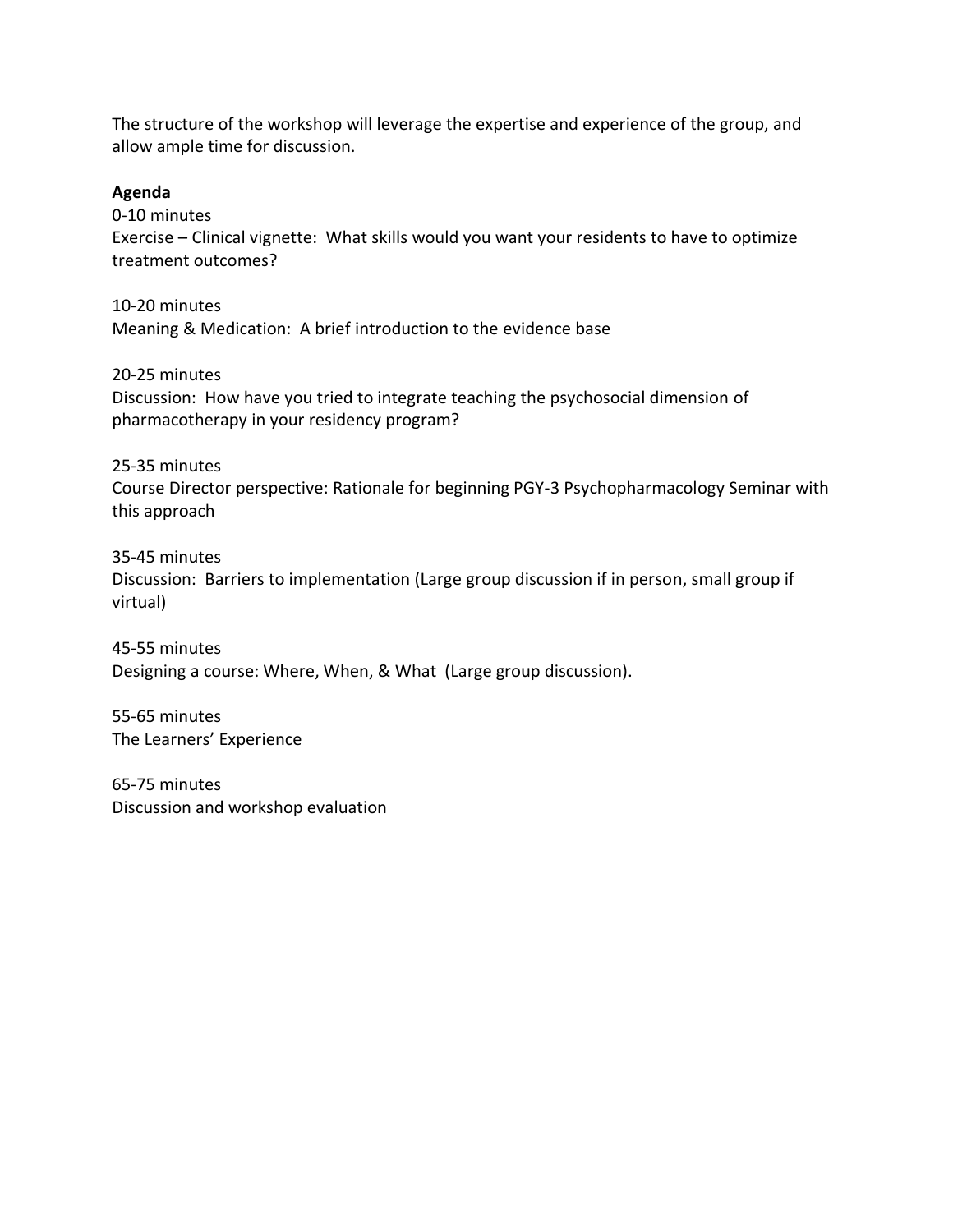The Impact of Patient Suicide on Trainees and Early Career Psychiatrists: Responding to suicides after inpatient hospitalizations

### **Presenters**

Zheala Qayyum, MD Marguerite Schneider, MD, PhD Hun Millard, MD Jeffrey Hunt, MD

### **Educational Objective(s)**

- Participants will understand the impact of patient suicide on trainees in psychiatry, with a focus on appreciating the expected emotional and psychological responses.
- Participants will explore how medical settings respond to patient suicide after/during inpatient psychiatric hospitalization.
- Participants will be better prepared to respond to the needs of trainees as supervisors, in the event the trainee's patient dies by suicide.
- Participants will appreciate the challenges of transition into independent practice in the context of completed suicides during the early years out of training.

### **Practice Gap**

Suicide is now the second leading cause of death in adolescents and young adults. Center for Disease control and National Institute for Mental Health have reported continued rise of 24 % in the suicide rates over the last fifteen years. Many of our trainees will experience this during their General Psychiatry residency years or during their Child and Adolescent Fellowship training. However, the supervision and guidance around managing the emotional burden is highly variable. The impact of patient loss is often unrecognized and many training institutions do not have formal programmatic supports in place for such an occurrence. Timely oversight and support from supervisors can provide a safe place to explore and process the difficult experience of patient loss due to suicide. The improved comfort and knowledge of supervisors around providing this type of supervision in particular can have a positive impact on trainee experience and learning.

# **Scientific Citations**

1-Qayyum Z, Luff D, Van Schalkwyk GI, AhnAllen CG. Recommendations for effectively supporting psychiatry trainees following a patient suicide. Academic psychiatry. 2021 Jun;45(3):301-5.

2-Qayyum Z, AhnAllen CG, Van Schalkwyk GI, Luff D. "You Really Never Forget It!" Psychiatry Trainee Supervision Needs and Supervisor Experiences Following the Suicide of a Patient. Academic psychiatry. 2021 Jun;45(3):279-87.

3-Balon, R. (2007). Encountering patient suicide: The need for guidelines. Academic Psychiatry. https://doi.org/10.1176/appi.ap.31.5.336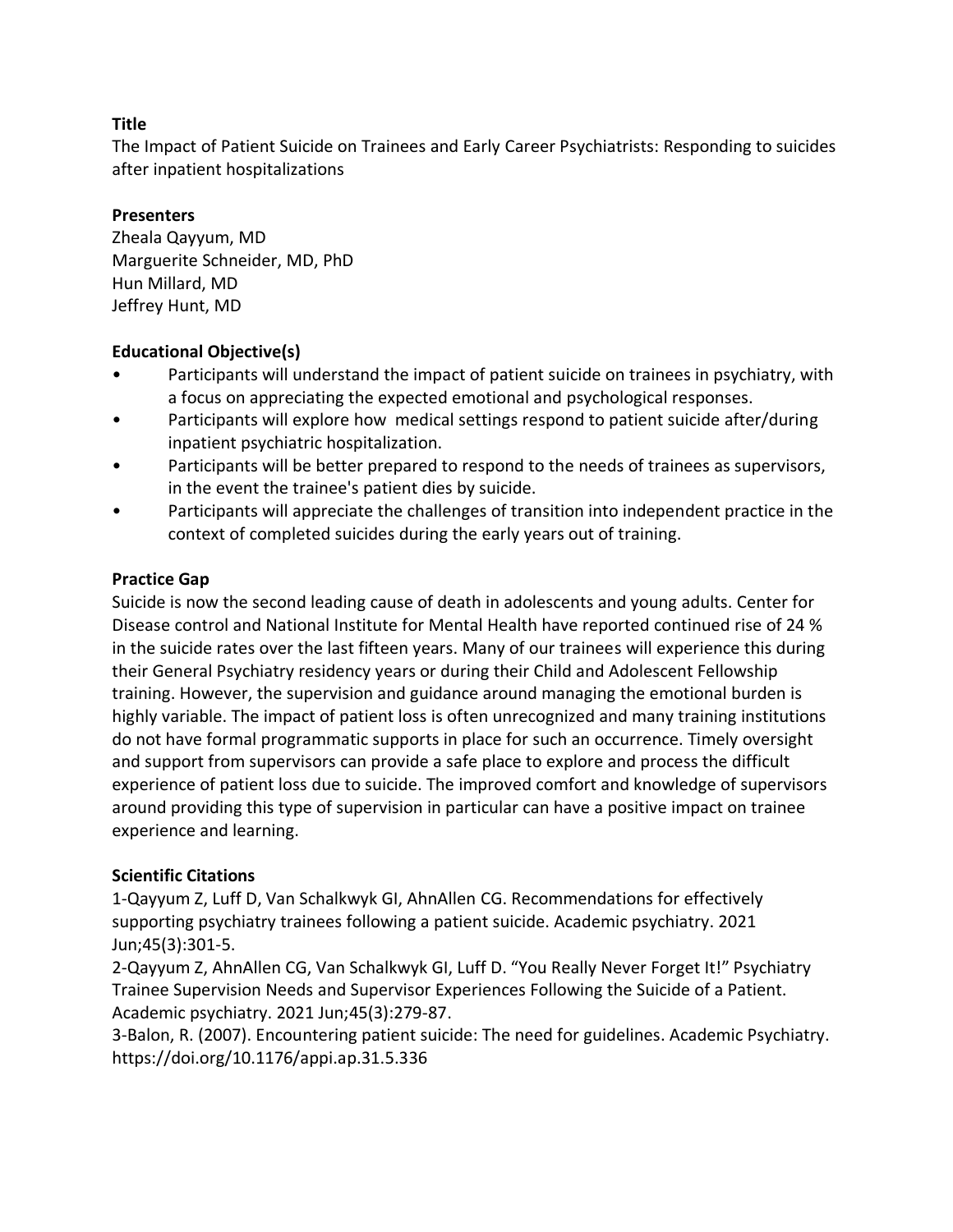### **Abstract**

Suicide is the second leading cause of death in children, adolescents, and young adults ages 10– 34 and the rates continue to rise in the USA. An estimated 30–60% of Psychiatry Residents experience patient suicide during their training. This workshop is aimed to facilitate understanding the trainee and supervisor experiences after the suicide of a patient in order to better inform the supervision and response to such an event.

### Method

Twenty-seven participants were identified by criterion sampling and recruited from General Psychiatry residency, Consultation Liaison fellowship, and Child and Adolescent Psychiatry fellowship training programs in the New England region of the USA. Semi-structured interviews of trainees and supervisors were conducted and analyzed using inductive thematic analysis.

### Results

The death of a patient by suicide was described as a notable event with a significant impact on the professional lives of the participants. The event was typically characterized as having an immediate emotional impact, led to changes in self-efficacy, and a sense of responsibility for the patient's death. Responses to suicide were influenced by modifiable factors such as (1) unpreparedness of individuals, program, and institution and (2) mediating/complicating factors, including the credibility of the supervisor, societal expectations, and specific patient characteristics.

# **Conclusions**

The death of a patient is a personal and emotional experience for the psychiatrist, for which they do not consistently feel well prepared. The institutional response may be misaligned, more analytical in character and prioritize assessment of risk. There is significant room to improve supervision and preparedness for the death of a patient by suicide.

# **Agenda**

Workshop proposal:

- 1. Introduction
- 2. Trainee experiences of patient suicide
- 3. Supervisor experience of patient suicide
- 4. Presentation of pertinent research and available data
- 5. Discussion regarding the impact of patient suicide on trainees and early career psychiatrists, especially as it relates to inpatient hospitalizations.
- 6. Small group discussions of strategies for improving supports for trainees (20-25 min discussion + 3 min for set up). Depending on the number of attendees, we will divide the audience into small groups or do a large-group discussion if needed.
	- 3-5 small groups (or a large group) facilitated by faculty + trainee presenters
	- ask the groups to discuss the following question: What would be helpful to you when dealing with patient suicide?
	- in the last 5 min, ask each group to share their answer with the large audience
- 7. Proposed recommendations & Concluding remarks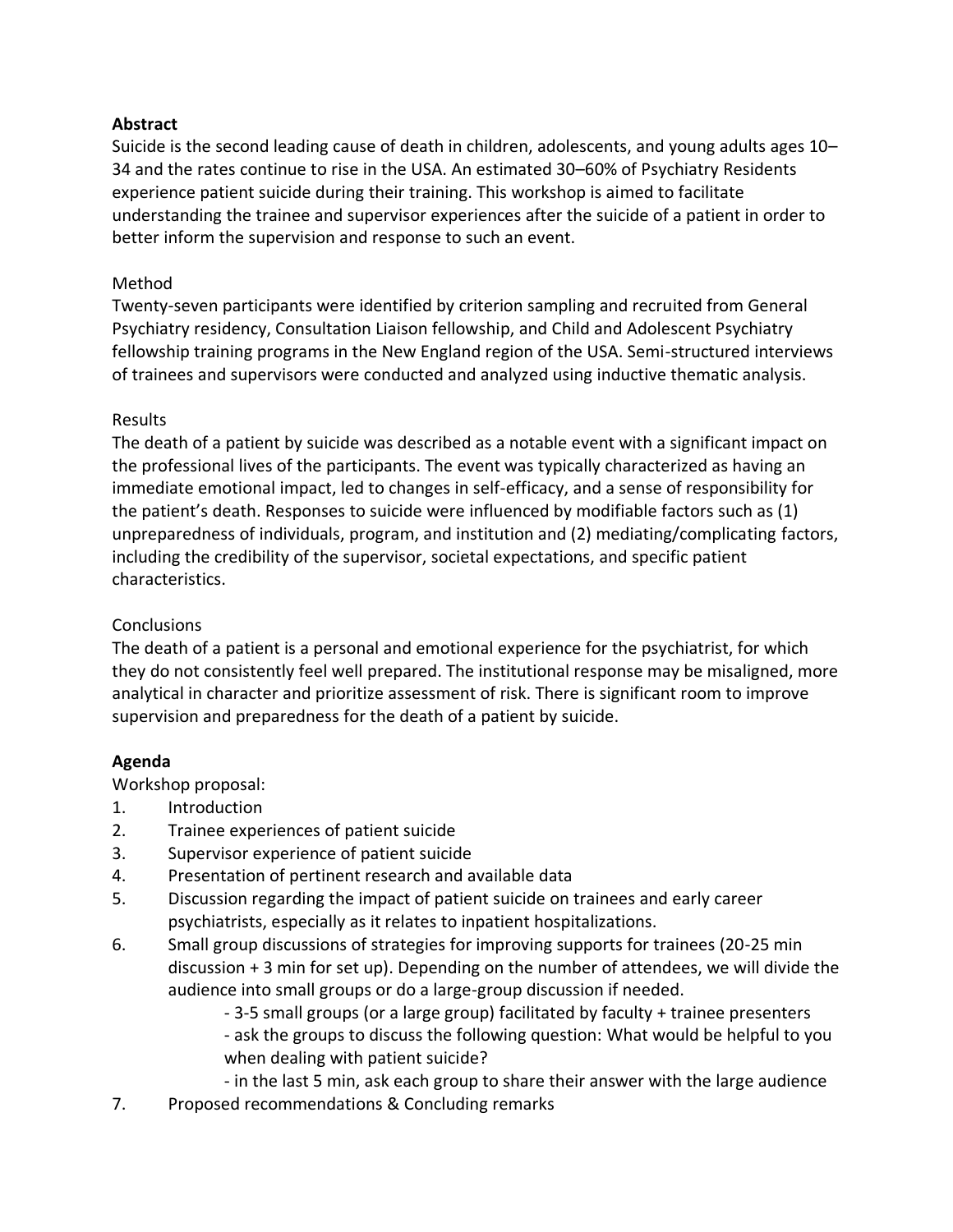Graduate Medical Education Financing Made Less Complex

# **Presenters**

Jed Magen, DO,MS Krystle Graham, DO Emily Schnurr, DO Sarah Mohiuddin, MD

# **Educational Objective(s)**

Objective:

Training Directors and program coordinatorswill understand:

- 1. Graduate Medical Education Funding mechanisms
- 2. consequences of current funding structures for rural health care, consequences of funding structures for minority health care
- 3. how hospitals and programs may respond to regulatory changes and to changes in funding levels.
- 4. various program strategies given decreases in funding levels

# **Practice Gap**

1. Program directors and program coordinators have a poor understanding of how residency programs are funded and are not equipped to respond to program funding cuts with creative solutions.

2. community based programs, especially those in rural areas have fewer to no individuals with expertise in funding issues.

# **Scientific Citations**

The Basics of GME Finance for Program Directors https://www.cothweb.org/wpcontent/uploads/Basics-of-GME-Finance-for-Program-Directors.pdf The Graduate Medical Education Compliance Project https://gmecomplianceproject.org/

# **Abstract**

Graduate Medical Education programs rely heavily on Medicare funding mechanisms. Caps on hospital residency numbers decrease flexibility to change numbers and other regulations increasingly constrain programs. Funding cuts in a COVID environment are common. Congressional action on GME has also increased some funds for some kinds of programs, principally teaching health center and rural programs. This seminar will help training directors understand current basic mechanisms of program funding, review recent GME regulatory changes and discuss how GME funding has historically adversely impacted rural programs, and poor and minority communities.

The following topics will be discussed:

- 1. The Basics of Graduate Medical Education Funding
	- a. direct GME costs/reimbursement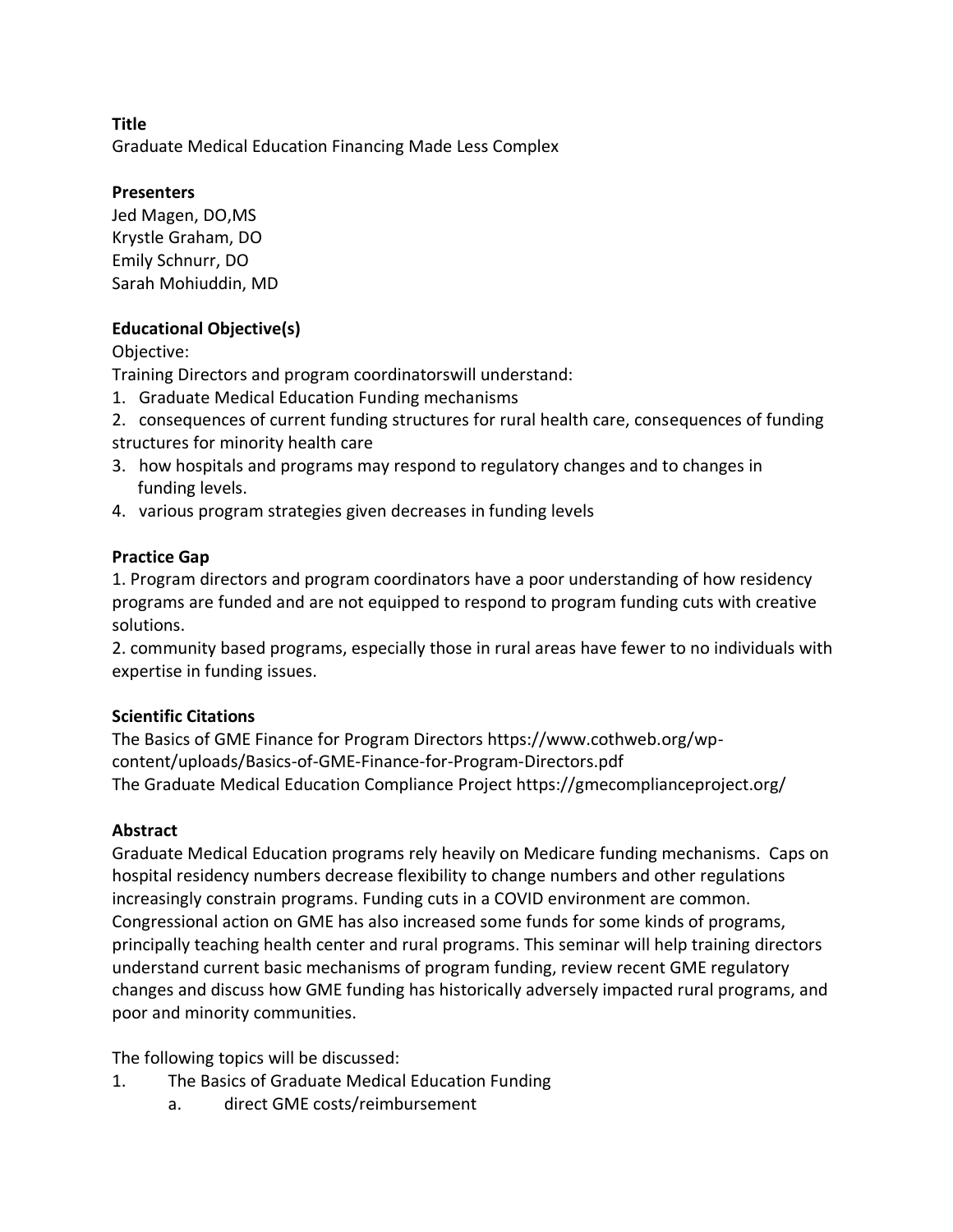- b. indirect GME costs/reimbursement
- c. caps on housestaff numbers and years of training
- d. workforce issues
- e. contrasts between academic medical center and community based programs. Contrasts between rural and urban programs.
- 2. Other Sources of Funding
	- a. faculty generated revenues when supervising residents
	- b. other funding sources (state, local)
	- c. "outsourcing", consortiums, other novel responses
	- e. Federally Qualified Health Centers and Teaching Health Center grants.
- 3. Health Care Reform and GME.

#### **Agenda**

We will first discuss basics of GME then answer questions. We will break out groups based on cartegories that may include rural/urban/teaching health center/academic medical center/community based by informally polling the group to ascertain which groups are of interest. Breakout groups will have stimulus scenarios to discuss.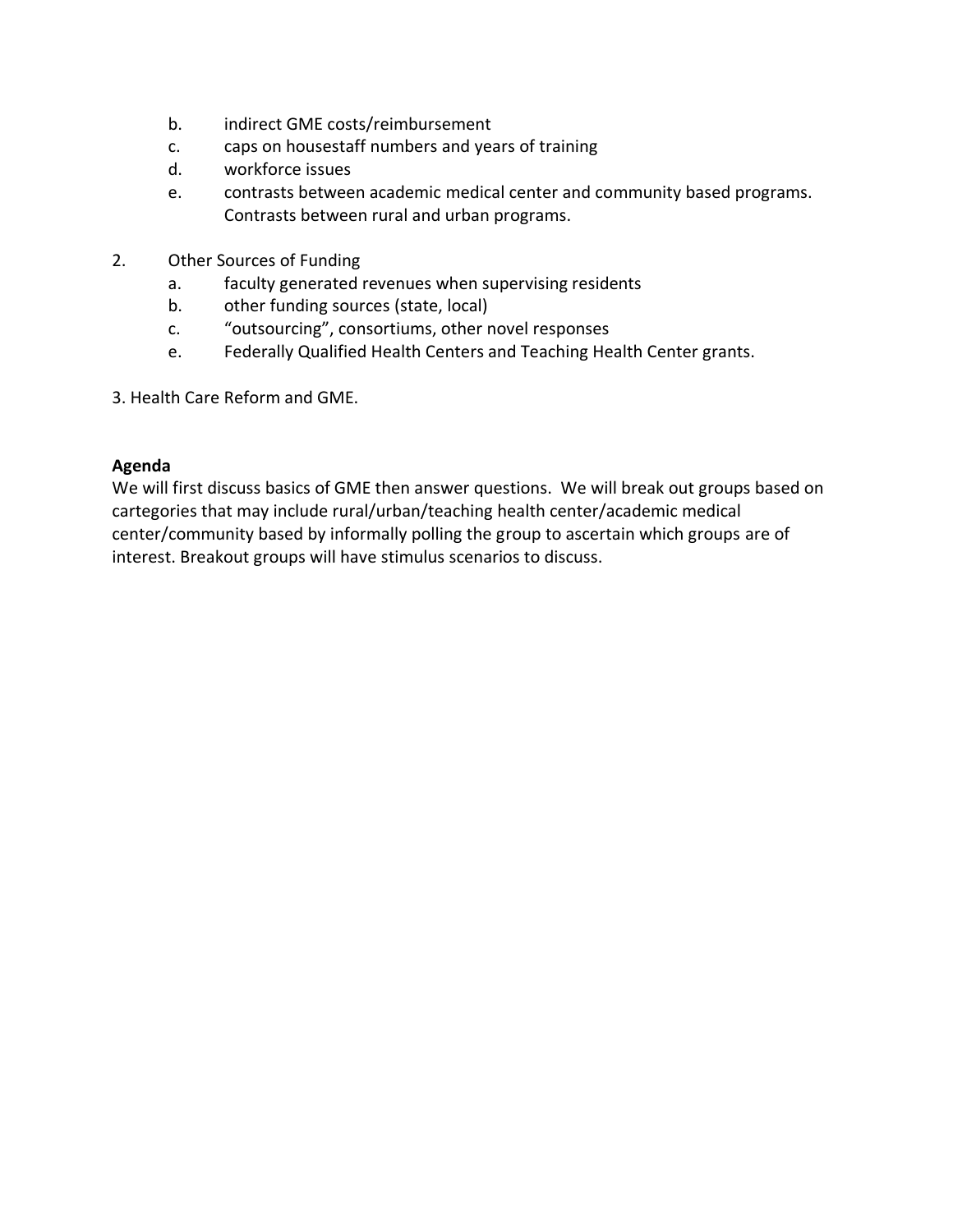Brain-ival! Using Interactive Games to Teach Neuroscience

### **Presenters**

Adriane dela Cruz, PhD, MD Lindsey Pershern, MD Bernice Yau, MD Joseph Cooper, MD David Ross, PhD, MD

# **Educational Objective(s)**

As a direct result of this educational intervention, participants will be able to:

- 1. Describe the principles of adult learning that can be implemented using a game-based approach to teaching (neuroscience)
- 2. Describe benefits of a game-based approach to learning based on their own participation in representative activities
- 3. Brainstorm specific ways in which game-based models could be used for teaching (neuroscience) at their home program

# **Practice Gap**

The modern neuroscience revolution is redefining the essence of how we conceptualize psychiatric illness. Despite its expanding role and importance, neuroscience education continues to lag. In many settings, psychiatric neuroscience is not taught at all. When it is taught, instruction is often lecture-based, despite an extensive literature suggesting that such approaches may not be the most effective. For our field to advance, it is critical that we find ways to present core material in a way that is engaging, accessible, and relevant to patient care. To address this gap, we have developed and implemented a game-based neuroscience active learning session that can be used with trainees and faculty at multiple learner levels.

#### **Scientific Citations**

LK Fung, M Akil, A Widge, LW Roberts, A Etkin. Attitudes Towards Neuroscience Education in Psychiatry: A National Multi-Stakeholder Survey. Academic Psychiatry 2015; 39: 139-146.

DA Ross, MJ Travis, MR Arbuckle. The Future of Psychiatry as Clinical Neuroscience: Why Not Now? JAMA Psychiatry 2015; 72(5):4130414.

MR Arbuckle, MJ Travis, J Eisen, A Wang, AE Walker, JJ Cooper, L Neeley, S Zisook, DS Cowley, and DA Ross. Transforming Psychiatry from the Classroom to the Clinic: Lessons from the National Neuroscience Curriculum Initiative. Academic Psychiatry 2020; 44: 29-36.

Cooper JJ, Walker AE. Neuroscience Education: Making It Relevant to Psychiatric Training. Psychiatr Clin North Am. 2021 Jun;44(2):295-307.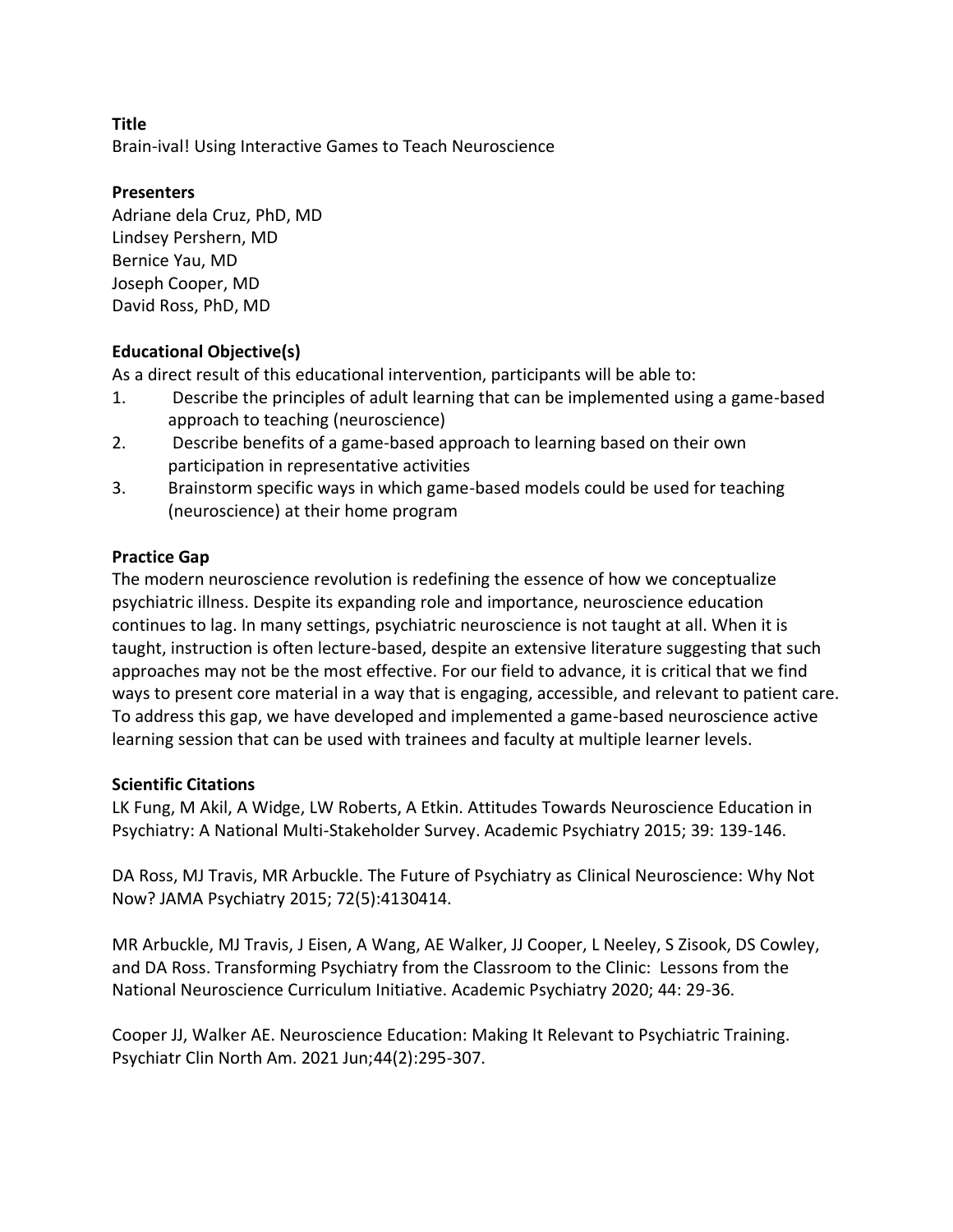Cooper JJ, Korb AS, Akil M. Bringing neuroscience to the bedside. FOCUS, A Journal of the American Psychiatric Association. 2019 Jan 7;17(1):2-7.

https://www.nncionline.org/course/brain-ival-toxidrome-apalooza/

# **Abstract**

In this session, we will introduce participants to an educational format we call "Brain-ival." In a "Brain-ival," learners work in teams to complete educational games in a friendly, competitive environment and earn points through demonstration of knowledge, team work, and peer teaching. Each task is designed to engage learners using principles of adult learning, including retrieval-based practice and the application of knowledge to novel situations.. The overall experience creates a joyful synergy between learning important content and having fun. This workshop will provide participants the opportunity to experience the Brain-ival format as a learner, using materials relating to drug intoxication and withdrawal as the example. Participants will then have the chance to reflect on how they might apply these learning principles and create similar activities in their home program.

# **Agenda**

0-15: Overview of Brain-ival games 15-55: Play Brain-ival games in small groups 55-70: Small group reflections on activities and discussion of strategies for implementations at home institution

70-75: Large group reporting from small groups, discussions, and questions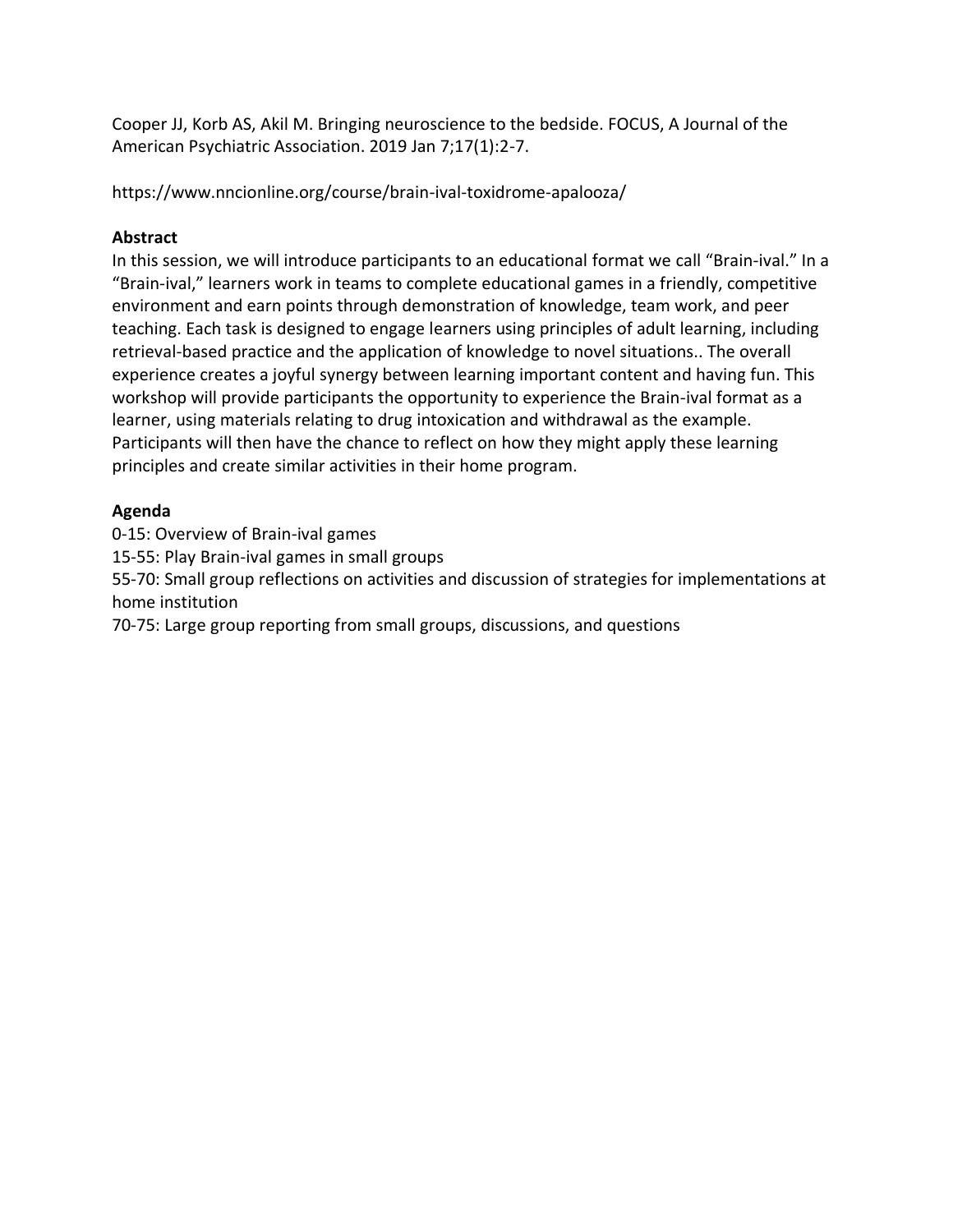Direct Observation/Structured Feedback in Competency-Based Education

### **Presenters**

Michael Jibson, MD, PhD Erick Hung, MD Moataz Ragheb, MD, PhD Julie Sadhu, MD John Q Young, MD, PhD, MPH

### **Educational Objective(s)**

- Participants will appreciate the critical role that direct observation and structured feedback plays in competency-based instruction and assessment.
- Participants will understand the key, evidence-based features of an effective direct observation and structured feedback program.
- Participants will identify one goal for improvement in their own programs and outline a plan to address it.

# **Practice Gap**

In the past two decades, the importance of competency-based medical education and outcomes has been emphasized by professional associations, regulatory bodies, and credentialing organizations, including the AAMC, ACGME, and ABPN, to ensure that graduates of our medical education system both possess and utilize the knowledge, skills, and attitudes necessary to function optimally in contemporary care delivery systems. Despite widespread agreement among educators on the desirability of these goals, programs use relatively few competency-based teaching and assessment tools, most faculty have little, if any, formal training in their use, standardization is limited, and the potential for both implicit and explicit bias exists, all of which can skew both formative feedback and summative assessment decisions. Direct observation and structured feedback are two components of workplace-based assessments that allow trainees to demonstrate "how" and "what" they do in clinical encounters, not merely what they "know" and "know how" to do in theory. Yet, even direct observation and feedback have been criticized not only for their infrequency in clinical training programs, but also for a lack of consistency in their purpose and implementation. Thus, residency programs face the challenges of building a set of valid observation and feedback tools, as well as training and motivating faculty to use them optimally.

# **Scientific Citations**

Young JQ, Holmboe ES, Frank JR. Competency-Based Assessment in Psychiatric Education: A Systems Approach. Psychiatr Clin North Am. 2021 Jun;44(2):217-235. doi: 10.1016/j.psc.2020.12.005. Epub 2021 Apr 29. PMID: 34049645.

Young JQ, Sugarman R, Schwartz J, O'Sullivan PSl. Overcoming the Challenges of Direct Observation and Feedback Programs: A Qualitative Exploration of Resident and Faculty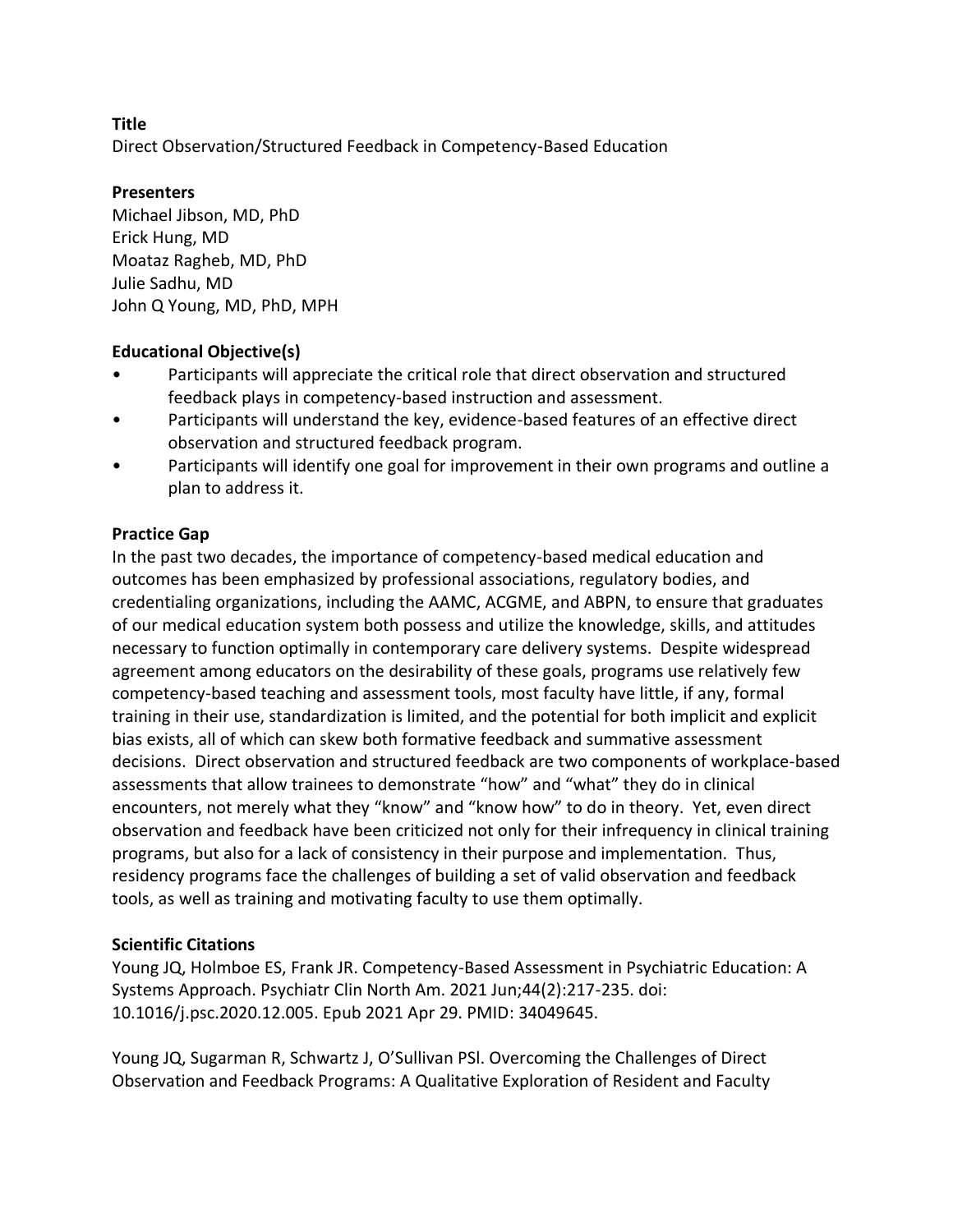Experiences. Teach Learn Med 2020; 32:541-51. https://doi.org/10.1080/10401334.2020.1767107.

Norcini J, Anderson MB, Bollela V, et al. 2018 Consensus framework for good assessment. Med Teacher 2018; 40:1102-09. DOI: 10.1080/0142159X.2018.1500016.

### **Abstract**

In this workshop, participants will examine the role of direct observation/structured feedback as a tool for competency-based assessment, identify threats and best practices regarding its implementation and validity, conduct a systematic assessment of their own programs, and outline 1 goal and implementation plan for their programs. Presenters will provide data, vignettes, and expert guidelines on the use of direct observation/structured feedback tools. Presenters will facilitate participants' evaluation of and goals for their own programs with specific prompts for reflection and group discussion.

### **Agenda**

30 Minutes: Overview of the role of direct observation/structured feedback as a tool for competency-based assessment, and threats and best practices regarding its implementation and validity.

30 Minutes: Small groups (3-5 participants) will evaluate and discuss their own programs with specific prompts for reflection and discussion.

15 minutes: Large-group debriefing, Q&A.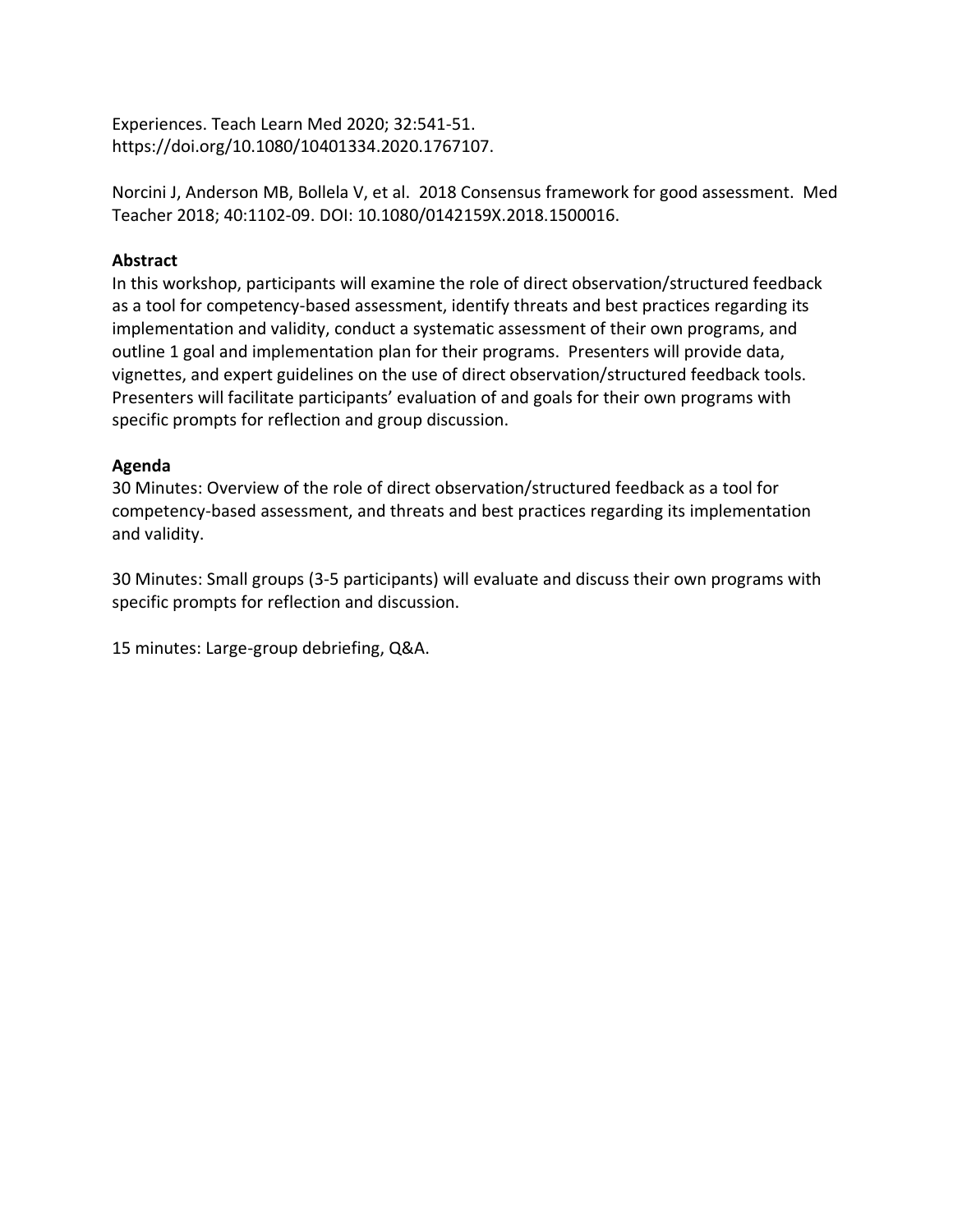Putting Feelings into Facts: A Mission Driven Approach for Quantifying Holistic Review

### **Presenters**

Adriane dela Cruz, MD, PhD Paul Carlson, MD Lindsey Pershern, MD Lia Thomas, MD

# **Educational Objective(s)**

Through participating in this workshop, attendees will be able to:

- 1. Describe principles and benefits of holistic review
- 2. Identify ways to incorporate holistic into recruitment/selection processes
- 3. Develop a rubric for holistic review that assesses applicants based on your program's

identified values and goals for training

# **Practice Gap**

The term "holistic review" describes the gold-standard approach to resident application screening and ranking in which each applicant is assessed as a "whole" applicant. Core principles of holistic review identified by the Association of American Medical Colleges (AAMC) include linking applicant selection criteria to program mission and consideration of experiences and attributes in addition to academic performance. Holistic review has also been identified as a successful strategy for increasing recruitment of applicants from groups that are underrepresented in medicine (URiM). The goal of holistic review can feel at odds with the hard numbers of the resident application process, particularly the large number of applications to be reviewed and the requirement for program directors to submit a rank order list to the National Resident Matching Program (NRMP). This workshop will address this gap between the principle of holistic review and the numerical demands of the Match by presenting a framework for quantifying holistic review.

# **Scientific Citations**

https://www.aamc.org/services/member-capacity-building/holistic-review

Barceló NE, Shadravan S, Wells CR, Goodsmith N, Tarrant B, Shaddox T, Yang Y, Bath E, DeBonis K. Reimagining Merit and Representation: Promoting Equity and Reducing Bias in GME Through Holistic Review. Acad Psychiatry. 2021 Feb;45(1):34-42.

JR Agapoff IV, C Tonai, DM Eckert, G Gavero, and DA Goebert. Challenges and Perspectives to the Rise in General Psychiatry Residency Applications. Acad Psychiatry 2018; 42:674-676.

J Marbin, G Rosenbluth, R Brim, E Cruz, A Martinez, M McNamara. Improving Diversity in Pediatric Residency Selection: Using an Equity Framework to Implement Holistic Review. Journal of Graduate Medical Education. 2021; 13(2):195-200.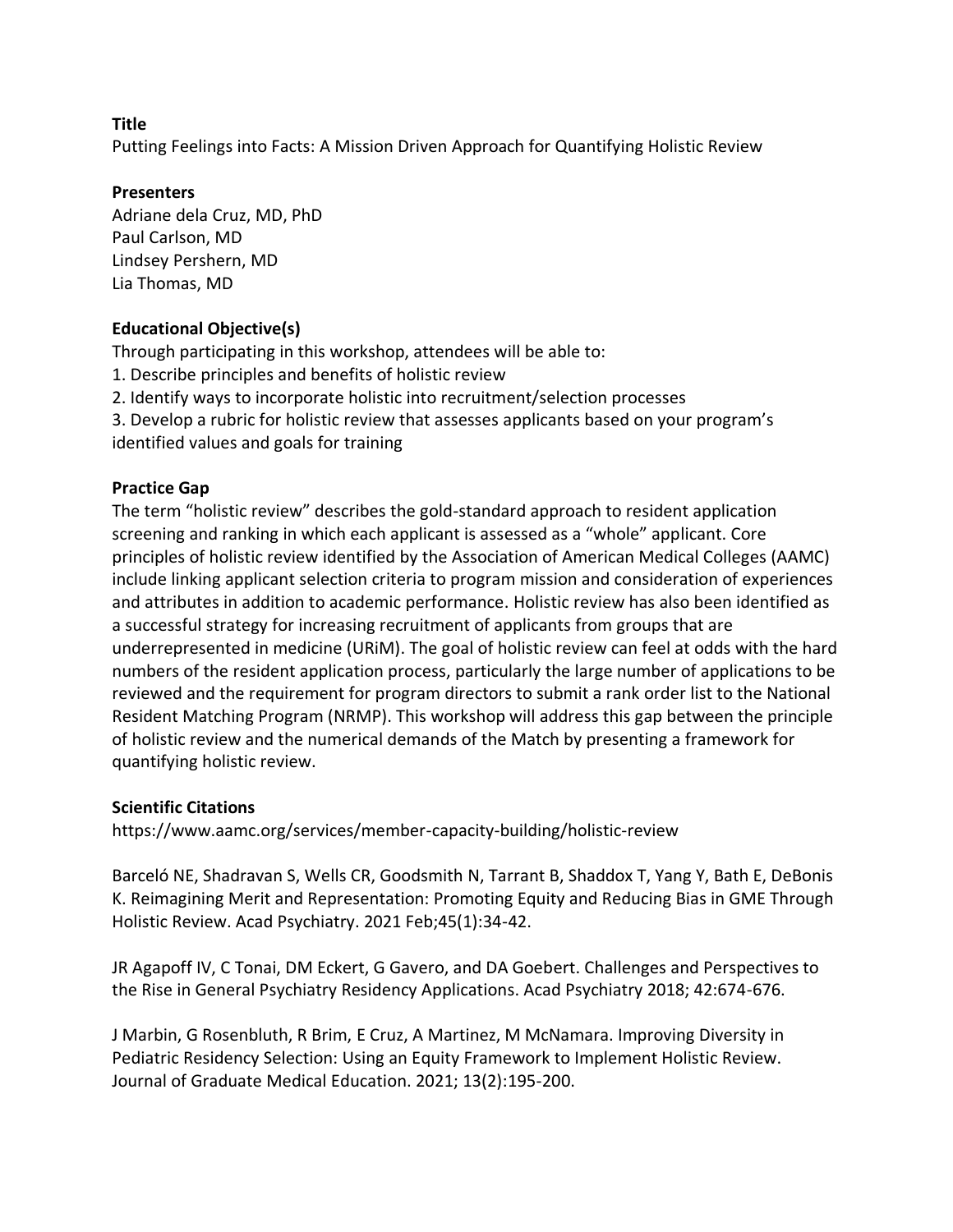### **Abstract**

This workshop will describe the steps our programs have taken to quantify the process of holistic review. The authors will present key processes for establishing an effective framework for holistic review, including redefining the mission statement, creating recruitment goals, and mapping mission-driven recruitment goals onto the applicant evaluation rubric. As holistic review is mission driven, the detailed implementation of holistic review will vary by program. This workshop will provide participants the opportunity to consider their program mission and identify methods for evaluating residency applicants to meet institutional goals and needs. We will utilize materials for holistic review created by the AAMC to work from information presented in the Electronic Residency Application Service (ERAS) to a holistic evaluation rubric. Participants will be challenged to identify attributes of successful residents and identify metrics for evaluating these characteristics in applicants. Participants will be encouraged to consider which metrics can be emphasized to promote recruitment of URiM applicants while deemphasizing attributes that are correlated with race and socioeconomic background (AOA, USMLE scores).

### **Agenda**

0-15: Overview of holistic review and demonstration of our program's implementation of holistic review

15-20: Overview of AAMC materials for implementing holistic review

20-30: Facilitators will introduce program mission statements and describe how mission statement serves as guide for recruitment. Working in small groups, participants will identify key program values, seeking to answer the following questions: how does our program define a successful resident? Who are the residents who have best served our patients? 30-40: Facilitators will provide examples of ERAS elements that indicate applicant alignment with program goals. Working in small groups, participants will work with the AAMC holistic review materials to identify elements captured ERAS that serve as indicators for resident alignment with program values and mission

40-60: Working in small groups, participants will develop a rubric for holistic review aligned with the identified program values that utilizes information contained in the ERAS application 60-75: Conclusions, Questions, Feedback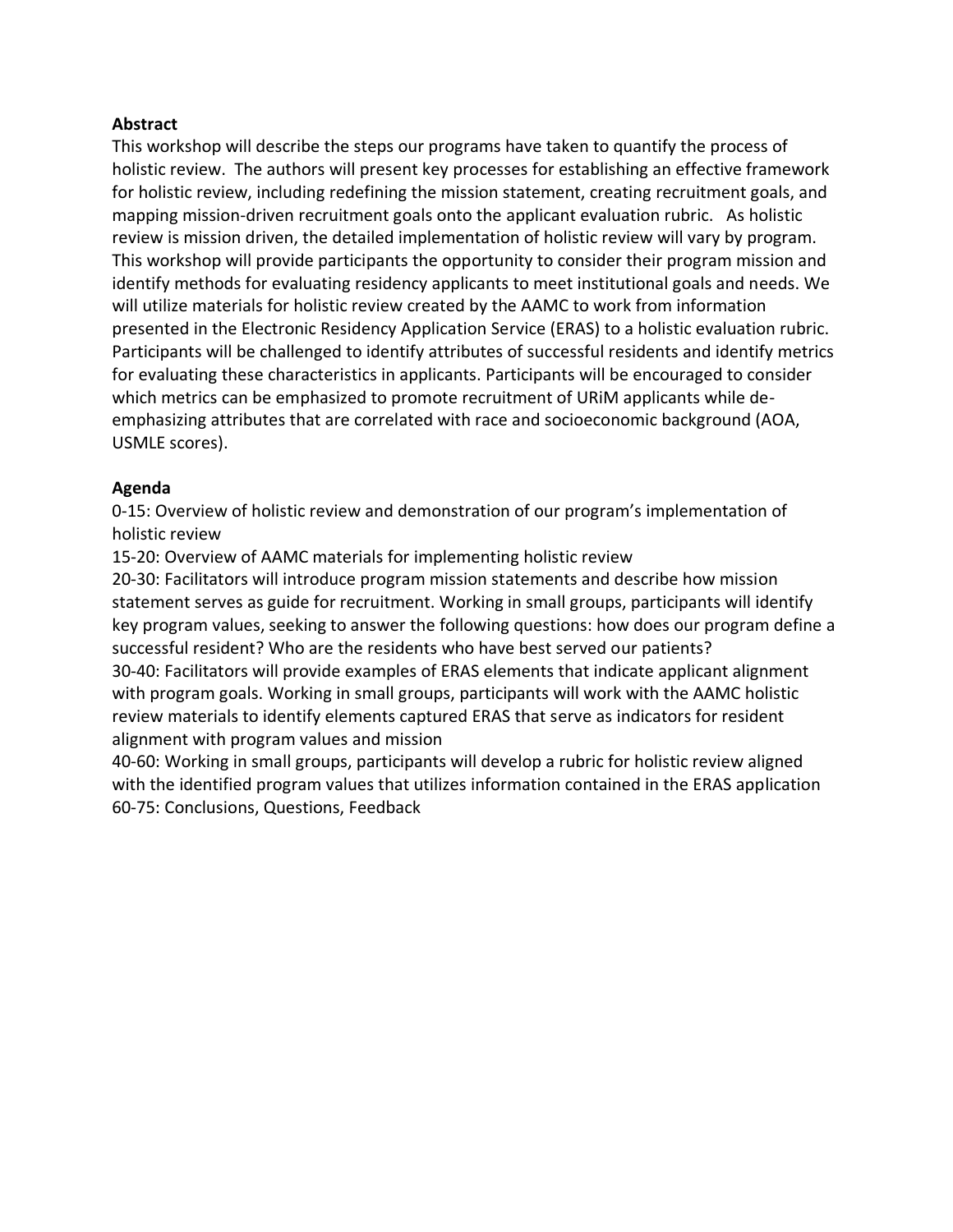Racism: A Mental Health Crisis An Approach to Teaching Antiracism & Cultural Intersectionality as it pertains to Race in The UTSW Psychiatry Clerkship

#### **Presenters**

Kathlene Trello-Rishel, MD Danielle Morelli, MD Evelyn Ashiofu, MD,MPH Sarah Baker, MD Lia Thomas, MD

### **Educational Objective(s)**

At the end of this workshop, participants will be able to:

Learning Objective 1: Feel more prepared and confident exploring and implementing a framework for teaching antiracism at the participants' own institutions as well as reflecting on barriers to implementation.

Learning Objective 2: Reflect on one's own identity and personal biases surrounding people of color and other vulnerable populations and how they influence patient care.

Learning Objective 3: Recognize historical health disparities and events and their contributions to racism as a social determinant of mental health.

Learning Objective 4: Define and identify specific types of microaggressions and understand the additive impact of microaggressions on mental health outcomes and impact at respective institutions.

Learning Objective 5: Identify Cultural/Minority Stress from development to adulthood and recognize how it contributes to adverse mental health outcomes.

# **Practice Gap**

Amidst the national civil rights movement galvanized by the killings of Breonna Taylor, George Floyd, and Ahmaud Arbery, there is growing awareness of the need for enhanced teaching on racism, antiracism, and cultural intersectionality and humility within medical education. Educators at UTSW developed an approach for teaching antiracism and cultural intersectionality, with the goal of creating a culture shift that prepared trainees, faculty, and staff to advocate for those facing healthcare disparities and discrimination. By recognizing racism's influence on the personhood of others, we aimed to instill an approach to medical education and lifelong learning that is more inclusive and oriented toward moral action and advocacy.

Incorporation of antiracism initiatives at institutions is often met with fear, intimidation, lack of support, and often implemented in the way of special seminars and one-time-a-year events.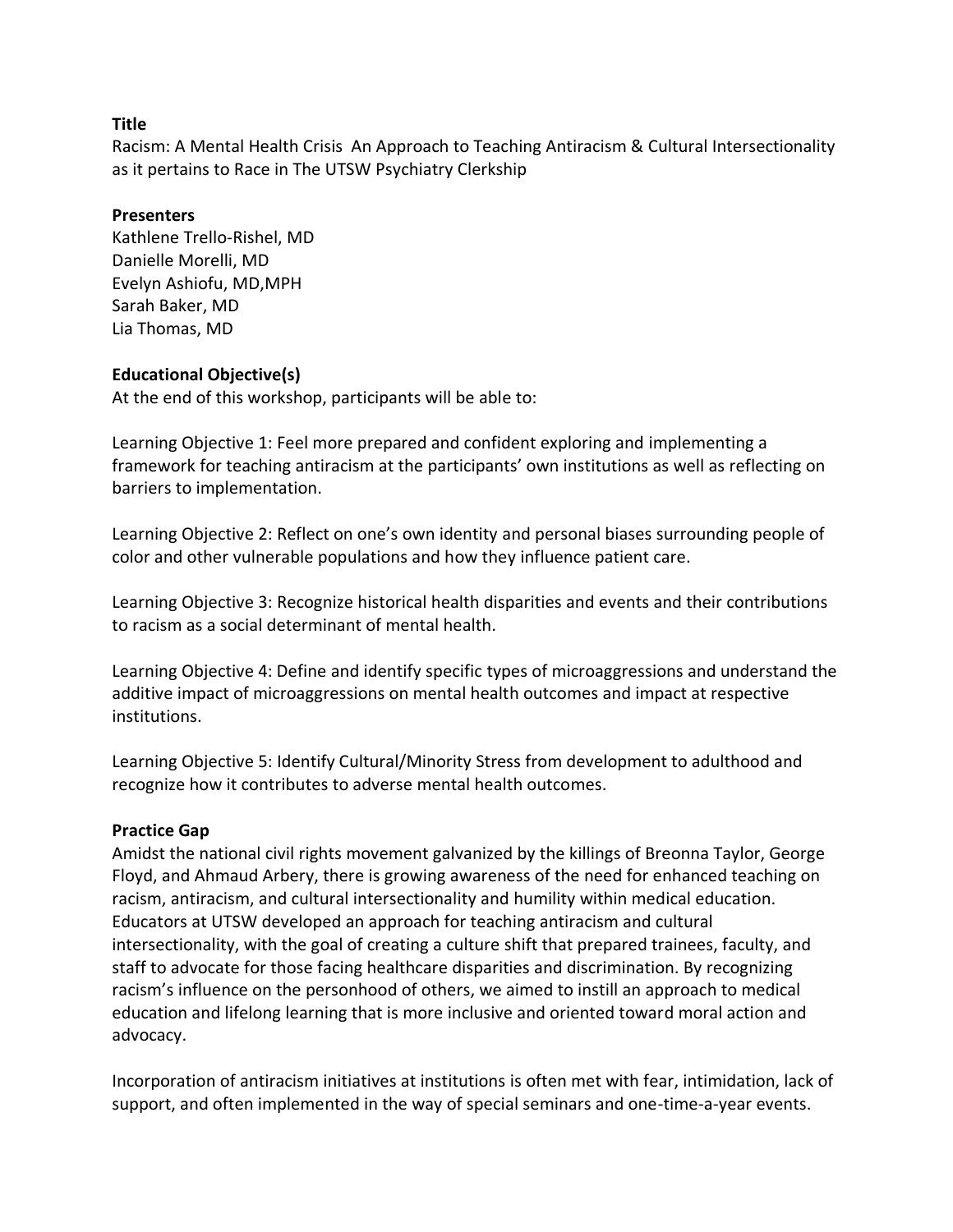However, this approach has long run its course and is no longer sufficient. In an Academic Medicine article, they discuss how an important component to creating antiracism curricula is moving away from checklists and "competency" and moving towards frameworks that emphasize lifelong learning and "continuous growth." One goal of this workshop is to provide a working space to discuss the history and rationale behind these challenges. Another goal is to provide a successful model of incorporating antiracism work in an interactive, digestible, and sustainable way that participants can bring back to their own institutions. Lastly, we hope to empower colleagues to dig deep and create a brave space for this work.

### **Scientific Citations**

1. Hays, Pamela A. Addressing Cultural Complexities in Practice, Second Edition: Assessment, Diagnosis, and Therapy. American Psychological Association Overview (2008)

2. Sue DW, Capodilupo CM, Torino, GC, Bucceri JM, Holder AMB, Nadal, KL, Esquilin, M. Racial Microaggression in Everyday Life. American Psychologist (2007)

3. Kendi, Ibram X. Stamped from The Beginning (2016)

4. Metzl, Jonathan. The Protest Psychosis (2009)

5. The New York Times Magazine. 1619 Project and Podcast (2019) (https://www.nytimes.com/2020/01/23/podcasts/1619-podcast.html)

6. Shim RS, Compton MT. The Social Determinants of Mental Health: Psychiatrists' Roles in Addressing Discrimination and Food Insecurity. Journal of Lifelong Learning in Psychiatry (2020) (https://doi.org/10.1176/appi.focus.20190035)

7. Alegria M, Green JG. Disparities in child and adolescent mental health and mental health services in the U.S. William T. Grant Foundation Inequality Paper (2015)

8. Proctor SK, Williams B, Scherr T, Li K. Intersectionality & School Psychology: Implications for Practice. National Association of School Psychologist (2017) (https://www.nasponline.org/resources-and-publications/resources-and-podcasts/diversityand-social-justice/social-justice/intersectionality-and-school-psychology-implications-forpractice)

9. Owen, J, Rinane JM, Tao KW, Adelson, J. An Experimental Test of Microaggression Detection in Psychotherapy: Therapist Multicultural Orientation. American Psychological Association. (2018)

10. Sternthal MJ, Slopen N, Williams DR. Racial Disparities in Health: How Much Does Stress Really Matter? Du Bois Rev. 2011 Spring; 8(1):95-113. (https://pubmed.ncbi.nlm.nih.gov/29887911/)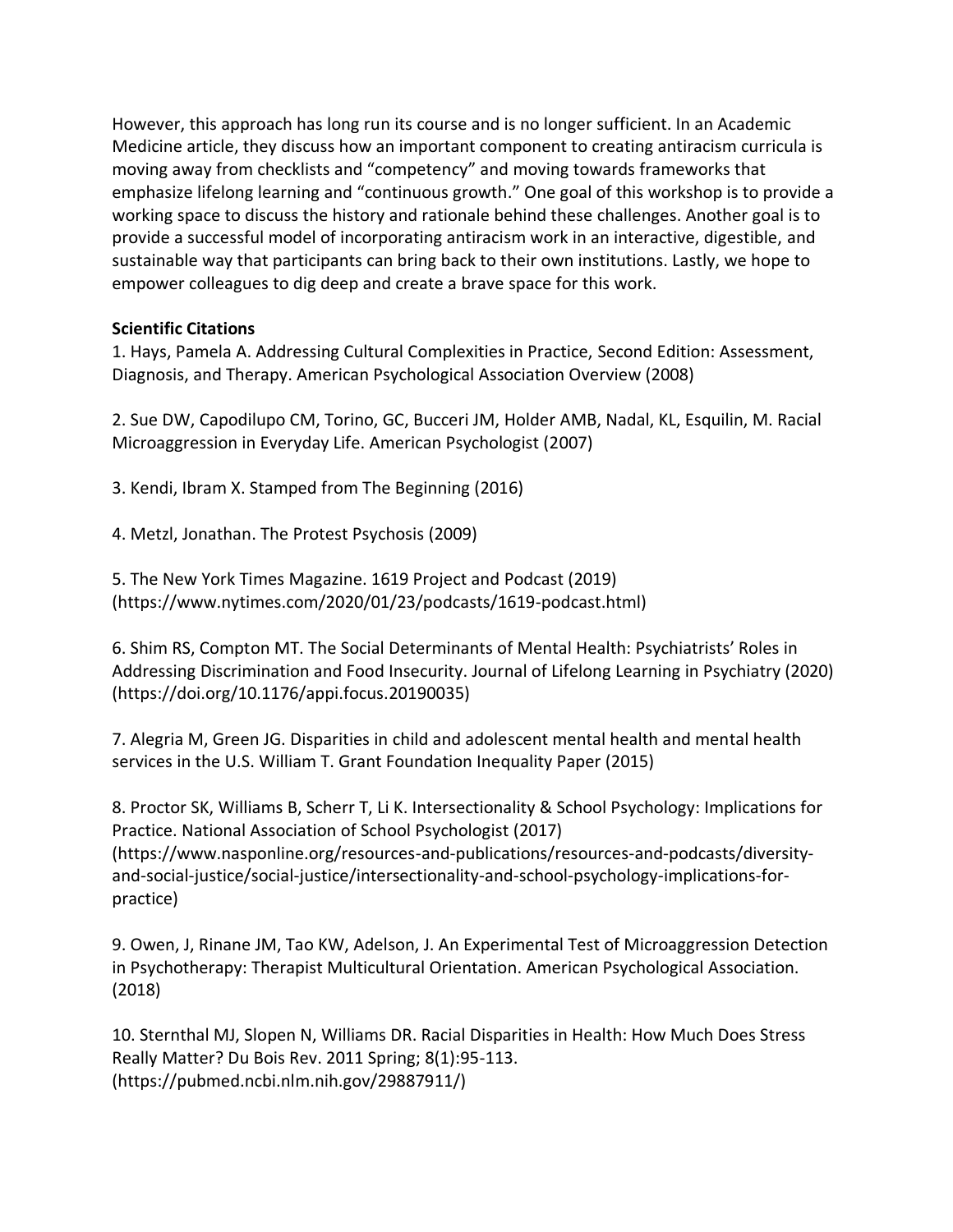11. Argueza BR, Saenz SR, McBride D. From Diversity and Inclusion to Antiracism in Medical Training Institutions. Acad Med. 2021 Jun 1;96(6):798-801. doi: 10.1097/ACM.0000000000004017

#### **Abstract**

#### Background

At our institution, we have a recurring 2.5-hour educational activity where students, residents, and faculty discuss mental health disparities, racism and its impact on Black Americans. The activity includes pre-preparation with identity exercises, brave space guidelines, media pieces, and information on retraumatization. During the activity, participants first listen to didactics on racism in America and the types of racism and microaggressions as they relate to social determinants of health. Then, there is an interactive portion, which highlights vulnerable populations through life stories, where participants are asked to identify microaggressions and cultivate empathy for minority stress. The activity ends with the provision of community resources to participants.

During our proposed AADPRT workshop, we will take participants through an abbreviated version of the UTSW workshop while also exploring barriers to implementation of antiracism efforts.

### Methods

First, there will be an introduction reflection on antiracism curricula and its challenges using Poll Everywhere to engage attendees. Then, there will be a didactics presentation on UTSW's antiracism workshop to provide a specific example of a fully developed and implemented model. Next, attendees will participate in a group activity of an abridged version of the UTSW antiracism workshop, which will include didactic information in a large group setting and critical thinking-empathy exercises in a small group breakout setting. Facilitators will work closely with each small group to reflect on real life stories that focus on intersectionality, racism, social determinants of health, and minority stress. Finally, participants will return to the large group to brainstorm solutions and consider how to bring back/adapt the activity to their respective programs/departments

#### **Agenda**

Session Format

- Large Group Introductory Reflection Exercise on Antiracism: 15 mins

Participants will be prompted to use Poll Everywhere to create two different word clouds on how institutions have incorporated antiracism and cultural humility/intersectionality into their curricula and then another on challenges. Presenters will guide a reflective discussion on the proposed challenges to incorporation.

- Didactics: 10 mins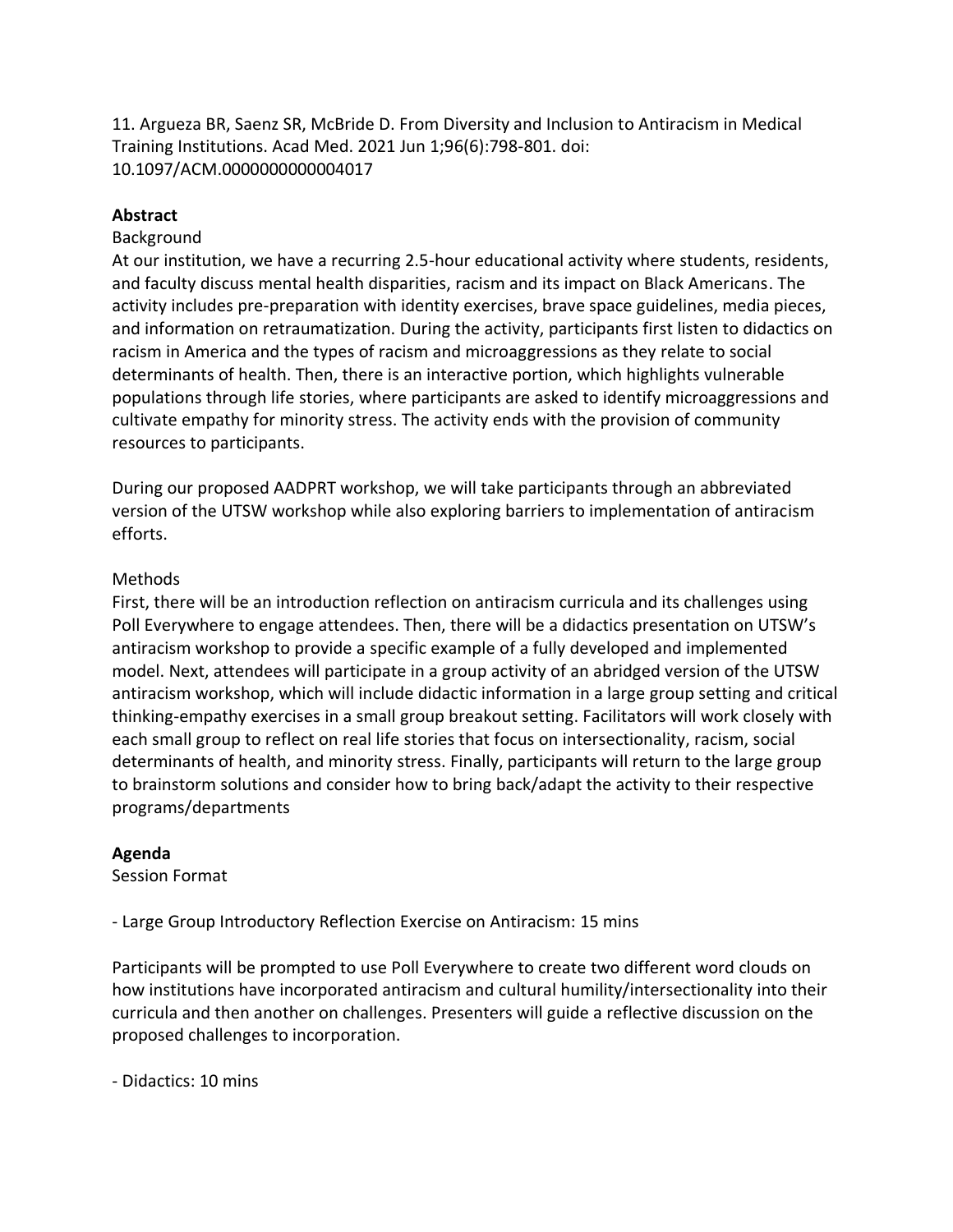Presenters will review the UTSW Antiracism Workshop including outlines, goals, objectives, manual description, case examples, and preliminary data. Presenters will also discuss mechanisms of implementation as well as challenges/barriers.

- Group Activity: 50 mins

Participants will participate in an abridged version of the UTSW workshop, including individual and small group critical thinking and reflective empathy exercises:

- Part I (10 mins): In a large group setting, provide didactic information on Racism in America & Types of Racism & Microaggressions in order to provide participants with a basic overview and understanding of these concepts to prepare them for the small group activity.

- Part II (25 mins): Vulnerable Population Small Group Activity on social determinants of health and minority stress (each small group would focus on a different vulnerable population, i.e. LGBTQIA+, Childhood, Trauma & Development, Poverty & Food Insecurity). Participants will be tasked with reading through a real life experience of an individual from the above vulnerable populations and identify the micro and macroaggressions present in the scenario. Participants will then reflect on the scenario through consideration of reflection questions.

- Part III (15 mins): Return to the large group setting for discussion and recap of the vulnerable populations small group discussions. Participants will then reflect on the session, provide feedback, and consider how to bring back/adapt the activity to their respective psychiatry programs/departments, using the group to brainstorm solutions to possible barriers to implementation.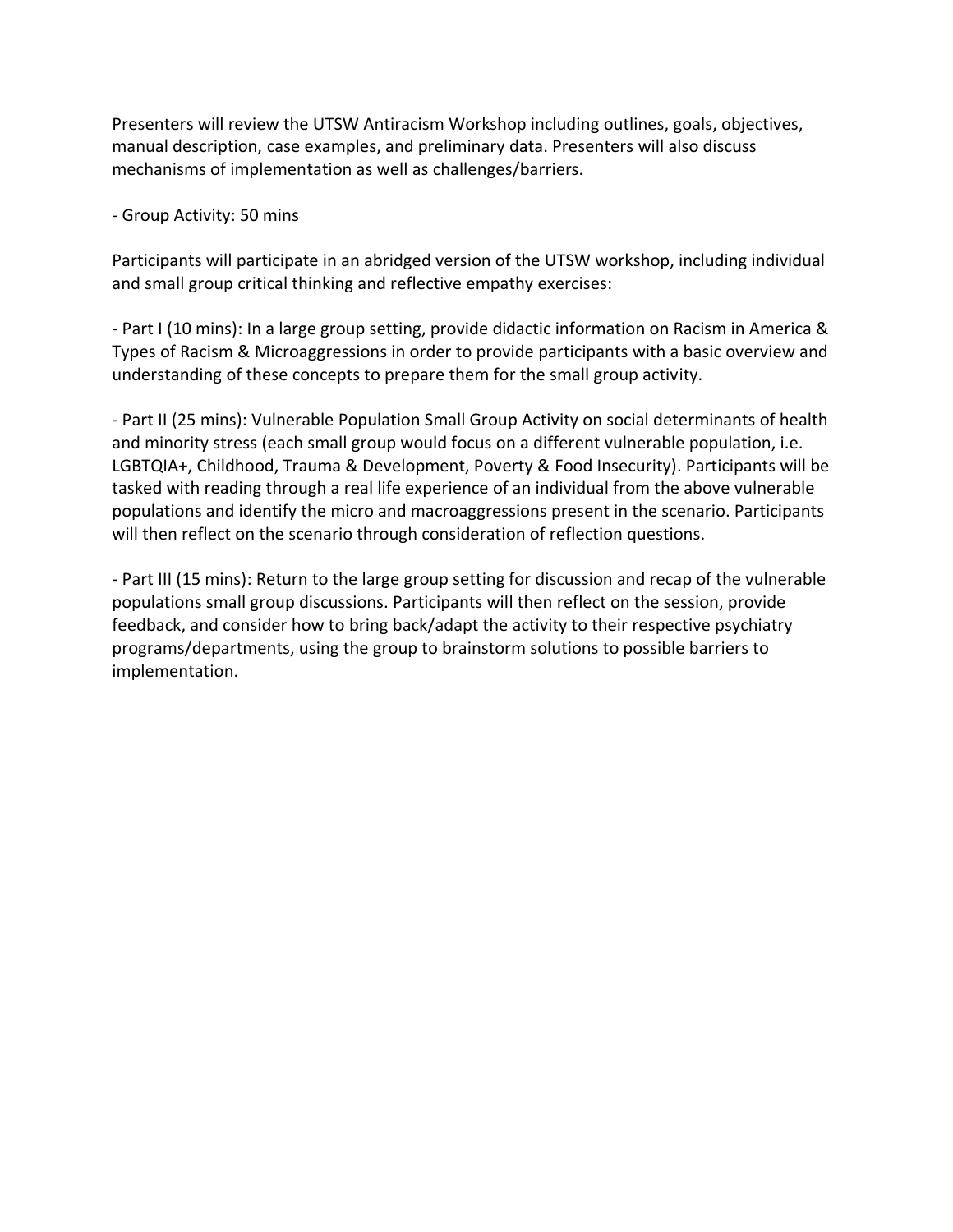Equitable, Valuable, & Readable – How to Write An 'Outstanding' Letter of Recommendation

#### **Presenters**

Paula Wadell, MD Anne McBride, BA, MD Alan Koike, MD, MS Daniel Gih, DFAPA, MD, DFAACAP Brianne Newman, MD

### **Educational Objective(s)**

1) Examine the data demonstrating the weight given to letters of recommendation

2) Generate approaches in writing letters with appropriate content and minimizing of inequity

3) Assess elements of an effective letter of recommendation

# **Practice Gap**

The ACGME requires program directors to recruit and select appropriate applicants for general psychiatry residency and subspecialty fellowships. A typical program may receive hundreds of applications for each available residency position, and program directors are often tasked with reviewing hundreds of applications during each recruitment cycle. With multiple ACGMEaccredited and non-accredited fellowships available to trainees, fellowship directors must also review substantial numbers of fellowship applications. The ability to accurately and efficiently decipher an applicant's letters of recommendation (LOR) becomes critical. Of equal importance, program directors and faculty in general are often asked to write LORs for prospective applicants. Given that LORs can serve as such important sources of information to round out an individual's application portfolio, writing LORs that are meaningful, accurate, and free from bias is imperative. Careful and deliberate reading and writing of LORs is not typically a skill taught to new (and sometimes more seasoned) faculty including program directors. This workshop is a first step in closing the gap in this necessary skill.

#### **Scientific Citations**

American Psychiatric Association. A Roadmap to Psychiatric Residency; 2019. https://www.psychiatry.org/File%20Library/Residents-MedicalStudents/MedicalStudents/Roadmap-to-Psychiatric-Residency.pdf. Accessed 12 Nov 2019.

Chang, A. K., Morreale, M., & Balon, R. (2017). Factors Influencing Psychiatry Residency Applicant Selection for Interview. Academic Psychiatry, 41(3), 438–439.

National Resident Matching Program. Results of 2018 NRMP Program Director Survey; 2018. https://mk0nrmp3oyqui6wqfm.kinstacdn.com/wp-content/uploads/2018/07/NRMP-2018- Program-Director-Survey-for-WWW.pdf. Accessed 12 Nov 2019.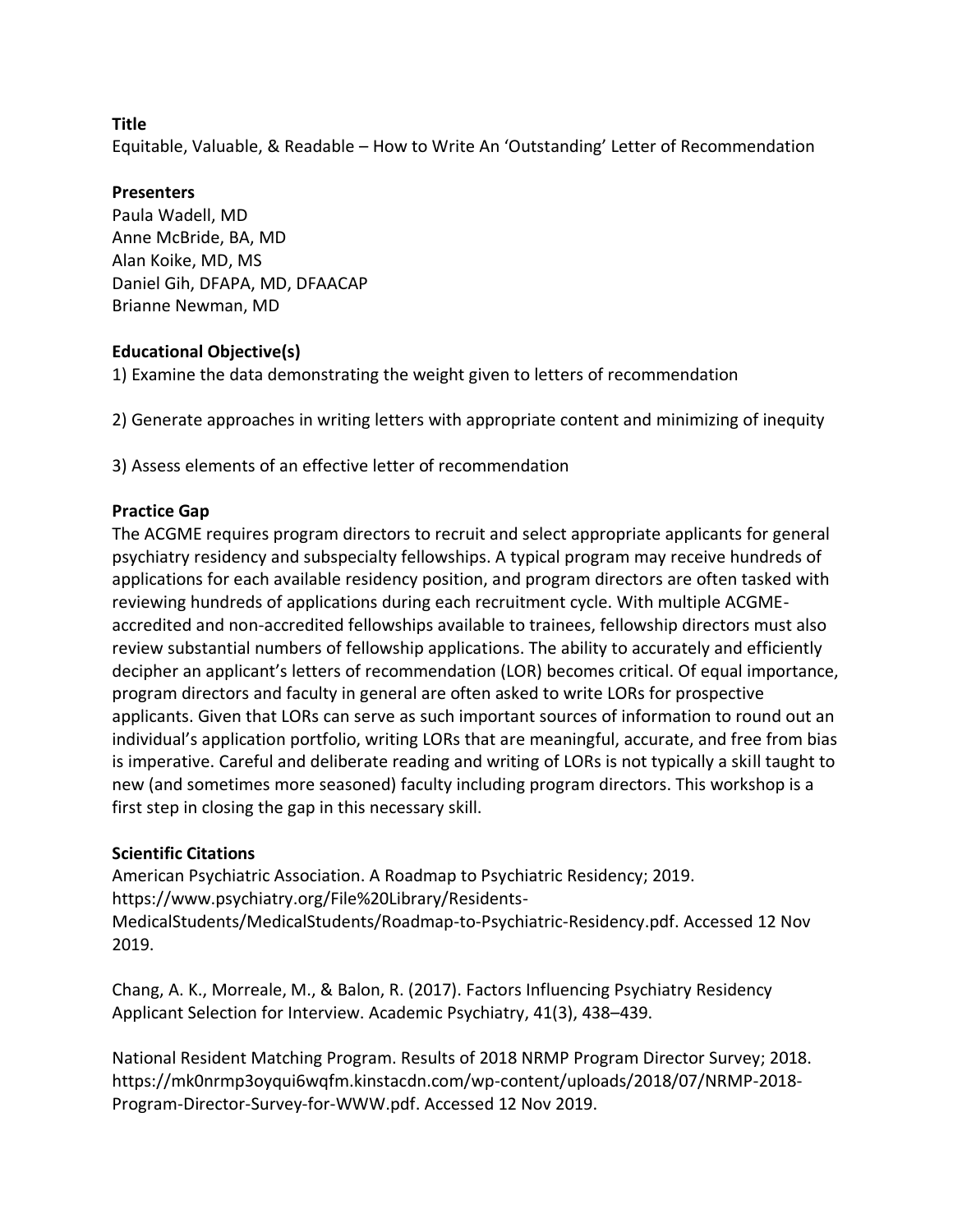MacLean, L. M., Alexander, G., & Oja-Tebbe, N. (2011). Letters of Recommendation in Residency Training: What Do They Really Mean? Academic Psychiatry, 35(5), 342–343.

Maruca-Sullivan, P. E., Lane, C. E., Moore, E. Z., & Ross, D. A. (2018). Plagiarised letters of recommendation submitted for the National Resident Matching Program. Medical Education, 52(6), 632–640.

Saudek, K., Treat, R., Goldblatt, M., Saudek, D., Toth, H., & Weisgerber, M. (2019). Pediatric, Surgery, and Internal Medicine Program Director Interpretations of Letters of Recommendation. Academic Medicine, 94, S64–S68.

Shapiro, S. B., Kallies, K. J., Borgert, A. J., O'Heron, C. T., & Jarman, B. T. (2018). Evolution of Characteristics From Letters of Recommendation in General Surgery Residency Applications. Journal of Surgical Education, 75(6), e23–e30.

### **Abstract**

Letters of recommendation (LOR) serve an essential role throughout the academic physician's career, from residency applications to faculty promotion. Many faculty writing these letters, particularly junior-level academicians, may have little information on what a letter should include or how they can best portray the individual's performance. Biased phrases may generate inequities in a high-stakes career moment. Letter writer generational and gender status may influence the narrative used to describe the individual's characteristics. Similarly, the gender status of the individual may similarly trigger gender bias in reference writing. Thus, it becomes critical that letter writers acquire skills to communicate qualities of an individual accurately and without unintentionally undervaluing the individual. This 75-minute workshop utilizes hands-on learning with active learning techniques (Think-Pair-Share, Small group), and time to work on letters in a highly interactive session. Participants will be asked to bring in two de-identified LORs they have previously written. Participants will rate their own LORs. Then LORs will be evaluated within small groups to generate immediate feedback on the quality and perceptions by the reader for each LOR. Feedback will be focused on identifying possible gender bias in the participants' letters. Ultimately, the large group will come back together to compare and consolidate findings in order to identify overall significant letter features, applicant abilities, commonly used phrases, and potential biases.

#### **Agenda**

Introduction to presenters and workshop format, audience polling for background and experience, rating own LORs (10 minutes).

Brief didactic portion reviewing LOR data, literature and social media sources (10 minutes).

Small group work reviewing LORs provided by participants (40 minutes).

Large group discussion (15 minutes)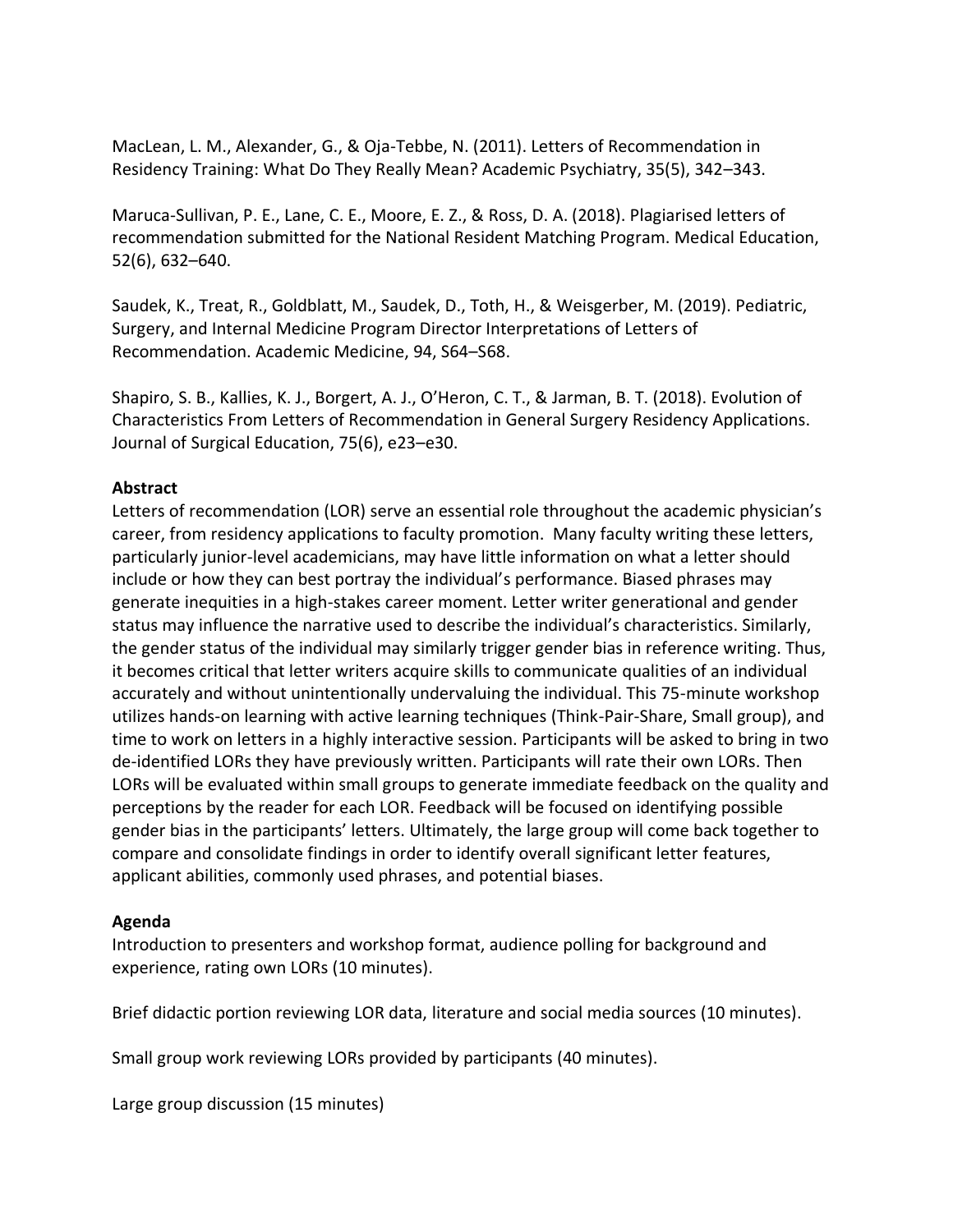How to meet ACGME scholarly requirements if your program is not affiliated with a research organization

### **Presenters**

Kathleen Crapanzano, MD Sandra Batsel-Thomas, MD Krystle Graham, DO Natalie Hunsinger, MD Mareen Dennis, MA

# **Educational Objective(s)**

By the end of the presentation, attendees will be

1. Motivated to turn their current work into a scholarly project

2. Able to operationalize several pathways to meet ACGME scholarly requirements despite a pack of research infrastructure

3. Capable of mentoring other faculty members and residents in developing an array of scholarly products

4. Willing to set scholarly goals for self and assist other core faculty in doing the same

# **Practice Gap**

Some institutions have well developed research programs that provide natural pathways for faculty to meet ACGME scholarly activity goals. But many new programs are not associated with a developed research or academic program, do not have faculty with a track record of research, and struggle to meet the ACGME scholarly activity goals. Clinical demands and a lack of faculty protected time can make things even more complicated. Other potential obstacles such as lack of "scholarly faculty" to mentor junior faculty and residents and a lack of funding for research projects are other complications

# **Scientific Citations**

Balon R. Observations: will the ACGME faculty scholarly activity requirements promote dishonesty among program directors? J Grad Med Educ. 2015;7(2):299

Seehussen DA, Asplund CA, Friedman M. A point system for resident scholarly activity. Fam Med. 2009;41(7):467-9

Waheed A, Nasir M, Azhar E. Development of a Culture of Scholarship: The Impact of a Structured Roadmap for Scholarly Activity in Family Medicine Residency Program. Cureus.202;12(3):e7153

# **Abstract**

Many community programs struggle to meet the scholarly activity requirements for the ACGME, but there are methods and resources that programs can utilize to meet and exceed them. Programs can parlay educational innovations into posters for meetings, educational outcomes research and the materials can be published through meded portal or medical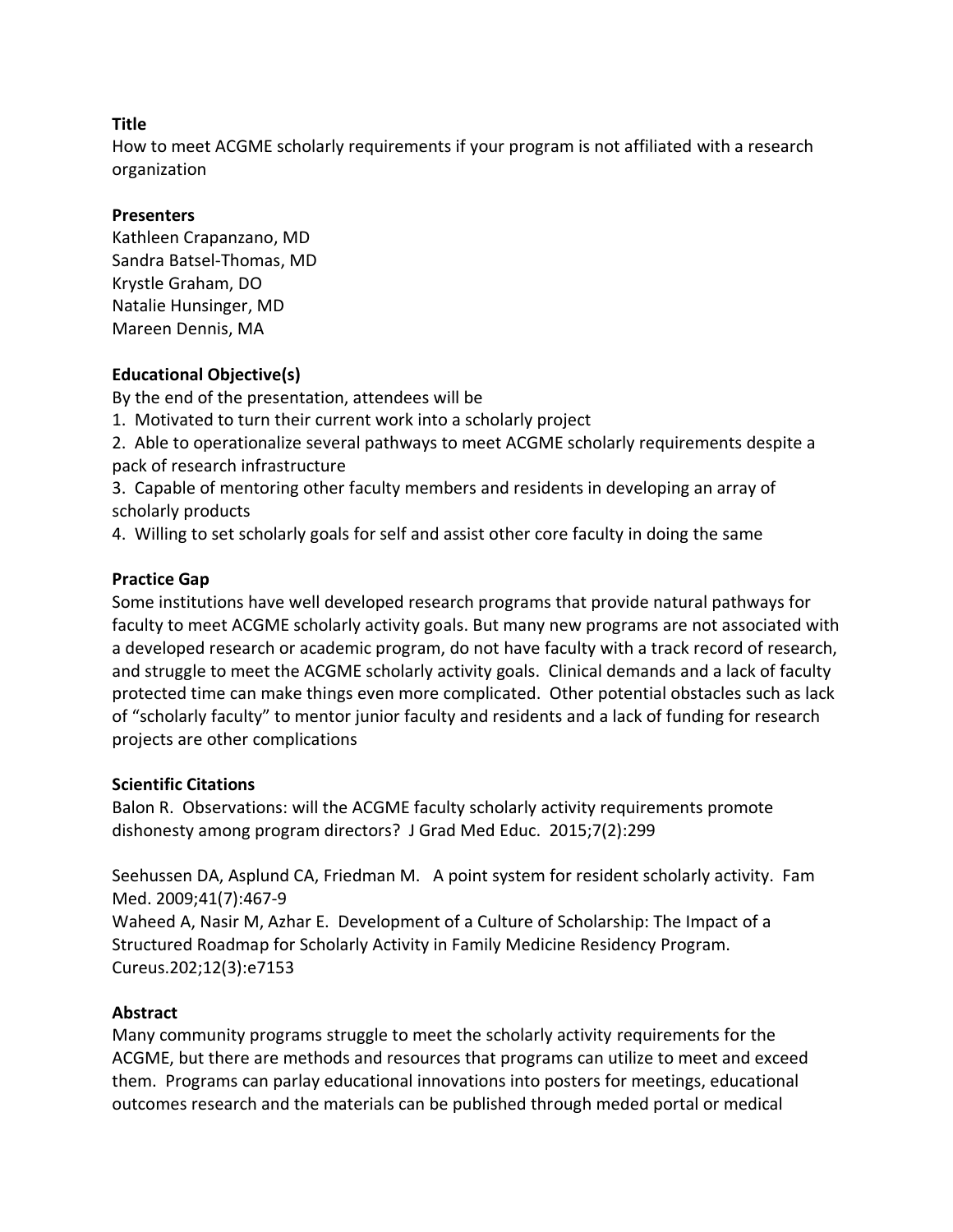education journals. Presentations within and without the institution can be developed. Connections with universities in the community can result in unexpected collaborations. Pubmed ID's can be obtained from letters to the editor or sometimes book reviews.

Getting faculty to share the vision of meeting the goals is critical. Not all faculty need to publish-- but each can contribute something to the academic mission and it can be easier than one thinks!

# **Agenda**

- 0-10 Introductions and setting the stage
- 10-25 What is scholarly activity? (Didactic presentation)
- 25-35 Obstacles to Scholarly Activity in non-research institution (Brainstorming)
- 35-55 Innovative ways to meet requirements (Small groups discussions with each group leader demonstrating a different approach to scholarly activity. Attendees will move between groups to get exposure to all approaches)
- 55-60 Resources (Handouts with ideas in each of the scholarly domains and ways to get them done)
- 60-75 Questions, evaluation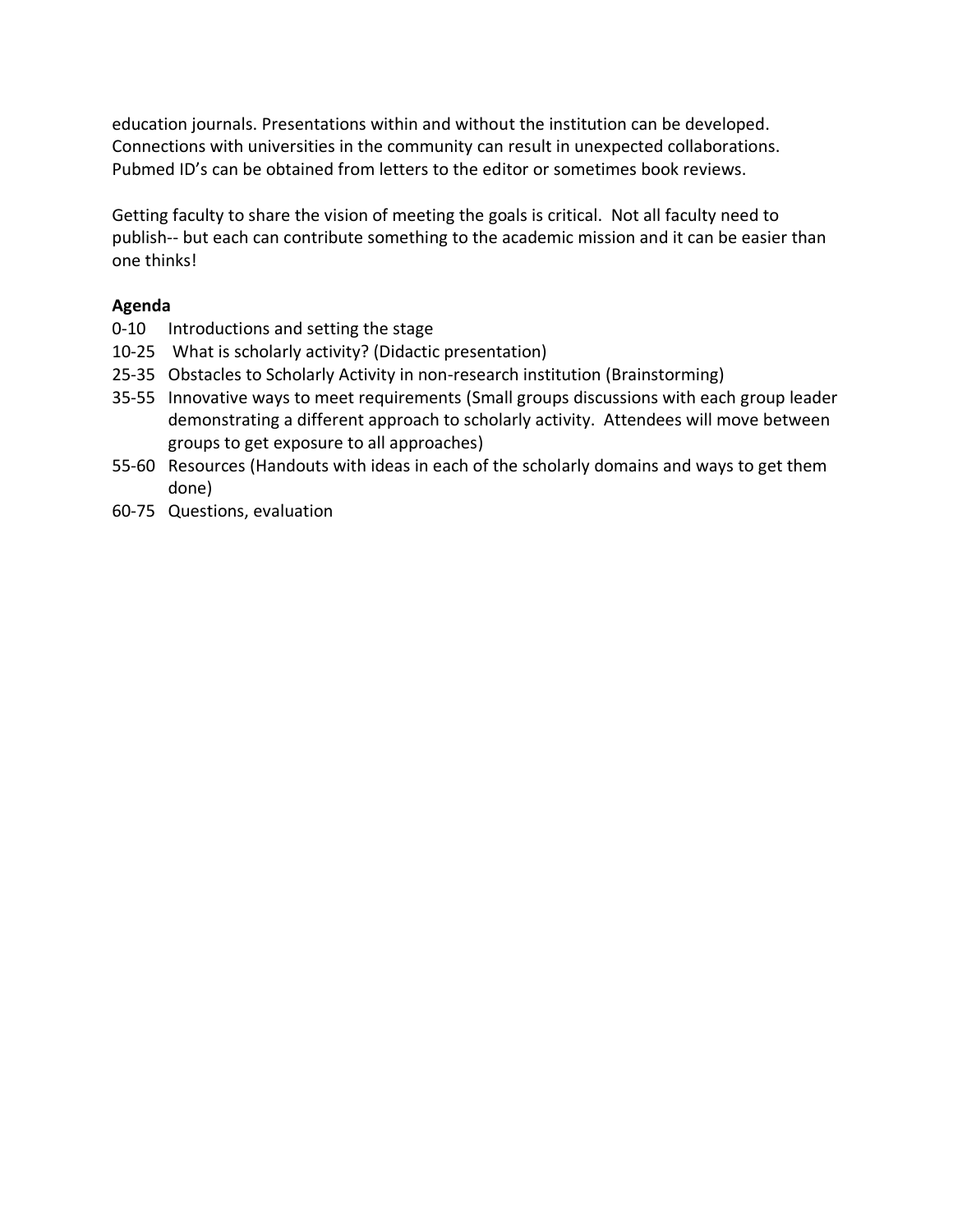Results of the 2020 APA Resident/Fellow Census: What is the future of the psychiatric workforce and how might it impact our patients?

### **Presenters**

Sanya Virani, MD Tanner Bommersbach, MD Robert Cotes, MD Donna Sudak, MD Vishal Madaan, DFAACAP, MD, DFAPA

# **Educational Objective(s)**

At the end of this session participants should be able to:

- 1. Summarize findings from the 2020 APA Census, including 5-year trends pertaining to the Match, demographic characteristics and geographic distribution of residents and fellows.
- 2. Discuss the implications of the Census on recruitment and retention of psychiatry residents in the US, including a need to diversify the workforce.
- 3. Describe how COVID-related changes to resident recruitment in 2020 may have impacted Match results.

### **Practice Gap**

Recruitment trends in psychiatric training programs have changed in important ways over the last several decades. An increasing percentage of psychiatry residency positions are being filled as more medical students are choosing to pursue careers in psychiatry and a higher percentage of these positions are being filled by US medical graduates as opposed to International Medical Graduates. At the same time, a smaller percentage of fellowship positions are being filled, especially in certain subspecialties. Despite significant changes in these recruitment trends, the racial/ethnic diversity of psychiatry residents continues to remain nearly unchanged over the last decade. It is important to understand the potential implications of these workforce trends on key metrics relevant to the practice of psychiatry, including access to care and treatment of minority communities. This workshop will use recent results from the 2020 APA Resident/Fellow Census to foster discussion of these important considerations.

#### **Scientific Citations**

- 1. Pierre JM, Mahr F, Carter A, Madaan V. Underrepresented in medicine recruitment: rationale, challenges, and strategies for increasing diversity in psychiatry residency programs. Academic Psychiatry. 2017 Apr; 41(2): 226-232.
- 2. Hammoud M, Standiford T, Carmody B. Potential Implications of COVID-19 for the 2020- 2021 Residency Application Cycle. JAMA. 2020; 324 (1): 29-30.
- 3. Virani S, Mitra S, Grullón AG, Khan A, Kovach J, Cotes R. International Medical Graduate Resident Physicians in Psychiatry: Decreasing Numbers, Geographic Variation, Community Correlations, and Implications. Academic Psychiatry. 2021 Feb; 45 (1): 7-12.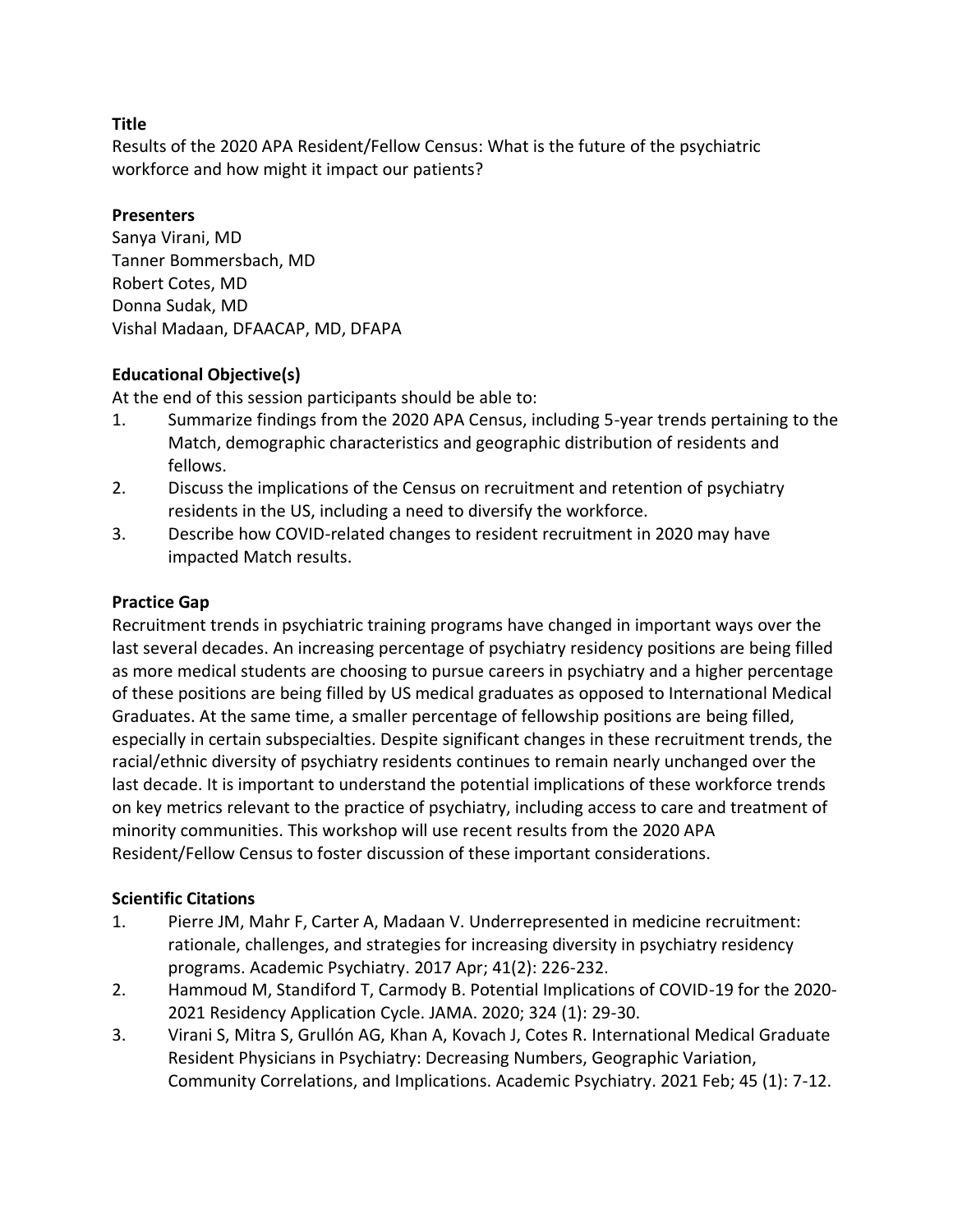- 4. Thomas KC, Ellis AR, Konrad TR, Holzer CE, Morrissey JP. County-level estimates of mental health professional shortage in the United States. Psychiatric Services. 2009; 60:1323–8.
- 5. Brenner AM, Balon R, Coverdale JH, Beresin EV, Guerrero A, Louie AK, Roberts LW. Psychiatry Workforce and Psychiatry Recruitment: Two Intertwined Challenges. Academic Psychiatry. 2017; 41:202–206.

# **Abstract**

Since 1999, the APA Resident/Fellow Census has provided a yearly demographic picture of psychiatry residents and fellows in the United States. The census summarizes selected data from publicly available resources produced by AAMC, ACGME, and NRMP and can be used to assess the psychiatric workforce and track its progress on important metrics relevant to the practice of psychiatry.

This session will provide a brief history of the Resident/Fellow Census and present results from the recently released 2020 Census, which tracks demographic changes in residents and fellows from 2015 to 2020. Key findings that will be highlighted include changes in the number of available and filled psychiatry residency and fellowship positions, demographic factors including the racial and ethnic diversity of residents and fellows, educational debt of residents, and geographic differences across states in the ratio of trainees per capita. Notably, this year's census will also include findings from the 2020-2021 Match, which will be used to highlight the potential impact of COVID-19 on the resident recruitment process.

The session will close with a discussion of the implications of these findings on recruitment and retention efforts of training programs, workforce planning, and access to care. Input from the audience will be solicited through small group exercises to brainstorm potential solutions to some of the key challenges presented, including keeping the principles of diversity, equity, and inclusion at the forefront.

# **Agenda**

0:00-0:05 Topic and panel introduction (Dr. Virani) 0:05-0:10 Brief history of the APA Resident-Fellow Census (Dr. Bommersbach) 0:10-0:30 Presentation of the results of the 2020 APA Resident Census (Dr. Bommersbach and Dr. Virani) 0:30-0:40 Small group activity: Brainstorm potential implications of the results on resident recruitment, efforts to increase racial and ethnic diversity, and access to care (Dr. Cotes) 0:40-0:45 Read out of group ideas (Dr. Madaan) 0:45-0:55: Future directions to advance diversity, equity, and inclusivity in the psychiatric trainee workforce (Dr. Sudak) 0:55-1:00: Trends of IMGs trainees' inclusion in the workforce (Dr. Madaan)

1:00- 1:15 Q&A (all)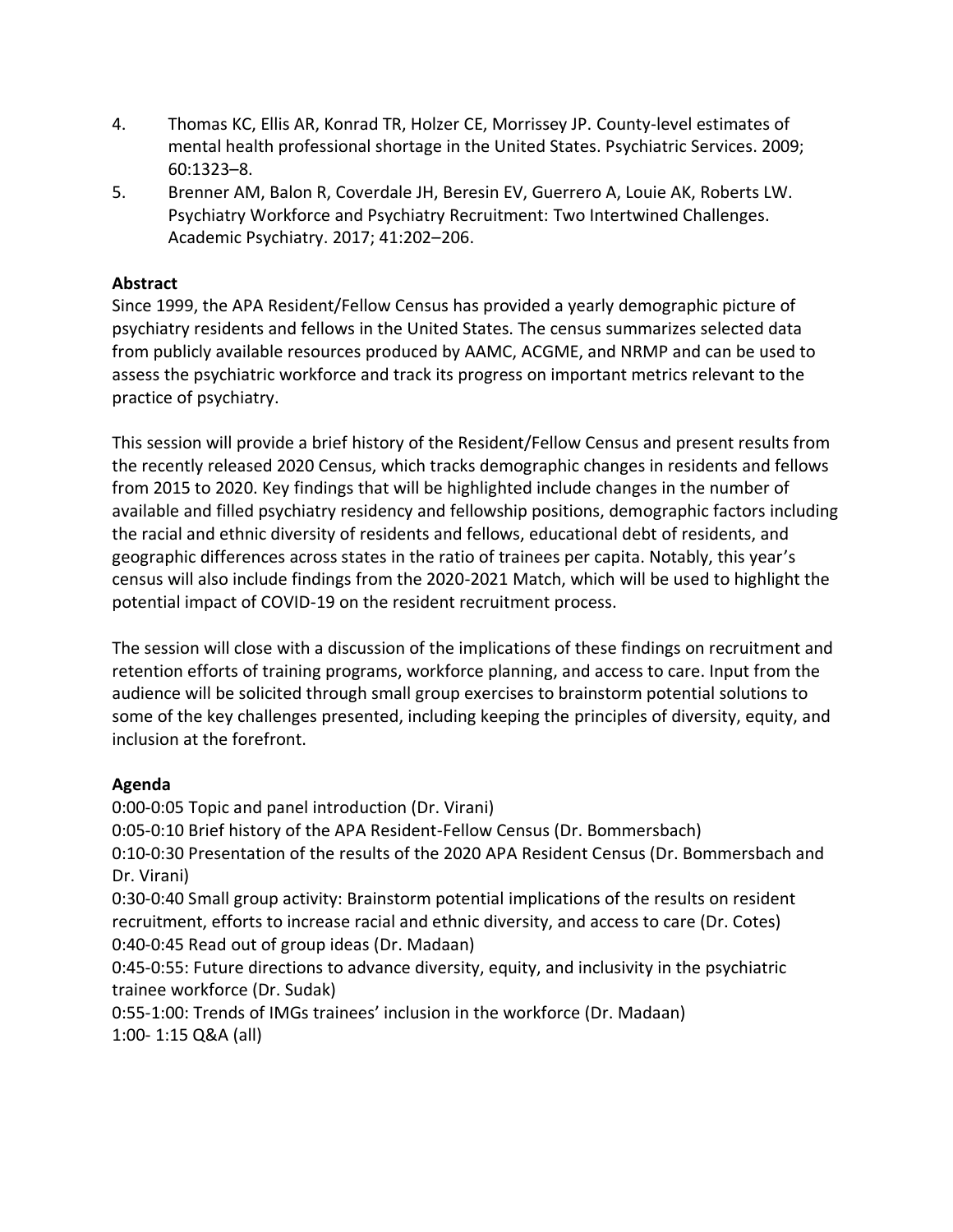Coaching Psychiatry Trainees on Their First Job Hunt

#### **Presenters**

Daniel Gih, DFAPA, DFAACAP, MD Jeana Benton, MD Sara Zachman, MD Laura LaPlante, MD Sandra Batsel-Thomas, MD

### **Educational Objective(s)**

Appraise various transition to practice activities that are used within training programs. Build a longitudinal curriculum that can be adapted to different training programs. Anticipate individual needs for both trainees and faculty regarding professional development and career placement.

# **Practice Gap**

In exploring a myriad of employment opportunities, many trainees encounter difficulties preparing, screening, and eventually selecting their primary place of employment after graduation. Faculty members are often ill-equipped due to a lack of knowledge or limited experience regarding employment trends and current pressures trainees face in their first professional job search. Limited literature exists for guidance in psychiatry. Studies in other areas of medicine, including Cardiothoracic Surgery and Radiation Oncology, indicate that senior residents and recent graduates wanted more support and resources for the various transition to practice topics, including the identification and comparison of job opportunities, contract negotiation, practice management, and financial planning. Finally, the current pandemic has changed recruitment for both prospective residents and job seekers. Recent reflections and experiences on an all-virtual job search will be discussed.

#### **Scientific Citations**

Gih, D. E. (2016). Guiding Psychiatry Trainees on Their First Job Search. Academic Psychiatry, 41(3), 423–426. doi:10.1007/s40596-016-0618-8.

Best LR, Sengupta A, Murphy RJL, de Metz C, Trotter T, Loewen SK, Ingledew PA, Sargeant J. Transition to practice in radiation oncology: Mind the gap. Radiother Oncol. 2019 Sep;138:126- 131. doi: 10.1016/j.radonc.2019.06.012. Epub 2019 Jun 25. PubMed PMID: 31252294. Sterbling HM, Molena D, Rao SR, Stein SL, Litle VR. Initial report on young cardiothoracic surgeons' first job: from searching to securing and the gaps in between. J Thorac Cardiovasc Surg. 2019;158:632-41.

Association of American Medical Colleges. Medical Student Education: Debt, Costs and Loan Repayment Fact Card for the Class of 2020.

https://store.aamc.org/downloadable/download/sample/sample\_id/374/. Accessed 27 Oct 2021.

#### **Title**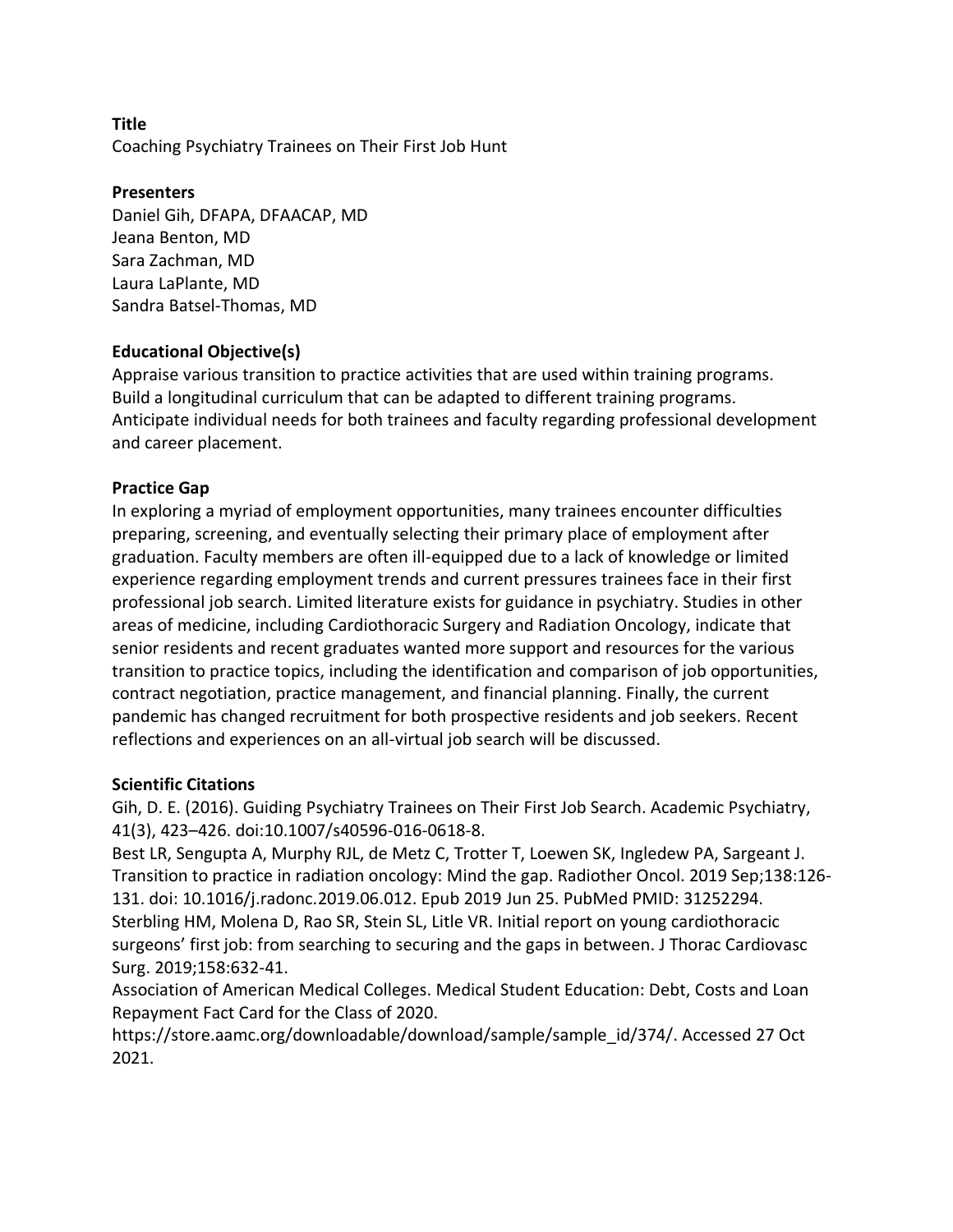### **Abstract**

Psychiatry residents and fellows spend almost a decade after college in medical education and postgraduate training while incurring significant debt. Training culminates with a transition to independent practice. The trainee's first job out of training should optimally match the trainee's needs and demands. However, trainees are often unprepared to navigate the vast array of employment opportunities, and faculty members may be equally ill-equipped to guide them. The workshop will offer several practical examples and meaningful activities designed to assist programs to support trainees as they embark on their careers.

The first half of the workshop will consider the job seeker's needs and generate ideas for potential didactics and activities for a transition to practice series that span the course of training. Consideration and timing of topics such as professionalism, financial pressures, and licensing will be explored. The audience will divide into groups, and members will assemble a potential model curriculum using team feedback. Results will be compared to existing didactics from member institutions.

The second half will reflect more on the individualized needs of faculty and program staff, which help improve the transition and confidence in the job search process for trainees. Case examples will be used to draw out common scenarios. Finally, training program characteristics, such as setting and size, may inform what professional development opportunities are possible and how to coach a program's trainees better.

# **Agenda**

- Facilitated Group Discussion 1: Introduction of workshop facilitators, presentation of common issues in training, as it pertains to first job search (10 minutes)
- Small group activity 1: brainstorming ideas and construction of a sample curriculum (20 minutes).
	- o Attendees will individually build a list of topics for didactics.
	- o They will then join with a small group of other attendees to debate, prioritize, and order a sample curriculum of 10 classes that could be delivered over a fouryear period. (Some ideas will be eliminated or absorbed by other ideas.)
- Facilitated Group Discussion 2: coaching/individualizing the experience for the upcoming graduate (10 minutes)
- Small group activity 2: example cases (20 minutes). Each case will be designed to feature common dilemmas such as imposter syndrome, biases, and decision-making.
- Facilitated Group Discussion 3: questions and discussion, completion of the evaluation form (15 minutes)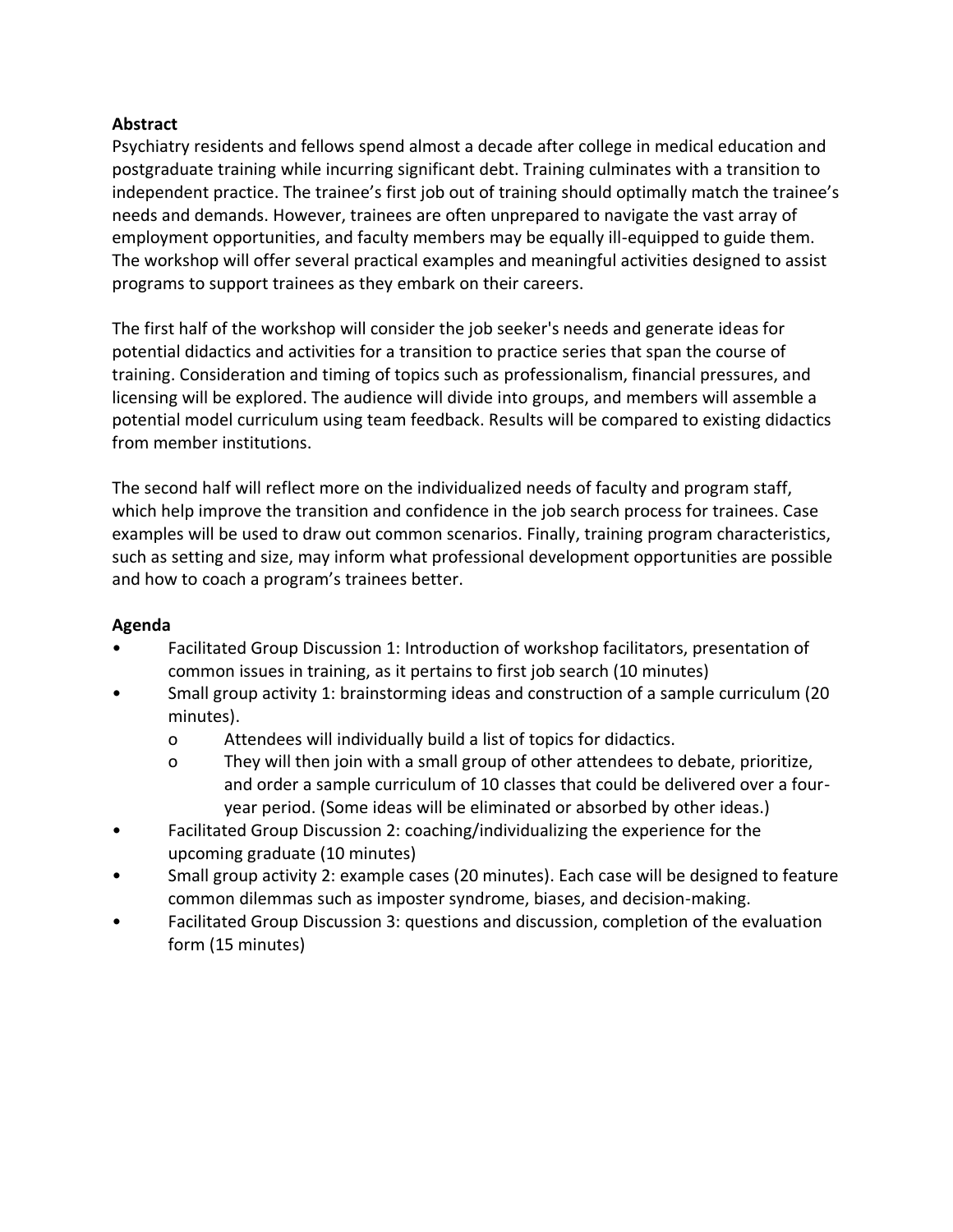Traversing Time and Space: Using Asynchronous Online Dialogue to Engage and Inspire Trainees in Neuroscience

#### **Presenters**

Joseph Cooper, MD David Ross, MD,PhD Bernice Yau, MD

### **Educational Objective(s)**

As a direct result of this educational intervention, participants will be able to:

- 1. Engage in a novel asynchronous platform for learning psychiatric neuroscience
- 2. Empower faculty with or without a neuroscience background to feel confident that they can teach neuroscience effectively
- 3. Brainstorm specific ways to integrate asynchronous learning to engage and inspire trainees

### **Practice Gap**

The modern neuroscience revolution is redefining the essence of how we conceptualize psychiatric illness. Yet despite its expanding role and importance, neuroscience education continues to lag. In many settings, psychiatric neuroscience is not taught at all. When it is taught, instruction is often lecture-based, despite an extensive literature suggesting that such approaches may not be the most effective. For our field to advance, it is critical that we find ways to present core material in a way that is engaging, accessible, and relevant to patient care. To address this gap, we have developed and implemented an interactive, asynchronous learning platform which has been piloted as a 2 week, full time elective for senior medical students. The methods of engagement are applicable across the UME/GME/CME continuum.

#### **Scientific Citations**

DA Ross, MJ Travis, MR Arbuckle. The Future of Psychiatry as Clinical Neuroscience: Why Not Now? JAMA Psychiatry 2015; 72(5):4130414.

MR Arbuckle, MJ Travis, J Eisen, A Wang, AE Walker, JJ Cooper, L Neeley, S Zisook, DS Cowley, and DA Ross. Transforming Psychiatry from the Classroom to the Clinic: Lessons from the National Neuroscience Curriculum Initiative. Academic Psychiatry 2020; 44: 29-36.

Cooper JJ, Walker AE. Neuroscience Education: Making It Relevant to Psychiatric Training. Psychiatr Clin North Am. 2021 Jun;44(2):295-307.

Cooper JJ, Korb AS, Akil M. Bringing neuroscience to the bedside. FOCUS, A Journal of the American Psychiatric Association. 2019 Jan 7;17(1):2-7.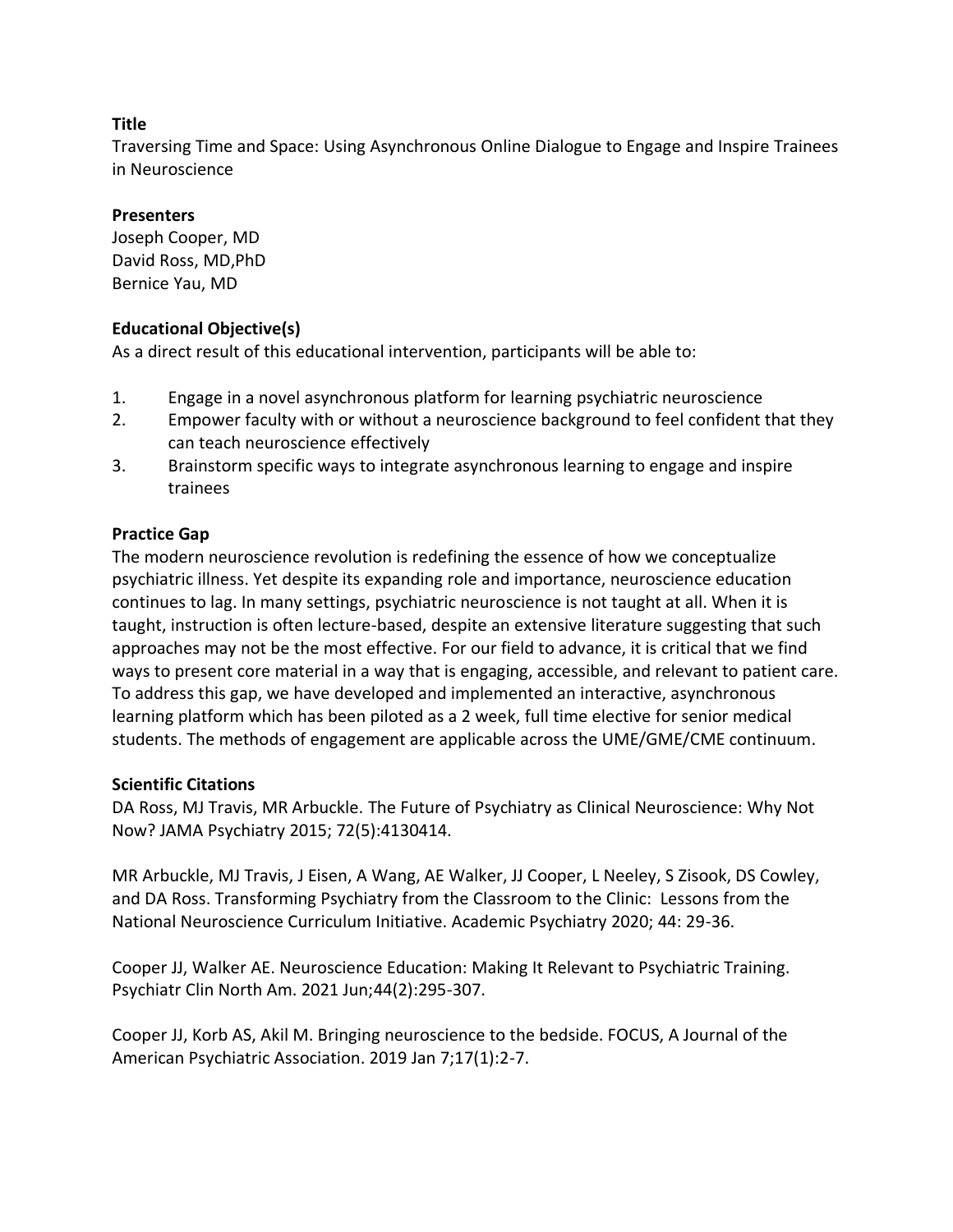#### **Abstract**

In this session, we will introduce participants to an interactive educational format which mixes asynchronous engagement in an online forum with synchronous "learning pod" small group activities to create a rich and vibrant discussion around cutting edge psychiatric neuroscience. The course is based on materials from the National Neuroscience Curriculum Initiative and has been approved for credit at the University of Illinois College of Medicine. Pilot versions of the course have engaged local and visiting medical students as well as non-credit seeking learners from around the world, including international medical students and practicing mental health professionals. In this workshop, participants will first engage in a synchronous small group "learning pod" activity and then in an online Slack workspace to simulate the asynchronous online learning platform. Slack workspace to discuss with other pods. Participants will then have the chance to reflect on how they might create and apply similar activities in their home program, either for neuroscience or more broadly.

#### **Agenda**

0-15: Overview of Neuroscience Perspectives in Psychiatry Course and Structure

15-45: Small Group "Learning Pod" activity

45-60: Engage in the Slack workspace with other learning pods

60-65: Reflect within your learning pod on the activities and discuss strategies for implementations at home institution

65-75: Large group reporting from small groups, discussions, and questions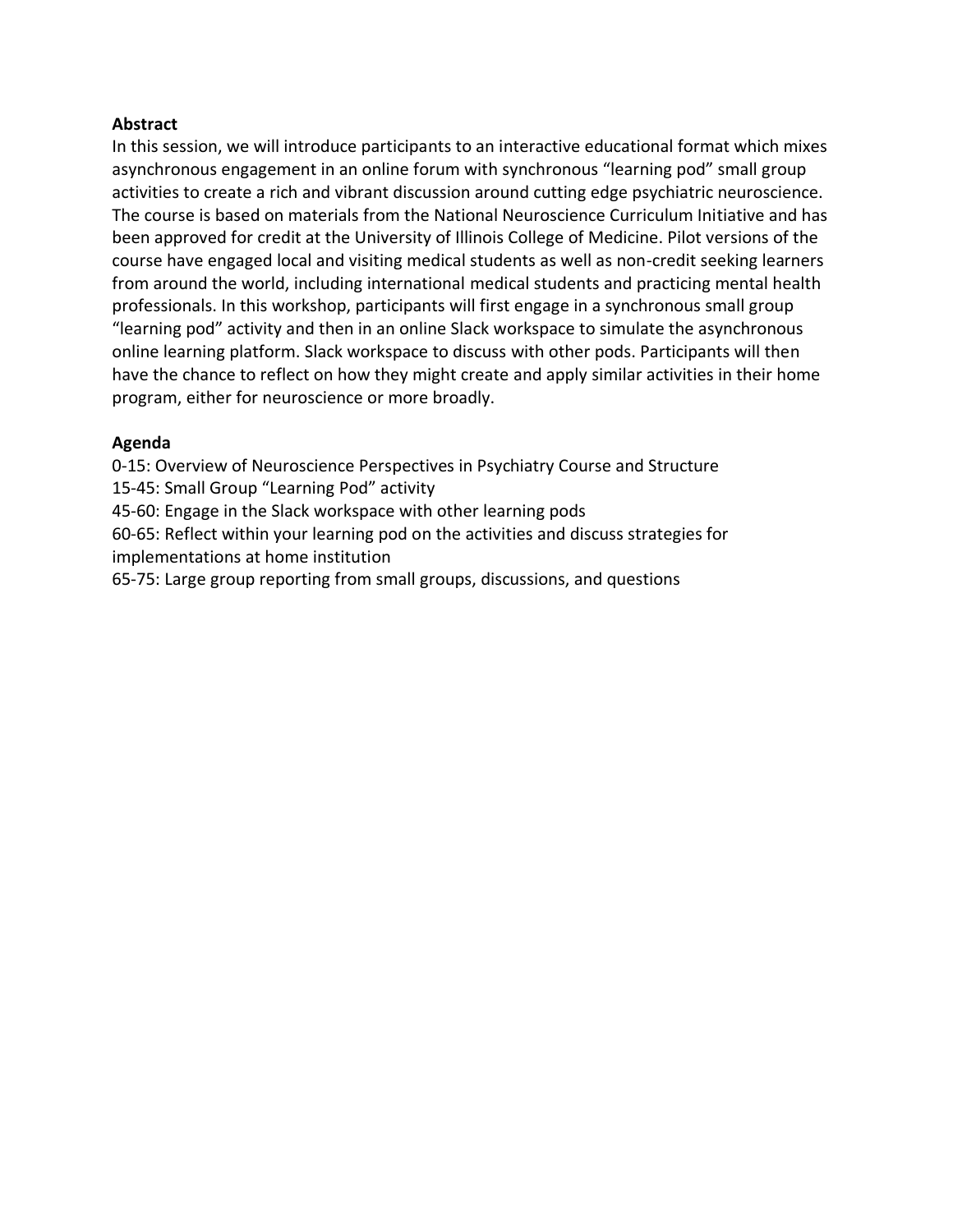Maps, Games, and Formulations: Educating Trainees and Faculty to Address Social Determinants of Mental Health

#### **Presenters**

Ana Ozdoba, MD Brigitte Bailey, BS,MD Sarah Mohiuddin, MD Francis Lu, MD Paul Rosenfield, MD

#### **Educational Objective(s)**

Define social determinants of mental health and demonstrate how they contribute to mental illness severity and health disparities

Understand the importance of teaching psychiatry trainees how to assess and address social determinants of mental health

Explore different interactive teaching strategies utilized by residency training programs nationally to teach trainees how to assess social determinants of health and consider their impact on case formulation and treatment options

Discuss some of the opportunities and challenges addressing social determinants of health in the clinical setting

Discuss the importance of implementing training on the social determinants of mental health training for all mental health providers.

#### **Practice Gap**

It has become more evident in recent years that social determinants of health impact the experiences of our patients with mental health disorders, the systems in place for them to seek care, and the outcomes they achieve. Trainees and clinicians in academic institutions often feel ill-equipped to assess and address social determinants of health in a meaningful way. Some academic and training programs around the country have developed engaging teaching strategies to educate residents and staff on social determinants of health. In addition, these programs have developed strategies to help clinicians incorporate this discussion into the patient encounter. However, many training programs do not provide significant or adequate teaching on social determinants of health and trainees do not feel prepared to address them. Our goal is to share a framework and specific strategies for how psychiatrists and other mental health clinicians can be taught to assess and incorporate social determinants of health into patient care, which we anticipate could improve quality of care and patient outcomes.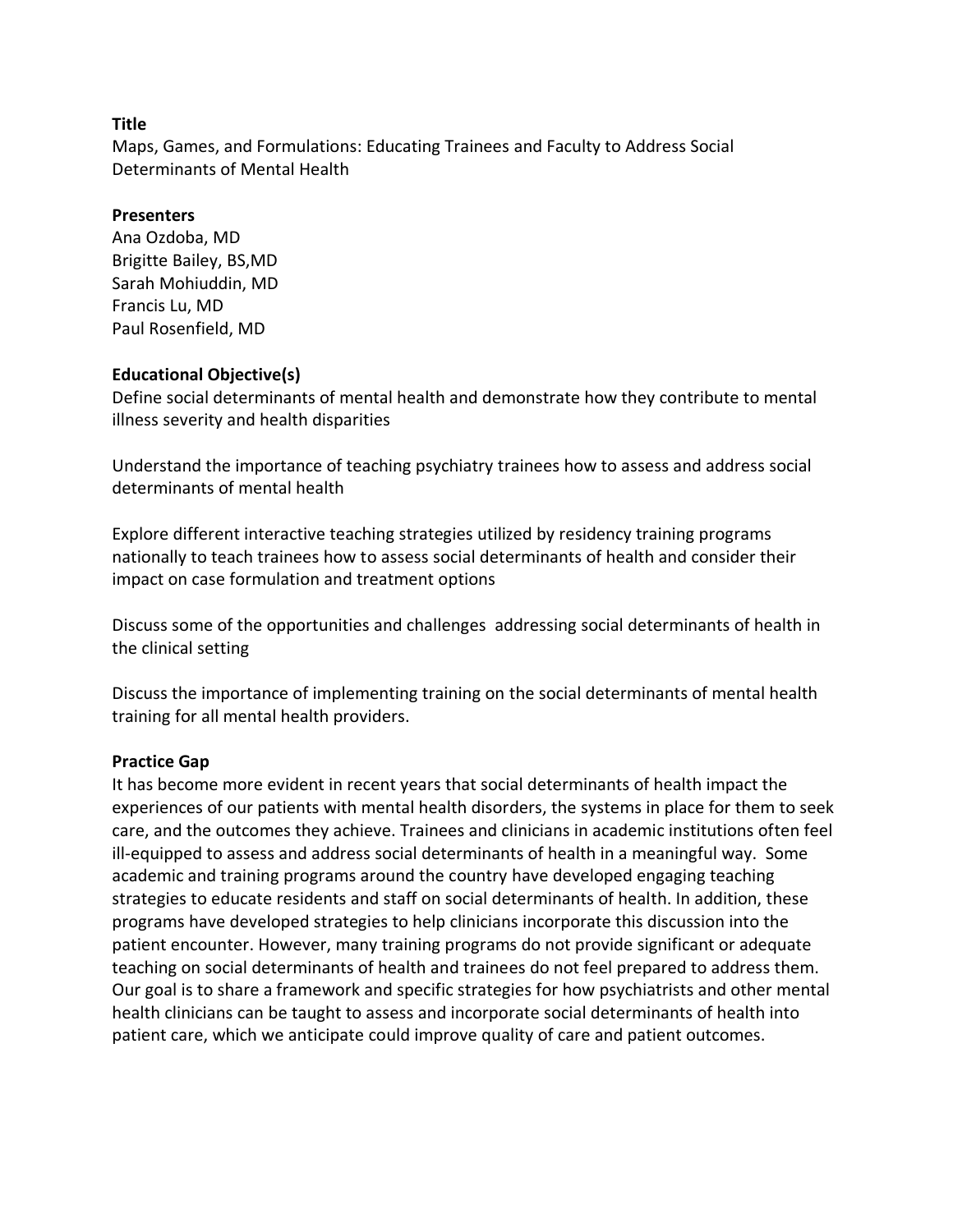### **Scientific Citations**

1) Compton, M.T. and Shim, RS (2015). The Social Determinants of Mental Health. Arlington, VA: American Psychiatric Publishing.

2) Hansen, H., Braslow, J., & Rohrbaugh, R. M. (2018). From Cultural to Structural Competency—Training Psychiatry Residents to Act on Social Determinants of Health and Institutional Racism. JAMA Psychiatry, 75(2), 117. doi: 10.1001/jamapsychiatry.2017.3894 3) O'Brien, M. J., Garland, J. M., Murphy, K. M., Shuman, S. J., Whitaker, R. C., & Larson, S. C. (2014). Training medical students in the social determinants of health: the Health Scholars Program at Puentes de Salud. Advances in medical education and practice, 5, 307–314. doi:10.2147/AMEP.S67480

4) APA Resource Document on Social Determinants of Health

(https://www.psychiatry.org/File%20Library/Psychiatrists/Directories/Library-and-Archive/resource\_documents/Resource-Document-2020-Social-Determinants-of-Health.pdf)

#### **Abstract**

As mental health providers, it is essential to understand how social determinants of mental health play an important role in the lives of those struggling with mental illness. Social determinants of health and structural racism have affected the lives of our patients and introduce disproportionate medical and mental health risks. This makes it essential for us, as psychiatrists, to assess and address social determinants of mental health in clinical practice. Residency training programs have increased their efforts to address social determinants of health and how these impact daily life and mental health treatment. This general session aims to share how residency training programs across the country are tackling the task of including social determinants of health as part of the discussion in assessing and treating patients with mental illness. We will review the creative approaches used in residency training programs across the country, including our four programs: Adult Psychiatry Programs at Mount Sinai Morningside/West and Montefiore Medical Center, and Child and Adolescent Programs at the University of Texas Health, San Antonio, and University of Michigan Health System. We will share how community mapping can be used as a way to explore social determinants of health and understand how these impact the patients and their psychiatric treatment. We will discuss the role of racism, bias, and social structures, which together with social determinants of health, impact the outcomes for our patients. We will also provide techniques of how to use community mapping in the therapeutic space with the patients. We will discuss how to incorporate the social determinants of health as part of your biopsychosocial formulation and part of your treatment planning. We will share creative approaches to discussing social determinants of health, using a game created at one of our residency training programs and incorporating community tours to understand the strength of our surrounding communities. Finally, we will discuss challenges our programs have encountered when teaching about social determinants of health. These concepts and strategies will be shared to help introduce mental health providers in the clinical setting on how to incorporate social determinants of mental health into clinical assessments and management of our psychiatric patients for both trainees and faculty.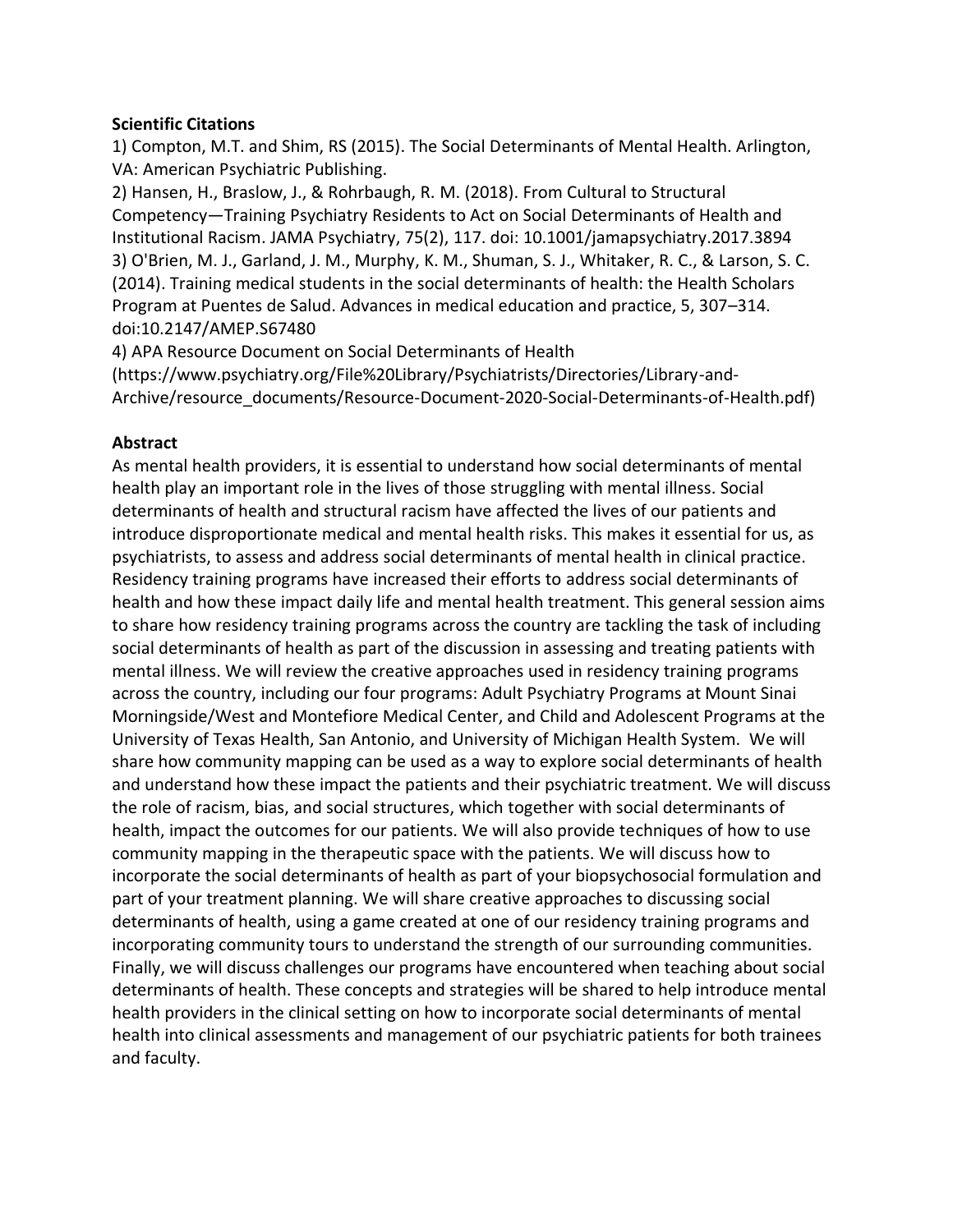# **Agenda**

Introduction to importance of Social Determinants of Mental Health in Psychiatry (10 min) Discuss Initiatives to teach and implement Social Determinants of Mental Health across the country (10 min) Discuss Specific Teaching Strategies (10 min) Break into groups to use some of the teaching strategies (30 min) Discuss challenges of Teaching (15 min)

Discussion/Q&A (15 min)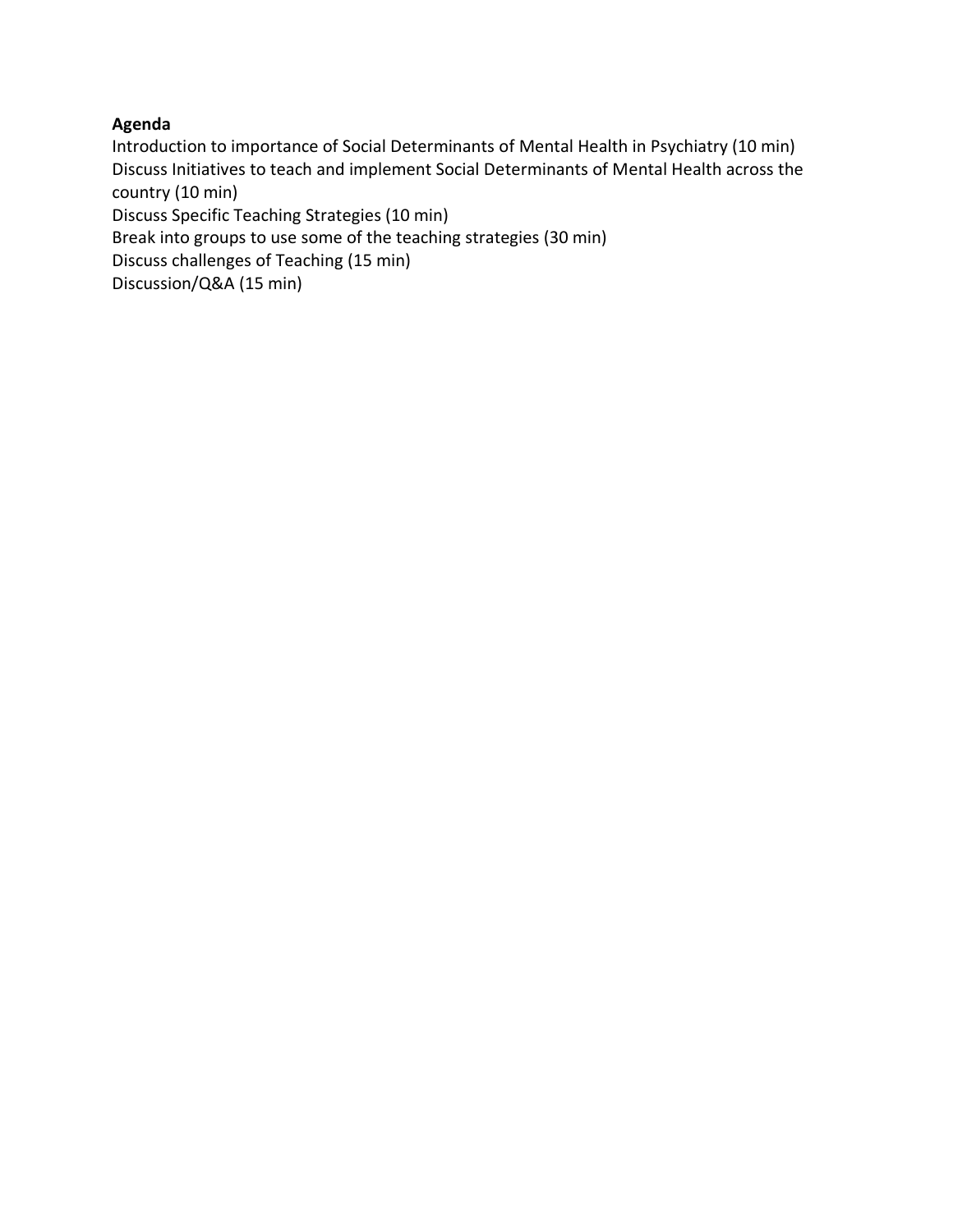**Title** Back to the Basics: A Primer on Competency-Based Assessment

### **Presenters**

Julie Sadhu, MD Erick Hung, MD Moataz Ragheb, MD, PhD John Q Young, MD, MPH, PhD

# **Educational Objective(s)**

1. Participants will define competency-based assessment, why it is important, and how to implement it.

2. Participants will evaluate their own programs, identify one area for improvement in their own program and will plan next steps for improvement and implementation.

3. Participants will describe how to minimize bias in assessment and begin to evaluate their own program of assessment with an equity-based lens

# **Practice Gap**

In the past two decades, numerous reports from foundations, professional associations, and government agencies have raised the alarm that medical education is failing to meet the needs of the public. Graduates of our medical education system do not possess the competencies necessary to deliver value in contemporary care delivery models. In addition, there are considerable lags in the adoption of new evidence or de-adoption of practices no longer supported by evidence; in other words, our graduates are not self-regulated learners. Competency-based medical education (CBME) has been adopted to address these and other concerns. CBME requires a programmatic approach to assessment that simultaneously promotes self-regulated learners and competency as judged by a trustworthy process. Yet, variability persists in the widespread adoption of competency-based assessment in residency and fellowship programs and various barriers to effective implementation have been cited. Challenges include inconsistencies in how competencies are defined, developed, implemented, and assessed as well as logistical challenges of time, faculty development, faculty buy-in, valid and reliable assessment tools, and integration of competency-based assessment activities into an overall program of assessment. In addition, when assessment occurs within medical education, the potential for bias, both implicit and explicit, exists and can skew assessment decisions.

# **Scientific Citations**

Young JQ, Holmboe ES, Frank JR. Competency-Based Assessment in Psychiatric Education: A Systems Approach. Psychiatr Clin North Am. 2021 Jun;44(2):217-235. doi: 10.1016/j.psc.2020.12.005. Epub 2021 Apr 29. PMID: 34049645.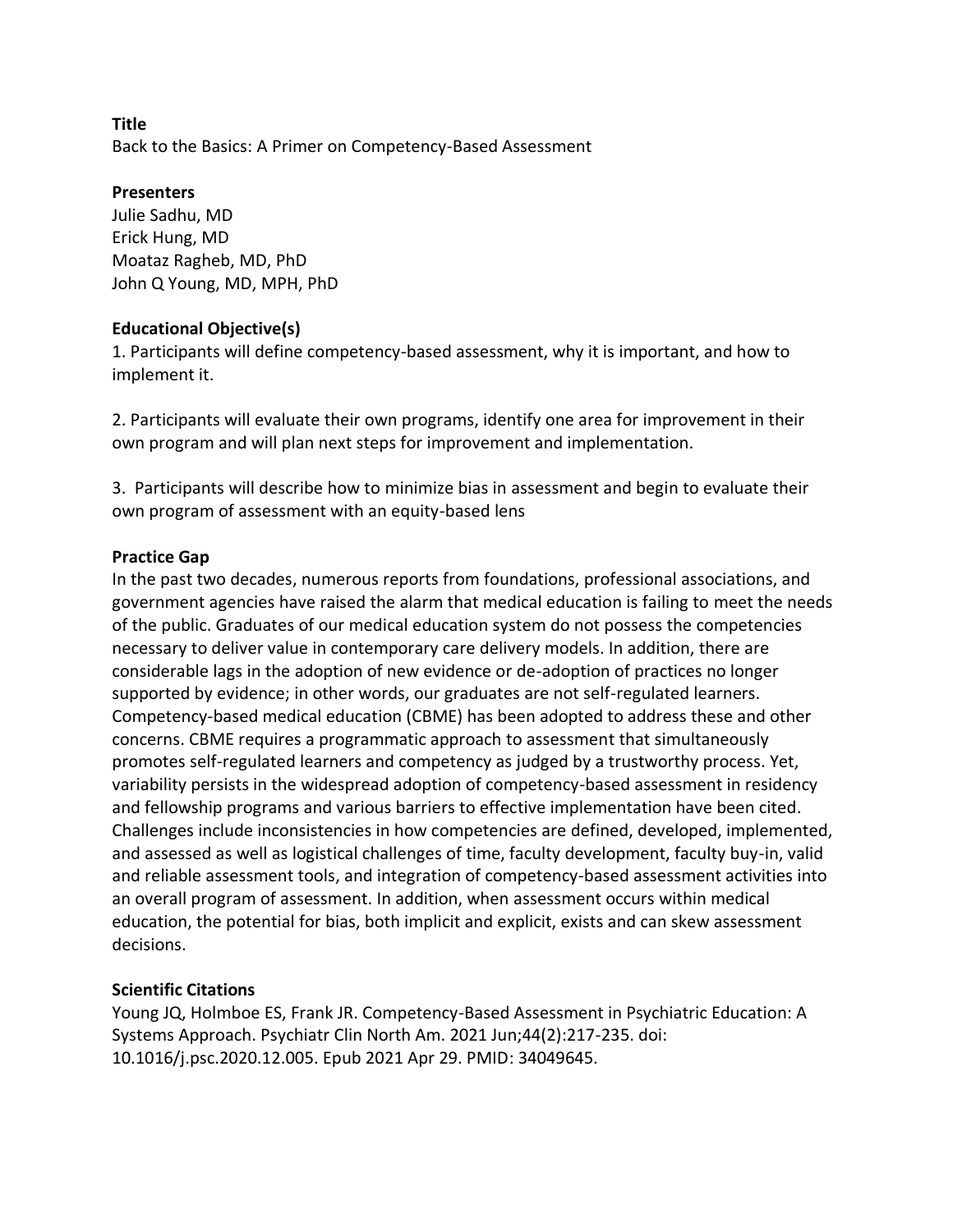Hawkins RE, Welcher CM, Holmboe ES, Kirk LM, Norcini JJ, Simons KB, Skochelak SE. Implementation of competency-based medical education: are we addressing the concerns and challenges? Med Educ. 2015 Nov;49(11):1086-102. doi: 10.1111/medu.12831. PMID: 26494062.

### **Abstract**

In this workshop, participants will learn what constitutes competency-based assessment, why it is important both for medical education and for patient care, how to optimize competencybased assessment within their own programs and ways in which they can minimize bias when employing competency-based assessment. Presenters will provide vignettes and practical tips to illustrate essential CBME concepts, including workplace-based assessment, CCCs and trustworthy promotion and remediation, learning analytics and dashboards, longitudinal coaching, and continuous faculty development. Using vignettes in these CBME topic areas, we will demonstrate how participants can apply best practices to their own programs. Lastly, participants will be able to evaluate their own programs using a worksheet with prompts. Participants will identify areas of improvement and create a plan for optimizing competencybased assessment within their own programs and will learn from other participants how they have approached competency-based assessment within their own programs.

#### **Agenda**

Intended audience:

Anyone involved in medical education and in the assessment of learners will benefit from this workshop, at any level of previous experience with the topic.

Agenda:

20 Minutes: Overview of competency-based assessment, presentation of framework of program of assessment and of ways to minimize bias and promote equity in assessment

30 Minutes: Break up into small groups- Participants evaluate their own programs using the framework of assessment worksheet and provided prompts, identify areas of strength and areas of weakness, dilemmas, pitfalls and create a plan for improvement in their own programs

15 minutes: Return to large group; debrief, answer questions

10 minutes: Q & A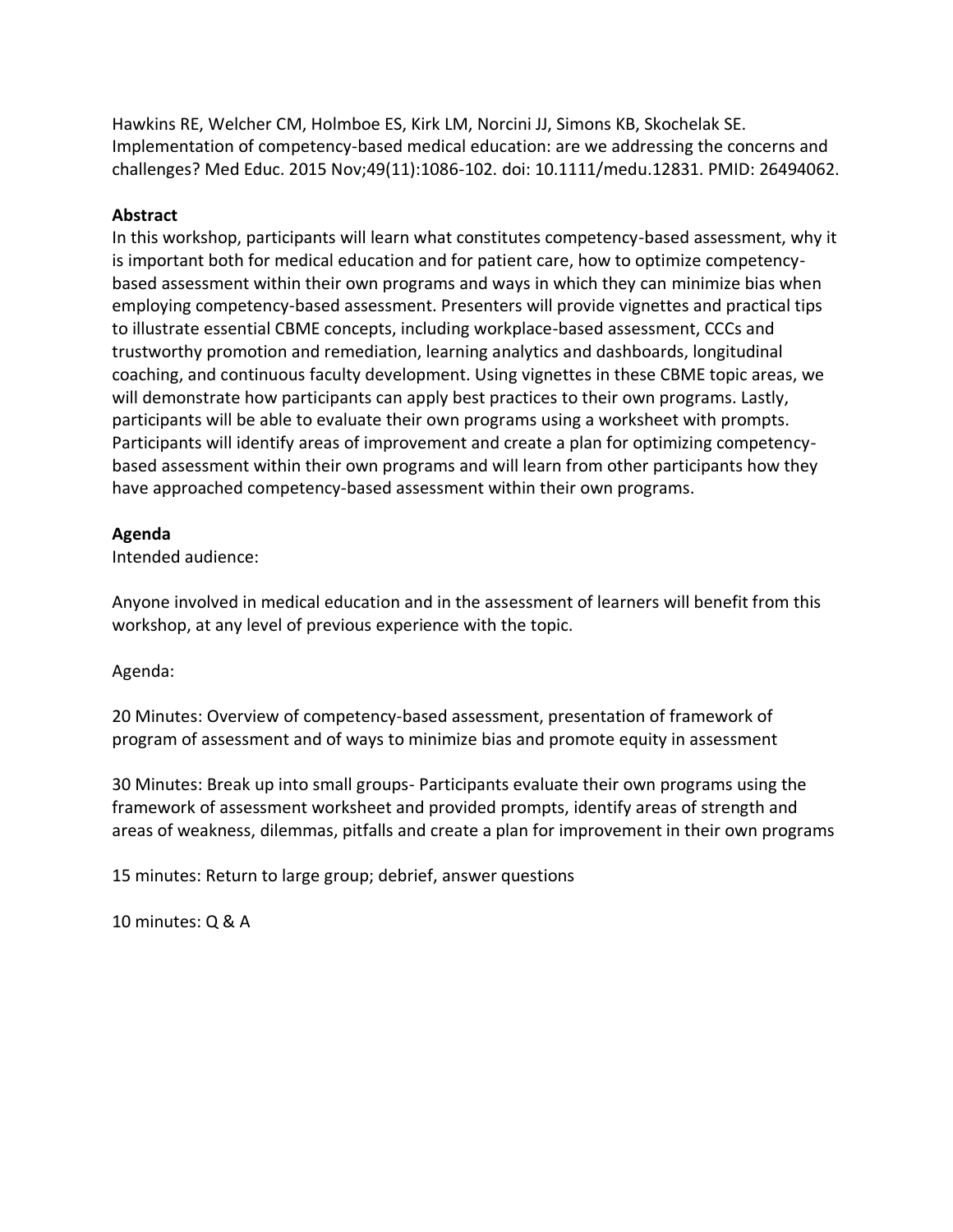Getting Started With Global Mental Health and Health Equity

### **Presenters**

Arya Soman, DFAACAP, MD Theddeus Iheanacho, MD Gabriela Ruchelli, MD Sirikanya Sellers, MD Paul Eigenberger, MD

### **Educational Objective(s)**

#### Participants will:

Name at least 2 key steps to building a successful global mental health elective Learn how to incorporate telehealth into clinical global mental health electives Leave with a toolset for incorporating Global Mental Health initiatives in their curriculums Identify at least one step they can take towards beginning global health experiences in their training programs

### **Practice Gap**

Longstanding socioeconomic inequities have led to profound disparities in psychiatric health and healthcare delivery. Whether considering race, ethnicity, income or other sociodemographic factors, the psychiatric workforce does not reflect the patients and communities it serves1. Furthermore, trainees and attendings who are underrepresented in medicine often find medical institutions to be unwelcoming2. Finally, many graduates choose to practice in settings that do not take insurance, public or private. For this and many more reasons, it is imperative that psychiatry residency training programs develop and embed more robust diversity, equity and inclusion (DEI) curricula into psychiatry training. Doing so will benefit the recruitment of an increasingly diverse workforce. Additionally, incorporating more DEI curricula will successfully equip residents with DEI-related competencies, including practicing cultural humility and sensitivity, addressing social determinants of health/mental health3, recognizing and managing unconscious bias, incorporating cost awareness, and reducing disparities.

International health experiences (IHEs), which are relatively under-developed in psychiatry residency training programs 4,5, have emerged as an important mechanism to acquire these competencies and to deepen commitment to locally underserved communities. IHEs have been shown to work best when embedded within a longer-term partnership between the academic health center and a local organization6. Furthermore, the rapid expansion of telepsychiatry has facilitated such longitudinal collaborations with international partners.

## **Scientific Citations**

1. Shim RS and Vinson SY. Social (In)Justice and Mental Health. Washington DC: American Psychiatric Publishing, 2021.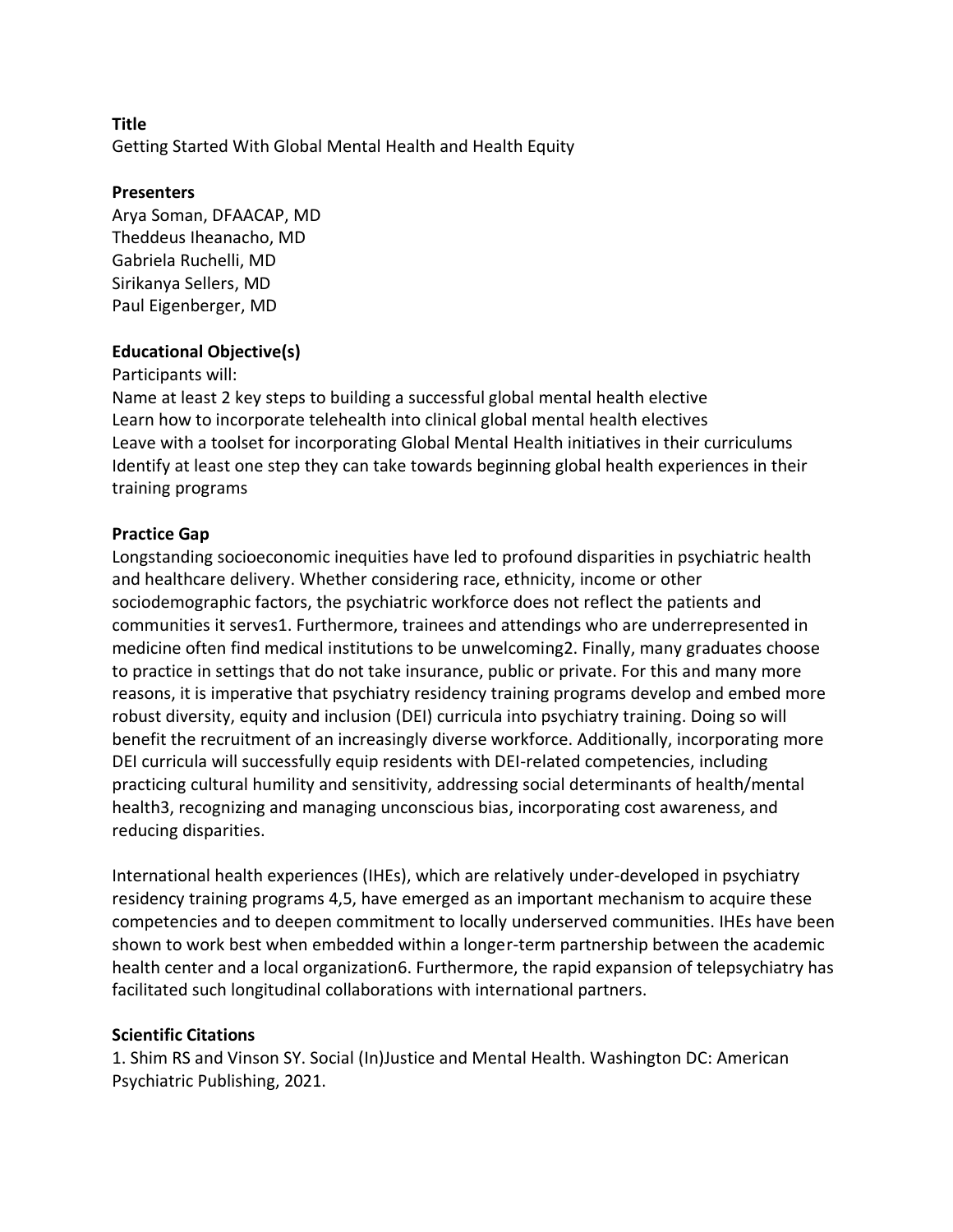2. Osseo-Asare A, Balasuriya L, Huot SJ, et al. Minority Resident Physicians' Views on the Role of Race/Ethnicity in Their Training Experiences in the Workplace. JAMA Netw Open. 2018;1(5):e182723. doi:10.1001/jamanetworkopen.2018.2723

3. Compton MT and Shim R. The Social Determinants of Mental Health. Arlington, VA: American Psychiatric Publishing, 2015.

4. Tsai AC et al. "Global health training in US graduate psychiatric education." Acad Psychiatry. 2014; 38 (4):426-32.

5. Belkin GS, Yusim A, Anbarasan D, Bernstein CA. "Teaching 'global mental health': psychiatry residency directors' attitudes and practices regarding international opportunities for psychiatry residents." Acad Psychiatry. 2011;35(6):400-3.

6. Hua DK et al. "Global health training among U.S. residency specialties: a systematic literature review." Med Educ Online. 2017; 22(1): 1270020

## **Abstract**

In this workshop, residents and faculty from the Psychiatry Residency Program at Zucker Hillside Hospital (Zucker School of Medicine at Hofstra/Northwell, or Zucker SOM) and the Yale Global Mental Health Program (Yale School of Medicine, or Yale SOM) will share two unique approaches to incorporating global mental health elective experiences into psychiatry residency training and education.

Zucker SOM presenters will share the process of beginning two global health initiatives in South India and in Ecuador, in collaboration with Northwell's Center for Global Health and local health partners in the two countries. The initiatives include a combination of onsite and telehealth based clinical experiences. Each model is unique, while also built on similar principles. Presenters will highlight the successes and challenges of the current models, as well as preliminary results and feedback. Verbal feedback has been overwhelmingly positive, and the program is developing more formal quantitative and qualitative evaluations to further assess the short and long term impacts of electives. These pilot global health experiences do support residents' development of DEI-related competencies, though longitudinal follow up is needed to determine if they increase residents' long-term commitment to advancing health equity through working with locally or globally underserved communities.

Yale SOM presenters will describe the Yale Global Mental Health (YGMH) Distinction Pathway, in which participating residents attend a monthly seminar series and develop an academic project. In the Seminar Series, residents learn from mental health practitioners primarily based in low middle-income countries (LMIC) regarding their community-based mental health interventions. Additionally, residents are matched with a faculty mentor and develop an academic project to address global mental health inequities. Current resident projects focus on Rural Psychiatry and Mental Health Disparity in America, mental health capacity building through the HAPPINESS project in Nigeria, and interdisciplinary collaboration with the addition of mental health to an existing Global Health program in Uganda. In the short term, residents will present findings from their projects in the department-wide grand rounds. Program leadership plans to do a longitudinal follow up to determine if participation in the YGMH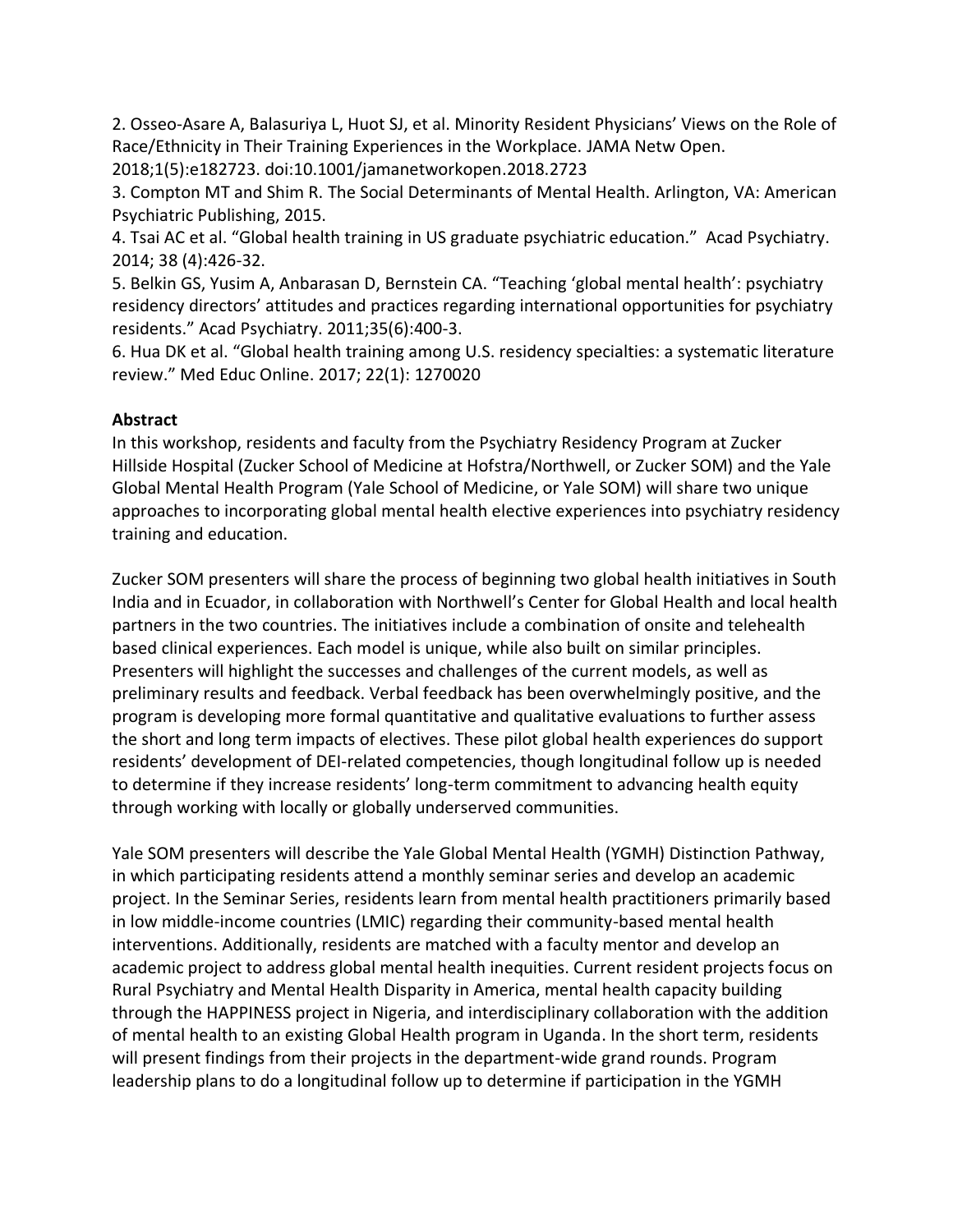Distinction Pathway increases residents' understanding and commitment to address global mental health inequity.

Together, presenters will compare and contrast approaches by programs while identifying lessons learned. They will invite participants to consider ways in which to adapt or begin their own unique global health experiences within their programs/settings.

## **Agenda**

10 min Introduction: Presenters will introduce the concept of global health experiences and their relevance to the development of DEI-related competencies. After a brief overview of the workshop agenda, presenters will invite participants to share whether they have prior experience (e.g. involved with global health work, in the process of beginning a program) or whether they do not have prior experience but are interested in learning more. 25 min Yale SOM program presentation 25 min ZSOM SOM program presentation 15 Min Q&A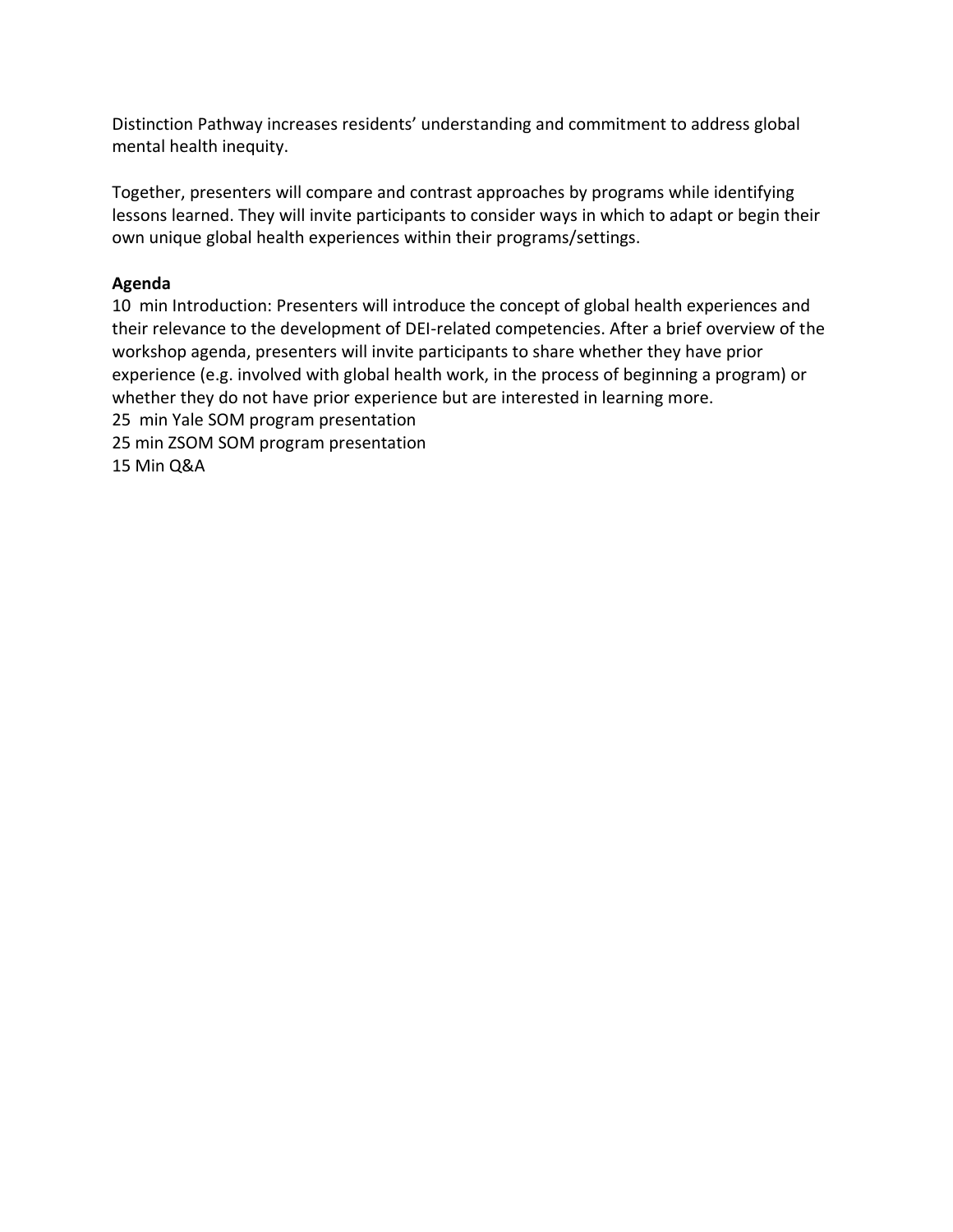DEI Curriculum Development: The AADPRT Curriculum and Diversity & Inclusion Committees Have Got You Covered!

## **Presenters**

Paul Lee, MPH, MD, MS Jacqueline Hobbs, PhD, FAPA, MD Aaron Reliford, MD Adrienne Adams, MD, MSc

## **Educational Objective(s)**

By the end of the workshop, the participant will be able to:

- 1. Describe the six steps in the Kern model for curriculum development.
- 2. Demonstrate the ability to apply the Kern model in either developing a sample curriculum focused on diversity, equity, and inclusion (DEI) or assessing/revising an existing DEI curriculum.
- 3. Describe ways to incorporate DEI resources into a comprehensive curriculum.
- 4. Demonstrate the ability to reflect on potential enablers and barriers in the implementation of a DEI curriculum at their home institution.

## **Practice Gap**

The field of Psychiatry's realization of the importance of diversity and the need for further work in addressing disparities is not new [1-2]. However, there has been a relatively recent and dramatic shift from focusing predominantly on the racial/ethnic characteristics of patients to a broader perspective, which also considers the influence of social forces that perpetuate disparities, not only in healthcare but also in academic medicine [3-7].

In July 2019, the concepts of diversity, equity, and inclusion (DEI) transitioned from lofty ideals to become requirements within academia with the introduction of the Accreditation Council for Graduate Medical Education's (ACGME) DEI-specific common program requirements [8]. The ACGME common program requirements include both recommendations and strict requirements for accreditation. Although some psychiatry residencies and fellowships lead the charge in creating robust DEI-specific learning and recruitment programs, many others continue to struggle with the development, adoption, implementation, and/or maintenance of consistent DEI curricula which has resulted in continued interest in DEI focused workshops.

Anecdotally, while program accreditation is widely valued by departments of psychiatry, some program directors have reported feeling unsupported or under-resourced to be able to adequately address these new DEI-specific requirements. Some challenges are specific to individual institutions, while others are common to many programs. Collaboration among programs can serve to address common barriers facing many programs. Faculty development in DEI-focused education and creating and sharing curricula, are primary missions of the AADPRT Diversity & Inclusion and Curriculum Committees, seeking to empower psychiatry program directors.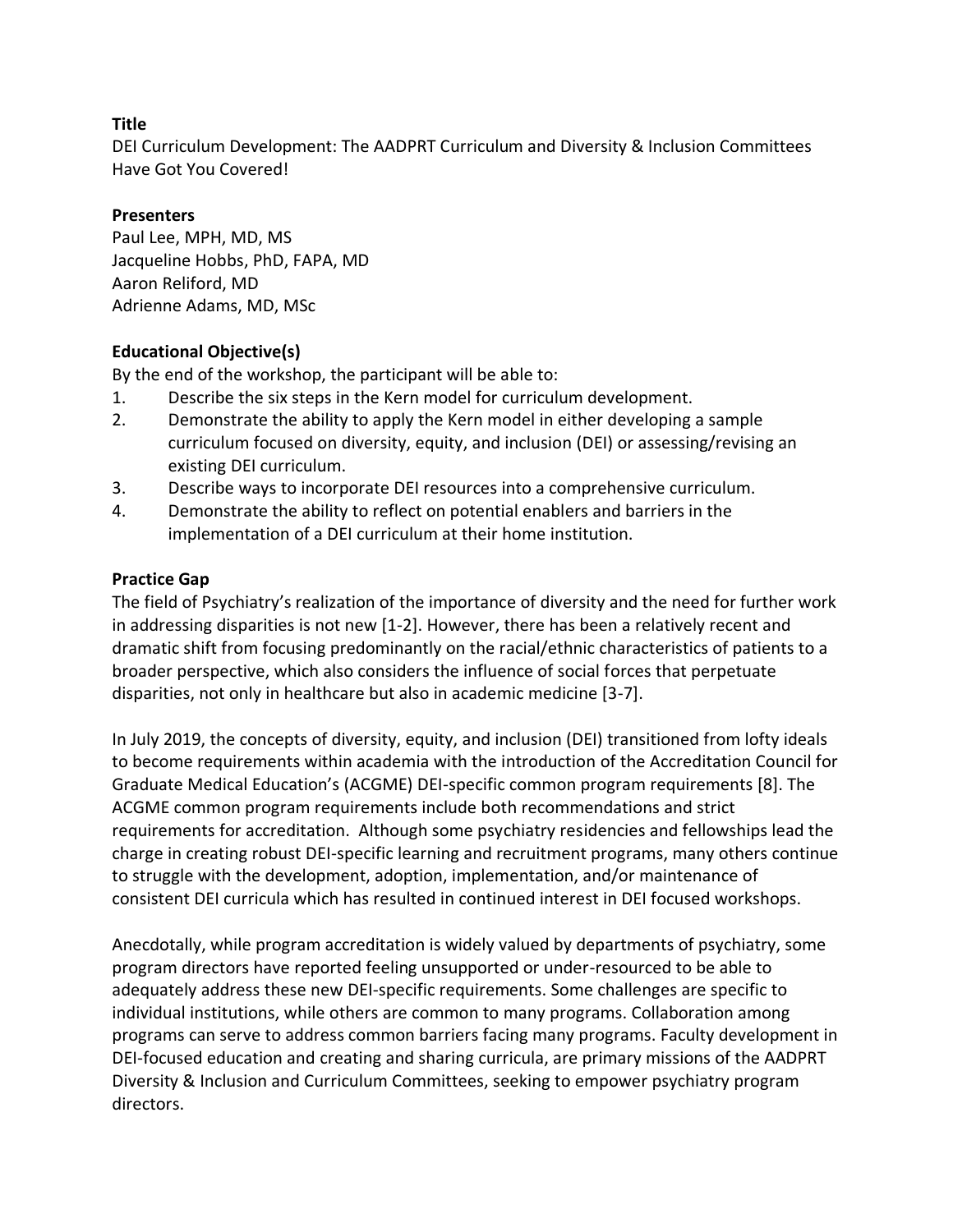Unfortunately, there are currently only two model curricula focused on DEI topics contained within the AADPRT virtual training office [10-11], both of which are 11 years old. While MedEdPortal (https://www.mededportal.org) does contain additional DEI-focused curricula, no repository will ever sufficiently meet the myriad needs of the diverse individual training programs due to the broad scope of DEI-specific and related topics, and the different contextual factors within which each program exists.

This workshop seeks to address this current need, by engaging participants in collaborative efforts to co-design DEI-specific curricula, while considering common, as well as their own institution's, implementation enablers and barriers. The broader goal of this workshop is to instill in participants a sense that they, and their teams, are capable of overcoming current barriers to the development and maintenance of DEI-specific curricula.

## **Scientific Citations**

Numerous published journal articles have called for action to increase DEI in the clinical learning environment, academic psychiatric departments, and psychiatric workforce:

- 1. Yager J, Chang C, Karno M. Teaching transcultural psychiatry. Academic Psychiatry. 1989 Sep;13(3):164-71. https://pubmed-ncbi-nlm-nih-gov.treadwell.idm.oclc.org/24431092/
- 2. Lu FG, Primm A. Mental health disparities, diversity, and cultural competence in medical student education: how psychiatry can play a role. Academic Psychiatry. 2006 Jan;30(1):9-15. https://pubmed-ncbi-nlm-nih-gov.treadwell.idm.oclc.org/16473988/
- 3. Sudak DM, Stewart AJ. Can We Talk? The Role of Organized Psychiatry in Addressing Structural Racism to Achieve Diversity and Inclusion in Psychiatric Workforce Development. Academic Psychiatry. 2021 Feb;45(1):89-92. https://pubmed-ncbi-nlmnih-gov.treadwell.idm.oclc.org/33438157/
- 4. Jordan A, Shim RS, Rodriguez CI, Bath E, Alves-Bradford JM, Eyler L, Trinh NH, Hansen H, Mangurian C. Psychiatry diversity leadership in academic medicine: guidelines for success. American Journal of Psychiatry. 2021 Mar 1;178(3):224-8. https://pubmedncbi-nlm-nih-gov.treadwell.idm.oclc.org/33641375/
- 5. Williams JC, Anderson N, Boatright D. Beyond Diversity and Inclusion: Reparative Justice in Medical Education. Academic Psychiatry. 2021 Feb;45(1):84-8. https://pubmed-ncbinlm-nih-gov.treadwell.idm.oclc.org/33409943/
- 6. Stewart AJ. Dismantling Structural Racism in Academic Psychiatry to Achieve Workforce Diversity. Am J Psychiatry. 2021 Mar 1;178(3):210-212. https://pubmed-ncbi-nlm-nihgov.treadwell.idm.oclc.org/33641376/
- 7. Simonsen KA, Shim RS. Embracing Diversity and Inclusion in Psychiatry Leadership. Psychiatr Clin North Am. 2019 Sep;42(3):463-471. https://pubmed-ncbi-nlm-nihgov.treadwell.idm.oclc.org/31358125/
- 8. Accreditation Council for Graduate Medical Education. ACGME Common Program Requirements (Residency). 2019 Jul. https://www.acgme.org/globalassets/PFAssets/ProgramRequirements/CPRResidency20 19.pdf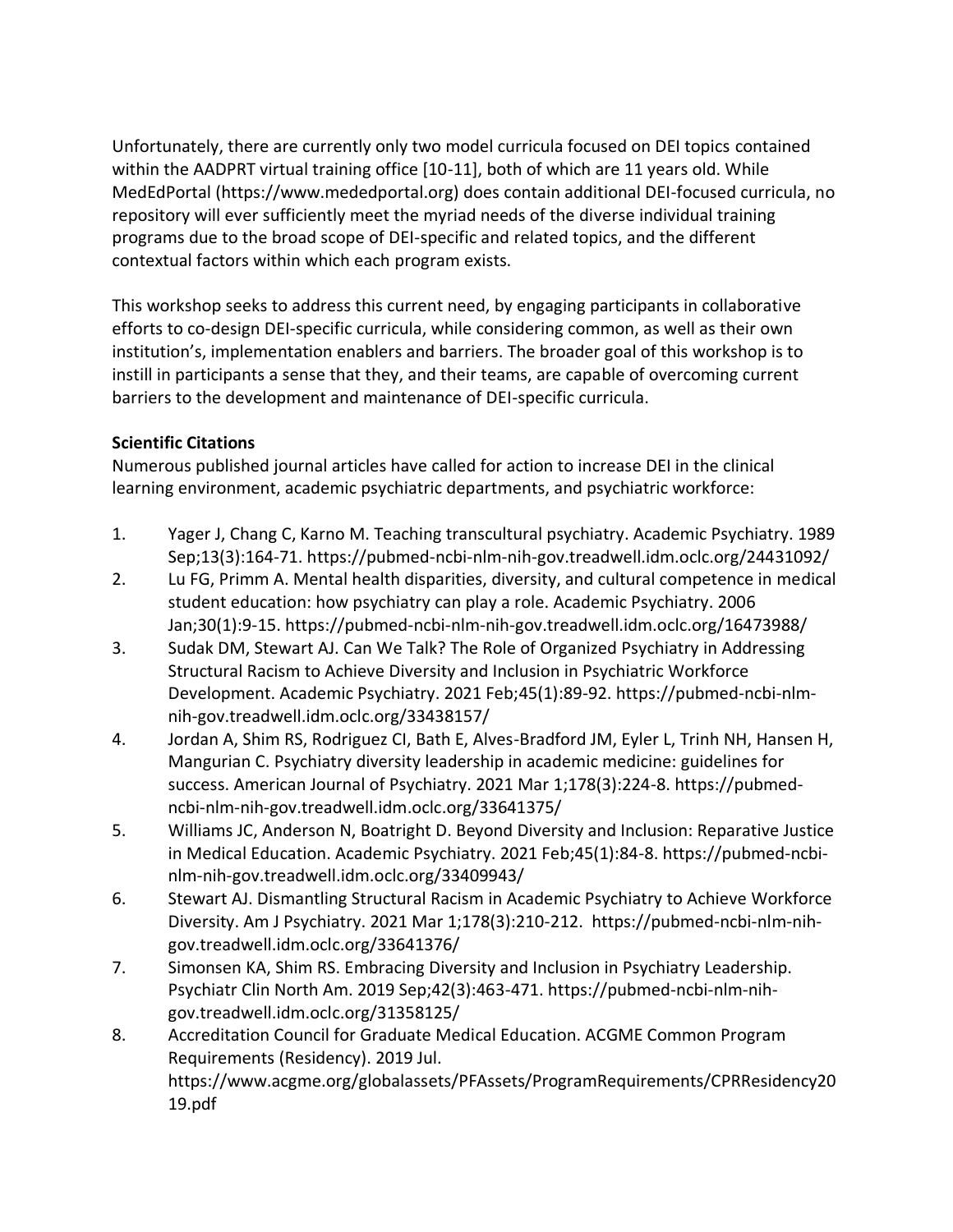9. Accreditation Council for Graduate Medical Education. CLER National Report of Findings 2021. 2021. https://www.acgme.org/globalassets/pdfs/cler/2021clernationalreportoffindings.pdf

Relatively few DEI curricula are available for psychiatry training programs to implement. The AADPRT Virtual Training Office only contains two DEI-focused model curricula, both of which are 11 years old:

- 10. Lim RF, Koike AK, Gellerman DM, Seritan AL, Servis ME, Lu FG. A Four-Year Model Curriculum on Culture, Gender, LGBT, Religion, and Spirituality for General Psychiatry Residency Training Programs in the United States. https://portal.aadprt.org/public/vto/categories/Virtual%20Classroom/Model%20Curric ula%20--%20AADPRT%20Peer-Reviewed/Cultural%20Psychiatry/57fd99b404593\_Cultural\_Competence\_Curriculum.pd f
- 11. Hansen H, Trujillo M, Hopper K. NYU Medical Center Psychiatry Residency Training Program Cultural Psychiatry Model Curriculum Nomination. https://portal.aadprt.org/public/vto/categories/Virtual%20Classroom/Model%20Curric ula%20--%20AADPRT%20Peer-Reviewed/Cultural%20Psychiatry/57fd996816bcf\_cultural\_psych\_nyu\_10.pdf

While MedEdPortal [12] does contain additional DEI-focused curricula, no repository will ever sufficiently meet the myriad needs of individual training programs due to the broad scope of DEI-specific and related topics, and the different contextual factors within which each program exists.

12. Association of American Medical Colleges. MedEdPORTAL. 2021. https://www.mededportal.org

Other References:

- 13. Thomas PA, Kern DE, Hughes MT, Chen BY, editors. Curriculum development for medical education: a six-step approach. JHU Press; 2016 Jan 29.
- 14. Acosta D, Ackerman-Barger K. Breaking the Silence: Time to Talk About Race and Racism. Acad Med. 2017 Mar;92(3):285-288. https://pubmed.ncbi.nlm.nih.gov/27655050/
- 15. Sue DW. Race talk: the psychology of racial dialogues. Am Psychol. 2013 Nov;68(8):663- 72. https://pubmed.ncbi.nlm.nih.gov/24320648/

# **Abstract**

The last several years have shined a spotlight on structural racism and discriminatory practices which has prompted introspection within professional organizations, institutions, and academia. This process has sparked a realization in many that "business as usual" is no longer acceptable and that in order to progress we must embrace the values of diversity, equity, and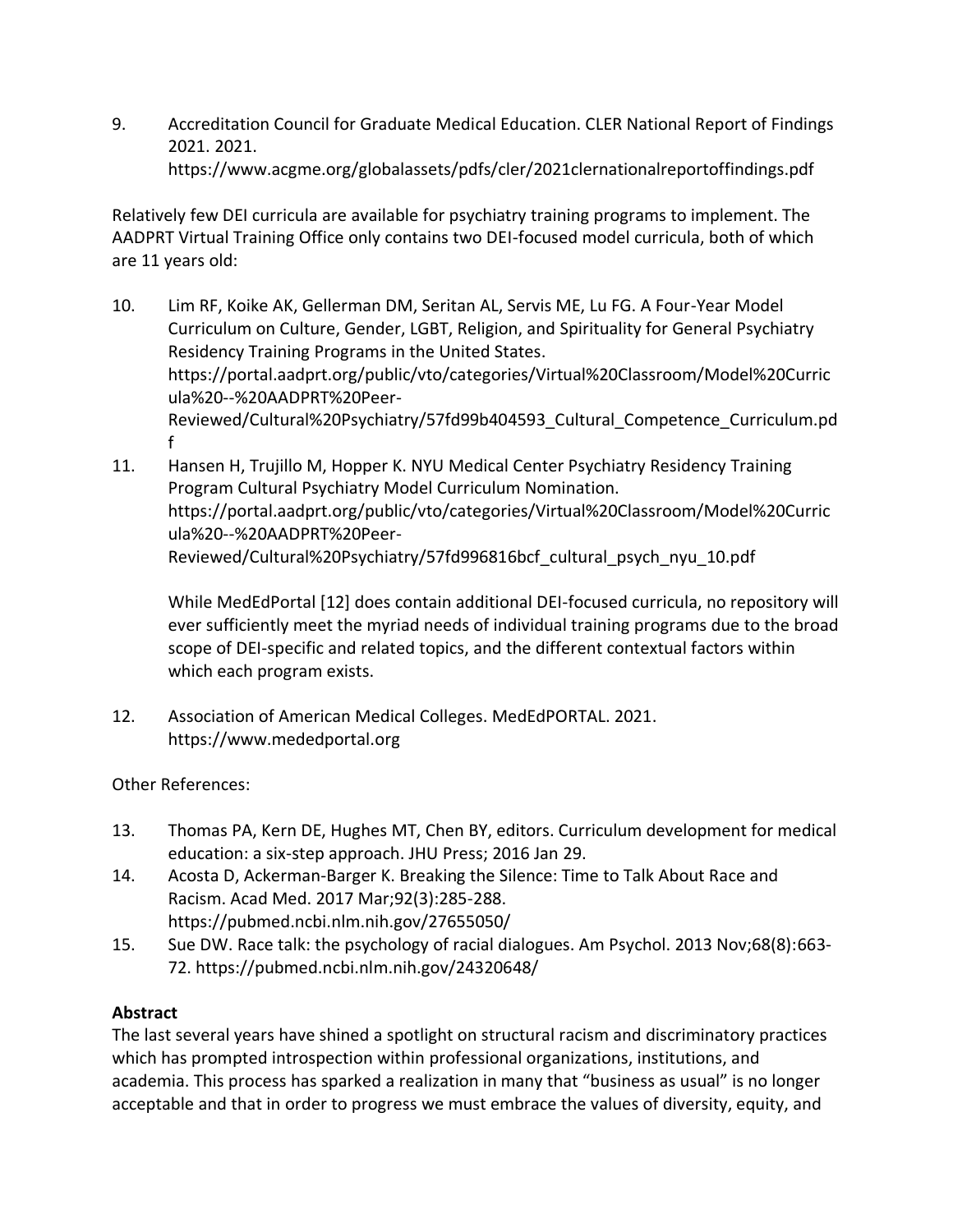inclusion (DEI) in all aspects of our work and lives. The Accreditation Council for Graduate Medical Education has also recognized the importance of addressing health disparities, in particular with the introduction of the 2019 DEI-specific common program requirements and as part of the Clinical Learning Environment Review Program [8-9]. In keeping with this, residency and fellowship programs have had to develop new, or significantly redesign existing, DEI curricula.

Curriculum development is challenging no matter what the topic, but DEI can be particularly difficult given its broad scope and complexities. These include issues of structural racism, health disparities, and implicit bias, just to name a few. Many different groups are affected encompassing race, ethnicity, gender, sexual orientation, age, body weight, ability, religion, and so many more. How does a program director or faculty member, whether new or seasoned, even know where to start?

Whenever such dilemmas arise in training, advice from, and collaboration with, colleagues can have powerful benefits. The purpose of this workshop is to bring together like-minded individuals who wish to systematically consider (or re-consider) their DEI curricular efforts using Kern's six-step approach to curriculum development [13] as a framework. Representatives from the AADPRT Curriculum Committee will provide a review of this widely-used model for curriculum development, which will aid in structuring programs' thinking and efforts as they are applied to DEI curricula. AADPRT Diversity & Inclusion (DI) Committee representatives will provide content expertise on issues to consider throughout the curriculum development process, from problem identification to assessment. Participants are encouraged to bring ideas on DEI curricular efforts from their own institutions to share at this workshop. Participants will also be collaborating with others in designing (or redesigning) DEI-focused curricula during small group breakout sessions. Additionally, participants will be able to seek real-time consultations from representatives of the AADPRT DI and Curriculum Committees during the small group breakout sessions and during the final large group discussion portion of the workshop.

## **Agenda**

- 5 min: Welcome and introductions
- 10 min: 1st Large group presentation DEI problem identification, needs assessment, goal setting
- 10 min: 1st Breakout group Review current DEI curricula brought in by members and discuss current problems/needs/future goals, or discuss problems/needs common to all members and propose goals/objectives to be addressed by a shared curriculum
- 5 min: 2nd Large group presentation Educational strategies, assessment methods
- 10 min: 2nd Breakout group Propose revisions to current DEI educational strategies/assessment methods, or propose new DEI educational strategies/assessment methods for shared curriculum
- 10 min: 3rd Large group presentation Implementation issues, experiential and immersive experiences (dialogue based, implicit bias assessment) – benefits and challenges.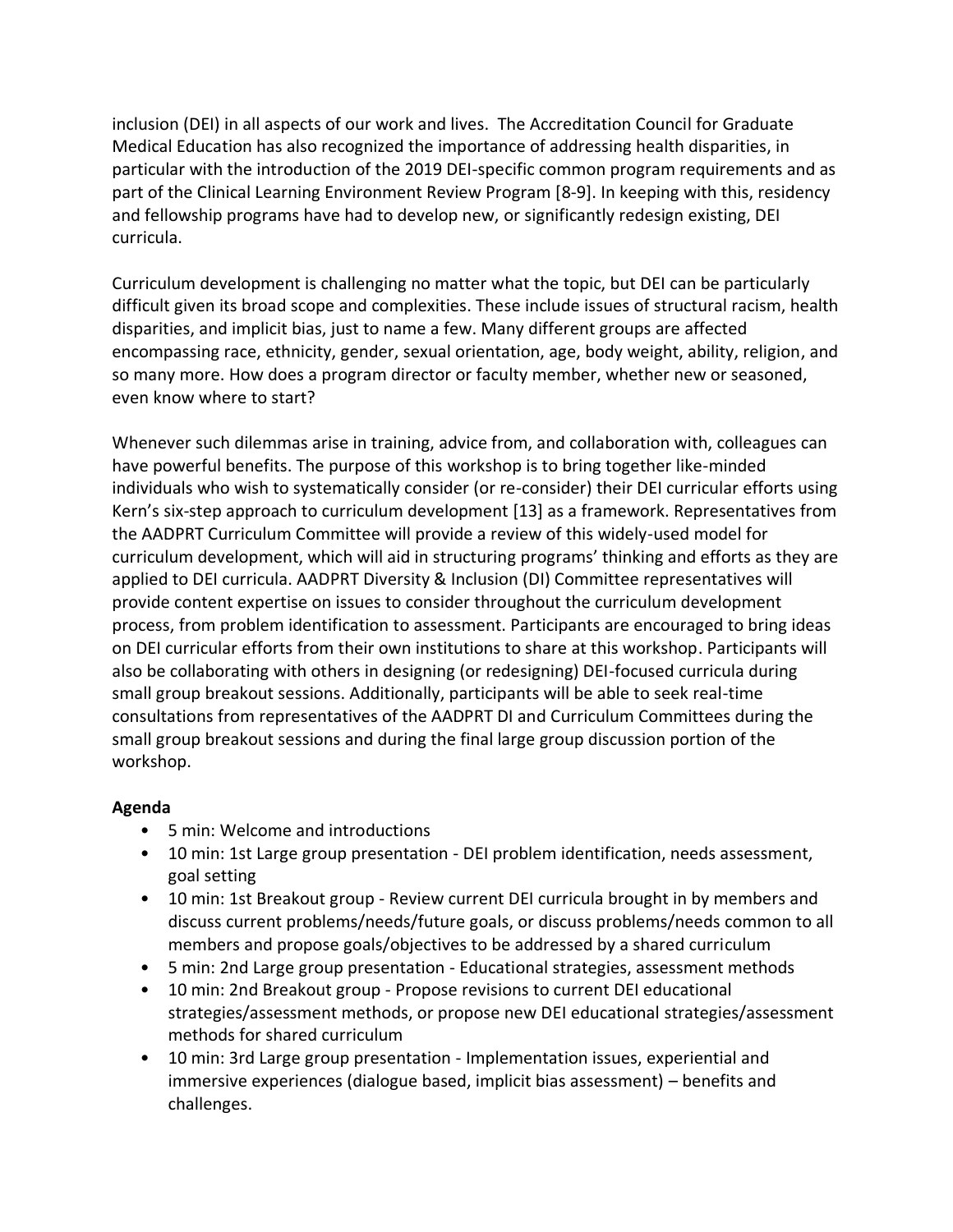- 5 min: 3rd Breakout group Small groups will discuss enablers and barriers to implementation of current curricula, or propose strategies to leverage enablers and address barriers to optimize chances of successful implementation of shared curriculum
- 15 min: Large group report back and questions/answers
- 5 min: Session evaluation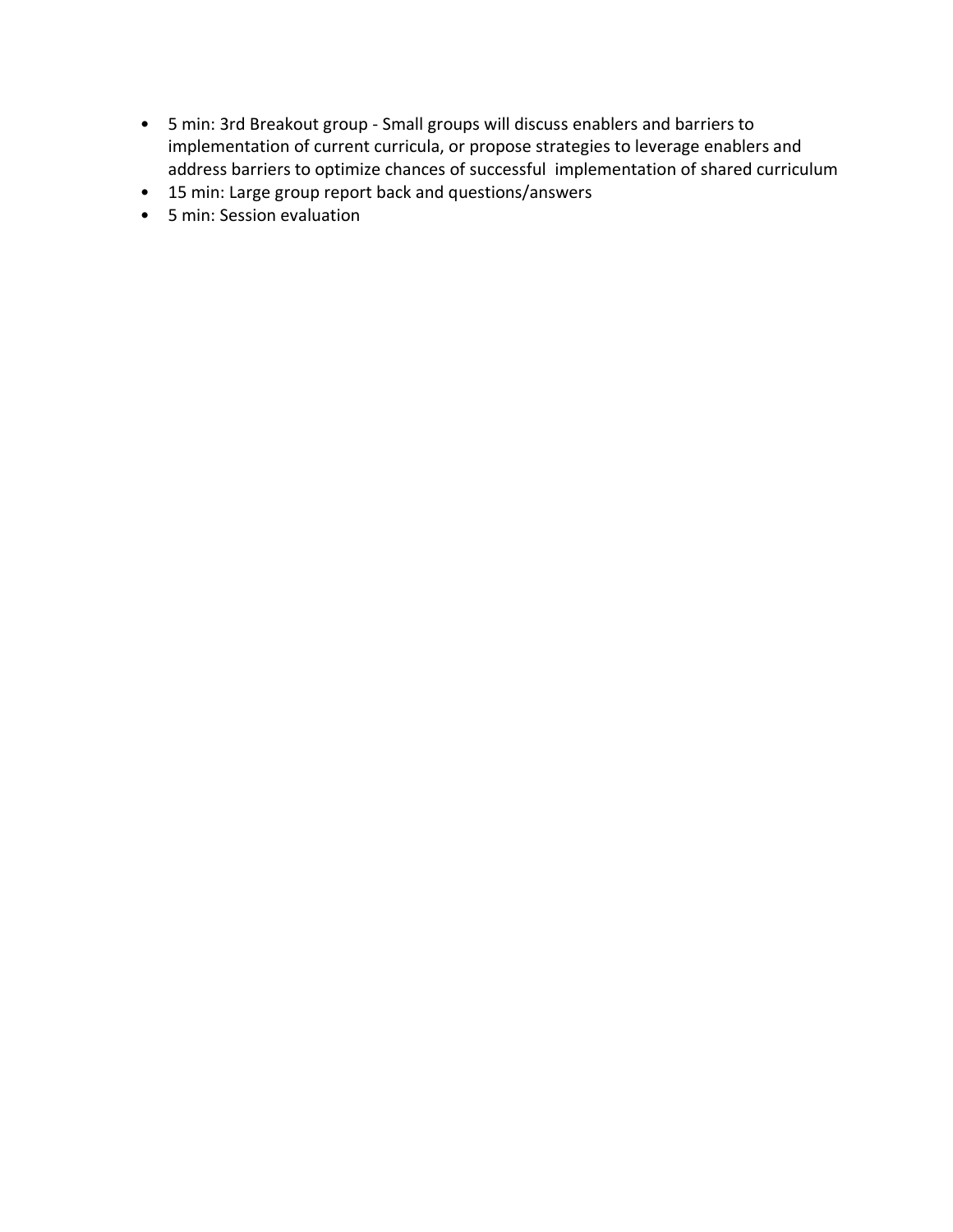Stop Repeating History: Breaking the Cycle through Creation and Implementation of a Longitudinal Anti-Racism Curriculum for Psychiatry Residents

## **Presenters**

Arya Soman, DFAACAP, MD Martina Santarsieri, MD

## **Educational Objective(s)**

1. Identify key elements of antiracism curriculum development as well as potential obstacles/challenges to implementation

2. Review an example of a model curriculum that residency programs nationwide may adapt and customize

3. Engage in experiential training exercises utilized in the example curriculum

4. Receive guidance on how to adapt an anti-racism curriculum at participants' home institutions

# **Practice Gap**

There has been a growing recognition of the "social determinants of health," including race, as a key determinant of health outcomes, yet this language often serves to euphemize and deemphasize the root cause of inequity -- racism. By not acting to eliminate racism, medical institutions can end up reinforcing the systemic racist structures which perpetuate injustice and inequity. It is therefore our professional and ethical responsibility as clinicians to recognize and dismantle structurally racist systems. While this need to address racism in medical training has been recognized, there are few examples of formal anti-racism curricula in the literature.

## **Scientific Citations**

1. Paradies Y, Ben J, Denson N, Elias A, Priest N, Pieterse A, et al. (2015) Racism as a Determinant of Health: A Systematic Review and Meta-Analysis. PLoS ONE 10(9).

2. Beach MC, Price EG, Gary TL, et al. Cultural competence: a systematic review of health care provider educational interventions. Med Care. 2005;43(4):356-373.

3. Corral I, Johnson TL, Shelton PG, Glass O. Psychiatry resident training in cultural competence: an educator's toolkit. Psychiatr Q 2017;88:295–306.

4. Abrams LS, Moio JA. Critical race theory and the cultural competence dilemma in social work education. J Soc Work Educ. 2009;45(2):245-261.

5. Hansen H, Braslow J, Rohrbaugh RM. From Cultural to Structural Competency—Training Psychiatry Residents to Act on Social Determinants of Health and Institutional Racism. JAMA Psychiatry. 2018; 75(2):117-118.

6. Wear D, Zarconi J, Aultman JM, Chyatte MR, Kumagai AK. Remembering Freddie Gray: medical education for social justice. Acad Med. 2017;92(3):312-317.

7. Metzl JM, Roberts DE. Structural competency meets structural racism: race, politics, and the structure of medical knowledge. AMA J Ethics. 2014; 16(9):674–690.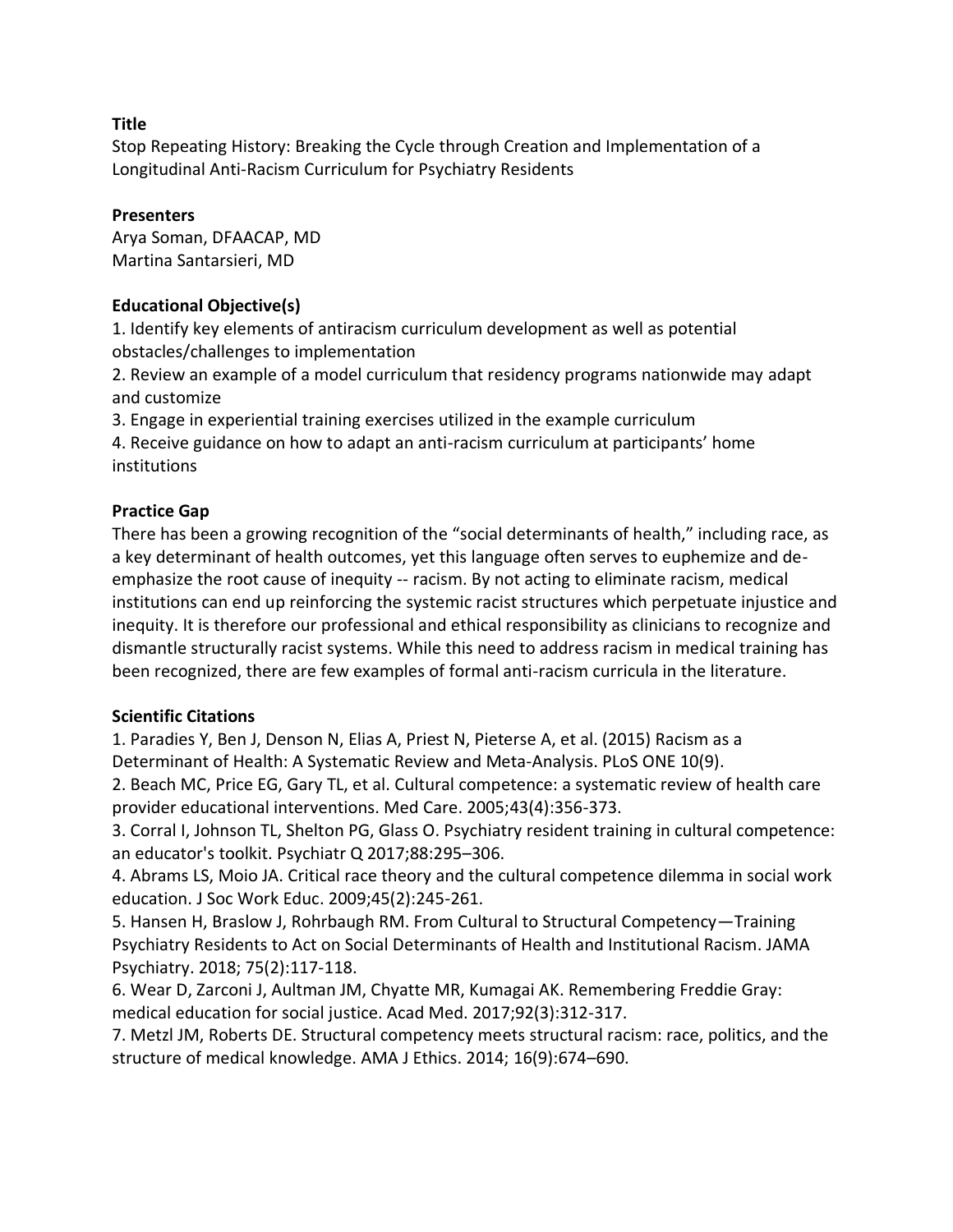8. van Ryn M, Hardeman R, Phelan SM, et al. Medical school experiences associated with change in implicit racial bias among 3547 students: a Medical Student CHANGES study report. J Gen Intern Med. 2015;30(12):1748-1756.

9. Shim RS. Dismantling structural racism in psychiatry: a path to mental health equity. Am J Psychiatry. 2021; 178:592–598

#### **Abstract**

Of note, this workshop and the curriculum it highlights was developed and implemented by Co-Lead PGY-4 Dr. Martina Santarsieri, in the context of the residency's Pathways to Expertise Program, a 3pyear mentored longitudinal program designed to enable residents to develop a chosen area of expertise. Her co-presenter, Dr. Arya Soman, is her faculty mentor.

Many existing curricula focus on cultural competency, which is training in the behaviors and beliefs of patient groups that experience health inequities (Beach et al, 2005, Corral et al, 2017). It has been suggested, however, that cultural competence may oversimplify culture and thereby perpetuate stereotyping, as well as disregard the provider's role in bias (Abrams, 2009). Further, by ignoring discussion of the institutions and policies that perpetuate health inequity, cultural competency training alone does not provide a complete representation of the true underpinnings and impact of social determinants of health (Hansen, 2018, Wear 2017). It can be likened to treating the symptom rather than the cause. It is not surprising, therefore, that this approach has not been shown to contribute significantly to health equity, as it neglects to address how racism helps create inequities and does not challenge the behaviors that sustain them.

It is increasingly being recognized as essential to highlight how providers and their institutions are complicit in our shared reality of structural racism, because without these conversations, work towards eliminating social injustices is stymied. For these reasons, a new movement emphasizing structural competency is gaining momentum (Metzl 2014). When racism is directly addressed in medical training, positive change in implicit racial attitudes has been shown (van Ryn et al, 2015).

During the 2021-22 academic year, a longitudinal 4-year anti-racism curriculum was developed and integrated into the Zucker Hillside Hospital Psychiatry Residency required didactic curriculum. After extensive literature review and consultation, key themes were identified, and a curriculum was created consisting of two sessions per year, with a particular content focus during each year: (1) RECOGNIZING the historical context of racism in the US, in medicine, and in psychiatry, (2) REFLECTING on providers' own power, privilege and biases, (3) EQUIPPING trainees with tools to talk about race and challenge racism in clinical care, and (4) EMPOWERING clinicians to become advocates of social justice. In departure from traditional SDH curricula that emphasize "awareness," this curriculum challenges providers to examine the role of medicine and psychiatry within the sociocultural landscape that perpetuates health inequity, encourage reflection on providers' own power and privilege, and foster a commitment to advocacy and social justice.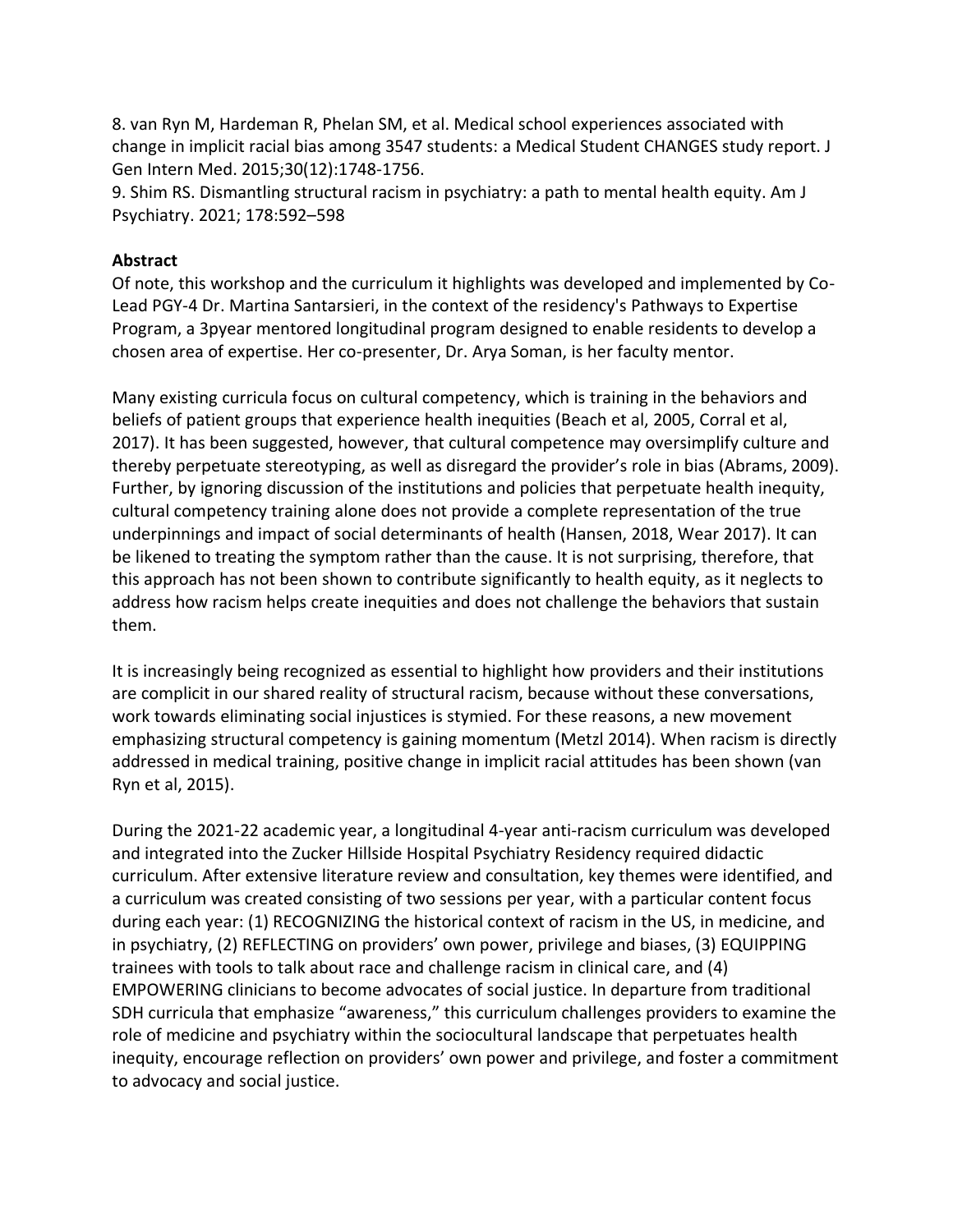This workshop will introduce an example of this model curriculum designed to address gaps in knowledge and clinical skills regarding the impact of racism and bias on the delivery of psychiatric care that residency programs nationwide may adapt and customize.

## **Agenda**

1. Welcome, introduction – 5 min

2. Assessment of participants' perception of challenges in anti-racism curriculum development - 10 min

- 3. Overview of curriculum development process 10 min
- 4. Experiential exercise # 1 20 min
- 5. Experiential exercise # 2 20 min
- 6. Debrief and questions 10 min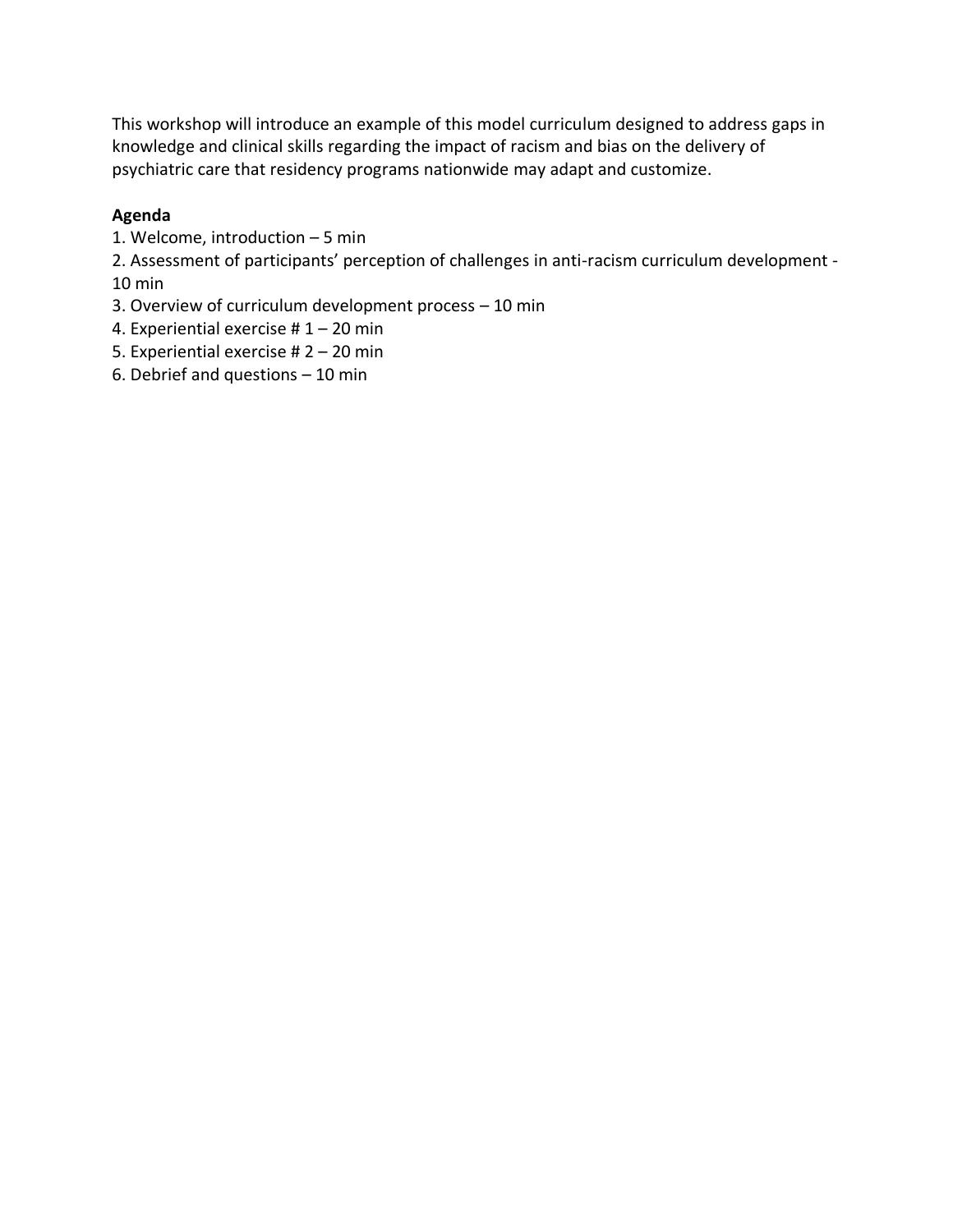Changing self and systems: Effective use of the disciplinary process

#### **Presenters**

Ann Schwartz, MD Adrienne Bentman, MD Deborah Spitz, MD Sallie DeGolia, MPH, MD

### **Educational Objective(s)**

1) Identify the timeline of the disciplinary process 2) Recognize the key elements of a remediation plan and disciplinary letter emphasizing resident dignity and a fair process

3) Develop tools to address common challenges and missteps in the disciplinary process

4) Identify means to limit collateral damage among residents

### **Practice Gap**

Feedback on prior disciplinary workshops suggests that new program directors and even those with some experience are challenged by the complexities of the disciplinary process and need basic, step-by-step instructions in order to make the process work effectively. This workshop is designed to meet that need while containing the impact of the process on fellow residents.

#### **Scientific Citations**

Paglia MJ, Frishman. The trainee in difficulty: a viewpoint from the USA. The Obstetrician and Gynecologist 2011: 13:247-251.

Ratan RB, Pica AG, Berkowitz RL. A model for instituting a comprehensive program of remediation for at-risk residents. Obstetrics and Gynecology 2008; 112:1155-1159.

Schwartz AC, Kotwicki RJ, McDonald WM. Developing a modern standard to define and assess professionalism in trainees. Academic Psychiatry 2009: 33:442-450.

#### **Abstract**

For all program directors, the disciplinary process is challenging. Initial faculty assertions of problematic behavior or incompetence may evaporate, arrive after submission of a passing evaluation, or become lost in the shuffle among rotations and sites. When confronted, the resident may be scared, misrepresent the issues, or be entirely unaware of the concerns. In spite of guidelines that seem clear, implementing the disciplinary process can leave the program director in a "grey zone" of confusion, surprises and difficult choices which can challenge even the most seasoned among us.

Following a brief overview and outline of the disciplinary process, we will discuss the process of writing letters of deficiency and developing remediation plans. Samples of both will be shared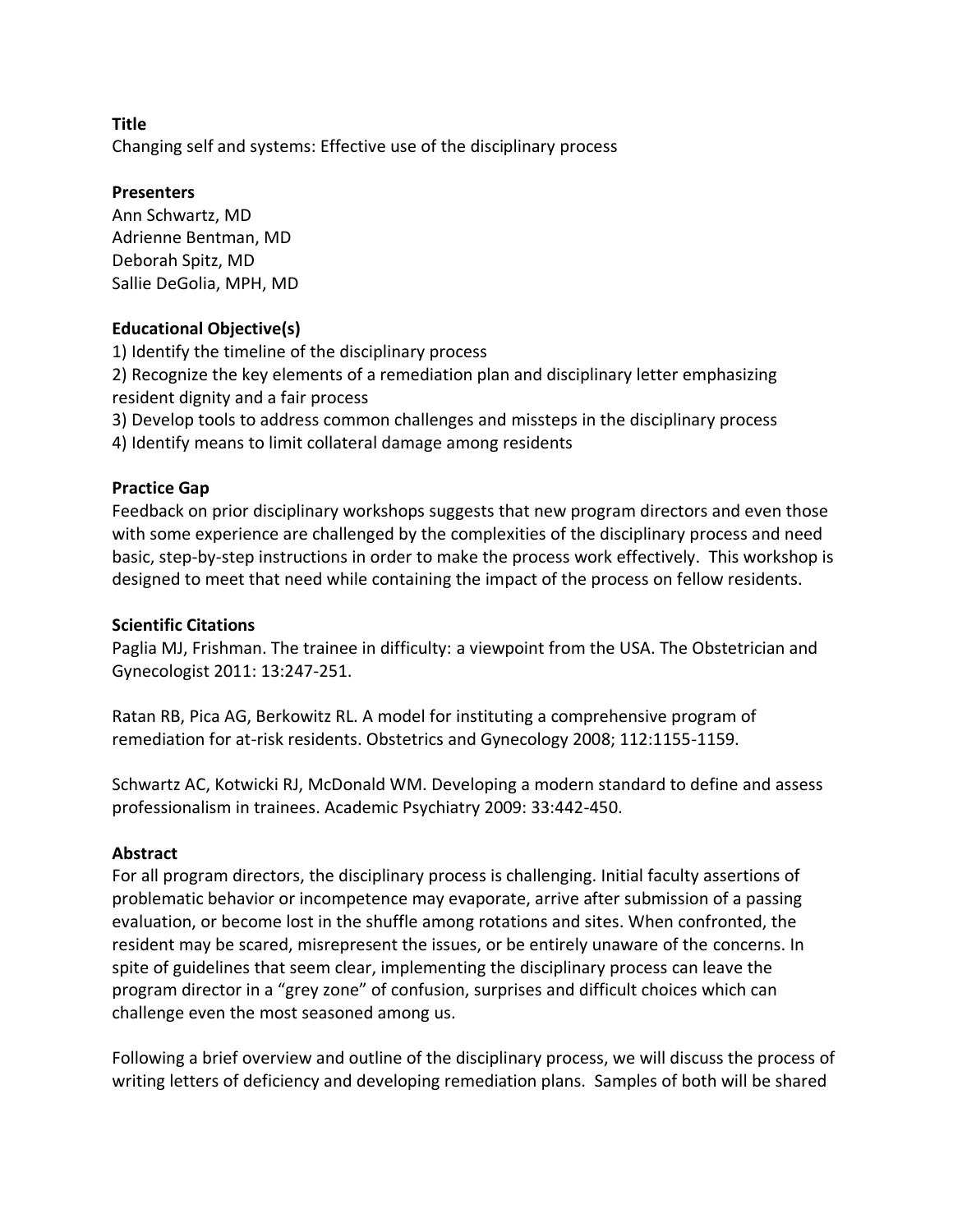and discussed. The workshop will also address common challenges in the disciplinary process including:

- 1) Addressing concerns with resident performance including poor insight, difficulty receiving feedback, executive dysfunction, poor boundaries, underlying psychiatric or substance use disorders to name a few.
- 2) The case of poor performance but limited written documentation (though lots of verbal feedback from faculty in the hallway)
- 3) Challenges in implementing a plan to address deficiencies (which requires intensive resources, faculty time, mentoring)
- 4) Difficulties in ensuring a fair process, preserving resident dignity, and supporting the advanced residents and faculty involved in remediation
- 5) Problematic structural issues in the Department (low faculty morale, complex institutional requirements)

We will discuss solutions to these problems and share techniques and experiences that have worked! The role of mentorship and coaching will be emphasized as there is something to be gained in the process, often by everyone involved.

In a discussion about pitfalls and collateral damage, we will address the effects of disciplinary actions on other residents in the program and discuss how to manage the challenging and complicated feelings of vulnerability and fear that may arise in the context of remediation or dismissal of a fellow resident.

# **Agenda**

10 min, Introduction and the basics of the disciplinary process (discovery to resolution) (DeGolia)

15 min, Remediation plan and the contents of a disciplinary letter (Spitz)

15 min, Challenges and missteps in the Disciplinary Process (Schwartz)

15 min, Pitfalls and Collateral Damage (Bentman)

20 min, Discussion, QA and wrap-up (all)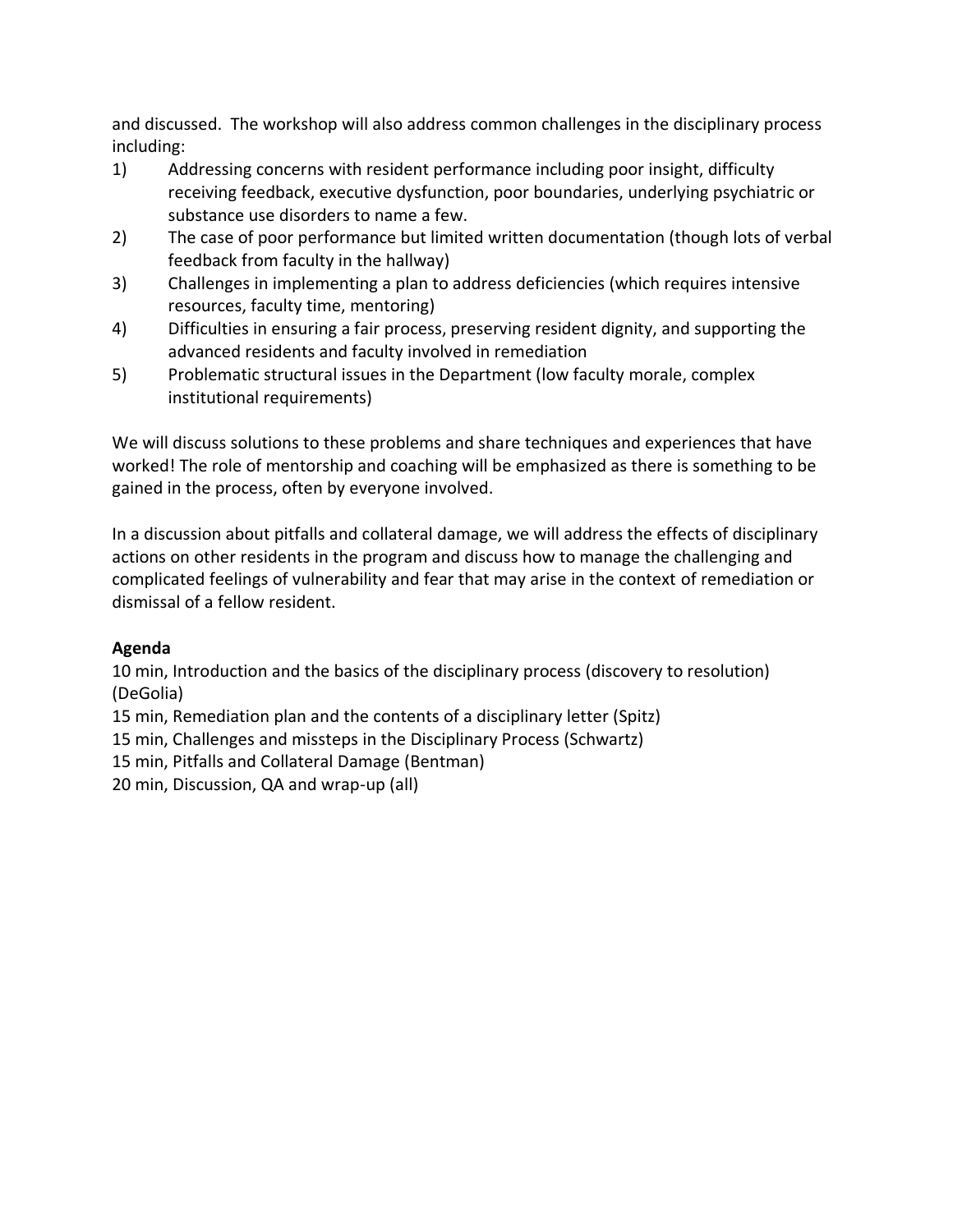Utilization of Lines-of-Effort and Plans of Action with Milestones for Program Improvement: a Novel Strategy for a Program Evaluation Committee CANCELLED

### **Presenters**

David Nissan, FAPA, MD Lauretta Ziajko, MD Joanna Galati, MD Amanda Ries, MD Danielle Rumsey, DO

## **Educational Objective(s)**

By the end of this workshop, learners will be able to Define the concept of operational approach Define and be able to create lines-of-effort Define and be able to create plans of action with milestones (POAMs)

## **Practice Gap**

The concepts outlined in this talk/interactive exercise are well known in military planning circles, but not widely utilized in education. We believe these terms and concepts will allow programs to more efficiently devote resources towards making programmatic change, and that they offer a strategy to increase the overall engagement of faculty and residents towards making meaningful improvements.

## **Scientific Citations**

Clements, D. S., & Miser, W. F. (2021). Understanding and Using the ACGME Resident Surveys to Improve Your Residency Program. Annals of Family Medicine, Volume 19, Issue 3, 280-281. Deal, S. B., Seabott, H., Chang, L., & Alseidi, A. A. (2018). The Program Evaluation Committee in Action: Lessons Learned From a General Surgery Residency's Experience. Journal of Surgical Education, Volume 71, Issue 1, 7-13.

Nadeau, M., & Tysinger, J. (2012). The Annual Program Review of Effectiveness: A Process Improvement Approach. Family Medicine, Volume 44, Issue 1, 32-38.

Rucker, L., Shapiro, J., Fornwalt, C., Hundal, K., Reddy, S., Singson, Z., & Trieu, K. (2014). Using Focus Froups to Understand Causes for Morale Decline After Introducing Change in an IM Residency Program. BMC Medical Education, Volume 14, 132.

Schwartz, A. R., Siegel, M. D., & Lee, A. I. (2019). A Novel Approach to the Program Evaluation Committee. BMC Medical Education, Volume 19, 465.

Murden, Simon. (2013). Purpose in Mission Design. Military Review. May-June. 53-62 Perez, Celestino. (2011). A Practical Guide to Design: A Way to Think about It, and a Way to Do it. Military Review. March-April. 201.

## **Abstract**

Complex operations require coordination between multiple entities towards a single common goal. Psychiatry residencies are certainly complex operations, requiring coordination amongst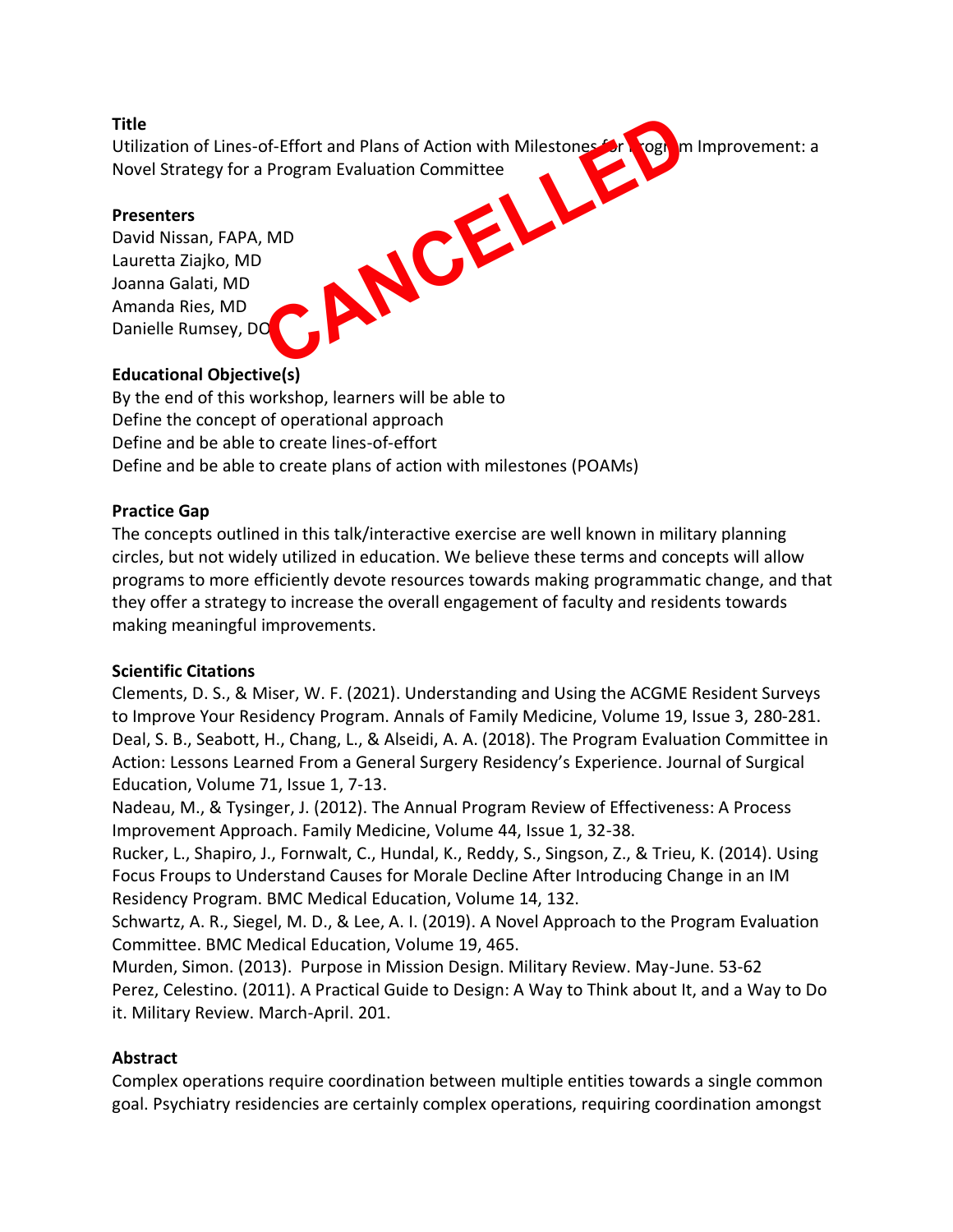program faculty, trainees, leadership, and multiple hospital entities. Military organizations utilize the concept of lines-of-effort to link multiple tasks and missions towards a single concerted goal. Developing plans of action (defining a problem, setting specific goals towards a clear, well-defined end point) results in a more efficient use of resources towards creating meaningful change. While a psychiatry residency may not bear much resemblance with military organizations, utilizing lines-of-effort and POAMs is a useful strategy for making substantial improvements.

In 2021, the NMCSD Psychiatry program noted a broad decline in the ACGME survey, falling below national average across numerous domains. In the years immediately prior to this survey, we were able to focus on a few specific, sometimes unrelated deficits, and design shorter term projects to implement improvements. These broader deficits required a different approach, one that required greater coordination and involvement that we had utilized in years past. We began by defining four broad areas for change: Teaching, Workload, Communication, and Diversity, Equity and Inclusion (DEI). Our program director outlined the broad strategy, describing the operational approach and broad goals that would be the result of coordinated efforts. The faculty and residents were divided into four working groups, each tasked with developing plans of action with definitive milestones to be aligned to form lines-of-effort towards a common goal. The result was the development of succinct, clear plans of action, each with an identifiable action officer.

In this interactive workshop, we hope to highlight the use of lines-of-effort and POAMs, describing how these concepts borrowed from military strategy and operational planning can be applied to making meaningful programmatic change. We hope this workshop will allow other programs to evaluate if these concepts could be applied to their program improvement efforts.

#### **Agenda**

75 minutes Introduction: 5 minutes Introduce the panel members, and outline the goals for the presentation.

Didactic portion: 20 minutes Background, introduction of the relevant terms, description of the learning objectives.

Small group session: 20 minutes Participants will be broken into groups of 5-7, and together conduct an exercise to develop lines-of-effort and Plans of Action with Milestones

Discussion: 20 minutes Review each groups work, guided discussion as a larger group.

Conclusion, questions: 10 minutes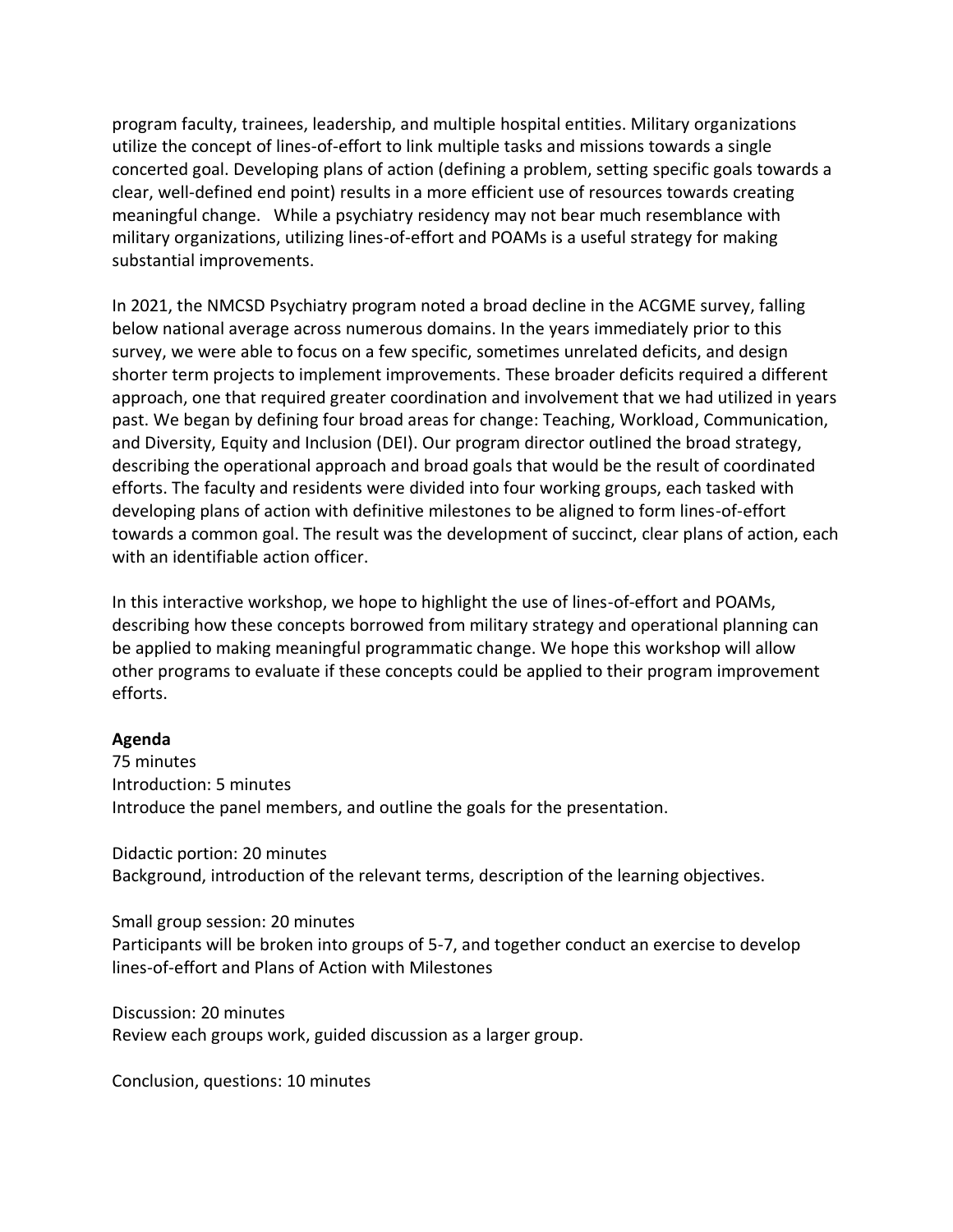Teaching risk management skills for patients who threaten mass killing

### **Presenters**

Jacquetta Blacker, MD Thomas Briese, MD Chinmoy Gulrajani, MD

## **Educational Objective(s)**

1. Outline the educational importance of learning how to perform a threat assessment within a non-forensic psychiatrist's scope of practice.

2. Review available resources for psychiatrists, including clinical, non-clinical, and legal literature.

3. Describe a structured framework for threat assessment within the role of a psychiatrist: collecting clinical data and collateral information, threat assessment, decision-making, and documentation.

4. Consider how these skills can be incorporated into a curriculum for trainees and faculty across different subspecialty programs.

## **Practice Gap**

Psychiatric residents and fellows in various training programs are increasingly likely to care for adult and pediatric patients who make threats to kill multiple people (ESSN, 2019; FBI, 2021). Both trainees and their supervisors would benefit if training programs could teach cognitive frameworks by which to approach these highly emotive, anxiogenic patient encounters. This preparation would equip supervisees and their faculty to feel confident in gathering data adequately and in a timely fashion, access appropriate support and assistance, and conduct risk assessments within their scope of practice as psychiatrists. Currently, little structured educational support exists to teach non-forensic psychiatrists how to conduct mass killing threat assessments.

## **Scientific Citations**

- 1. ESSN (Educator's School Safety Network) (2019). Violent Threats and Incidents in Schools: An Analysis of the 2018-2019 School Year. Electronic publication available at: https://eschoolsafety.org/violence/ (Accessed 10/25/21).
- 2. FBI (Federal Bureau of Investigation) (2021). FBI Reports and Publications. Available at: https://www.fbi.gov/resources/library (Accessed 10/25/21).
- 3. Mossman, D. (2008). Violence risk: is clinical judgment enough? Current Psychiatry, 7, 66–72.
- 4. Large, M.M. (2018). The role of prediction in suicide prevention. Dialogues in Clinical Neuroscience, 20(3): 197–205. https://doi.org/10.31887/DCNS.2018.20.3/mlarge
- 5. Westreich, L. (1991). Assessing an adult patient's suicide risk. What primary care physicians need to know. Postgraduate Medicine. 90(4), 59-62. https://doi.org/10.1080/00325481.1991.11701059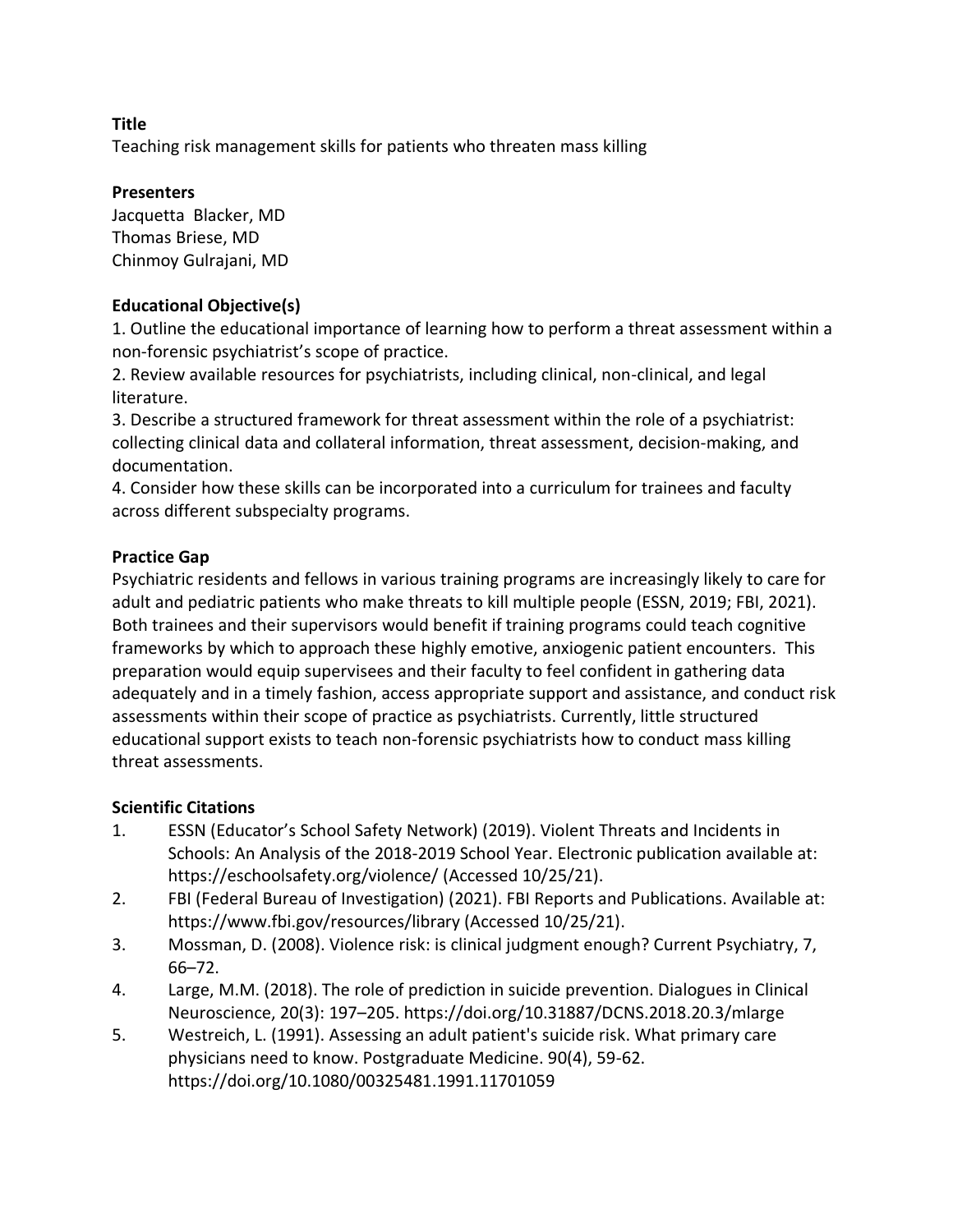- 6. Douglas T, Pugh J, Singh I, et al. (2017). Risk assessment tools in criminal justice and forensic psychiatry: the need for better data. European Psychiatry, 42, 134–137. https://doi.org/10.1016/j.eurpsy.2016.12.009
- 7. Resnick, P., Saxton, A. (2019). Malpractice Liability Due to Patient Violence. Focus, 17(4), 343-348. https://doi.org/10.1176/appi.focus.20190022
- 8. Weisbrot, D.M. (2020). "The Need to See and Respond": The Role of the Child and Adolescent Psychiatrist in School Threat Assessment. Journal of the American Academy of Child & Adolescent Psychiatry, 59:1, 20-26. https://doi.org/10.1016/j.jaac.2019.09.001
- 9. Flannery, D.J., Modzeleski, W., Kretschmar J.M. (2013). Violence and School Shootings. Child and Adolescent Disorders, 15, 331. https://doi.org/10.1007/s11920-012-0331-6
- 10. Twemlow, S.W., Fonagy, P., Sacco, F.C., O'Toole, M.E., Vernberg, E. (2002). Premeditated Mass Shootings in Schools: Threat Assessment. Journal of the American Academy of Child & Adolescent Psychiatry, 41:4, 475-477. https://doi.org/10.1097/00004583-200204000-00021

## **Abstract**

Weighing risks is a part of psychiatrists' daily clinical duties, whether it is assessing the possibility of suicide, self-harm, homicide, or behavioral dyscontrol. Programs teach trainees to perform clinical assessments that balance the risk of harm to the patient/others against the patient's autonomy and clinical needs. Programs also teach trainees to understand the limitations of such predictions (Mossman, 2008; Large, 2018). All psychiatric training programs are comfortable with teaching suicide risk assessment (Westreich, 1991). However, most programs and their faculty are probably less familiar or comfortable with managing situations where a pediatric or adult patient threatens mass killings, such as a school/college shooting, a hospital bombing, etc. While actual mass homicide events are extremely rare, both threats and events are becoming more common (ESSN, 2019; FBI, 2021). These types of threats can be intensely worrying for community and academic psychiatrists, partly because they typically lack experience in forensically assessing violence risk in patients (Douglas, 2017).

It is not possible for any psychiatrist to predict risks with absolute certainty (Resnick, 2019) but it is possible to teach trainees how to make thoughtful threat assessments, engage appropriate supervision, and utilize clinical, legal, county, school, and family resources (Weisbrot, 2020). This workshop helps program directors and other academic faculty consider how they prepare their trainees to assess a child or adult patient who has made a mass killing threat, while staying within their scope of practice. We will review the role of the typical non-forensically trained psychiatrist, different sources of collateral information, various community resources, basic legal considerations, and documentation techniques (Flannery 2013; Twemlow 2002). We will share how a child & adolescent and a forensic psychiatry training program collaborated together to create a curriculum to teach threat assessment, and a fellow-run consultative service for threat assessment. We will use fictitious scenarios based on real-world situations to allow participants to practice implementing the information we provide and consider how they could share it with their own trainees. We will share the teaching documents we created for our own program.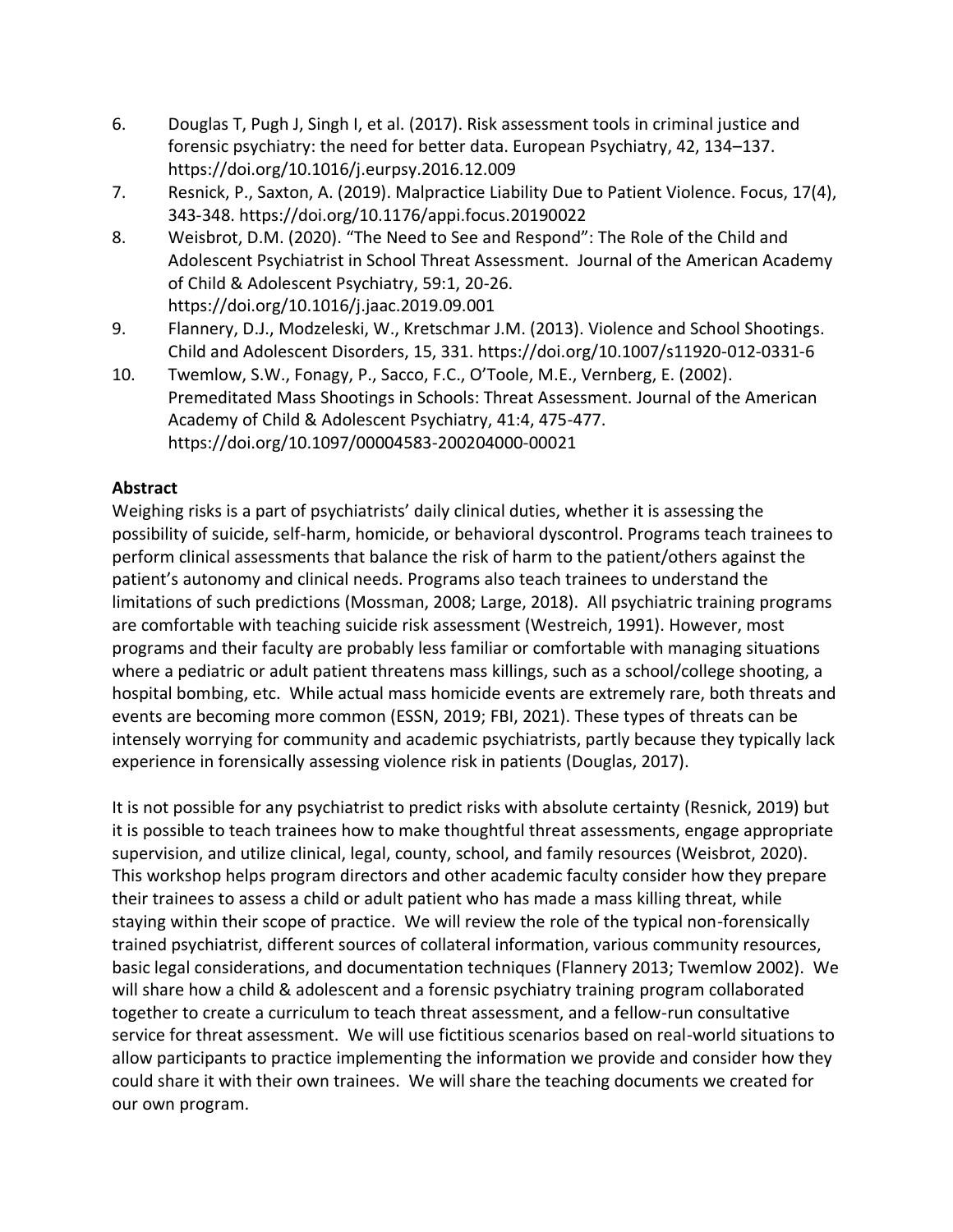#### **Agenda**

The intended audience is psychiatry program directors and any other medical educators who might have to assist trainees with a threat assessment and/or create a training module for risk management and mitigation. Residents and fellows may also find it very helpful to directly learn the threat assessment information that we review. We will start with an anonymized description of a time-urgent mass killing threat. We will describe how this situation unveiled a lack of threat assessment skills amongst trainees and faculty. We will then hold a facilitated small-group breakout to allow participants to experience how they might handle a similar scenario. We will join back together for an overview of risk assessment strategies, showing how to use forensic specialty knowledge to learn how to manage risk in general psychiatry settings. The second facilitated small-group breakout will allow participants to apply their new skills in a different threat assessment scenario. We will finish with reviewing the sample curriculum we created, which can be adapted to various types of training programs.

- 1. Introductions, goals & objectives (5 minutes)
- 2. Presentation: the situation that precipitated the creation of our curriculum (10 minutes)
- 3. Break-out: how would you handle scenario number 1? (10 minutes)
- 4. Risk management strategies (20 minutes)
- 5. Break-out: using the risk management strategies, how would you handle scenario number 2? (10 minutes)
- 6. Reviewing the joint curriculum (5 minutes)
- 7. Questions and discussion (15 minutes)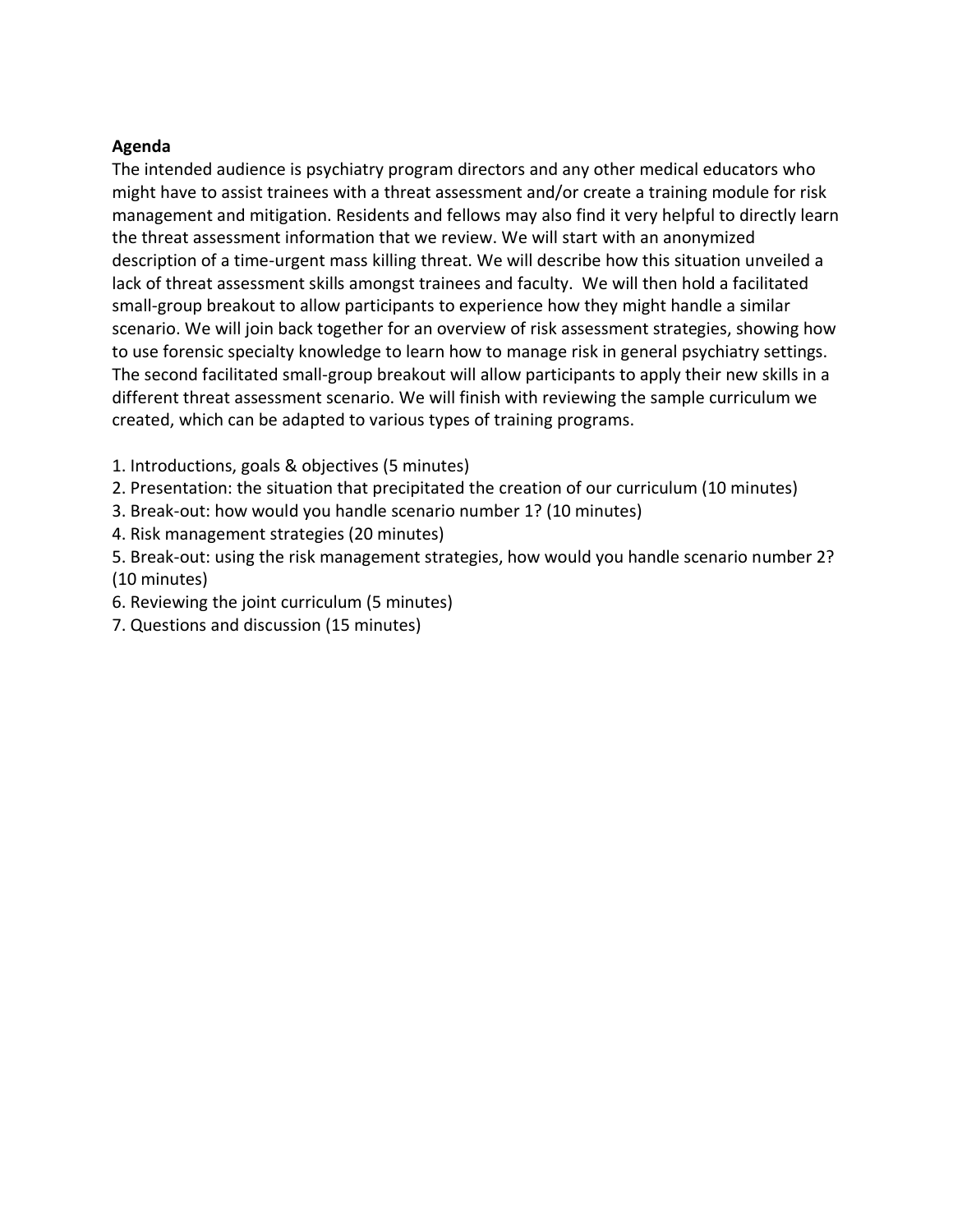Shifting the Curve for Patient Safety and Quality Improvement Curriculum and Faculty Development: Lessons from AADPRT's Participation in the PDPQ Educators Network

### **Presenters**

Uma Suryadevara, MD Mariam Rahmani, MD Michelle Roley-Roberts, PhD Ray Hsiao, DFAACAP, MD Jacqueline Hobbs, FAPA, MD, PhD

## **Educational Objective(s)**

By the end of this presentation, participants will be able to:

- 1. Explain the gap between the Clinical Learning Environment's (CLE) needs for resident participation in PS/QI and GME milestone expectations.
- 2. Describe the Program Directors Patient Safety and Quality (PDPQ) Educators Network, including AADPRT's participation to date.
- 3. Review the structured PDPQ PS/QI "buckets" of stakeholder analysis, longitudinal learning, assessment, and faculty development.
- 4. Demonstrate the PDPQ structured format for PS/QI curriculum and faculty development.
- 5. Plan how programs can participate in, learn from, and continue to build the future of the PDPQ for Psychiatry and AADPRT.

## **Practice Gap**

ACGME Psychiatry Milestones for patient safety (PS) and quality improvement (QI) are delineated by "levels" 1-5 with level 1 generally expected upon starting the training program and level 4 expected by graduation. Level 5 is generally expected to be attained postgraduation, during practice. The GME "expectations", however, are very different from the "needs" of the clinical learning environment (CLE). The CLE (e.g., hospital or health system) needs trainees who have advanced participation and even basic leadership skills in PS/QI as quickly as possible in order to affect the often rapid changes necessary for quality and safe patient care. In essence, the learning curve must be significantly shifted left with a much steeper upward trajectory.

Many training programs lack immediate resources or trained faculty to implement the necessary curriculum related to PS/QI that will meet the needs of the CLE. The PDPQ Educators Network helps program directors, associate program directors, and interested faculty learn how to develop curricula for their programs in PS/QI. In this workshop, the session leaders will help training programs learn more about the structured PDPQ curriculum and the resources available to assist them in developing PS/QI curricula and developing their faculty to train the next generation of psychiatrists who will provide the safest and best quality patient care.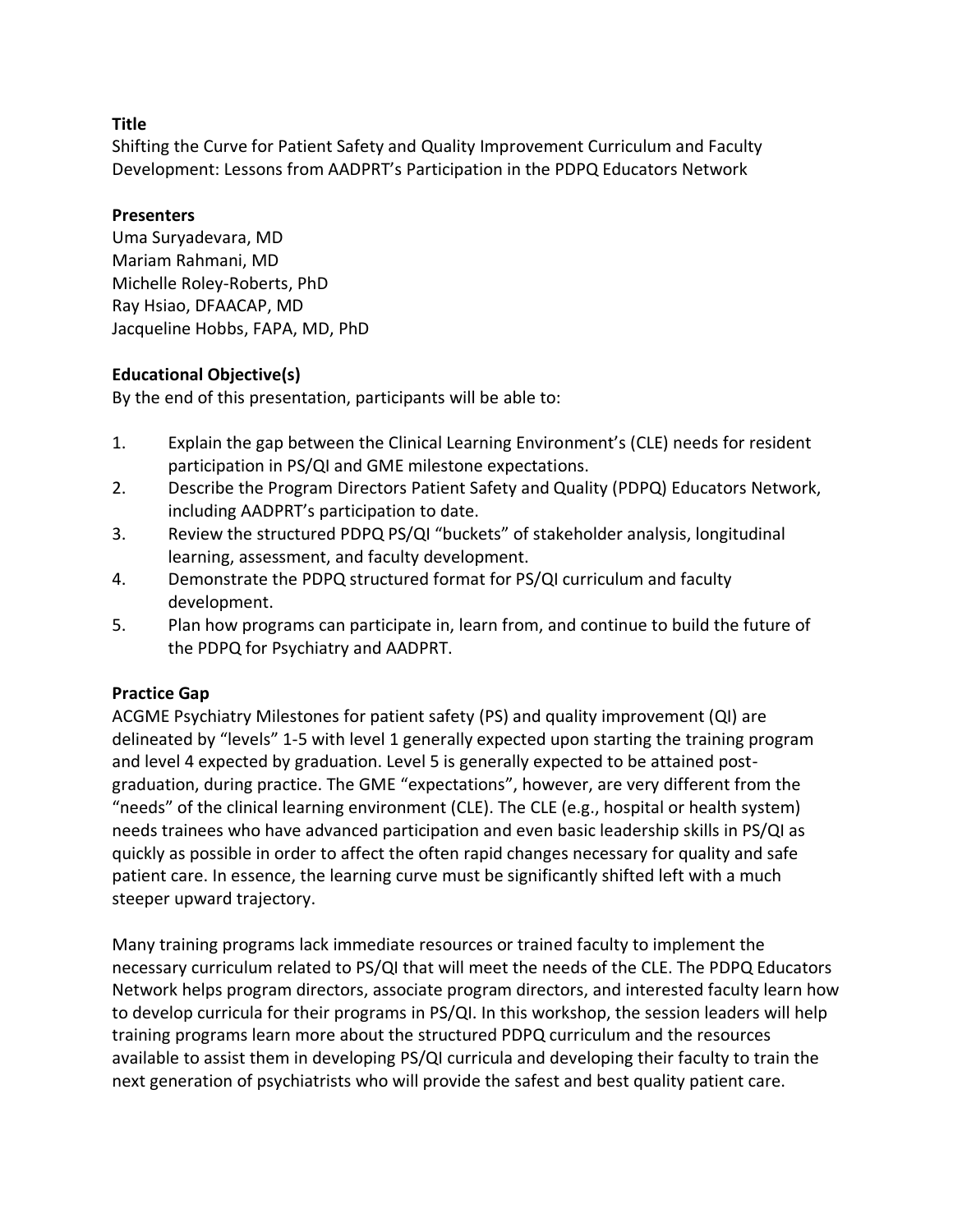### **Scientific Citations**

https://www.acgme.org/globalassets/pdfs/cler/2021clernationalreportoffindings.pdf

https://pubmed.ncbi.nlm.nih.gov/33680321/

https://pubmed.ncbi.nlm.nih.gov/31743389/

#### **Abstract**

In this workshop, five AADPRT faculty who have participated in the PDPQ Educators Network will review the details of the PDPQ, its mission, and the relevance to AADPRT members. Participants will be led through exercises to identify the challenges in and solutions for creating PS/QI curricula and developing faculty to teach the content. The presenters are from different training programs across the country, which provide a broad scope of the range of local and regional barriers to PS/QI curricula and faculty development.

The current state of program/institution PS/QI curricula and the need for improvement will be the starting point. Via small and large group activities, participants will identify current leadership and GME stakeholder involvement in their PS/QI programs and how to further develop sustainable partnerships with organizational leaders at and external to their institution to both promote and train residents/fellows in patient safety and healthcare quality. The importance of multidisciplinary interprofessional teams will be emphasized and make the whole experience more meaningful. Because QI is a continuous process, and patient safety and quality cannot be improved without evaluations and assessments, evidence-based approaches for learner assessment and program evaluation will be reviewed.

Providing a framework for the development of PS/QI curriculum from PDPQ can alleviate some of the daunting tasks involved in furthering these important GME milestones. Further discussion will occur on how AADPRT members can get involved in the structured aspect of PDPQ as well as new initiatives by AADPRT to continuously train and develop program directors and teaching faculty in PS/QI teaching now and in the future.

## **Agenda**

Introduction and background (10 minutes) – A brief presentation on 1. Literature on existing gaps in GME expectations and health system needs in patient safety/quality improvement (PS/QI).

2. Importance of developing and implementing PS/QI curricula in training programs.

Small Group Activity: Map the existing QI/PS program at participant sites (15 minutes) – Learners will have 5 minutes to map out the opportunities/resources and challenges with implementing such a program at their institution. In the next 10 minutes, they will share these ideas with other team members and collectively come up with ideas to create a curriculum to address the unmet needs.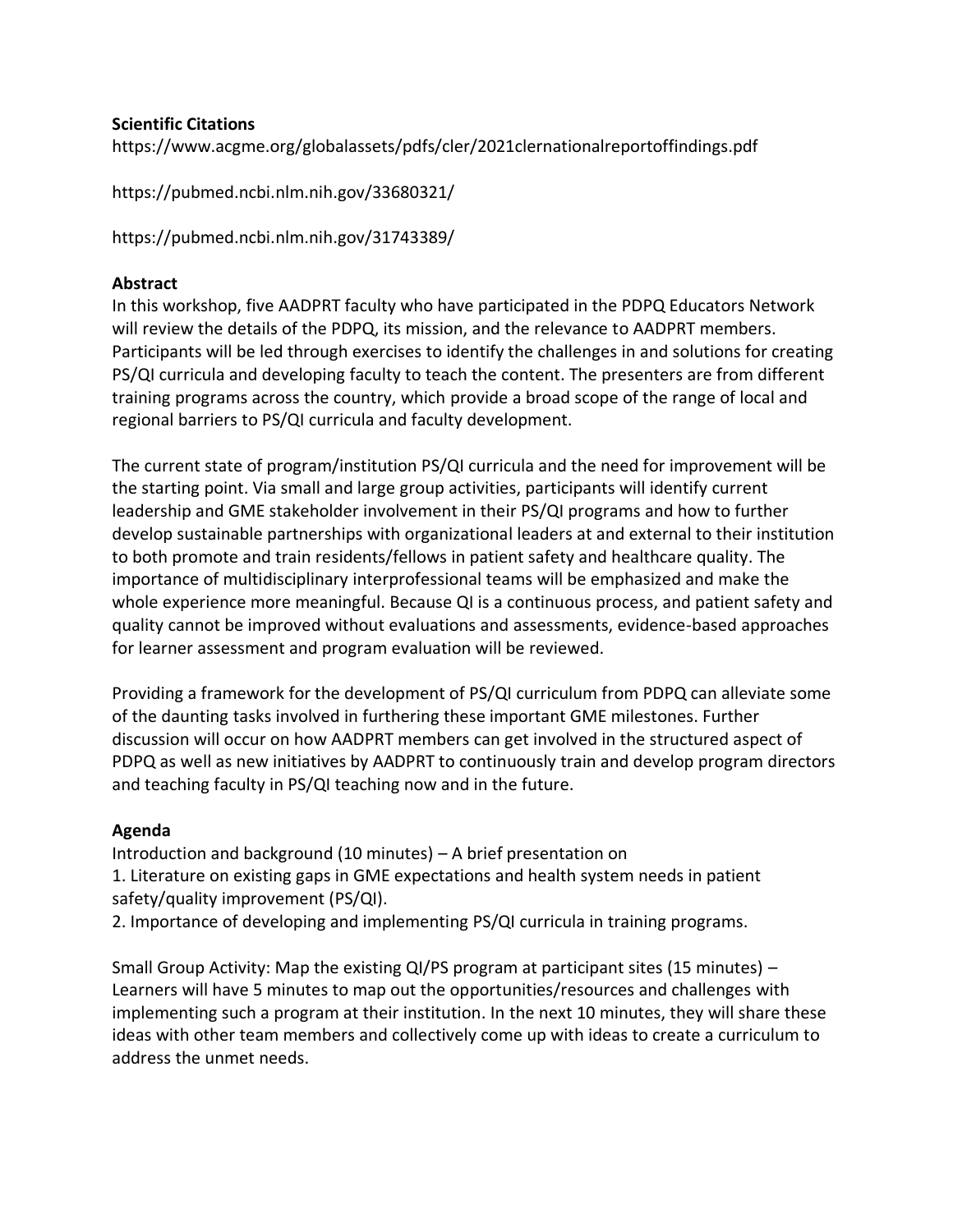Large Group Activity (10 minutes): Each small group will designate a spokesperson who will share their findings in the larger group. During this time, a list of commonly encountered challenges will be created; discussion of how PDPQ can help guide further.

Small Group Activity (15 minutes): Learners will map the essential learning experiences in PS and QI for early, middle, and final training periods for residents/fellows. Required resources including stakeholders, faculty, timing, required data/other information to support the experience as well as learner and program assessment will be delineated.

Large Group Activity (10 minutes): The potential resources identified by small groups will be used to curate a list of evidence-based evaluation techniques or resources.

Q&A/Session Evaluation – 15 minutes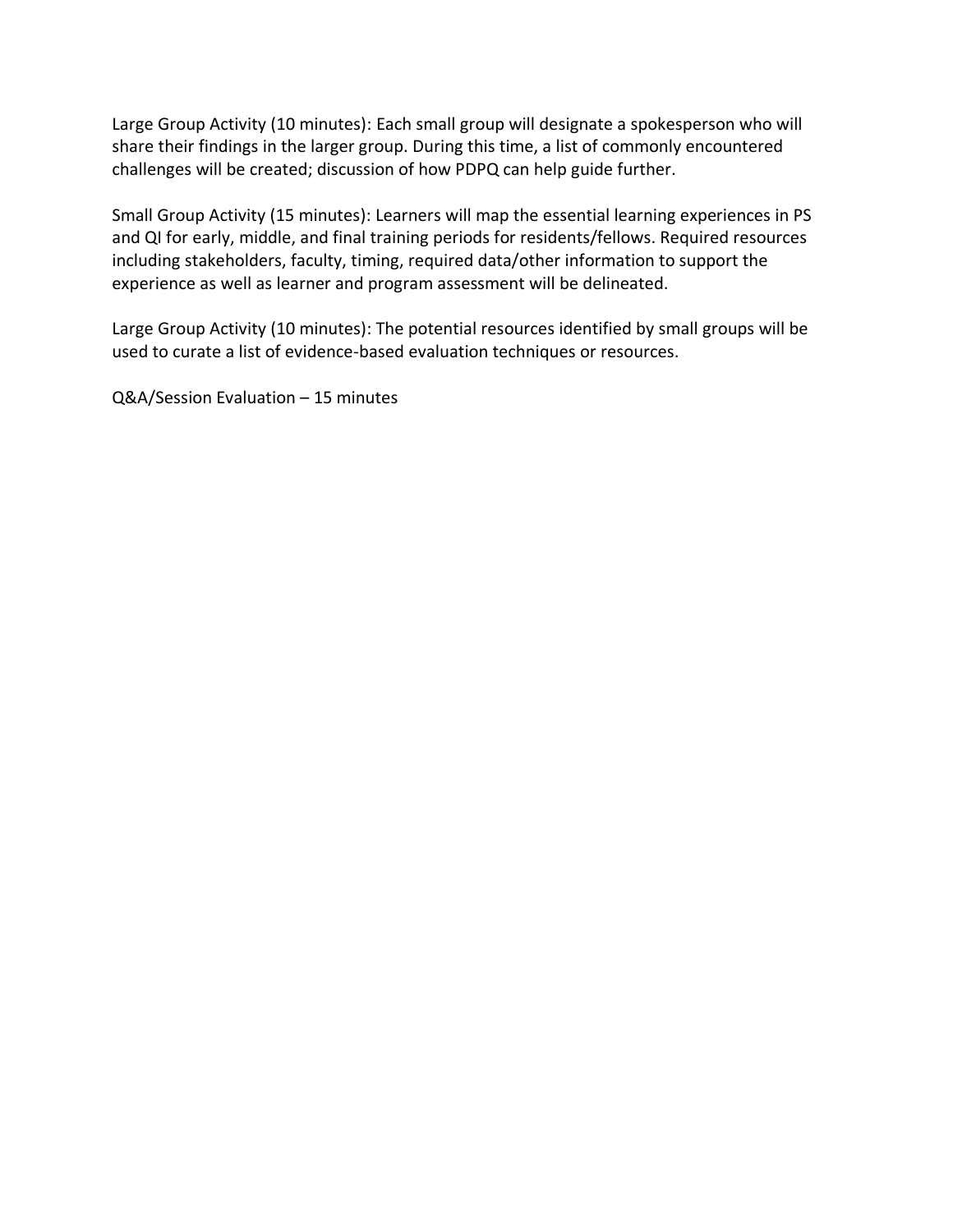Balancing Act: Navigating Parental Leaves

#### **Presenters**

Sandra DeJong, MD, MSc Swathi Damodaran, MD, MPH Tolu Odebunmi, MPH, MD Michael Cahill, MPH, MD Suzanne Sampang, MD

### **Educational Objective(s)**

By the end of the session, participants will be able to:

- 1) Describe the ACGME's position on parental leave as reflected in the forthcoming revisions of the institutional requirements and determine how it applies practically in planning parental leaves for trainees.
- 2) Summarize the factors important to psychiatry trainees in creating a parental leave agreement.
- 3) Discuss the tension between supporting trainee wellbeing and parenthood with preparing trainees with adequate training for independent clinical practice.
- 4) Develop a guide for developing parental leave agreements for psychiatry training programs at your institution.

#### **Practice Gap**

Since the ACGME statement on the new ABMS policy requiring a minimum of six weeks for parental leave, training programs have been struggling with how to create parental leave agreements that comply with the new policy, comply with state and federal parental leave laws, and satisfy training requirements and their own standards for their training program. Tensions of wanting to support trainee parenthood and wellbeing while also ensuring that their trainees graduate with a robust clinical competency that prepares them for independent practice seem inevitable. This workshop brings together training policy leaders, program directors, and psychiatry trainees to discuss the factors involved in creating meaningful parental leave agreements.

#### **Scientific Citations**

American Board of Medical Specialities. July 1, 2021. American Board of Medical Specialities Policy on Parental, Caregiver and Medical Leave During Training. https://www.abms.org/wpcontent/uploads/2020/11/parental-caregiver-and-medical-leave-during-training-policy.pdf.

Stentz NC, Griffith KA, Perkins E, Jones RD, Jagsi R. Fertility and childbearing among American female physicians. J Womens Health 2016;25:1059–1065.

Homans, J. C., DeJong, S., Ruble, A., Wichser, L. M. H. "Parenting in Residency: How parentlearners strengthen programs and how programs can best support them", American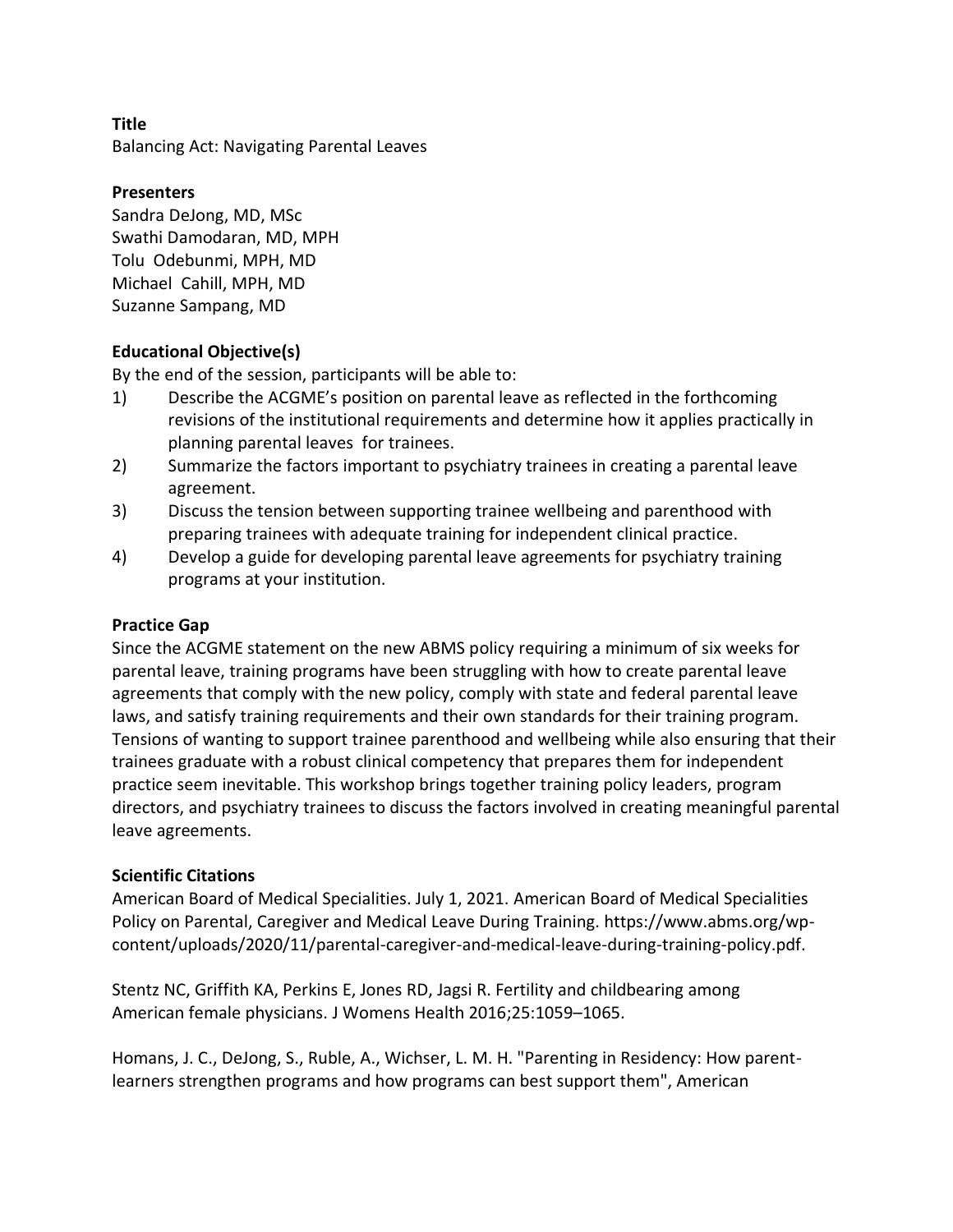Association of Directors of Psychiatry Residency Training Workshop,, Dallas, Texas. (March 4, 2020). Presentation/Talk.

## **Abstract**

Starting in July 2021, the American Board of Medical Specialties (ABMS) implemented a leave policy that requires all training programs of two or more years of education to allow for a minimum of paid six weeks of parental, caregiver, and medical leave for all residents and fellows in addition to other paid off time requirements. ACGME has revised the institutional requirements to reflect this new policy; these revisions are awaiting final approval. This change in policy has coincided with a national conversation and effort to improve parental leave laws and a growing number of states and cities passing local parental leave laws. How these laws intersect with the new ABMS policy and forthcoming ACGME revisions remains unclear. AADPRT listserv discussions recently have reflected confusion about the new requirements and how to create parental leave agreements with trainees. At the same time, recent literature suggests that parenthood during training is a high priority for medical trainees, and that postponing parenthood can pose health risks (Stentz et al., 2016). The confluence of these factors raises a tension between supporting the wellbeing of psychiatry trainees and optimizing psychiatric training and trainees' residence to practice. This workshop will provide participants with an opportunity to learn from the Psychiatry RRC Chair about the new institutional requirements, to describe the perspectives on parental leave negotiations from the trainee and program directors' perspectives, and to apply this information to how training programs can create parental leave plans at their own institutions.

#### **Agenda**

- 1. Welcome (10 minutes): Presenters and participants introduce themselves. Participants share their goals for the workshop via a jam board.
- 2. Dr. Sampang provides an overview of the forthcoming ACGME revised institutional requirements on parental leave which will align with the new ABMS policy (10 minutes). Time is provided for participants to ask questions.
- 3. Residents from the University of Minnesota present qualitative data on views of parental leaves during training from medical trainees (10 minutes) Drs. Odebunmi and Cahill
- 4. Small Group discussion of case vignette of a training director working with a resident to create a parental leave agreement. Groups will be asked to discuss the factors important to the resident and to the training director (30 minutes) Dr. Damodaran
- 5. Large Group discussion of case vignette. Small groups will be asked to summarize their discussions and we will generate a list of themes and factors important in a parental leave agreement (10 minutes) Dr. DeJong
- 6. Wrap-up Discussion and Questions (10 minutes)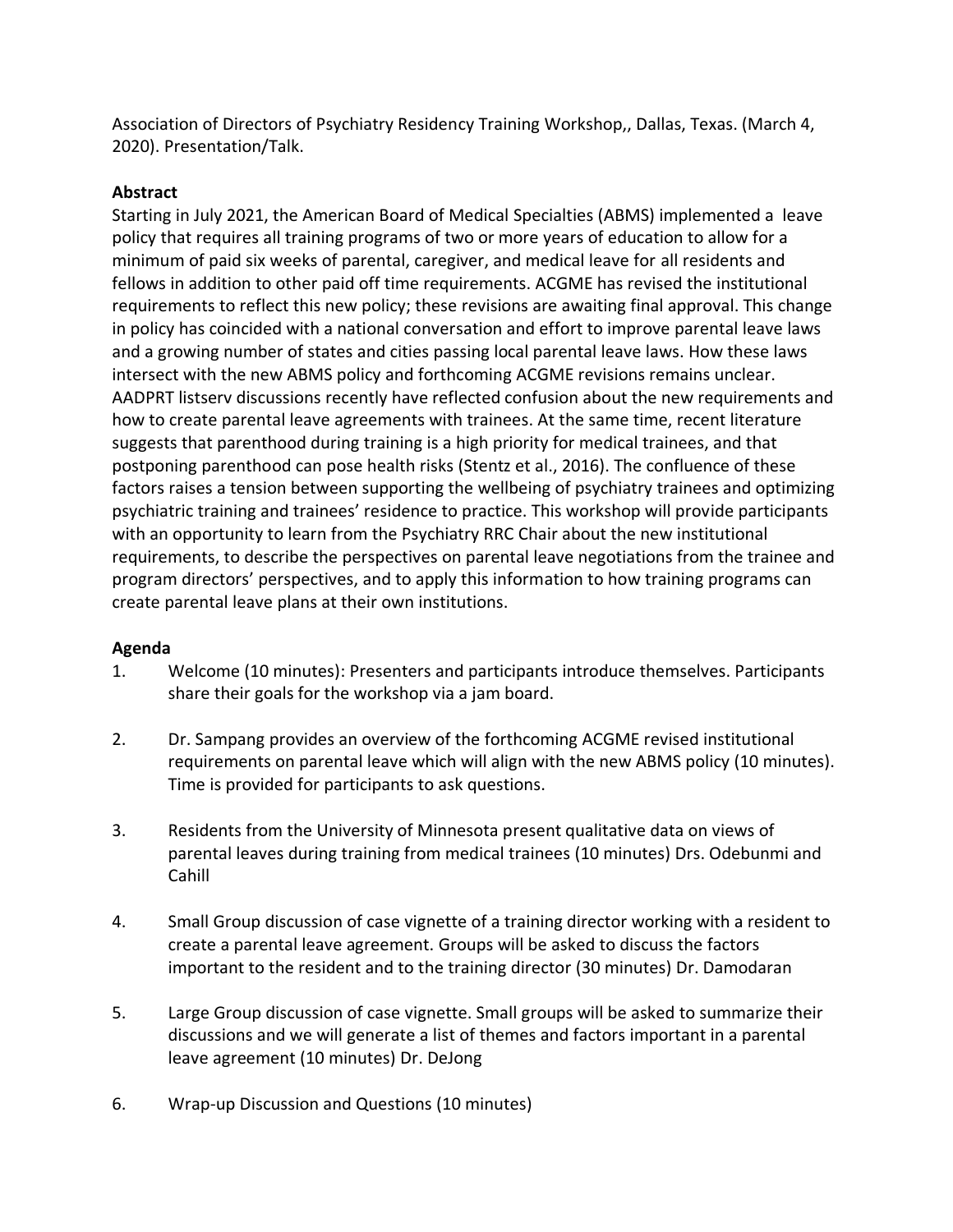"Let's Flip it" ; Aligning Psychiatry Residency Didactics with Adult Learning Theory: Toward Self-Directed Didactics

### **Presenters**

Jyotsna Ranga, MD Mark Mullen, MD Nargis Sadat, MD Tony Pesavento, MD, MS Michelle Roley-Roberts, PhD

### **Educational Objective(s)**

At the end of the poster/workshop presentation, the participants will be able to

1. Describe steps in the construction of a flipped classroom curriculum

2. Creatively use an interactive platform where learning objectives and resources are uploaded

- 3. List faculty development strategies
- 4. Anticipate, evaluate challenges, and identify continuous improvement strategies
- 5. Assess periodically resident engagement and participation via surveys

#### **Practice Gap**

ACGME requires protected time for didactics for every residency program, to advance medical knowledge. Didactics are provided in several formats- Grand Rounds, Journal Clubs etc. Often residents report dissatisfaction in didactic education. At Creighton University Psychiatry Residency, during annual surveys, resident feedback has been that didactics could be more engaging, interactive and evidence based. Lectures have been the standard delivery format. Retention rates are about 5%, for passive learners. Residencies are tasked with providing quality and differentiated didactics to graduate medical education learners, who are busy, preoccupied and have a wide variety of learning styles, preferences, and professional and personal goals. Keeping residents engaged, focused, interactive, and teaching each other is a very difficult task in the traditional 1–2-hour lecture format. Programs are responsible for maintaining intellectual curiosity in the learning environment, and the trainee's progression on all milestones is the goal for all. In an attempt to create a learning experience that the residents would actively participate in creating, moderated by faculty, we hope to move closer to alignment in resident and faculty satisfaction with didactics.

## **Scientific Citations**

1.Haas, M. R, Munzer, B. W, Santen, S. A, Hopson, L. R, Haas, N. L, Overbeek, D., et al. (2019). #DidacticsRevolution: Applying Kotter's 8-Step Change Management Model to Residency Didactics. Western Journal of Emergency Medicine: Integrating Emergency Care with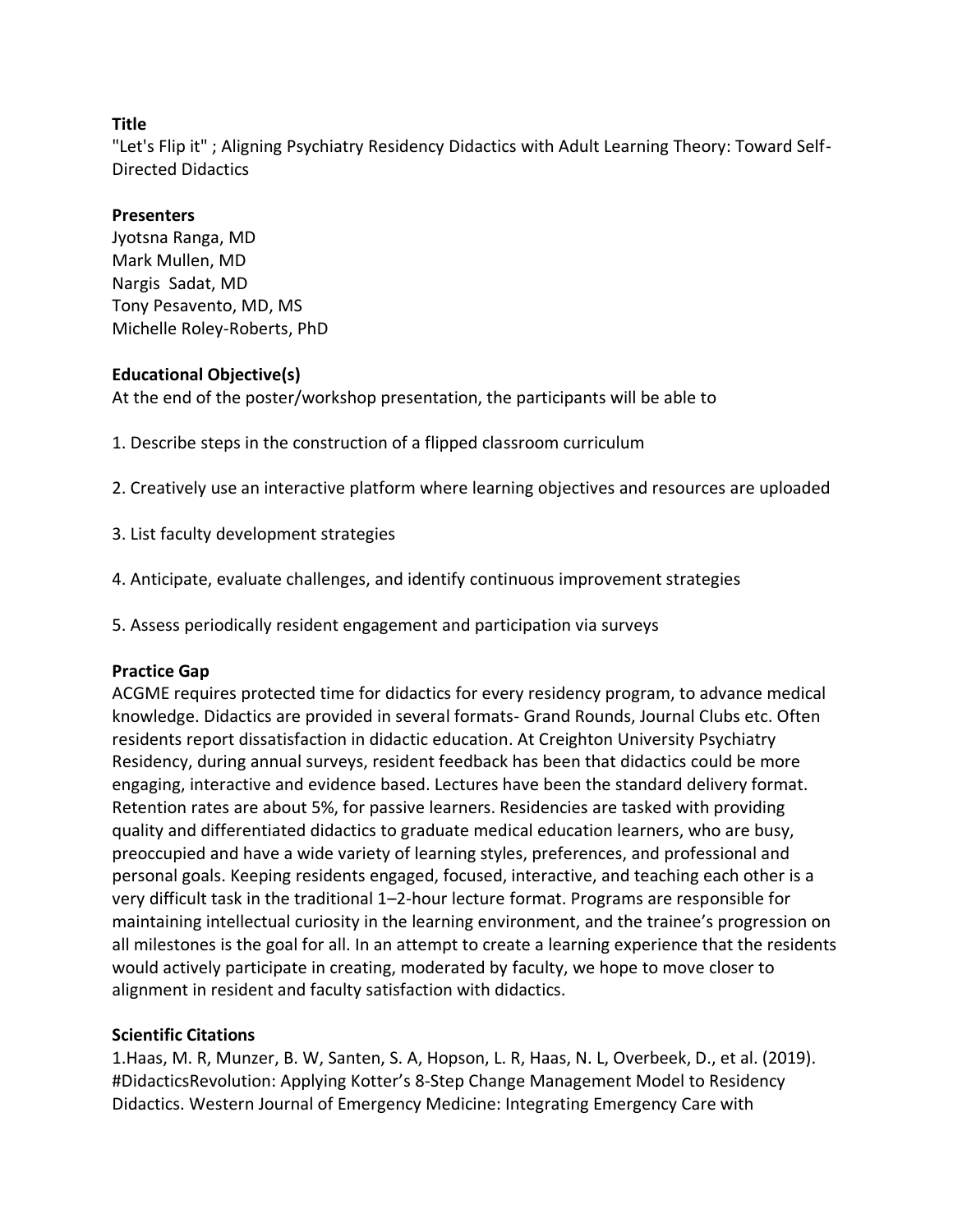Population Health21(1). http://dx.doi.org/10.5811/westjem.2019.11.44510 Retrieved from https://escholarship.org/uc/item/26x651zr

2.Wolff M, Wagner MJ, Poznanski S, Schiller J, Santen S. Not another boring lecture: engaging learners

with active learning techniques. J Emerg Med. 2015 Jan;48(1):85-93. doi:

10.1016/j.jemermed.2014.09.010. Epub 2014 Oct 13. PMID: 25440868.

3.Kurup V, Sendlewski G. The Feasibility of Incorporating a Flipped Classroom Model in an Anesthesia Residency Curriculum-Pilot Study. Yale J Biol Med. 2020 Aug 31;93(3):411-417. PMID: 32874146; PMCID: PMC7448396.

4.Young TP, Bailey CJ, Guptill M, Thorp AW, Thomas TL. The flipped classroom: a modality for mixed asynchronous and synchronous learning in a residency program. West J Emerg Med. 2014 Nov;15(7):938-44. doi: 10.5811/westjem.2014.10.23515. Epub 2014 Oct 29. PMID: 25493157; PMCID: PMC4251258.

5. Shoirah H, Ntranos A, Brandstadter R, Liu Y, Medina E, Kwan J, Krieger S. Education Research: Resident education through adult learning in neurology: Implementation and impact. Neurology. 2018 Jul 31;91(5):234-238. doi: 10.1212/WNL.0000000000005914. PMID: 30061341.

6. Cooper, A. Z., & Richards, J. B. (2017). Lectures for Adult Learners: Breaking Old Habits in Graduate Medical Education. The American Journal of Medicine, 130(3), 376-381. doi:10.1016/j.amjmed.2016.11.009

## **Abstract**

Introduction: Adult learning is distinct from the traditional lecture style of learning. Adults learn best when content is self-directed, and when learners have a sense of agency, applicability, and meaning in the exercise. Additionally, practice based learning is an ACGME Milestone and mastery of this skill is important as evidenced by the format in ABPN recertification examinations and the focus on continuous lifelong learning.In an annual survey, CUSOM Psychiatry Residents have indicated a concern that didactics were not engaging or interactive. To reconcile our didactic sessions with these realities, our team worked to develop a "flipped classroom" for our residency's didactic curriculum.

Materials and methods: An initial needs assessment survey was conducted to inform curricular development and establish a baseline description of resident opinions about current didactic curriculum. Curricula was developed wherein residents would prepare for didactic sessions through assigned reading. Assignments varied by postgraduate year (PGY), but class was conducted with the entire program cohort simultaneously. Class time consisted of problembased and team-based learning exercises. Continuous feedback was deliberately elicited from learners following each session, and curricula was modified accordingly. Following six newly redesigned didactic sessions, residents again completed the needs assessment.

Results: Our team learned several important lessons through the continuous feedback process. Learners must be given clear, attainable instructions as to exactly what material to cover and what resources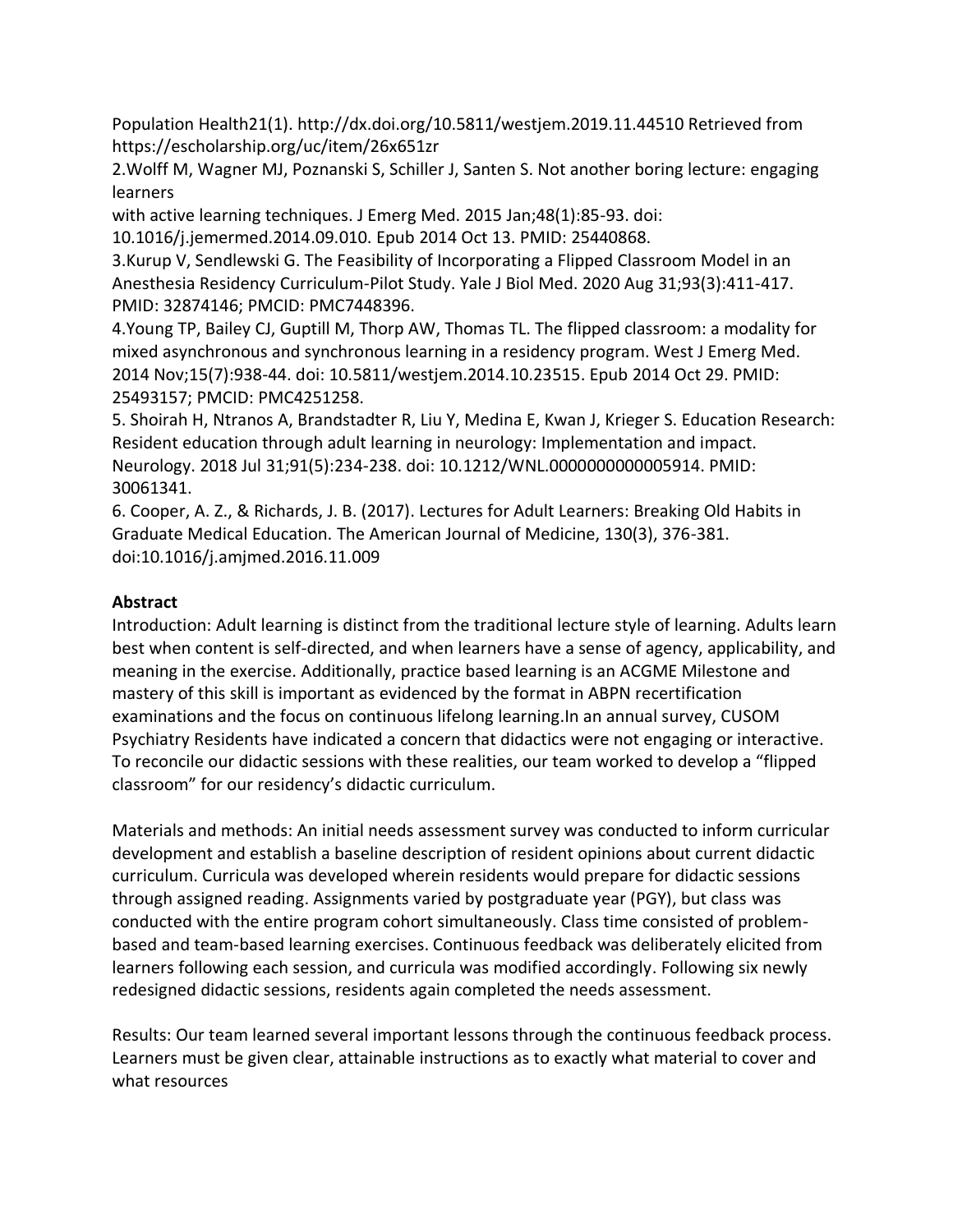should be used. Time management during didactic sessions was essential for optimal engagement and learning. Faculty must be prepared to engage in critical analysis of resident perspectives and tie discussion points to pre-determined learning objectives. The leader must also ensure comprehensive coverage of the material. Overall, learners indicated that the "flipped classroom" approach was preferred to our traditional lecture-based model for didactic learning. Results (quantitative and qualitative) of surveys are forthcoming (to be included in poster).

Conclusion: Residents preferred "flipped classroom" didactics to the traditional lecture-based model. This process must be continually revised based on deliberately sought, direct feedback from learners. This project will demonstrate the effectiveness of an adult learning model for didactics in a psychiatry residency program. It will establish that a flipped classroom is not only effective but also is a preferred way of learning for psychiatry residents. Lastly, we aim to provide a blueprint for other programs looking at changing their didactics to a more modern style of learning.

## **Agenda**

1.Dr. Ranga will present an Introduction and presentation of the evidence regarding active learning vs passive learning. Discuss the Adult Learning theory and the evidence base in Graduate Medical Education-Duration:10minutes

2. PGY2 Dr. Mullen will present steps we took in our program to move to active engaged learning. Duration:10 minutes

3. Dr. Nargis Sadat and Dr.Tony Pesavento will execute the didactic exactly as we do in the residency; the attendees are divided into small groups.( breakout rooms if virtual) They select a name for their group. They are given a passage to read. They are then asked to answer 10 questions related to the topic individually via Poll everywhere. Each question is given 1 minute after which the answers are locked. After this, they are required to discuss each of the 10 questions with their small group and why they chose their specific answers.

This will be followed by a large group discussion and the faculty moderator going through each question and asking each group for the answer, and to explain rationale. The results of the individual responses are displayed as each question is discussed, and there is a lively discussion on why the other options may be incorrect. Duration:30 minutes

Wrap up: Dr. Mullen will discuss lessons learned in our program and we will request reflections and feedback to be shared by the participants.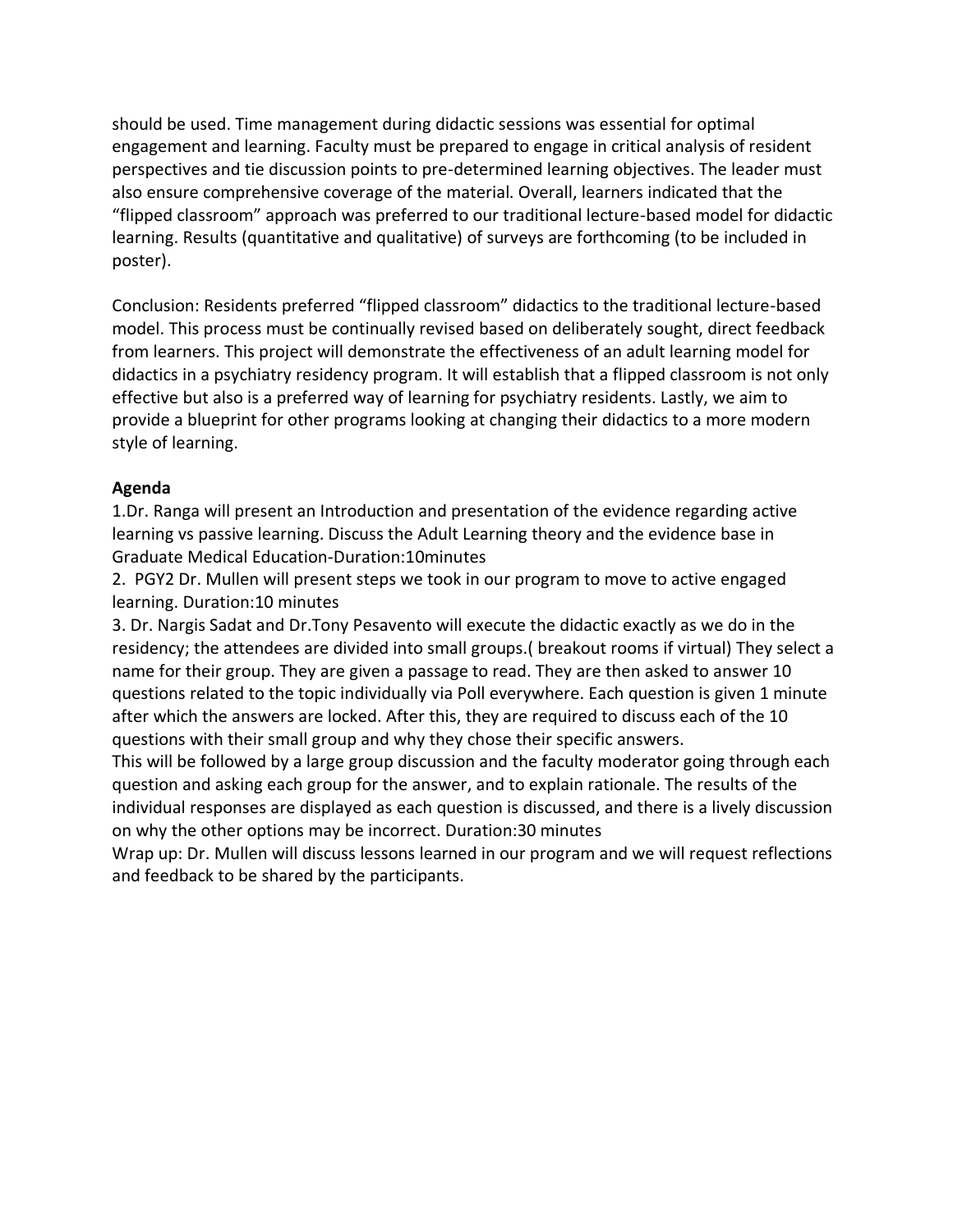Re-thinking Core Values: How Medical "Professionalism" Perpetuates Discrimination against Black, Indigenous, and People of Color (BIPOC)

### **Presenters**

Ashley Walker, MD J. Corey Williams, MA,MD Kaosoluchi Enendu, MBA,MD Jaya Aysola, MD,MPH David Ross, MD,PhD

## **Educational Objective(s)**

At the conclusion of this session, each participant will be able to:

1. Describe medical professionalism as a fluid, contextual, subjective notion informed by current conceptions of professionalism have been largely based on adhering to white-dominant culture and norms

2. Recognize that professionalism concerns and citations are disproportionately deployed to assimilate and "correct" BIPOC individuals, while privileging traditionally white cis/heteronormative western cultural values and norms

3. Demonstrate, through a series of case vignettes, ways in which medical "professionalism" can perpetuate intersectional discrimination

4. Begin to construct a re-conceptualization of medical professionalism that allows for diverse and inclusive manners of speech, affect, dress, and unwritten codes of conduct.

## **Practice Gap**

Professionalism has become an entrenched, assumed core value in academic medicine, and stands as an integral method by which training institutions evaluate trainees and students. However, the concept lacks definitional consensus, and existing data show that diverse identity groups may have different understandings of what professionalism is and looks like. Despite widespread desire to explore the impact of structural racism on trainee experiences, to date there are no broad instutional efforts that specifically examine institutional norms of professionalism through an anti-racist, anti-sexist lens. While people from groups underrepresented in medicine tend to place greater emphasis on the importance of professionalism in the workplace, they report greater scrutiny over their professional actions and greater infringements on their professional boundaries (Alexis et al., 2020). This may have important implications for the disproportionate rates of attrition from academic medicine observed within these groups (Cropsey et al., 2008). Program directors and teaching faculty need to have historically-informed perspectives – an awareness of how professionalism is historically (and currently) deployed to encode and reinforce white cis/heteronormative cultural norms and values that marginalize Black, Indigenous, People of Color (BIPOC). Further, program directors need to employ a critical perspective when evaluating a trainee's professionalism that takes into account the trainee's identity, culture, and lived experience.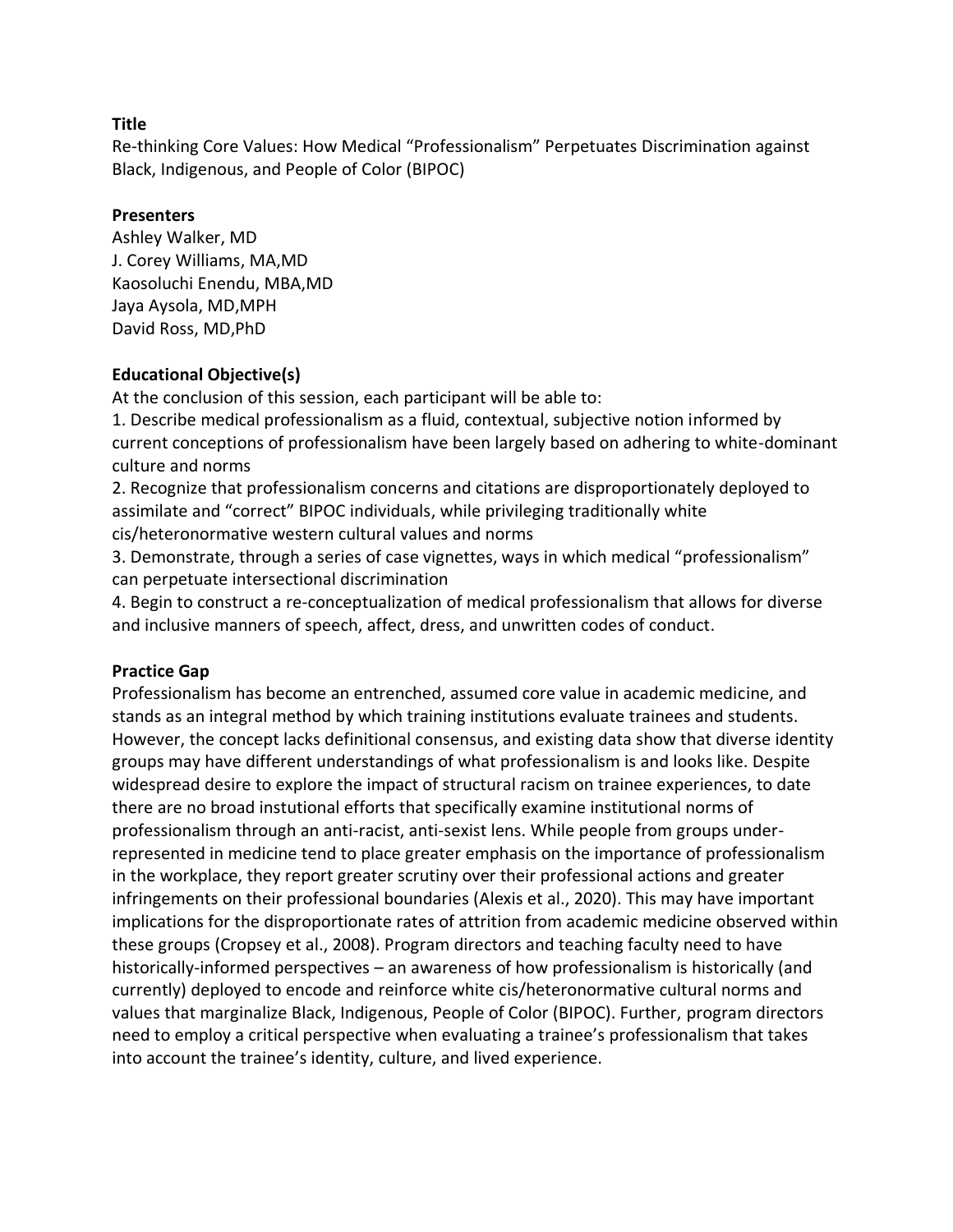#### **Scientific Citations**

Alexis, D. A., Kearney, M. D., Williams, J. C., Xu, C., Higginbotham, E. J., & Aysola, J. (2020). Assessment of Perceptions of Professionalism Among Faculty, Trainees, Staff, and Students in a Large University-Based Health System. JAMA network open, 3(11), e2021452-e2021452. Birden, H., Glass, N., Wilson, I., Harrison, M., Usherwood, T., & Nass, D. (2014). Defining professionalism in medical education: a systematic review. Medical teacher, 36(1), 47-61. Cropsey, K. L., Masho, S. W., Shiang, R., Sikka, V., Kornstein, S. G., Hampton, C. L., & Committee on the Status of Women and Minorities, Virginia Commonwealth University School of Medicine, Medical College of Virginia Campus. (2008). Why do faculty leave? Reasons for attrition of women and minority faculty from a medical school: four-year results. Journal of women's health, 17(7), 1111-1118.

Gray, A. (2019). The bias of "professionalism" standards. Palo Alto (CA): Stanford Social Innovation Review.

Lee, J. H. (2017). The Weaponization of Medical Professionalism. Academic Medicine, 92(5):579-580.

Marom, L. (2019). Under the cloak of professionalism: Covert racism in teacher education. Race Ethnicity and Education, 22(3), 319-337.

#### **Abstract**

"Professionalism" has been considered a foundational pillar of American medicine since its inception. As one of the six core competencies set forth by both the LCME and ACGME, medical professionalism is used as a central component of evaluations at all levels of training. Yet despite its pervasive use – and the gravity with which deviations are treated – "professionalism" is an abstract, vague notion that currently has no consensus definition (Birden et al, 2014; Lee, 2017). Furthermore, conceptions of professionalism are differentially operationalized across contexts (e.g., clinical, pedagogical, workplace culture, etc.), and used to encompass a broad set of behaviors, language, affect, styles of dress, and unwritten codes of conduct. Scholars have described – especially in historically white-dominated institutions such as hospitals and universities – how standards of professionalism often encode and reinforce white-dominant culture and marginalize BIPOC (Black, Indigenous, People of Color) (Gray, 2019; Marom, 2019). Recent literature suggests that professionalism concerns and citations are disproportionately used as "corrective feedback" towards women and BIPOC trainees, which may be contributing to the increased attrition among these groups. One large survey study demonstrated that women and BIPOC, compared to their white male colleagues, tend to experience more infringements on their professional boundaries and have more often considered changing jobs because of others' unprofessional behaviors (Alexis et al, 2020). The overarching goal of this workshop is for participants to reflect on how current conceptions and subjective evaluations of medical professionalism often perpetuate intersectional discrimination, which disproportionately has a deleterious impact on women and BIPOC physicians. We will present a brief historical overview and literature review on the fluid and contextual nature of professionalism. Participants will engage in active learning and skillsbuilding via small and large group discussions of case vignettes. They will work in small groups to unpack and recognize intersectional discrimination embedded in the current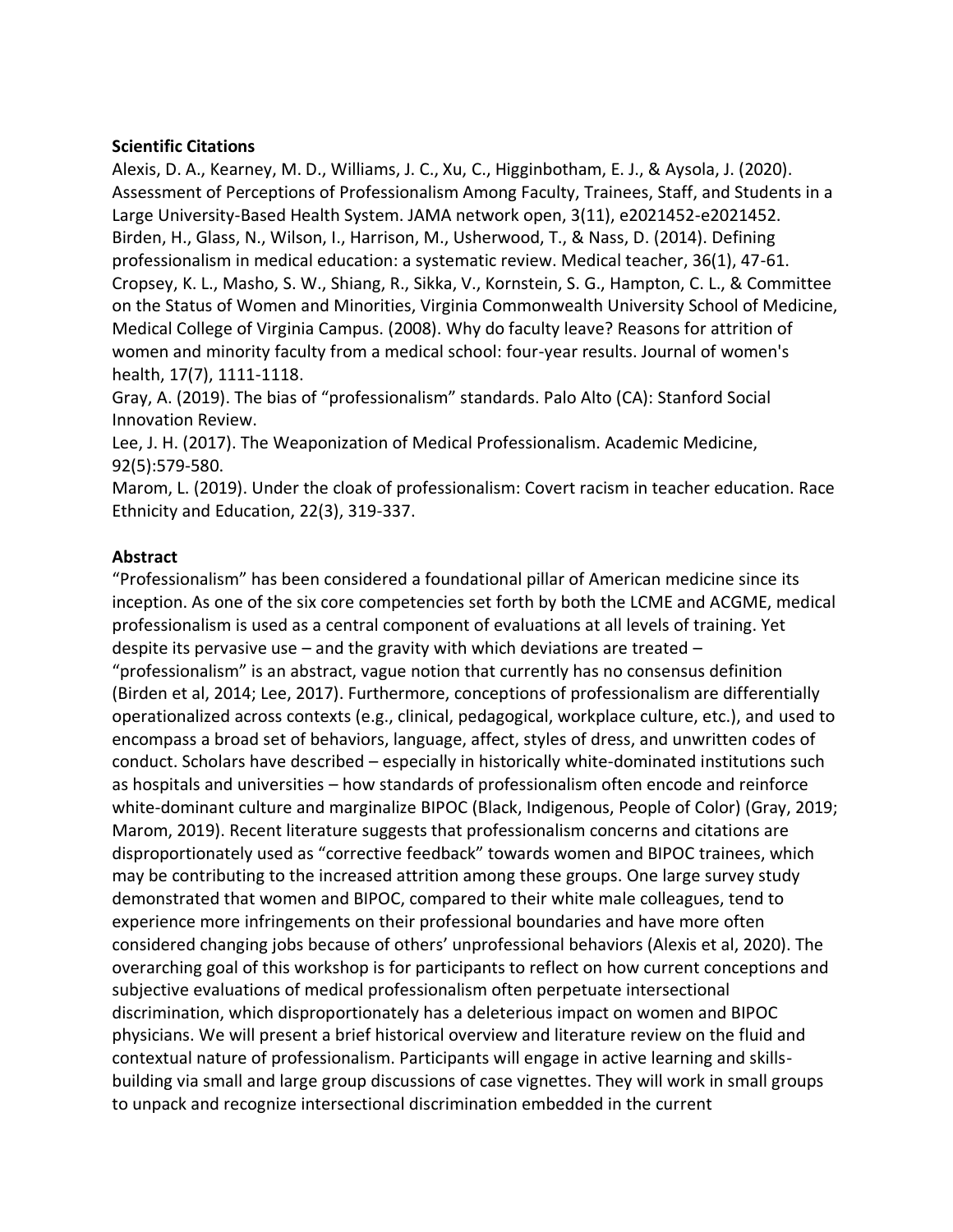conceptualization of medical professionalism. Participants will leave the workshop with an appreciation for the imperative to re-imagine the concept of professionalism in ways that allow for more diverse and inclusive identities in medicine.

### **Agenda**

- 5' Introduction
- 10' Small group breakout
- 5' Large group share out
- 10' Brief historical overview
- 5' Brief literature review
- 30' Small group breakout discussions of case vignettes
- 10' Large group share out and Q&A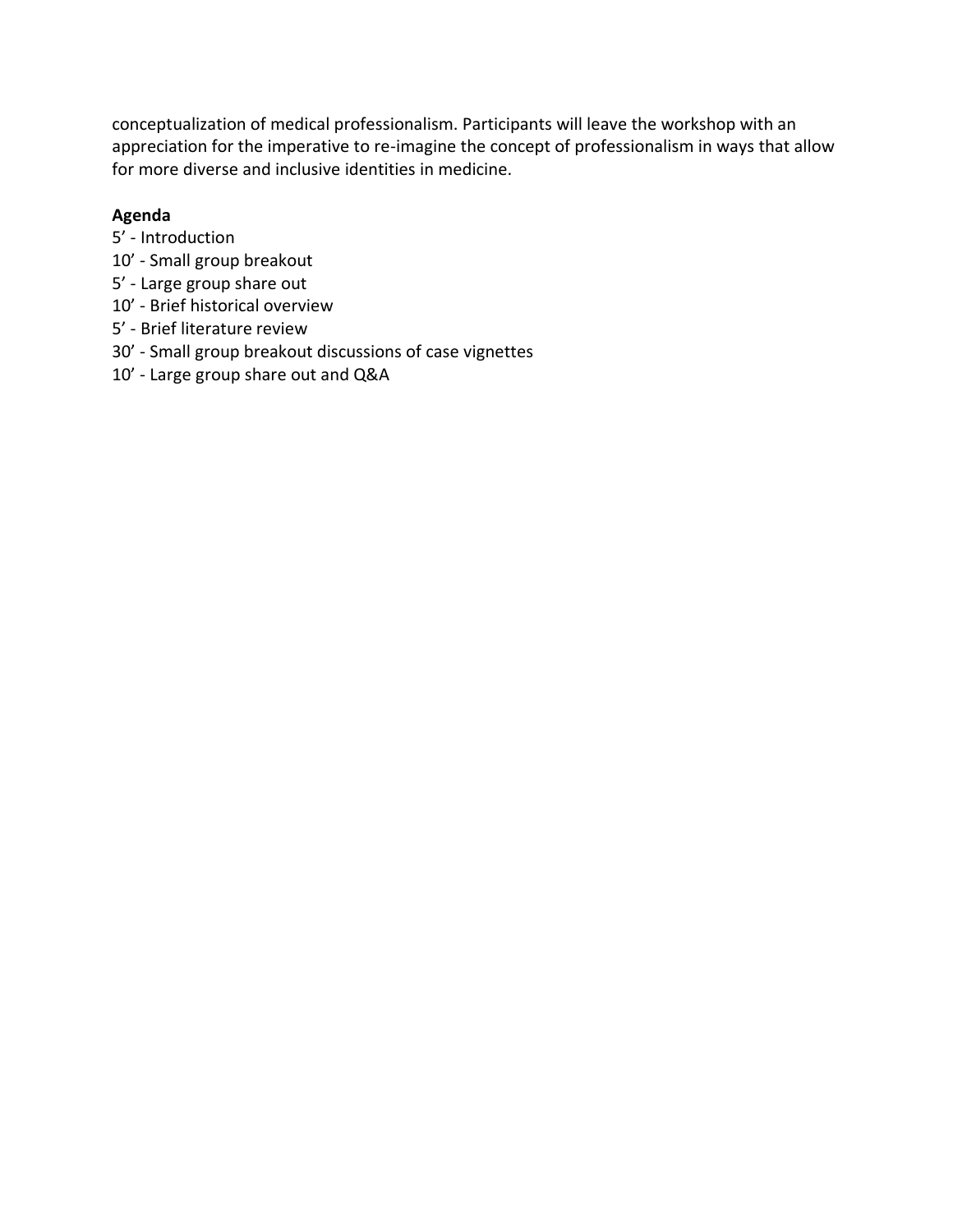Psychiatry Residency Recruitment Trends: COVID-19 2.0, "fit" and DEI efforts

## **Presenters**

Moataz Ragheb, MD, PhD Anna Kerlek, MD Lia Thomas, MD Sandra Batsel-Thomas, MD

## **Educational Objective(s)**

- 1. Review of the 2021 residency recruitment season data and 5 year trends
- 2. Describe programs' experience during virtual interview season and its impact on efforts promoting diversity, equity and inclusion
- 3. Generate or modify strategies for future equitable recruitment

## **Practice Gap**

It has been an eventful two years for Graduate Medical Education (GME) community and while the COVID-19 pandemic has abated some, perhaps an endemic is on the horizon. Those programs that implemented changes in their recruitment strategies and methods based on experience from the prior year may now have a better idea of what worked and what did not. Now is a good time to evaluate the outcome of these efforts. A review of this year's National Residency Matching Program (NRMP) trends shows that interest in psychiatry among applicants continues to be strong; more US seniors (MDs and DOs) are pursuing psychiatry residency this year than ever before. At the same time, the number of IMG applicants continues decline, in psychiatry and the Match as a whole. The average number of allopathic applications per applicant did not show the feared spike we feared in the Match 2021 cycle. It is our goal to summarize trends in order to attempt to plan for future recruitment cycles. In addition, there has been little if any research into the effect this might have had on diversity, equity and inclusion (DEI) efforts to improve recruitment of underrepresented minorities in medicine (URiM) in residency training in general, let alone psychiatry. The never-ending pursuit of the "perfect fit" might have been affected as well. More widespread use of Situational Judgment Tests (SJT) in recruitment may have an impact as well. This workshop will review this

## **Scientific Citations**

1. National Resident Matching Program, Data Release and Research Committee: Results from the 2021 NRMP Program Director Survey. National Resident Matching Program, Washington, DC. August, 2021. https://www.nrmp.org/wpcontent/uploads/2021/08/2021-PD-Survey-Report.pdf

year's Match data and start a wider discussion on whether DEI efforts were negatively affected.

- 2. A Roadmap To Psychiatric Residency. American Psychiatric Association, 2021. [https://www.psychiatry.org/residents-medical-students/medical-students/apply-for](https://www.psychiatry.org/residents-medical-students/medical-students/apply-for-)psychiatric-residency
- 3. Gerull KM, Enata N, Welbeck AN, Aleem AW, Klein SE. Striving for Inclusive Excellence in the Recruitment of Diverse Surgical Residents During COVID-19. Acad Med. 2021 Feb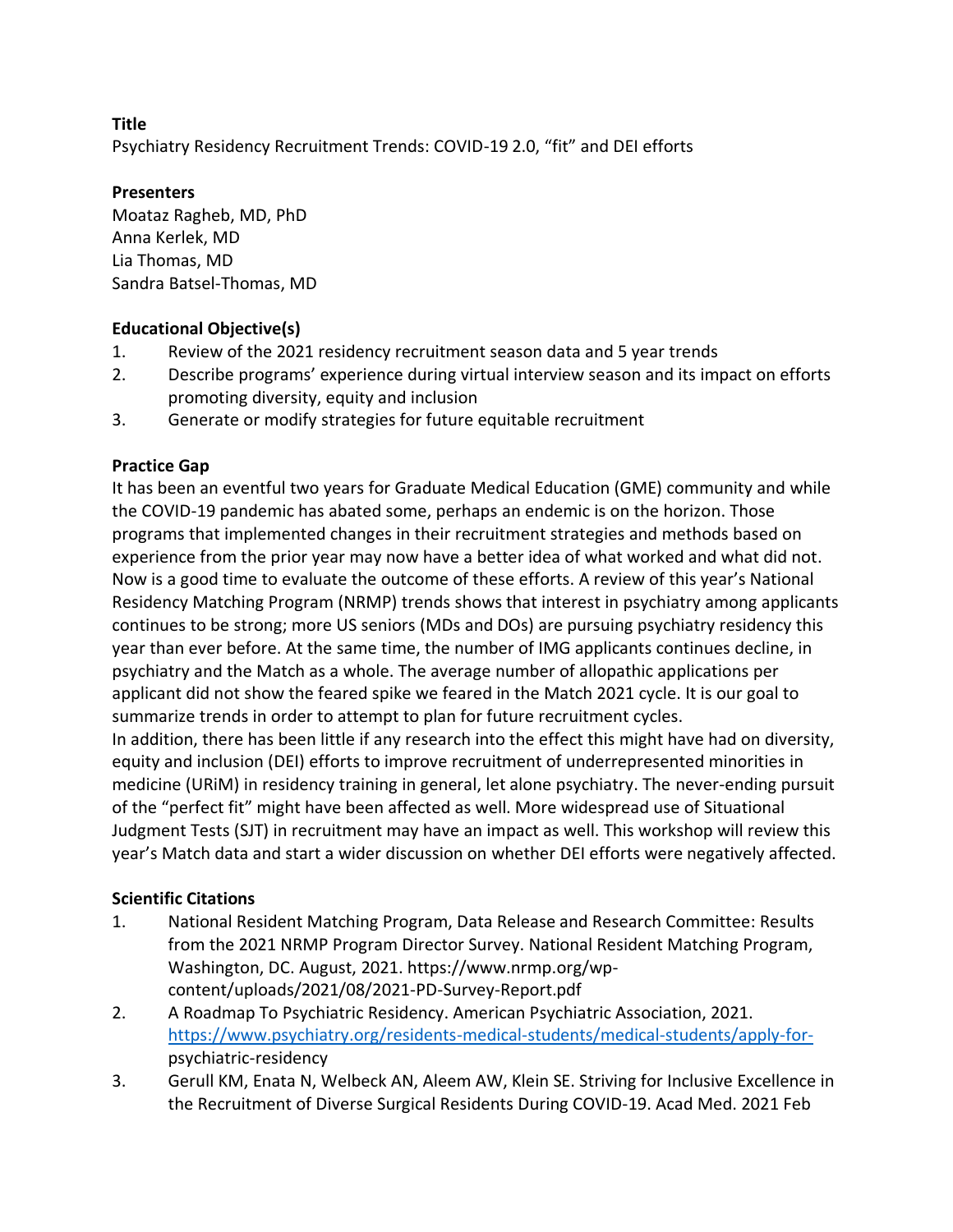1;96(2):210-212. doi: 10.1097/ACM.0000000000003812. PMID: 33116059. https://journals.lww.com/academicmedicine/Fulltext/2021/02000/Striving\_for\_Inclusiv e\_Excellence\_in\_the.34.aspx

- 4. Ellis J, Otugo O, Landry A, Landry A. Interviewed while Black. N Engl J Med 2020; 383:2401-2404 doi: 10.1056/NEJMp2023999. https://www.nejm.org/doi/full/10.1056/NEJMp2023999
- 5. Preliminary Data (ERAS 2021). ERAS Statistics. [https://www.aamc.org/data](https://www.aamc.org/data-)reports/interactive-data/eras-statistics-data
- 6. Gabrielson, AT, Kohn, JR , Sparks, HT, Clifton, Marisa M, Kohn, TP. Proposed Changes to the 2021 Residency Application Process in the Wake of COVID-19, Acad Med: 2020 Sept; 95 (9): 1346-1349. doi: 10.1097/ACM.0000000000003520. https://journals.lww.com/academicmedicine/Fulltext/2020/09000/Proposed\_Changes\_ to the 2021 Residency Application.35.aspx

## **Abstract**

Stating that the whole world witnessed major changes, transformations and existential questions during the past year is an understatement. GME is no exception. The recruitment platform has become totally 'virtualized', and in this process innovations were introduced by program directors to market their institutions while still providing a solid interview experience for all involved.

Beyond numerical data trends, little is known on whether the changes brought about by COVID-19 have helped or hindered DEI efforts in GME. Under "normal" circumstances, many diversity programs fail. A number of factors can create barriers to achieving a culture of inclusive excellence. Structured evaluation of these barriers is not as advanced as one would hope. The new virtual platform introduces an additional layer of complexity that we do not fully understand.

Several questions beg for answers; how will current conditions impact the approach to the notvery-well-defined concept of "fit" between applicants and residency programs? That "fit" has been pursued from different angles; geographical, program focus), familiarity with institution "culture," ethnicity and other individual factors, communication style, and even personal hobbies. This "fit" has also been criticized as being riddled with bias leading to "like chooses like" phenomenon. Will absence of direct interaction render faculty interviewers more susceptible to implicit bias? Will the practice of tokenism decrease? How can that be prevented or remedied? What else are program directors saying to themselves that might just be coded for implicit bias? Does that levy an additional burden and responsibility on the residency program to provide more advanced training and faculty development? Are there additional safeguards against bias that can be used?

With gradually expanding use of situational judgment tests (SJTs), concerns have been raised about their assessment of "Values Fit" between applicants and programs. Preliminary data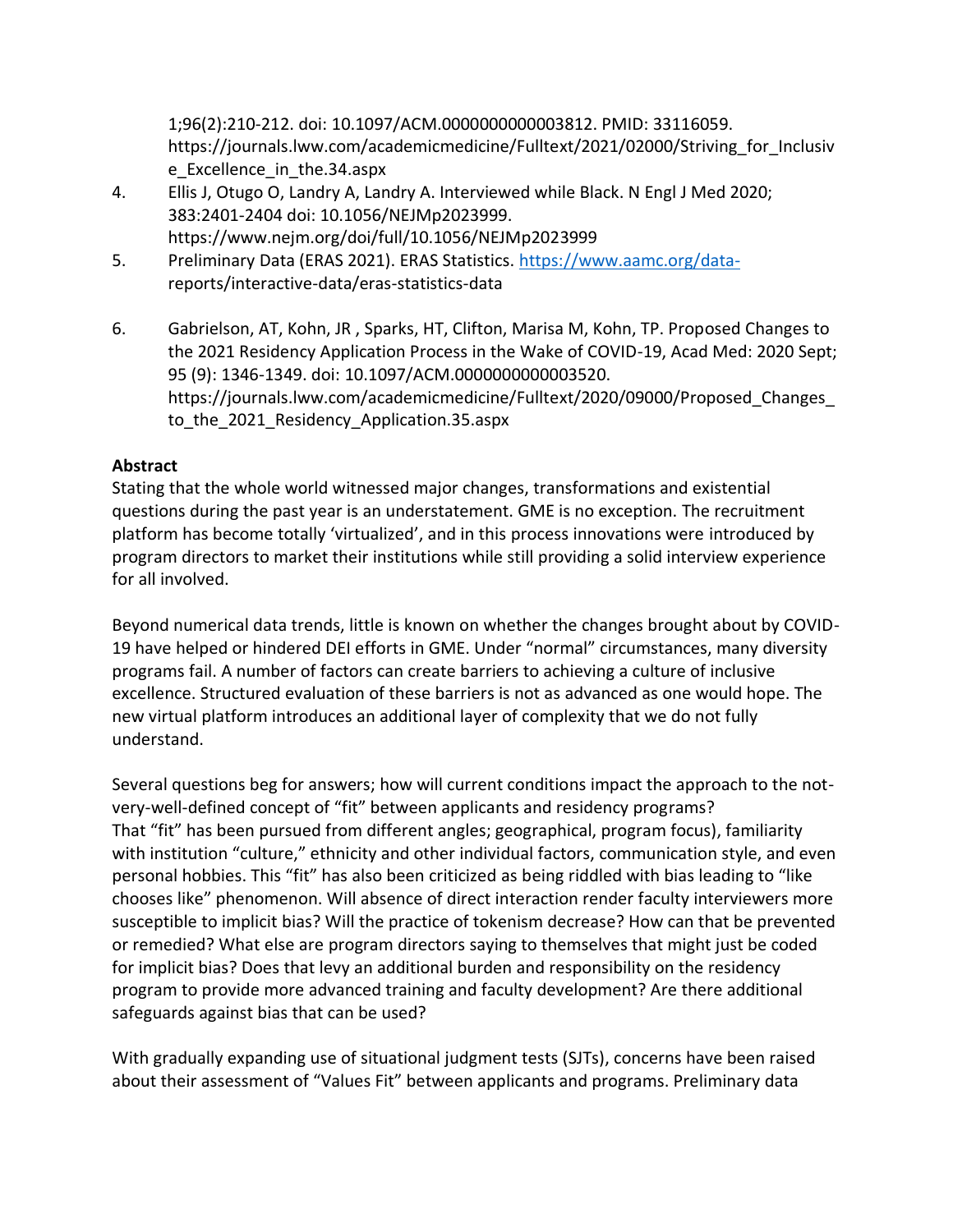pointed to possible bias against URiM and IMGs, while other results report absence of such bias.

This workshop will provide the audience an opportunity to brainstorm and reflect on one's unique experience in recruitment and DEI strategies, and discuss possible answers/testable hypotheses to these questions with a broader group.

We will start with an overview of trends and changes in the 2021-2022 recruitment cycle and known program DEI efforts. We will utilize poll questions to stimulate discussion. The breakout rooms will focus on recurring "hot topics" such as program culture and values fit. Small groups will present their discussion about new strategies and techniques they adopted or could adopt in the future.

## **Agenda**

10 minutes: Overview of the 2021-22 psychiatry recruitment season data trends as compared to prior years

10 minutes: Review of DEI efforts in GME and how "fit" may be cloaked in bias 5 minutes: Polling questions that will inform small group discussion

30 min small groups: each group will have an assigned moderator and will guide the brainstorming activity.

15 minutes of larger audience discussion; best ways to approach recruitment with a true DEI lens and work towards possible new strategies for Match 2023

Final 5 minutes: designated time for evaluation and feedback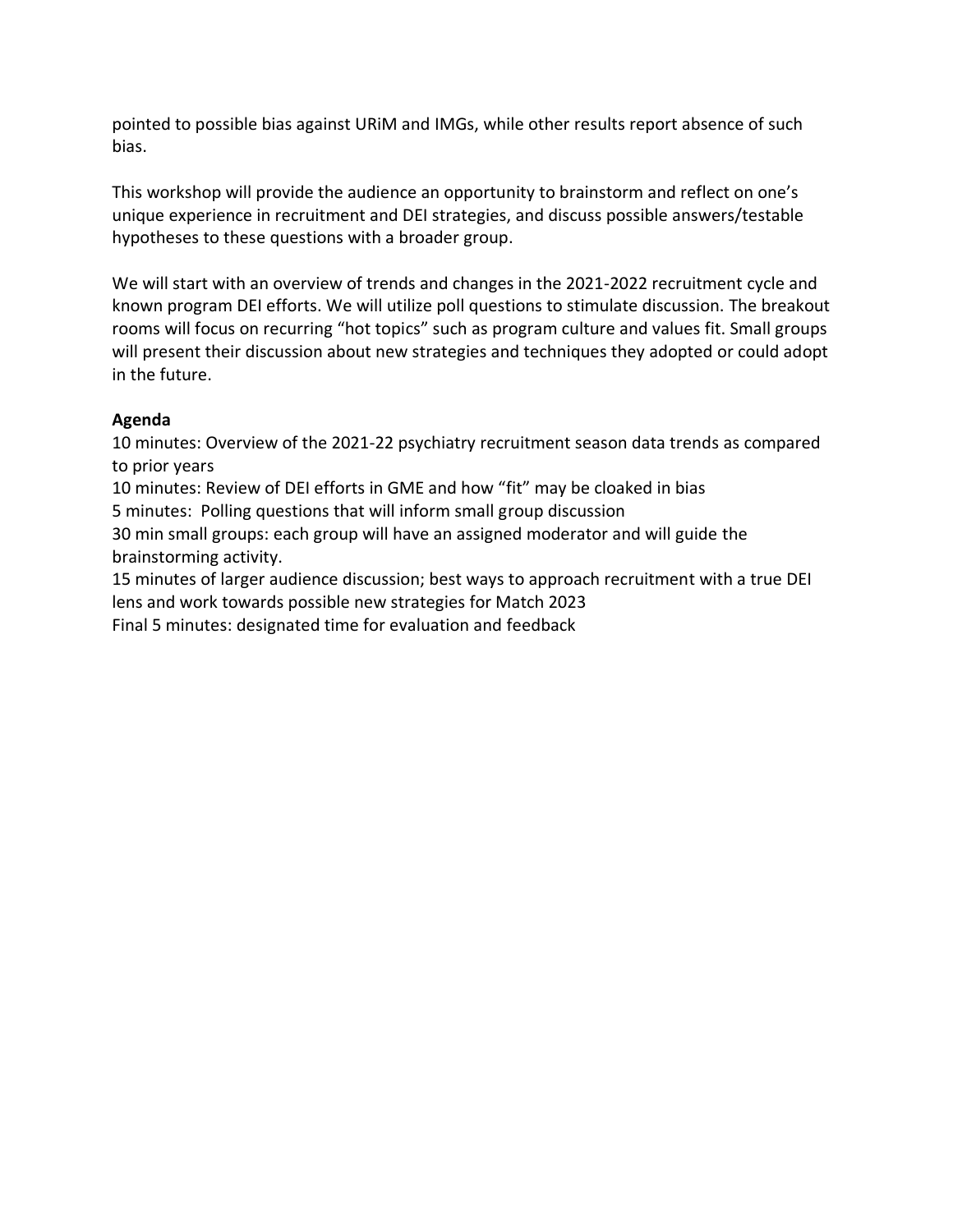Teaching Relationship-Centered Communication to Psychiatry Trainees

## **Presenters**

Oliver Stroeh, DFAACAP, DFAPA, MD Swana De Gijsel, MD Helen Ding, MD Nana Asabere, MD Rebecca Rendleman, MD

## **Educational Objective(s)**

At the end of the workshop, participants will be able to:

- 1. Recognize communication as a fundamental skill that can be explicitly taught and deliberately practiced
- 2. Appreciate the relevance of communication training in psychiatry residency, including its role in improving the effectiveness of communication across sociocultural differences, decreasing health disparities, and promoting health equity
- 3. Identify relationship-centered communication as one model of communication training
- 4. Communicate more effectively diagnosis and treatment recommendations to patients using a relationship-centered communication skill—one that also has been proposed as a tool that can mitigate interpersonal bias
- 5. Consider strategies for implementing communication training in psychiatry residency

## **Practice Gap**

Communication is a fundamental skill and is one of the six Core Competencies identified by the Accreditation Council of Graduate Medical Education (The Milestone Project, 2014). Effective communication improves patient outcomes and enhances patient, family, and caregiver satisfaction (Chou et al, 2014). Patient-clinician communication also has been identified as fundamental in contributing to and reducing healthcare disparities (Smedley et al, 2003). Historically, limited attention has been given during residency to explicit training in effective communication (Ericsson, 2004). While psychiatry training frequently focuses explicitly on psychotherapeutic techniques, competence in the more fundamental and universal patientphysician communication skills is often assumed.

# **Scientific Citations**

- 1. The Psychiatry Milestone Project. J Grad Med Educ. 2014 Mar;6(1s1):284-304.
- 2. Chou CL, Cooley L, Pearlman E et al., Enhancing patient experience by training local trainers in fundamental communication skills. Patient Experience Journal. 2014;1(2):36- 45.
- 3. Cordero DM, Davis DL. Communication for Equity in the Service of Patient Experience: Health Justice and the COVID-19 Pandemic. Journal of Patient Experience. 2020;7(3):279-281.
- 4. Ericsson KA. Deliberate practice and the acquisition and maintenance of expert performance in medicine and related domains. Acad Med. 2004;79:S70-S81.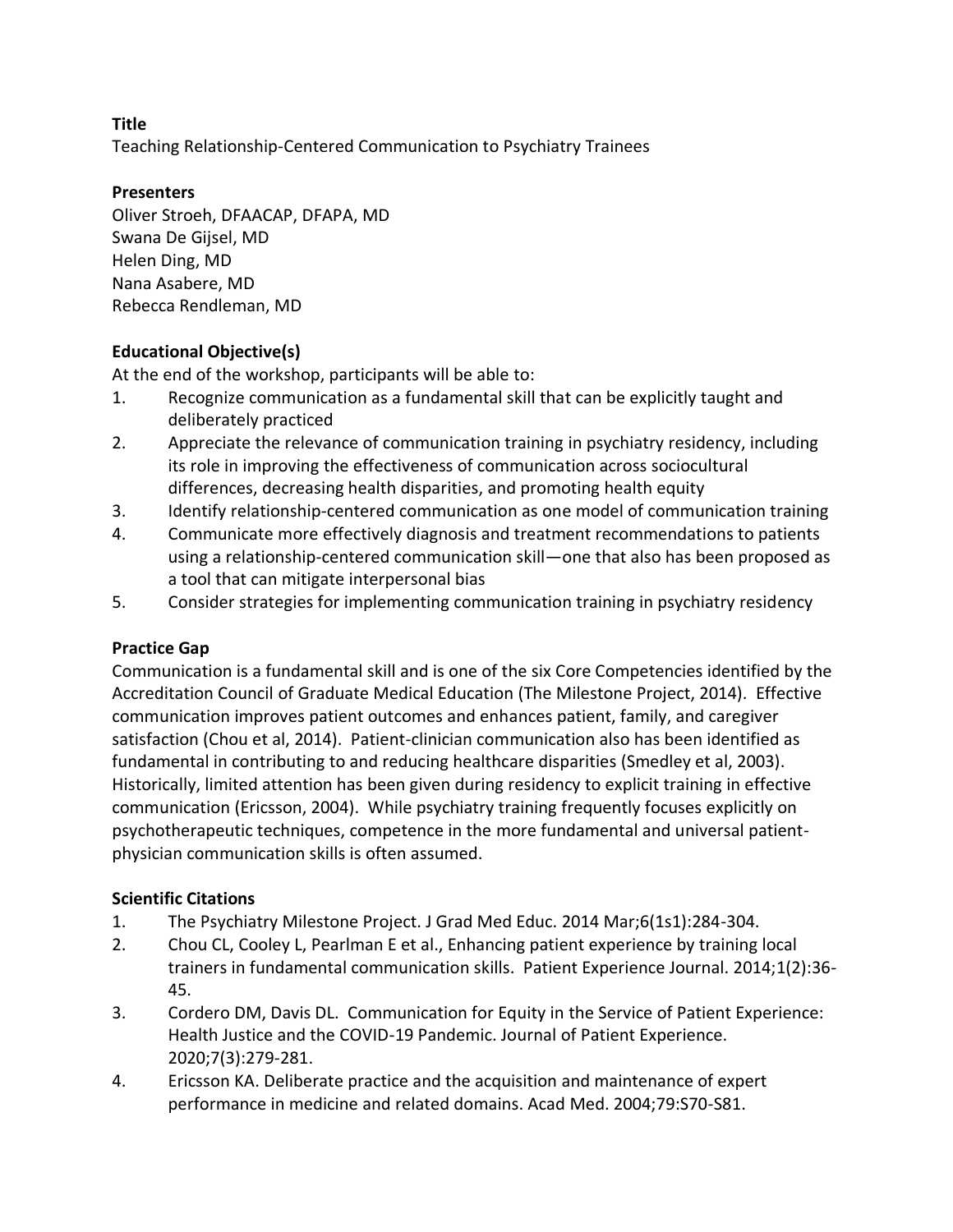- 5. Levinson W, Lesser CS, Epstein RM. Developing physician communication skills for patient-centered care. Health Affairs. 2010:29:1310-1318.
- 6. Levinson W, Roter KL, Mullooly JP et al., Physician-patient communication: the relationship with malpractice claims among primary care physicians and surgeons. JAMA. 1997:277:553-559.
- 7. Saslaw M, Sirota DR, Jones DP et al., Effects of a hospital-wide physician communication skills training workshop on self-efficacy, attitudes and behavior. Patient Experience Journal. 2017;4(3);48-54.
- 8. Smedley BD, Stith AY, Nelson AR, Institute of Medicine, Committee on Understanding and Eliminating Racial and Ethnic Disparities in HealthCare. Unequal Treatment: Confronting Racial and Ethnic Disparities in Healthcare. National Academic Press, Washington DC, 2003.

## **Abstract**

Communication is a fundamental skill and is one of the Accreditation Council of Graduate Medical Education's six Core Competencies (The Milestone Project, 2014). It is a procedure in which the average clinician engages approximately 200,000 times during an average practice lifetime. Effective communication has been associated with improved outcomes, including greater patient and provider satisfaction, increased likelihood of adherence to a treatment plan, and reduced malpractice risk (Chou et al, 2014; Levinson et al, 1997; Levinson et al 2010). Patient-clinician communication has also been identified as fundamental in contributing to and reducing healthcare disparities (Smedley et al, 2003). However, other than addressing some circumscribed domains such as "delivering bad news" or "managing the angry patient," few graduate medical education programs' curricula incorporate formal communication skills training. In 2013, leadership at NewYork-Presbyterian (NYP) collaborated with the Academy of Communication in Healthcare to develop a relationship-centered communication (RCC) workshop to enhance providers' skills and improve patient experience. Relationship-centered communication (in contrast to patient- or provider-centered communication) recognizes explicitly the importance of the patient-provider relationship to the delivery of care, and emphasizes the providers' abilities to partner with patients, empathize with patients, and understand their perspectives. To date, over 1,000 NYP healthcare providers have completed the NYP RCC workshop. Feedback collected through 2016 indicated that, immediately following the workshop, participants regarded the training positively and, six weeks later, endorsed significant improvements in their self-efficacy, attitudes, and behaviors related to communication with patients (Saslaw et al, 2017). Since 2016 and as part of their first-year summer orientation, over 80 residents in the NYP Child and Adolescent Psychiatry (CAP) Residency Training Program have completed the RCC workshop. Almost 88% of those CAP residents who completed a follow-up survey agreed or strongly agreed that the RCC workshop was useful to their education. The aims of this AADPRT workshop are to increase recognition that communication is a fundamental skill that can be taught and practiced, and that communication training is relevant to psychiatry residency education—including its role in improving the effectiveness of communication across sociocultural differences, decreasing health disparities, and promoting health equity. This workshop will utilize (1) a brief overview of the RCC workshop's three modules, (2) live demonstration of targeted communication skills,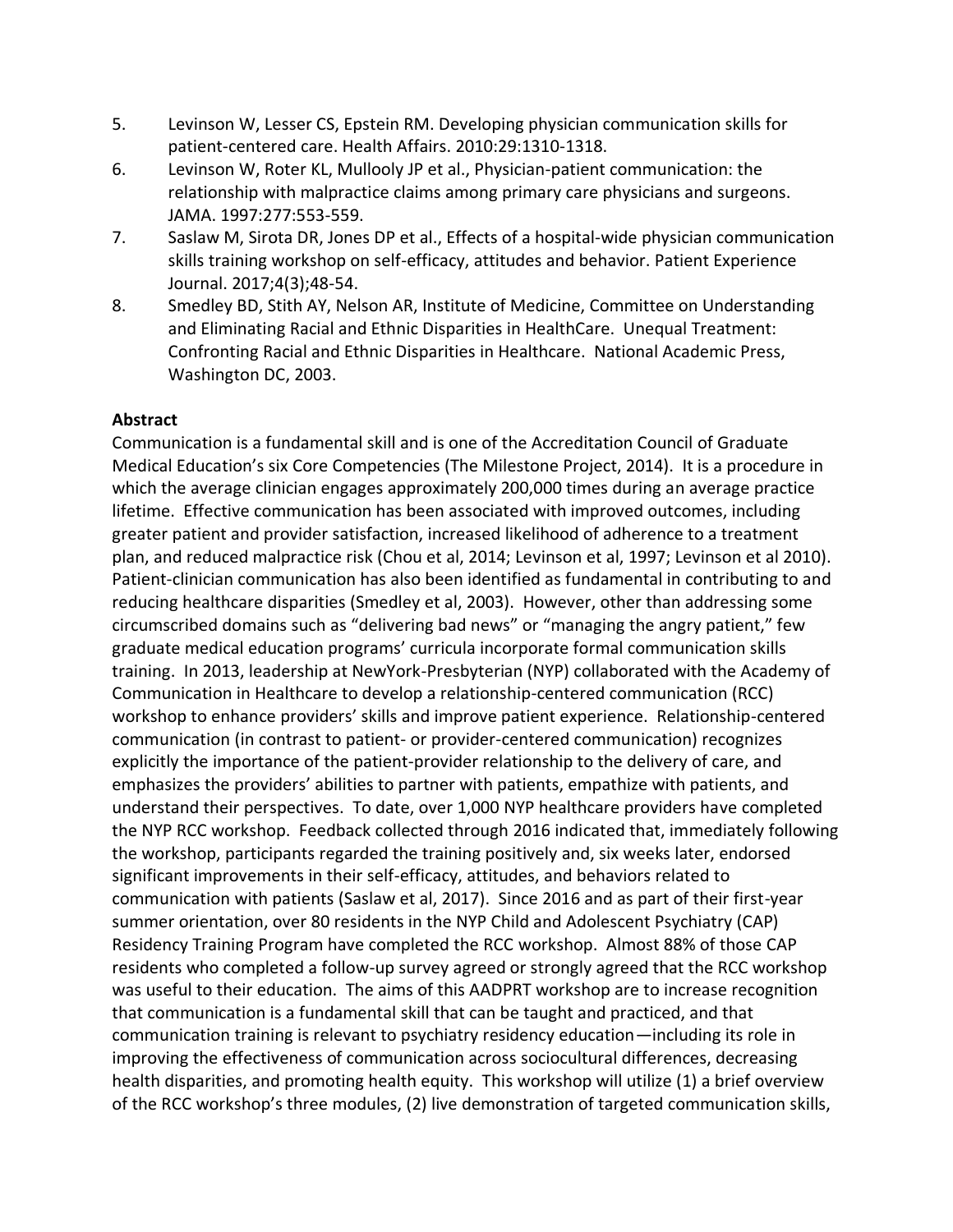and (3) opportunities for participants to practice one RCC skill (one that has been proposed as a tool that can mitigate interpersonal bias (Cordero & Davis, 2020)) through observed role-play with real-time feedback. A debrief will allow participants to share their experiences and address potential barriers to the use of the skill. As a result of this workshop, participants will learn about and experience first-hand through active learning one model by which to teach psychiatric residents communications skills and to consider how to potentially bring communication skills training to their home institutions.

## **Agenda**

- 1. Welcome and introductions 5 minutes
- 2. Presentation of evidence in support of communication skills training 5 minutes
- 3. Overview of relationship-centered communication (RCC) workshop at NewYork-Presbyterian (NYP) – 10 minutes
- 4. Interactive skill-building exercise (demonstration by workshop leaders and role play by participants) – 45 minutes
- 5. Debrief/discussion 5 minutes
- 6. Wrap-up 5 minutes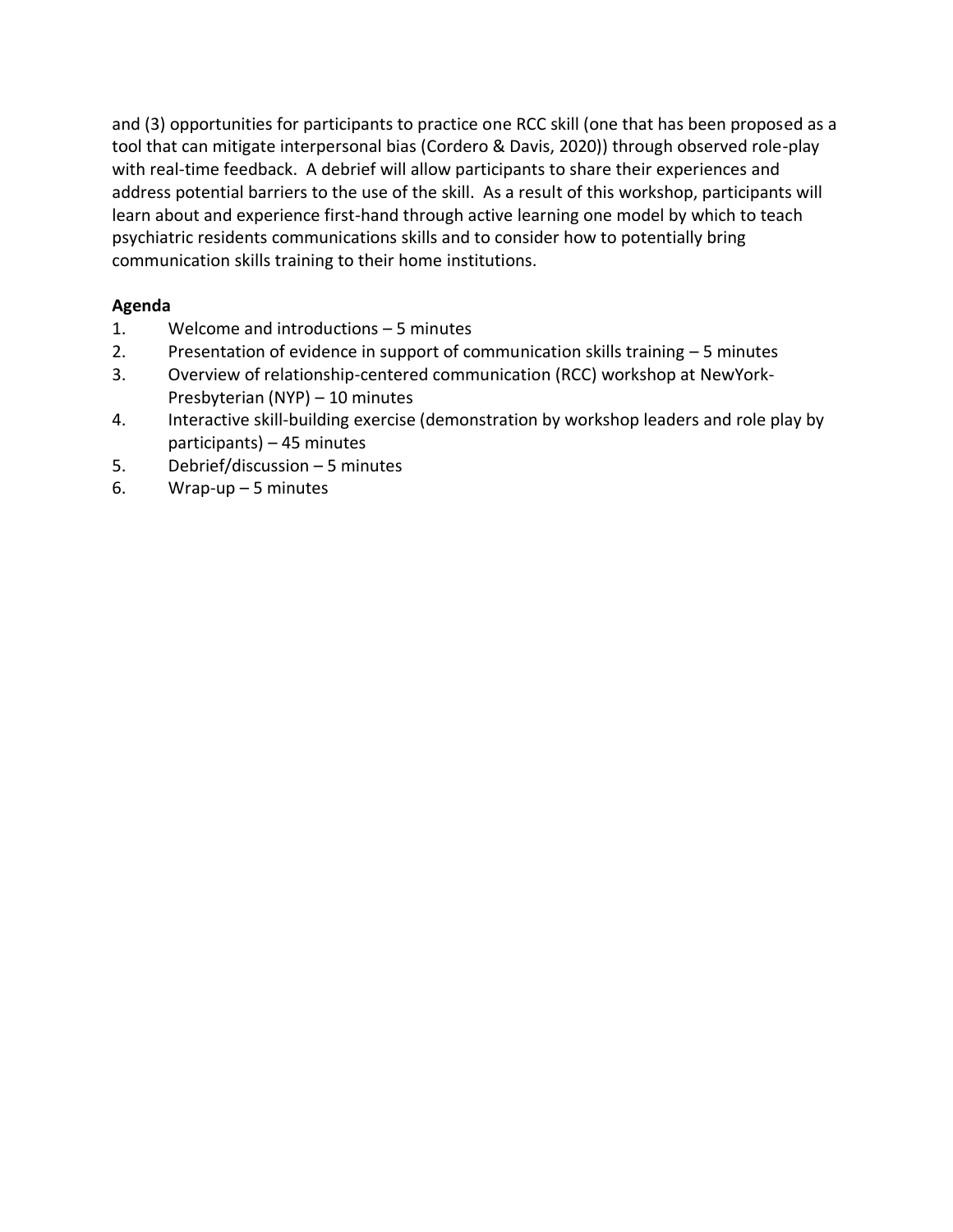No Resident Left Behind: Navigating Resident Mental Health Crisis Within Post-Graduate Training Programs

### **Presenters**

Rebecca Leval, MD Kellen Andersen, MD Jyotsna Ranga, MD Zheala Qayyum, MD Shambhavi Chandraiah, FRCP (C),DFAPA, MD

## **Educational Objective(s)**

At the end of the workshop, participants will be able to:

1.Understand the prevalence of resident mental health crises.

2.Identify potential consequences of resident mental health crises on residents and their patients.

3.Identify potential barriers to the identification and treatment of resident mental health crises. 4.Identify potential actions plans for various resident mental health crisis scenarios. 5.Consider means of strengthening program resources and policies at their own institution.

### **Practice Gap**

Despite the challenges of training - role transitioning, relocation, work hours, feelings of isolation – and the documented high rates of depression and suicide in medical residents, no national guidelines exist to address resident mental health crises (1). Between 2000 and 2014, within ACGME-approved programs, suicide was found to be the second leading cause of death in medical residents, the majority of occurring within the first and second years of training, during the first and third quarters of the academic year (2).

Unfortunately, residents are not always willing or able to receive the mental health treatment they require. In the DEPRESS-Ohio Study, 70% of residents expressing some degree of suicidal ideations were not receiving mental health care (3). Barriers to treatment include: access, perception, confidentiality, risk, cost, time, stigma, and autonomy. These barriers place both residents and their patients at risk, as rates of medical errors are higher in residents struggling with depression (4).

Additionally, medical students often elect not to disclose preexisting mental illness on residency applications out of concern of discrimination and stigma. Even psychiatry residency Program Directors have demonstrated having stigmatizing attitudes towards applicants with mental illnesses (5)(6). A lack of disclosure of mental illness is linked to a lack of receiving treatment (5). Program Directors are in a unique position to address this issue. Although the majority of residents indicated that they would be unlikely to seek mental health help on their own, they did want their Program Director to inquire as to the state of their mental health. Residents also reported an increased likelihood of seeking help, if facilitated by the Program Director (7).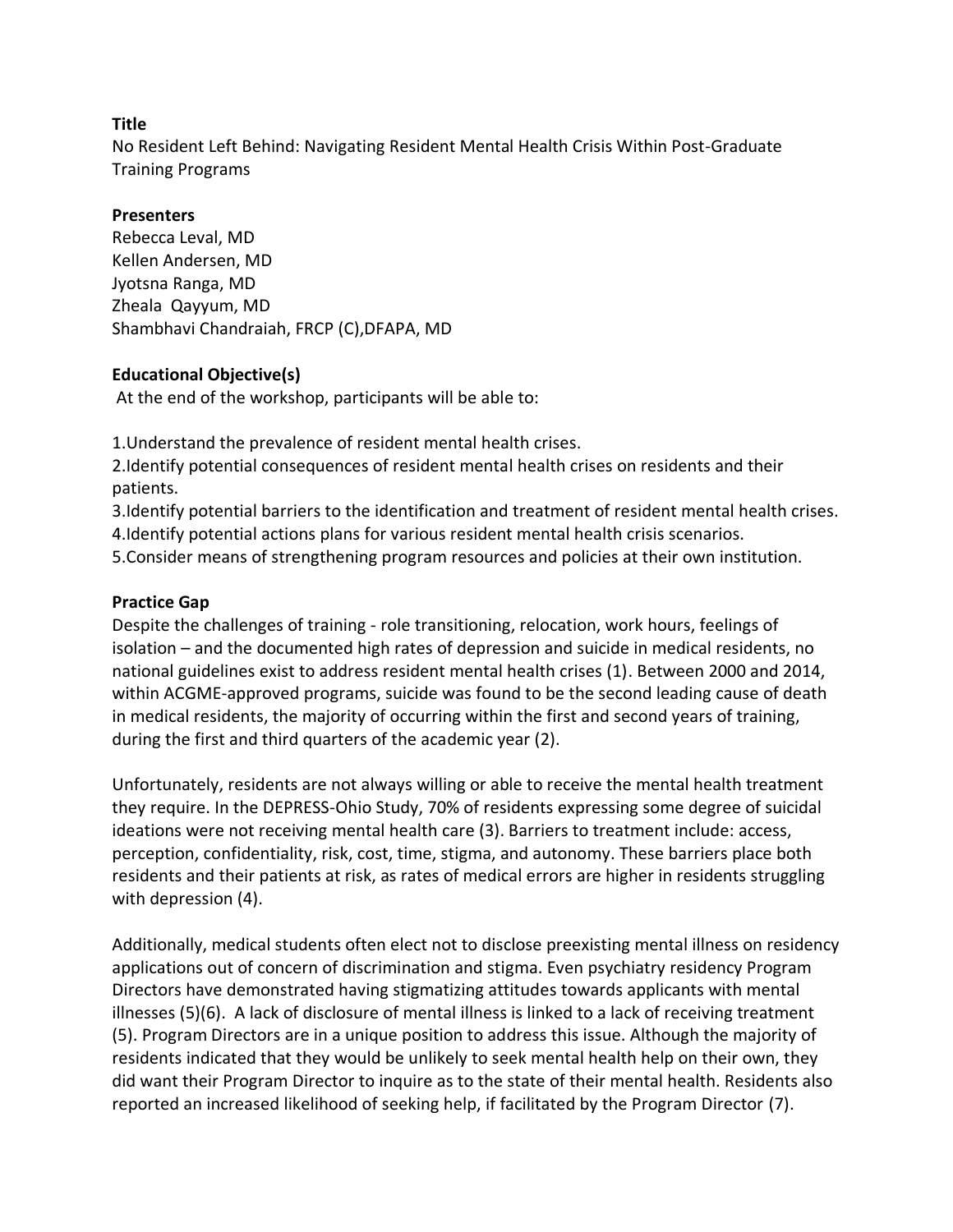Screening measures include web-based Interactive Screening Programs (8) used in conjunction with a means of referral for those found to be at moderate to high risk for depression and suicide (9).

Residents and faculty should be made aware of how to identify and confidentially report issues of impairment. Physicians are mandated to report physician impairment, which The Federation of State Medical Boards (FSMB) and The American Medical Association similarly define as a physician's inability, as a consequence of a mental, physical, or substance-related disorder, to safely practice medicine. Curriculum reform has served as a means of educating residents as to how to identify signs of stress and potential impairment (11).

Comprehensive models of educational outreach (wellness workshops, suicide prevention screenings, support groups/luncheons) and direct care (individual counseling, psychiatric evaluation, consultations with GME, referrals to community providers for specialized care) have received positive ratings from residents (12). Stress inoculation, such as the brief web-based cognitive behavioral therapy (wCBT) has, in a randomized clinical trial, been shown to reduce the likelihood of suicidal ideations among residents (13)(14).

Finally, studies have demonstrated the importance of removing barriers to psychiatric treatment such as ensuring resident health insurance/disability coverage includes provisions for mental health treatments, identifying mental health professionals within the community willing to treat residents (15), and providing designated time off for mental health screening appointments with campus mental health providers (16).

## **Scientific Citations**

1. Goldman, M., Shah, R., & Bernstein, C. (2015). Depression and Suicide Among Physician Trainees: Recommendations for a National Response. JAMA Psychiatry (Chicago, Ill.), 72(5), 411-412.

2. Yaghmour, N., Brigham, T., Richter, T., Miller, R., Philibert, I., Baldwin, D., & Nasca, T. (2017). Causes of Death of Residents in ACGME-Accredited Programs 2000 Through 2014: Implications for the Learning Environment. Academic Medicine, 92(7), 976-983.

3. Levy, A., Nahhas, R., Sampang, S., Jacobs, K., Weston, C., Cerny-Suelzer, C., . . . Shaw, J. (2019). Characteristics Associated with Depression and Suicidal Thoughts Among Medical Residents: Results from the DEPRESS-Ohio Study. Academic Psychiatry, 43(5), 480-487. 4. Fahrenkopf, A., Sectish, T., Barger, K., Sharek, J., Lewin, D.,…Landrigan, C., (2008). Rates of

medication errors among depressed and burned out residents: prospective cohort study. BMJ, 336(7642), 488-491.

5. Aggarwal, R., Coverdale, J., Balon, R., Beresin, E., Guerrero, A., Louie, A., . . . Brenner, A. (2020). To Disclose or Not: Residency Application and Psychiatric Illness. Academic Psychiatry, 44(5), 515-518.

6. Pheister, M., Peters, R., & Wrzosek, M. (2020). The Impact of Mental Illness Disclosure in Applying for Residency. Academic Psychiatry, 44(5), 554-561.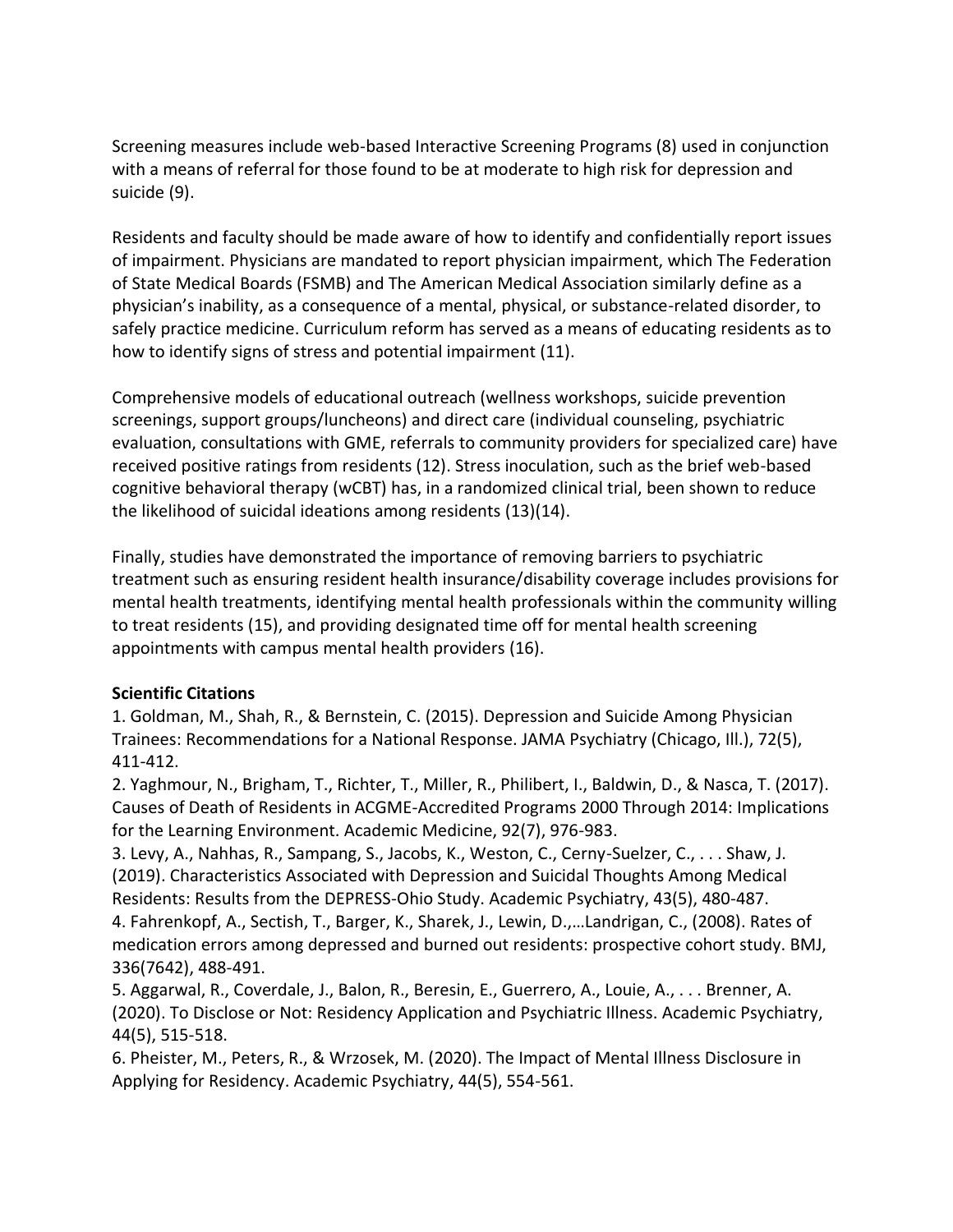7. Kolarik, R., O'Neal, R., & Ewing, J. (2018). Resident Preferences for Program Director Role in Wellness Management. Journal of General Internal Medicine : JGIM, 33(5), 705-709.

8. Zisook, S., Young, I., Doran, N., Downs, N., Hadley, A., Kirby, B., McGuire, T., Moutier, C., Norcross, W., & Tiamson-Kassab, M. (2016). Suicidal Ideation Among Students and Physicians at a U.S. Medical School: A Healer Education, Assessment and Referral (HEAR) Program Report. OMEGA - Journal of Death and Dying, 74(1), 35–61.

9. Sciolla, A., Haskins, J., Chang, C., Kirshnit, C., Rea, M., Uppington, J., & Yellowlees, P. (2021). The Suicide Prevention, Depression Awareness, and Clinical Engagement Program for Faculty and Residents at the University of California, Davis Health. Academic Psychiatry, 45(3), 272-278.

11. Hochberg, Mark S., M.D, Berman, Russell S., M.D, Kalet, Adina L., M.D, Zabar, Sondra R., M.D, Gillespie, C., & Pachter, H. Leon, M.D. (2013). The stress of residency: Recognizing the signs of depression and suicide in you and your fellow residents. The American Journal of Surgery, 205(2), 141-146.

12. Ey, S., Moffit, M., Kinzie, J. M., & Brunett, P. H. (2016). Feasibility of a Comprehensive Wellness and Suicide Prevention Program: A Decade of Caring for Physicians in Training and Practice. Journal of graduate medical education, 8(5), 747–753. https://doi.org/10.4300/JGME-D-16-00034.1

13. Guille, C., Zhao, Z., Krystal, J., Nichols, B., Brady, K., & Sen, S. (2015). Web-Based Cognitive Behavioral Therapy Intervention for the Prevention of Suicidal Ideation in Medical Interns: A Randomized Clinical Trial. JAMA Psychiatry (Chicago, Ill.), 72(12), 1192-1198.

14. Reynolds, C. (2015). Preventing Suicidal Ideation in Medical Interns. JAMA Psychiatry (Chicago, Ill.), 72(12), 1169-1170.

15. Sciolla, A., Haskins, J., Chang, C., Kirshnit, C., Rea, M., Uppington, J., & Yellowlees, P. (2021). The Suicide Prevention, Depression Awareness, and Clinical Engagement Program for Faculty and Residents at the University of California, Davis Health. Academic Psychiatry, 45(3), 272-278.

# **Abstract**

Background: Despite the challenges of training - role transitioning, relocation, work hours, feelings of isolation – and the documented high rates of depression and suicide in medical residents, no national guidelines exist to address resident mental health crises (1). In a study of ACGME-approved programs between 2000 and 2014, suicide was found to be the second leading cause of death in medical residents, the majority of which occurred during the first and second years of training, during the first and third quarters of the academic year (2).

Unfortunately, residents are not always willing or able to receive the mental health treatment they require. In the DEPRESS-Ohio Study, 70% of residents expressing some degree of suicidal ideations were not receiving mental health care (3). Barriers to treatment include: access, perception, confidentiality, risk, cost, time, stigma, and autonomy. These barriers place both residents and their patients at risk, as rates of medical errors are higher in residents struggling with depression (4).

Methods: A pre-intervention, cross-sectional, anonymous, online survey will be sent to Creighton University resident physicians to evaluate the current understanding of program mental health crisis resources and policies. Surveys will include questions regarding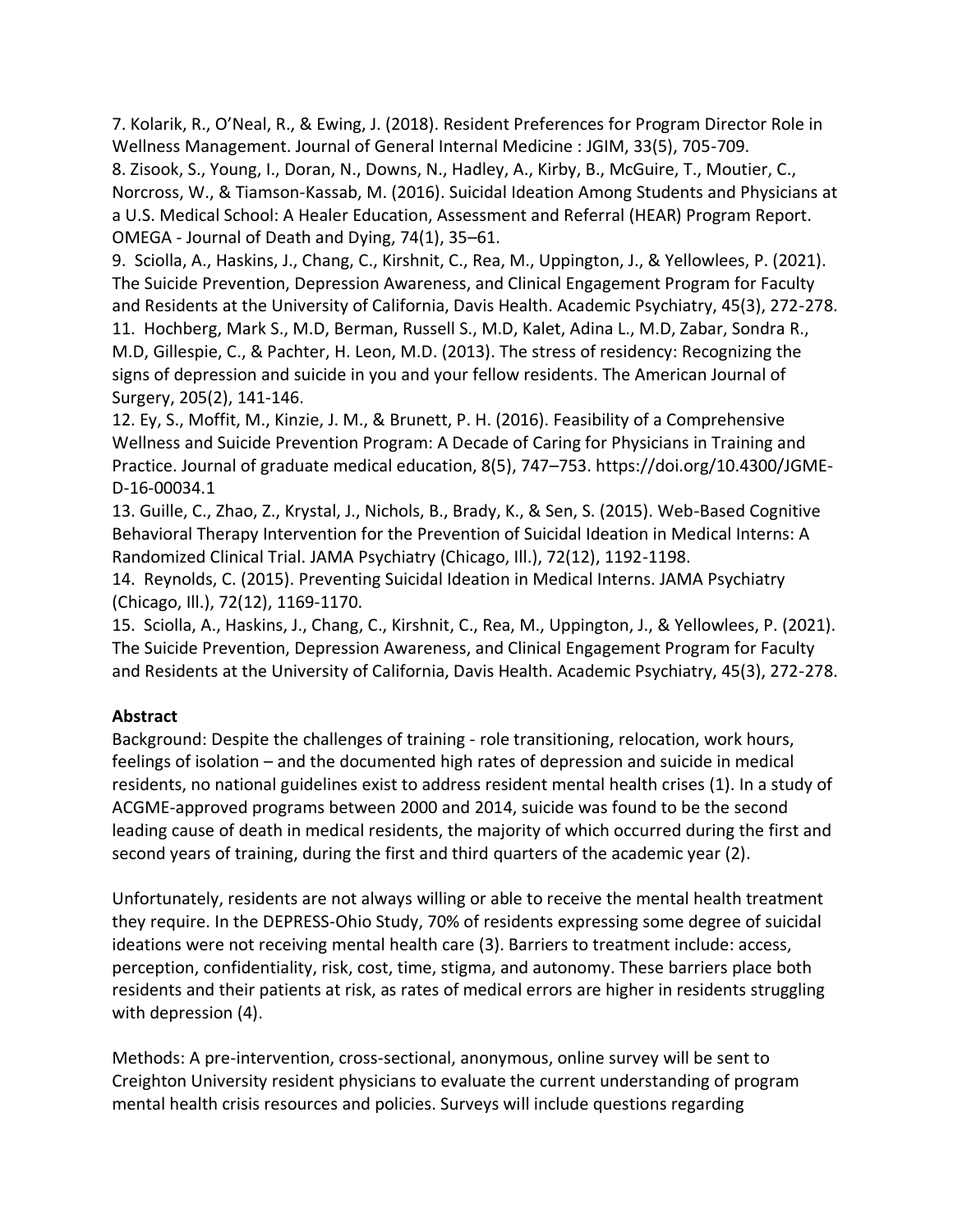respondents' definition of a mental health crisis and how he/she might recognize signs of a crisis in his/herself, as well as in peers, and how he/she might respond. Questions regarding barriers to care, as well as any pre-existing support a resident has in place or believes the program ought to have in place will also be included.

Our team is currently consolidating all university policies and resources relating to resident mental health crises. These policies and resources will be provided to all residents, as a guide, to provide greater clarity into the process.

A post-intervention, cross-sectional, anonymous, online survey will then be sent to all Creighton University resident physicians, to ascertain if there is an improved understanding amongst residents and additional means of further enhancing the process.

Results & Conclusions: Conclusions will be drawn based on results of the pre- and postintervention surveys. We anticipate, based on similar studies conducted within this area, that there will be generally low levels of awareness of mental health crisis resources, and hopefully, an improved level of understanding post-intervention. We also anticipate, based on the literature review that has been conducted, that there will be a relatively large percentage of residents who have experienced personal mental health crises and that there were notable barriers to seeking and obtaining mental health care.

## **Agenda**

1. Brief opening on the significance of resident mental health and wellbeing and the epidemiological data on resident mental health crises. (10 minutes)

2. We would open the workshop with three case presentations. Each case focuses on a resident in crisis - three different crises, with three different outcomes (15 minutes) Presenters from each of the three different residency programs will each share a case of a resident experiencing a mental health crisis and how their case left a lasting impact. 3. Participant reflection (5 minutes)

They may reflect on how they might have utilized resources available at the time and what resources might be needed to create positive outcomes if a similar case were to occur in the future.

4. Literature review (10 minutes)

5. Participants would be divided into small groups for role playing scenarios (15 minutes)

6. We would discuss how cases resulted in programmatic changes (15 minutes)

Groups will share obstacles they faced while working towards an action plan, as well as their final action plans. Presenters will provide feedback on the group solutions to foster a meaningful discussion. Presenters will also discuss options available at each of their programs and additional steps they have taken towards further strengthening program resources.

7. Closing remarks and final comments (5 minutes)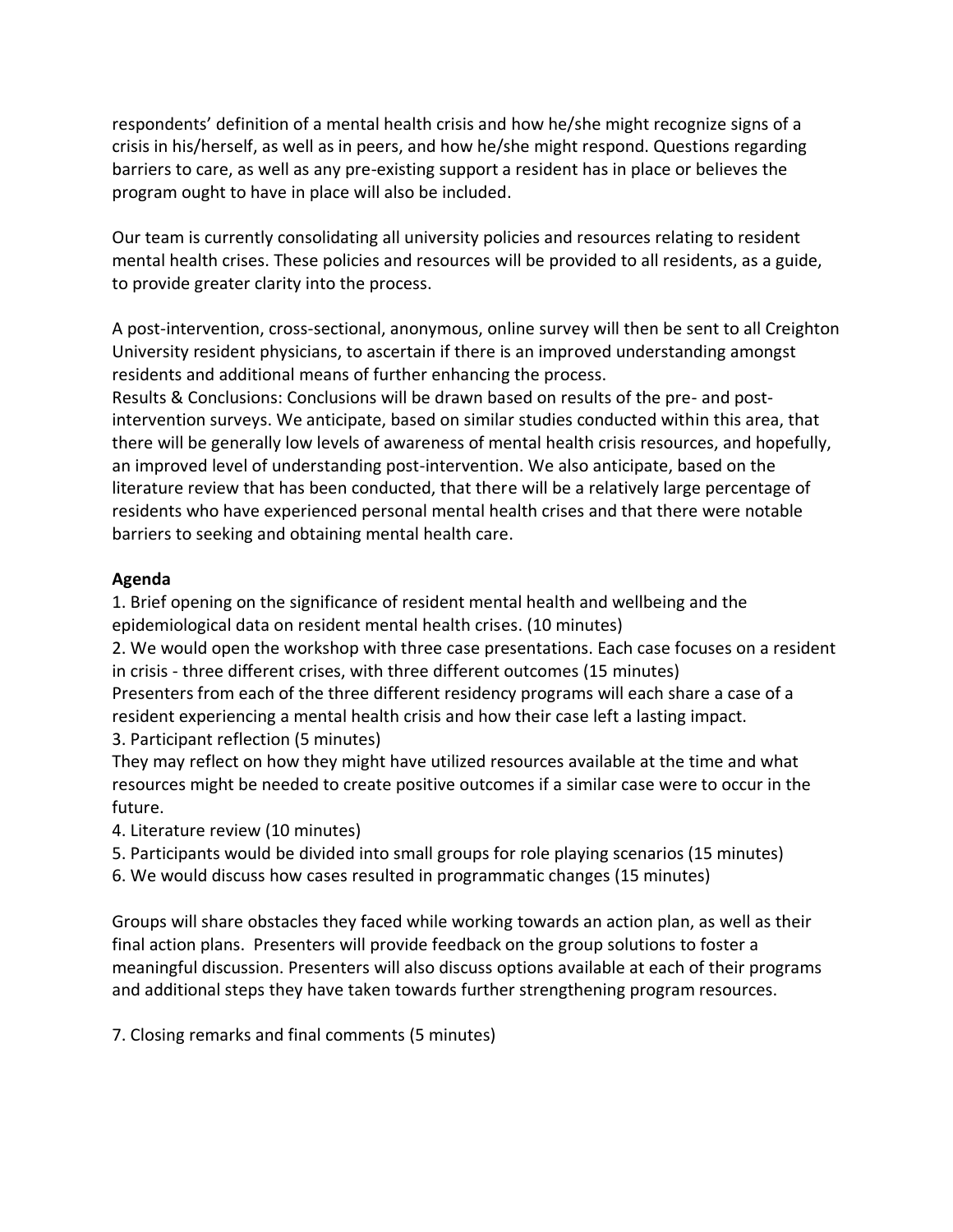Healing Racism at the Bedside: Equipping residents with practical clinical tools

## **Presenters**

Kaosoluchi Enendu, MBA, MD Ann Crawford-Roberts, MPH, MD Michael Mensah, MPH, MD Enrico Castillo, MD, MS

# **Educational Objective(s)**

At the conclusion of this session, each participant will be able to:

- 1. Recognize current and historical pathways through which psychiatry perpetuates racism and stigmatization
- 2. Understand clinical interventions to mitigate structural and interpersonal racism in the clinical encounter, while history-taking, reviewing collateral, documenting, and diagnosing
- 3. Utilize proactive clinical tools to reduce medical racism, after practicing in session with vignettes and role-playing

## **Practice Gap**

Current health equity training often focuses on teaching reactive frameworks such as recognizing ongoing biases and historical inequities. However, literature indicates that current psychiatric clinical practice actively perpetuates racial inequities. In order to most effectively combat medical racism, we must shift our focus from reactive to proactive interventions. This workshop will provide participants with tools to actively combat racial trauma in clinical settings.

## **Scientific Citations**

1. Mensah M, Ogbu-Nwobodo L, Shim RS. Racism and Mental Health Equity: History Repeating Itself. Psychiatric Services;0:appi.ps.202000755.

2. Sudak DM, Stewart AJ. Can We Talk? The Role of Organized Psychiatry in Addressing Structural Racism to Achieve Diversity and Inclusion in Psychiatric Workforce Development. Academic Psychiatry. 2021;45:89-92.

3. Fond G, Pauly V, Leone M, Llorca P-M, Orleans V, Loundou A, Lancon C, Auquier P, Baumstarck K, Boyer L. Disparities in intensive care unit admission and mortality among patients with schizophrenia and COVID-19: a national cohort study. Schizophrenia bulletin. 2021;47:624-634.

4. Grimmett MA, Dunbar AS, Williams T, Clark C, Prioleau B, Miller JS. The Process and Implications of Diagnosing Oppositional Defiant Disorder in African American Males. Professional Counselor. 2016;6.

5. Shim RS. Dismantling structural racism in psychiatry: a path to mental health equity. American Journal of Psychiatry. 2021;178:592-598.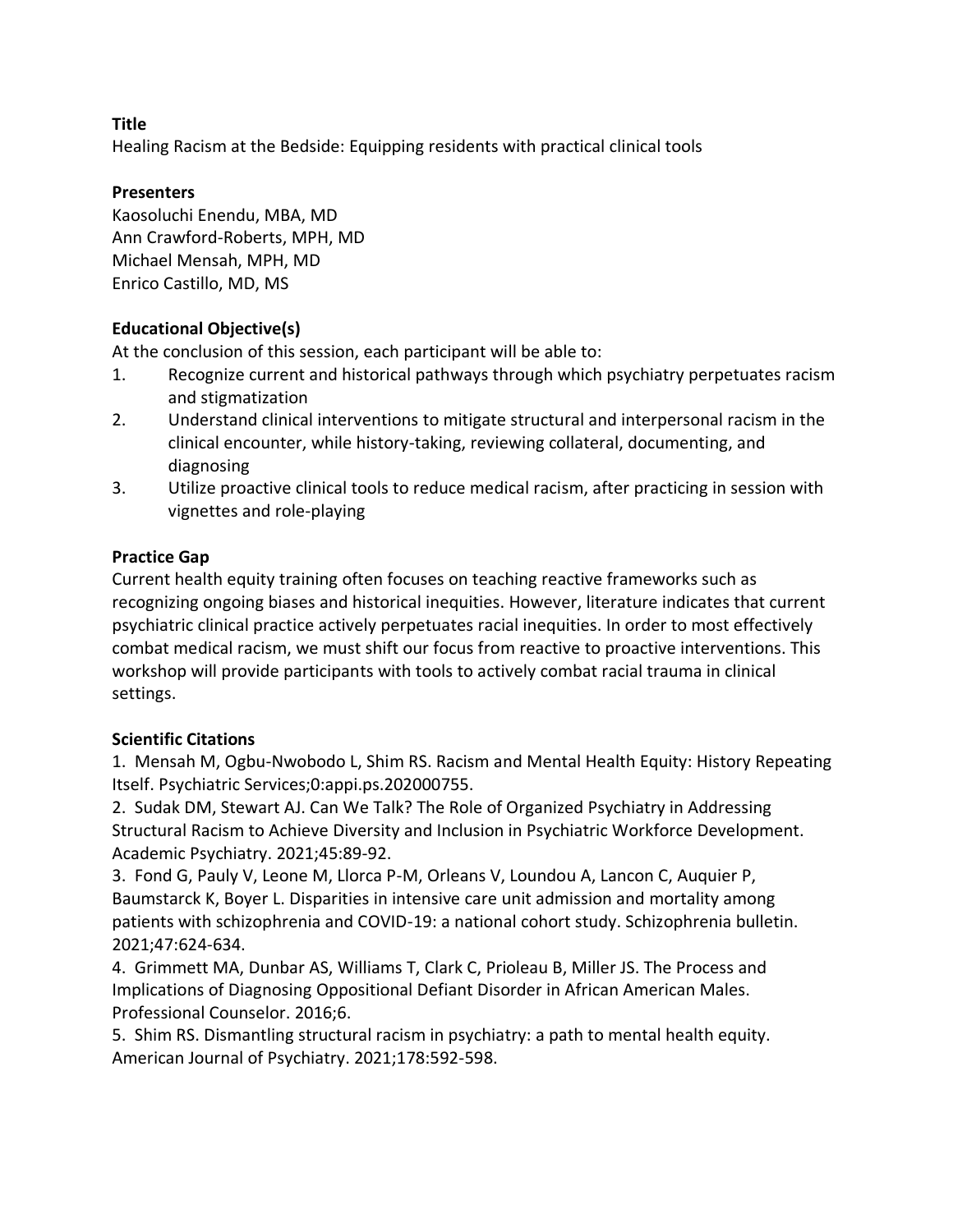#### **Abstract**

The integration of social justice and health equity into psychiatric training and practice is necessary and long overdue.(1) This integration is essential to prepare trainees to combat structural racism.(2) Oftentimes, training in health equity is centered around identifying implicit bias and reflecting on the impacts of inequity. While helpful for clinicians to challenge their own personal biases, we must also critically assess how our practices perpetuate stigma. For example, diagnostic labels can have significant deleterious consequences: people diagnosed with schizophrenia often fail to receive necessary non-psychiatric medical care, (3) and children labelled with oppositional defiant disorder may have that diagnoses weaponized against them in the court of law through criminalization.(4) As structural and cultural racism perpetuates racial disparities in psychiatric diagnosis, our practices may actively harm vulnerable patients.(5) Health equity training must go further to neutralize this ethical threat. We must develop the requisite skill sets to combat racist practices in real time and thereby mitigate and eventually eliminate the racial harm practitioners might inflict upon patients.

This workshop was adapted from a lecture series organized by Drs. Rupi Legha, Michael Mensah, Ann Crawford-Roberts, Kaosoluchi Enendu, and student doctor Angelica Johnsen. We will provide participants the requisite skills to progress from reacting to racially-mediated harms to proactively protecting their patients through clinical practices that challenge racial trauma. We will begin with an evidence-based review of racism in psychiatry, then highlight current ways that psychiatric practices are perpetuating racism. Participants will engage in active learning and skills-building via small group case vignettes, role playing, and larger group discussion and reflection. Participants will work in small groups to develop an anti-racist "toolbox" to both identify racism in clinical practice as well as combat it in tangible ways. These tools will include challenging racialized diagnoses, conducting a trauma history, documenting adequately, critically assessing collateral information, and making referrals to community partners. Participants will leave with a patient-centered framework that they can implement into their clinical practice immediately.

#### **Agenda**

#### Intended Audience

Though originally developed for Child and Adolescent Psychiatry, the skills taught in this workshop are relevant to all areas of psychiatric clinical practice. The intended audience includes all psychiatric providers with an interest in increasing the equity of their clinical practice. This group includes medical students, psychiatric and psychological trainees in all specialties, and social workers, psychologists and psychiatrists with an interest in equity.

Activity Schedule 0:00-5:00 Introduction 5:00-15:00 Presentation of literature 15:00-25:00 Practice - Case Vignettes and Role Playing- in small group breakouts 25:00-35:00 Large group reflection 35:00-45:00 Presentation of literature 45:00-55:00 Practice - Case Vignettes and Role Playing- in small group breakouts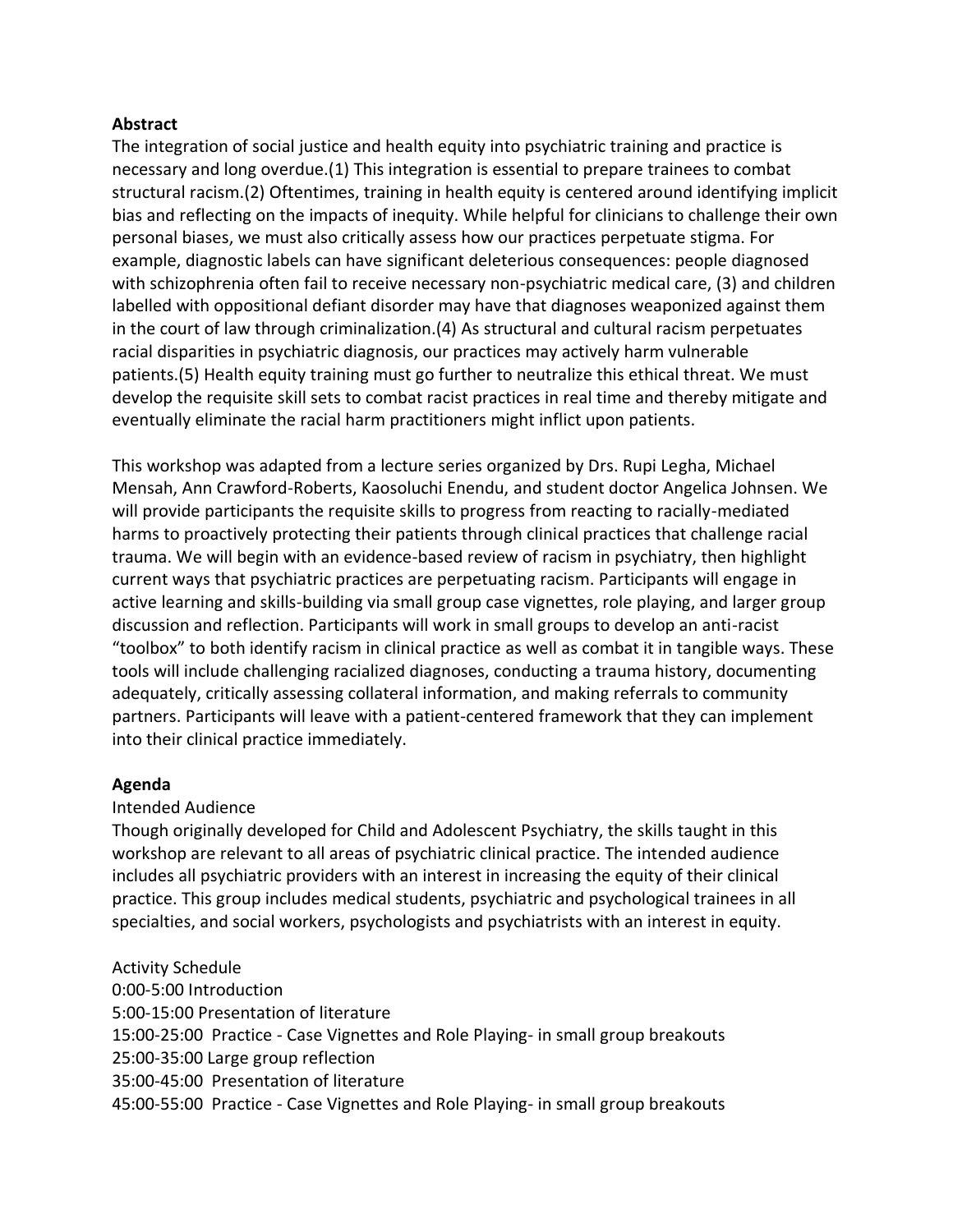55:00-65:00 Large group reflection 65:00-70:00 Q&As 70:00-75:00 Conclusion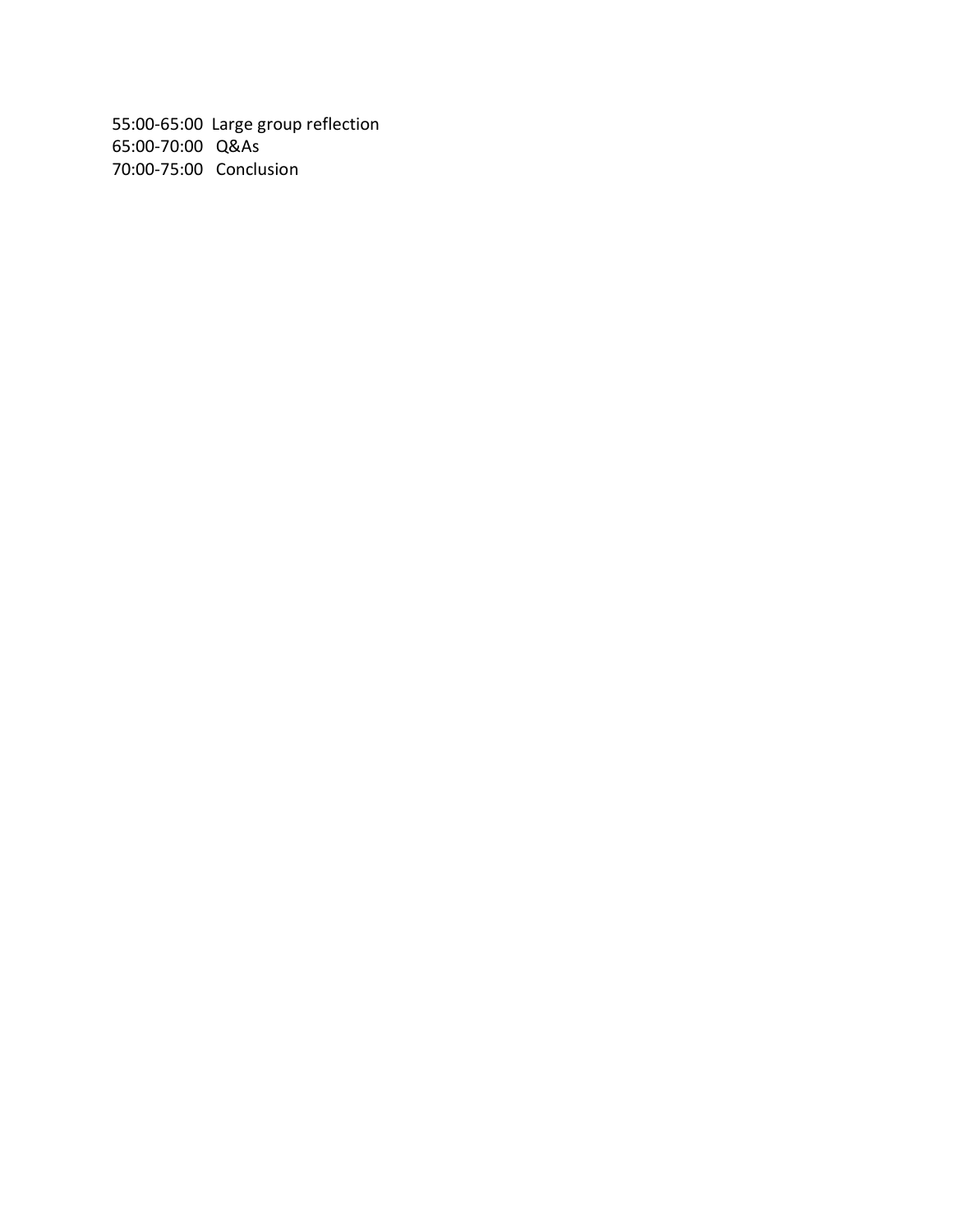Using your voice to affect change: advocacy by and for our profession

## **Presenters**

Kari Wolf, MD Art Walaszek, MD Jed Magen, DO, MS Rashi Aggarwal, MD

## **Educational Objective(s)**

By the end of this session, participants will be able to:

- Describe venues where we have the opportunity to influence policy
- Apply stories and statistics to create an "elevator speech" on your chosen topic
- Practice delivering an elevator speech on an advocacy topic
- Identify potential audiences for your policy topic/speech

## **Practice Gap**

The Institute on Medicine as a Profession has stated: "Physician advocacy extends beyond the provision of good clinical care and advocacy on behalf of individual patients to include collaborations with people and organizations that combat interpersonal, structural, and systematic inequities and abuses in our society. Advocacy is the bridge that links patient care with efforts to address social determinants of health, institutionalized prejudices, and structural dislocations that patients and communities face. Physicians are especially qualified to advocate upon behalf of social change. The prestige and credibility that they command may serve as valuable resources in advocacy efforts." (http://imapny.org/physician-advocacy/physicianadvocacy-program-overview/) In fact, there are professional societies whose primary purpose is dedicated to advocacy, such as Doctors for America.

Some medical schools have implemented advocacy training as a key element of medical school. However, these are often optional programs. Megan Sandel, an associate professor of Pediatrics at Boston University helped create such a program for their medical students. She describes the practice gap as: "A fitting analogy is that everyone takes cardiology in medical school with the understanding that not everyone is going to be a cardiologist, but we think learning how the heart works is inherent to being a good physician. Every physician should at least be aware of advocacy skills and competencies, while a certain subset is going to go on to be that advocacy specialist, which will be a career-defining part of their profession. We want our curriculum offerings to be able to toggle between both."

Finally, the 2010 article from Academic Medicine (listed below) argues "Because of the current paucity of formal physician advocacy training, successful physician advocacy tends to be exceptional… If the profession of medicine considers advocacy a professional imperative, then advocacy must cease to be exceptional. For this to occur, physicians and medical educators must become thoughtful and deliberate about training advocates. If left to chance, the charge to serve as public advocates rings hollow and will not be met."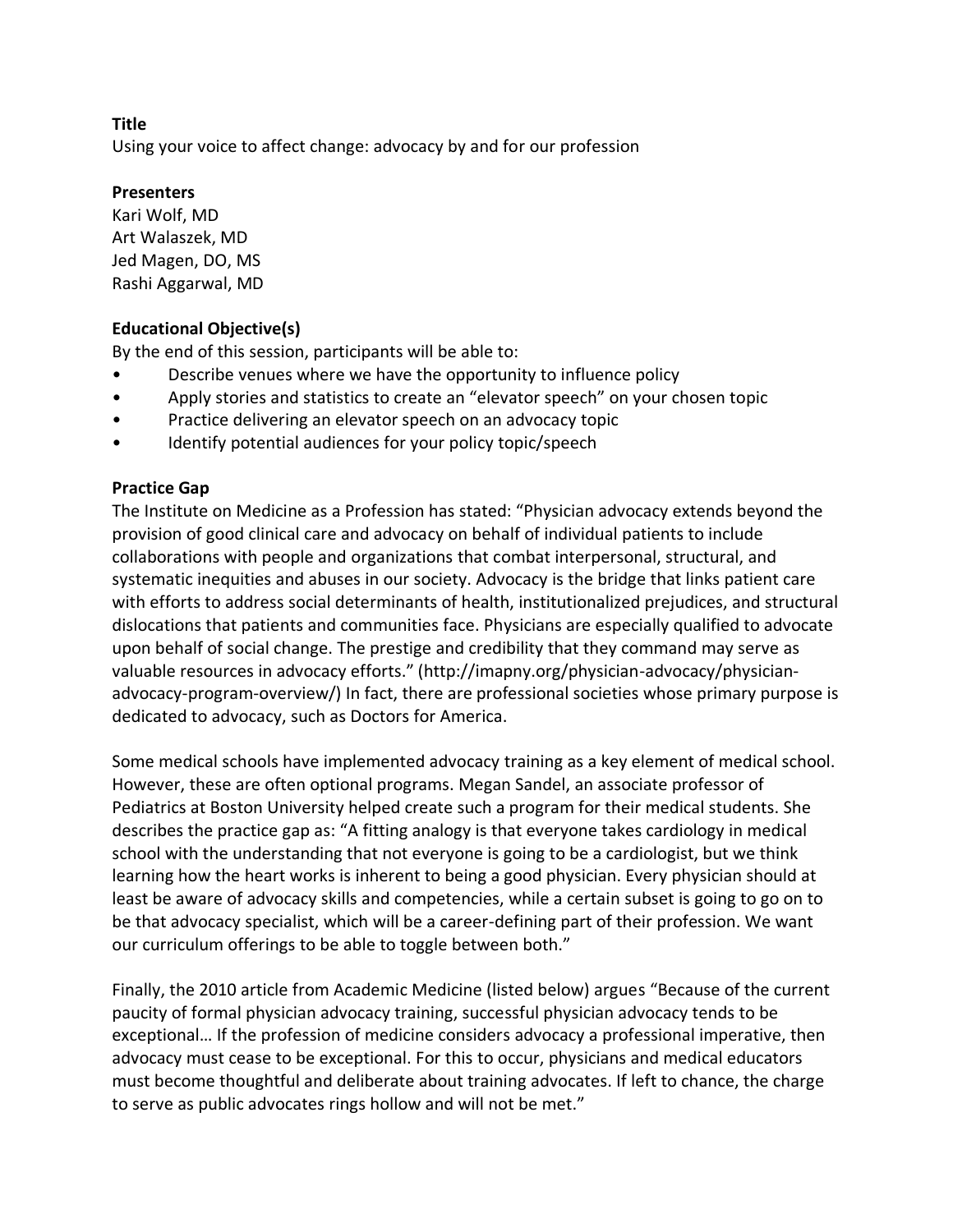### **Scientific Citations**

1https://www.apc.org/en/advocacy-strategies-and-approaches-overview

Earnest MA, Wong SL, Federico SG. Perspective: Physician Advocacy: What Is It and How Do We Do It? Academic Medicine: 2010;85(1): 63-67. doi: 10.1097/ACM.0b013e3181c40d40

#### MH Facts Citations:

Santiani A, Niedermier J, Santiani B, et al: Projected Workforce of Psychiatrists in the United States: A Population Analysis. Psychiatric Services 69:710-713, 2018

Bishop TF, Seirup JK, Pincus HA, et al. Population of US practicing psychiatrist declined, 2003-13, which may help explain poor access to mental health care. Health Aff (Millwood). 2016;35(7):1271-1277.

#### **Abstract**

In these challenging times, psychiatrists (and other medical professionals) often feel illequipped to influence policy and advocacy that affects their patients and their professional lives. While professional societies play a profound role in advocating for our profession, we are often left feeling like we want to do something, but don't know how to begin.

Advocacy efforts are often directed toward politicians. In this workshop we will briefly address advocacy with politicians but will also explore other people and groups (such as institutions, payers, hospital leadership) to target to expand our impact. According to the Association for Progressive Communication's approach to advocacy, "It is widely recognised, for example, that change comes rarely from force of logical argument alone or from the presentation of irrefutable evidence in support of the changes required.... Much depends on the character, approach and credibility of those seeking change and the receptiveness of those they are seeking to persuade. Advocacy is inherently political and an understanding of political dynamics is at the heart of effective advocacy."1

In this experiential workshop, we will brainstorm ways that we can affect policy through individual or small group actions by exploring ways to augment our credibility, determine who our audience is, enhance the receptiveness of that audience, combine storytelling with data to underscore our message, practice delivering a short pitch to our audience, and review opportunities to use social media as an advocacy platform.

The skills developed in the workshop will allow participants to successfully advocate across a broad array of topics such as: increased resources to support one's training program; policy/funding changes that impact our patients, our learners, and our profession; and laws and regulations governing the practice of psychiatry. We will also address how to build advocacy skills into residency program curricula.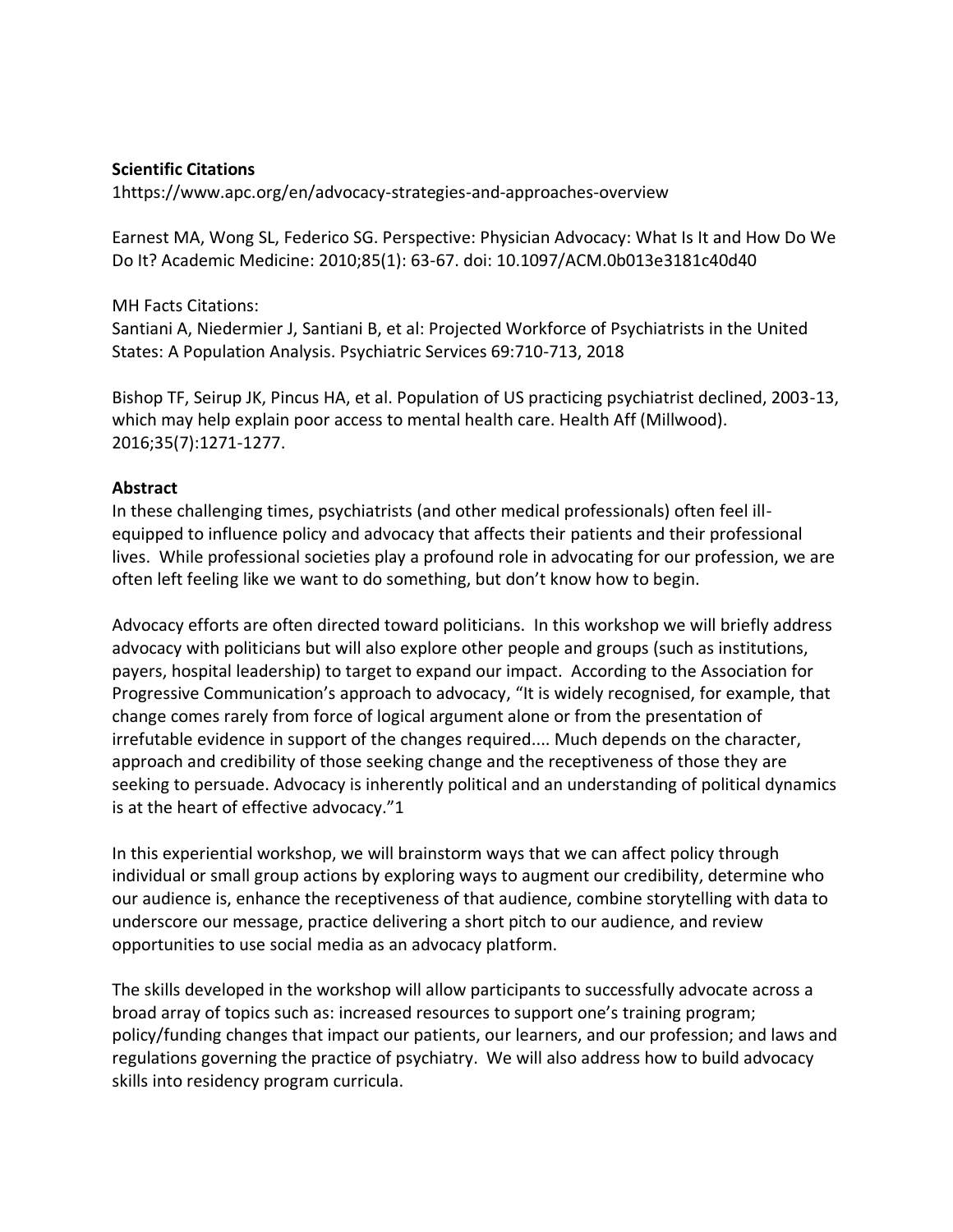## **Agenda**

- I. Introduction 5 minutes
- II. Liberating Structure: Small group exercise on how to make complex information understandable and persuasive – 15 minutes
- III. Liberating Structure: Small group exercise to explore what makes effective advocacy 15 minutes
- IV. Role Play exercise to develop and practice your elevator speech (we will provide a fact sheet that can be used as the basis of these speeches) – 30 minutes
- V. Wrap up with Q&A 10 minutes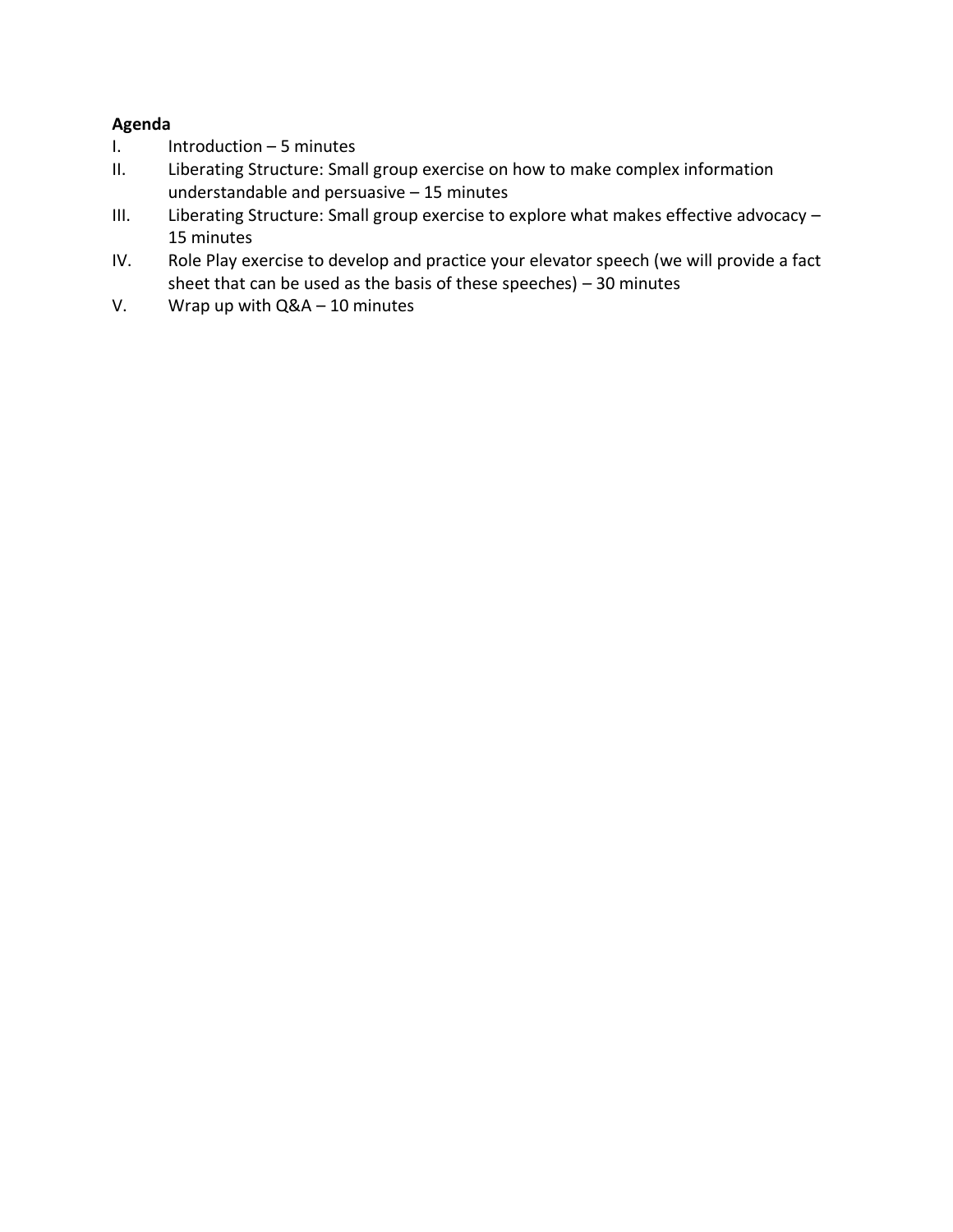Recruitment vs. Selection: Minimizing the Impact of Racism and Other Biases in the Match

## **Presenters**

Christin Drake, MD Deepti Anbarasan, MD Ajay Nair, MD

## **Educational Objective(s)**

1. Understand the systematic biases inherent to the tools we use to evaluate applicants to our residency programs.

2. Experience their own susceptibility to these biases.

3. Learn about the presenters' experiences implementing a less-biased recruitment process at **NYU** 

4. Consider and discuss strategies to minimize the bias in their own recruitment processes

## **Practice Gap**

We are all making great efforts to meet the treatment needs of the diverse populations we serve and the educational needs of our residents. Many departments are rightly focused on recruiting applicants who are members of groups historically underrepresented in psychiatry as a part of their strategy to mitigate barriers to care and race-based structural problems with access and quality. However, many of the tools available to us to evaluate candidates for residency training have been developed in systems that are, themselves, biased against underrepresented groups. Additionally, there is more and more cause to question whether the tools we use to predict applicants' success as residents are reliable even without the concerns around bias. This results in a recruitment and selection process that may work in opposition to our ability to build the diverse residency programs and workforce that we know are needed.

#### **Scientific Citations**

1. Hartman ND, Lefebvre CW, Manthey DE. A Narrative Review of the Evidence Supporting Factors Used by Residency Program Directors to Select Applicants for Interviews. J Grad Med Educ. 2019 Jun;11(3):268-273. doi: 10.4300/JGME-D-18-00979.3. PMID: 31210855; PMCID: PMC6570461.

2. Lucey CR, Saguil A. The Consequences of Structural Racism on MCAT Scores and Medical School Admissions: The Past Is Prologue. Acad Med. 2020 Mar;95(3):351-356. doi: 10.1097/ACM.0000000000002939. PMID: 31425184.

Teherani A, Hauer KE, Fernandez A, King TE Jr, Lucey C. How Small Differences in Assessed Clinical Performance Amplify to Large Differences in Grades and Awards: A Cascade With Serious Consequences for Students Underrepresented in Medicine. Acad Med. 2018;93(9):1286-1292. doi:10.1097/ACM.0000000000002323

3. Low D, Pollack SW, Liao ZC, et al. Racial/Ethnic Disparities in Clinical Grading in Medical School. Teach Learn Med 2019;31(5):487-496. doi:10.1080/10401334.2019.1597724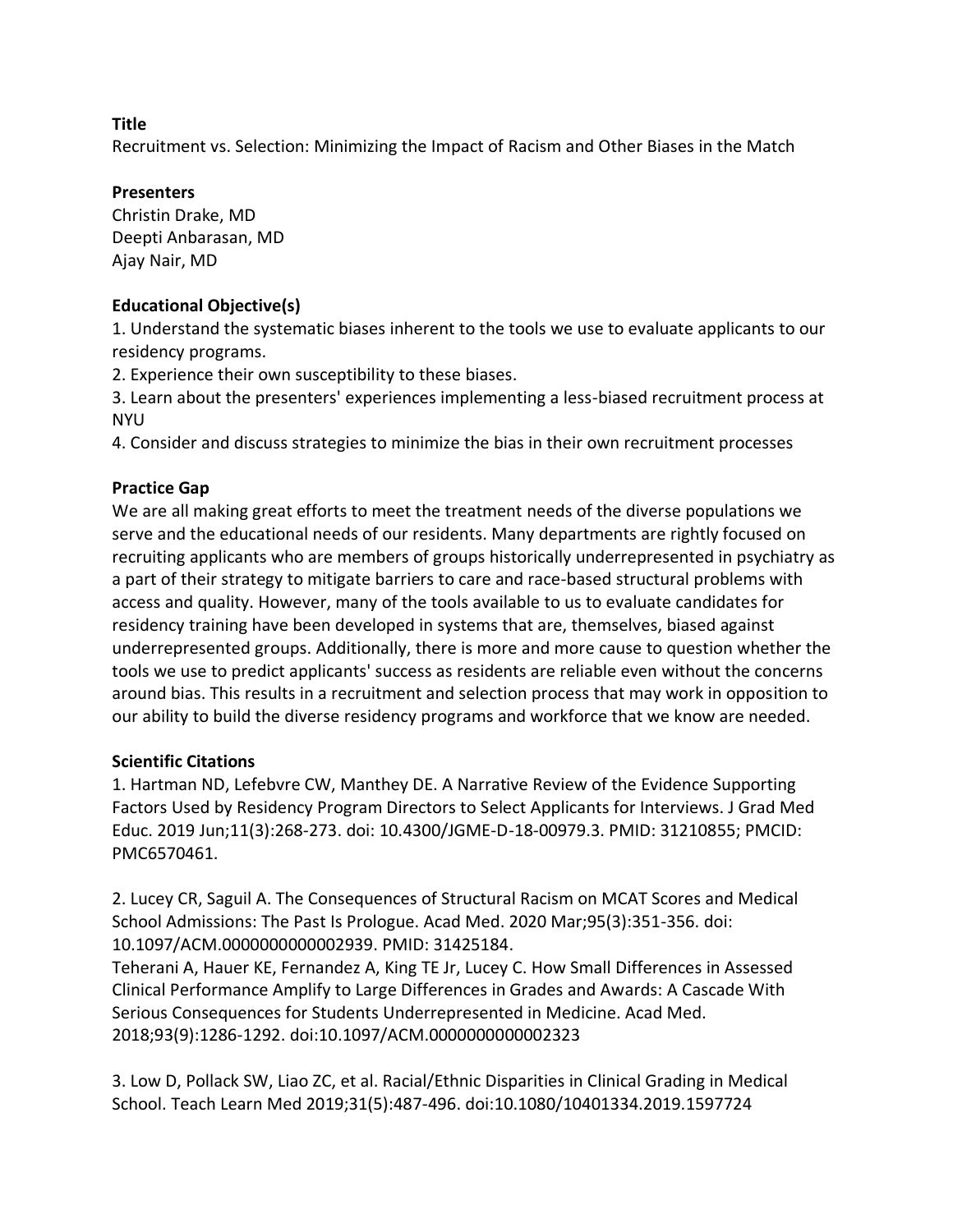4. Rojek AE, Khanna R, Yim JWL, et al. Differences in Narrative Language in Evaluations of Medical Students by Gender and Under-represented Minority Status. Gen Intern Med. 2019;34(5):684-691.

5. Ross DA, Boatright D, Nunez-Smith M, Jordan A, Chekroud A, Moore EZ. Differences in words used to describe racial and gender groups in Medical Student Performance Evaluations. PLOS ONE. 2017;12(8):e0181659.

6. Boatwright D, Ross D, O'Connor P, Moore E, Nunez-Smith M. Racial Disparities in Medical Student Membership in the Alpha Omega Alpha Honor Society. JAMA Intern Med. 2017;177(5):659665

7. Wijesekera TP, Kim M, Moore EZ, Sorenson O, Ross DA. All Other Things Being Equal: Exploring Racial and Gender Disparities in Medical School Honor Society Induction. Acad Med. 2019;94(4):562-569. doi:10.1097/ACM.0000000000002463

8. Orom H, Semalulu T, Underwood W. The social and learning environments experienced by underrepresented minority medical students: a narrative review. Acad Med.2013;88(11):1765- 1777.

## **Abstract**

Out of concern for difficulty faced in recruiting a diverse class of residents three years ago and an ever growing literature showing the systematic biases embedded in the residency selection process, the New York University Psychiatry Residency training office developed and implemented a system for recruitment designed to minimize the impact of bias on our final rank list. We were first convinced through group discussions and independent reflection of our own biases and the risks related to these biases influencing our selection process. We then reviewed the literature and developed a plan to minimize program leadership reliance on highly biased measures when considering applicants for interview and to blind our interviewers to all but the personal statement and CV of the applicants they would meet. We oriented a large group of interviewers to the data supporting the new procedure and requested that each interviewer perform their own Implicit Assumption Testing to prepare themselves for the interview. In this workshop, we will share what we have learned in this process and its impact on the representation of underrepresented students on our rank and match lists. There have been interesting dynamics to observe, technical issues to navigate, and some pitfalls that we hope will be useful to others. We will also offer the opportunity for attendees to participate in a mock applicant rating exercise that will help them examine their own biases and their impact on how participants assess candidates. Finally, we will ask participants to consider how they might implement similar strategies in their home departments and help anticipate how to address challenges they may face.

#### **Agenda**

Introduction and Background - 10 minutes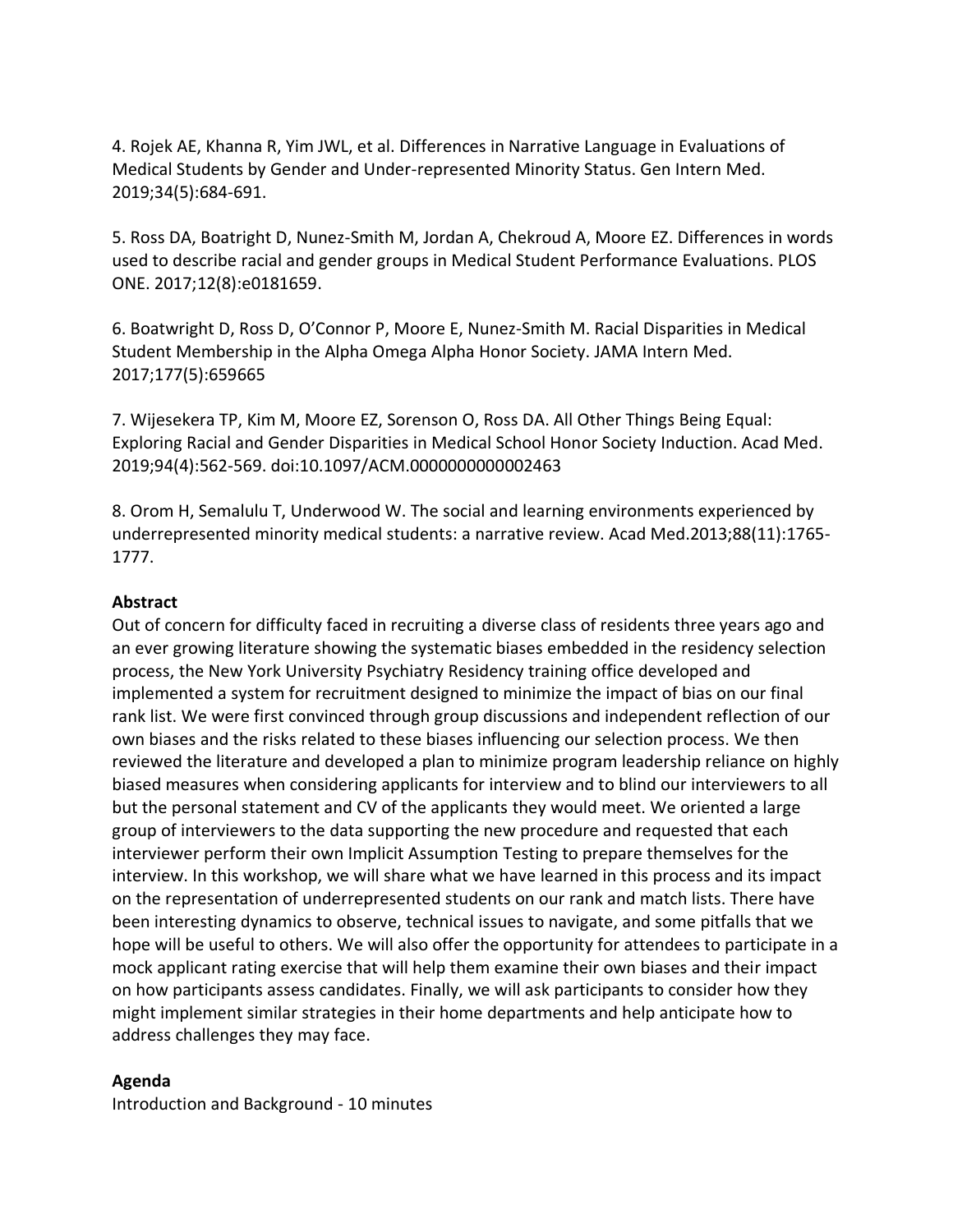Breakout Session #1 - Exercise in rating composite applicants - 15 minutes Post-breakout Debrief #1- 10 minutes

Presentation of workshop leaders' recruitment approach - 10 minutes

Details of implementation, pitfalls and lessons learned - 10 minutes

Breakout Session #2 - Exercise rating applicants with bias-minimized materials - 15 minutes Post-breakout Debrief #2 - 10 minutes

Sharing results of presenters match in years since implementing bias-minimizing processes and unblinding of ratings given by workshop participants in the session - 10 minutes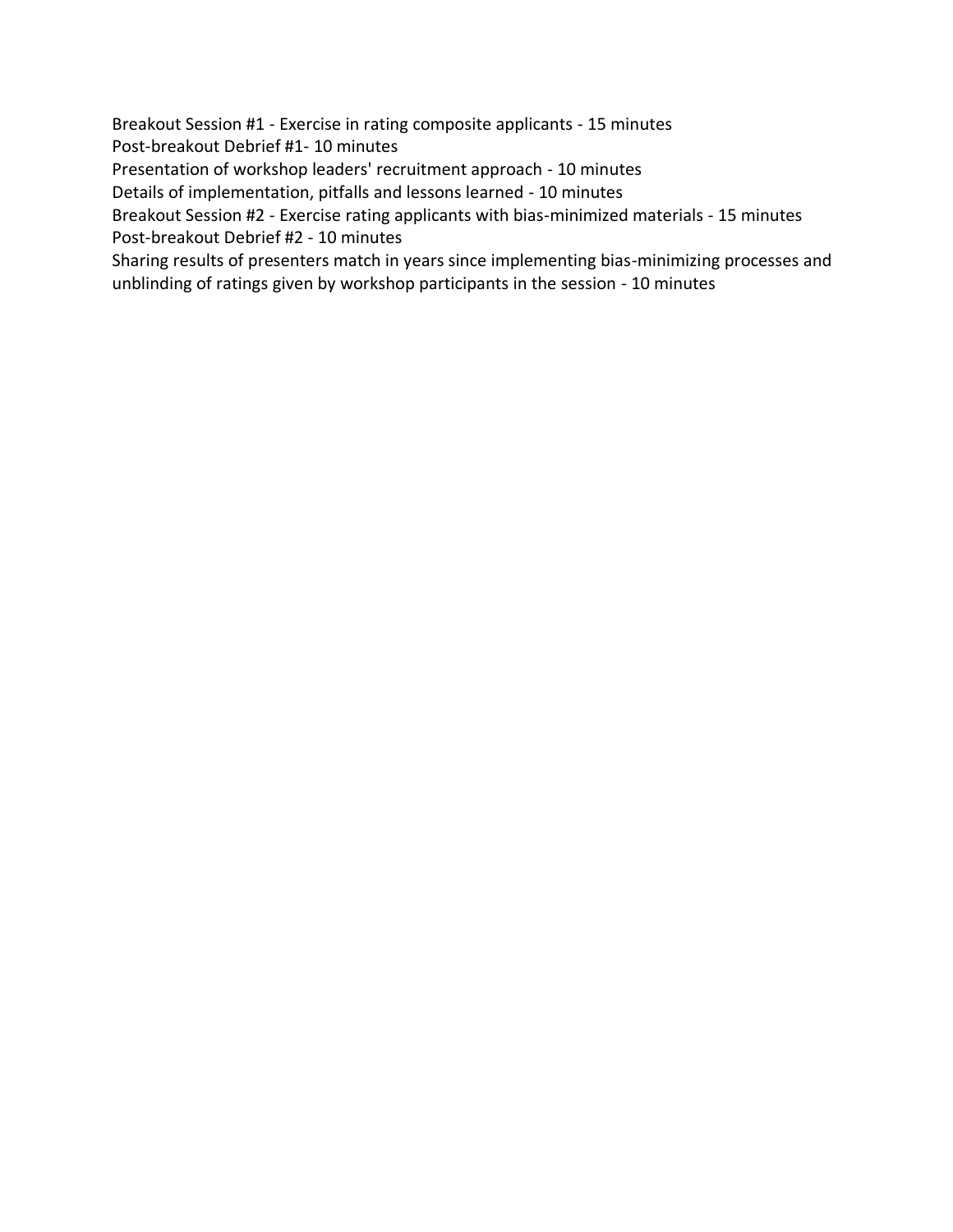The Nontraditional Trainee: Beyond race, ethnicity, gender and sexual orientation – Taking the next step towards diversity, equity, and inclusivity

## **Presenters**

Kim Lan Czelusta, MD Sana Younus, MD Fiona Fonseca, MD, MS

## **Educational Objective(s)**

- 1. Review the current literature on challenges faced by minority trainees and those from diverse cultural backgrounds.
- 2. Identify commonalities and differences between minoritized trainees
- 3. Discuss additional factors, beyond race, ethnicity, gender and sexual orientation, which make a trainee's experience during residency different from their peers.
- 4. Explore strategies to identify 'nontraditional' variables which can result in a marginalized experience for trainees.
- 5. Examine strategies to address marginalization of trainees during residency.

## **Practice Gap**

Psychiatry residency programs across the country have their own distinct culture. Such culture can offer an enriching experience to trainees as they navigate their own professional development, but it also presents challenges as individuals and institutions make space for trainees from diverse cultural backgrounds. In recent years, there has been much discussion about the importance of understanding the prevalence, etiology, and manifestation of discrimination against individuals from diverse cultural backgrounds and in some cases, efforts are being made to address this endemic (1). However, this work predominantly focuses on struggles and needs of trainees based on their race, ethnicity, gender, and sexual orientation. Literature is significantly limited for trainees who are different from their peers in terms of age, religion, nationality, immigration status, medical school (American versus International), and prior career experiences. While some personal narrative blogs and news articles are available online addressing some of these variables, scientific literature about the experiences of 'nontraditional' trainees who may not be different from their peers based on race, ethnicity, gender, and sexual orientation but are different in other ways is limited (2)(3). These differences pose a unique set of challenges to trainees. Scarcity of literature about these significant variables has led to their omission within discussions of diversity, equity, and inclusiveness. Inevitably, leaders within training programs may have limited understanding of these nuances which leads to challenges in addressing the needs of their 'nontraditional' trainees and support them.

## **Scientific Citations**

1) Nivet, Marc A. EdD, MBA A Diversity 3.0 Update, Academic Medicine: December 2015 - Volume 90 - Issue 12 - p 1591-1593 doi: 10.1097/ACM.0000000000000950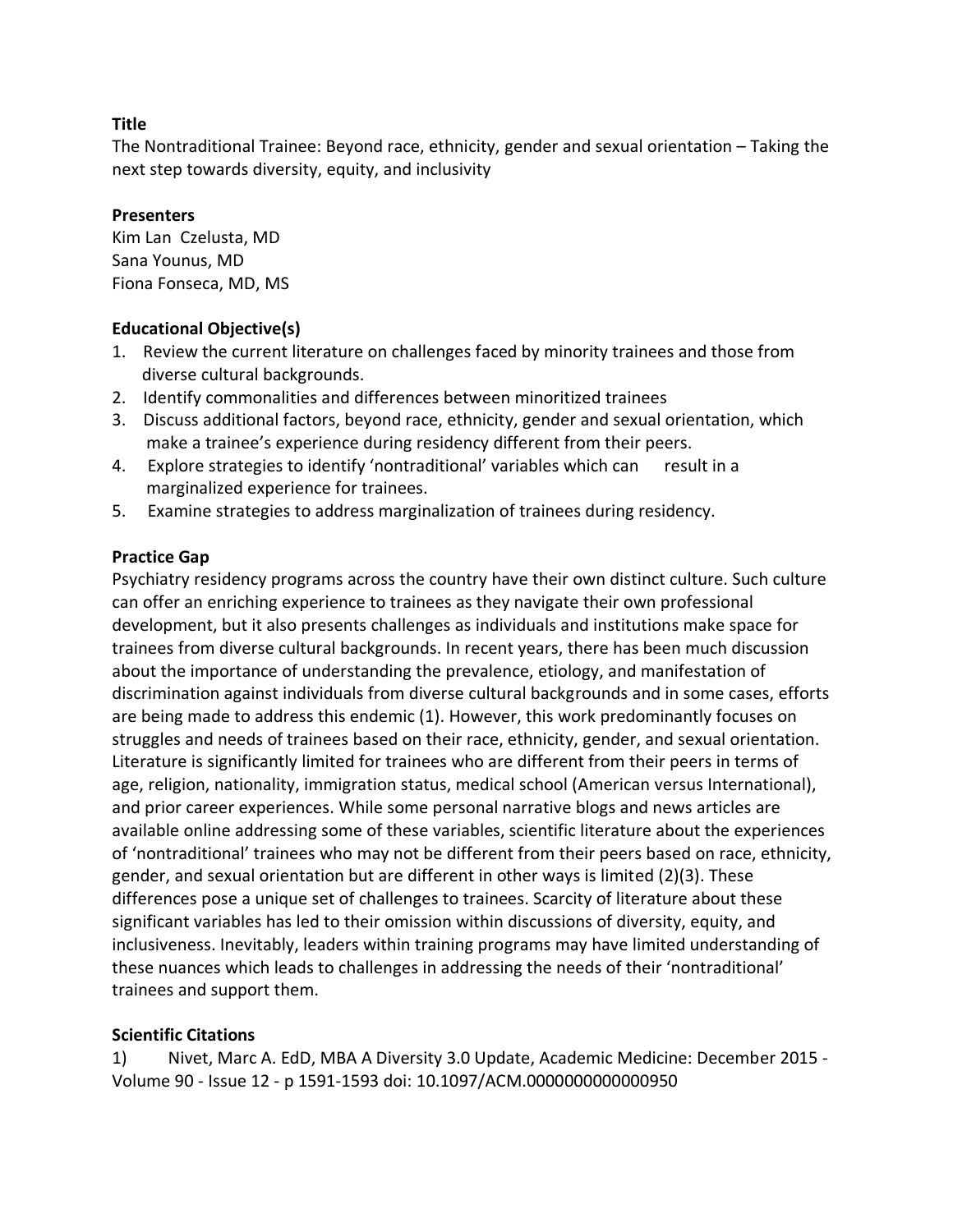2) Boyle, P. (2020, February 28). Med school after 40. AAMC. Retrieved October 31, 2021, from https://www.aamc.org/news-insights/med-school-after-40.

3) Strategies for Older Candidates. Match A Resident. (2021, June 19). Retrieved October 31, 2021, from https://blog.matcharesident.com/strategies-older-candidates/.

4) Osseo-Asare A, Balasuriya L, Huot SJ, et al. Minority Resident Physicians' Views on the Role of Race/Ethnicity in Their Training Experiences in the Workplace. JAMA Netw Open. 2018;1(5):e182723. doi:10.1001/jamanetworkopen.2018.2723

5) Roth, A. (2021, May 3). National Study produces concerning findings about medical students and microaggressions. Yale School of Medicine. Retrieved October 31, 2021, from https://medicine.yale.edu/news-article/national-study-produces-concerning-findings-aboutmedical-students-and-microaggressions/.

## **Abstract**

In the early 1900's, the word "melting pot" was used to describe the cultural integration in the United States. More than 100 years later, we are still learning about the implications of such integration for individuals living in the United States, including healthcare providers. Cultural diversity observed in psychiatry training programs at both faculty and trainee levels has led to discussion and training to improve clinical experiences for individuals with diverse cultural backgrounds. Research has confirmed various forms of discrimination against minoritized individuals in healthcare which includes medical students, trainees, and faculty members (4)(5). However, the majority of this research highlights minorities and individuals with diverse cultural backgrounds based on gender, sexual orientation, race, and ethnicity. These are important variables to consider while advancing diversity, equity, and inclusivity, but are not the only ones. This workshop will explore these variables which are not routinely considered in research and diversity training. Psychiatry trainees differ from each other based on their age, religion, nationality, immigration status, medical school (American versus International), and prior career experiences. This workshop will help training directors identify 'nontraditional trainees' and consider ways that such trainees can enhance their training program. We will also explore the needs of nontraditional trainees to promote a positive learning and training experience as well as to nurture resilience. We will invite the audience to share experiences of working with such minoritized trainees and collaboratively discuss ways to improve the experience from both the trainee and program perspective. During the next part of the workshop, the presenters will share their personal "nontraditional" narratives with the group and discuss ways to identify and address the needs of nontraditional trainees during psychiatry residency. This workshop aims to help training directors scrutinize their programs from new perspectives to further augment inclusivity in learning spaces for their nontraditional trainees.

# **Agenda**

This workshop is aimed at psychiatry program directors, faculty, and administrators interested in a discussion about diversity, equity, and inclusiveness as it applies to trainees, including factors beyond race, ethnicity, gender, and sexual orientation. A literature review will be followed by an interactive discussion with audience response system to identify the common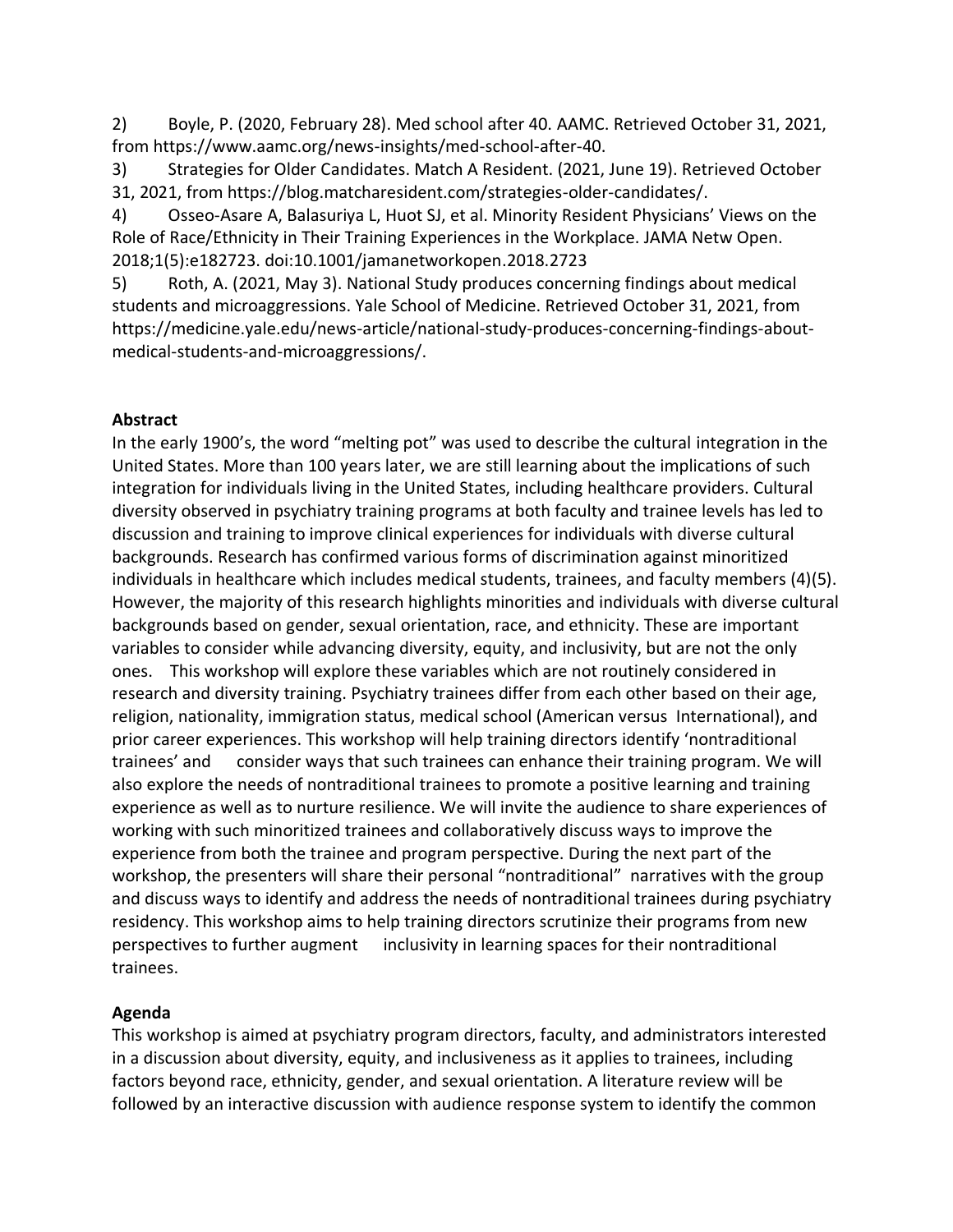diversity variables routinely considered by participants. The less common variables which could result in a trainee feeling "different" from the general residency cohort will be reviewed, followed by a discussion of specific efforts to support trainees' unique challenges and needs.

0:00-0:05 Introduction

0:05-0:15 Brief literature review related to diversity and related challenges in training programs and breadth of trainees' variables identified and included in research

0:15-0:20 Audience Response System.

0:20-0:35 Personal narratives shared by presenters about their differences when compared to their peers

0:35-0:40 Audience Response System .

0:40-0:55 Small group discussion about strategies that can be used to identify the nontraditional trainee in training programs and address their needs

0:55-1:10 Presentation of strategies to the large group. (or delete this section if we decide to not divide up into small groups)

1:10-1:15 Popcorn survey the audience about something they will take with them that will change the way they work with their trainees prior to wrap-up/ Q&A.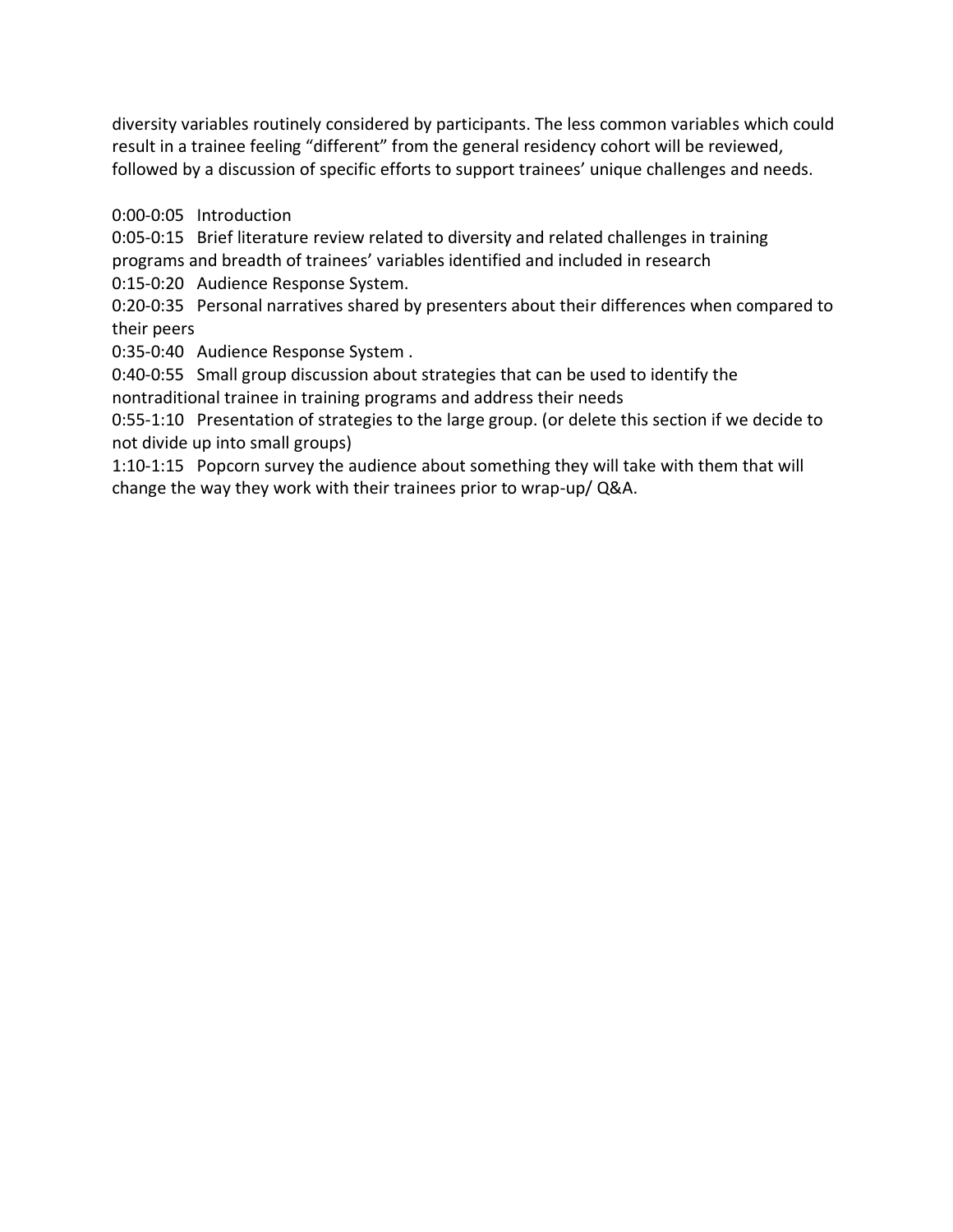Rural Residency Training as a Strategy to Address Rural Health Disparities: A Roadmap for Rural Psychiatry Program Development

## **Presenters**

Daniel Elswick, MD Brandon Riley, MD Lisa Rudolph-Watson, FAPA,MD Dena Whitesell, MD James Dalkiewicz, MBA

## **Educational Objective(s)**

- 1. Understand the importance of bolstering rural health workforce capacity by expanding rural residency training in underserved communities.
- 2. Describe the framework and key milestones for planning and developing rural residencies.
- 3. Identify barriers and opportunities for developing psychiatry programs to meet rural physician workforce needs
- 4. Describe resources and tools available to the public and obtain recommendations about gaps in knowledge and resources to guide future work of the TAC

## **Practice Gap**

Health disparities between rural and urban America have been well-documented. Although drivers of these disparities are multifaceted, a key determinant of poorer health in rural populations is lower access to timely, quality healthcare. One proven strategy for addressing the rural-urban outcome gap is increasing physician supply in rural communities. Evidence for a residency program-based strategy to boost rural healthcare workforce supply is strong. Despite this evidence, graduate medical education (GME) in rural areas remains very limited, and the Government Accountability Office estimates that only 1% of residents across all specialties train in rural areas. This is due in part to the unique challenges that face rural health organizations in the Unites States, which often operate on thin financial margins with limited providers and staff. Rural hospitals and federally qualified health centers (FQHCs) often lack the capacity and resources to design, develop, start-up, and maintain rural residency training programs in their communities. The small size and remoteness of rural programs make them susceptible to unique challenges such as inadequate patient volumes, lack of sustained funding after startup grants, frequent leadership turnover, limited educational resources, difficulty recruiting residents, and insufficient support for faculty development and protected teaching time. As a result, both HRSA and ACGME have adopted strategic policies and resources to support development of rurally-located GME programs. The HRSA Rural Residency Planning and Development (RRPD) program has completed two years across three grant cycles, now with 46 grantees in family medicine (n=35), psychiatry (n=6), internal medicine (n=4), and general surgery (n=1). The Technical Assistance Center (TAC), found at www.ruralgme.org, developed a model to propel grantees through the stages of development, and to help inform effective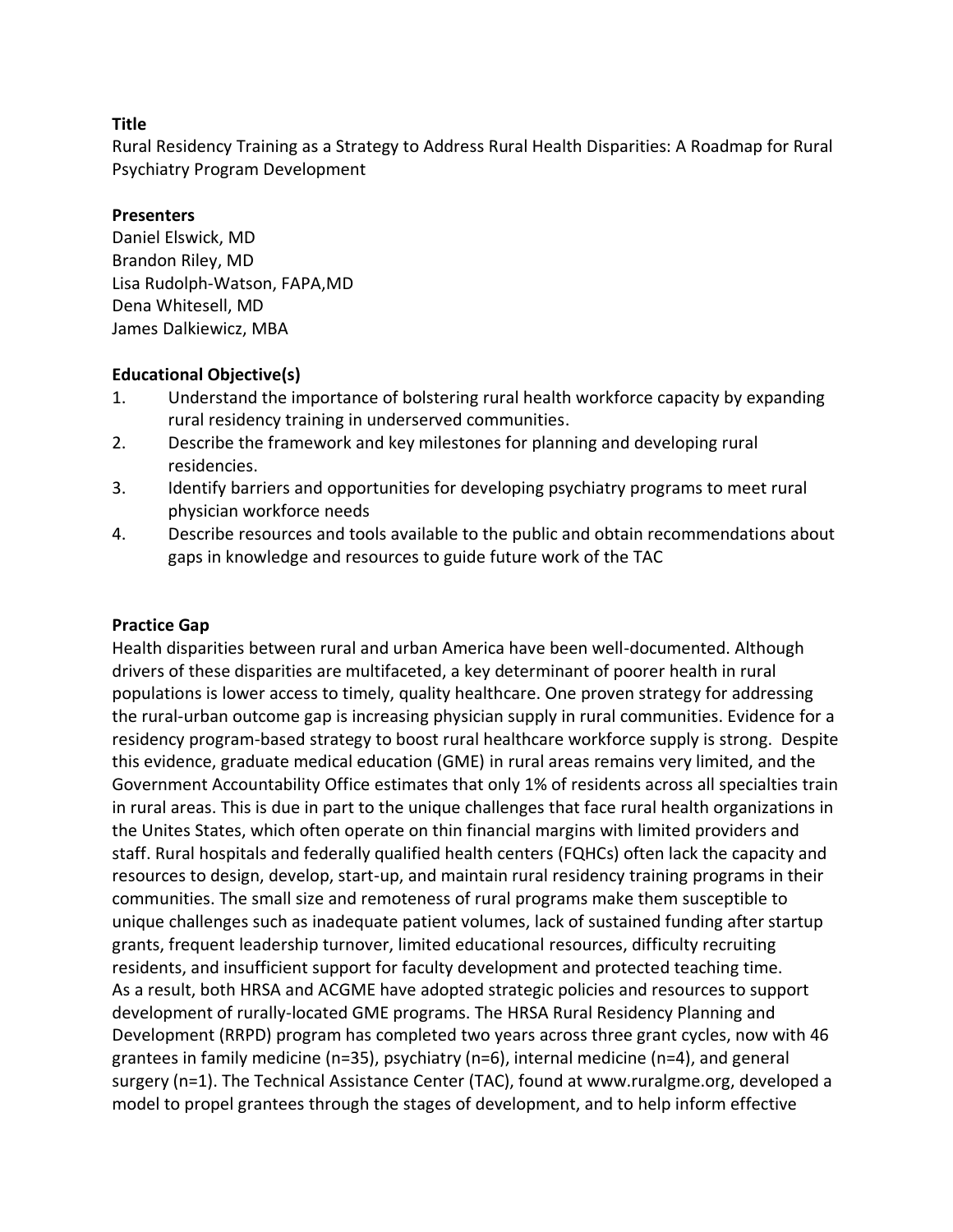initiatives and address barriers for development. The RRPD-TAC is working with the awarded programs to develop individualized action plans towards financial sustainability and ACGME accreditation, ensure adequate resources for support, and establish and grow learning collaboratives. Portions of a toolbox created in support of these programs will be available to non-grantees. In addition, the RRPD-TAC aims to evaluate and continuously improve services, track the outcomes of the RRPD programs and disseminate findings to influence policy.

## **Scientific Citations**

- 1. Hawes EM, Fraher E, Crane S, Weidner A, Wittenberg H, Pauwels J, Longenecker R, Chen F, Page C. Rural Residency Training as a Strategy to Address Rural Health Disparities: Barriers to Expansion and Possible Solutions. Journal of Graduate Medical Education August 2021: 461-5.
- 2. Basu S, Berkowitz SA, Phillips RL, Bitton A, Landon BE, Phillips RS. Association of Primary Care Physician Supply With Population Mortality in the United States, 2005-2015. JAMA Intern Med. 2019 Apr 1;179(4):506.
- 3. Amiri S, Espenschied JR, Roll JM, Amram O. Access to Primary Care Physicians and Mortality in Washington State: Application of a 2?Step Floating Catchment Area. The Journal of Rural Health. 2020 Jun;36(3):292–299.
- 4. U.S. Government Accountability Office. Physician Workforce: HHS Needs Better Information to Comprehensively Evaluate Graduate Medical Education Funding. https://www.gao.gov/products/gao-18-240#summary\_recommend. Accessed April 9, 2020.
- 5. Seifer SD, Vranizan K, Grumbach K. Graduate medical education and physician practice location. Implications for physician workforce policy. JAMA. 1995;274(9):685–691.
- 6. Quinn KJ, Kane KY, Stevermer JJ, Webb WD, Porter JL, Williamson HA Jr, et al. Influencing residency choice and practice location through a longitudinal rural pipeline program. Acad Med. 2011;86(11):1397–1406. doi:10.1097/ACM.0b013e318230653f.
- 7. Hawes EM, Weidner A, Page C, Longenecker R, Pauwels J, Crane S, Chen F, Fraher E. A Roadmap to Rural Residency Program Development. Journal of Graduate Medical Education. 2020 Aug 1;12(4):384–387.
- 8. Longenecker R. An Organic Approach to Health Professions Education and Health Equity: Learning In and With Underserved Communities, J Health Care for the Poor and Underserved, November 2020, Supplement;31(4):114-119.
- 9. Chan CH, Gouthro R, Krall E, Lehrmann J. Starting Rural Psychiatric Residencies: a Case Report and Lessons Learned. Acad Psychiatry. 2020 Aug;44(4):446-450. doi: 10.1007/s40596-020-01229-6. Epub 2020 May 4. PMID: 32367386.
- 10. Longenecker R, Hawes EM, Page CP. Cultivating Healthy Governance in Rural Programs. J Grad Med Educ. 2021 Apr;13(2):174-176. doi: 10.4300/JGME-D-20-00825.1. Epub 2021 Apr 16. PMID: 33897948; PMCID: PMC8054605.

## **Abstract**

Health disparities between rural and urban America have been well-documented. Although drivers of these disparities are multifaceted, a key determinant of poorer health in rural populations is lower access to timely, quality healthcare. One proven strategy for addressing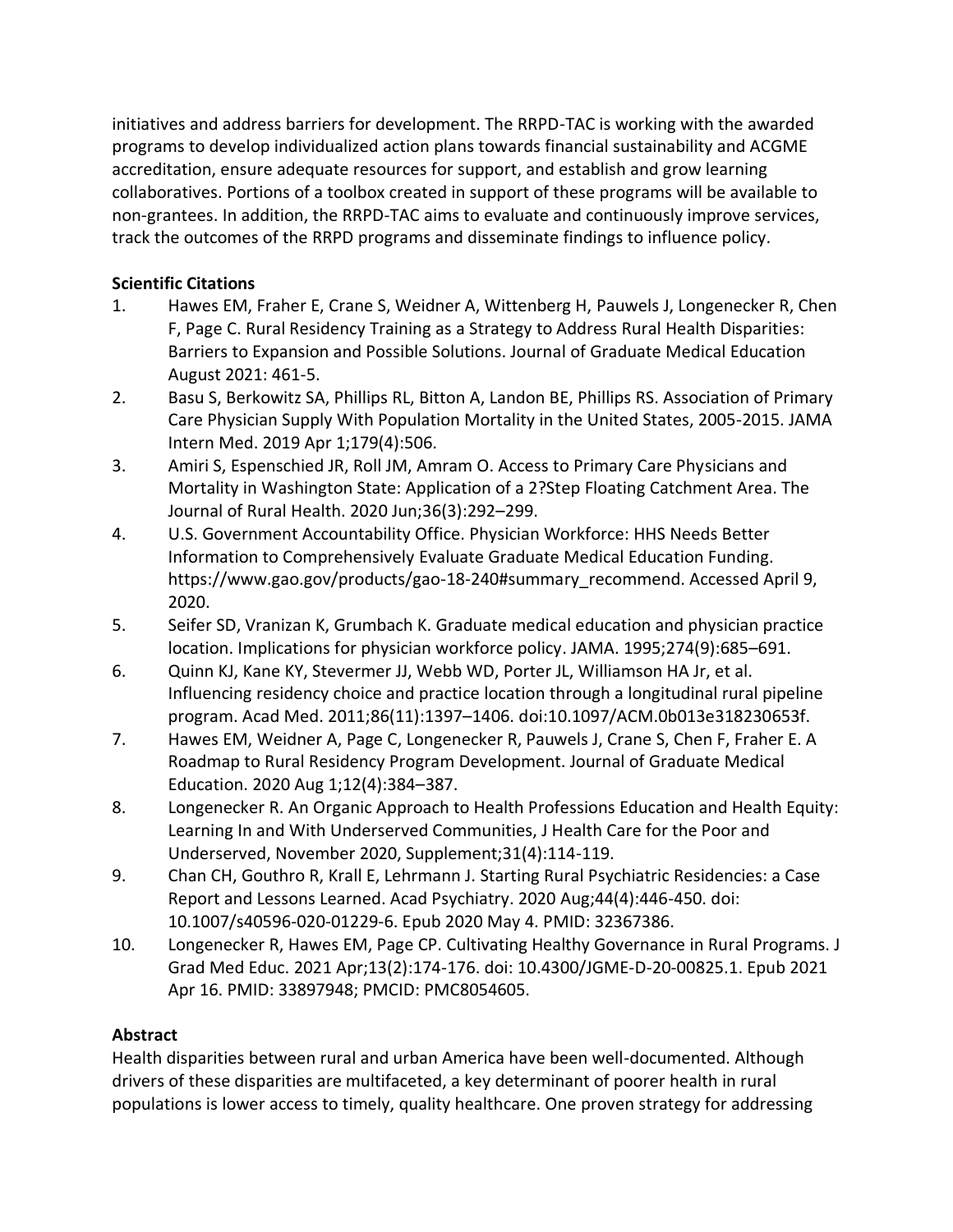the rural-urban outcome gap is increasing physician supply in rural communities. Evidence for a residency program-based strategy to boost rural healthcare workforce supply is strong. Despite this evidence, graduate medical education (GME) in rural areas remains very limited. As a result, both HRSA and ACGME have adopted strategic policies and resources to support development of rurally-located GME programs. The HRSA Rural Residency Planning and Development (RRPD) program has completed two years across three grant cycles, now with 46 grantees in family medicine (n=35), psychiatry (n=6), internal medicine (n=4), and general surgery (n=1).

To address the unique barriers facing these and other rural communities interested in starting residency programs, HRSA also funded a Technical Assistance Center (RRPD-TAC) comprised of content experts who have helped launch over 100 rural residencies. The RRPD-TAC's mission is to help rural communities overcome the significant challenges involved in designing rural training programs, securing sustainable funding, achieving Accreditation Council for Graduate Medical Education (ACGME) accreditation, and developing governance structures for GME training. The Technical Assistance Center (TAC) developed a model to propel grantees through the stages of development, and to help inform effective initiatives and address barriers for development. The RRPD-TAC developed a framework that describes the steps needed in each of 5 key stages of program development—exploration, design, development, start-up, and maintenance. The Roadmap model details the progressive stages of the process, from early interest and recognized need for a GME program to meet local health care needs, to the implementation of a functional, accredited, and financially sustainable program. The objectives of the workshop are to 1) Understand the importance of bolstering rural health workforce capacity by expanding rural residency training in underserved communities, 2) Describe the framework and key milestones for planning and developing rural residencies, 3) Identify barriers and opportunities for developing psychiatry programs to meet rural physician workforce needs, 4) Describe resources and tools available to the public and obtain recommendations about gaps in knowledge and resources to guide future work of the TAC. Grantee progress, including key barriers and milestones, has been tracked quarterly. Common challenges such as financial planning, faculty recruitment, curricular design, faculty development, student recruitment, and accreditation were identified through the RRPD-TAC tracking system and were improved with webinars, targeted consultations, and peer support. In two years, twenty programs have obtained ACGME (283 residency positions at full complement), and 12 rural programs have lunched and successful recruiting residencies (94 filled positions). Of note, three psychiatry programs have become accredited (32 resident positions at full complement) and one program successfully recruited residents in the match. Demonstrating successful pathways for development of these programs is essential. This work seeks to strengthen the rural residency-to-workforce pipeline for rural communities in the United States.

#### **Agenda**

AADPRT Workshop Outline (75 min)

5 min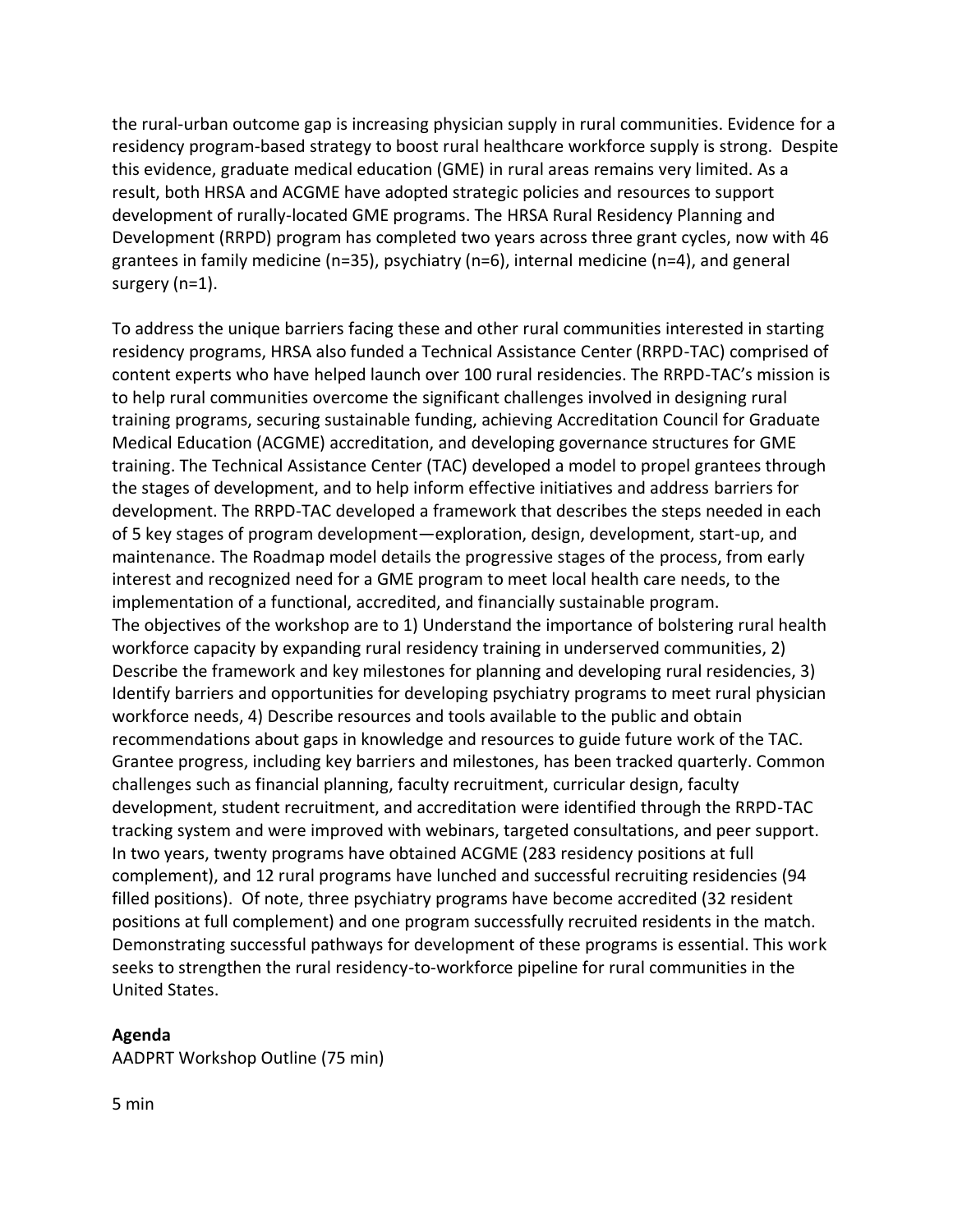Intro to workshop/Introduce speakers and their programs.

15 min

Background on rural training needs- identify challenges with rural populations/resident recruitment/faculty recruitment and development etc.

Outline UNIQUE rural training opportunities.

Examples of rural training program development and implementation.

Role of HRSA and RRPD in supporting rural psychiatry training.

Role of and relationship with Sponsoring Institutions

Discuss recent ACGME changes (July 2021) to rural program designation.

10 min

Real time polling with audience- Specific poll questions to address: Audience- identify familiarity with rural training needs/background Clinical and Educational Needs Areas for Growth/Opportunities/Needs assessment Rural Training Limitations Funding Opportunities Local Community/Investment Sponsoring Institution/Working with Core Program 30 min Split into facilitated working groups to review real-time survey results and discuss above content- Identify main areas for development/attention. Participants share experiences, resources challenges etc. Group leader facilitates conversations and flow of smaller working

groups.

15 min

Wrap up/Discussion/Questions

Feedback from each group. Each group leader will summarize their discussion in approximately 5 minutes.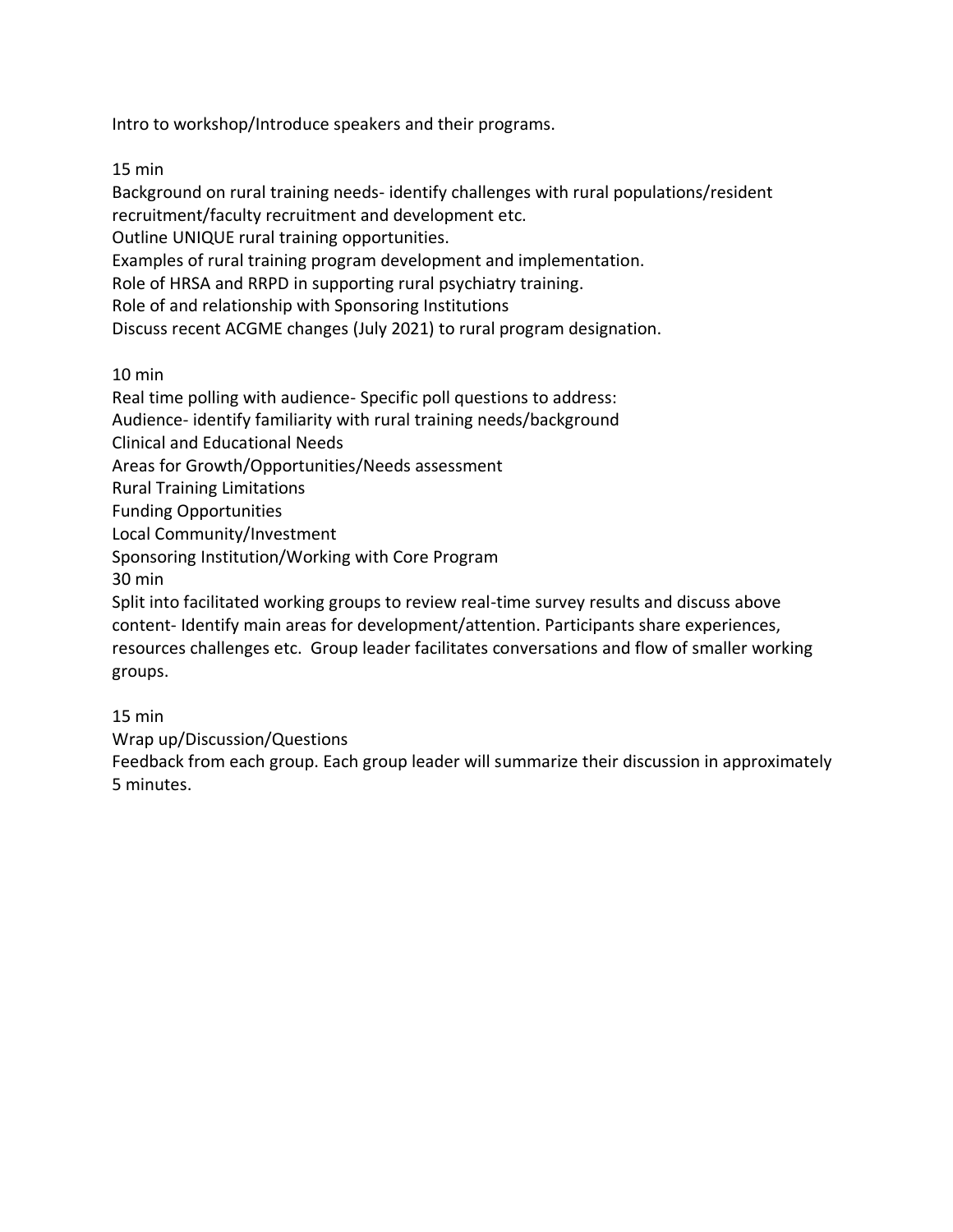We're In This Together: Strategies for Faculty & Trainees to Make Feedback Cooperative and Useful

## **Presenters**

Erica Shoemaker, MD, MPH Jeffrey Hunt, MD Ayame Takahashi, MD Isheeta Zalpuri, MD

# **Educational Objective(s)**

1) Describe obstacles both faculty members and trainees can face that interfere with their ability to listen to feedback from one another

2) Identify the ADAPT model and the Educational Alliance as two methods for overcoming these obstacles.

3) Identify in which clinical rotation/supervisory structures the ADAPT or Educational Alliance models may be most useful in psychiatry training programs.

## **Practice Gap**

For both faculty and trainees, receiving feedback and reflecting on it to improve their performance are essential pieces of growing into more skillful and effective psychiatrists. The ACGME Milestones for Psychiatry state that "openness to performance data (feedback and other input)" and "consistently seeking such input with openness and humility" are Level 2 & 4 Milestones (respectively) for residents. Furthermore, the Psychiatry Program Requirements state, "Faculty members should provide feedback frequently throughout the course of each rotation. Residents require feedback from faculty members to reinforce well-performed duties and tasks, as well as to correct deficiencies." However, in practice, both faculty and trainees struggle with skillfully giving and thoughtfully receiving feedback from one another. Trainees often perceive feedback as untrue or unfair, and faculty often feel that trainees are dismissing their input on how the trainee could improve.

# **Scientific Citations**

- Psychiatry Milestones, Accreditation Council for Graduate Medical Education, July 202
- Requirements for Graduate Medical Education in Psychiatry, Accreditation Council for Graduate Medical Education, June 2020
- Ericsson KA, Prietula MJ, Cokely ET. The making of an expert. Harv Bus Rev. 2007 Jul-Aug;85(7-8):114-21, 193. PMID: 17642130.
- Fainstad T, McClintock AA, Van der Ridder MJ, Johnston SS, Patton KK. Feedback can be less stressful: medical trainee perceptions of using the prepare to ADAPT (Ask-Discuss-Ask-Plan Together) framework. Cureus. 2018 Dec;10(12).
- Stone, D., & Heen, S. (2015). Thanks for the feedback. Portfolio Penguin.
- Telio S, Ajjawi R, Regehr G. The "educational alliance" as a framework for reconceptualizing feedback in medical education. Acad Med. 2015 May;90(5):609-14. doi: 10.1097/ACM.0000000000000560. PMID: 25406607.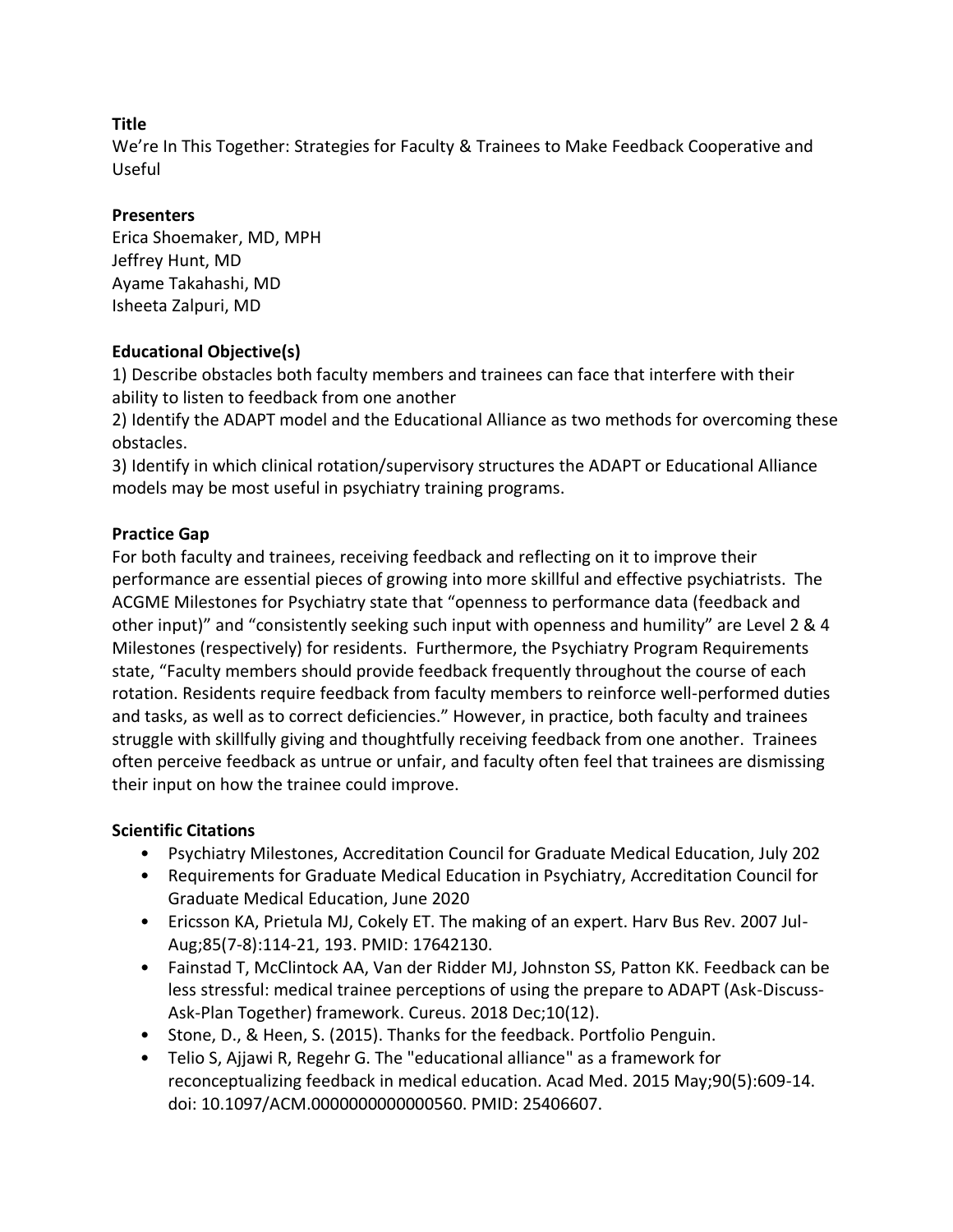• Young JQ, Sugarman R, Schwartz J, O'Sullivan PS. Overcoming the Challenges of Direct Observation and Feedback Programs: A Qualitative Exploration of Resident and Faculty Experiences. Teach Learn Med. 2020 Oct-Dec;32(5):541-551. doi: 10.1080/10401334.2020.1767107. Epub 2020 Jun 12. PMID: 32529844.

#### **Abstract**

This workshop was adapted from a departmental Grand Rounds on giving/receiving feedback. The Grand Rounds was well-received by faculty and trainees alike. This workshop was built on a two precepts:

- 1) While many departments currently train faculty in skillfully giving feedback, few departments train faculty or trainees on how to be receptive to feedback
- 2) Feedback is built on a two-way relationship, where both supervisor and trainee are invested in and open to learning from one another

This workshop will introduce participants to three primary frameworks for understanding the feedback process. The first is borrowed from Stone & Heen's book "Thanks for the Feedback," and it describes how learners often reject feedback that threatens Truth (ie the feedback is not accurate), Identity (ie identity as a competent doctor), or Relationship (ie relationship with a role model). Workshop leaders will role play a scenario whereby a well-intentioned faculty member gives a high-achieving resident feedback that triggers all 3 of these obstacles; viewers will observe how the resident is unable to accept that feedback and learn from this faculty member. After the role play, participants will break into small groups for discussion. As everyone reconvenes into the large group, leaders will facilitate a large-group discussion about how the supervisor's feedback in the role play was running up against these obstacles of truth, identity, and relationship. We will likewise discuss how the faculty member was unable to correct course in this discussion because of how the interaction threatened the faculty member's own Truth, Identity, and Relationships.

The second part of the workshop will introduce two methods for overcoming the obstacles of Truth, Relationship, and Identity. Both methods are designed to engage the trainee's selfreflective capacity and their intrinsic motivation to improve. The first framework, especially useful in short-term supervisory relationships, is the ADAPT Framework. In the ADAPT framework, both the supervisor and the trainee come to feedback exchanges with responsibilities to reflect on their practice and to set goals for future improvement. The Educational Alliance, suitable for longer-term supervisor-trainee relationships, is based on the concept of the therapeutic alliance. For an educational alliance, the supervisor and trainee work together over time to build a bond, to agree on performance goals for the trainee over the time they work together, and to agree on the tasks of supervision (which sometimes includes giving/receiving painful feedback). The reciprocal (ie having the trainee provide the supervisor with feedback) will also be addressed. Workshop participants will move to a pairand-share format. Each pair will be assigned either the ADAPT model or the Educational Alliance, and they will repeat the role play themselves, with the faculty member in the vignette using one of these frameworks for feedback. The pairs will report back to the how the faculty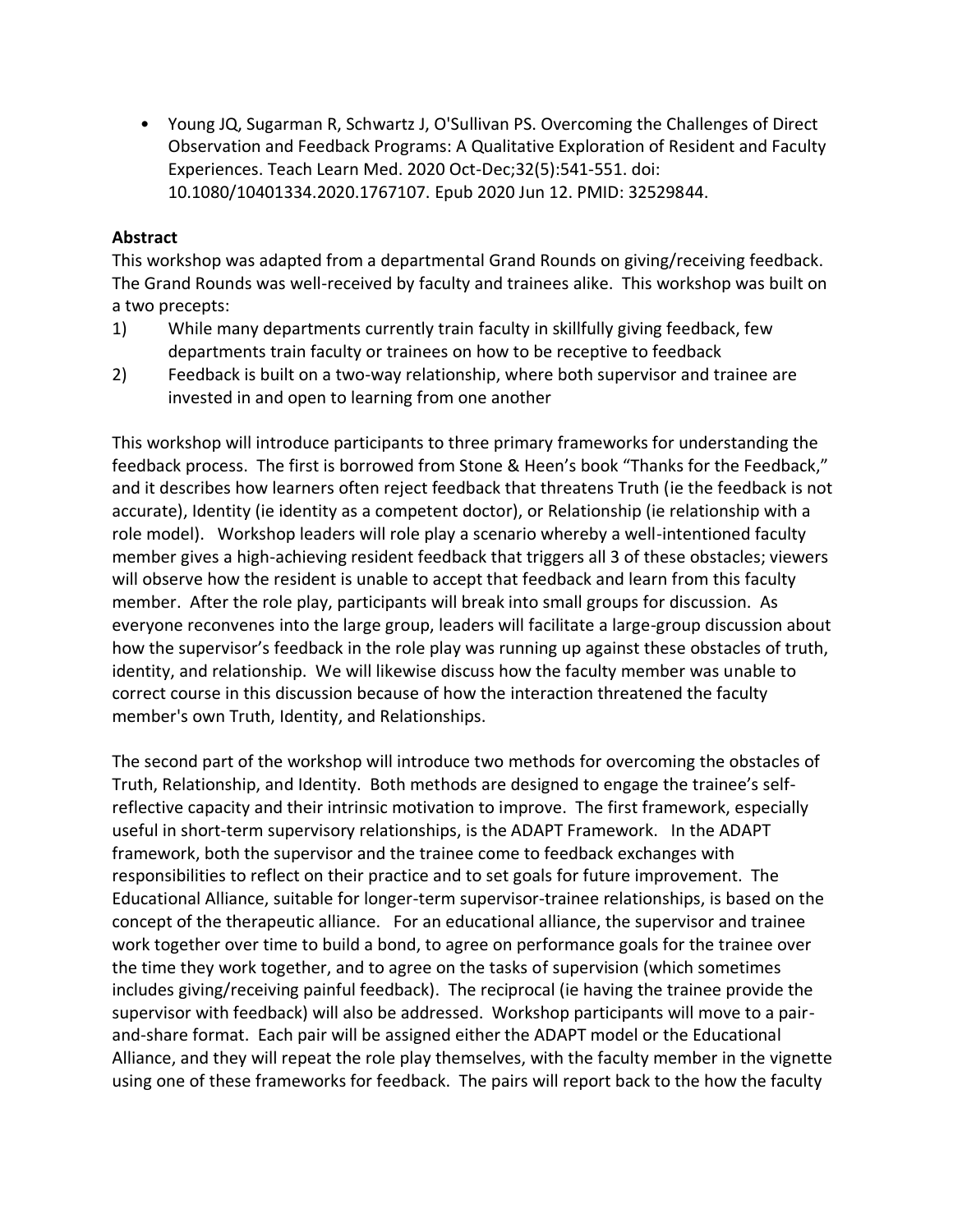member and resident in the original vignette could have used either ADAPT or an Educational Alliance to help them both grow as psychiatrists.

# **Agenda**

- o Welcome & Introduction (5min)
- o Part 1 (30min): Obstacles to Individual Faculty and Trainees Giving & Receiving Feedback: TRUTH, RELATIONSHIP, IDENTITY.
	- Introductory slides
	- role play by presenters of well-intentioned feedback gone bad
	- division into small groups for discussion
	- report back to large groups using polleverywhere
- o Part 2 (30min): Strategies for giving/receiving feedback in long-term and short-term supervisory relationships. ADAPT (a good way to approach feedback in supervisortrainee short-term relationships) and Educational Alliance (suited to long-term relationships).
- o Introductory Slides
- o Pair and Share—each dyad assigned to determine how Educational Alliance or ADAPT would have changed the scenario in part 1's role play
- o Report back to large groups using polleverywhere
- o Closing remarks, Q&A (10min)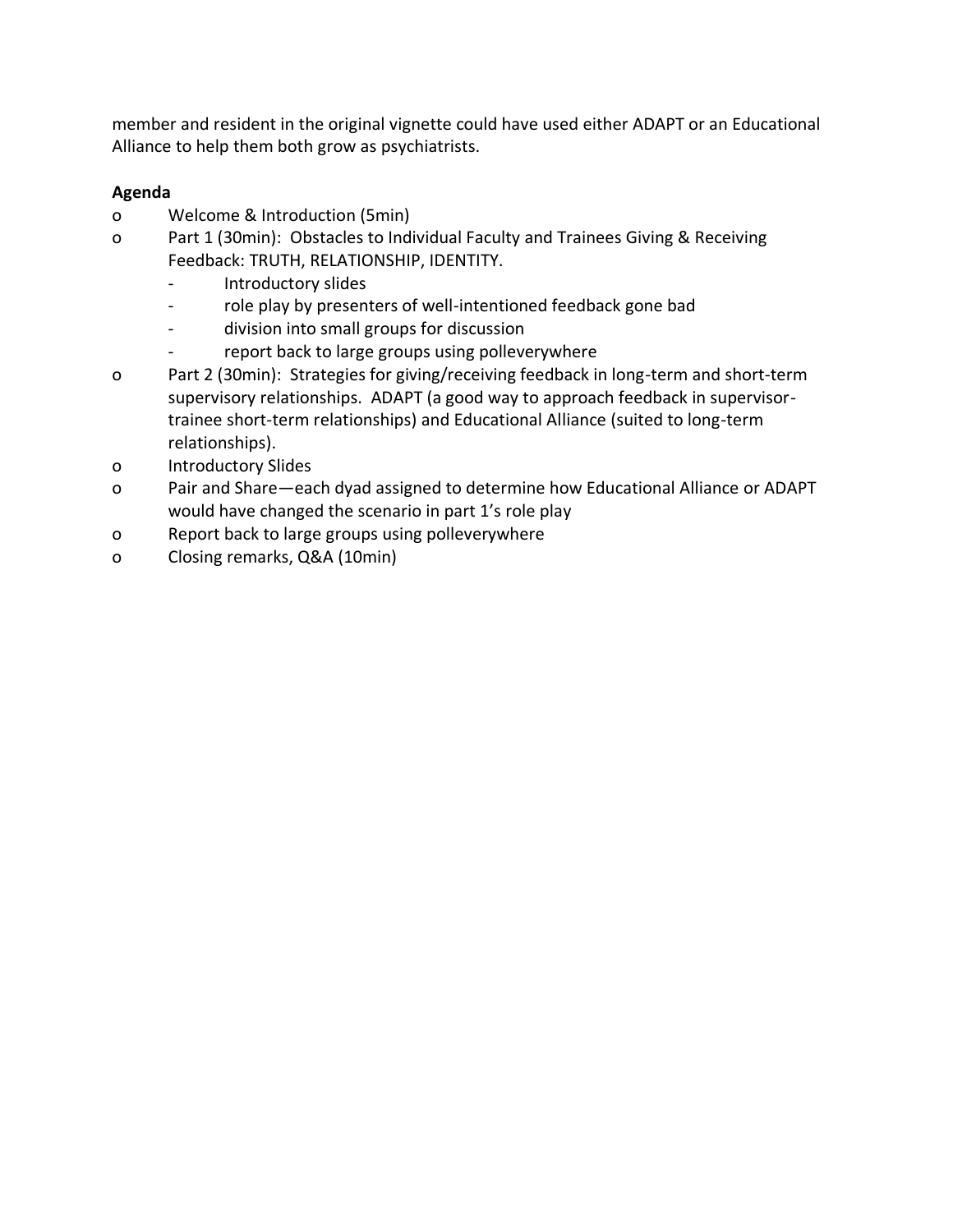It's not you, it's us: Structural Humility and Professionalism in Residency Training

## **Presenters**

Poh Choo How, MD, PhD Raziya Wang, MD Takesha Cooper, MD, MS Ryan Harris, MD

## **Educational Objective(s)**

To prepare residency program leaders to apply structural humility approaches in the implementation of professionalism standards, development of professionalism curricula, and in guiding resident remediation when there are professionalism concerns at their home institutions.

## **Practice Gap**

Professionalism is a core ACGME competency across all residency programs. Additionally, Milestones 2.0 has expanded domains of professionalism to include (1) professional behavior and ethical principles, (2) accountability/conscientiousness and (3) management of individual wellbeing. Residency programs have the difficult responsibility of teaching and assessing professionalism as well as remediating unprofessional behavior. At the same time, professionalism policies and standards that comprise part of the structural component of residency programs vary widely and can be subjective, ill-defined and inconsistently implemented. This has significant implications in light of the increasing diversity of psychiatric residency trainees. Implicit bias and other factors can influence the interpretation and implementation of professionalism standards and remediation processes. Cultural and structural humility frameworks offer a consistent, applicable approach to integrating concepts of culture, structure, and equity within the context of residency training of residents from diverse backgrounds.

## **Scientific Citations**

1. Structural Competency Handouts: 2016. Developed by the Berkeley Rad Med Critical Social Medicine Collective Structural Competency Working Group. Available at: https://www.feinberg.northwestern.edu/sites/cpci/docs/Structural-Competency-Handouts-Berkeley-Rad-Med-Critical-Social-Medicine.pdf. Accessed on 10/27/21

2. ACGME Program Requirements for Graduate Medical Education in Psychiatry, Editorial Revision: effective July 1, 2020. Accreditation Council for Graduate Medical Education. Available at:

https://www.acgme.org/globalassets/PFAssets/ProgramRequirements/CPRResidency2021.pdf. Accessed on 10/27/21

3. ACGME Psychiatry Milestones, Second Revision: March 2020. Accreditation Council for Graduate Medical Education. Available at: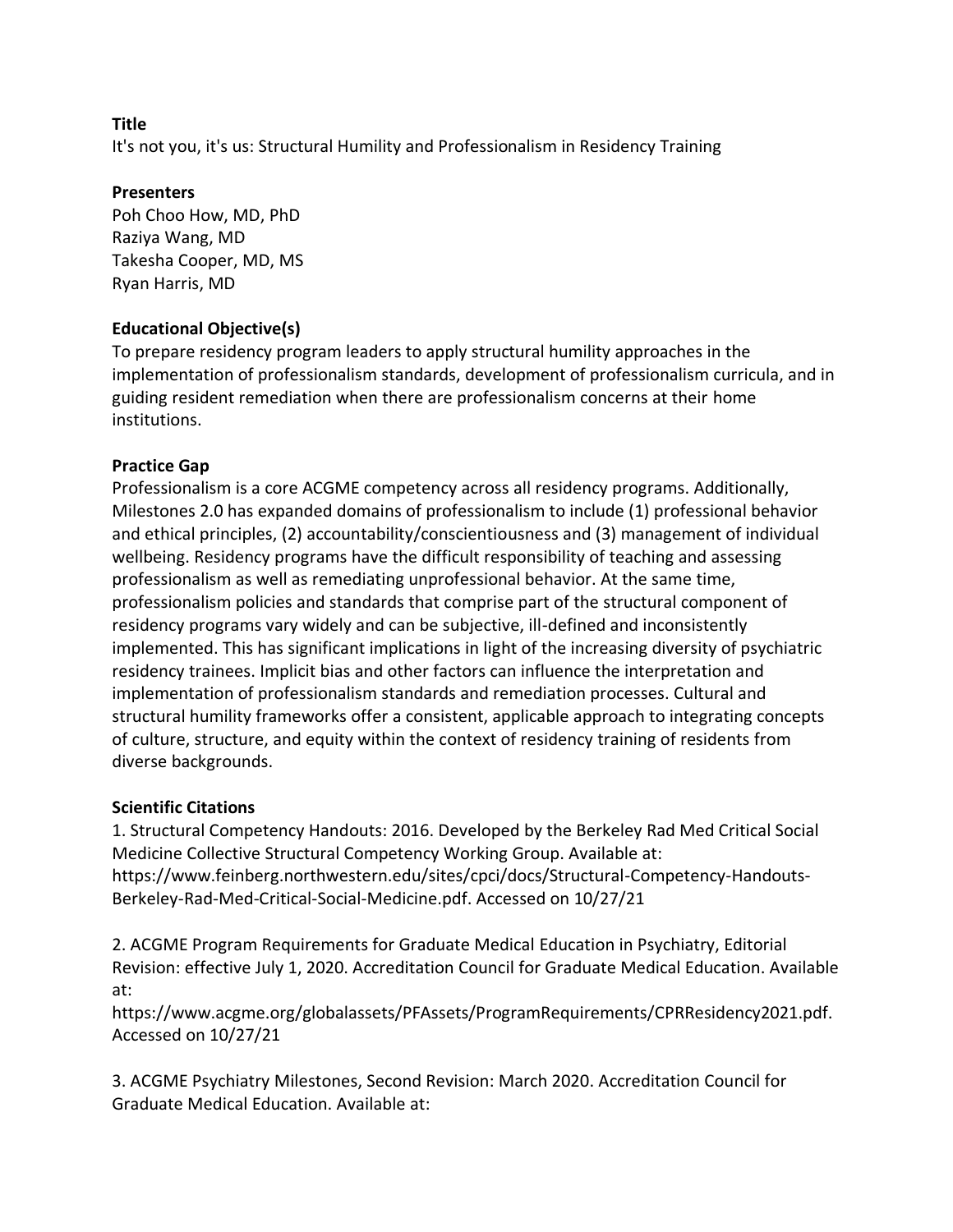https://www.acgme.org/globalassets/PDFs/Milestones/PsychiatryMilestones2.0.pdf. Accessed on 10/27/21

4. Tervalon, M., & Murray-Garcia, J. (1998). Cultural humility versus cultural competence: A critical distinction in defining physician training outcomes in multicultural education. Journal of health care for the poor and underserved, 9(2), 117-125.

5. Montgomery, L., Loue, S., & Stange, K. C. (2017). Linking the heart and the head. Family medicine, 49(5), 378-383.

## **Abstract**

Residency programs have the difficult responsibility of teaching and assessing professionalism as well as remediating unprofessional behavior. At the same time, professionalism policies and standards that comprise part of the structural component of residency programs vary widely and can be subjective and ill-defined. This has significant implications in light of the recruitment of psychiatric trainees from increasingly diverse and historically marginalized backgrounds, as implicit bias and other factors can influence the interpretation and implementation of professionalism standards and remediation processes. If these biases are left unaddressed, these processes can ultimately perpetuate harm against trainees. Structural humility builds on the cultural humility concepts of (1) life-long self/institutional reflection, (2) identifying and decreasing the power imbalance between structures and their constituents (e.g. training programs and their trainees), and (3) developing partnerships at a systems level that mutually serve each constituent. It has been defined as "the orientation emphasizing collaboration with patients and populations in developing responses to structural vulnerability, rather than assuming that health professionals alone have all the answers. This includes awareness of interpersonal privilege and power hierarchies in healthcare" [1]. Applied to residency programs, cultural and structural humility offer a framework that encourages residency leaders to collaborate with trainees from historically marginalized backgrounds to understand their particular burden and experience in the power hierarchies and to observe the ways these hierarchies may discriminate when applied to professionalism concerns. This workshop will focus on the application of structural humility to professionalism training, assessment, and remediation with a goal of increasing equity in these residency processes, identifying and eliminating bias against residents who are from backgrounds that have been historically excluded in medicine and mitigating potential harm caused by unjust remediation processes.

## **Agenda**

- 5 min ice breaker activity
- 20 min Introduction to Structural Humility as related to professionalism
- 15 min pair/small group learner-centered activity "The Professionalism Award"
- 15 min large group discussion around the above exercise
- 15 minute large group case demonstration around structural humility and professionalism
- 15 minutes pair/small group case review
- 15 min large group discussion of cases (all)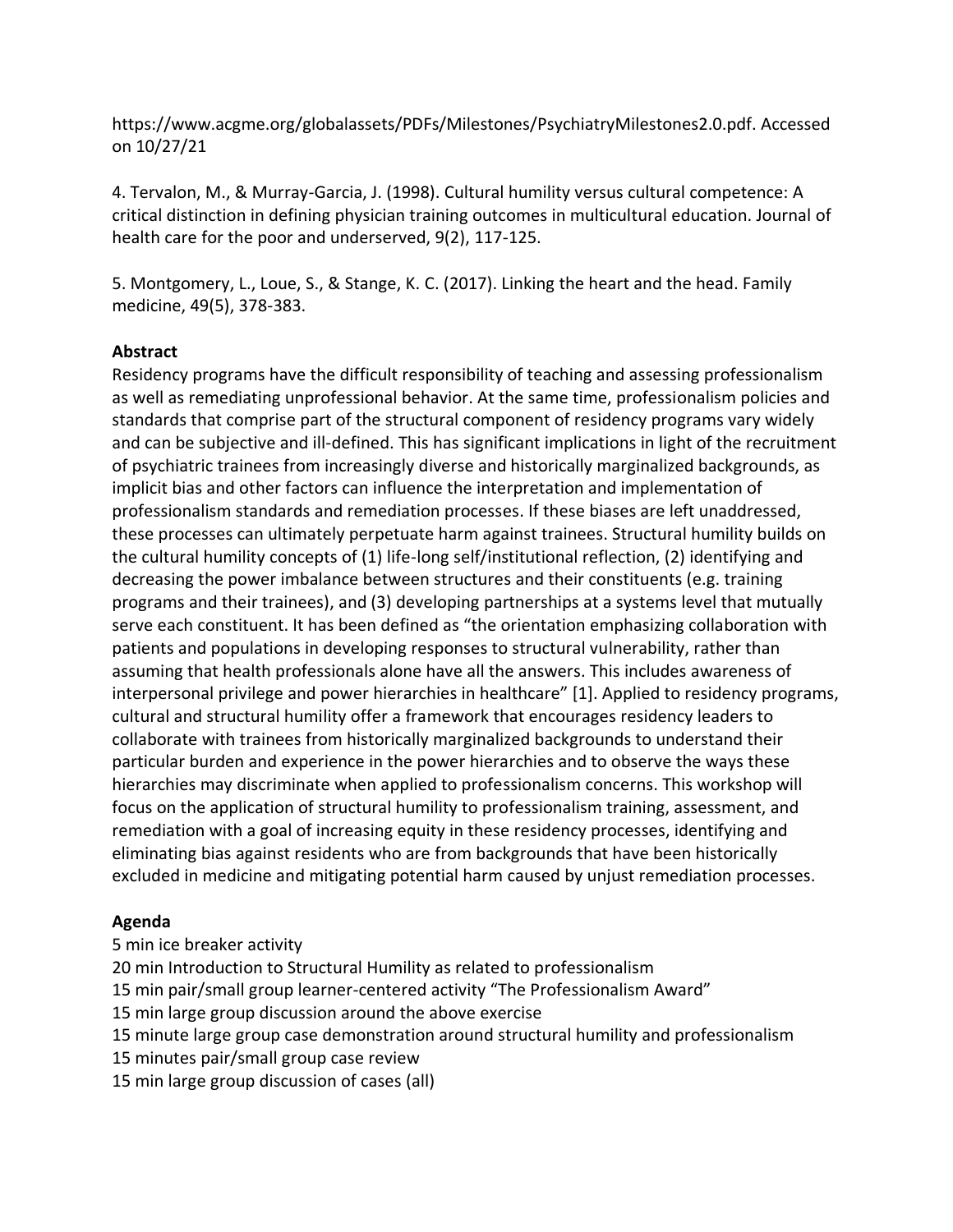How to Utilize the Model Curricula in the Virtual Training Office to Improve your DEI Curriculum and More: the Nuts & Bolts to develop engaging, specific, high-quality curricula from peerreviewed resources

#### **Presenters**

Rochelle Woods, MA, MD Melissa Buboltz, MD Robert Lloyd, PhD, MD Anuja Mehta, MD

## **Educational Objective(s)**

By the end of the session, participants will be able to:

1) Describe the resources within the Virtual Training Office (VTO), including those related to Diversity, Equity, and Inclusion

2) Adapt VTO resources to the specific needs of one's institution

3) Identify resources within and beyond the VTO to utilize in the development of DEI curriculum

4) Develop action plan for DEI curriculum implementation

## **Practice Gap**

The Accreditation Council for Graduate Medical Education (ACGME) program requirements for training residents and fellows state that program directors (PD) must provide trainees with core didactic activities, which broadly include conferences, didactic teaching, appraisal of the literature, simulations, and grand rounds. PDs must identify faculty in their program that may be able to deliver education on a wide range of topics and assist faculty to prepare didactics. The requirements now include formal educational activities around patient safety, quality improvement, and understanding of health care disparities beyond traditional topics in psychiatry. In part, the training programs will need to consider how to incorporate didactics on a wide range of topics across competencies to inform health care disparities, systems' failures, and community needs within the curriculum. For many new programs or smaller programs, this may pose a challenge if new material needs to be developed or if the program lacks experts in a content area. This workshop will provide attendees the opportunity to identify curricular resources within our organization and mechanisms to utilize available curricula and to adapt them to their training program.

## **Scientific Citations**

1. ACGME Program Requirements for Graduate Medical Education in Psychiatry. 2021. https://www.acgme.org/globalassets/pfassets/programrequirements/400\_psychiatry\_2021.pdf . Accessed on October 27, 2021.

2. Lee I and Best J. Call for Collaboration: The role of Accreditation in the Transformation, Accountability, and Sustainability of Education in Social Determinants of Health. J Grad Med Educ. 2021; 13(2): 177-80.

3.Isom, J, et al. Equity in Progress: Development of Health Equity Curricula in Three Psychiatry Residency Programs. Acad Psychiatry. 2021; 45: 54-60.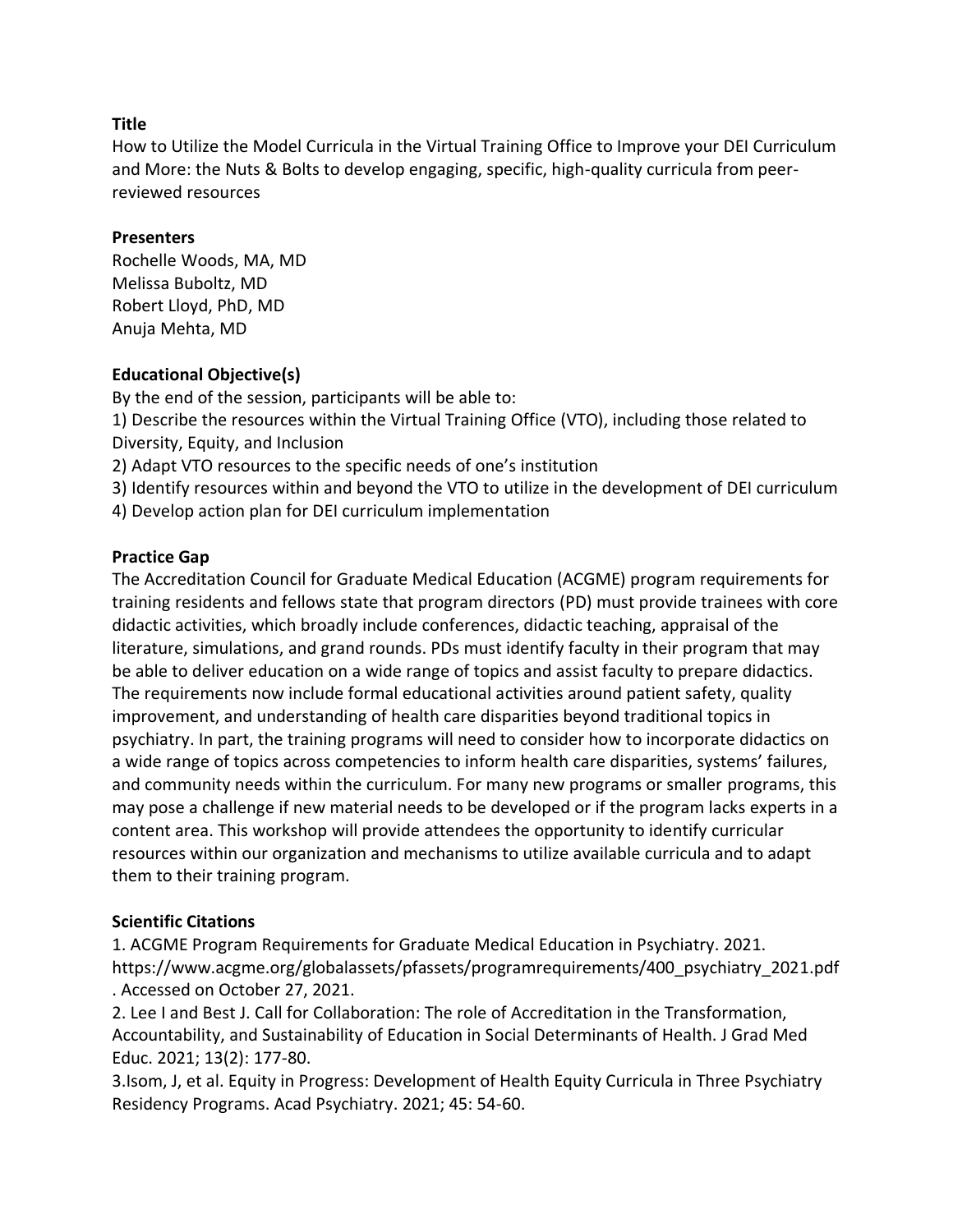4.Growing the Psychiatry Workforce Through Expansion or Creation of Residencies and Fellowships: the Results of a Survey by the AADPRT Workforce Task Force Acad Psychiatry. 2021; Jul 22 : 1–7

5.FREIDA. AMA Residency and Fellowship Database. https://freida.ama-assn.org/search/list. Accessed on October 22, 2021

6.Thomas, Kern et al, Curriculum Development for Medical Education: A Six-Step Approach, 3 ed, Johns Hopkins Press, 2016

7.Armstrong, P. (2010). Bloom's Taxonomy. Vanderbilt University Center for Teaching. Retrieved 31 October 2021 from https://cft.vanderbilt.edu/guides-sub-pages/bloomstaxonomy/.

8. Hirschtritt ME, Noy G, Haller E, Forstein M. LGBT-Specific Education in General Psychiatry Residency Programs: a Survey of Program Directors. Academic Psychiatry. 2019, 43(1);41-45. Doi:

9. Schwartz AC, Frank A, Welsh JW, Blankenship K, DeJong SM. Addictions Training in General Psychiatry Training Programs: Current Gaps and Barriers. Academic Psychiatry. 2018, 42(5):642- 647.

10. Fried JL, Arbuckle MR, Weinberg M, Carino A, McQuistion HL, Shoyinka SO, Skiandos A, Stern DA, Ranz JM. Psychiatry residents' experiences with systems-based practice: a qualitative survey. Academic Psychiatry. 2014; 38(4):414-9.

11.Martin, S. K., Ahn, J., Farnan, J. M., & Fromme, H. B. (2016). Introduction to curriculum development and medical education scholarship for resident trainees: a webinar series. MedEdPORTAL, 12.

https://www.acgme.org/what-we-do/diversity-equity-and-inclusion/

https://www.aamc.org/professional-development/affinity-groups/cfas/diversity-inclusiontoolkit/resources

https://www.psychiatry.org/psychiatrists/cultural-competency/education

# **Abstract**

The ACGME asserts that clinical learning environments should be safe and supportive and that programs should ensure that residents and fellows learn to care for diverse populations. There has been rapid growth in the number of General Psychiatry Residency and Psychiatry Fellowship programs across the U.S. fueled by largely Community-hospital based programs. Core Faculty at smaller and community-based programs tend to have more clinical demands and therefore less protected time to prepare didactics for trainees. These programs may also lack faculty in subspecialty areas that are not required for ACGME accreditation. A recent report published in Academic Psychiatry surveyed General Psychiatry Residency PDs about the amount of time dedicated to LGBT-specific education during training. Authors found that over half of the programs who responded spent less than 5 hours providing LGBT training to their residents despite the high prevalence of mental health burden in this population. This study concluded that there is an urgent need to develop and implement LGBT-specific curricula that can be used by PDs for their programs. AADPRT provides peer-reviewed model curricula on various topics to all its members that can be accessed through Virtual Training Office (VTO) on the website. Model curricula covers wide-ranging topics as well as facilitator guide in many cases which can help PDs with implementation at their programs.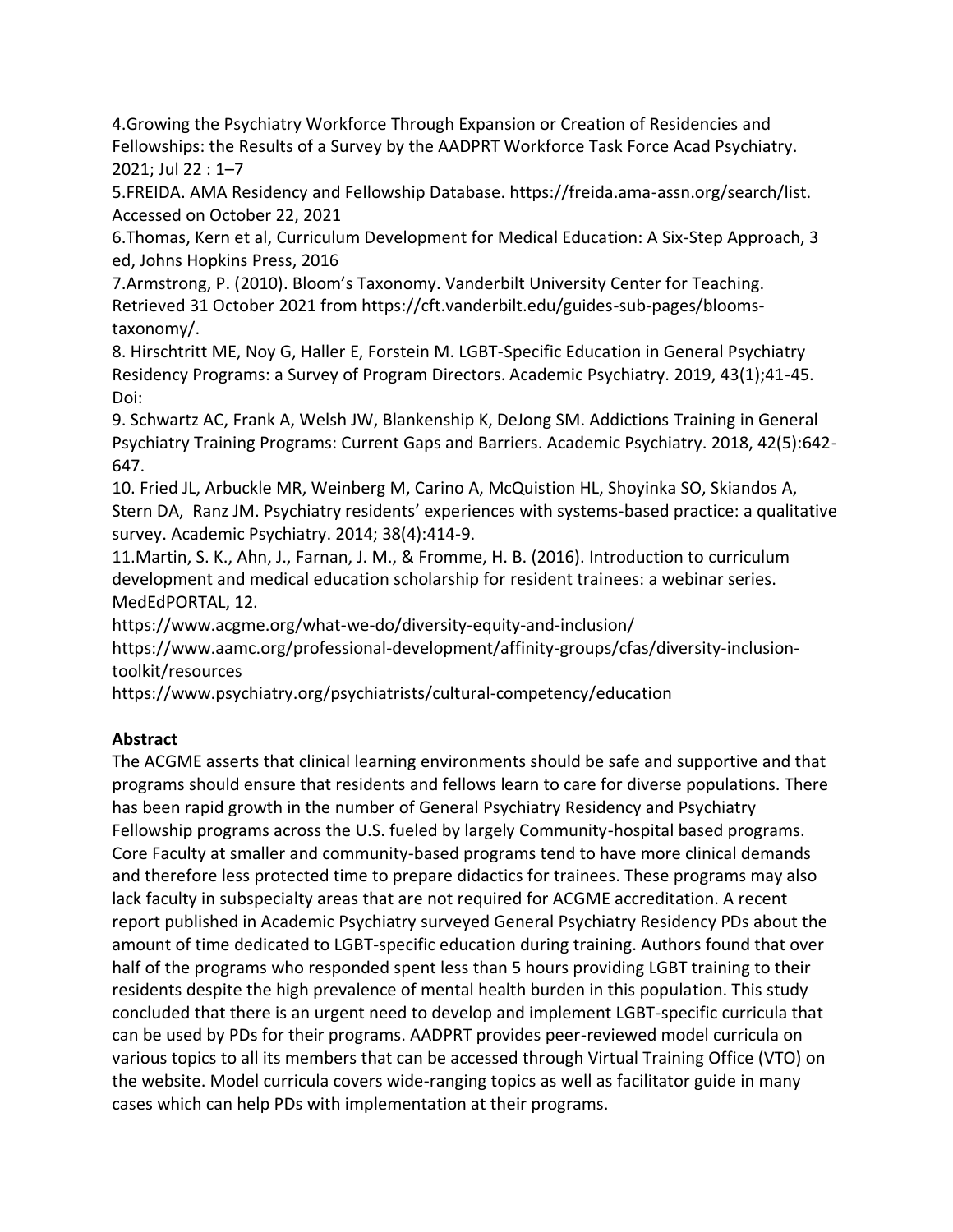In this workshop, the participants will be shown how to navigate through the VTO on AADPRT's website. Participants will be provided a framework for how to approach the model curricula in the VTO and adapt them to their institution's needs. Participants will discuss the current state of DEI curriculum implementation at their institution and then

## **Agenda**

Workshop Agenda (75 min)

Introduction: Overview of Virtual Training office (5 min)

Brief Presentation: Utilization of various resources to implement a general psychiatry residency curriculum (5 min)

Small group discussion: Current state of DEI curriculum implementation at one's institution (15 min)

Self-reflection exercise: Development of DEI curriculum goals (5 min)

Brief presentation: DEI curricula in VTO and beyond (15 min)

Think-pair-share exercise: Development of action plans (15 min)

General questions/discussion (10 min)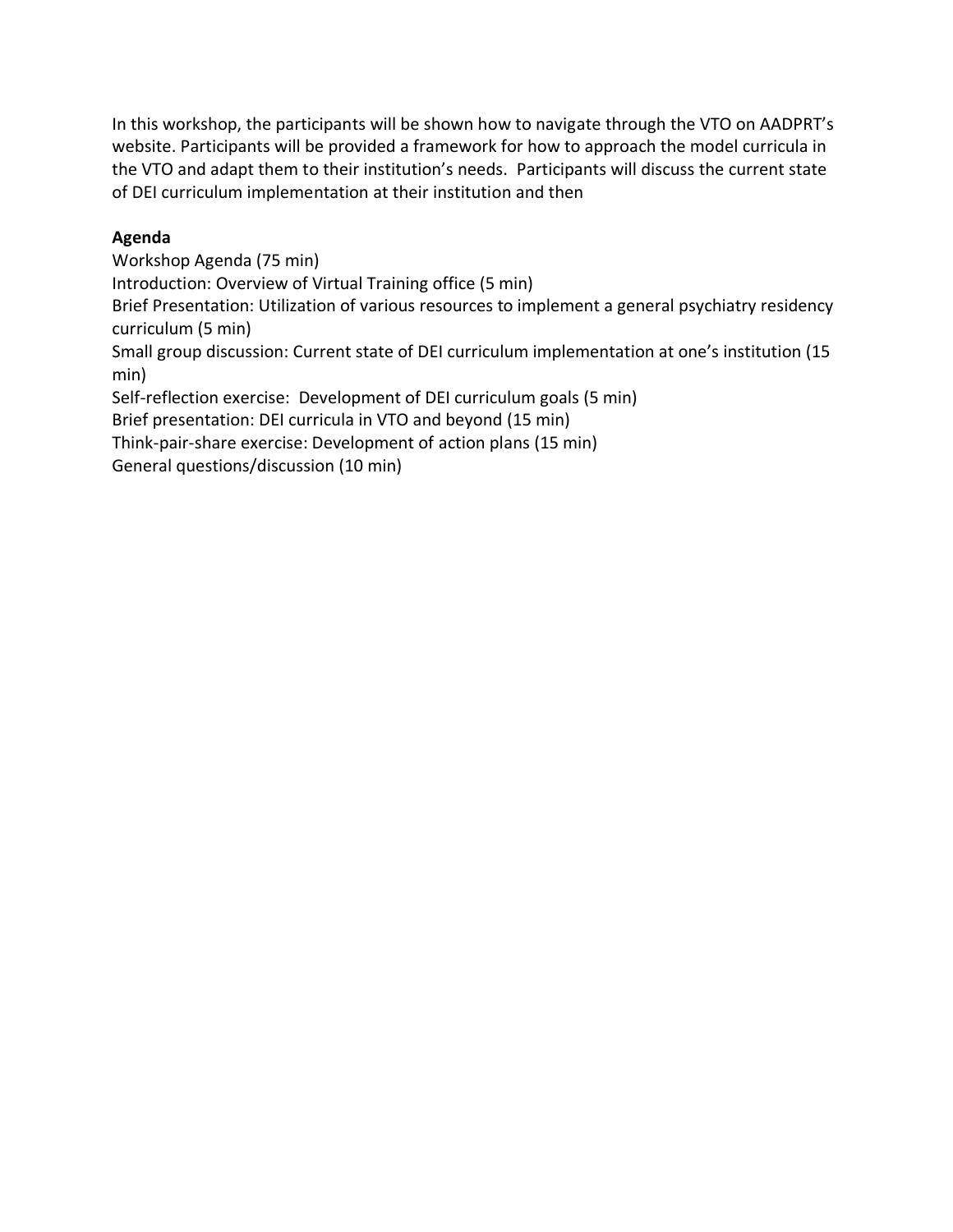Seize The Movement, Not The Moment – The Benefit Of Diversity, Equity and Inclusion Long-Term Strategies on Instagram and Twitter for Residency Recruitment

#### **Presenters**

Rick Peter Fritz Wolthusen, MD Jordan Broadway, MD Heather Vestal, MD Riley Machal, BS, MD Jeana Benton, MD

#### **Educational Objective(s)**

1. Understand the necessity for the use of a long-term social media strategy to support DEI movements and residency recruitment.

2. Inventory a residency program's current approaches to support DEI movements and as part of the recruitment process.

3. Employ an initial plan to design a DEI long-term strategy on social media.

#### **Practice Gap**

Social media is ubiquitous and becoming more commonly used by particular social groups and professions to raise awareness about critical public issues including challenges related to Diversity, Equity, and Inclusion (DEI). There is increasing social media utilization in healthcare by academic health centers, provider organizations, medical journals, research centers, and individual physicians and educators (Liu et al. 2019, Logghe et al. 2018). Residency training programs use social media to help shape a program's image and publicize activities of the program. Applicants have been considering different aspects of diversity more and more when applying to and ranking residency programs (Dinh and Salas, 2019). Therefore, posting aspects of DEI and efforts made by programs to tackle challenges associated with DEI on social media can help programs recruit from a broader range of interested applicants who can amplify the DEI voice. Intentional use of social media can be a powerful means of reaching diverse applicants and developing professional networks of like-minded programs, organizations, and social movements. Residency programs often create DEI social media campaigns for special occasions, such as diversity month, Black History Month, Women's History Month, or Pride at this point. Programs also may post about holidays recognizing marginalized groups of individuals. While these posts are certainly a great start and suggest awareness of DEI issues, training programs' efforts would be even more compelling if they did not just celebrate moments in time but went beyond this to post content that genuinely supports the purpose of the DEI movements. As such, programs need to move from one-time posts and statements to content posted in the context of a long-term DEI social media strategy. A long-term social media strategy can showcase the program's steadfast commitment to DEI, attracting a more diverse pool of applicants.

#### **Scientific Citations**

1. Liu HY, Beresin EV, Chisolm MS. Social media skills for professional development in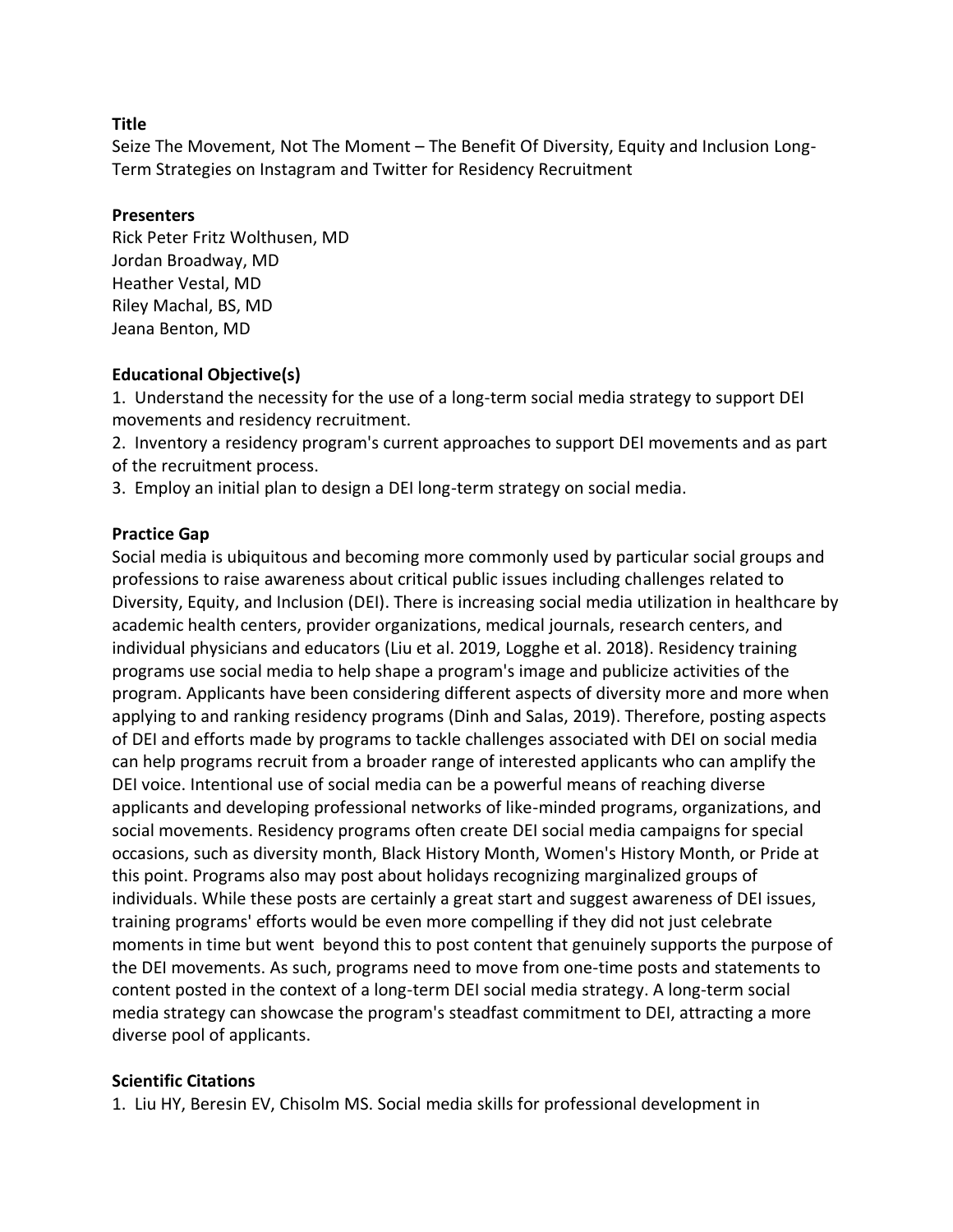psychiatry and medicine. Psych Clin N Am 2019;42: 483-492. https://www.sciencedirect.com/science/article/pii/S0193953X19300450

2. Logghe HJ, Selby LV, Boeck MA, et al. The academic tweet: Twitter as a tool to advance academic surgery. J Surg Res 2018;226:8-12. https://www.sciencedirect.com/science/article/pii/S0022480418302105?via%3Dihub

3. Dinh JV, Salas E. Prioritization of Diversity During the Residency Match: Trends for a New Workforce. J Grad Med Educ. 2019;11(3):319-323.

https://meridian.allenpress.com/jgme/article/11/3/319/421148/Prioritization-of-Diversity-During-the-Residency

## **Abstract**

Diversity, equity, and inclusion have existed for decades, newer social movements such as Me Too or Black Lives Matter have emerged in recent years. Pre-existing racial disparities in institutions and society have been exacerbated by the recent COVID-19 pandemic, negatively impacting patients, learners, staff members, and faculty. At the same time, individuals and institutions seem more willing than ever before to make significant changes and positive contributions to the DEI field. While internal changes related to DEI are essential, continuous external communication and role-modeling can be equally important. Residency training programs, program directors, program coordinators, and interested residents are uniquely positioned to utilize social media to promote departmental and program specific DEI-related efforts. Beyond benefits such as widening and diversifying the applicant pool, programs can also connect with like-minded organizations and social movements online, enhancing and amplifying DEI activities. This workshop will help programs understand the benefits of moving from sporadic DEI social media posts to developing a long-term DEI social media strategy in the context of residency recruitment. We will explore this topic by looking at two commonly used social media platforms (Instagram and Twitter) and focusing on strategies from two institutions (Duke University and University of Nebraska Medical Center). The workshop aims to motivate programs to draft a long-term DEI social media strategy. The material will be customized for sporadic DEI content posting programs; programs with more experience (and even with a longterm strategy in place) are welcome and encouraged to participate.

#### **Agenda**

1. Introduction (20 mins): a discussion of DEI-related matters, terminology, and principles; a review of existing approaches to DEI on social media (focusing on Instagram and Twitter). General principles will be highlighted, the need for a long-term DEI social media strategy will be discussed. A handout with terms and resources will be provided. For the last 5-10 mins, participants are invited to share personal experiences about DEI and social media focusing on the residency program/recruitment context.

2. Small Groups (30 mins): facilitators will divide the audience into equal groups (at least 5 participants/group). For the first 5 mins, attendees are encouraged to reflect on their program's DEI efforts and understand if and how these efforts are represented on their social media platforms. For the next 5 mins, participants will then highlight some of their thoughts.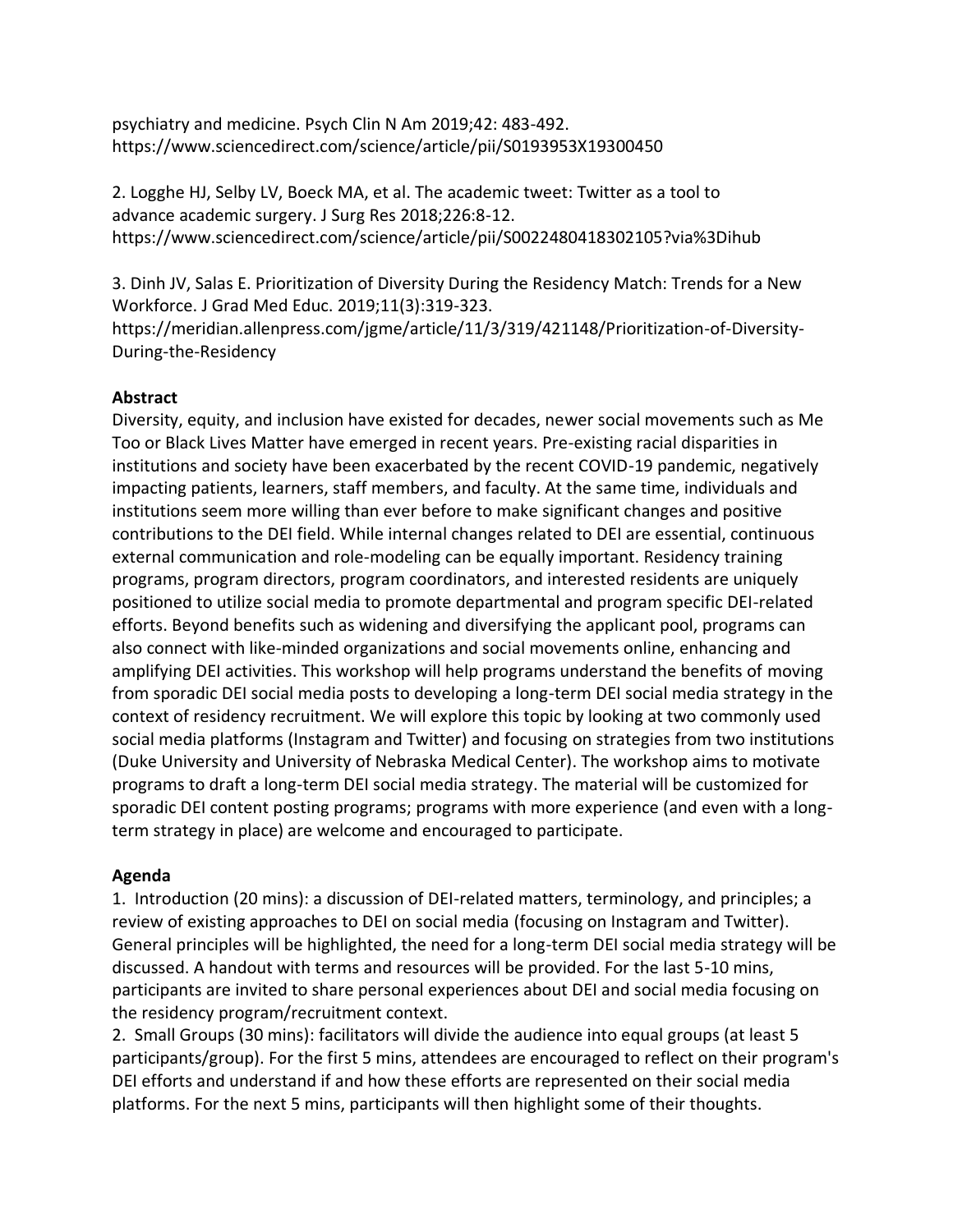Differences and commonalities will be highlighted. For the remaining 20 mins, participants will start to brainstorm essential elements of a long-term DEI social media strategy based on the previous discussions. They will also explore how to make the strategy specific to their programs and how it can aid programs' efforts to diversify the residency application pool. Facilitators will also highlight common pitfalls to avoid. Facilitators act as note-takers.

3. Teach/report back (10 mins): Facilitators will summarize the discussions from the small groups. Facilitators will also encourage participants to consolidate their learning through a postworkshop challenge.

4. Protected time for Q&A and evaluation (15 mins)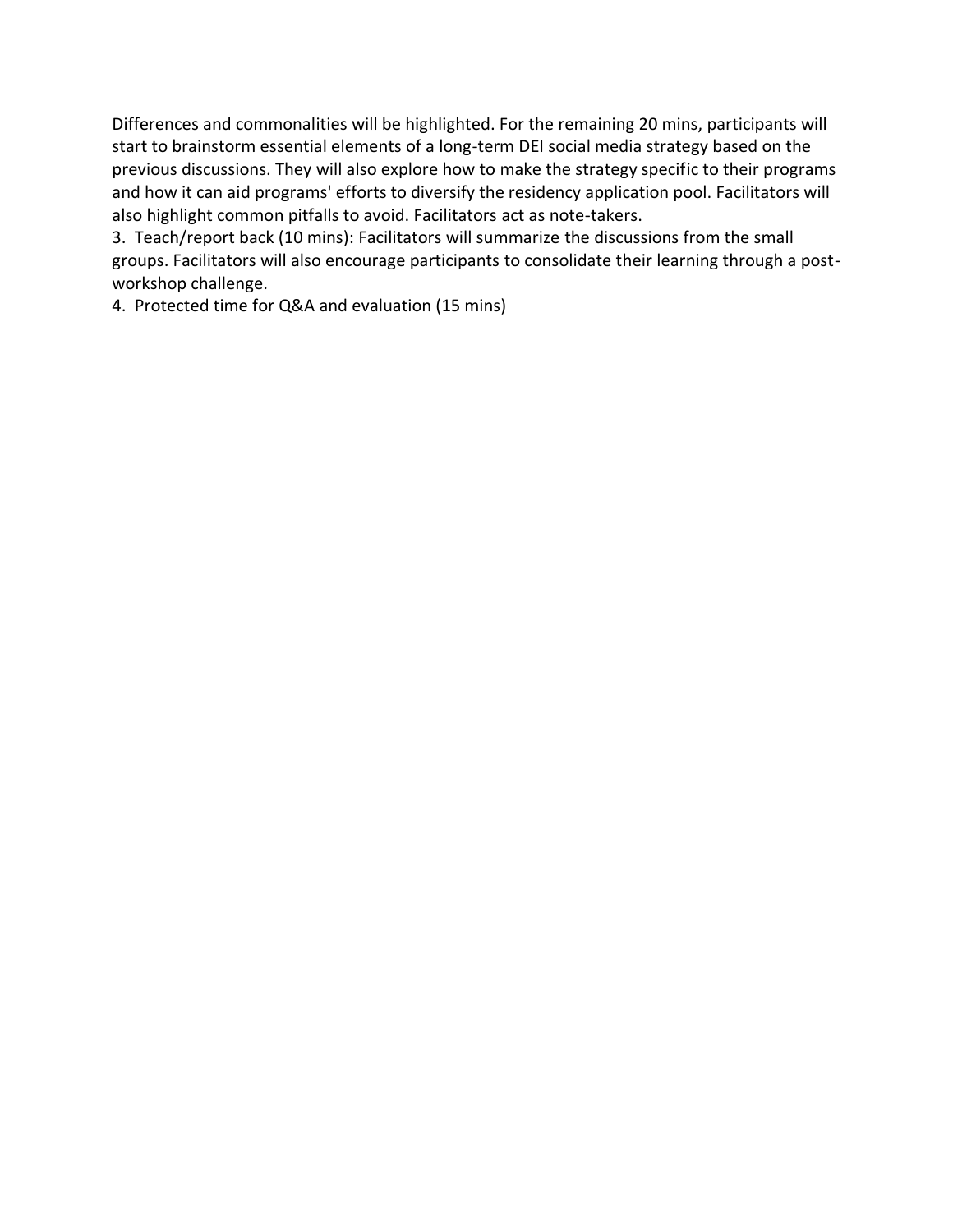Rethinking Evaluations: Increasing Evaluation Compliance and Feedback Quality

## **Presenters**

Jenna Triana, BS, MD Jacquetta Blacker, MD M. Philip Luber, MD

## **Educational Objective(s)**

1. Examine the barriers training programs face in completion of evaluation forms, including ease of access, form length, and question types.

2. Consider the goals of evaluation forms, and how clear goals can help refine and shorten forms for higher quality feedback.

3. Present strategies for improvement in evaluation forms to increase compliance and quality of feedback.

## **Practice Gap**

Evaluations are at the core of medical training programs [Meier, 2016]. Program leadership relies on evaluations to track the progress of learners, ensure rotations are meeting educational goals, and to monitor the performance of teaching faculty [Gale, 1997; Tomisato, 2014]. Our graduate medical education program was struggling with evaluation compliance from both learners and faculty. This results in little data about the performance of learners, making it difficult to track progress on ACGME milestones and various competencies and limits the availability of actionable feedback. This can also limit the ability of programs to monitor educational quality of rotations and didactics. Without completed evaluations, faculty development is hindered, and faculty pursuing promotion are missing a key piece of their academic portfolios [Ghahrani, 2015].

#### **Scientific Citations**

(1) Meier AH, Gruessner A, Cooney RN. (2016). Using the ACGME Milestones for Resident Self-Evaluation and Faculty Engagement. Journal of Surgical Education. 73(6): e150-e157. https://doi.org/10.1016/j.jsurg.2016.09.001

(2) Gale ME. (1997). Resident evaluations: a computerized approach. American Journal of Roentgenology. 169(5): pages 1225-8. https://doi.org/10.2214/ajr.169.5.9353432 (3) Tomisato S, Venter J, Weller J, Drachman D. (2014). Evaluating the utility, reliability, and validity of a resident performance evaluation instrument. Academic Psychiatry. 38(4): pages 458-63. https://doi.org/10.1007/s40596-014-0134-7

(4) Ghahrani N, Siamian H, Balaghafari A, Aligolbandi K, Vahedi M. (2015). The Opinion of Students and Faculty Members about the Effect of the Faculty Performance Evaluation. Materia Socio-medica. 27(4): pages 267-71. https://doi.org/10.5455/msm.2015.27.267-271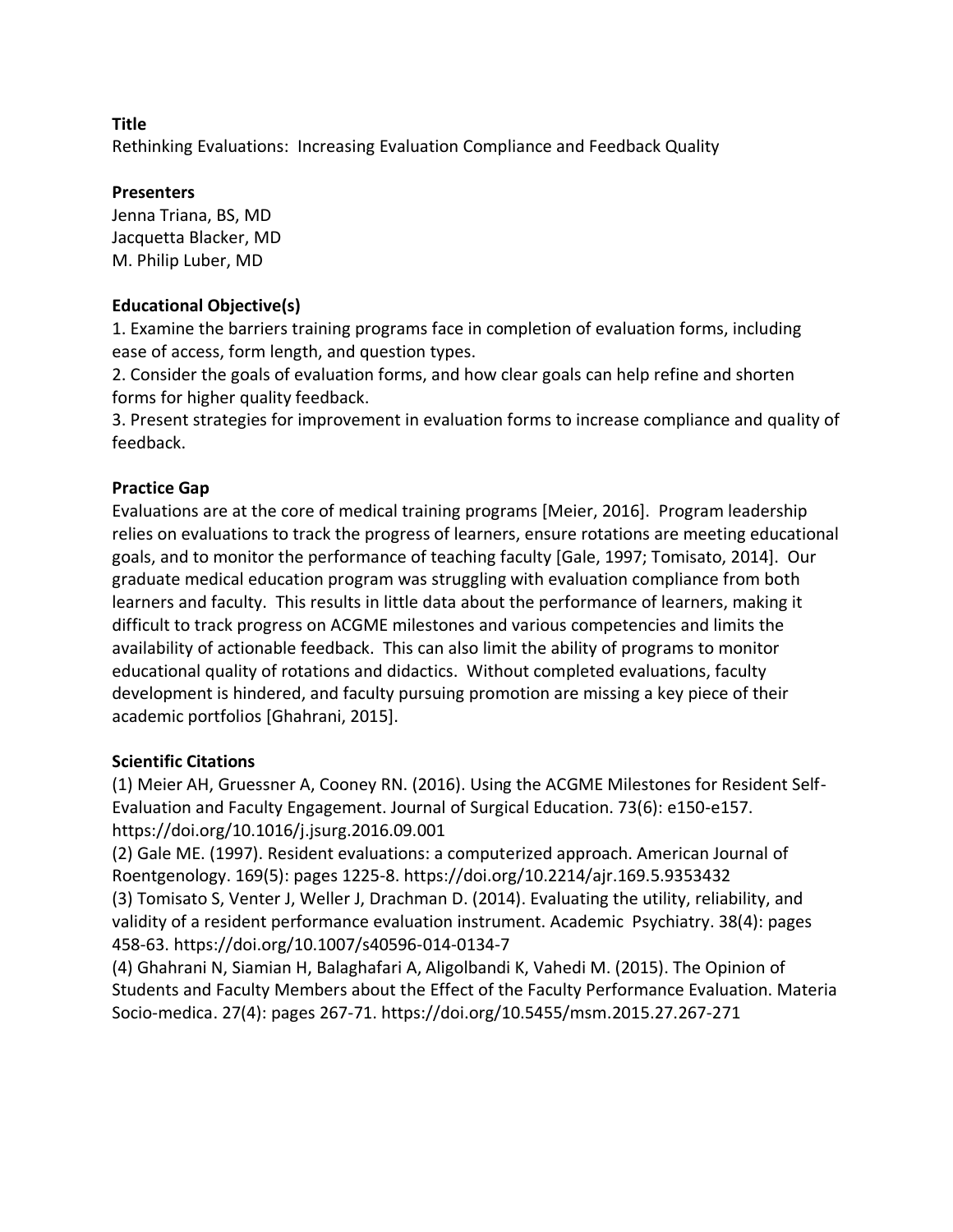#### **Abstract**

In our program, we previously had long, detailed evaluation forms that were infrequently completed. Therefore, we had little data each year about the performance of our learners and teaching faculty, or the quality of our rotations and didactics. In this workshop, we will share our approach to the rethinking of evaluations of all kinds in our CAP fellowship program. We will describe our approach to this process, the reasoning behind the changes made, and present the outcomes to date. Further, we will provide worksheets outlining a framework for participants to rethink evaluations in their home programs, which will be completed together as we walk through our process. Participants may bring examples of evaluation forms from their home programs to rethink as they actively work through the framework provided.

In rethinking our evaluation forms, we reconsidered what data we truly needed and what could be excluded [Gale, 1997; Tomisato, 2014]. The focus shifted from obtaining overly detailed feedback to increasing user accessibility and efficiency. We hoped this would increase user participation, which would in turn improve data collection, representative sampling, and timeliness of feedback.

Changes included:

- 1. Fewer questions per form;
- 2. Increased specific narrative comment versus multiple choice prompts;
- 3. Moving from the MedHub software platform to Qualtrics which allows QR code access by phone and thus removes logging-in as a barrier;
- 4. Linking didactic feedback forms to attendance tracking as incentivization;
- 5. Providing brief protected time during our didactics blocks for fellows to complete forms.

We also created a "day-to-day bidirectional feedback tool" to facilitate feedback conversations between fellows and teaching faculty, and to track progress in various learner and educator competencies over time, outside of our formal evaluations.

After rolling out the changes to our evaluations and feedback forms for the 2021-22 academic year, we have seen a substantial increase in compliance for completion of evaluations of all kinds. The shift towards fewer questions with a higher proportion of narrative comment prompts has resulted in more specific, higher quality feedback than previous forms provided, even when comment boxes were available. Data from our new evaluations will be provided to the Clinical Competency Committee, which should allow for improved milestone assessments and higher quality mid- and end-of-year evaluations of our fellows. Further, we are now able to provide much more detailed and timely feedback to our teaching faculty so they can continue to grow as educators and add these evaluations to their academic portfolios.

## **Agenda**

5 Min: Introduction of topic and presenters

5 Min: Discuss practice gap and share struggles with evaluations in our program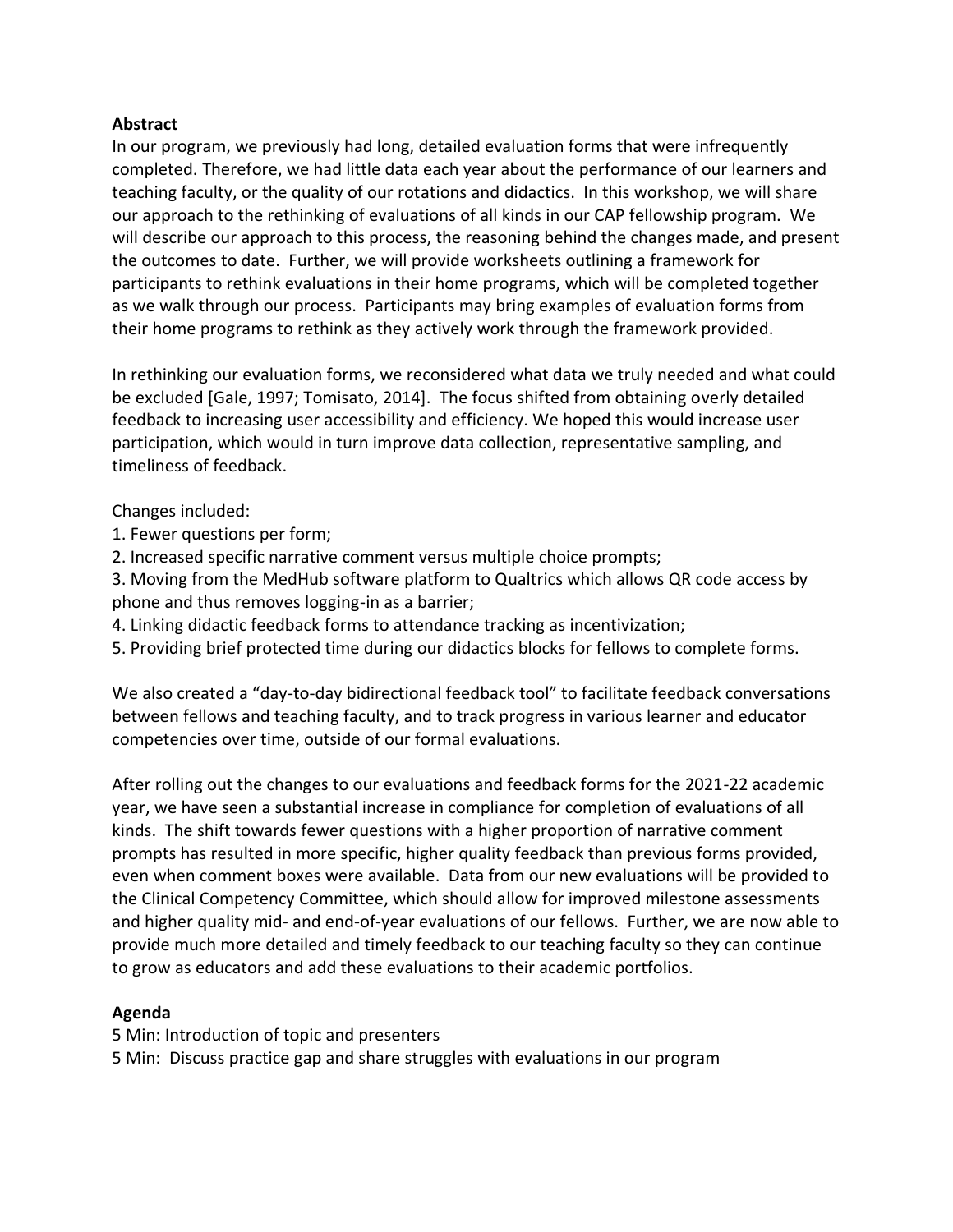10-15 Min: Participants engage in TRIZ exercise to brainstorm the "worst" evaluation system, then use ideas to evaluate current evaluation systems in their programs. First work in small groups then share in large group discussion.

10-15 Min: Share our approach in making changes, introduce the framework developed, and brief presentation of outcomes to support our process.

25-30 Min: Walk through our process step-by-step while guiding participants through worksheet

- Share process step and our thinking about the decision point for this step
- A few minutes for participants to work through question on their sheet
- Brief large group share of 1-2 examples or questions
- Repeat for next step

15 Min: Final discussion, questions, evaluation completion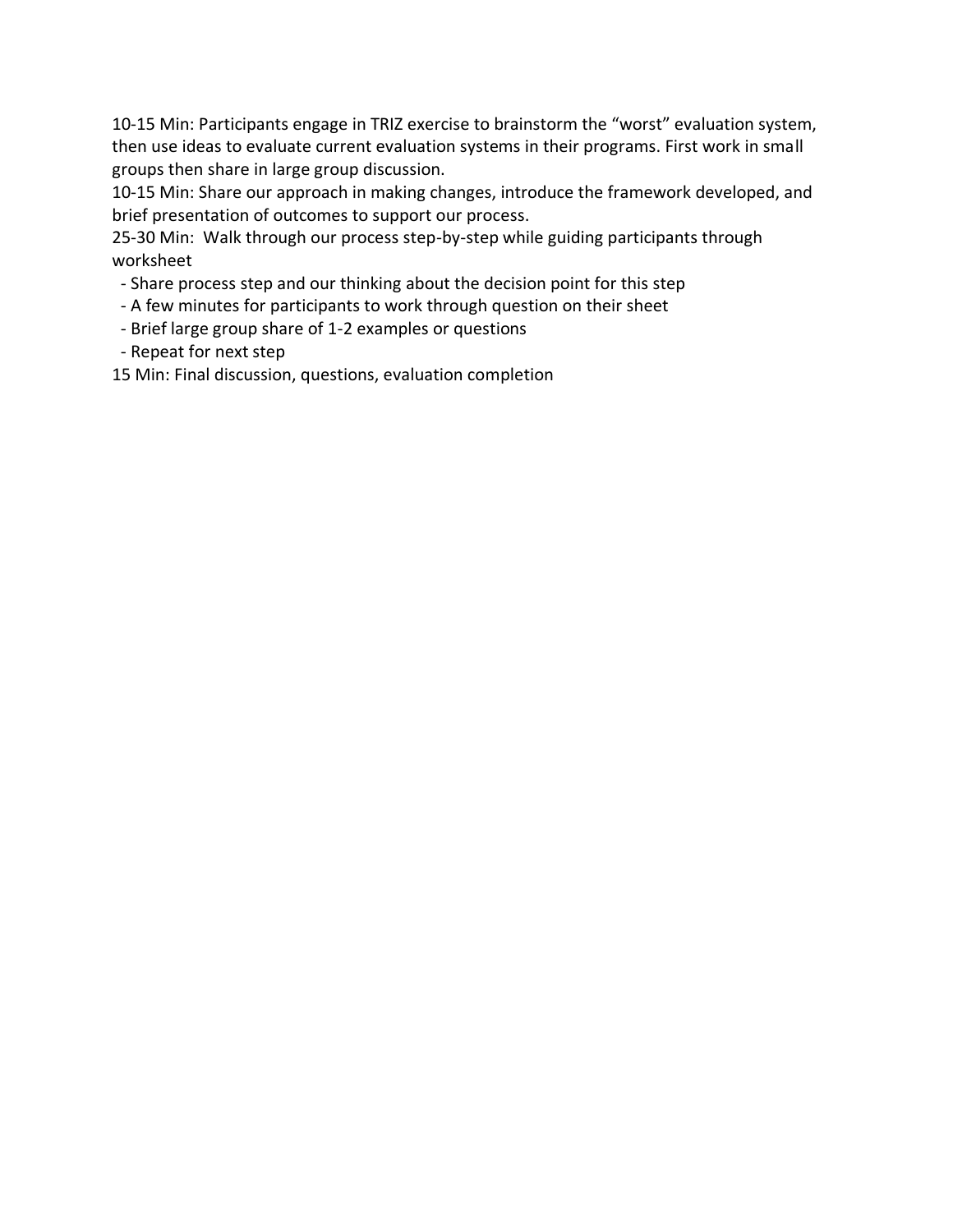Enhancing Competency and Equity in Addictions Education: Resources and Best Practices for a "Post"-Covid World

## **Presenters**

Julia Frew, MD Anne Ruble, MD Tauheed Zaman, MD Ann Schwartz, MD Amber Frank, MD

## **Educational Objective(s)**

1. Discuss educational needs for training general psychiatry residents to care for patients with substance use disorders and other psychiatric disorders

2. Describe existing resources for teaching addiction psychiatry that are already available in the public domain

3. List examples of current disparities in the recognition and treatment of substance use disorders for traditionally underserved patient populations, including communities of color 4. Identify 1-2 concrete, actionable ways to enhance addictions training in one's home training program

## **Practice Gap**

Substance use disorders occur at high rates in almost all fields of medicine, and in psychiatry, up to half of patients with another mental health diagnosis also meet criteria for a substance use disorder. Despite this, addiction psychiatry is under-represented in both undergraduate and graduate medical education programs, and many program directors have reported they have insufficient resources to teach addiction psychiatry within their general psychiatry training programs. The impact of the Covid pandemic, and associated increases in substance use and overdose, has brought a renewed focus on the importance of broad training in addictions for all future psychiatrists, as well as the importance of recognizing and addressing health disparities within addiction psychiatry. This workshop will assist training leaders in recognizing and identifying ways they can address these unmet needs within their home training programs.

## **Scientific Citations**

- 1. Substance Abuse and Mental Health Services Administration. (2020). Key substance use and mental health indicators in the United States: Results from the 2019 National Survey on Drug Use and Health (HHS Publication No. PEP20-07-01-001, NSDUH Series H-55). Rockville, MD: Center for Behavioral Health Statistics and Quality, Substance Abuse and Mental Health Services Administration. Retrieved from https://www.samhsa.gov/data/
- 2. NIDA. Part 1: The Connection Between Substance Use Disorders and Mental Illness. National Institute on Drug Abuse website. https://www.drugabuse.gov/publications/research-reports/common-comorbidities-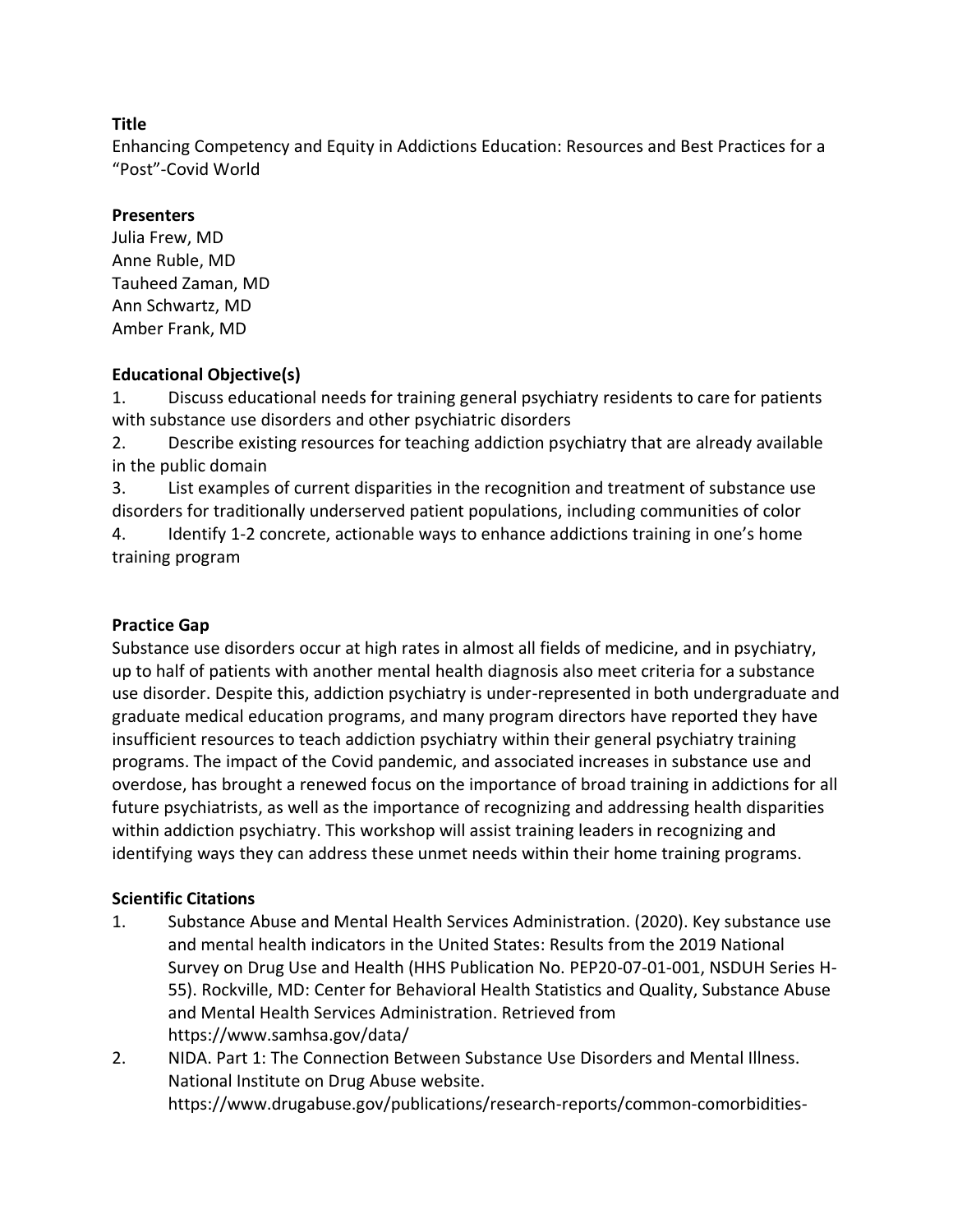substance-use-disorders/part-1-connection-between-substance-use-disorders-mentalillness. April 13, 2021 Accessed August 6, 2021.

- 3. DeJong SM, Balasanova AA, Frank A, Ruble AE, Frew JR, Hoefer M, Rakocevic DB, Carey T, Renner JA, Schwartz AC. Addiction Teaching and Training in the General Psychiatry Setting. Academic Psychiatry (2021) https://doi.org/10.1007/s40596-021-01431-0
- 4. Tetrault JM, Petrakis IL. Partnering with Psychiatry to Close the Education Gap: An Approach to the Addiction Epidemic. J Gen Intern Med. 2017;32(12):1387-1389. doi:10.1007/s11606-017-4140-9
- 5. Jordan, A., Mathis, M.L. and Isom, J., 2020. Achieving mental health equity: addictions. Psychiatric Clinics, 43(3), pp.487-500.
- 6. Hamel L, Kearney A, Kirzinger A, Lopes L, Munana C, Brodie M. KFF Health Tracking Poll. (2020). Available online at: https://www.kff.org/coronavirus-covid-19/report/kff-healthtracking-poll-july-2020/ Accessed August 7, 2021.
- 7. CDC. Save Lives Now: Overdose Deaths?Have?Increased?During COVID-19?. Available online at: https://www.cdc.gov/drugoverdose/featured-topics/save-lives-now.html Accessed August, 7 2021.
- 8. Double Jeopardy: COVID-19 and Behavioral Health Disparities for Black and Latino Communities in the U.S. https://www.samhsa.gov/sites/default/files/covid19 behavioral-health-disparities-black-latino-communities.pdf

## **Abstract**

In 2019, 7.4 percent of the US population (20.4 million people) met criteria for a substance use disorder (SUD) in the past year. It is also estimated that half of patients with another mental health diagnosis also meet criteria for a substance use disorder (SUD). In spite of this, addiction psychiatry is drastically under-represented in undergraduate, graduate and continuing medical education programs. The opioid epidemic and the COVID19 pandemic have brought an even greater urgency to ensuring all psychiatrists are competent and prepared to treat addictions, as the disruption of the pandemic has been associated with an increase in alcohol and drug use and a record number of opioid overdoses. The burden of increased SUD and SUD-related mortality during the pandemic has also disproportionately impacted minority communities that often have even more limited access to substance use treatment and recovery services for SUD; despite this, the intersection between addiction psychiatry education and health equity has received little attention in existing curricula and learning requirements.

This workshop will demonstrate innovative teaching methods and resources to improve knowledge and performance in the teaching and clinical practice of addiction psychiatry. These will include an overview of public domain resources, including practice guidelines, professional organizations with online content to enhance addictions knowledge and practice, existing addictions curricula, and multimedia content. The workshop will also review strategies to incorporate education about health equity and disparities in SUD education, as well as ways to broaden clinical venues for learning about addictions beyond inpatient settings for medically managed withdrawal (formerly known as "detox units"). In small groups, participants will explore available resources, brainstorm together about both clinical and didactic learning opportunities, and actively consult with other participants and session leaders to match these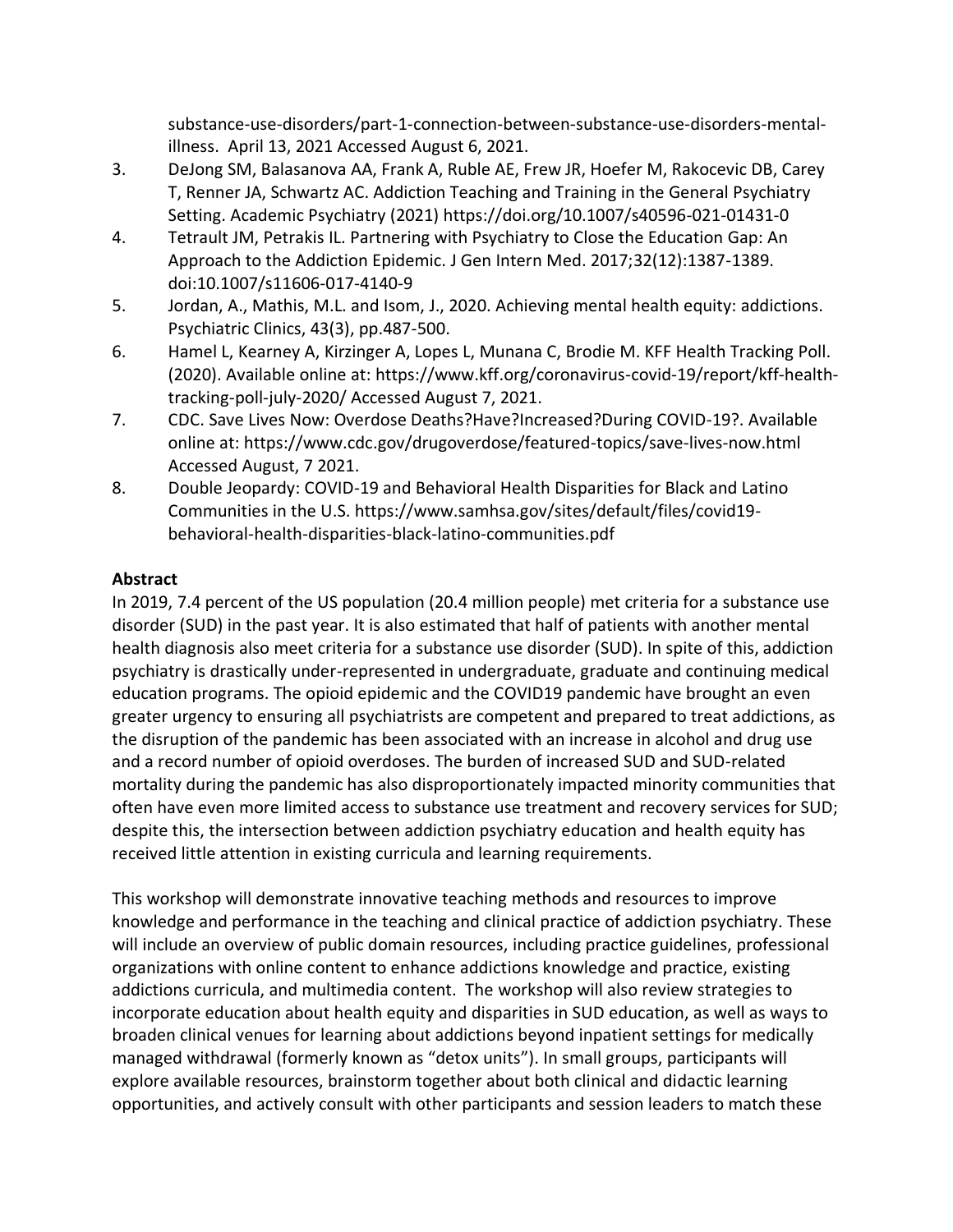resources and opportunities with their educational needs. Participants will have the opportunity to reflect on their individual training program's areas for growth and should leave this workshop with one to two concrete strategies for improving their addictions curriculum in their home program.

## **Agenda**

- Welcome and Introductions (5 min)
- Overview of existing gaps in Addiction Psychiatry training in general psychiatry training programs (5 min)
- Small group discussion: Vignettes highlighting existing resources for education in Addiction Psychiatry for general training programs, as well as teaching opportunities outside of a traditional "detox" unit (15 min)
- Large Group discussion: review of key points from the vignettes, summary of available resources (10 minutes)
- Small group discussion: Vignette highlighting intersection of healthcare disparities, addiction psychiatry education, and diversity, equity, and inclusion (15 min)
- Large group discussion: Review of key points from the second vignette and associated resources (10 min)
- Program Action Planning: With a partner, participants reflect on and commit to 1-2 specific changes they would like to make to their programs' addiction psychiatry curriculum (10 min)
- Wrap up and Questions (5 min)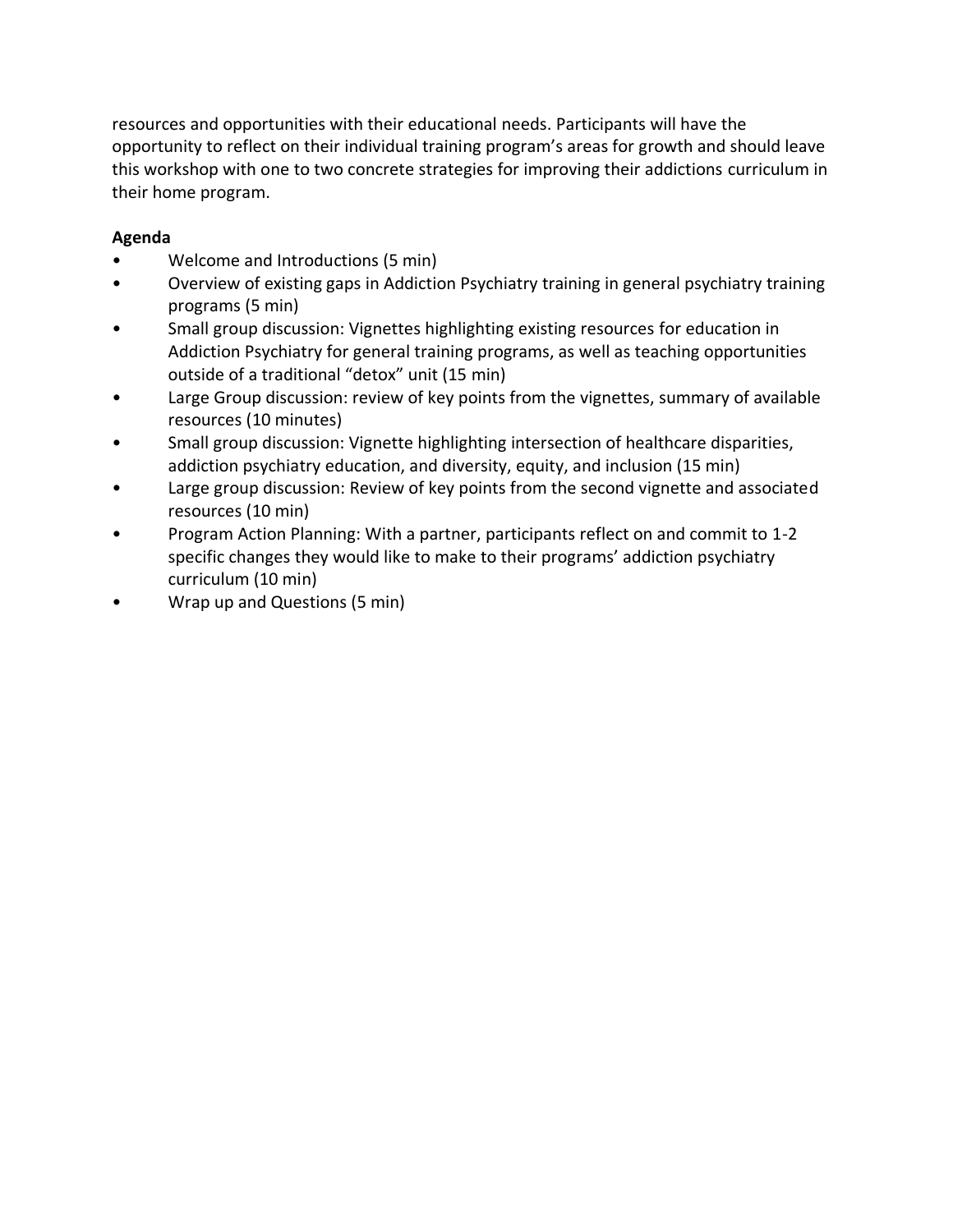Be a part of the consensus rating process! A New Online Training Module to Prepare Clinical Skills Evaluation (CSE) Examiners in Psychiatry

#### **Presenters**

Tolulope Odebunmi, MBBS, MPH Kaz Nelson, MD Michael Jibson, MD, PhD

## **Educational Objective(s)**

1) Describe the American Board of Psychiatry and Neurology's (ABPN) vision for the standardization of clinical skill evaluations (CSEs)

2) Provide an overview of recent developments related to the project to develop an online training module to standardize the training of faculty conducting CSEs

3) Observe newly produced videos of resident-patient interactions and participate in developing consensus scores using the American Board of Psychiatry and Neurology CSE rubric for use in the new module.

#### **Practice Gap**

While educational materials have been developed by the American Association of Directors of Psychiatric Training (AADPRT) to train evaluators and improve inter-rater reliability in rating resident's performance on the CSE, there were significant barriers to access and participation. To make this training more accessible to training program faculty, an online training module was developed, which incorporated the original AADPRT training materials. This training module is currently housed on the AADPRT website. So far, this online training has demonstrated interrater reliability. Unfortunately, the videos in this module have privacy limitations because real patients were used who signed limited consent for use of their images for educational purposes. This substantially limits the capacity to share this module publicly. Therefore, we are producing new videos without such privacy limitations. Once consensus ratings are developed, we will be able to incorporate the new videos into the online module, which will increase the capacity to widely disseminate the module for open access.

#### **Scientific Citations**

1) ABPN Clinical Skills Evaluation Task Force. (2009). Clinical Skills Assessment. Retrieved from Association for Academic Psychiatry:

http://www.academicpsychiatry.org/htdocs/Fidlerdocs/Education/Clinical\_Skills\_Assessment/i ndex.html

2) GDalack, MJibson. (2012, March 1). Clinical Skills Verification, Formative Feedback, and Psychiatry Residency Trainees. Acad Psychiatry, 36(2), 122-125. 3)

3) KNelson, DVolovets, MJibson. (March 2019) The Development of a Self-Directed Online Learning Module as a Training Curriculum for Evaluators Conducting American Board of Psychiatry and Neurology Clinical Skills Examinations. Poster abstract presented at the annual AADPRT meeting, San Diego, CA.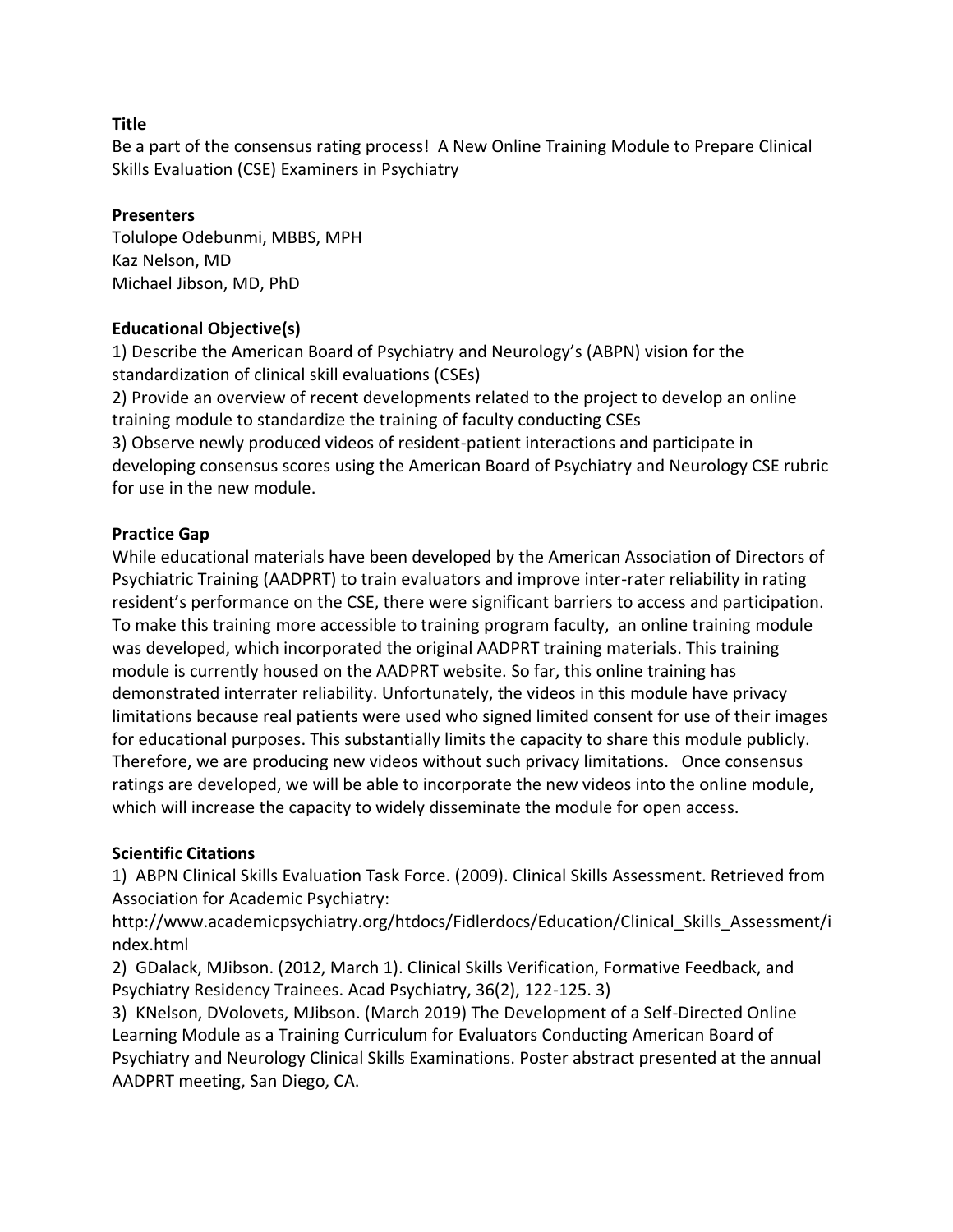This project has been determined by the University of Minnesota Institutional Review Board as not human subjects research: STUDY00011847.

This project is supported by an Educational Research Grant awarded by the American Board of Psychiatry and Neurology.

Statistical analyses will be conducted by University of Minnesota (UMN) Clinical and Translational Science Institute (CTSI) biostatisticians. The UMN CTSI is supported by the National Center for Advancing Translational Sciences of the National Institutes of Health Award Number UL1-TR002494

#### **Abstract**

The American Board of Psychiatry and Neurology (ABPN) instated the clinical skills evaluation (CSE) for psychiatry trainees who started training in July 2005. The CSE component of certification aims to "identify qualified specialists through rigorous credential and training requirements and successful completion of board examinations for psychiatry". In order to achieve the central mission of the ABPN, we must work to ensure public trust and confidence in the ABPN certification of psychiatrists. A primary strategy to achieve this is by standardizing the CSE evaluation process nationally. We have produced three new video vignettes using actors who provide full consent to the right to use their images. Each vignette will emphasize the three major competencies of the CSE: 1) Physician-patient relationship 2) Interview conduct & mental status examination and 3) Case presentation. During this workshop, participants will contribute to this important process by viewing the videos and providing feedback in order to establish consensus ratings for the performance of the resident in the newly produced videos. These new videos will replace original videos in the existing online training module.

## **Agenda**

This workshop is aimed at board certified psychiatrists, all attendees are welcome.

Welcome (5 minutes): Presenters and participants introduce themselves.

Learner needs assessment: Individual reflection followed by breakout sessions related to program needs and experience with CSE faculty evaluator training. (10 minutes)

Overview of the work to standardize the CSE process (5 minutes)

Participants will view 3 brief videos and evaluate the resident performance in each video using an ABPN approved CSE rubric. Participants will be polled on the outcome of their individual application of the CSE rubric and participants will actively negotiate consensus ratings for each of the 3 videos. (15 minutes for each video)

Respond to comments, questions, and wrap-up (10 minutes)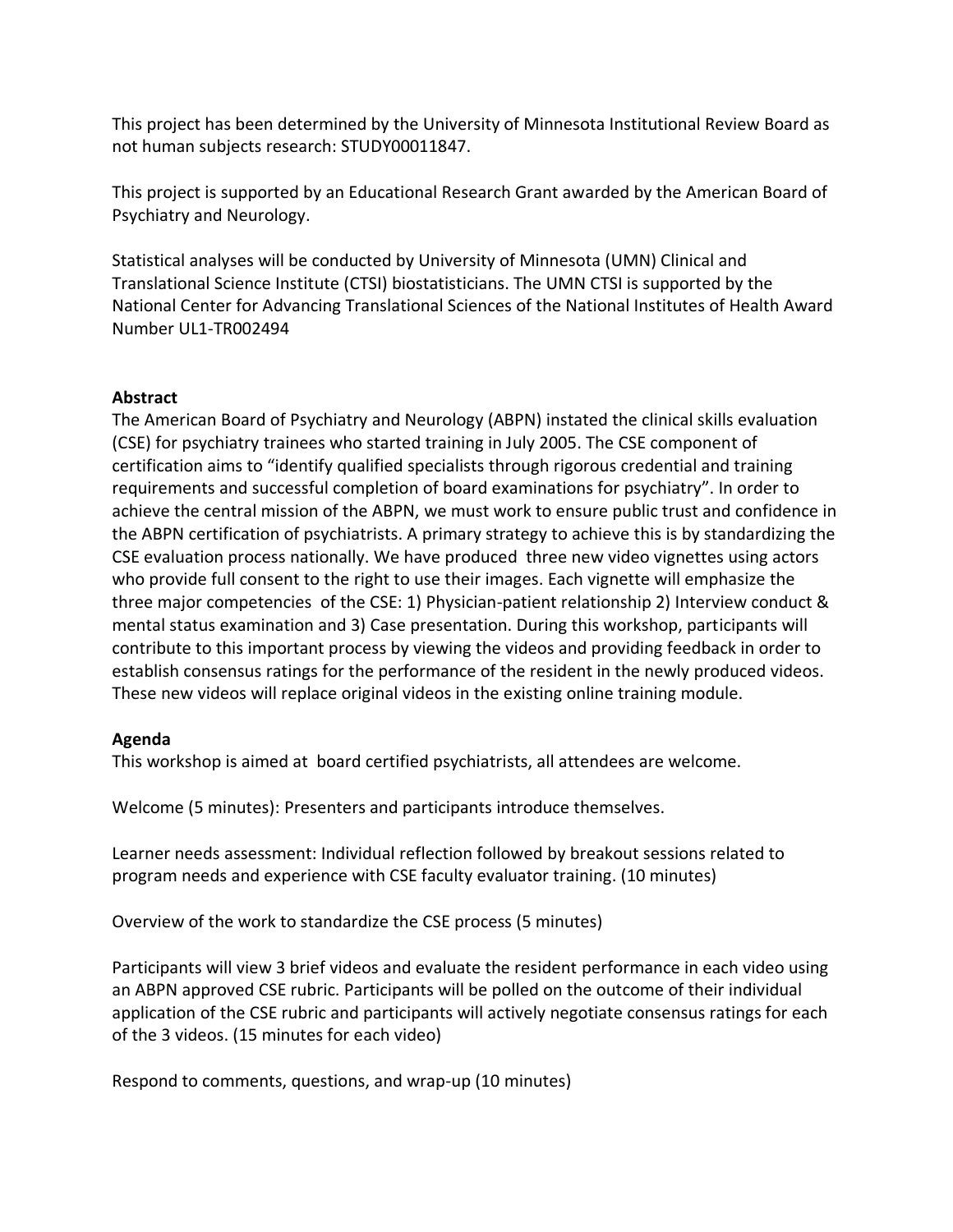Motivational Interviewing: Curriculum and Assessment in a Time Requiring Epic Behavior Change.

#### **Presenters**

Amy Burns, MD Zsuzsa Szombathyne Meszaros, MD,PhD Allie Thomas-Fannin, MD Anne McBride, BA,MD Erik Loraas, MD

## **Educational Objective(s)**

By the end of the workshop, participants will be able to:

- 1. Describe several models for teaching Motivational Interviewing in psychiatry residency and fellowship programs
- 2. Describe strategies to engage learners and faculty to support Motivational Interviewing skill acquisition
- 3. Identify strategies to provide formative and summative Motivational Interviewing skill acquisition feedback.

## **Practice Gap**

Psychiatry educators have an opportunity to train residents and fellows in techniques with evidence to help people make changes. All of us: educators, residents, fellows and patients alike, are faced with many opportunities to change our behavior and systems to advance diversity, equity and inclusivity. Motivational Interviewing (MI) gives us tools to work through ambivalence and build our motivation to become advocates for those with less power.

MI is a client-centered, collaborative, directive counseling style that guides individuals towards resolving their ambivalence about making important changes in their behavior (Miller & Rollnick, 2002). More traditionally, MI has demonstrated efficacy for treating alcohol and substance use disorders. MI also has evidence for promoting other health behaviors and as a prelude to psychotherapies (Hsieh, 2005).

Despite support for the use of MI, its incorporation into curriculums is still emerging. MI training in medical school is variable, thus residents coming to psychiatry residency come with a spectrum of MI knowledge and skills. Learners report that learning the skill without support/structure was difficult and often fell short. The AADPRT Addiction Taskforce recommended the use of MI (Moran, 2021). Currently, the ACGME requires cognitive behavioral therapy, psychodynamic and supportive therapy training during residency (ACGME 2020). Several authors have called for the ACGME to require MI competency to ensure universal training is provided (Abele, 2016; Arnaout, 2019). Without requirements, 90.9% of general, 80,5% of child/adolescent, and 100% of addiction psychiatry training programs provided MI education according to a 2014 national survey of psychiatry training directors (Abele, 2016) indicating the perceived high importance of MI in clinical practice.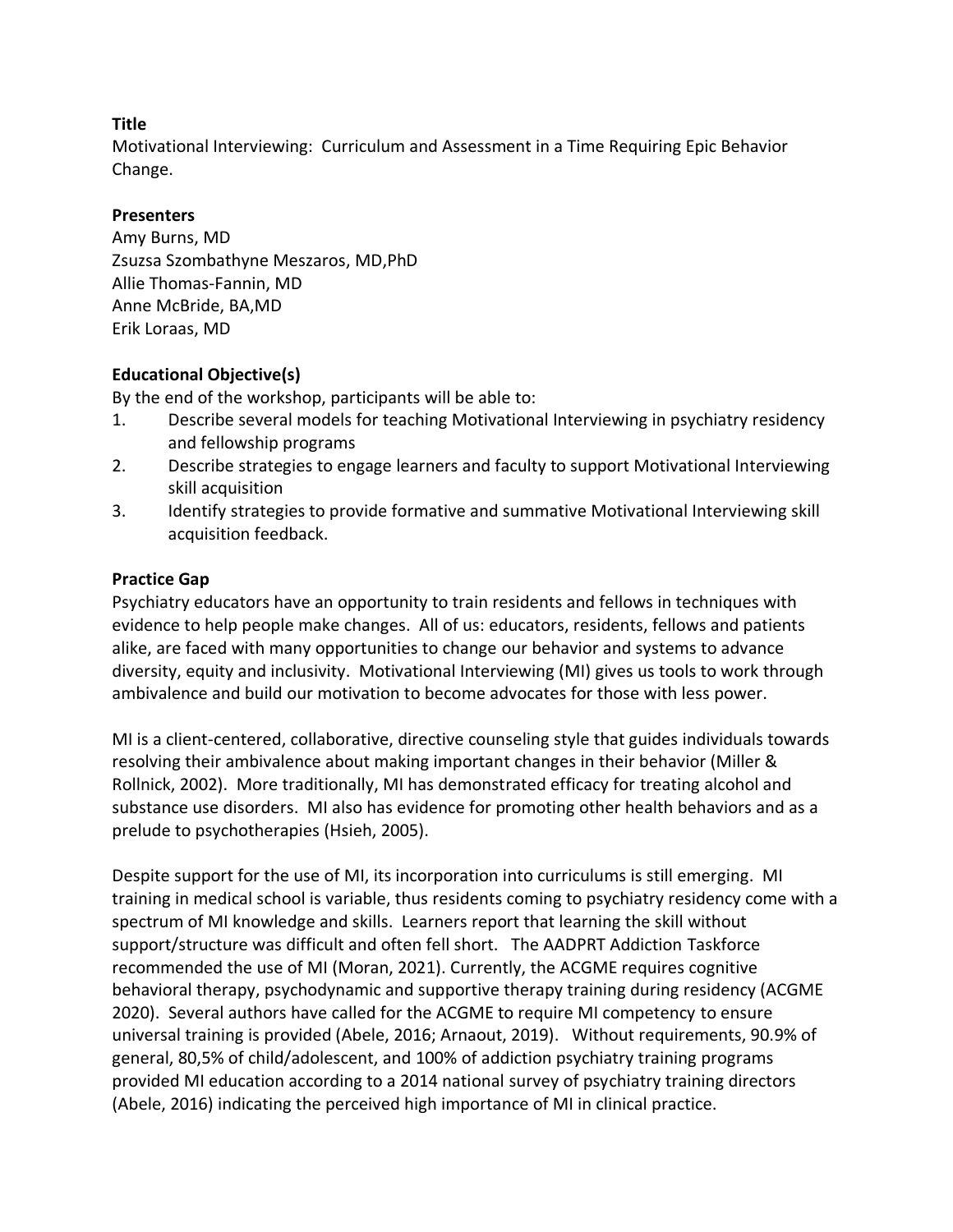Little is known about how programs are incorporating MI into their curriculum. The national survey of psychiatry program directors suggested wide variability ranging from observing other staff doing MI to videotaped supervision and objective assessment of skills with motivational interviewing treatment integrity (MITI) scale (Abele, 2016). MI learners' self-assessment of MI skills can be inaccurate (Wain, 2015), thus collateral objective feedback is instrumental. Evidence for effective strategies to support high fidelity skill acquisition and competency have been demonstrated (Miller, 2001; Miller, 2004; Smith 2012). Psychiatric educators have an opportunity to adapt effective strategies into training curriculum. This workshop is an opportunity for various programs to support each other in developing training and assessment processes that have the potential to help us all change.

#### **Scientific Citations**

Miller, W. R., & Rollnick, S. (2002). Motivational interviewing: Preparing people for change. New York: Guilford Press.

Hsieh MY, Ponsford J, Wong D, Schönberger M, McKay A, Haines K. Development of a motivational interviewing programme as a prelude to CBT for anxiety following traumatic brain injury. Neuropsychol Rehabil. 2012;22(4):563-84. doi: 10.1080/09602011.2012.676284. Epub 2012 May 25. PMID: 22632450.

Moran, Mark. Resource Document Calls for Improved Residency Training on SUDs . 26 Apr 2021. https://psychnews.psychiatryonline.org/doi/10.1176/appi.pn.2021.5.23. Accessed 25 Oct 2021.

ACGME Program Requirements for Graduate Medical Education in Psychiatry. Revised June 13, 2020.

https://www.acgme.org/globalassets/PFAssets/ProgramRequirements/400\_Psychiatry\_2020.p df?ver=2020-06-19-123110-817&ver=2020-06-19-123110-817 . Accessed 25 Oct 2021.

Abele, M., Brown, J., Ibrahim, H. et al. Teaching Motivational Interviewing Skills to Psychiatry Trainees: Findings of a National Survey. Acad Psychiatry 40, 149–152 (2016). https://doi.org/10.1007/s40596-014-0149-0

Arnaout, B., Muvvala, S., Marienfeld, C. et al. How Important Is it for Psychiatrists to Be Competent in Motivational Interviewing?. Acad Psychiatry 43, 528–531 (2019). https://doi.org/10.1007/s40596-019-01059-1

Wain RM, Kutner BA, Smith JL, Carpenter KM, Hu MC, Amrhein PC, Nunes EV. Self-Report After Randomly Assigned Supervision Does not Predict Ability to Practice Motivational Interviewing. J Subst Abuse Treat. 2015 Oct;57:96-101. doi: 10.1016/j.jsat.2015.04.006. Epub 2015 Apr 14. PMID: 25963775; PMCID: PMC4560973.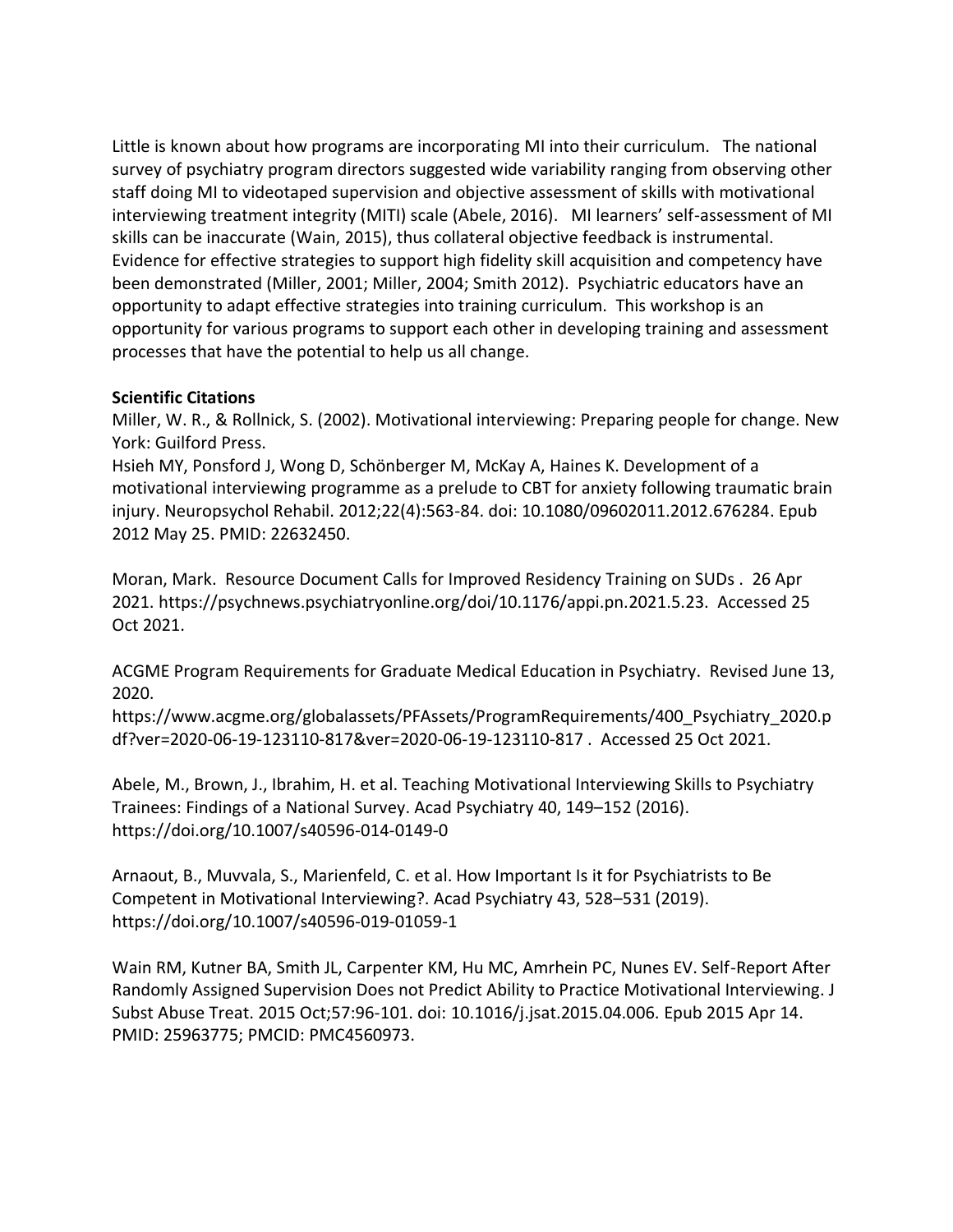Miller, W. R., & Mount, K. A. (2001). A small study of training in motivational interviewing: Does one workshop change clinician and client behavior? Behavioural and Cognitive Psychotherapy, 29(4), 457–471. https://doi.org/10.1017/S1352465801004064

Miller WR, Yahne CE, Moyers TB, Martinez J, Pirritano M. A randomized trial of methods to help clinicians learn motivational interviewing. J Consult Clin Psychol. 2004 Dec;72(6):1050-62. doi: 10.1037/0022-006X.72.6.1050. PMID: 15612851.

Smith JL, Carpenter KM, Amrhein PC, Brooks AC, Levin D, Schreiber EA, Travaglini LA, Hu MC, Nunes EV. Training substance abuse clinicians in motivational interviewing using live supervision via teleconferencing. J Consult Clin Psychol. 2012 Jun;80(3):450-64. doi: 10.1037/a0028176. Epub 2012 Apr 16. PMID: 22506795; PMCID: PMC3365649.

# **Abstract**

MI training in psychiatric programs take a variety of forms. The workshop will start with a brief overview of several different approaches to implementing curriculum. Intensity of curriculums could be considered on a continuum. There is something for every program, from the program beginning to aspirational models to strive towards. Several modalities that have evidence for developing a competent MI therapist will be presented. Possible implementations of MI in clinical care and leadership/administration will be discussed.

Exercise #1 will ask participants to self-select into two tracts:

a. MI 101: What is MI? Brief overview of MI, then launch into a persuasion exercise and then shift to a MI exercise, then compare and contrast the 2 methods.

b. MI 201: Operationalizing MI curriculum into curriculum. The facilitators will allow ask participants to form dyads. Each pair will use MI techniques (Change Plan Worksheet) on each other to brainstorm how they could make first steps towards enhancing their training programs development.

Formative and summative competency assessment tools will be discussed. Pros and cons of tools will be presented.

## Exercise #2

Participants will have an opportunity to trial one tool by coding a pre-prepared audio recording of someone practicing MI.

# **Agenda**

75 min total 0-55 min: Workshop

- 1. Didactic 15 min
- 2. Exercise #1 20 min
- 3. Didactic 5 min
- 4. Exercise #2 15 min

56-70 min: Question and Answer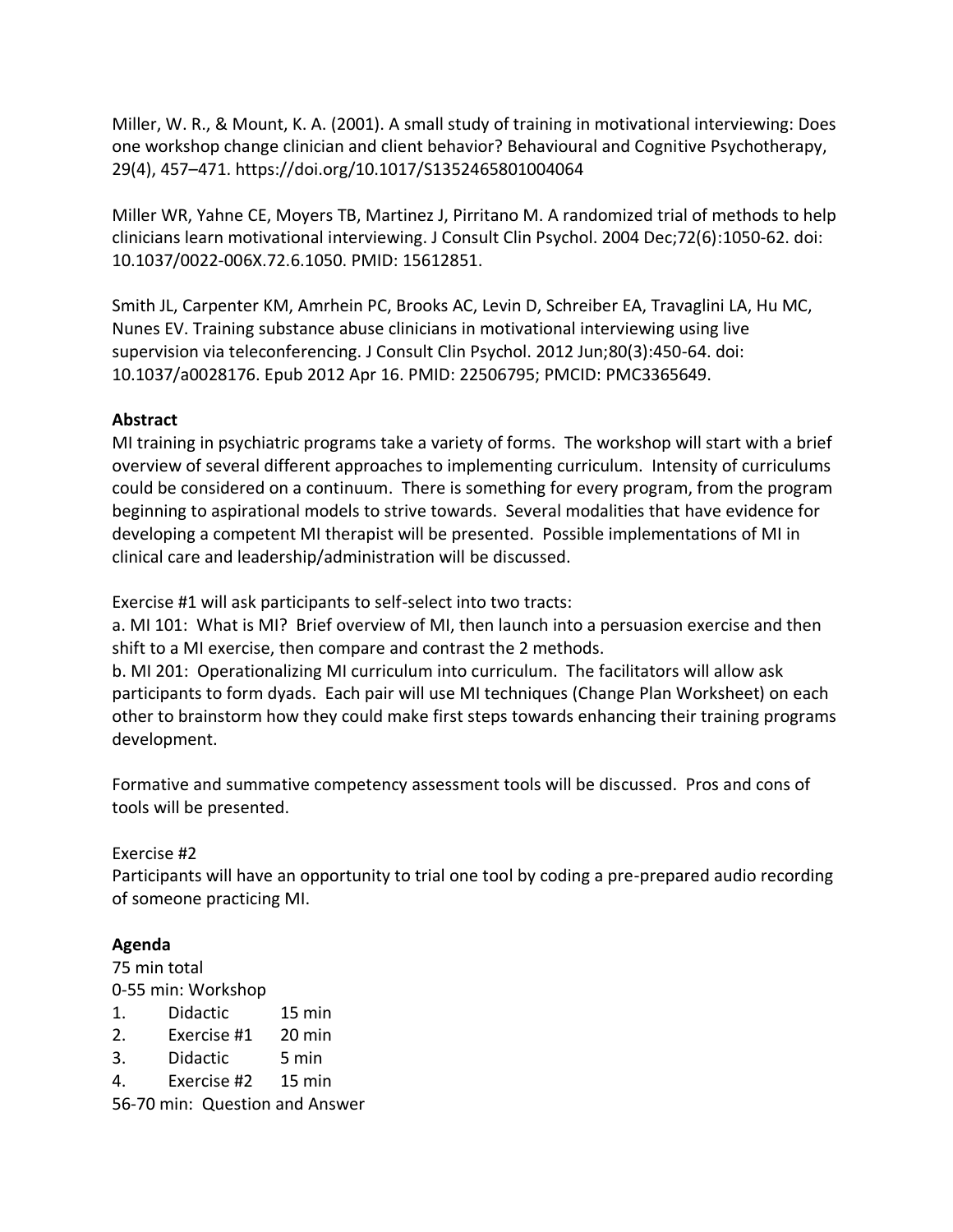# 71-75 min: Evaluation of Workshop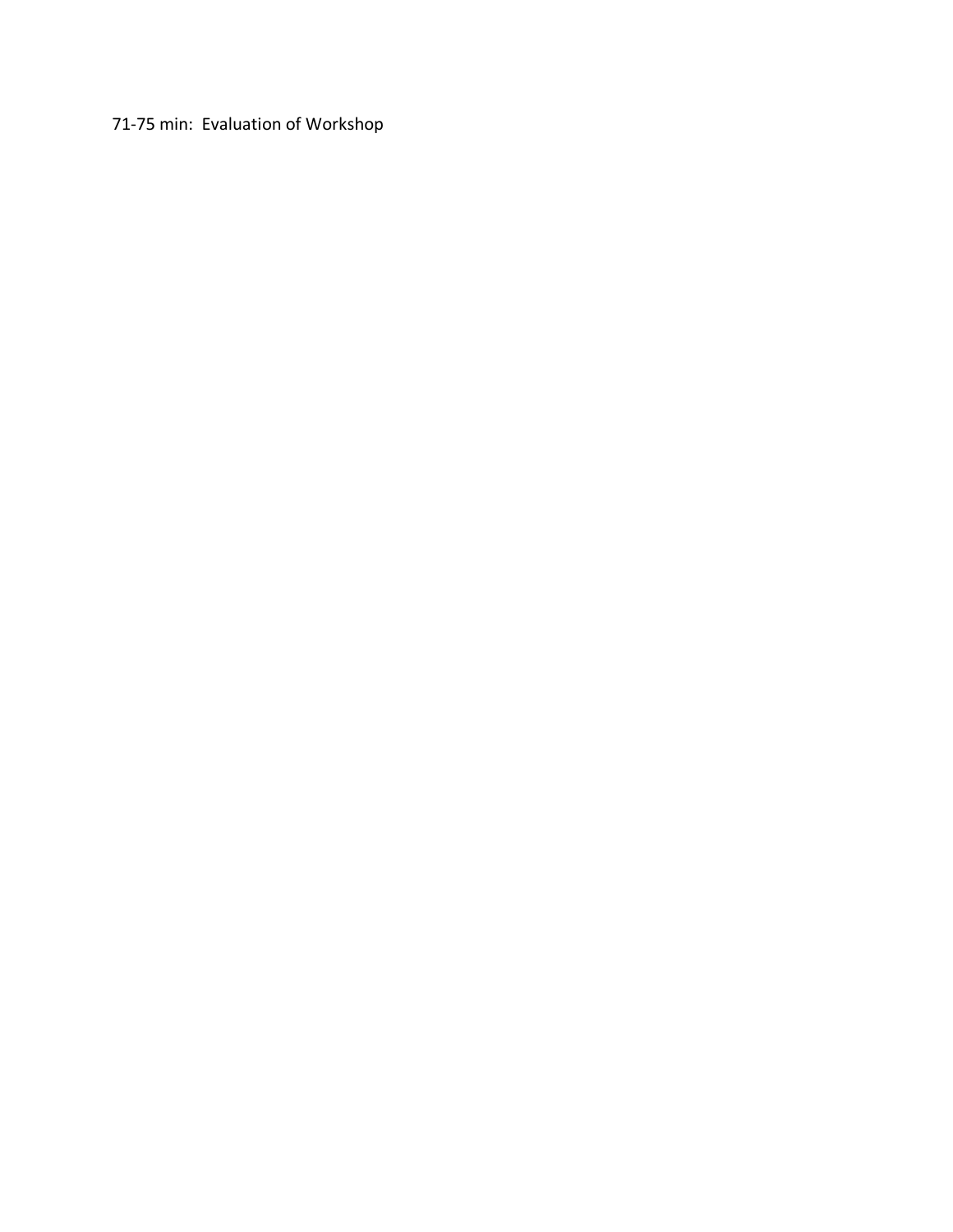Teaching and Learning Clinically Relevant Neuroscience: What to Say When Patients Ask

#### **Presenters**

Ashley Walker, MD Mayada Akil, MD Belinda Bandstra, MA,MD Asher Simon, MD Maja Skikic, MD

## **Educational Objective(s)**

At the conclusion of this session, each participant will be able to:

1. Describe a method for learning clinically relevant neuroscience.

2. Utilize a novel educational tool that incorporates adult learning principles to teach clinical neuroscience.

3. Adapt this teaching methodology for use in their own didactic settings.

# **Practice Gap**

Despite the rapid advances in medical literature related to psychiatric neuroscience over the last decade, most psychiatrists still have relatively minimal knowledge of neuroscience as it relates to their day-to-day clinical and didactic activities. Many factors may contribute to this gap, including difficulty keeping pace with the expanding literature, and uncertainty in translating complex research findings into patient care scenarios. Many clinical faculty did not receive significant exposure to neuroscience during their own training, and may not feel comfortable discussing these topics with trainees. Additionally, neuroscience education often remains lecture-based, without utilizing principles of adult learning, which may make effective teaching and learning even more challenging in virtual classroom settings. New studies suggest that innovative educational interventions, including use of brief videos and role play, can effectively bridge these gaps for both faculty and trainee learners.

## **Scientific Citations**

1. Ahmed, S. A., Shehata, M. H., Abdel Malak, H. W., El Saadany, S. A., & Hassanien, M. A. (2020). Use of Short Videos for Faculty Development in Adaptation of Interactive Teaching Strategies for Virtual Classroom. Journal of microscopy and ultrastructure, 8(4), 211–212. https://doi.org/10.4103/JMAU.JMAU\_23\_20

2. Arbuckle, M. R., Travis, M. J., Eisen, J., Wang, A., Walker, A. E., Cooper, J. J., Neeley, L., Zisook, S., Cowley, D. S., & Ross, D. A. (2020). Transforming Psychiatry from the Classroom to the Clinic: Lessons from the National Neuroscience Curriculum Initiative. Academic Psychiatry, 44(1), 29– 36. https://doi.org/10.1007/s40596-019-01119-6

3. Bender, T. (2005). Role playing in online education: A teaching tool to enhance student engagement and sustained learning. Innovate, 1(4). https://www.learntechlib.org/p/107276/ 4. Cooper, J. J., & Walker, A. E. (2021). Neuroscience Education: Making It Relevant to Psychiatric Training. The Psychiatric clinics of North America, 44(2), 295–307. https://doi.org/10.1016/j.psc.2020.12.008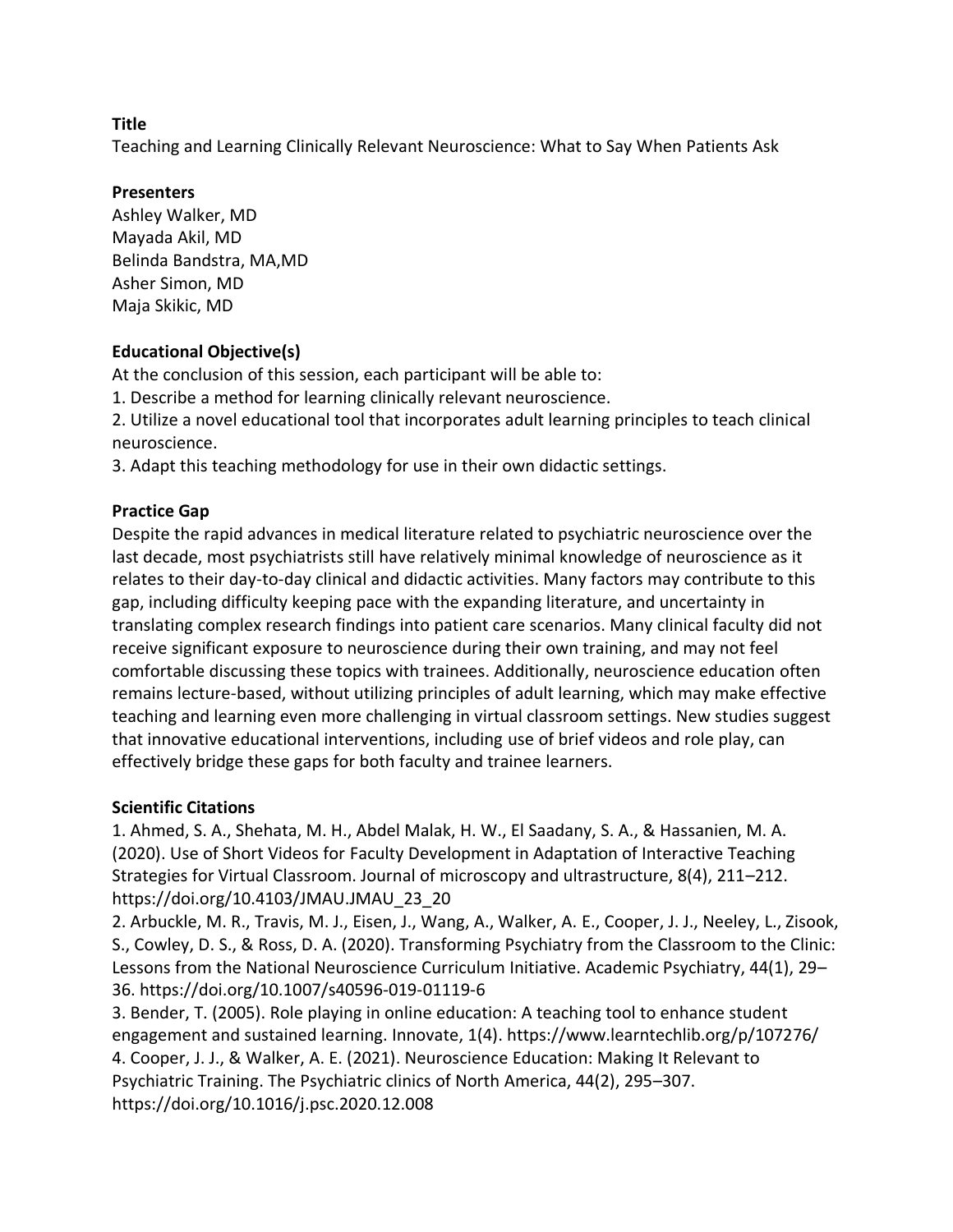5. Insel, T. The future of psychiatry (= Clinical Neuroscience). April 20, 2012. https://web.archive.org/web/20210410072149/https:/www.nimh.nih.gov/about/directors/tho mas-insel/blog/2012/the-future-of-psychiatry-clinical-neuroscience.shtml. Accessed August 10th, 2021.

6. Medina, M., Giambarberi, L., Lazarow, S. S., Lockman, J., Faridi, N., Hooshmad, F., Karasov, A., & Bajestan, S. N. (2021). Using Patient-Centered Clinical Neuroscience to Deliver the Diagnosis of Functional Neurological Disorder (FND): Results from an Innovative Educational Workshop. Academic Psychiatry, 45(2), 185–189. https://doi.org/10.1007/s40596-020-01324-8

#### **Abstract**

Neuroscientific knowledge about mental illness is exploding. While many psychiatrists recognize the importance of neuroscience to the field of mental health, they may not have an effective way to approach learning about neuroscience and may not readily see its relevance to their clinical practice. As a result, they may not feel comfortable discussing neuroscientific concepts with patients or incorporating them into their teaching of trainees. Additionally, despite new evidence demonstrating the effectiveness of using brief videos, role play, and other active educational methodologies, many faculty have difficulty adapting their didactic instruction from traditional slide-based lecture formats, especially (and despite) recent shifts to virtual learning settings. All of these factors contribute to an ongoing disparity between the central role that neuroscience plays in psychiatry, and the ability to integrate these perspectives into teaching and clinical activities. To bridge this divide, we present a novel teaching tool called What to Say When Patients Ask (WTS), which is interactive, based on principles of adult learning, and uses multimedia instruction. It is organized around answering an imagined patient's questions about their illness, symptoms, treatment, or expected outcome/response from a neuroscientific perspective. This workshop will provide participants the opportunity to practice using this learning tool and reflect on how this format can be modified for self-directed lifelong learning as well as education of medical trainees.

## **Agenda**

- 10' Introduction
- 10' Paired case discussion and role play
- 10' Multimedia learning activity
- 10' Large group discussion
- 10' Paired role play
- 10' Small group debrief
- 15' Large group discussion and Q&A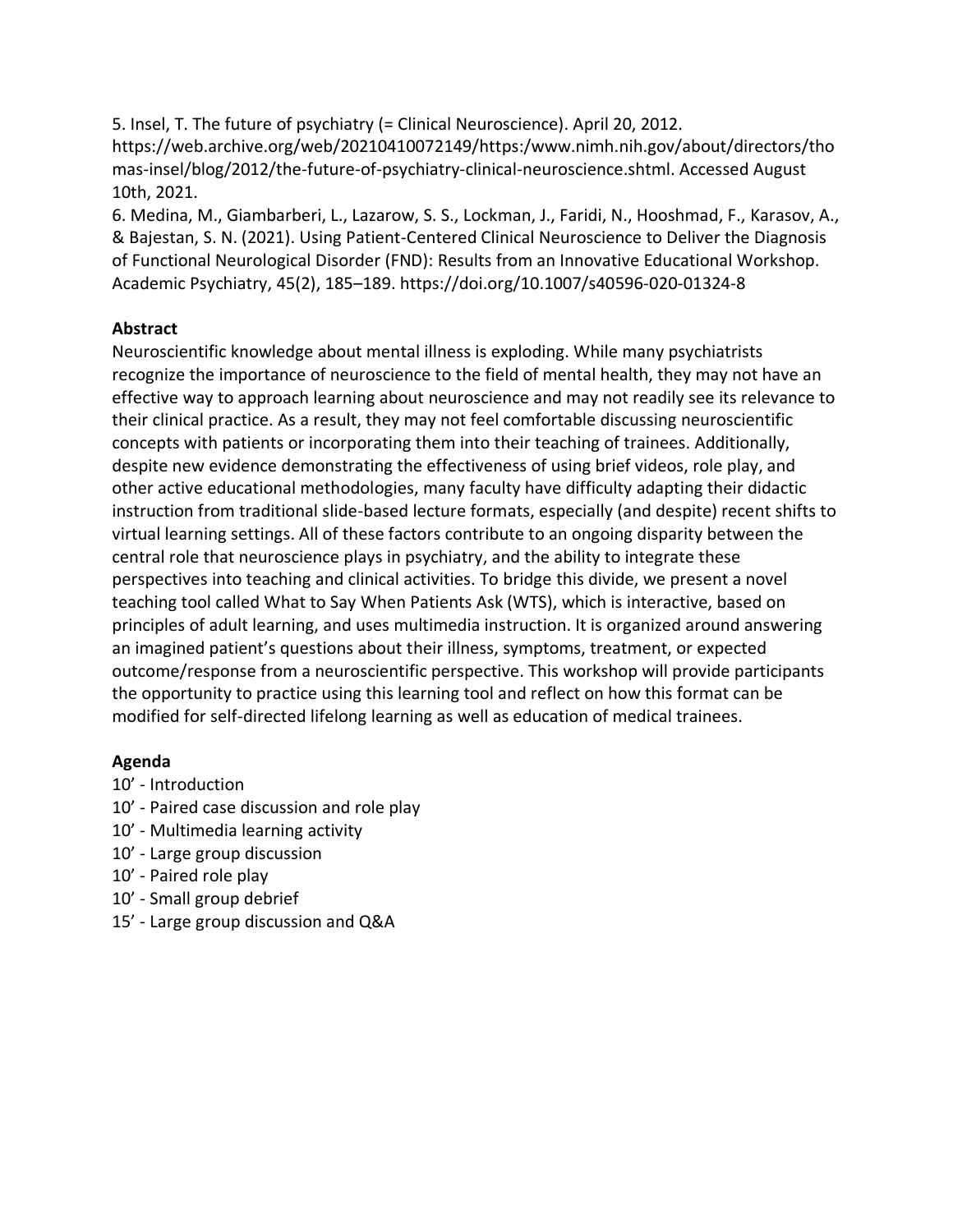Edutainment: Using TV Clips to Set the Stage for Difficult Conversations around Race Bias in Medicine

#### **Presenters**

Sansea Jacobson, MD Meredith Spada, MD Piper Carroll, MD Gabrielle Paul, MD Brian Kurtz, MD

#### **Educational Objective(s)**

1. Gain increased awareness of scenarios and sensitivity as to how race bias and discrimination occurs in our workspace

2. Identify at least two specific strategies to communicate effectively with other health professionals about race bias and discrimination in medicine

3. Determine at least one individual-level and one community-level change that could be made to promote racial equity in our medical community

## **Practice Gap**

Many medical systems and training programs have methods in place for the recruitment and retention of a racially and ethnically diverse workforce. Research suggests, however, there is inadequate focus on improving the work experience and training experience of individuals from racial and ethnic groups underrepresented in medicine (URiM). In fact, there is evidence that URiM trainees continue to face daily disadvantage and hardship – from discrimination, to social isolation, to different professional expectations. While accreditation agencies and institutions have called for the development and incorporation of curricular content to address these issues, educational programs that are effective, scalable, and able to be implemented nationally are lacking. One promising educational technique—often referred to as "edutainment" utilizes entertainment, such as television or video games, as an instructive strategy. Each year, the average American watches 2,000 hours of primetime television and 104 hours of medical television, but only speaks to a health care provider for about 1 hour. Physicians need to understand the perspectives of our patient populations not only from real-life experiences, but also perceptions of our patients from popular entertainment media. Furthermore, research suggests that integrating "edutainment" in the form of clips from popular television programs into medical curricula is feasible, efficacious, and more engaging for students than traditional lecture-type formats. Utilizing television clips to improve trainee communication skills and address bias towards medical conditions suggests such clips may be a powerful tool with which to develop curricular content specific to racial discrimination and bias.

## **Scientific Citations**

Osseo-Asare A Balasuriya L Huot SJ et al. Minority Resident Physicians' Views on the Role of Race/Ethnicity in Their Training Experiences in the Workplace. JAMA Netw open. 2018;1(5):e182723. doi:10.1001/jamanetworkopen.2018.2723.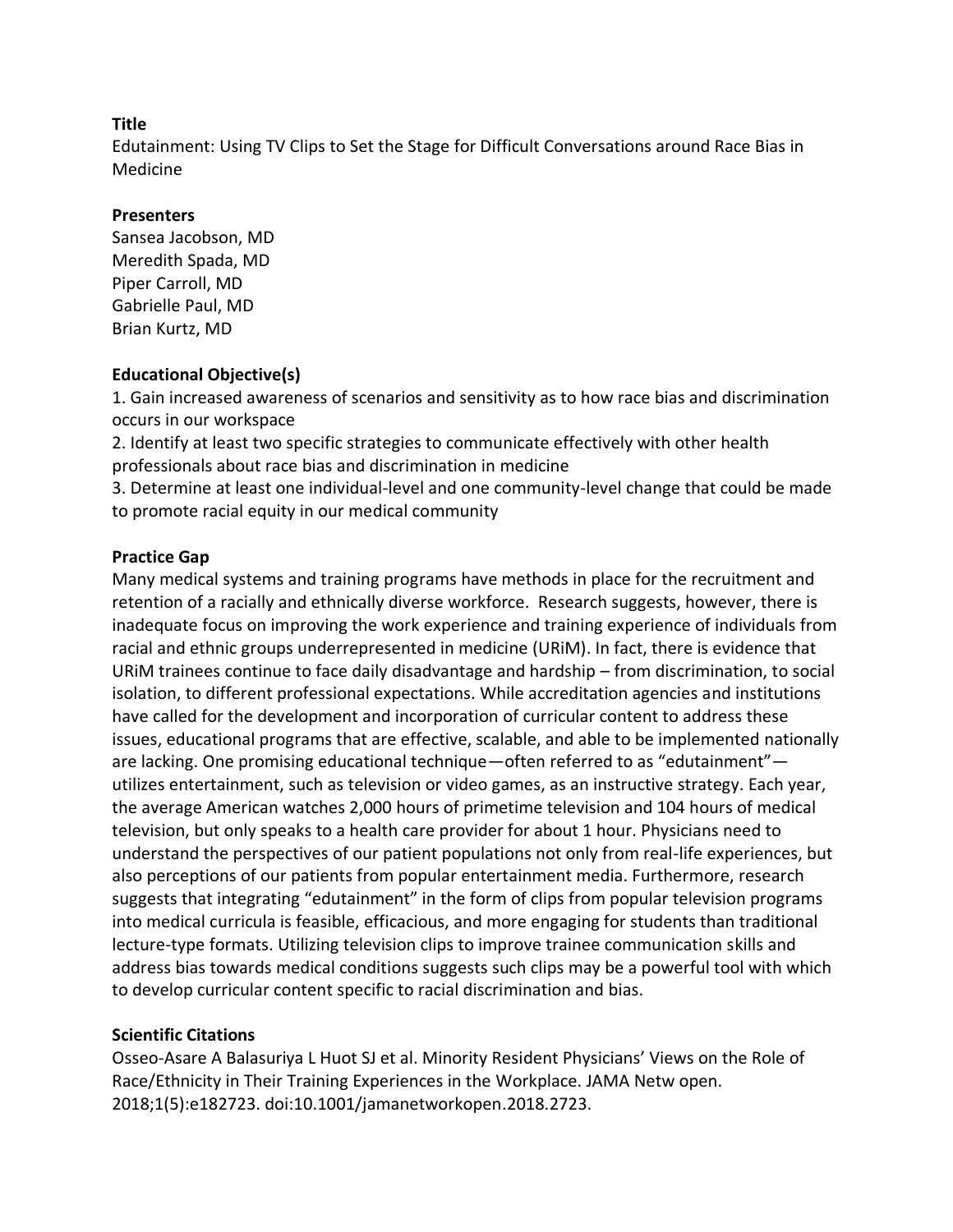Liebschutz JM Darko GO Finley EP Cawse JM Bharel M Orlander JD. In the minority: black physicians in residency and their experiences. J Natl Med Assoc. 2006;98(9):1441-1448. http://www.ncbi.nlm.nih.gov/pubmed/17019911. Accessed June 23, 2020.

Nieblas-Bedolla E Christophers B Nkinsi NT Schumann PD Stein E. Changing How Race Is Portrayed in Medical Education: Recommendations From Medical Students. Acad Med. May 2020. doi:10.1097/ACM.0000000000003496.

Hoffman BL Hoffman R Wessel CB Shensa A Woods MS Primack BA. Use of fictional medical television in health sciences education: a systematic review. Adv Heal Sci Educ. 2018;23(1):201- 216. doi:10.1007/s10459-017-9754-5.

Geller G Watkins PA. Addressing Medical Students' Negative Bias Toward Patients With Obesity Through Ethics Education. AMA J Ethics. 2018;20(10):E948-959. doi:10.1001/amajethics.2018.948.

Wong RY Saber SS Ma I Roberts JM. Using television shows to teach communication skills in internal medicine residency. BMC Med Educ. 2009;9(9). doi:10.1186/1472-6920-9-9.

#### **Abstract**

The session will open with a brief description of objectives and utilization of interactive polling with participants about their familiarity of targeted media and related topics. Participants will then view and discuss three television clips that depict interactions among providers related to race bias and discrimination in medicine. Prior to viewing each media clip, participants will be oriented to background information (e.g. character background, plot, etc.) via a brief PowerPoint. Three clips include: (1) This Is Us (i.e., in the aftermath of George Floyd's murder, Randall, a Black man who was adopted as an infant by a white family, tells his therapist that he needs to see a Black therapist); (2) Grey's Anatomy (i.e., after missing a diagnosis in an Asian-American patient, Dr. Hunt talks with Dr. Bailey about how race biases impact medical decisionmaking. The crucial difference between equity and equality are also discussed); and (3) New Amsterdam (i.e., the medical director of the hospital is on a quest to end systemic racism. His Black female colleague points out his misguided attempts to be an ally and the importance of listening and not relying on quick fixes.) After viewing the clips, participants will break into small groups. The facilitators will guide the small group participants in a reflective exercise that will allow room for difficult conversations to happen. Small groups will also be given three sets of prompt questions that will help participants engage meaningfully and interactively (e.g., rewrite the script, roleplay the supervision, etc.). After each small group, participants will debrief in the larger group. At the end of the session, the workshop leaders from two institutions, University of Pittsburgh and University of Cincinnati, will present briefly on lessons-learned on implementing edutainment and answer any questions that the audience might have about how to implement this innovative educational methodology at the participants' home institutions.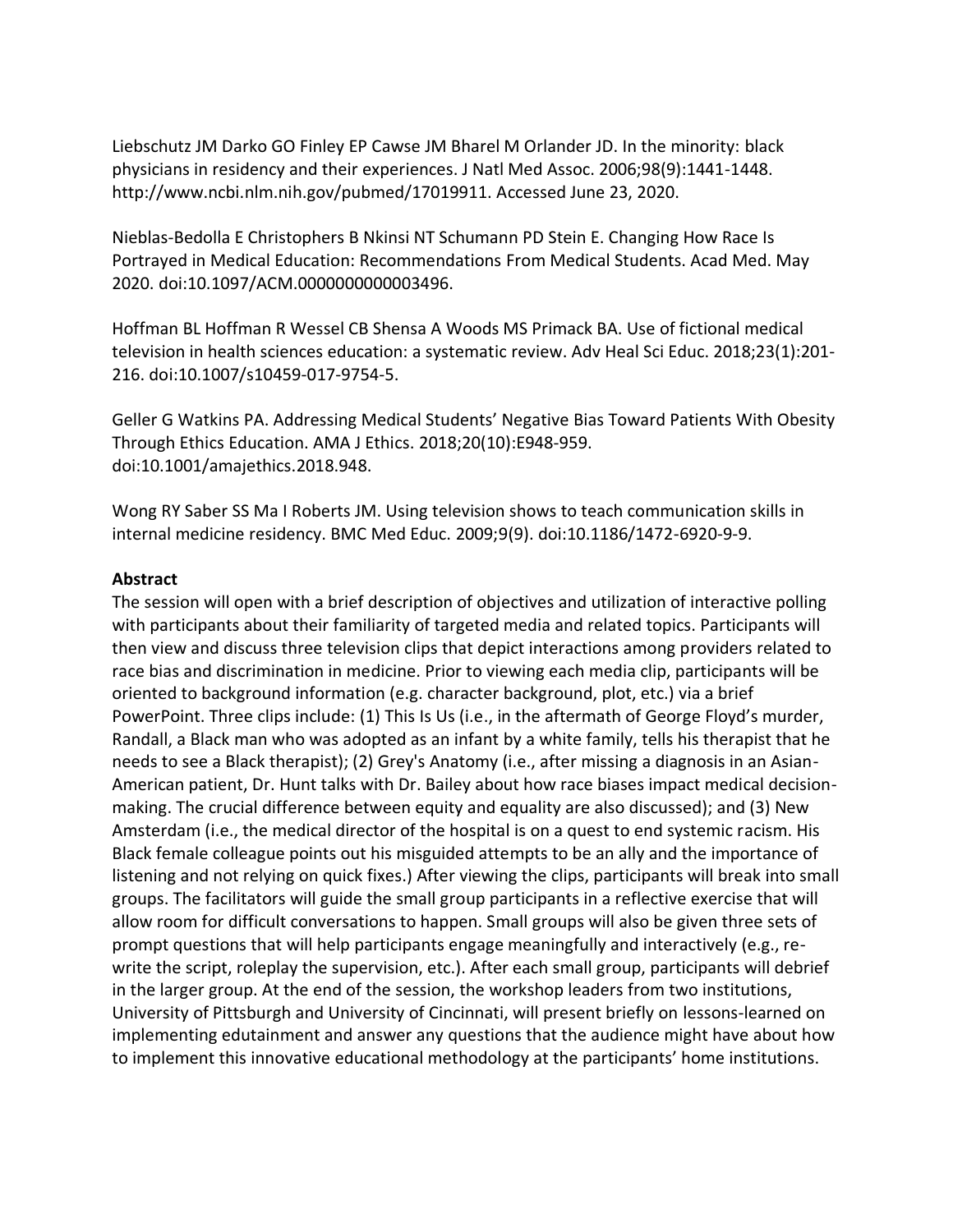# **Agenda**

- 1. Welcome and Introduction to Edutainment<br>2. Clip #1 This Is Us
- 2. Clip #1 This Is Us
	- a. Small Groups
	- b. Large Group Report out
- 3. Clip #2 Grey's Anatomy
	- a. Small Groups
	- b. Large Group Report out
- 4. Clip #3 New Amsterdam<br>a. Small Groups
	- **Small Groups**
	- b. Large Group Report out
- 5. Wrap-up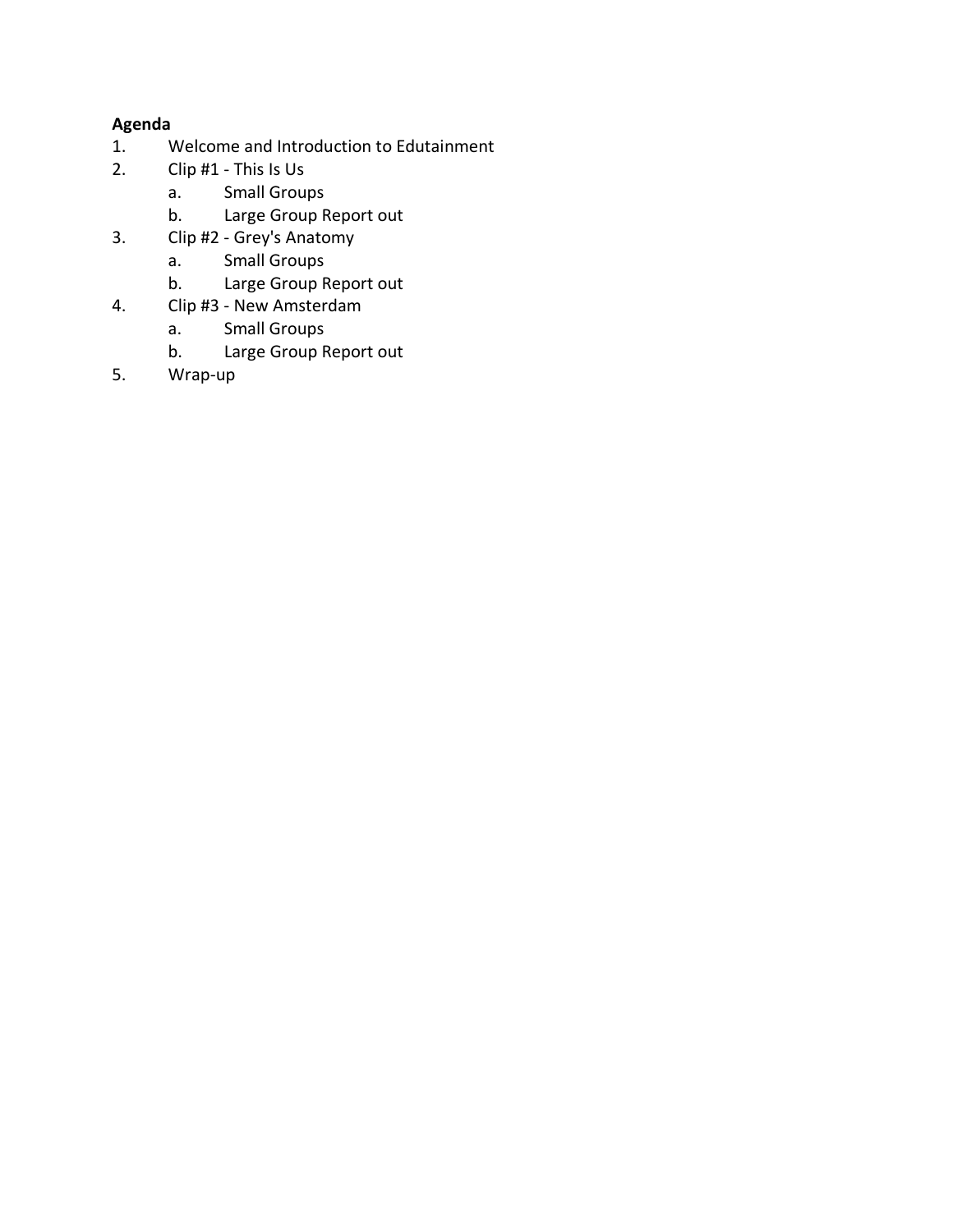An Inconvenient Education: Finding Room for Climate Mental Health in Residency Curricula

# **Presenters**

Sandra DeJong, MD, MSc Elizabeth Haase, MD Joshua Wortzel, MD

# **Educational Objective(s)**

At the end of this session, participants will be able to:

- 1) Outline key elements of the impact of climate change on mental health and how they disproportionately affect BIPOC.
- 2) Access didactic materials available to teach climate mental health impacts
- 3) Identify shared obstacles to and motivations for teaching about the impacts of climate change on psychiatric and psychological well-being in their programs
- 4) Describe potential ways to incorporate climate mental health into existing areas of psychiatric training curricula

# **Practice Gap**

Climate health and mental health impacts are a new but important area of undergraduate and graduate medical education. Within the next decade and increasing thereafter, all practicing physicians will be regularly confronted with the impacts of climate instability on all aspects of the social determinants of health and mental health, as well as the unique impacts of the existential stress of our deteriorating environment. Educators need assistance digesting the vast body of literature on climate mental health and incorporating it into an already crowded curriculum in a way that is practical and impactful, in proportion to the importance of climate change as the greatest health threat of the 21st century.

## **Scientific Citations**

Burke, M., González, F., Baylis, P., Heft-Neal, S., Baysan, C., Basu, S., & Hsiang, S. (2018). Higher temperatures increase suicide rates in the United States and Mexico. Nature Climate Change, 8(8), 723–729.

Cianconi, P., Betrò, S., & Janiri, L. (2020). The impact of climate change on mental health: a systematic descriptive review. Frontiers in psychiatry, 11.

Coverdale, J., Balon, R., Beresin, E. V., Brenner, A. M., Guerrero, A. P. S., Louie, A. K., & Roberts, L. W. (2018). Climate Change: A Call to Action for the Psychiatric Profession. Acad Psychiatry, 42(3), 317-323. doi:10.1007/s40596-018-0885-7

Dumont C, Haase E, Dolber T, Lewis J, Coverdale J, (2020) Climate Change and Risk of Completed Suicide, J Nerv Ment Dis;208: 559–565

Hayes, K., Blashki, G., Wiseman, J., Burke, S., & Reifels, L. (2018). Climate change and mental health: risks, impacts and priority actions. Int J Ment Health Syst, 12, 28. doi:10.1186/s13033-018-0210-6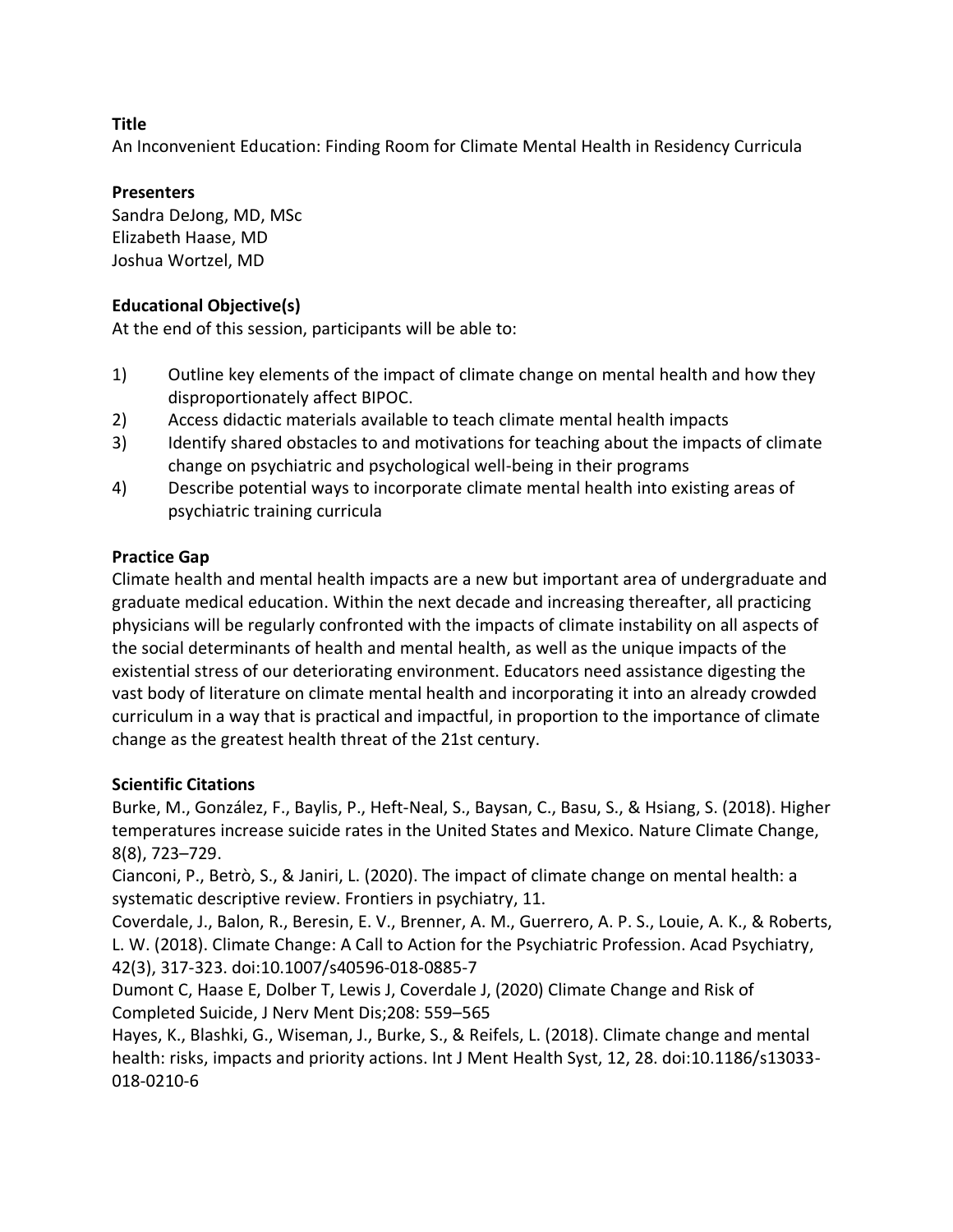Obradovich, N., Migliorini, R. et al, (2018) 'Empirical evidence of mental health risks posed by climate change', Pro Natl Acad Sci, 115(43), pp. 10953-10958.

Rouf, K., & Wainwright, T. (2020). Linking health justice, social justice, and climate justice. The Lancet Planetary Health, 4(4), e131-e132.

Thompson, R., Hornigold, R., Page, L., & Waite, T. (2018). Associations between high ambient temperatures and heat waves with mental health outcomes: a systematic review. Public Health, 161, 171-191. doi:https://doi.org/10.1016/j.puhe.2018.06.008

Wu J, Snell G, Samji H, (2020) Climate anxiety in young people: A call to action, Lancet planetary health, 1-2

# **Abstract**

Climate change is advancing rapidly, accompanied by a host of problems that include the effects of unstable weather, natural disasters, air pollution, fires, floods, and heat and environmental losses that affect both our essential resources and our psychological well-being. Higher rates of suicide, violence, neuropsychiatric disease, dementia, anxiety, depression, existential distress and domestic and civic destabilization are direct and indirect effects of advancing climate instability that impact psychiatric symptoms residents must identify and treat in their patients. These problems affect disadvantaged groups in gross disproportion, including non-white and under-resourced populations as well as those with mental illness. To rectify the unjust health impacts of climate change on these populations is an ethical imperative for all physicians.

How should training directors integrate this global problem into residency education? On the one hand, this is a problem that directly produces severe psychiatric symptoms and exacerbates underlying disorders. It is considered the greatest threat to health of our century, and has disproportionate effects on the mentally ill. On the other, it is a diffuse and complex influence on mental well-being that can become marginalized as we consider the essentials of training.

This session will consider this question through the introduction of teaching materials that cover core scientific and clinical knowledge and provide case studies for teaching climate psychiatric impacts. The bulk of the session will be spent workshopping the integration and use of these materials in the psychiatric curriculum and discussing the problems associated with including and teaching this material.

## **Agenda**

## Welcome – 10 minutes

Presenters and participants introduce themselves; participants indicate the benefits and obstacles they perceive in including climate mental health in their curricula and what they hope to gain from attending the workshop

Presentation of curriculum materials – 10 minutes.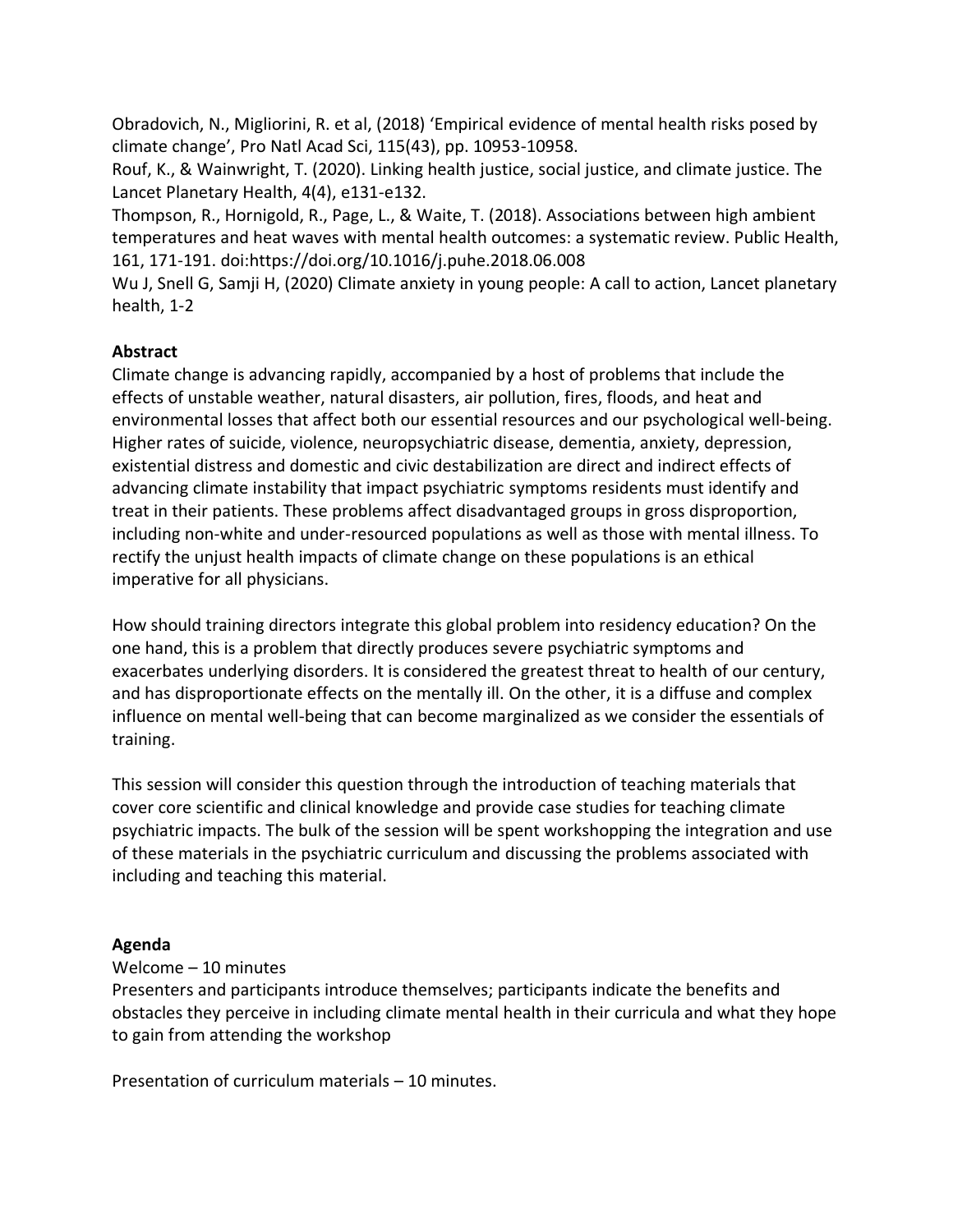Participants will be provided a two-page handout of the core scientific and clinical points regarding climate mental health that residents should be aware of and a 4-page handout and slide deck (provided electronically) of case studies that explore the intersection of climate change, psychiatric and psychological symptoms, and climate equity and justice issues for those with mental illness.

#### Small breakout group work – 25 minutes

Participants will discuss the materials provided and how and where they might incorporate them into existing curriculum structures. Discussion will be organized by panelists and breakout group leaders who have experience teaching in this area and will be facilitated by a series of questions such as, "How will climate impacts be most visible in cases encountered in common psychiatric settings?" and "What knowledge in these documents would be essential to prevent negative outcomes because of the way climate changes affect common psychiatric interventions?"

#### Large Group discussion - 15 minutes

Participants will share and collate the most common responses to and ideas about the use of the vignettes and clinical resources.

Wrap-up, action plan development, questions, and evaluations – 15 minutes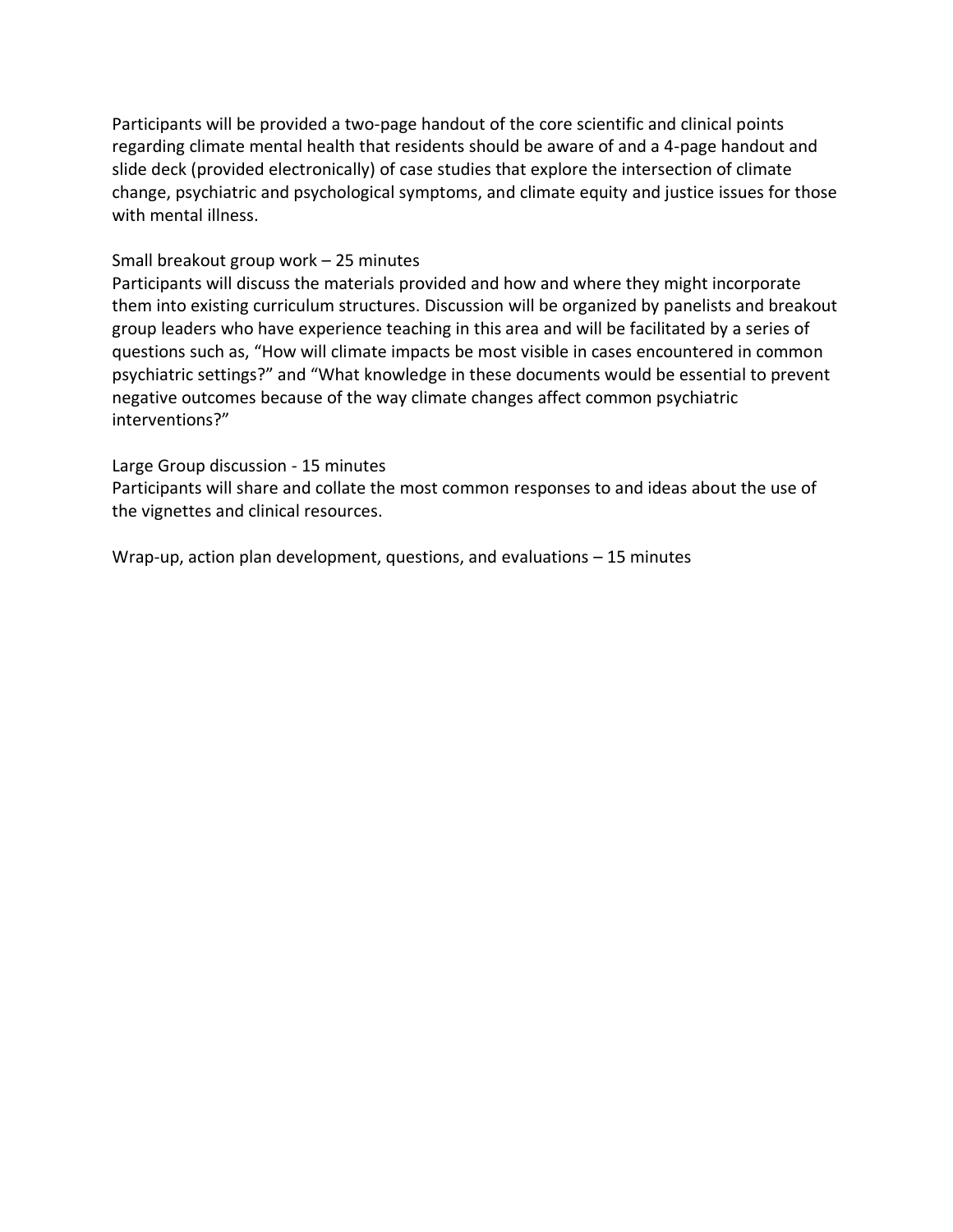Residents with Difficulties: When Accommodation and Performance Collide

#### **Presenters**

Kim Lan Czelusta, MD Vishal Madaan, DFAACAP, DFAPA, MD Elizabeth Ann Cunningham, DO Tanya Keeble, MD Rick Carlson, MD

#### **Educational Objective(s)**

- 1. Explore strategies in the assessment and management of residents with problems.
- 2. Review American Disabilities Act and its implications for residency training.
- 3. Discuss documentation requirements during and after training.
- 4. Recognize the impact of a resident adverse action, including dismissal, on the program.
- 5. Appreciate the emotional impact working with a resident who is having difficulties can take on the resident, program director, other faculty members, staff and resident peers.

#### **Practice Gap**

Training directors spend significant time assessing residents with a variety of difficulties that interfere with residents' training. This workshop is designed to increase the knowledge and skill of participants by reviewing residency programs' options when a difficult resident situation arises. Knowledge of resources to support the training director, faculty, and residents is essential in minimizing negative impact and outcomes.

#### **Scientific Citations**

Chou, C. Guidelines: The dos, don'ts and don't knows of remediation in medical education.

Perspectives on Medical Education Volume: 8 Issue 6 (2019) ISSN: 2212-2761 Online ISSN: 2212-277X

Irby, D. The legal context for evaluating and dismissing medical students and residents.

Academic Medicine Volume: 64 Issue 11 (1989) ISSN: 1040-2446 Online ISSN: 1938-808X

Murano, T. Mandated State Medical Licensing Board Disclosures Regarding Resident Performance. Journal of Graduate Medical Education Volume: 11 Issue 3 (2019) ISSN: 1949- 8349 Online ISSN: 1949-835

Schenarts. The Fundamentals of Resident Dismissal. The American Surgeon Volume: 83 Issue 2 (2017) ISSN: 0003-1348 Online ISSN: 1555-9823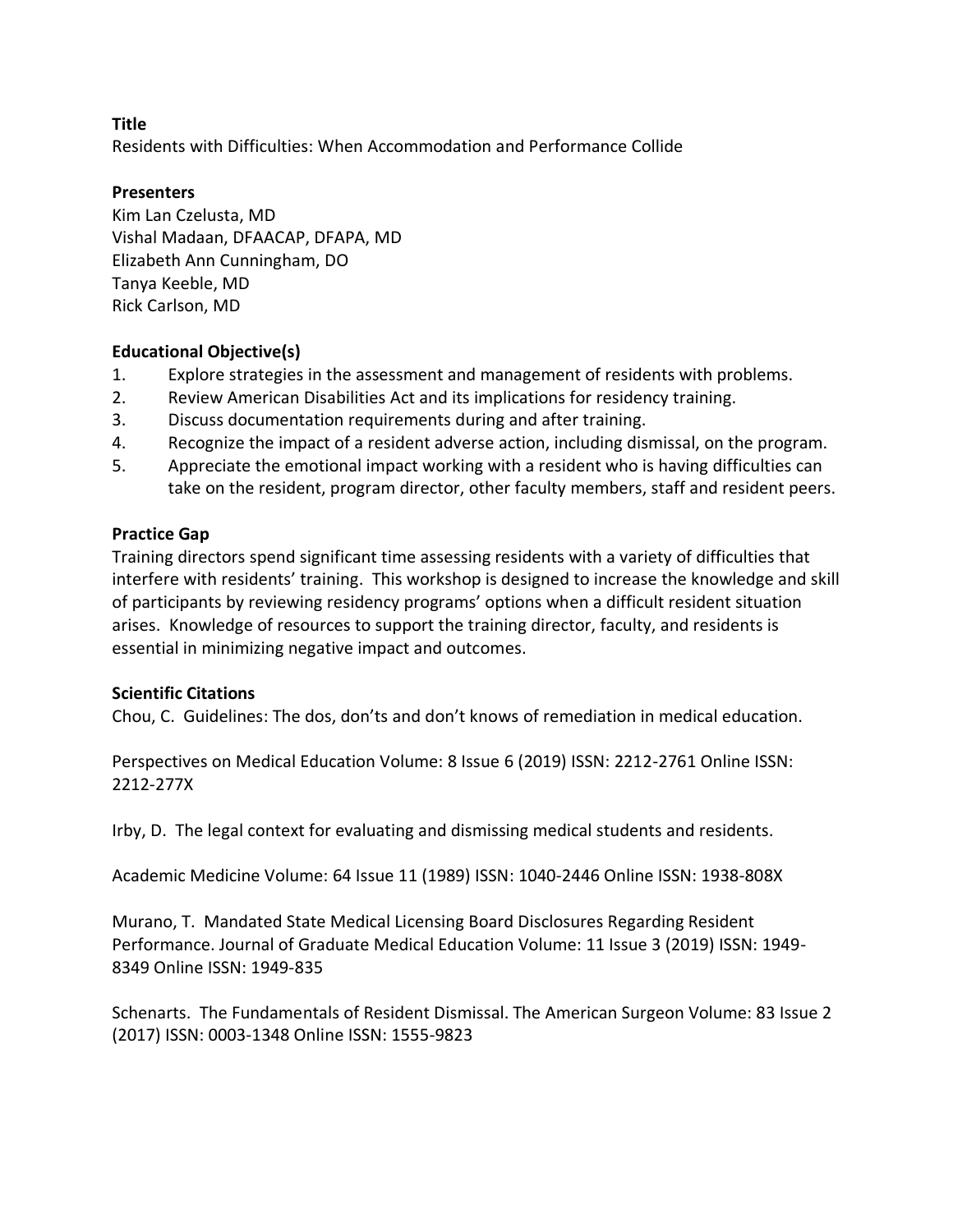#### **Abstract**

The workshop is a reconfiguration of prior workshops on strategies and ethical obligations of the residency director with problem residents and residents with problems. The workshop will highlight a differential approach to addressing resident problems, guidelines for documentation, and challenges that occur even after resident departure. A resident case presentation will highlight sequential steps to addressing concerns while also supporting the resident. The roles of GME, HR, legal, Ombuds and state physician health programs will be reviewed, and a guide for ADA accommodation will be discussed. Essential elements of documentation will be discussed, including written communication requests after the resident's departure. Impact on the program, faculty, resident peers, and staff will be reviewed. The enduring emotional impact on the training director will also be explored. After the general presentation, the audience will be divided into four small groups, each led by workshop presenters. In each group, participants will have the opportunity to share their own experiences, and the workshop presenters will lead the group consultation. The large group will reconvene at the end to share key lessons learned.

#### **Agenda**

- Introduction of workshop. (5 min)
- Overview of guidelines in assessment and management of resident problems. (15 min)
- Case presentation involving trainee with concerns, including varying perspectives of different institutions. (20 min)
- Review guidelines for ADA accommodations. (5 min)
- Small group consultation: Audience will be split into smaller groups for group consultation. Workshop presenters will facilitate small group discussion. (20 minutes)
- Wrap up as each small group shares recurring themes and experiences among different programs. (10 minutes)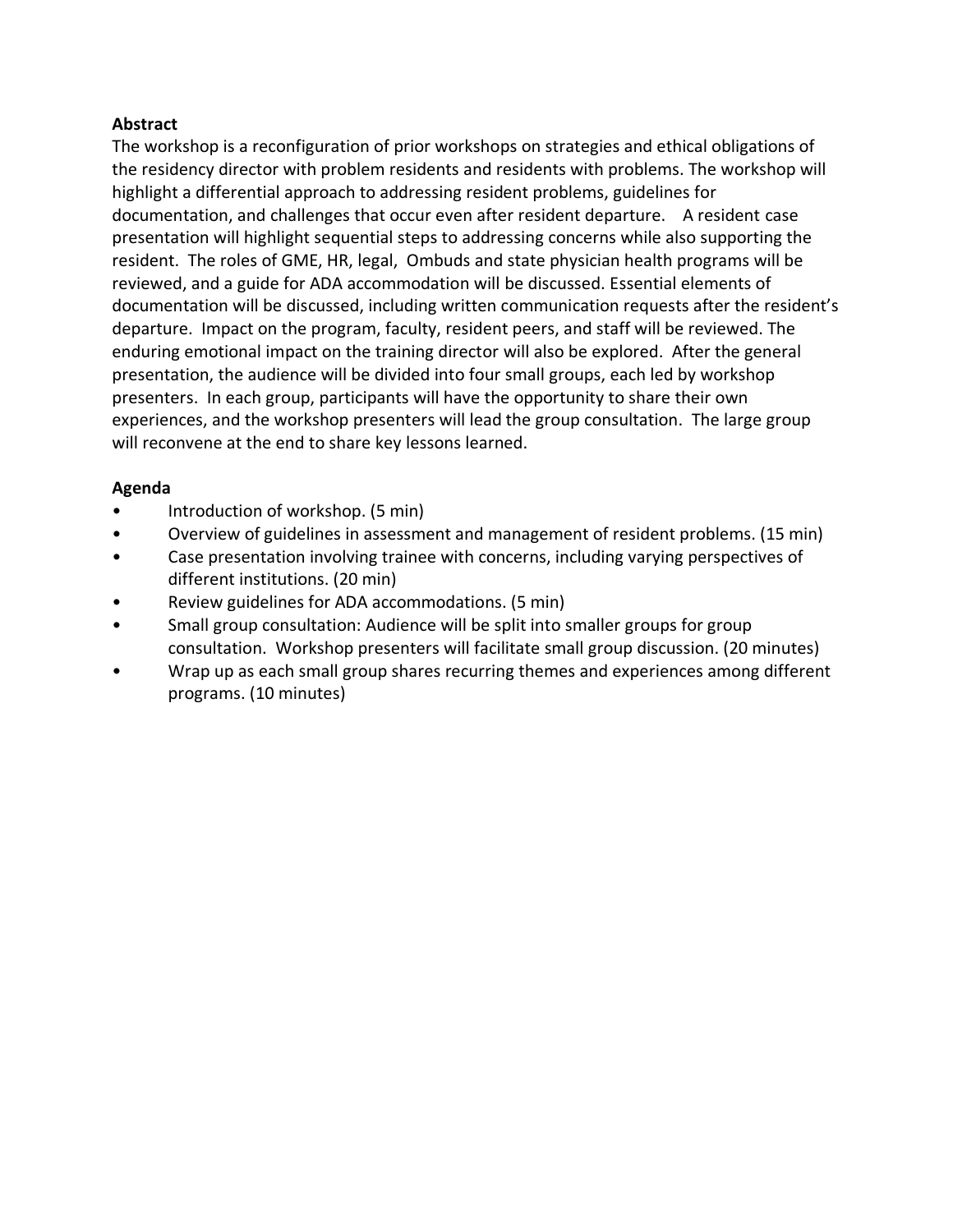Are We Prepared? Programmatic and Institutional Strategies to Address Discrimination Towards Minority Trainees

#### **Presenters**

Sarah Mohiuddin, MD Adrienne Adams, MD, MSc Neha Sharma, DO

## **Educational Objective(s)**

1) Attendees will learn about the rate and prevalence of discrimination and microaggression that minority trainees face during training

2) Attendees will identify their current state of how they address discrimination and mistreatment as a program and as a larger system/institution

3) Attendees will identify practical strategies faculty can use as a program to intervene and support trainees who experience discrimination.

4) Attendees will identify institutional strategies to address structural discrimination at their institutions.

#### **Practice Gap**

Minority trainees often describe experiences with discrimination during the course of their medical training as well as during residency and fellowship. These include a range of experiences including refusal of care, decreased perception of clinical skill or acumen, inappropriate verbal comments on physical appearance, receiving less trust from staff or patients, and being mistaken for non-physicians (1). In addition to this, minority physicians are more likely to experience formal complaints (8) and are more likely to be dismissed from training programs (6). Despite the widespread occurrence of negative outcomes for minority trainees and physicians, few studies address how training programs and training directors can address this as a program. Even fewer studies address system and institutionally-based solutions. It is imperative that program directors and institutions work to not only recruit minority trainees, but also learn and implement strategies to address structural inequities impacting minority trainees, improve organizational climate, and help minority trainees thrive.

## **Scientific Citations**

1) Fnais, N., Soobiah, C., Chen, M. H., Lillie, E., Perrier, L., Tashkhandi, M., Straus, S. E., Mamdani, M., Al-Omran, M., & Tricco, A. C. (2014). Harassment and discrimination in medical training: a systematic review and meta-analysis. Academic medicine : journal of the Association of American Medical Colleges, 89(5), 817–827.

2) Bahji, A., & Altomare, J. (2020). Prevalence of intimidation, harassment, and discrimination among resident physicians: a systematic review and meta-analysis. Canadian medical education journal, 11(1), e97–e123.

3) Osseo-Asare, A., Balasuriya, L., Huot, S. J., Keene, D., Berg, D., Nunez-Smith, M., ... & Boatright, D. (2018). Minority resident physicians' views on the role of race/ethnicity in their training experiences in the workplace. JAMA network open, 1(5), e182723-e182723.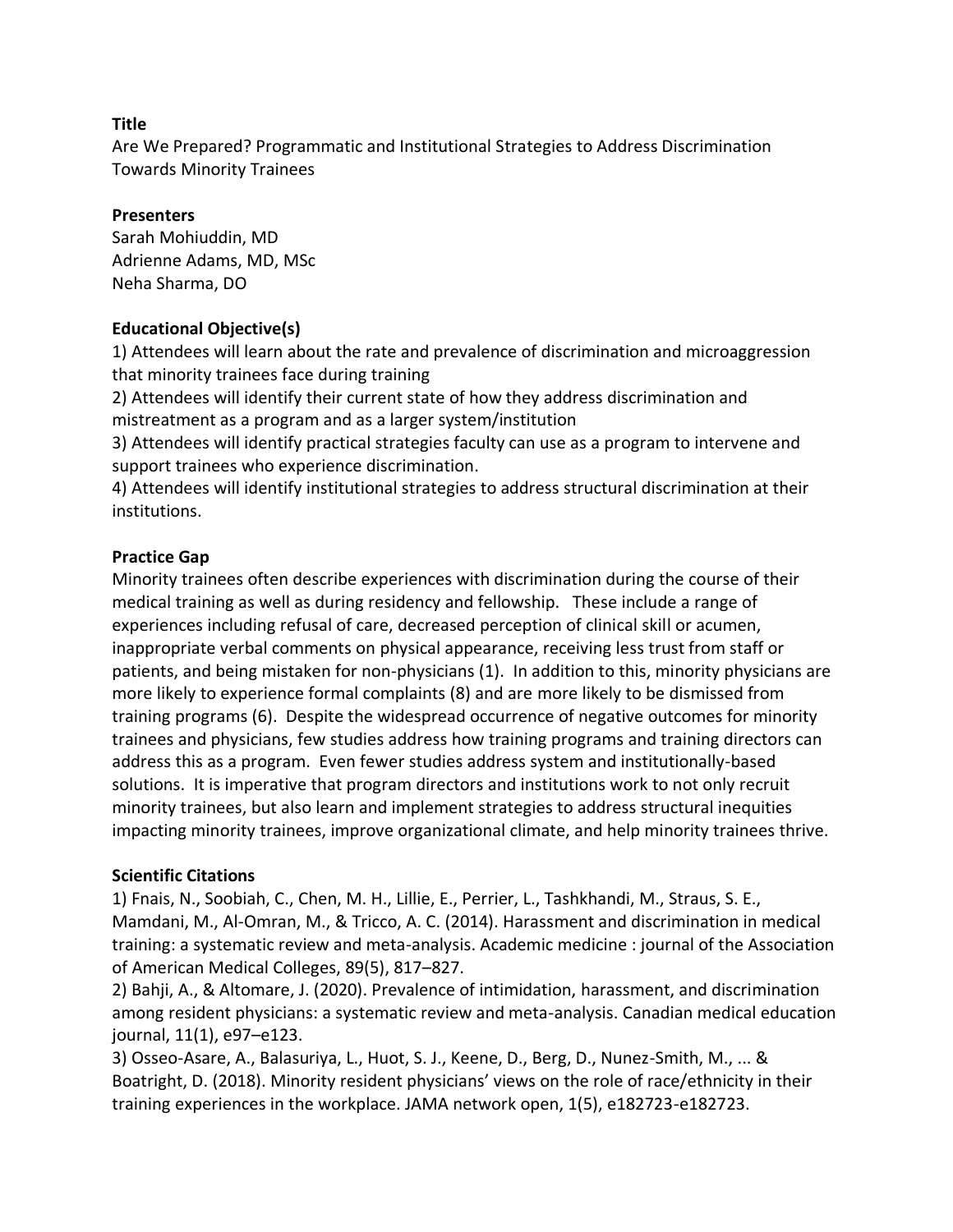4) Griffith, M., Clery, M. J., Humbert, B., Joyce, J. M., Perry, M., Hemphill, R. R., & Santen, S. A. (2019). Exploring Action Items to Address Resident Mistreatment through an Educational Workshop. The western journal of emergency medicine, 21(1), 42–46.

5) Hinton Jr, A. O., Vue, Z., Termini, C. M., Taylor, B. L., Shuler, H. D., & McReynolds, M. R. (2020). Mentoring minority trainees: minorities in academia face specific challenges that mentors should address to instill confidence. EMBO reports, 21(10), e51269.

6) Vela, M. B., Chin, M. H., & Peek, M. E. (2021). Keeping Our Promise—Supporting Trainees from Groups That Are Underrepresented in Medicine. New England Journal of Medicine, 385(6), 487-489.

7) Youmans, Q., & Suleiman, L. (2018). Finding focus: Recruiting and supporting underrepresented minority trainees starts with faculty. Academic Medicine, 93(4), 523. 8) Iacobucci, G. (2021). GMC sets targets to end disproportionate complaints against ethnic minority doctors. BMJ 2021;373:n1269

## **Abstract**

There has been increased focus on recruitment and retention of minority trainees. However, increased efforts are needed to improve programmatic experiences and organizational climate for minority trainees. This is of particular importance as we know that minority trainees experience discrimination and mistreatment at greater rates than non-minority trainees. In addition, minority trainees are more likely to experience disciplinary action during the course of training. They are also twice as likely to experience formal complaints that result in "fitness to practice" evaluations. Previous studies suggest that these experiences with discrimination during training impact trainee decisions related to program continuation and an overall sense of well-being. Despite increasing emphasis on diversity, equity and inclusion, many training directors and academic institutions are under-prepared to adequately address the needs of the minority trainees. Specifically, they struggle with addressing local and systemic issues that underlie these experiences with discrimination. This workshop serves to help training directors recognize experiences with discrimination within their home programs, intervene to support their trainees and build a culture that supports minority trainees throughout the course of training. In addition, this workshop serves to provide a framework for institutional changes to improve the organizational climate for minority trainees, including strategies for leadership and infrastructure, faculty development and bias-reporting mechanisms.

## **Agenda**

# 0:00-0:05 Introduction

0:05-0:10 Brief presentation on types of discrimination trainees face in programs 0:10-0:25: Breakout #1: identify current state of how individuals address discrimination and mistreatment as a program and as a larger system/institution as well as barriers 0:25-0:30 Polling and report from Breakout groups on common themes and barriers 0:30-0:50 Presentation of specific strategies implemented at three different institutions to address discrimination

0:50-0:65 Breakout #2: Identify and develop action plans to address programmatic and systems-based solutions to discrimination in their home institutions. 0:65-0:70 Report from Breakout groups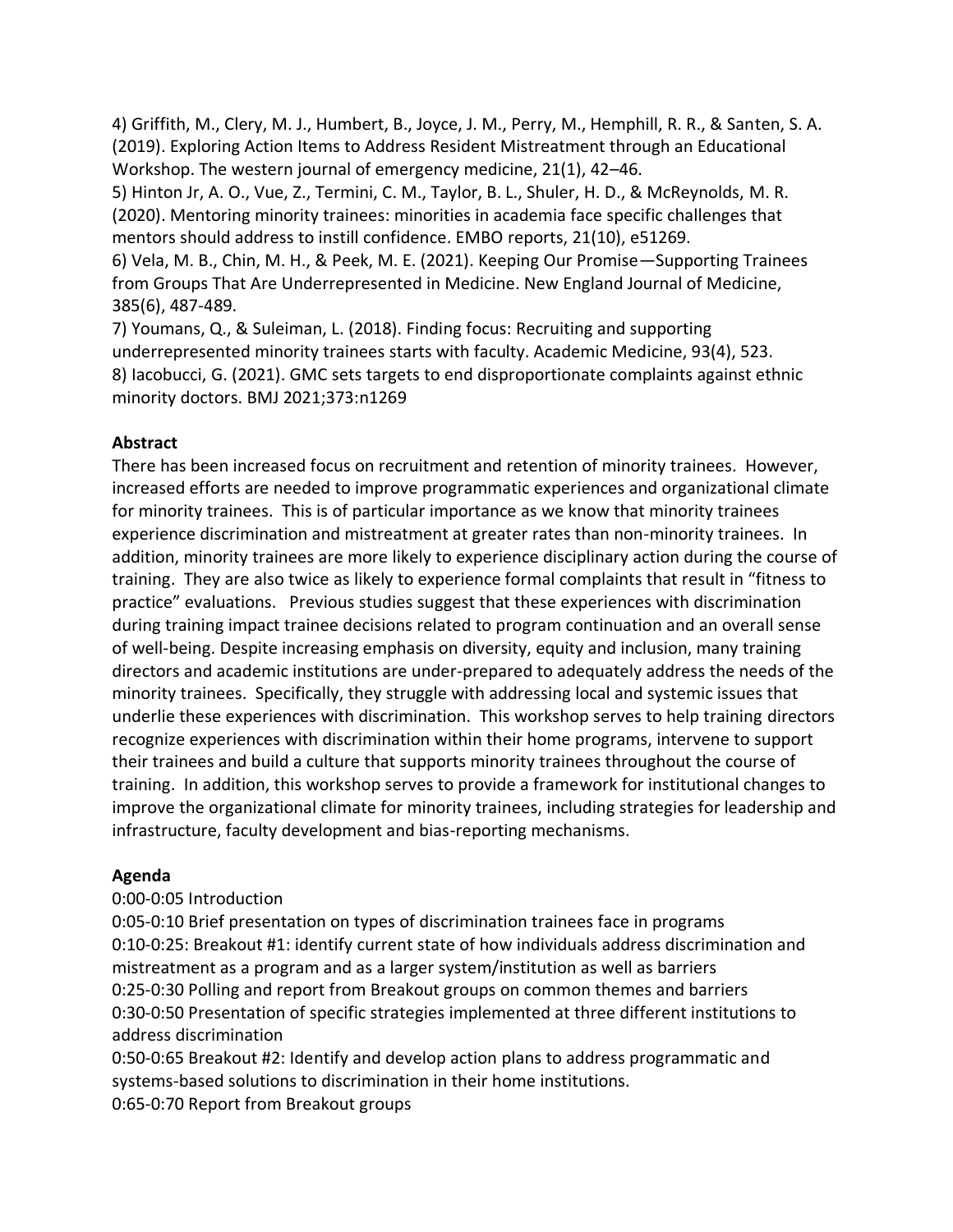0:70-0:75 Q&A and time for evaluation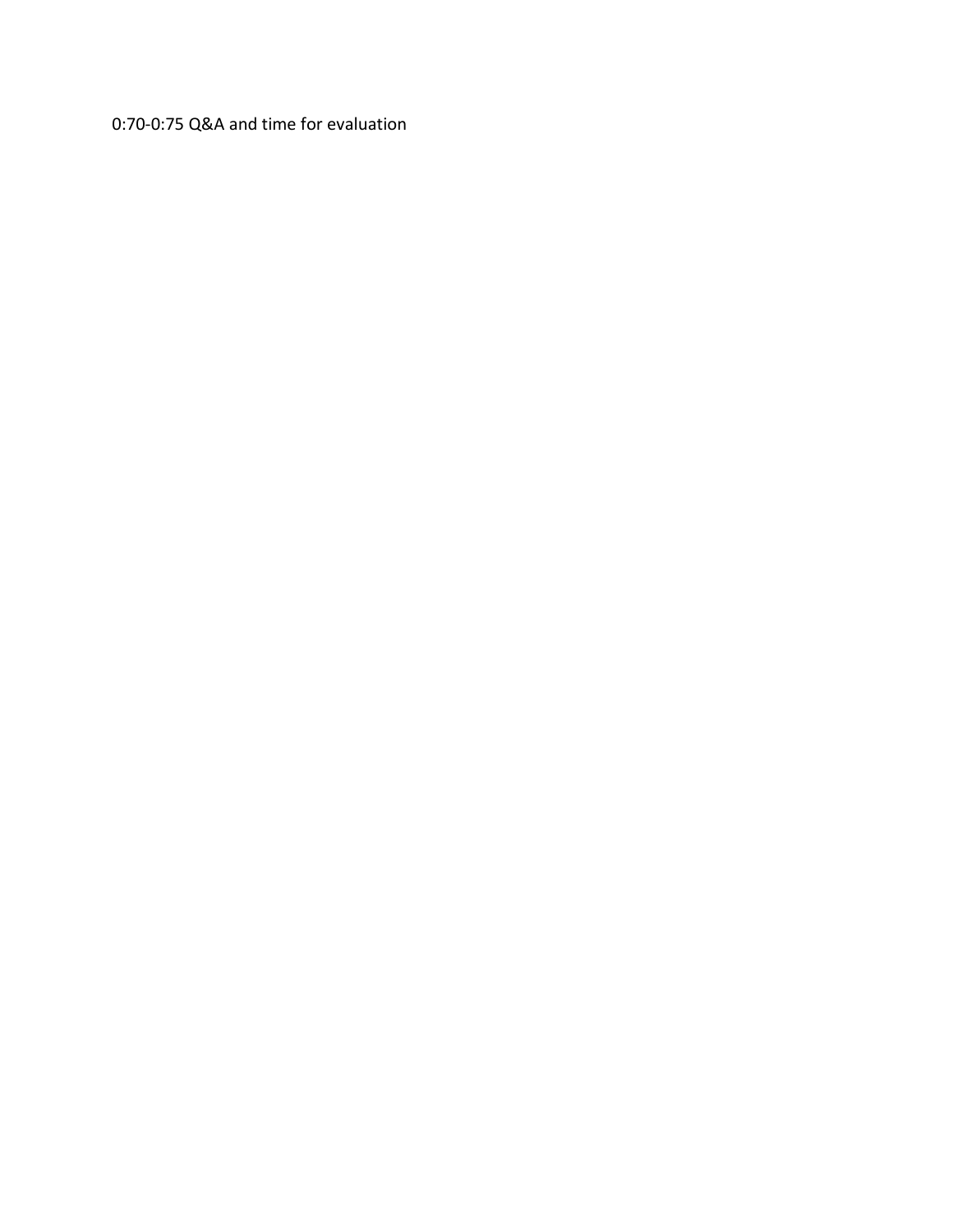Wellness for whom? Addressing structural inequality and increasing BIPOC/LGBTQ+ Well-being in Psychiatry Residency training

#### **Presenters**

Mary Elizabeth Yaden, MD Angel Augustin, MD E Cabrina Campbell, BA, MD Kristin Leight, MD

## **Educational Objective(s)**

-Review the relevant literature on BIPOC/LGBTQ+ well-being in Psychiatry residency training -Discuss individual and structural interventions to increase well-being for diverse provider populations

-Provide opportunities to explore best practices and areas for growth

## **Practice Gap**

Practice Gap:

In recent years, there have been increasing focus on physician well-being and pathways to support trainees in reducing professional burnout. Little focus, however, has been given to the particular strain residents of color and members of the LGBTQ+ community face in navigating psychiatric training. BIPOC physicians remain significantly underrepresented in medicine with marked deficits in residency and Psychiatric faculty representation (Wyse et al., 2020 ).

#### **Scientific Citations**

Wyse, R., Hwang, W. T., Ahmed, A. A., Richards, E., & Deville, C. (2020). Diversity by race, ethnicity, and sex within the US psychiatry physician workforce. Academic Psychiatry, 44(5), 523-530.

Rodríguez JE, Campbell KM, Pololi LH. Addressing disparities in academic medicine: what of the minority tax? BMC Med Educ. 2015;15(1):

Balzora, S. When the minority tax is doubled: being Black and female in academic medicine. Nat Rev Gastroenterol Hepatol 18, 1 (2021).

Palamara, K., Chu, J. T., Chang, Y., Yu, L., Cosco, D., Higgins, S., ... & Donelan, K. (2021). Who Benefits Most? A Multisite Study of Coaching and Resident Well-being. Journal of general internal medicine, 1-9.

Roberts, L. W. (2020). Belonging, respectful inclusion, and diversity in medical education. Academic Medicine, 95(5), 661-664.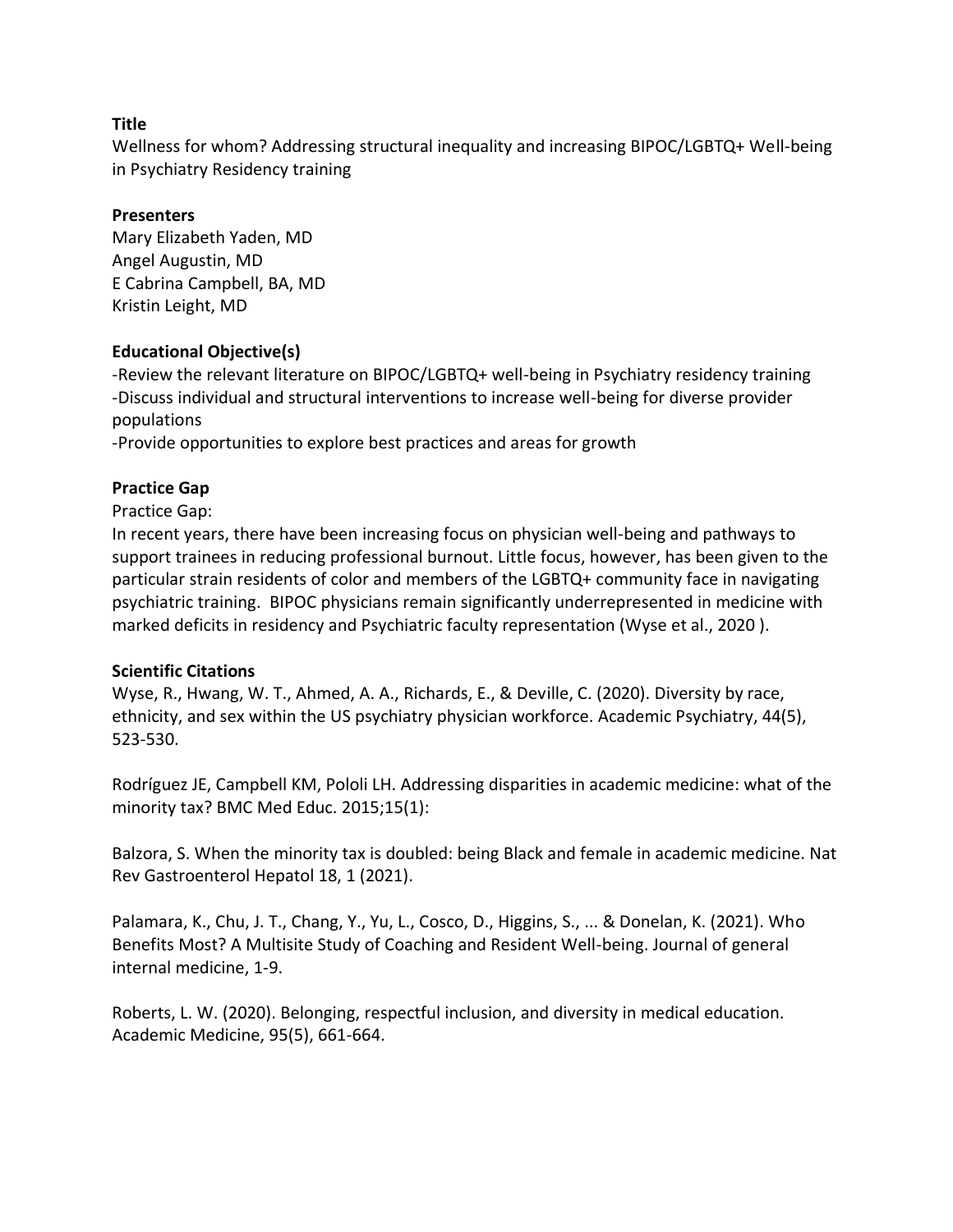#### **Abstract**

While increasingly programs have embraced including cultural psychiatry in their curricula, which provides education on structural competency, cultural humility as well as the impact that racism or discrimination has on patient mental health, there continues to be limited resources provided to trainees navigating systemic oppression while fulfilling the demanding requirements of a Psychiatric residency training program.

The "minority tax" is a well established burden URiM physicians carry to not only thrive within academic institutions but also to improve systems not designed to support them. So often, individuals of color or members of LGBTQ+ community are not only confronted with the onslaught of racism or bigotry while providing care but also face lack of awareness and accountability from the institutions where they serve. Beyond this, the obligation to improve or educate other providers/patients falls to these individuals, providing further psychological and professional strain. Isolation, lack of mentorship, and tokenization compound these effects causing a collective "tax " felt by residents of racial, gender, or sexual minorities in training. How do we as educators and training directors begin to undo this overburdening and provide concrete support to URiM trainees learning Psychiatry? During our interactive session, we will summarize recent scholarship on this topic and provide a rationale for its critical importance in Psychiatric practice and education. We will provide concrete examples from our own department, demonstrating successes and failures in creating greater wellness for our URiM residents. Finally, we will offer future directions for expanding support for trainees as we collectively work to change institutions for a more equitable future in Academic Psychiatry.

#### **Agenda**

0:00 Introduction 0:05 Didactic Presentation: BIPOC and LGBTQ well-being 0:20 Discussion/Breakout: Institutional need for greater DEI wellness 0:35 Didactic: Structural and individual opportunities for increasing well-being 0:50 Discussion/Breakout: Near misses and learning in DEI/wellness 1:00 Question and Answer Session 1:15 End of Session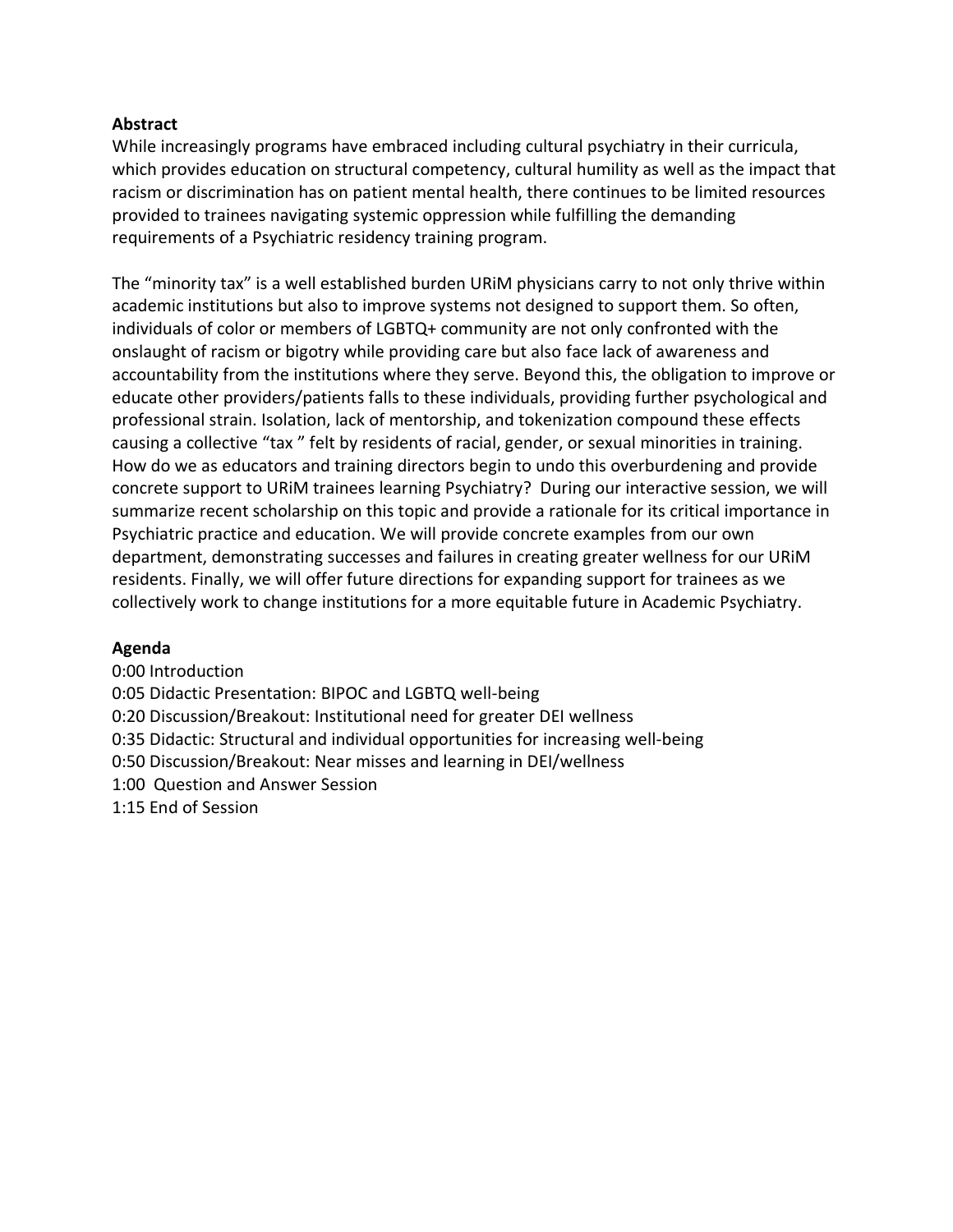Protecting your Trainees and your Program: How to deal with Trainee Unprofessionalism.

#### **Presenters**

Ahmad Hameed, MD, DFAPA Randon Welton, MD

#### **Educational Objective(s)**

Educational objectives:

By the end of this seminar the attendees will be able to:

1. Describe steps for evaluating (and documenting) the conduct of trainee unprofessionalism

2. Identify strategies for managing unprofessional trainees

3. List resources that might be available in dealing with issues of professionalism

4. Discuss the emotional, psychological, and administrative impact that unprofessional trainees have on their colleagues and the program

#### **Practice Gap**

Despite the best efforts of training directors and recruiting committees to select flawless trainees, some trainees will display unprofessional and troubling behavior during their training. These behaviors may initially fall short of gross unprofessional conduct but do raise concerns among faculty members and trainees. Residency programs are often ill-prepared to define the line between acceptable, if unusual, behavior and frank misconduct which warrants administrative action or even termination. This 'grey zone' may include misuse of resources or time, sexualized comments and behavior, or extreme displays of emotion. Training programs can be guided by therapeutic impulses to ignore the behavior or treat the trainees rather than to confront or punish the trainee. This can have an unintended, adverse impact on trainees or faculty members who are witnessing the same behavior and having a different personal response. Trainees and faculty can divide into pro-trainee and anti-trainee camps in a similar fashion as splitting occurs on inpatient psychiatric units. Few resources exist to help training directors consider and discuss these situations.

#### **Scientific Citations**

References:

1. Chang, HJ, Lee, YM, Lee YH, Kwon HJ. Causes of resident lapses in professional conduct during the training: A qualitative study on the perspectives of residents. Medical Teacher, 2017; 39:278-284.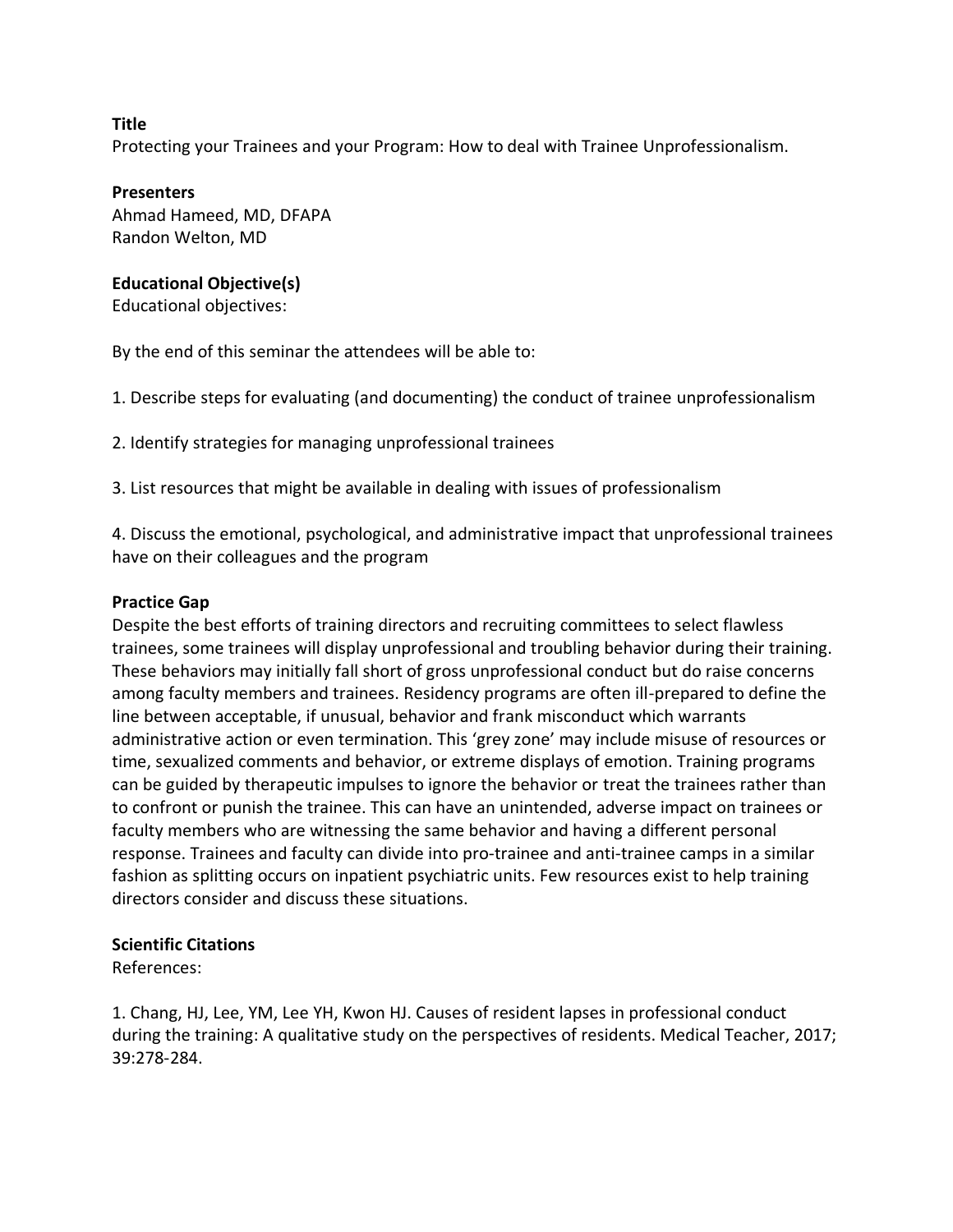2. Fargen KM, Drolet BC, Philibert J. Unprofessional Behaviors Among Tomorrow's Physicians: Review of the Literature With a Focus on Risk Factors, Temporal Trends, and Future Directions. Academic Medicine, 2016; 91: 858-64.

#### **Abstract**

This workshop will describe several cases of trainees who manifested, unexpected unprofessional and troubling behavior during their residency programs. Initially this behavior might not be egregious enough to warrant immediate administrative action. Often the reports of troubling behavior were second or third hand, undocumented, and minimized or denied by the trainee. Among the cases to be discussed included trainees who:

- Taking extreme advantage of vacation and CME policies
- Taking extreme advantage of generous cafeteria policies
- Behavior detrimental to the profession, institution and the program outside working hours
- Sexual innuendos in the presence of other trainees and medical students
- Hearing and reading what they wanted to hear and read to justify their behavior and actions

We will discuss some of the aspects that make these cases so difficult. There are often delays in reporting concerns but once the first concern is voiced there is a "piling on" of complaints. Other trainees may be reluctant to "tattle" on a peer. Some faculty members may be prone to pathologize or explain away bad behavior and give the trainee third and fourth chances. Those

same faculty members may exhibit a desire to be seen as "nice" and protective of the trainees. Decision makers like the Program Director may resist seeing the big picture and base their actions only on what they have personally experienced. Program Directors may also see identifying a failing trainee as a narcissistic injury to them which they resist.

Because of these factors, programs are often slow to react. Responding to these complaints requires the training director to either take on a potentially uncomfortable investigator role or to ignore unsubstantiated but concerning accusations from the staff and trainees. Programs often fail to appreciate the long-term impact that delaying action causes on trainees, their colleagues and the program. These behaviors can result in significant splits among trainees and faculty; between those who are ready to punish and those who deny that there is a problem or want to handle it therapeutically. The importance of thorough documentation will be stressed. Documentation should include signed statements from eyewitnesses as well as all documentation of the discussions and decisions concerning the trainee. We will review the options available to the training directors and review how they can select the most appropriate option.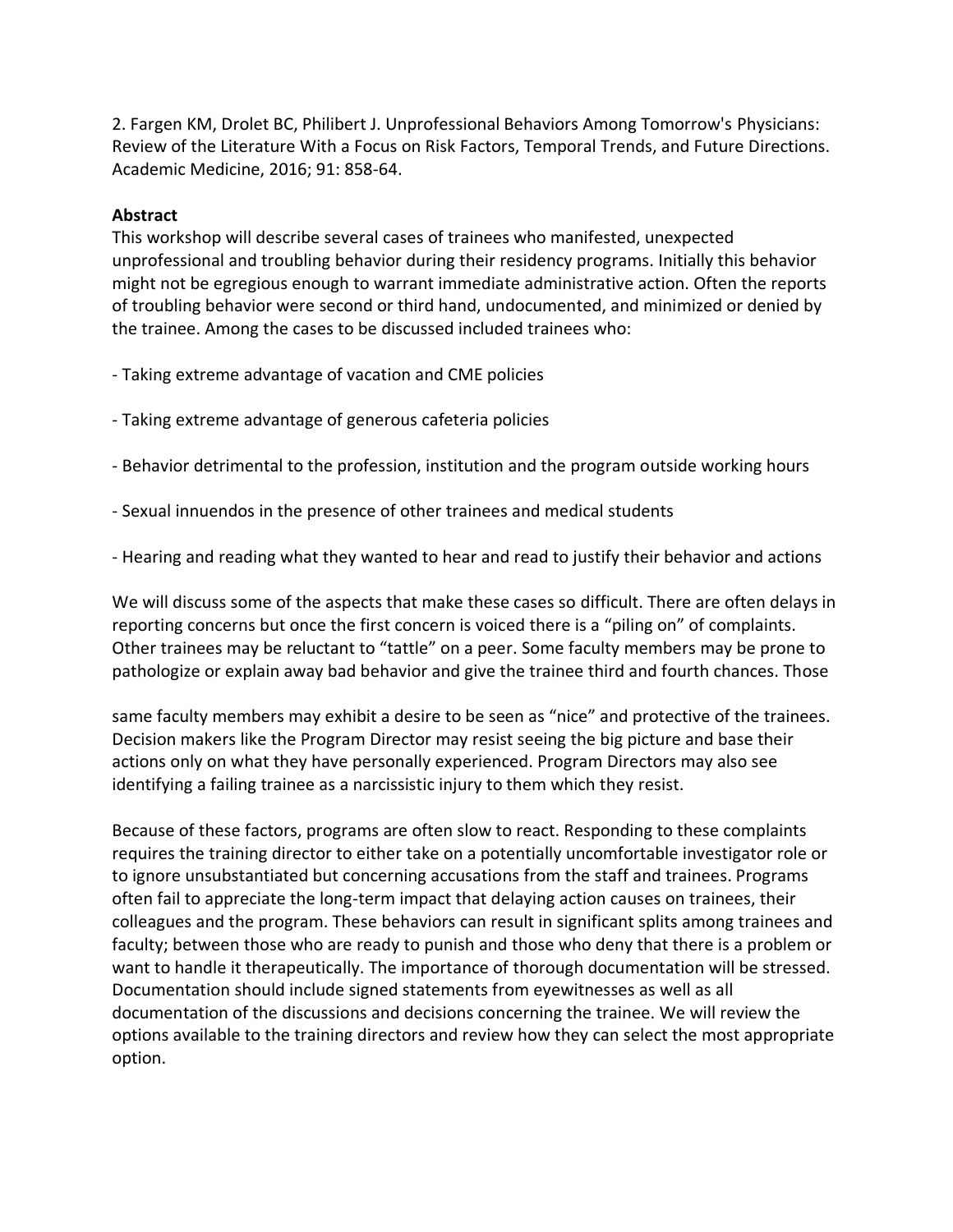Attendees will be invited to describe similar cases in their programs and how they resolved them.

# **Agenda**

- $Introduction 5 minutes$
- Description of case 1 5 minutes
- Poll and large group discussion about appropriate behaviors 10 minutes
- Description of case 2 5 minutes
- Poll and small group discussion about appropriate behaviors 10 minutes
- Description of case 3 5 minutes
- Poll and large group discussion about appropriate behaviors 10 minutes
- General principles and resources for managing these troubling residents (Didactic) 10 minutes
- Cases from attendees (Large Group Discussion and Q&A)- Evaluation Survey and Conclusion - 15 minutes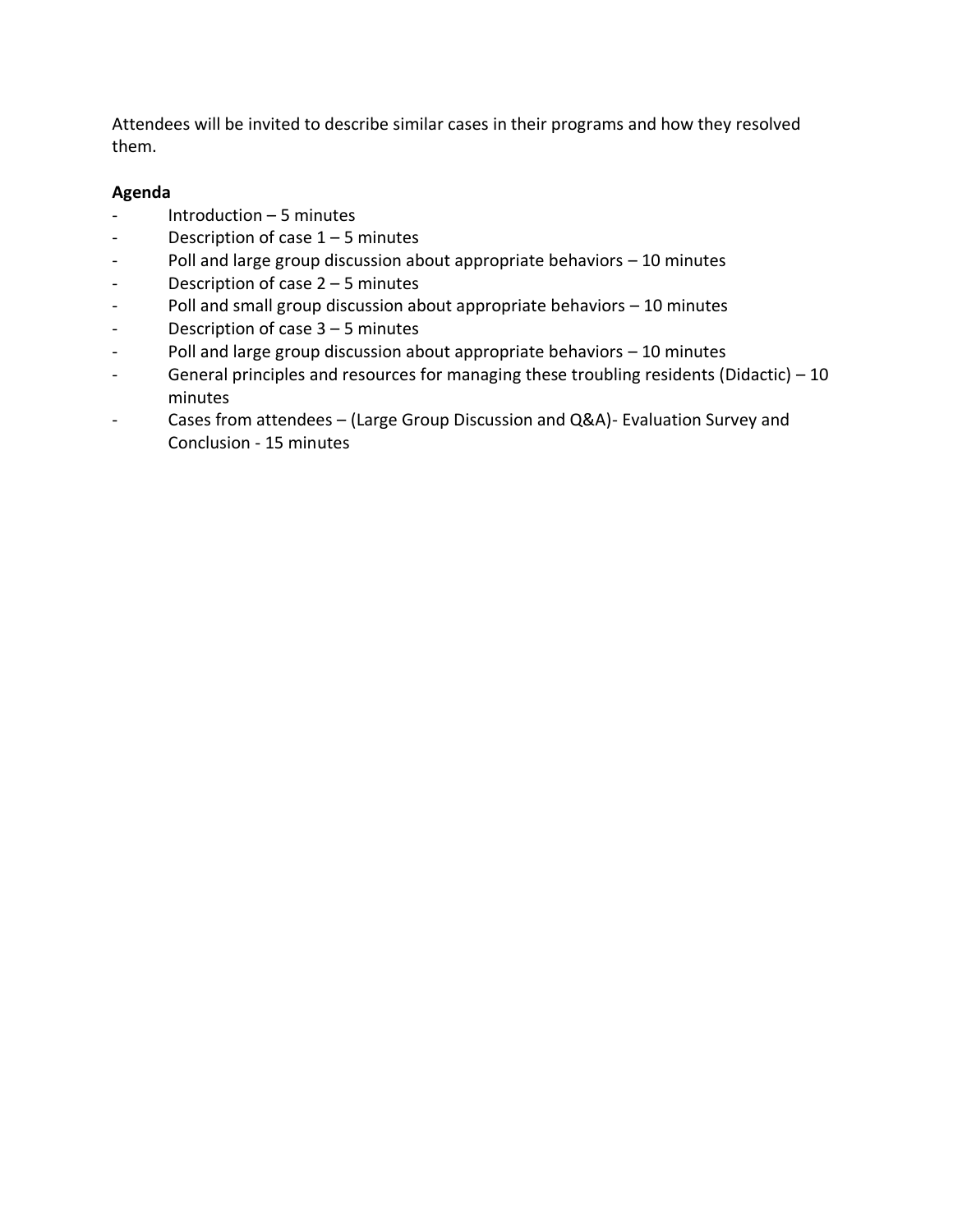Psychological Safety: An Important Ingredient for Creating a Culture of Inclusion

# **Presenters**

Kristen Durbin, MD Kristi Kleinschmit, MD Jordan Koncinsky, MD Jennifer O'Donohoe, MD Timothy Spiegel, MD

# **Educational Objective(s)**

- 1. Define the primary tenants of psychological safety
- 2. Describe several ways to assess the psychological safety of trainees and faculty
- 3. Practice implementing strategies that improve psychological safety
- 4. Explore obstacles and solutions to enhancing psychological safety in each participant's setting

# **Practice Gap**

While recruiting practices must be altered in order to increase the diversity within programs and institutions, creating an environment of inclusion is essential for retention, growth and altering historically racist systems. Psychological safety is an often overlooked, but critical component of creating an institutional culture of inclusion. [1] As part of its approach to increasing Diversity, Equity and Inclusion, the ACGME requires programs to "cultivate an environment in which residents and fellows can raise concerns and provide feedback without fear of intimidation or retaliation." [2] The environment they describe is one where psychological safety exists. For growth and change to occur, trainees and faculty must feel safe to be themselves, speak up, take risks and make mistakes. If they feel that they will be punished, humiliated or unfairly remediated for speaking up or making mistakes, this can lead to burnout, lack of empathy, and stagnation [3]. Medicine and medical training must prioritize diversity and inclusion in order to better serve our patients and to create a healthcare system that embraces antiracist policies. While the what and why is clear, the best practices of "how" is still largely unknown. [4] Psychological safety is fundamental for innovating and implementing strategies that will address the how. Program directors need a systematic way to assess the psychological safety of their departments. They also need strategies for addressing any deficits in psychological safety with faculty and trainees.

## **Scientific Citations**

- 1. [https://www.psychologytoday.com/us/blog/the-fearless-organization/202006/the-role](https://www.psychologytoday.com/us/blog/the-fearless-organization/202006/the-role-)psychological-safety-in-diversity-and-inclusion
- 2. https://www.acgme.org/what-we-do/diversity-equity-and-inclusion/ Requirement II.A4.a).10
- 3. Risky Business: Psychological Safety and the Risks of Learning Medicine: https://www.ncbi.nlm.nih.gov/pmc/articles/PMC5180540/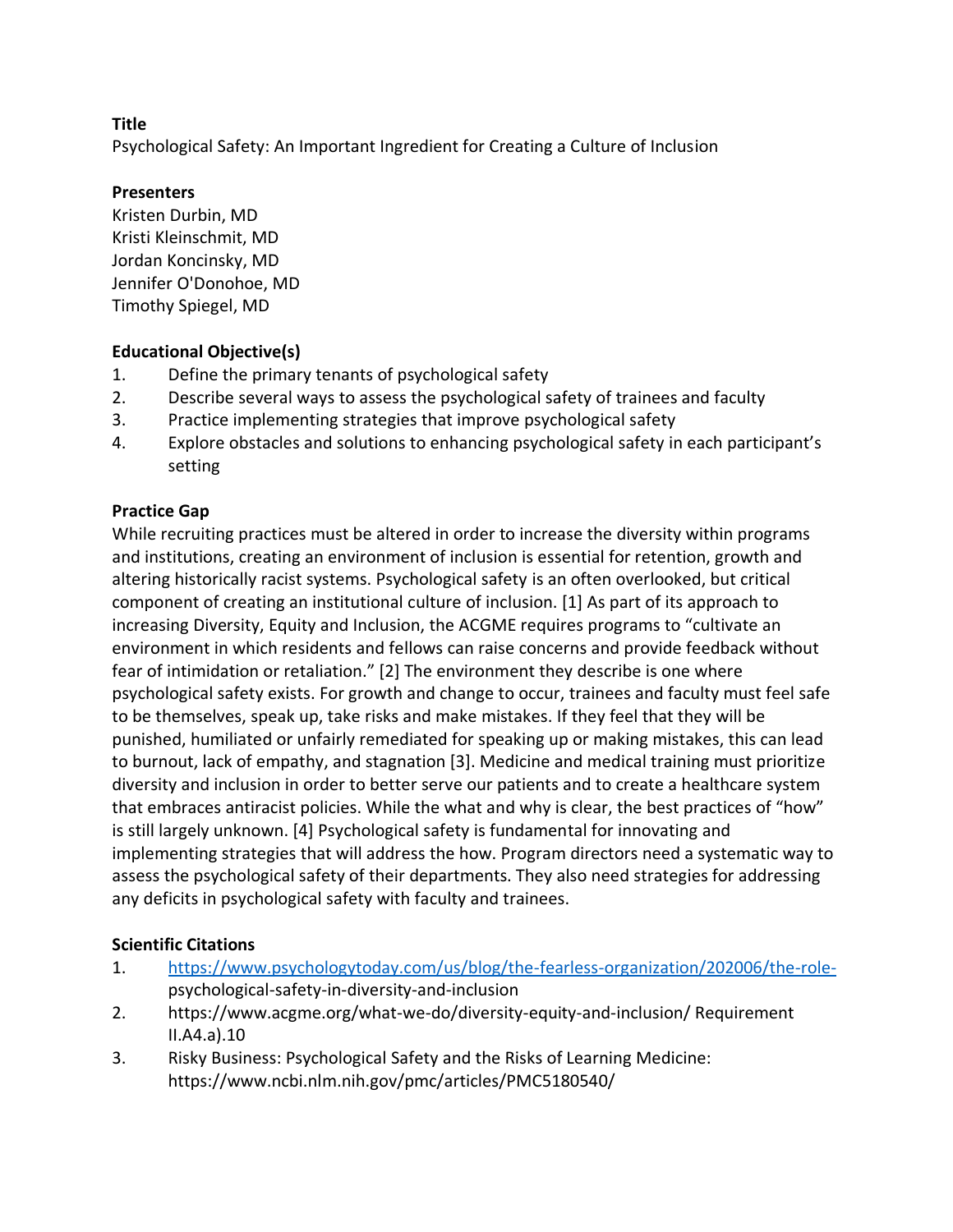- 4. Keeping Our Promise –Supporting Trainees from Groups That Are Underrepresented in Medicine https://www.nejm.org/doi/full/10.1056/NEJMp2105270
- 5. Managing diversity at work: Does psychological safety hold the key to racial differences in employee performance?
- https://bpspsychub.onlinelibrary.wiley.com/doi/10.1111/joop.12015 6. Does Psychological Safety Impact the Clinical Learning Environment for Resident Physicians? Results from the VA's Learners' Perceptions Survey:
	- https://www.ncbi.nlm.nih.gov/pmc/articles/PMC5180524/
- 7. Psychological Safety Among Learners: When Connection is More than Just Communication: https://www.ncbi.nlm.nih.gov/pmc/articles/PMC5559258/

# **Abstract**

This workshop builds upon a workshop that was presented at AADPRT in 2019 entitled, "Psychological Safety: It's not Just for Snowflakes." The goal of this workshop is to help attendees address the importance of psychological safety in supporting DEI initiatives within their home departments in a systematic way. The workshop will start with an ice breaker designed to engage the participants and start building psychological safety within the group. We will have the group define the important factors that contribute to psychological safety and create our own ground rules for the workshop. Next, using an interactive and anonymous tool (Poll Everywhere), we will have the participants take a Psychological Safety Survey that was created to examine the importance of psychological safety in creating a diverse and inclusive work environment [5]. We will also identify common obstacles to psychological safety using the interactive tool and discuss other assessments for psychological safety that participants can utilize to assess their own programs. We will then have interactive breakout sessions where we will use DEI themed scenarios experienced by residents and faculty where there was there was not psychological safety. The small groups will reconsider the scenarios using the tenants of psychological safety and process the differences. Large group discussion will focus on the experiences of the participants. There will be a brief presentation of practical strategies to strengthen psychological safety in a department and in work environments for both residents and faculty. We will have the participants make a commitment to themselves to trial one of the strategies. Then we will conclude with a review of the importance of psychological safety, obstacles to it and commitments to assess it and intervene when necessary. Participants will receive handouts that include strategies for creating psychological safety and the scenarios to spark conversation and change within their own institutions.

## **Agenda**

- 1. Introduction: Interactive ice breaker (5 min)
- 2. Group definition of psychological safety and setting norms (5 min)
- 3. Interactive assessment of psychological safety and obstacles (10 min)
- 4. Small Groups role play scenarios (20 min)
- 5. Large Group Report Back (10 min)
- 6. Presentation of practical ways to actively create psychological safety (10 min)
- 7. Conclusion: Discussions, Questions and Evaluation forms (15 min)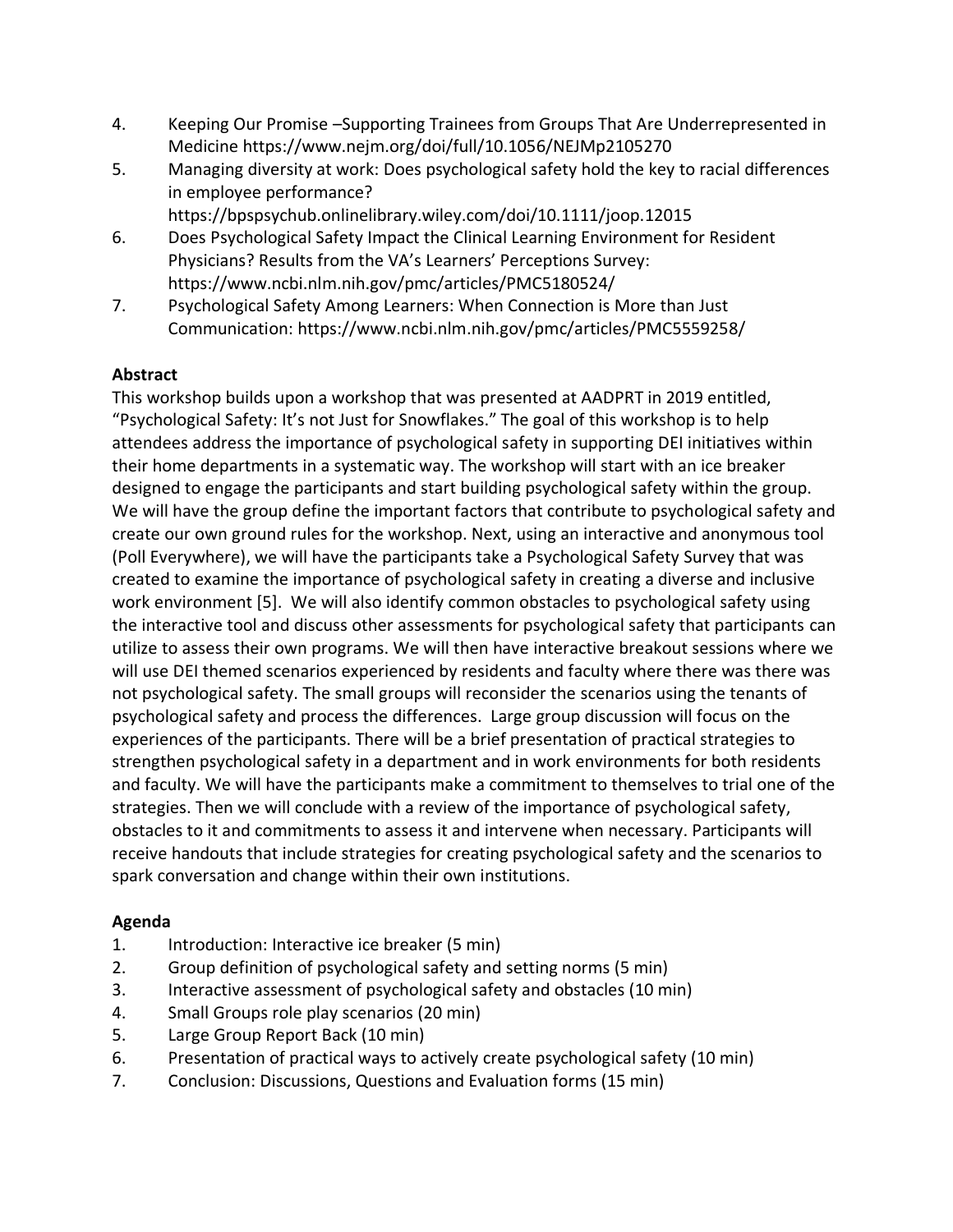Rewriting the narrative: Managing groupthink in a psychiatry training program

# **Presenters**

Megan Zappitelli, MD Neha Hudepohl, MD Anusuiya Nagar, MD Raphaela Fontana, DO Jane Ripperger-Suhler, MA, MD

# **Educational Objective(s)**

At the conclusion of this workshop, participants will be able to:

- Define groupthink and its role in psychiatry training programs
- Identify the factors that contribute to challenging group dynamics among psychiatry residency and fellowship trainees
- Discuss strategies that can successfully manage group conflict when it is adversely influencing training programs and contributing to trainee and faculty burnout
- Generate solutions for group conflict in their home institution

# **Practice Gap**

Trainee group dynamics are a powerful force in shaping the culture and "feel" of a psychiatry residency or fellowship training program. The groupthink construct occurs when a desire for a shared group opinion on a concept surpasses individually held beliefs or opinions. Groupthink can promote the culture and well-being of a training program; however, when groupthink turns negative, the culture of a training program can feel impossibly challenging for all involved. Program directors and leadership may not always be prepared to navigate the negative narratives that can be created by the group. The power of groupthink can impact trainee and faculty morale, recruitment practices, and even impact ACGME site survey results. Groupthink can also divide trainees from their program leadership. Program directors may feel that their responses are reactive instead of proactive, which may contribute to reinforcement of negative groupthink mentality.

## **Scientific Citations**

- DiPierro K, Lee H, Pain KJ, Durning SJ, Choi JJ. Groupthink among health professional teams in patient care: A scoping review [published online ahead of print, 2021 Oct 12]. Med Teach. 2021;1-10. doi:10.1080/0142159X.2021.1987404 .
- Gaston-Hawkins LA, Solorio FA, Chao GF, Green CR. The Silent Epidemic: Causes and Consequences of Medical Learner Burnout. Curr Psychiatry Rep. 2020;22(12):86. Published 2020 Nov 28. doi:10.1007/s11920-020-01211-x.
- Hale AJ, Ricotta DN, Freed J, Smith CC, Huang GC. Adapting Maslow's Hierarchy of Needs as a Framework for Resident Wellness. Teach Learn Med. 2019;31(1):109-118. doi:10.1080/10401334.2018.1456928.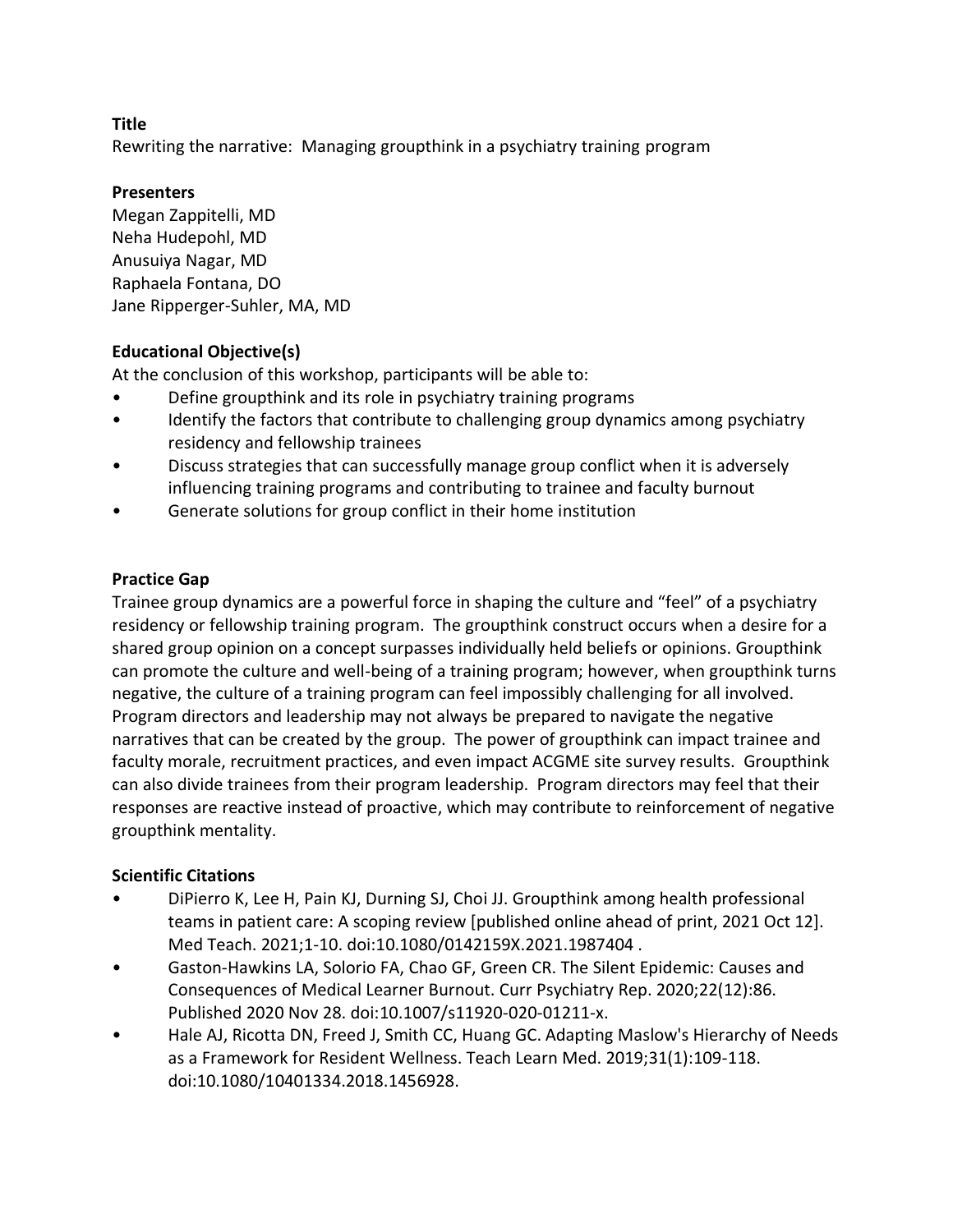- Lim CT, Harris ZB, Caan MP. A Psychiatric Residency in the Era of COVID-19: A Bionian Perspective. Psychodyn Psychiatry. 2020;48(3):259-270. doi:10.1521/pdps.2020.48.3.259.
- Madigosky W, van Schaik S. Context matters: groupthink and outcomes of health care teams. Med Educ. 2016;50(4):387-389. doi:10.1111/medu.12989.
- McLuckie A, Matheson KM, Landers AL, et al. The Relationship Between Psychological Distress and Perception of Emotional Support in Medical Students and Residents and Implications for Educational Institutions. Acad Psychiatry. 2018;42(1):41-47. doi:10.1007/s40596-017-0800-7.
- Urbach J, Levenson JL. Graduate medical education faces housestaff stress: institutional dynamics and group process. Psychiatr Q. 1988;59(1):37-46. doi:10.1007/BF01064291.

# **Abstract**

Managing interpersonal conflict and trainee burnout is one of the most challenging aspects of a program director's responsibilities. This is particularly difficult when there is a divide between the trainees and the faculty —the "us" and the "them." In many cases groupthink among trainees and faculty promote this division to support group cohesion. Unfortunately, this division also contributes to unwarranted conflict between groups, to burnout, to decreased job satisfaction, and even to attrition. Psychiatry training program leaders can learn how to manage the power of groupthink in effort to unify the group while still promoting the needs of the individual group members and to promote diversity of opinion.

During this workshop, participants will learn about the groupthink construct and its role in psychiatry training programs. Participants will be asked to identify scenarios in their home institutions that contribute to the groupthink construct, and ways in which this impacts resident and faculty morale and program dynamics. Participants will be given the opportunity to discuss openly the difficulties of navigating negative trainee group dynamics and creating collaborative solutions to resident concerns. Case scenarios of groupthink will be discussed, and participants will problem-solve approaches and solutions using traditional methods and interventions based on the groupthink model. Participants will discuss in both breakout groups and with the larger workshop the ways in which these interventions can create unique solutions to destructive group dynamics. At the conclusion of this workshop, participants will be able to incorporate these tools to navigate group conflict in their home training programs.

# **Agenda**

0-5 minutes – Introduction and Learning Objectives

5-15 minutes – Presentation of the groupthink construct and psychiatry trainee group dynamics.

15-30 – Breakout groups: case-based discussion of several real-life scenarios that involve groupthink in psychiatry training programs. Each group will have a unique case that they will collaboratively problem-solve and will share back to the large group.

30-40 minutes – Presentation of methods used to constructively manage groupthink.

40-55 – Breakout groups reconvene to collaboratively problem-solve their scenario using the skills learned to manage groupthink and will share back to the large group.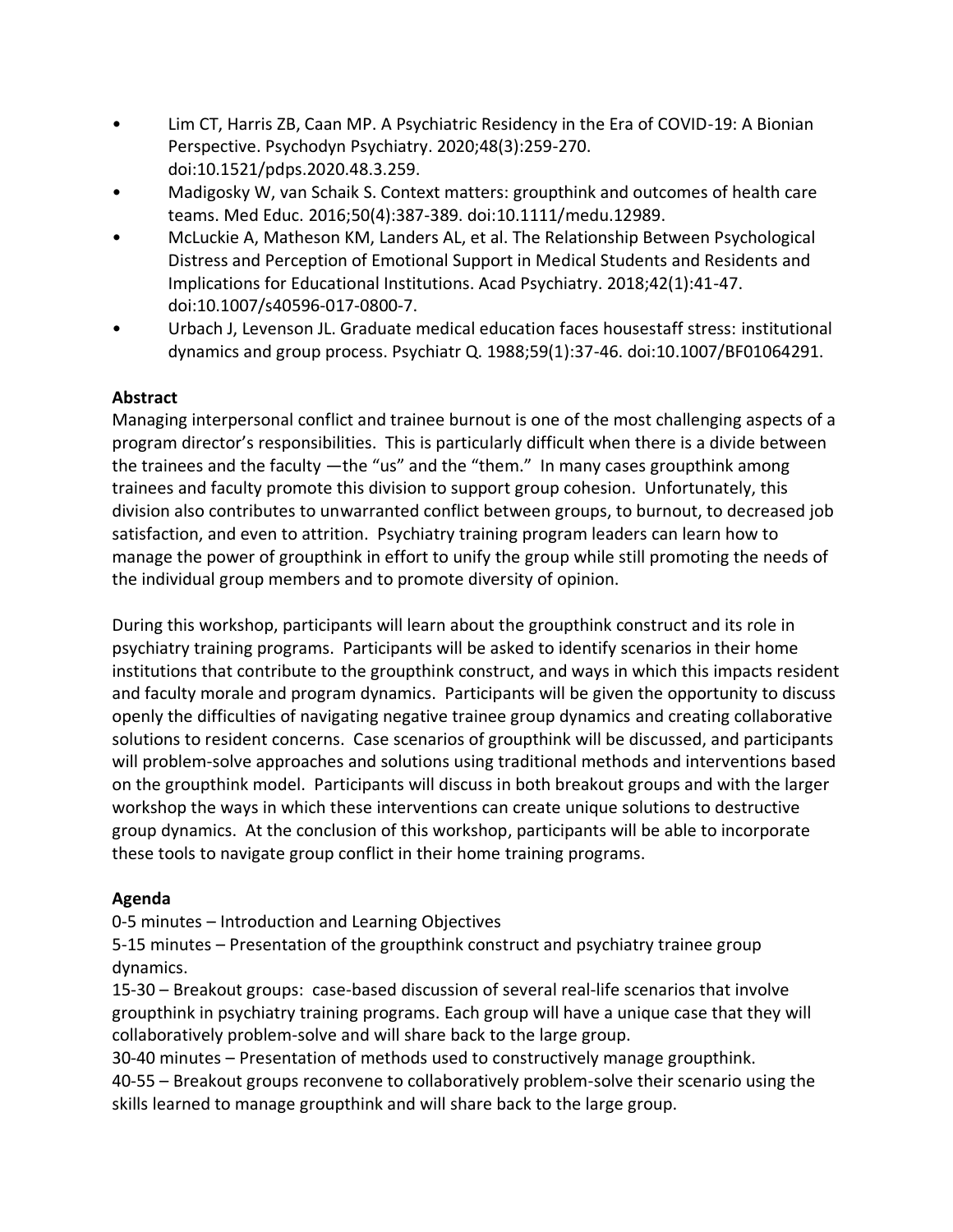55-65 – Larger group discussion about ways to implement strategies for managing groupthink in home institutions.

65-75 – Question, answer and wrap-up session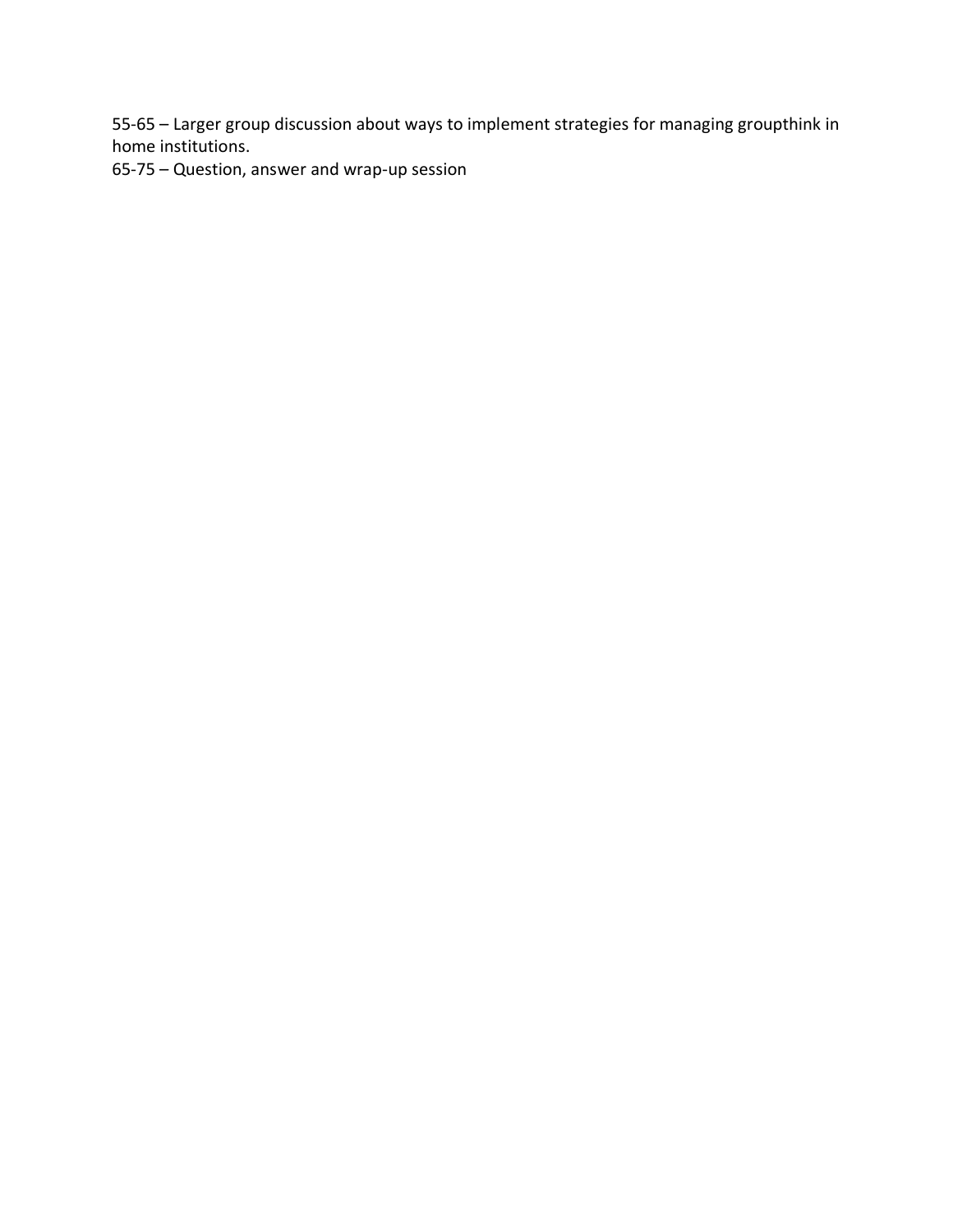Harnessing Self and Systems in Supervisory Relationships to Advance Diversity, Equity, and Inclusivity

# **Presenters**

Belinda Bandstra, MA, MD Lucy Ogbu-Nwobodo, MD, MS Sallie DeGolia, MD, MPH

# **Educational Objective(s)**

1. Appreciate the dominant cultural values and assumptions within medicine that may impact supervision, and the role of talking explicitly about cultural difference and experiences in supervisory relationships.

2. Develop a practice of self-reflection to prepare for conversations about culture and identity in supervision.

3. Demonstrate approaches to discussing culture and identity within supervision.

4. Identify strategies to manage ruptures in discussing culture and identity within supervision.

# **Practice Gap**

The supervision of residents and medical students is an expectation of psychiatrists who work in academic and teaching clinical settings. Learning supervision, however, is rarely a major focus of psychiatry training programs or of faculty development. As the cultural diversity of trainees outpaces the diversity of faculty (AAMC), attending to issues of culture and identity within the supervisory dyad is of critical importance – whether in clinical or nonclinical supervision.

Many traits of the dominant culture that remains elevated or prioritized in medicine, whether through biases and archetypes or through valuing certain traits like perfectionism, individualism, and stances of so-called objectivity, contribute to adversely evaluating or misperceiving trainees from minoritized groups as not meeting desired standards or expectations of proficiency, unintended paternalistic approaches to supervision, power hoarding, fear of conflict and other problematic features in a supervisory relationship.

## **Scientific Citations**

- AAMC: Diversity in Medicine: Facts and Figures 2019. Website: https://www.aamc.org/data-reports/workforce/report/diversity-medicine-facts-andfigures-2019. Accessed February 13, 2020.
- Inman AG, Hutman H, Pendse A, et al: Current trends concerning supervisors, supervisees, and clients in clinical supervision in Wiley International Handbook of Clinical Supervision. Edited by Watkins CE Jr, Milne D. Oxford, United Kingdom, Wiley, 2014
- · Schen CR and Greenlee A (2018). Race in Supervision: Let's Talk About It. Psychodynamic Psychiatry 46(1):1-21, 2018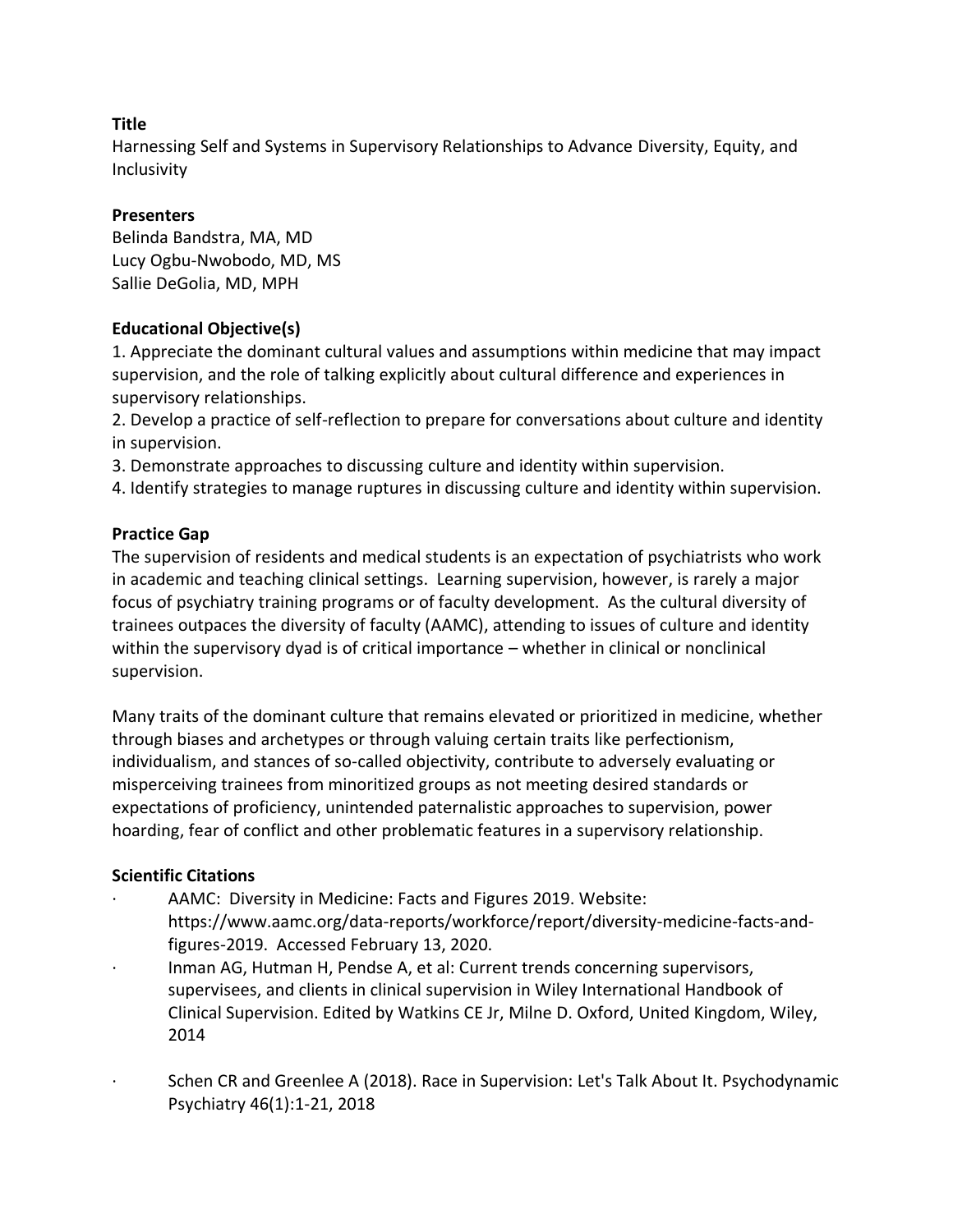- Soheilian SS, Inman AG, Klinger RS, Isenberg DS, Kulp LE: Multicultural supervision: supervisees' reflections on culturally competent supervision. Couns Psychol Q 27:379- 392, 2014
- · Tohidian NB, Quek KMT: Processes that inform multicultural supervision: a qualitative meta?analysis. J Marital Fam Ther 43(4):573-590, 2017
- · Tummala-Narra P: Dynamics of Race and Culture in the Supervisory Encounter. Psychoanalytic Psychology, 21(2), 300–311, 2004
- · Watkins CE Jr: Psychotherapy Supervision Research in Supervision in Psychiatric Practice: Practical Approaches Across Venues and Providers. Edited by DeGolia S, Corcoran K. American Psychiatric Association Publishing, WDC. April 2019

# **Abstract**

Research has suggested that willingness to consider multicultural differences and their potential impact have been increasingly recognized as critical to good supervision practice (Watkins 2019). Neglecting to talk about race and culture in supervision negatively impacts supervisees of color in psychodynamic psychotherapy settings (Tummala-Narra 2004). Yet, how this happens requires mutual trust, self-reflection and certain skills (Schen & Greenlee 2018). A strong supervisory alliance is necessary to enable a productive discussion around insensitivities, misunderstandings, microaggressions, and rupturing events surrounding multicultural variables that may occur within supervision (e.g., Inman et al. 2014; Soheilian, Inman, Klinger, Isenberg and Kulp 2014). Supervisors are in an important position to guide multicultural discussions and research shows that supervisees desire such discussions in supervision (cf. Soheilian, Inman, Klinger, Isenberg and Kulp 2014, Tohidian and Quek 2017).

This workshop will explore personal and systemic challenges to attending to such issues and ways to advance productive discussions of multicultural issues within the supervisory dyad. Didactic and experiential examples will be provided.

## **Agenda**

8 min - Introduction and purpose of workshop and resident perspective 10 min - Didactic: Step 0: Understand the culture of medicine and cultivate cultural humility 10 min - Didactic: Step 1: Assess - Recognizing our cultural biases and assumptions about supervision 6 min - Individual reflection exercise

10 min - Didactic: Step 2: Ask - Talking about culture in supervision

8 min - Breakout discussion group

10 min - Didactic: Step 3: Adjust - Addressing the need for repair in talking about culture 8 min - Role play activity

5 min - Q&A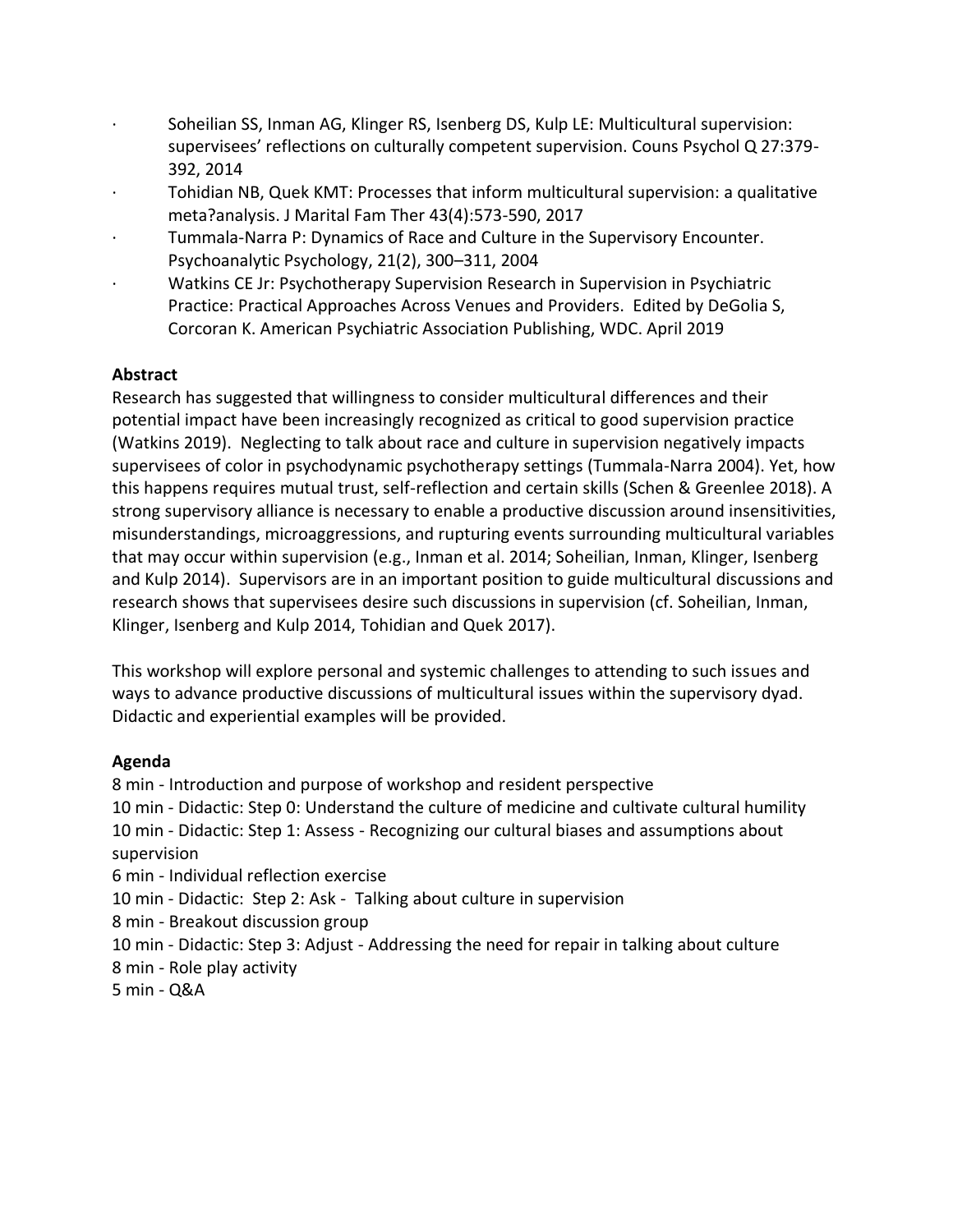Reducing the Power Distance Between Trainees and Faculty: Mentorship Initiative for Diversity and Inclusion

#### **Presenters**

Sam Saenz, MD, MPH Catherine Shir, MD Kyle McKinley, MPH Belinda Bandstra, MA, MD

## **Educational Objective(s)**

1. Participants will learn about the needs of mentees with diverse backgrounds and intersecting identities, including race, gender, and sexual orientation.

2. Participants will increase their knowledge base about cultural humility working with diverse trainees.

3. Participants will identify how microaggressions and the educational profiling of trainees from diverse backgrounds negatively impact them, and how to address this in mentoring relationships.

4. Participants will promote and develop productive and inclusive mentor-mentee relationships.

#### **Practice Gap**

Research has identified inequity of access to mentorship as an important factor in perpetuating disparities in representation in academic medicine. One study of underrepresented in medicine (URM) medical students showed that >30% of students perceived having difficulty finding a mentor or role model of the same background as a significant barrier, and that >25% of students perceived lack of a robust support network as a significant barrier. Lack of diverse faculty members may contribute to URM residents reporting decreased satisfaction and benefit from mentorship relationships, and URM residents are less likely to perceive mentorship initiatives as inclusive of URM individuals. This may be due to the distinct career barriers URM individuals face, including bias, isolation, difficulty with cross-cultural relationships, and devaluation of work.

In our own program, resident mentee pre-programmatic feedback provided further impetus for space to discuss larger themes related to diversity, equity, and inclusion in academic medicine. For example, 37.5% (3/8) of resident respondents were either "somewhat dissatisfied" or "very dissatisfied" with the workplace culture of diversity and inclusion; 25% (2/8) of resident respondents similarly felt dissatisfied with a feeling of relatedness in academic medicine. One resident mentee asked program leadership to "make space for mentees to use this as a platform to educate the mentors in the room about our experiences."

## **Scientific Citations**

The need for this activity was brought to our attention after examining the needs of our own department, which specifically lacked a collaborative space for residents and faculty to explore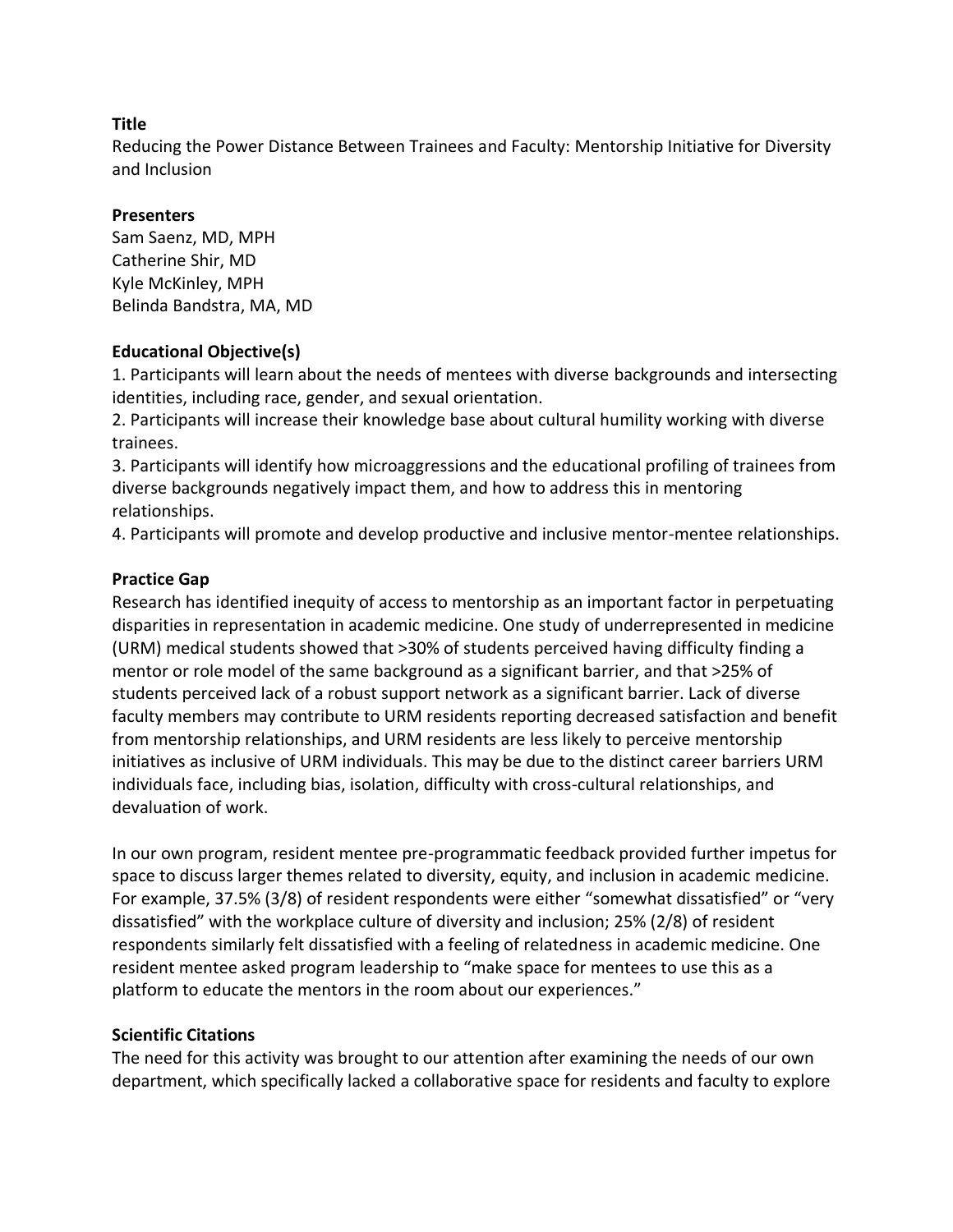and apply important skills in allyship, anti-racism, and cultural humility to foster a more inclusive learning environment throughout the department.

Association of American Medical Colleges. FACTS: applicants, matriculants, enrollment, graduates, MD-PhD, and residency applicants data. https://www.aamc.org/data/facts/. Bright, C. M., Duefield, C. A., & Stone, V. E. (1998). Perceived barriers and biases in the medical education experience by gender and race. Journal of the National Medical Association, 90(11), 681–688.

Byars-Winston, A., Womack, V. Y., Butz, A. R., McGee, R., Quinn, S. C., Utzerath, E., Saetermoe, C. L., & Thomas, S. (2018). Pilot Study of an Intervention to Increase Cultural Awareness in Research Mentoring: Implications for Diversifying the Scientific Workforce. Journal of clinical and translational science, 2(2), 86–94. https://doi.org/10.1017/cts.2018.25

Isaac C, Chertoff J, Lee B, Carnes M. Do students' and authors' genders affect evaluations? A linguistic analysis of Medical Student Performance Evaluations. Acad Med. 2011;86(1):59–66. Valantine HA, Collins FS. National Institutes of Health addresses the science of diversity. Proceedings of the National Academy of Sciences of the United States of America 2015; 112: 12240–12242

Lett LA, Murdock HM, Orji WU, Aysola J, Sebro R. Trends in Racial/Ethnic Representation Among US Medical Students. JAMA Netw Open. 2019;2(9):e1910490. doi:10.1001/jamanetworkopen.2019.10490

Lett, L. A., Murdock, H. M., Orji, W. U., Aysola, J., & Sebro, R. (2019). Trends in racial/ethnic representation among US medical students. JAMA network open, 2(9), e1910490-e1910490. Park-Saltzman, J., Wada, K., & Mogami, T. (2012). Culturally sensitive mentoring for Asian international students in counseling psychology. The Counseling Psychologist, 40(6), 895- 915. Price, E. G., Powe, N. R., Kern, D. E., Golden, S. H., Wand, G. S., & Cooper, L. A. (2009). Improving the diversity climate in academic medicine: faculty perceptions as a catalyst for institutional change. Academic medicine : journal of the Association of American Medical Colleges, 84(1), 95–105. https://doi.org/10.1097/ACM.0b013e3181900f29 Sambunjak D, Straus SE, Marusic A. Mentoring in academic medicine: a systematic review. JAMA. 2006;296(9):1103–1115.

Yehia, B.R., Cronholm, P.F., Wilson, N. et al. Mentorship and pursuit of academic medicine careers: a mixed methods study of residents from diverse backgrounds. BMC Med Educ 14, 26 (2014). https://doi.org/10.1186/1472-6920-14-26

## **Abstract**

Recognizing the importance of culturally attuned, inclusive mentorship in reducing the disparities in academic medicine, researchers have begun to explore evidence-based approaches to mentorship that are culturally informed. There has been growing interest in developing more interactive mentorship models that explicitly explore the cultural differences between mentors and mentees. Such models acknowledge that encouraging open and honest discussions about topics such as race, discrimination, and unconscious bias can build more authentic mentorship relationships. They also improve the capacity of mentors to actively address racial and ethnic dynamics in their mentoring relationships. Mentorship interventions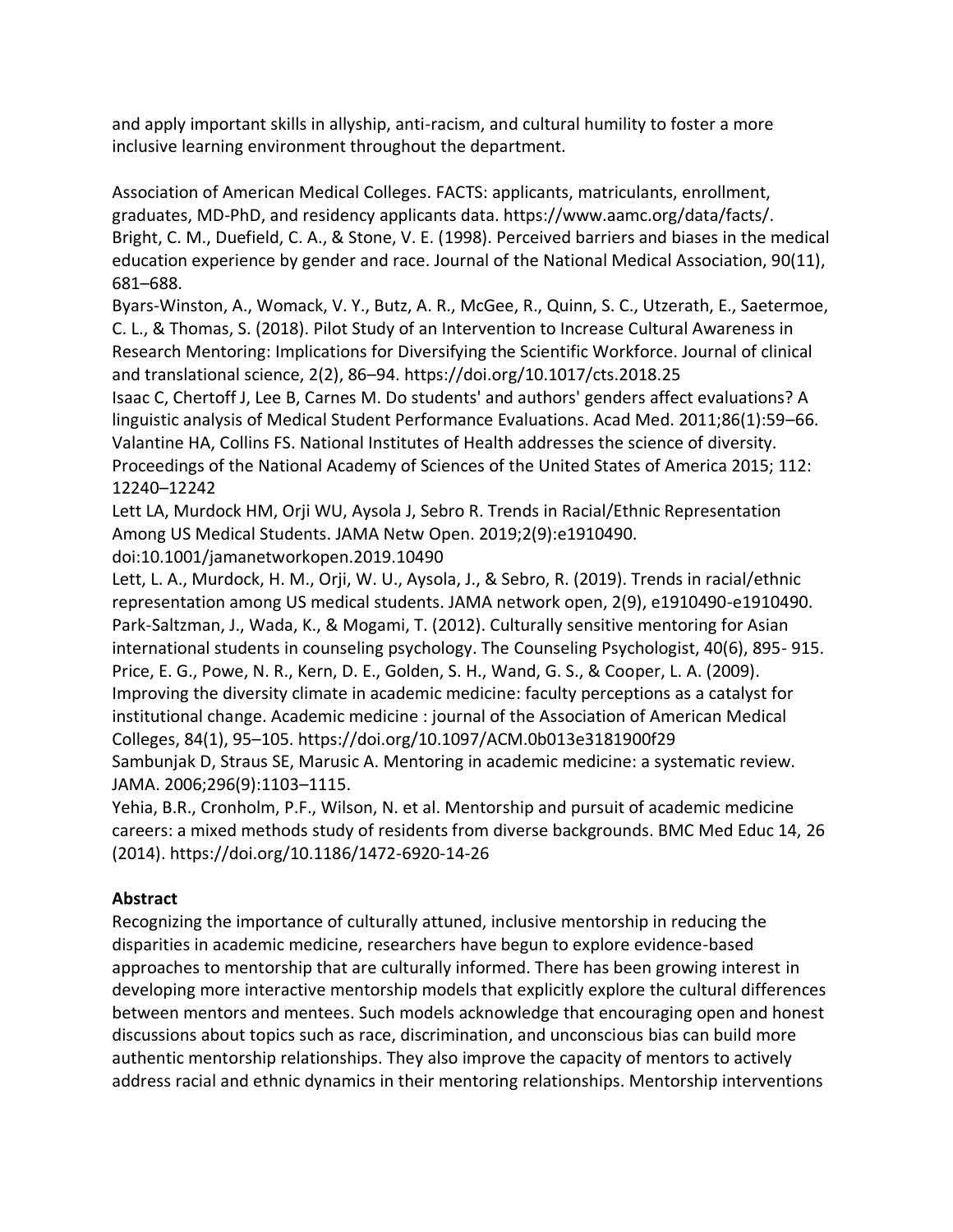guided by the above ideas may help increase the representation of minority physicians and defuse the discomfort that often surrounds conversations on culture and race.

To explicitly address the unique mentorship challenges that trainees from diverse backgrounds face, we established a specialized mentorship program, the Mentorship Initiative for Diversity and Inclusion (MIDI). The program, which was resident-initiated and resident-led, recruited and paired twelve residents with twelve mentors for a year-long, guided mentorship experience. This workshop aims to replicate the collaborative learning model of this mentorship program to promote meaningful conversations about identity and culture. Specific topics covered will include power distance in mentorship, sponsorship, and rupture/repair in mentorship relationships. This workshop teaches participants key frameworks for recognizing and addressing common pitfalls when mentoring across cultures and identities, such as responding to microaggressions. Participants will work together in small groups to apply these frameworks to cases inspired by real-world mentorship scenarios. Lessons will be shared from our first year in running this program.

This workshop has been produced by trainees with a faculty mentor/AADPRT member.

## **Agenda**

5 min: Introduction 5 min: Background and intersectional challenges in supporting diverse trainees 10 min: Power and culture in the mentorship relationship 10 min: Common pitfalls in working across differences in culture 10 min: 1st case example followed by small group breakout discussion 10 min: Strategies to improve mentorship relationships: sponsorship, cultural humility, addressing ruptures 10 min: 2nd case example followed by small groups breakouts 10 min: Large group discussion and reflection 5 min: Q&A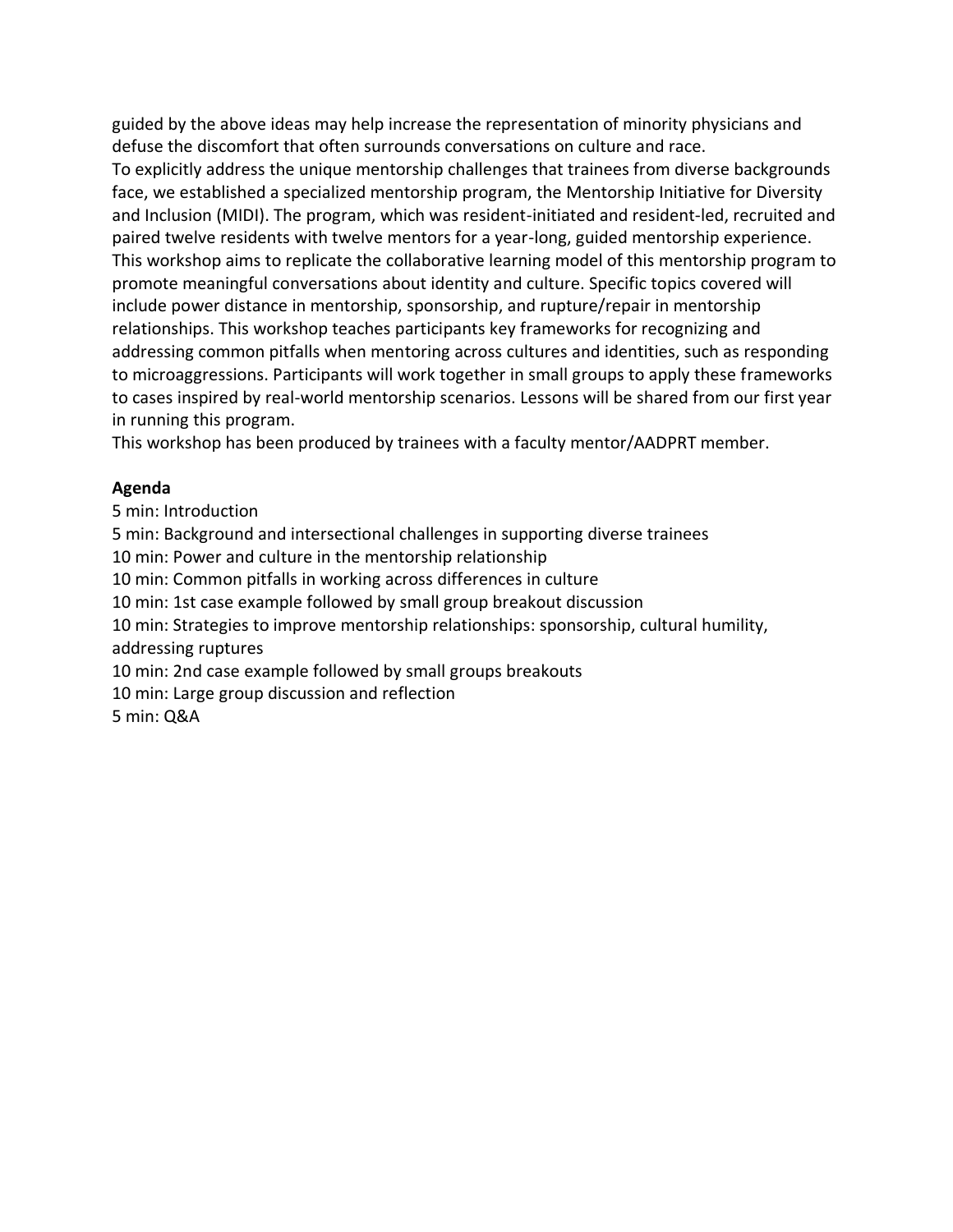Revealed: Secret and Arcane Strategies to Teach CAP Fellows How to Assess and Treat Youth Substance Use Disorders

# **Presenters**

Gerald Busch, FAPA, MD, MPH Cathryn Galanter, MD Kenneth Zoucha, MD Ray Hsiao, DFAACAP, MD Kevin Simon, MD

# **Educational Objective(s)**

- 1. Describe the importance of and national need for further training of child and adolescent psychiatry (CAP) fellows in addictions
- 2. Evaluate how the Kaminer text "Youth Addictive Disorders" can be used to develop an addiction curriculum in a CAP fellowship.
- 3. Develop developmentally- and culturally-informed strategies to educate CAP fellows about assessment, prevention, and treatment of SUD in programs of varied resources and within systems of care traditionally underserved (e.g., juvenile justice)
- 4. Name a variety of sources for consultation and guidance available to help program directors in developing addiction training in their program.

# **Practice Gap**

According to the 2019 NSDUH, marijuana use is increasing in teens and young adults, with the largest increase in 12-17 year-olds. In the past 15 years, adolescents and young adult use of prescription opioids, heroin, and fentanyl has increased, paralleled by increasing rates of Opioid Use Disorder and opioid-related overdoses and deaths, the latter of which reached almost 5,000 in 2017. (1) Alcohol and other drug use, while continuing to fall, still affects too many teens. (2) A survey published in 2018 showed that most programs do not make use of Addiction Psychiatry Fellows, faculty, and resources. They admit to a limited number of faculty/staff with expertise. (3) Although the limiting factor may be that most faculty and staff are not trained to treat adolescent substance use, training child and adolescent faculty in diagnosing and treating substance use disorders can be achieved. A model curriculum based on a "gold standard" textbook can be developed with the help of national experts in this specialty.

# **Scientific Citations**

- 1. Gaither JR, Shabanova V, Leventhal JM. US National Trends in Pediatric Deaths From Prescription and Illicit Opioids, 1999-2016. JAMA Netw Open. 2018;1(8):e186558. doi:10.1001/jamanetworkopen.2018.6558
- 2. NSDUH, 2019 [https://www.samhsa.gov/data/release/2019-national-survey-drug-use](https://www.samhsa.gov/data/release/2019-national-survey-drug-use-)and-health-nsduh-releases
- 3. Welsh JW, Schwartz AC, DeJong SM. Addictions Training in Child and Adolescent Psychiatry Fellowships. Acad Psychiatry. 2019 Feb;43(1):13-17. doi: 10.1007/s40596- 018-0959-6. Epub 2018 Jul 31. PMID: 30066242.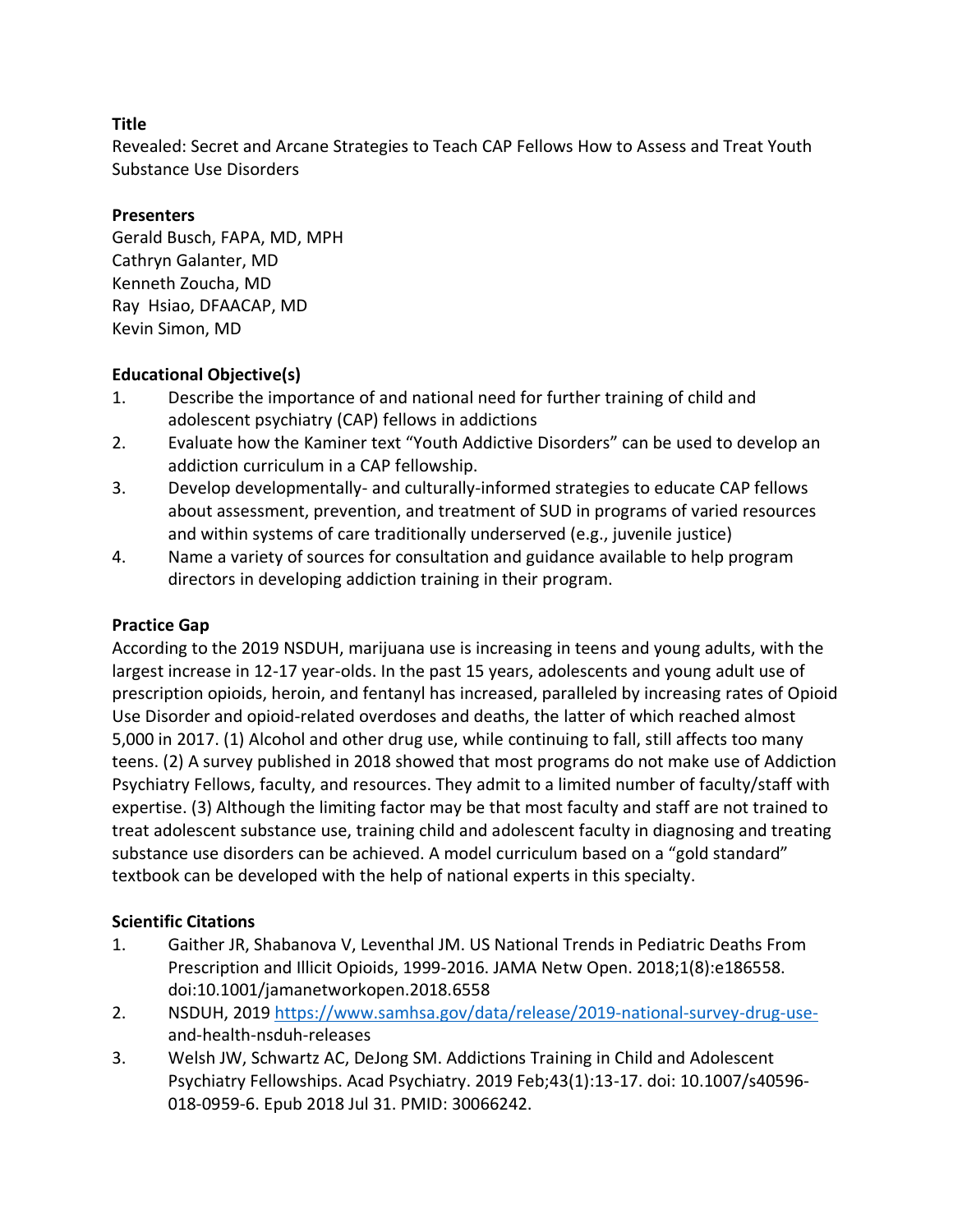- 4. https://www.cdc.gov/nchs/nvss/vsrr/drug-overdose-data.htm
- 5. https://journals.plos.org/plosmedicine/article?id=10.1371/journal.pmed.1002922
- 6. [https://www.samhsa.gov/data/sites/default/files/cbhsq](https://www.samhsa.gov/data/sites/default/files/cbhsq-)reports/NSDUHFFR2017/NSDUHFFR2017.htm#cooccur2
- 7. Kaminer Y, Winters KC (2020) Clinical Manual of Youth Addictive Disorders. American Psychiatric Association Publishing, Washington, D.C., U.S.A.
- 8. ACGME Program Requirements for Graduate Medical Education in Child and Adolescent Psychiatry, 2021 (https://www.acgme.org/globalassets/pfassets/programrequirements/405\_childadolesc entpsychiatry\_2021.pdf)

# **Abstract**

Adolescents are not immune to the challenges of Substances Use Disorder (SUD), with 12% of overdose deaths in 2017 among 15–24 year-olds. (4) Adolescents with SUDs are also likely to have a mental health diagnosis. In 2017, the percentage of adolescents aged 12 to 17 past-year illicit drug use was higher among those with major depressive disorder than those without(5). Given local, regional, and national needs, the likelihood of a child and adolescent psychiatrists treating and/or consulting on adolescents with SUDs is high. The ACGME requires that child and adolescent psychiatry fellows receive education in substance use disorders, requiring demonstration of competence in evaluating and treating patients representing the full spectrum of psychiatric illnesses, including developmental and substance use disorders (8) (ACGME 2021). However, there is a dearth of experts to provide this education for fellows. A recent survey of child and adolescent psychiatry program directors conducted by the AACAP Addictions committee revealed that program directors were hampered by limited number of faculty/staff, limited number of faculty/staff with expertise, and insufficient clinical teaching sites (Welsh et al 2019). While most programs (78.72%) had formal didactics, many were dissatisfied with their ability to address important content. A lack of services in adolescent addictions may be a limiting factor; however, developing expertise through faculty development activities and nationally disseminated model curricula with educational resources can improve national adolescent addictions training. This workshop will provide program directors with an approach to teaching SUD using the Youth Addictive Disorders Kaminer text (7), considered the current gold standard for this field . We will provide a brief overview of the text and how it can be used in curriculum development. Participants will use the breakout groups to develop plans for implementing or enhancing SUD curricula within their programs. Participants will have the option to join one of two breakout groups: each group will choose one of four youth addictive disorders (Opioid Use Disorder; Alcohol Use Disorder; Tobacco Use Disorder; or Internet Gaming Disorder) and participate in use of the Kaminer text to outline a model curriculum. The small group discussion will allow diverse programs with varied resources to address their cap training practice gaps. Participants will leave with implementation plans for next steps to enhance SUD education at their programs.

## **Agenda**

The intended audience is child and adolescent fellowship faculty and more broadly faculty of general psychiatry residencies. Child and adolescent fellows are included as well.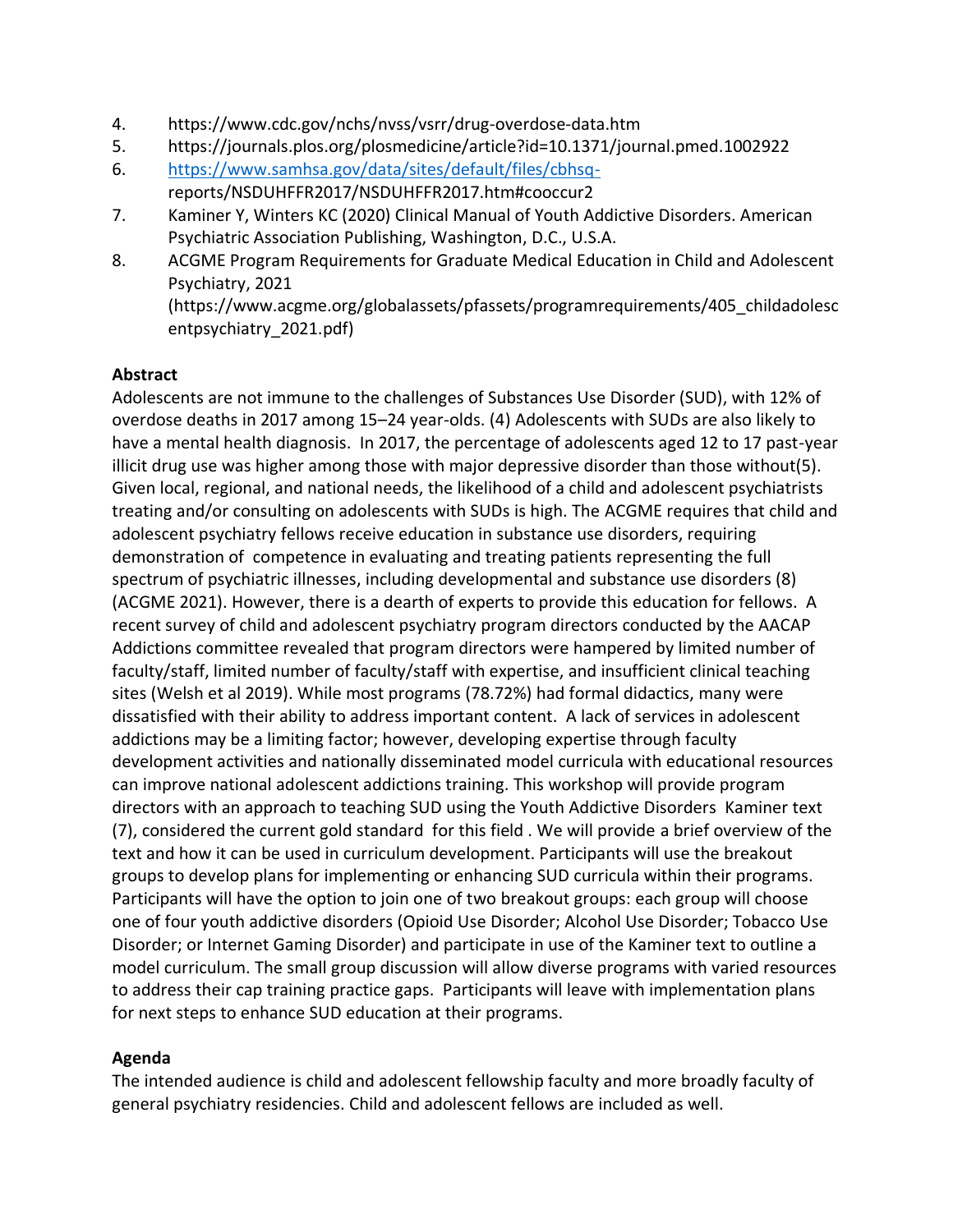0:00 – 00:10 – Intro/Discuss knowledge of current gaps in training - Cathryn 00:10 – 00:25 – present information about the textbook, Youth Addictive Disorders by Kaminer, et al.

00:25 – 00:50 – breakout groups –The participants will receive coaching on the use of Kaminer's text within the context of their own resources. They will develop an outlive to enhance SUD training at their own program. Participants will leave next steps to enhance SUD education at their programs.

00:50 – 01:00 – re-group to discuss individual ideas for further developing SUD curricula at their programs.

01:00 – 00:15 - questions and discussion, including 5 minutes for members to complete the evaluation form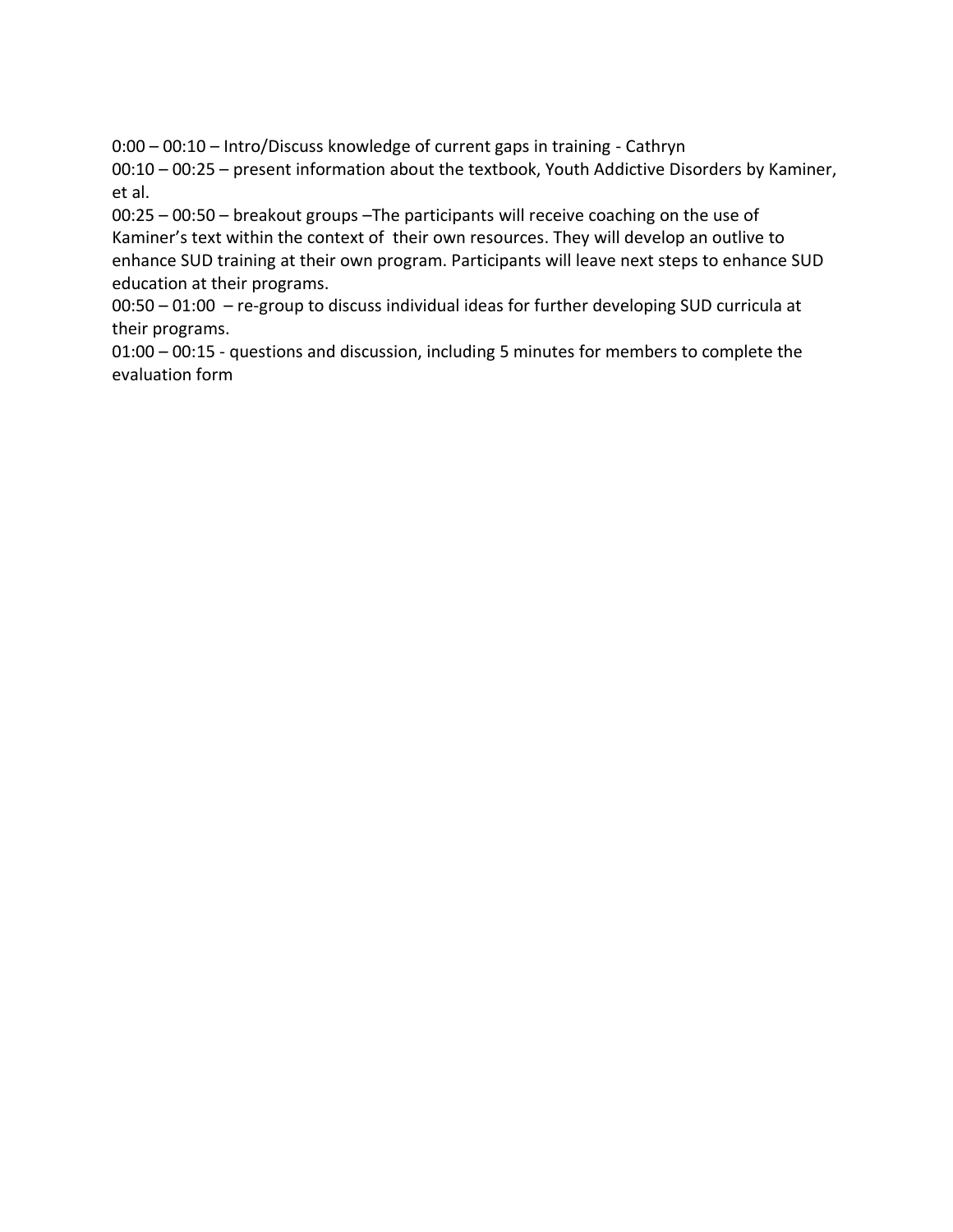#### **Title**

Teaching child and adolescent psychiatry fellows to develop an ethical framework and health systems approach for practice with multicultural communities along the U.S./Mexico border

#### **Presenters**

Cecilia De Vargas, MD Eden Robles, PhD Fernando Doval, MD Jency Sachidanandam, MD Adrian Mejia, MD

### **Educational Objective(s)**

By the end of this session, the participant will be able to:

1. List the 5 considerations for a framework for ethical practice in multicultural communities to teach to fellows.

2. Discuss and apply these 5 considerations in case studies provided through the workshop.

3. Determine what other considerations should be made in addition to the 5 discussed for ethical practice in multicultural communities to teach to fellows.

## **Practice Gap**

Fellows rely on supervisors' guidance on how to navigate ethical dilemmas during the training. The cultural and linguistic needs of multicultural communities often add to the complexity of teaching psychiatry fellows to develop an ethical framework. While the process for approaching dilemmas may be situational, supporting fellows to develop an ethical framework beyond training is essential to the field of psychiatry in multicultural communities. The challenge of developing an ethical framework requires further attention when working with multicultural communities where psychiatric practices do not always align with the beliefs of the family or the community. The health-systems approach holds promise for understanding the person in the environment, health perceptions, mental illness, and medication beliefs, illness presentations, and interactions between the family system and psychiatrists. Supporting fellows to develop an ethical framework that integrates a health systems approach is ideal for building the psychiatric workforce that can meet the needs of a multicultural population. Clinical psychiatry training directors along the rural southern U.S./Mexico border aspire to develop trainees that are prepared to provide ethical practice in multicultural communities. Child psychiatry fellows working with diverse communities face ethical dilemmas where decisions can be medically appropriate, but not congruent with the core beliefs of the cultural group. The disconnection between practice and beliefs can potentially jeopardize universitycommunity relationships and the therapeutic alliance with the family. Another disconnection occurs when psychiatry fellows take the "physician knows best" approach that contributes to racial and ethnic disparities. Disconnection is likely to occur when psychiatry trainees are unable to account for language differences, recognize and respect alternative healing practices,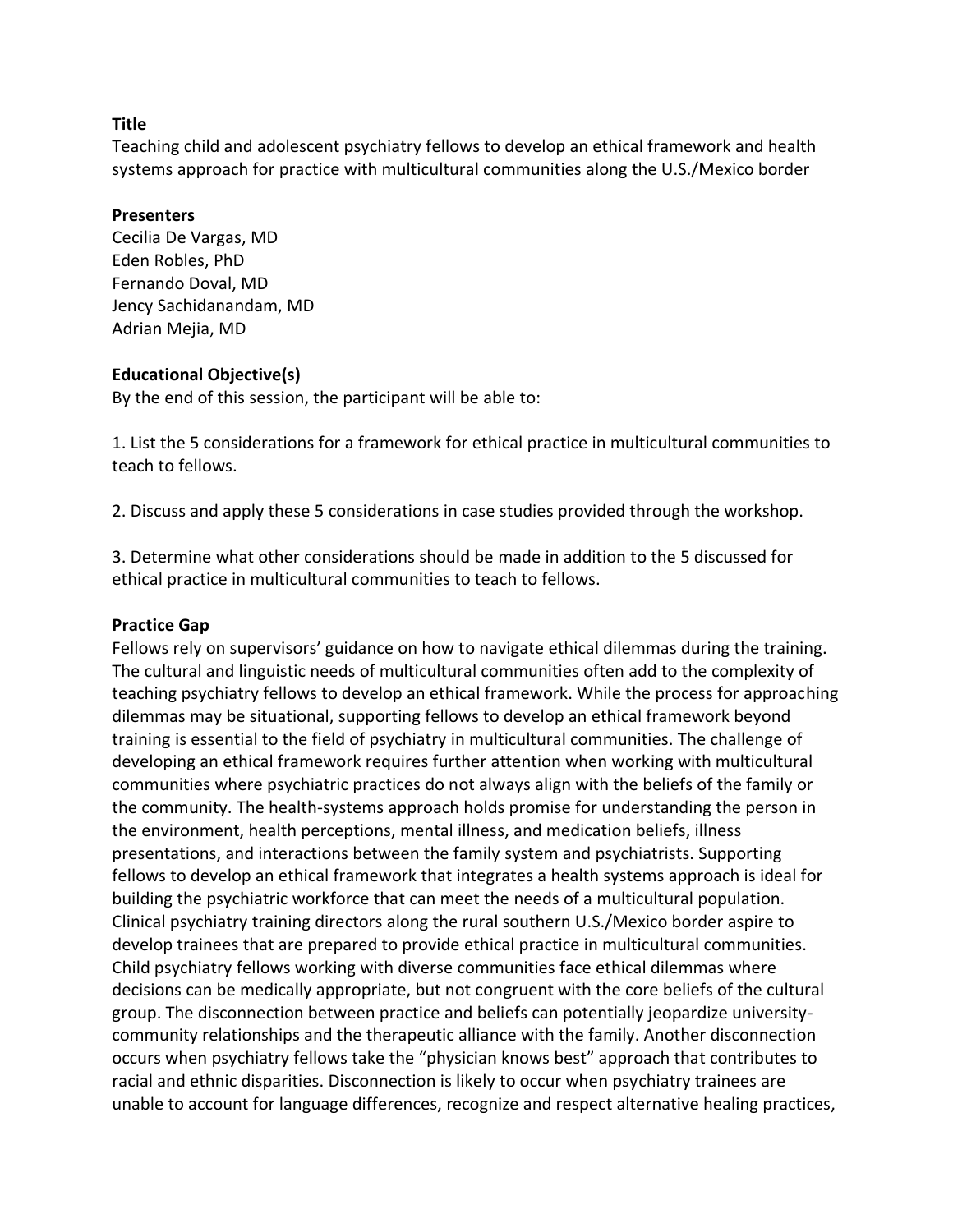and examine beliefs, judgments, and practices during clinical encounters. Clinical training directors are posed with the challenge of training fellows to develop an ethical framework for practice that respects the inherent dignity of the community.

## **Scientific Citations**

1. Corneau, S., & Stergiopoulos, V. (2012). More than being against it: Anti-racism and antioppression in mental health services. Transcultural psychiatry, 49(2), 261-282.

2. Dolgoff, R., Harrington, D., & Loewenberg, F. M. (2012). Brooks/Cole empowerment series: Ethical decisions for social work practice. Cengage Learning.

3. Judd, F., Davis, J., Hodgins, G., Scopelliti, J., Agin, B., & Hulbert, C. (2004). Rural Integrated Primary Care Psychiatry Programme: a systems approach to education, training and service integration. Australasian Psychiatry, 12(1), 42-47.

4. Mosalanejad, L., Razeghi, B., & Ifard, S. A. (2018). Educational Game: A Fun and team based learning in psychiatric course and its effects on Learning Indicators. Bangladesh Journal of Medical Science, 17(4), 631-637.

5. Prince, M., Livingston, G., & Katona, C. (2007). Mental health care for the elderly in lowincome countries: a health systems approach. World Psychiatry, 6(1), 5.

# **Abstract**

Fellows rely on supervisors' guidance on how to navigate ethical dilemmas during the training. The cultural and linguistic needs of multicultural communities often add to the complexity of teaching psychiatry fellows to develop an ethical framework. While the process for approaching dilemmas may be situational, supporting fellows to develop an ethical framework beyond training is essential to the field of psychiatry in multicultural communities. The challenge of developing an ethical framework requires further attention when working with multicultural communities where psychiatric practices do not always align with the beliefs of the family or the community. The health-systems approach holds promise for understanding the person in the environment, health perceptions, mental illness, and medication beliefs, illness presentations, and interactions between the family system and psychiatrists. Supporting fellows to develop an ethical framework that integrates a health systems approach is ideal for building the psychiatric workforce that can meet the needs of a multicultural population. Clinical psychiatry training directors along the rural southern U.S./Mexico border aspire to develop trainees that are prepared to provide ethical practice in multicultural communities. Child psychiatry fellows working with diverse communities face ethical dilemmas where decisions can be medically appropriate, but not congruent with the core beliefs of the cultural group. The disconnection between practice and beliefs can potentially jeopardize universitycommunity relationships and the therapeutic alliance with the family. Clinical training directors are posed with the challenge of training fellows to develop an ethical framework for practice that respects the inherent dignity of the community. Our aim is to present a case discussion of a psychiatry training program working with multicultural communities along the U.S./Mexico border and lessons learned in supporting fellows to develop an ethical framework for navigating dilemmas. We focus primarily on training experiences with child and adolescent psychiatry fellows, although our experiences may apply more broadly to trainees working with multicultural communities. Our ethical framework adapts from the ethical screening framework